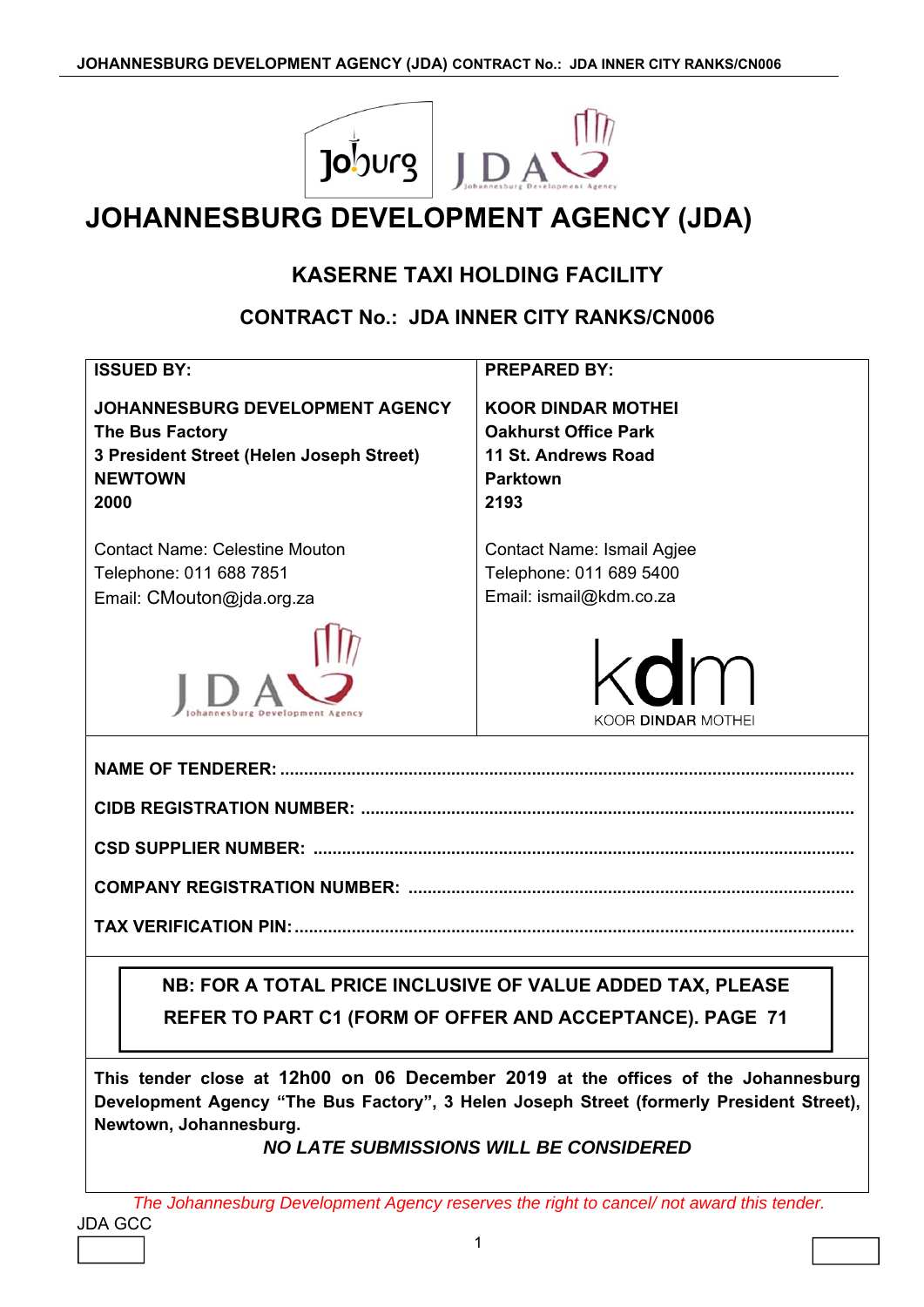# **PROCUREMENT DOCUMENT FOR BUILDING CONSTRUCTION**

## **GENERAL CONDITIONS OF CONTRACT (GCC) FOR CONSTRUCTION WORKS (2015) (Third Edition)**

**PLEASE NOTE: TENDERS MUST BE SUBMITTED ON THE TENDER DOCUMENTATION ISSUED. TENDER DOCUMENTATION MUST NOT BE REPRODUCED OR REARRANGED. ANY ADDITIONAL INFORMATION MUST BE SUBMITTED AS A SEPARATE ATTACHMENT TO THE TENDER DOCUMENT.** 

**ALL PAGES OF THE SUBMISSION INCLUDING ATTACHMENTS MUST BE INITIALED AND NUMBERED.** 

JDA GCC

L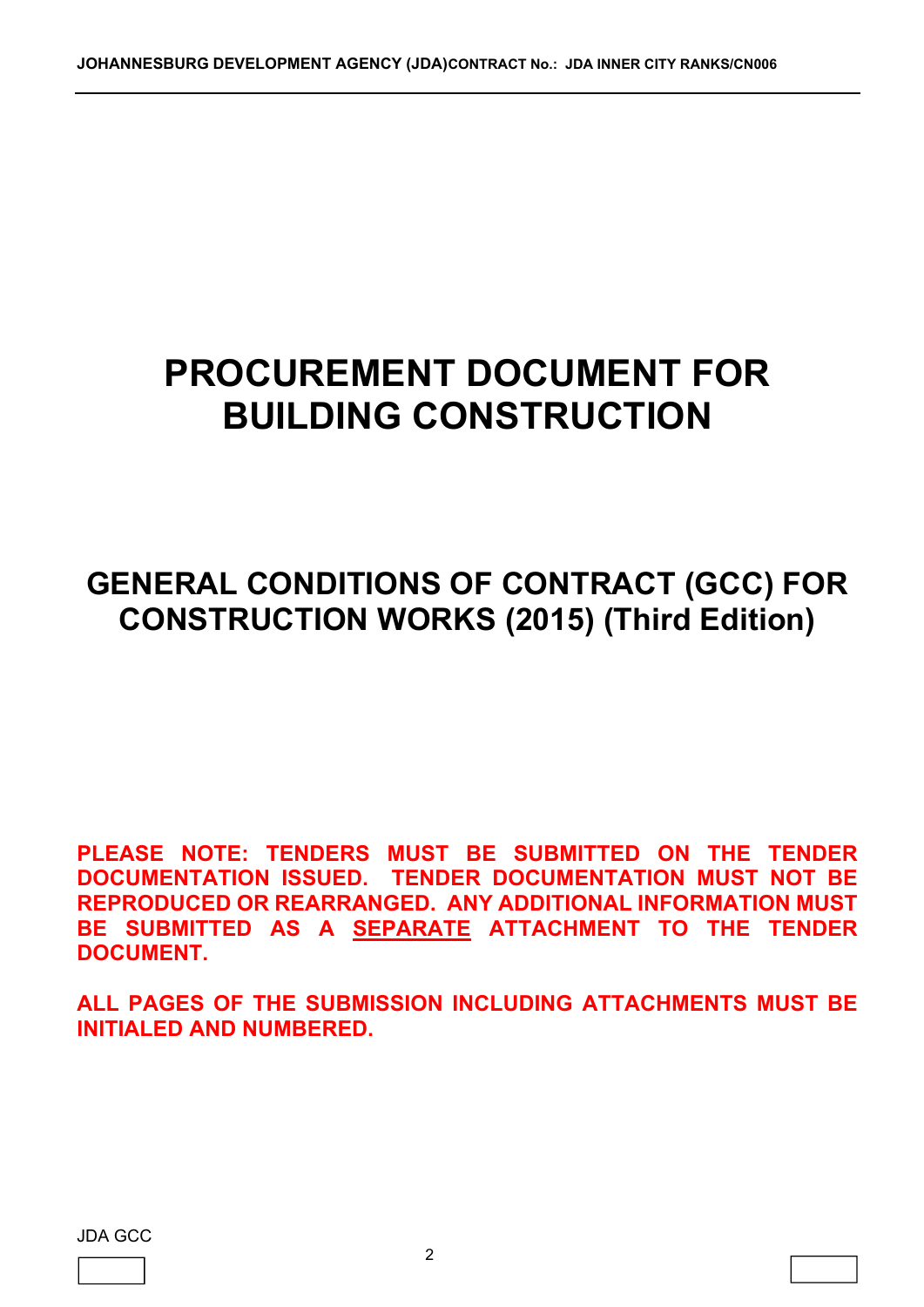#### **TO ALL OUR STAKEHOLDERS**

#### **RE: THE CHANNELS OF REPORTING FRAUDULENT AND CORRUPT ACTIVITIES**

The City of Johannesburg has a **zero-tolerance approach to Fraud, Theft, Corruption, Maladministration, and Collusion** by suppliers with employees. To reinforce this commitment, more channels have been added to report any Fraudulent and Corrupt activities.

Instances of corporate fraud and misconduct remain a constant threat to service delivery. The City of Johannesburg tool a resolution to adopt strategic interventions aimed at combatting fraud and corruption. The City took a decision to centralized the reporting of fraudulent and corrupt activities through the establishment of an independent fraud hotline which is managed by independent service providers

All people doing business with the Johannesburg Development Agency are encouraged to report any corrupt or illegal practice.

**Anyone can report fraudulent and corrupt activities through one of the following channels.** 

- Toll free number…………………………………….0800 002 587
- Toll free Fax…………………………………………0800 007 788
- SMS (charged @ R1.50)………………………….32840
- E-Mail address:…………………………………….anticorruption@tip-offs.com
- Website:…………………………………………….www.tip-off.com
- Free post:…………………………………………..Free Post, KNZ 138, Umhlanga, 4320



**LET'S JOIN HANDS TO TAKE UP THE FIGHT AGAINST FRAUD AND CORRUPTION IN OUR SOCIETY.**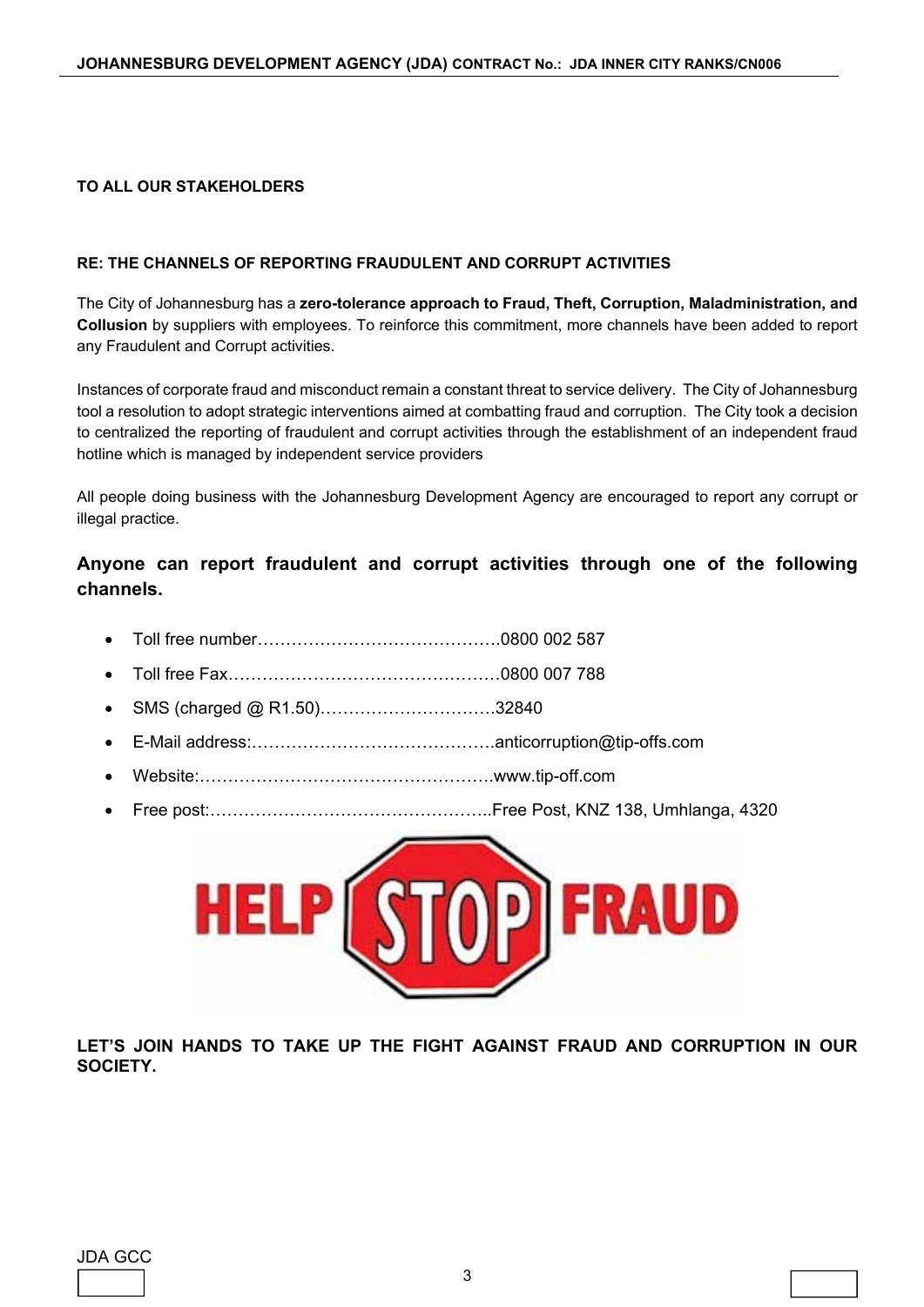## **SUPPLIERS DATABASE REGISTRATION**

National Treasury launched the National Central Supplier Database (NCSD) with effect from 1 September 2015.

This will enable prospective suppliers to register their companies on the following website www.csd.gov.za

#### **Transitional Period (1 September 2015 to 30 June 2016)**

- 1. During the transitional period suppliers are requested to register on the website where all their essential information such as Tax Clearance Certificates, VAT, Company Registration Numbers and CIPC business status will be verified.
- 2. When conducting business with the JDA, you will be requested to provide us with the following:
	- Supplier Number and;
	- Supplier Registration Security Code so we can print your real-time information;
	- Banking details with bank Stamp and:
	- Certified BBBEE Certificate.

Once a supplier has registered on NCSD, it will no longer be a requirement to provide the JDA with an Original Tax Clearance Certificate or any other registration documents.

#### **After Transitional Period 1 July 2016**

Effective 1 July 2016, the JDA will only award business to suppliers who are registered on NCSD and suppliers will no longer be required to provide information as stipulated above.

#### **For more information on registration, please:**

Ms. Kgadi Mphela on 011 688 7851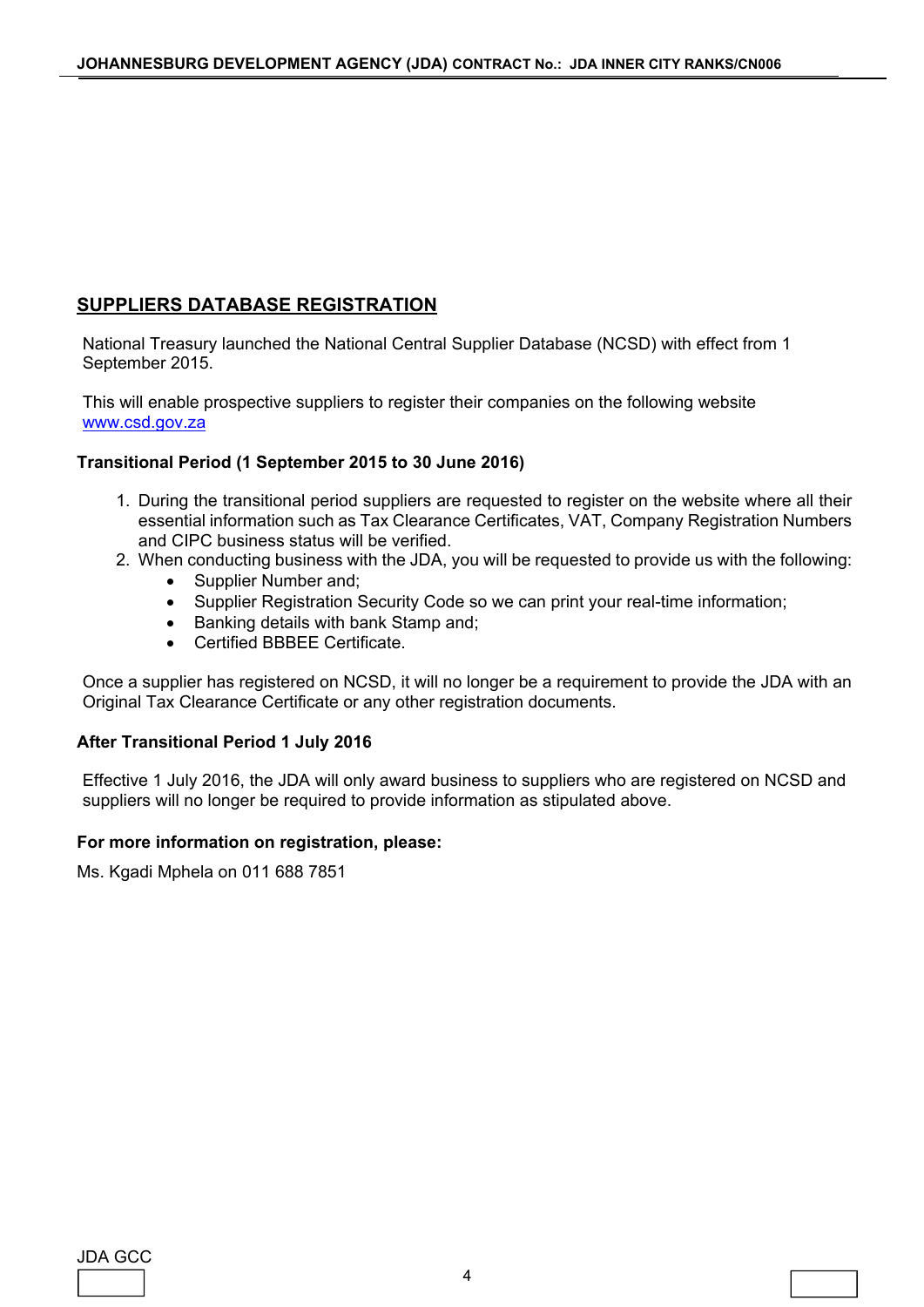#### **NOTES TO TENDERERS:**

- 1. The Tender Document available for download contains the following:
	- The Full Tender Document including the Bill of Quantities
	- The returnables
	- **Appendices**
- 2. Submission of tender The following needs to be submitted in a neatly bound file (each and every page of the submission, including attachments, must be initialled and numbered by the tenderer) and in the following order:
	- Cover page
	- All returnables, and
	- Supporting documentation including the priced Bill of Quantities
	- Completed priced Bill of Quantities in excel format (on CD)

The above will form part of the Contract document.

**The tenderer is to submit the original plus one (1) hard copy of the entire tender submission as detailed, plus electronic copy of priced BOQ in excel format. The hard copy written BOQ will however take precedence over the electronic copy.** 

#### **PLEASE NOTE: TENDERS MUST BE SUBMITTED ON THE TENDER DOCUMENTATION ISSUED. TENDER DOCUMENTATION MUST NOT BE REPRODUCED OR REARRANGED. ANY ADDITIONAL INFORMATION MUST BE SUBMITTED AS A SEPARATE ATTACHMENT TO THE TENDER DOCUMENT.**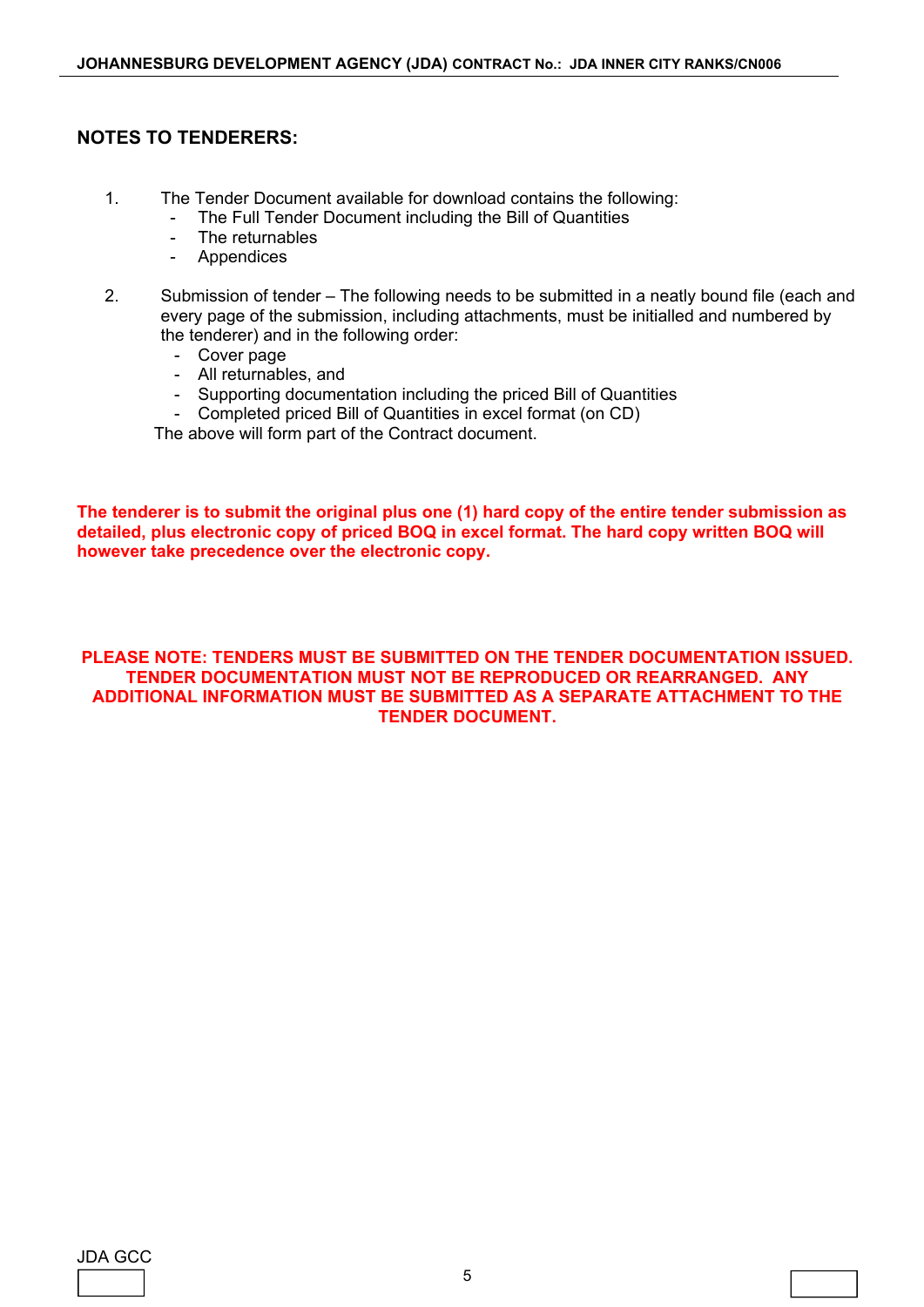## **JOHANNESBURG DEVELOPMENT AGENCY**

## **KASERNE TAXI HOLDING FACILITY**

## **CONTRACT No.: JDA INNER CITY RANKS/CN006**

## **Contents**

| <b>Number</b>                        | <b>Heading</b>                                                                                                                                                                                                                       |                                                       |
|--------------------------------------|--------------------------------------------------------------------------------------------------------------------------------------------------------------------------------------------------------------------------------------|-------------------------------------------------------|
| THE TENDER                           |                                                                                                                                                                                                                                      |                                                       |
| Part T1:                             | <b>Tendering Procedures</b>                                                                                                                                                                                                          |                                                       |
| T1.1<br>T1.2                         | Tender Notice and Invitation to Tender<br><b>Tender Data</b>                                                                                                                                                                         | (White)<br>(Pink)                                     |
| Part T2:                             | <b>Returnable Documents</b>                                                                                                                                                                                                          |                                                       |
| T2.1<br>T2.2                         | List of Returnable Schedules and Documents<br><b>Returnable Schedules and Documents</b>                                                                                                                                              | (Yellow)<br>(Yellow)                                  |
| THE CONTRACT                         |                                                                                                                                                                                                                                      |                                                       |
| Part C1:                             | <b>Agreement and Contract Data</b>                                                                                                                                                                                                   |                                                       |
| C1.1<br>C1.2<br>C1.3<br>C1.4<br>C1.5 | Form of Offer and Acceptance<br><b>Contract Data</b><br><b>Construction Guarantee</b><br>Occupational Health and Safety Agreement<br>Agreement in terms of Section 37 (2) of the Occupational Health<br>and Safety Act No 85 of 1993 | (Yellow)<br>(Yellow)<br>(White)<br>(White)<br>(White) |
| Part C2:                             | <b>Pricing Data</b>                                                                                                                                                                                                                  |                                                       |
| C <sub>2.1</sub><br>C2.2             | <b>Pricing Instructions</b><br><b>Bills of Quantities</b>                                                                                                                                                                            | (White)<br>(White)                                    |
| Part C3:                             | <b>Scope of Work</b>                                                                                                                                                                                                                 |                                                       |
| C <sub>3</sub>                       | Scope of Work                                                                                                                                                                                                                        | (Blue)                                                |
| Part C4:                             | <b>Site Information</b>                                                                                                                                                                                                              |                                                       |
| C <sub>4</sub>                       | Site Information                                                                                                                                                                                                                     | (Green)                                               |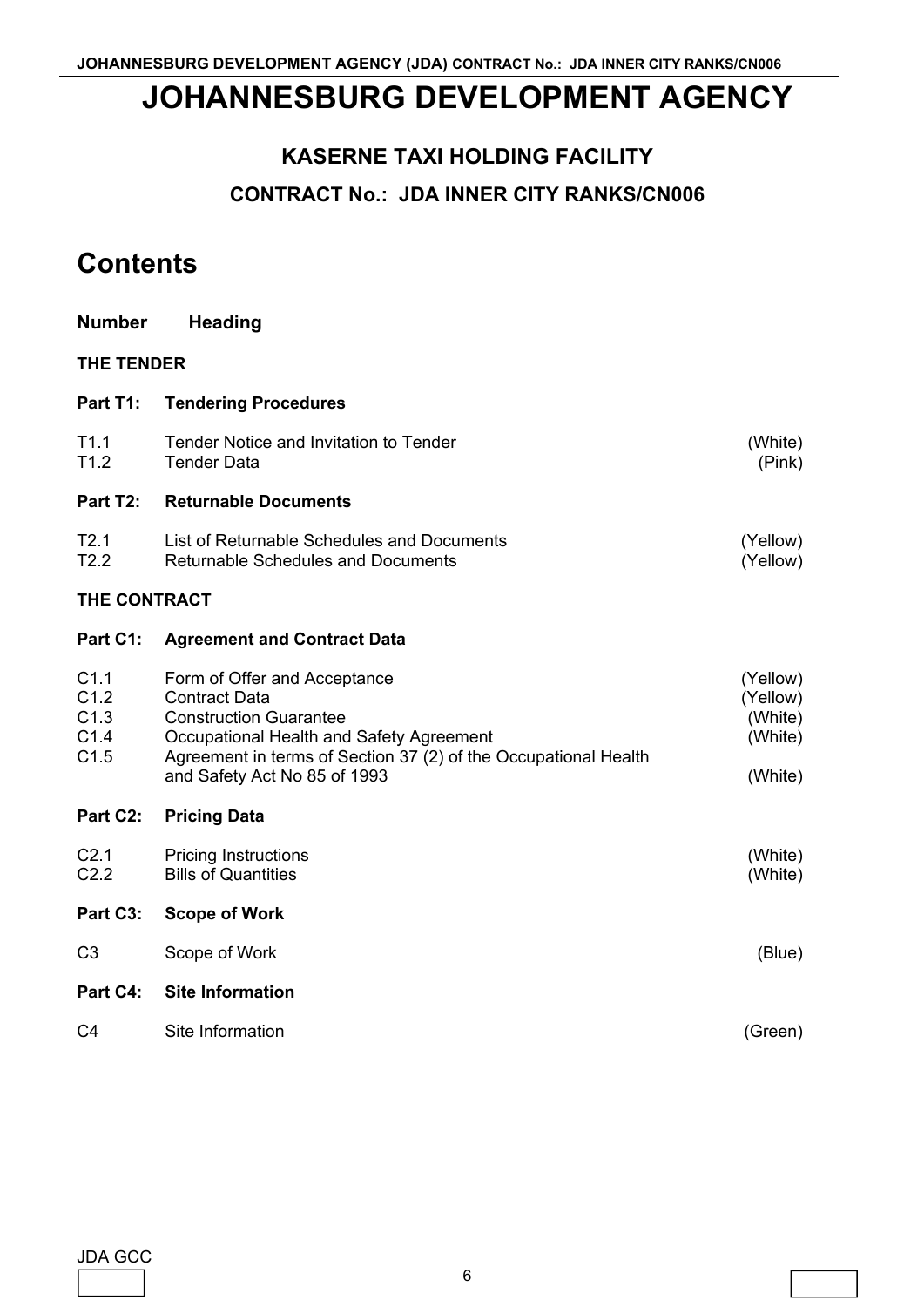## **TENDER DOCUMENT CHECKLIST**

Tenderers must complete this document checklist to ensure that all information is completed in the Tender Document.

|    | <b>ITEMS</b> |                                                                                                                                                                                                    | <b>CHECKED</b> |                    |
|----|--------------|----------------------------------------------------------------------------------------------------------------------------------------------------------------------------------------------------|----------------|--------------------|
|    |              |                                                                                                                                                                                                    | Contractor     | Project<br>Manager |
| 1. |              | Correct Tender offer carried forward to the Cover Page and also the Form of<br>Offer and Acceptance in Part C1.1                                                                                   |                |                    |
| 2. |              | Tenderer's signature on the offer                                                                                                                                                                  |                |                    |
| 3. |              | <b>Bill of Quantities</b>                                                                                                                                                                          |                |                    |
|    | İ            | Hard copy of BOQ completed in pen                                                                                                                                                                  |                |                    |
|    | ii.          | Initialled on each page                                                                                                                                                                            |                |                    |
|    | iii          | Corrections crossed out and initialled                                                                                                                                                             |                |                    |
|    | iv           | Electronic BOQ on CD                                                                                                                                                                               |                |                    |
| 4. |              | <b>Returnable Documents and Schedules</b>                                                                                                                                                          |                |                    |
|    | i            | Authority to Sign Tender                                                                                                                                                                           |                |                    |
|    | ii.          | Declaration of Interest                                                                                                                                                                            |                |                    |
|    | iii          | Record of Addenda to Tender Documents                                                                                                                                                              |                |                    |
|    | iv           | <b>Banking Details</b>                                                                                                                                                                             |                |                    |
|    | v            | Proposed Amendments and Qualifications (if any)                                                                                                                                                    |                |                    |
|    | vi           | Certificate of Authority for Joint Venture and Joint Venture Agreement<br>(if applicable)                                                                                                          |                |                    |
|    | vii          | MBD 5: Declaration for Procurement above R10 million                                                                                                                                               |                |                    |
|    | viii         | MBD 8: Declaration of Bidder's Past Supply Chain Management<br><b>Practices</b>                                                                                                                    |                |                    |
|    | ix           | MBD 9: Certificate of Independent Bid Determination                                                                                                                                                |                |                    |
|    | X            | Particulars of all Contracts awarded by an Organ of State during the<br>last 5 years                                                                                                               |                |                    |
|    | xi           | Fulfilment of the Construction Regulations                                                                                                                                                         |                |                    |
|    |              | Questionnaire on Tenderer's Procedures with respect to OHSA and                                                                                                                                    |                |                    |
|    | xii          | <b>Construction Regulations</b>                                                                                                                                                                    |                |                    |
|    | xiii         | <b>Business Declaration</b>                                                                                                                                                                        |                |                    |
|    | xiv          | A copy of a valid Tax Compliance Status letter. No tender will be<br>awarded to a bidder whose tax matters are not in order with the South<br>African Revenue Service (SARS) at the time of award. |                |                    |
|    | XV           | Declaration on State of Municipal Accounts and copy of current<br>Municipal Account in the name of the Tenderer or alternatively in the<br>names of the Directors/Partners of the tendering entity |                |                    |
|    | xvi          | Letter of Intent from a Financial Institution to provide a Construction                                                                                                                            |                |                    |
|    |              | Guarantee in accordance with the GCC form (Refer C1.3)                                                                                                                                             |                |                    |
|    | xvii         | Proof of CIDB Grading                                                                                                                                                                              |                |                    |
|    | xviii        | A valid originally or certified copy of the B-BBEE status level<br>verification certificate, substantiating the B-BBEE rating or an EME<br>must submit a sworn affidavit,                          |                |                    |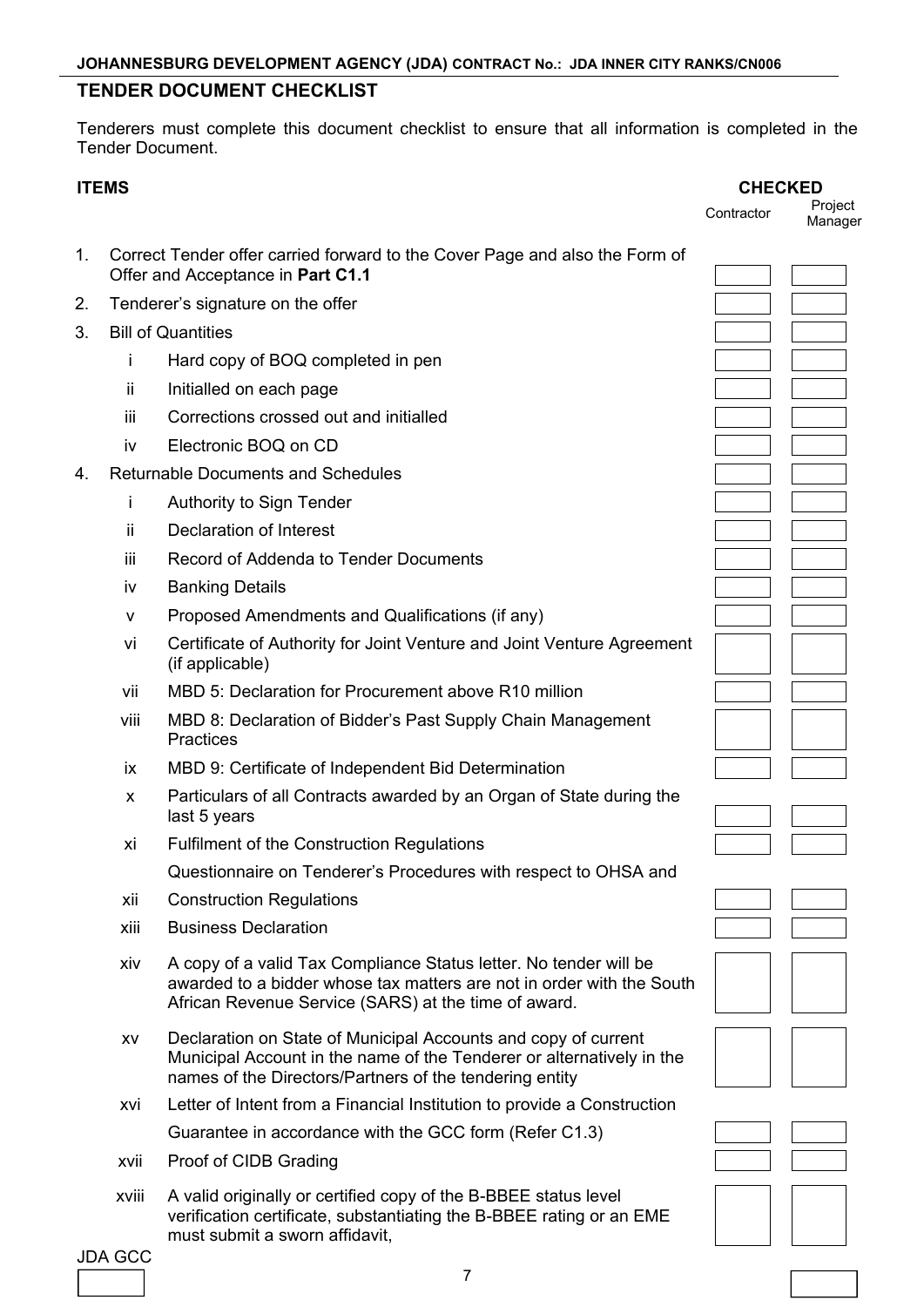xix Schedule of Recently Completed Contracts xx Schedule of Current Contracts xxi Schedule of Construction Plant, Equipment and labour xxii Schedule of Proposed Subcontractors xxiii Schedule of Proposed Key Personnel and detailed Curricula Vitae of all Key Personnel xxiv Estimated Monthly Expenditure xxv Methodology Statement xxvi Preliminary Construction Programme xxvii Labour, Plant and Equipment Histograms xxviii Audited Financial Statements for past 3 years xxix Bank Rating xxx SMME Plan xxxi COIDA Letter of Good Standing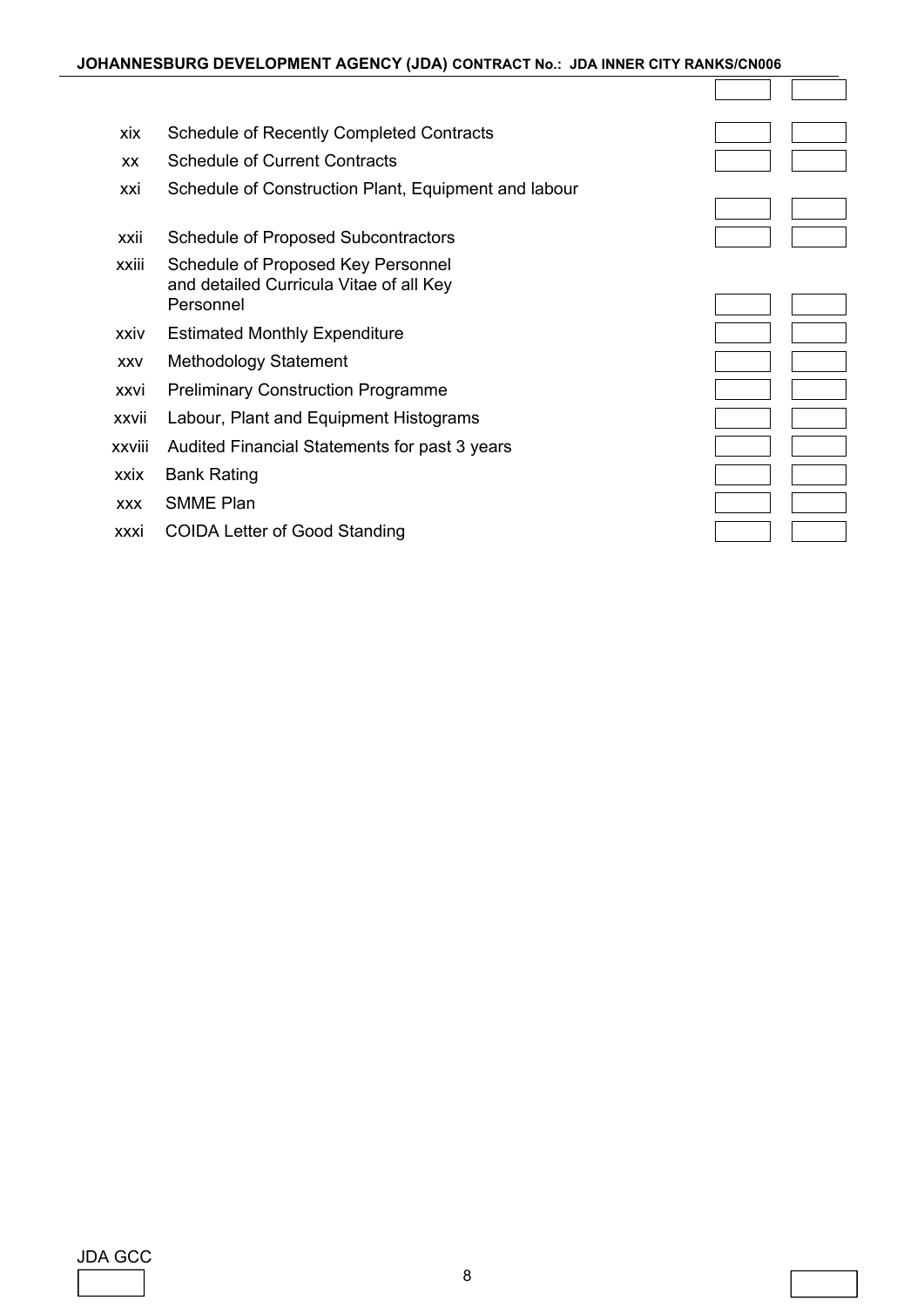## **PART T1: TENDERING PROCEDURES**

#### **T1.1:Tender Notice and Invitation to Tender**

#### **KASERNE TAXI HOLDING FACILITY CONTRACT No: JDA INNER CITY RANKS/CN006**

The Johannesburg Development Agency invites Bidders to submit bids for the construction of the Kaserne Taxi Holding Facility including civil works, traders stalls, seating areas, ablution facilities, offices and guardhouse

Bidders are to note that some of the work must be executed by emerging Local Contractors.

It is estimated that the bidders should have a CIDB contractor grading designation of a minimum 7CE (or higher).

Joint ventures are eligible to submit tenders provided that they satisfy criteria stated in the tender data.

Documents may be downloaded from the JDA's website as follows: www.jda.org.za as well as on www.etenders.gov.za from 06 November 2019.

SCM Queries relating to procurement matters may be addressed to Yandisa Dinga at tel.: (011) 688 7851; or e-mail: ydinga@jda.org.za; and / or Claudia Mahlaule at e-mail: CMahlaule@jda.org.za;

Technical queries or queries relating to the project may be addressed to Ms Celestine Mouton at (011) 688 7851; or e-mail: CMouton@jda.org.za.

A compulsory tender briefing session with representatives of the Employer will take place at the site on City and Suburban Road (Corner Maritzburg Street), next to the Old Kaserne Holding Facility, Marshalltown, Johannesburg (GPS Co-Ordinates: 26°12'32.81"S, 28° 3'35.03"E), on Wednesday 13 November 2019 starting at 10h00 until 11h00.

**The closing time for receipt of tenders is 12h00 on 06 December 2019.** Telegraphic, telephonic, telex, facsimile, e-mail and late tenders will not be accepted.

#### **Tenders must only be submitted on the tender documentation that is downloaded from the stipulated websites. The retyping of the tender document is not permitted.**

The physical address for the delivery of tender documents is Johannesburg Development Agency, Ground Floor Reception Area, The Bus Factory, 3 Helen Joseph Street (formerly President Street), Newtown 2000

Requirements for sealing, addressing, delivery, opening and assessment of tenders are stated in the Tender Data.

The JDA's selection of qualifying tenders will be at the JDA's sole discretion and will be final. The JDA does not bind itself to accept any particular tender. Correspondence will be entered into with the successful tenderer.

"WE ENCOURAGE ALL PEOPLE DOING BUSINESS WITH US TO REPORT ANY CORRUPT OR ILLEGAL PRACTICE, USING THE ANTI-FRAUD HOTLINE NUMBER: 0800 002 587"

JDA GCC

l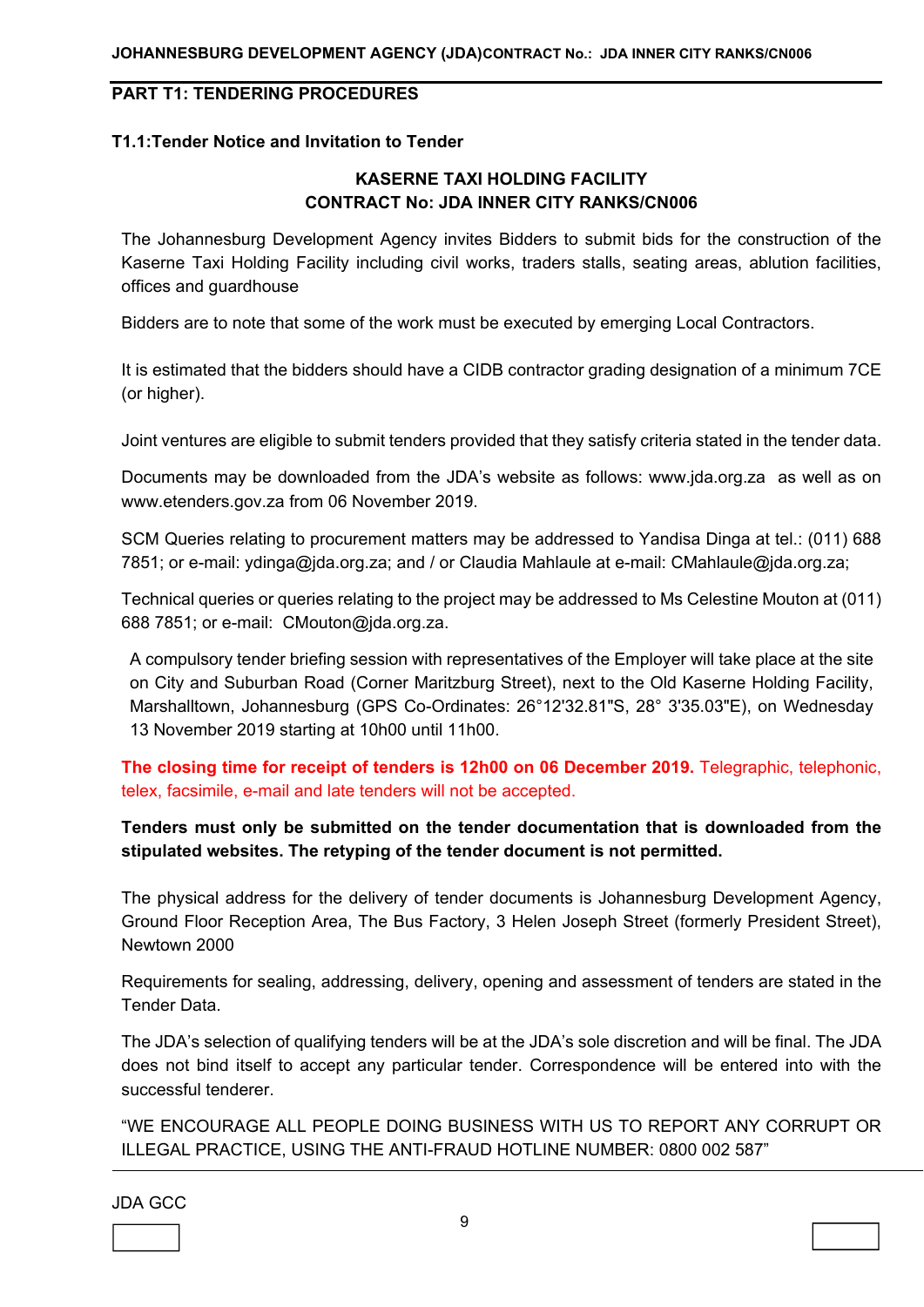#### **PART T1: TENDERING PROCEDURES**

#### **T1.2 Tender Data**

The Conditions of Tender are the Standard Conditions of Tender as contained in Annex F of the CIDB Standard for Uniformity in Construction Procurement, (July 2015) as published in Government Gazette No 38960, Board Notice 136 of 2015 of 10 July 2015. (See www.cidb.org.za).

The Standard Conditions of Tender make several references to the Tender Data for details that apply specifically to this tender. The Tender Data shall have precedence in the interpretation of any ambiguity or inconsistency between it and the Standard Conditions of Tender.

Each item of data given below is cross-referenced to the clause in the Standard Conditions of Tender to which it applies.

| <b>CLA</b><br><b>USE</b><br><b>NUM</b> | <b>CLAUS</b><br>E<br><b>HEADIN</b> |                 |                  | <b>DATA / WORDING</b>                    |  |  |  |  |
|----------------------------------------|------------------------------------|-----------------|------------------|------------------------------------------|--|--|--|--|
| <b>BER</b>                             | G                                  |                 |                  |                                          |  |  |  |  |
| F.1.                                   | <b>The</b>                         |                 |                  | Johannesburg Development Agency          |  |  |  |  |
| 1                                      | <b>Employ</b>                      |                 | P.O. BOX 61877   |                                          |  |  |  |  |
|                                        | er                                 |                 |                  | MARSHALLTOWN, 2107                       |  |  |  |  |
|                                        |                                    |                 |                  |                                          |  |  |  |  |
| F.1.                                   | <b>The</b>                         | PART T1:        |                  | <b>TENDERING PROCEDURES</b>              |  |  |  |  |
| $\overline{\mathbf{2}}$                | <b>Tender</b>                      |                 | T1.1             | Tender Notice and Invitation to Tender   |  |  |  |  |
|                                        |                                    |                 | T1.2             | <b>Tender Data</b>                       |  |  |  |  |
|                                        |                                    | <b>PART T2:</b> |                  | <b>RETURNABLE DOCUMENTS</b>              |  |  |  |  |
|                                        |                                    |                 | T2.1             | List of Returnable Documents             |  |  |  |  |
|                                        |                                    |                 | T2.2             | <b>Returnable Schedules</b>              |  |  |  |  |
|                                        | <b>The</b>                         | PART C1:        |                  | <b>AGREEMENTS AND CONTRACT DATA</b>      |  |  |  |  |
|                                        | <b>Contrac</b>                     |                 | C1.1             | Form of Offer and Acceptance             |  |  |  |  |
|                                        | t                                  |                 | C1.2             | <b>Contract Data</b>                     |  |  |  |  |
|                                        |                                    |                 | C1.3             | <b>Construction Guarantee</b>            |  |  |  |  |
|                                        |                                    |                 | C1.4             | Occupational Health and Safety Agreement |  |  |  |  |
|                                        |                                    |                 |                  |                                          |  |  |  |  |
|                                        |                                    |                 |                  |                                          |  |  |  |  |
|                                        |                                    | PART C2:        |                  | <b>PRICING DATA</b>                      |  |  |  |  |
|                                        |                                    |                 | C <sub>2.1</sub> | <b>Pricing Instructions</b>              |  |  |  |  |
|                                        |                                    |                 | C2.2             | <b>Bill of Quantities</b>                |  |  |  |  |
|                                        |                                    | PART C3:        |                  | <b>SCOPE OF WORK</b>                     |  |  |  |  |
|                                        |                                    | PART C4:        |                  | <b>SITE INFORMATION</b>                  |  |  |  |  |
| F.1.                                   | <b>Employ</b>                      | Name:           |                  | <b>GIBB</b>                              |  |  |  |  |
| 4                                      | er's                               | Address:        |                  | Podium at Menlyn, 43 Ingersol Road       |  |  |  |  |
|                                        | <b>Agent</b>                       |                 |                  | Menlyn, 0102                             |  |  |  |  |
|                                        |                                    | Tel:            |                  | 012 348 5880                             |  |  |  |  |
|                                        |                                    | Fax:            |                  | 012 348 5878                             |  |  |  |  |
|                                        |                                    | E-mail:         |                  | koberholzer@gibb.co.za                   |  |  |  |  |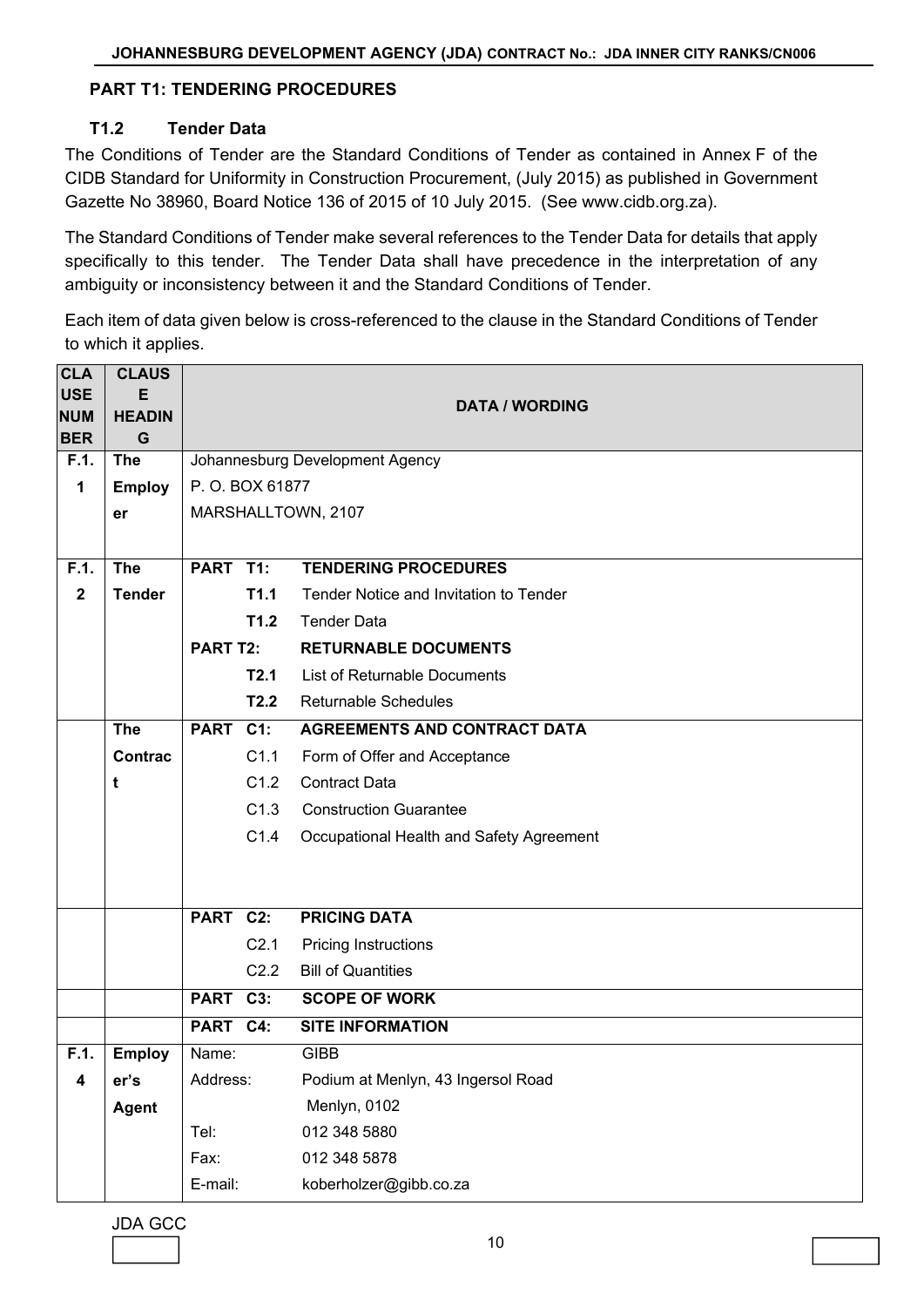| Joint ventures are eligible to submit tenders provided that:<br>every member of the joint venture is registered with the CIDB;<br>1.<br>the lead partner has a contractor grading designation of minimum 7CE (or higher)<br>2.                                             |                                                                                         |  |  |
|----------------------------------------------------------------------------------------------------------------------------------------------------------------------------------------------------------------------------------------------------------------------------|-----------------------------------------------------------------------------------------|--|--|
|                                                                                                                                                                                                                                                                            |                                                                                         |  |  |
|                                                                                                                                                                                                                                                                            |                                                                                         |  |  |
|                                                                                                                                                                                                                                                                            |                                                                                         |  |  |
| the combined contractor grading designation calculated in accordance with the Construction<br>3.<br>Industry Development Regulations is equal to or higher than a contractor grading designation<br>determined in accordance with the sum tendered for an 7CE (or higher). |                                                                                         |  |  |
| Eligibilit<br>F.2.<br>Only those tenderers who have in their employ management and supervisory staff satisfying the<br>1<br>y<br>management staff are eligible to submit tenders.                                                                                          | requirements of the scope of work for labour intensive competencies for supervisory and |  |  |
| <b>Clarific</b><br>A compulsory Tender Clarification Meeting with representatives of the Employer will take place<br>F.2.                                                                                                                                                  |                                                                                         |  |  |
| $\overline{7}$<br>on site at<br>ation<br><b>Meeting</b>                                                                                                                                                                                                                    |                                                                                         |  |  |
| City and Suburban Road (Corner Maritzburg Street), next to the Old Kaserne Holding Facility,<br>Marshalltown, Johannesburg (GPS Co-Ordinates: 26°12'32.68"S, 28° 3'35.29"E), on Wednesday<br>13 November 2019 starting at 10h00 until 11h00.                               |                                                                                         |  |  |
| Tenderers must sign the attendance list in the name of the tendering entity. ADDENDA WILL BE<br>ISSUED TO AND TENDERS WILL BE RECEIVED ONLY FROM THOSE TENDERING<br><b>ENTITIES APPEARING ON THE ATTENDANCE REGISTER.</b>                                                  |                                                                                         |  |  |
| <b>Alternat</b><br>F.2.                                                                                                                                                                                                                                                    |                                                                                         |  |  |
| 12<br>ive<br>No alternative tender offers will be considered<br>tender<br>offers                                                                                                                                                                                           |                                                                                         |  |  |
| F.2.<br><b>Number</b><br>13.3<br>of<br>copies<br>оf<br>tender<br>offers<br>Parts of each tender offer communicated on paper shall be submitted as an original, plus one (1)<br>to be<br>copy.<br>submitt<br>ed to<br>the<br><b>Employ</b><br>er                            |                                                                                         |  |  |
| F.2.<br><b>Sealing</b><br>The Employer's details and address for delivery of tender offers and identification details that are<br>13.5<br>to be shown on each tender offer package are:<br>and                                                                             |                                                                                         |  |  |
| F.2.<br><b>Delivery</b><br>Location of tender box: Reception Desk of the Johannesburg Development Agency                                                                                                                                                                   |                                                                                         |  |  |
| 15.1<br>оf<br>Physical address:<br>The Bus Factory                                                                                                                                                                                                                         |                                                                                         |  |  |
| tender<br>3 Helen Joseph Street (formerly President Street)                                                                                                                                                                                                                |                                                                                         |  |  |
| offers<br><b>NEWTOWN</b>                                                                                                                                                                                                                                                   |                                                                                         |  |  |
| <b>JOHANNESBURG</b>                                                                                                                                                                                                                                                        |                                                                                         |  |  |
| Identification details:<br>Tender reference                                                                                                                                                                                                                                |                                                                                         |  |  |
| <b>JDA INNER CITY RANKS/CN006</b>                                                                                                                                                                                                                                          |                                                                                         |  |  |
| KASERNE TAXI HOLDING FACILITY                                                                                                                                                                                                                                              |                                                                                         |  |  |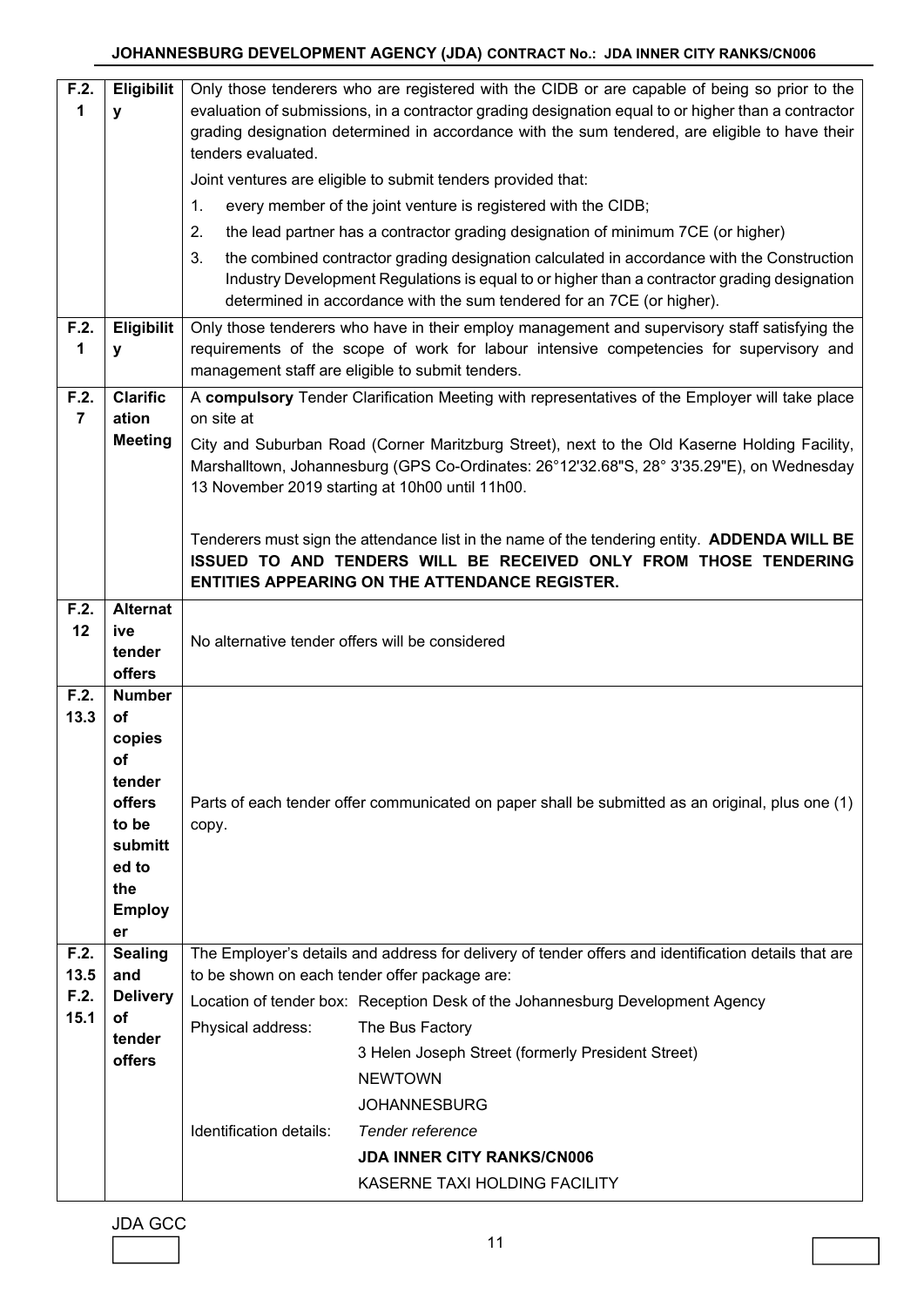#### **JOHANNESBURG DEVELOPMENT AGENCY (JDA) CONTRACT No.: JDA INNER CITY RANKS/CN006**

|              |                                             | <b>Closing Date: 06 December 2019</b>                                                                                                                                                                                                                                                                                                                                                                                                                                                                                                                                                                                               |
|--------------|---------------------------------------------|-------------------------------------------------------------------------------------------------------------------------------------------------------------------------------------------------------------------------------------------------------------------------------------------------------------------------------------------------------------------------------------------------------------------------------------------------------------------------------------------------------------------------------------------------------------------------------------------------------------------------------------|
|              |                                             | <b>Time: 12h00</b>                                                                                                                                                                                                                                                                                                                                                                                                                                                                                                                                                                                                                  |
| F.2.<br>13.9 | <b>Telepho</b><br>nic                       | Telephonic, telegraphic, telex, facsimile or e-mailed tender offers will <b>NOT</b> be accepted.                                                                                                                                                                                                                                                                                                                                                                                                                                                                                                                                    |
| F.2.<br>15   | Closing<br>time of<br>tender<br>offers      | The closing time for submission of tender offers is 12h00 on 06 December 2019.                                                                                                                                                                                                                                                                                                                                                                                                                                                                                                                                                      |
| F.2.<br>16   | <b>Tender</b><br>offer<br>validity          | The tender offer validity period is 120 days                                                                                                                                                                                                                                                                                                                                                                                                                                                                                                                                                                                        |
| F.2.<br>20   | Letter<br>of<br>Intent                      | The tenderer is required to submit with his tender a letter of intent from an approved financial<br>institution undertaking to provide the Construction Guarantee in the format included in Part C1.3<br>of this procurement document.                                                                                                                                                                                                                                                                                                                                                                                              |
| F.2.         | <b>Certific</b>                             | The tenderer is required to submit with his tender:                                                                                                                                                                                                                                                                                                                                                                                                                                                                                                                                                                                 |
| 23           | ates                                        | a) A copy of a valid Tax Compliance Status letter. No tender will be awarded to a bidder<br>whose tax matters are not in order with the South African Revenue Service (SARS) at the<br>time of award.                                                                                                                                                                                                                                                                                                                                                                                                                               |
|              |                                             | b) Tenderers must submit their original and valid B-BBEE status level verification certificate<br>or a certified copy thereof, substantiating their B-BBEE rating. Certificates issued by either<br>verification agencies accredited by the South African Accreditation System (SANAS) or by<br>registered auditors approved by the Independent Regulatory Board for Auditors (IRBA)<br>are acceptable. Copies must bear an original certification stamp. Failure to submit a B-<br>BBEE status level certificate will result in the bidder scoring 0 points for B-BBEE".<br>c) An EME must submit a sworn affidavit confirming the |
|              |                                             | following:                                                                                                                                                                                                                                                                                                                                                                                                                                                                                                                                                                                                                          |
|              |                                             | Annual Turnover Revenue of R10 million or less; and<br>Level of Black ownership                                                                                                                                                                                                                                                                                                                                                                                                                                                                                                                                                     |
|              |                                             | Any misrepresentation in terms of the above constitutes a criminal offence as set out                                                                                                                                                                                                                                                                                                                                                                                                                                                                                                                                               |
|              |                                             | in the B-BBEE Act as amended.                                                                                                                                                                                                                                                                                                                                                                                                                                                                                                                                                                                                       |
|              |                                             | d) Documents and Schedules listed in Part T2.                                                                                                                                                                                                                                                                                                                                                                                                                                                                                                                                                                                       |
| F.3.<br>4    | Openin<br>g of<br>tender<br>submis<br>sions | Tenders will be opened immediately after the closing time at 12h00 on<br>06 December 2019.                                                                                                                                                                                                                                                                                                                                                                                                                                                                                                                                          |
| F.3.<br>11.3 | <b>Evaluati</b><br>on of                    | The procedure for the evaluation of responsive tenders is Method 2 (Price and Preferences)<br>having completed a technical evaluation.                                                                                                                                                                                                                                                                                                                                                                                                                                                                                              |
|              | <b>Tender</b><br><b>Offers</b>              | The Preference Point System assigns a score to each tenderer based on the tender price and on<br>the tenderer's B-BBEE status. These scores are combined to determine an overall score for the<br>tender. The tenderer with the highest score will be considered for acceptance.                                                                                                                                                                                                                                                                                                                                                    |
|              |                                             | The Preference Point System will be applied as follows.<br>For tenders below R50 million<br>80 points are assigned to price<br>Up to 20 points are assigned to B-BBEE status                                                                                                                                                                                                                                                                                                                                                                                                                                                        |
|              |                                             | Points scored will be rounded off to the nearest 2 decimal places.                                                                                                                                                                                                                                                                                                                                                                                                                                                                                                                                                                  |

| JDA GCC |  |
|---------|--|
|         |  |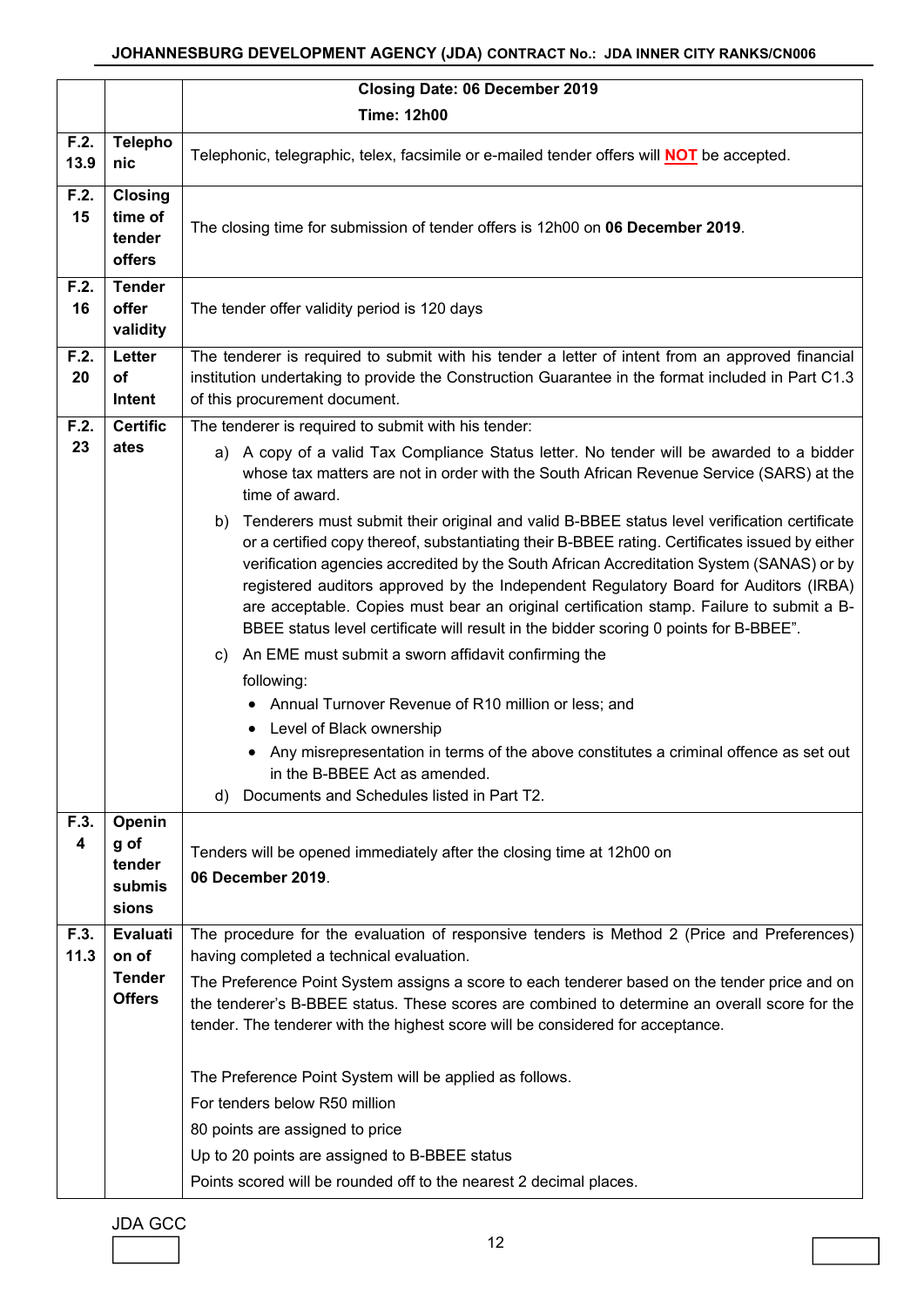| <b>Technic</b>        | <b>KEY RETURNABLE DOCUMENTS (Total 40 points)</b> |                                                                                                                                                                                                                                                                                                                                                                                                                                                                                                                                      |                                                                                                      |               |
|-----------------------|---------------------------------------------------|--------------------------------------------------------------------------------------------------------------------------------------------------------------------------------------------------------------------------------------------------------------------------------------------------------------------------------------------------------------------------------------------------------------------------------------------------------------------------------------------------------------------------------------|------------------------------------------------------------------------------------------------------|---------------|
| al<br><b>Evaluati</b> | Total<br><b>Points</b>                            | Criteria                                                                                                                                                                                                                                                                                                                                                                                                                                                                                                                             | Description of<br>criteria                                                                           | <b>Points</b> |
| on                    | <b>Key</b><br>returnable<br>documents             | Project specific<br><b>SMME Plan</b>                                                                                                                                                                                                                                                                                                                                                                                                                                                                                                 | <b>Quality control</b>                                                                               | 1             |
|                       | 40                                                | addressing the<br>following 5 items:<br>(i) how quality                                                                                                                                                                                                                                                                                                                                                                                                                                                                              | Scheduling                                                                                           | 1             |
|                       |                                                   | will be controlled,<br>(ii) how the                                                                                                                                                                                                                                                                                                                                                                                                                                                                                                  | Skills transfer                                                                                      | 1             |
|                       |                                                   | scope of works<br>will be scheduled                                                                                                                                                                                                                                                                                                                                                                                                                                                                                                  | Client reporting                                                                                     | $\mathbf 1$   |
|                       |                                                   | (programme), (iii)<br>how will skills be                                                                                                                                                                                                                                                                                                                                                                                                                                                                                             | <b>SMME</b> bill items                                                                               | 27            |
|                       |                                                   | transferred, (iv)<br>how will reporting<br>to the client be<br>done (content of<br>reports,<br>frequency etc.),<br>$(v)$ a<br>comprehensive<br>list of all bill items<br>which are to be<br>allocated to<br>SMME's<br>equivalent to<br>30% of the Offer<br>Price. Tenderers<br>are to<br>demonstrate the<br>list of items<br>allocated to<br>SMME's by<br>highlighting the<br>SMME rates in<br>yellow on the<br>excel version of<br>the BOQ. Failure<br>to achieve a<br>minimum of 30%<br>will result in zero<br>points.<br>OHS Plan | Failure to<br>address an item<br>in the SMME<br>plan will result in<br>a zero score for<br>that item |               |
|                       |                                                   | addressing the<br>following 3 items:                                                                                                                                                                                                                                                                                                                                                                                                                                                                                                 | <b>SSHSP</b>                                                                                         | 3             |
|                       |                                                   | (i) a site specific<br>health and safety                                                                                                                                                                                                                                                                                                                                                                                                                                                                                             | H&S<br>Management<br>Plan                                                                            | 3             |
|                       |                                                   | plan (SSHSP)<br>which outlines<br>the precautions                                                                                                                                                                                                                                                                                                                                                                                                                                                                                    | <b>Risk</b><br>Methodology                                                                           | 3             |
|                       |                                                   | and H&S<br>considerations<br>for all trades /<br>activities to be<br>performed on<br>site, (ii) a H&S                                                                                                                                                                                                                                                                                                                                                                                                                                | Failure to<br>address an item<br>in the OHS plan<br>will result in a<br>zero score for<br>that item  |               |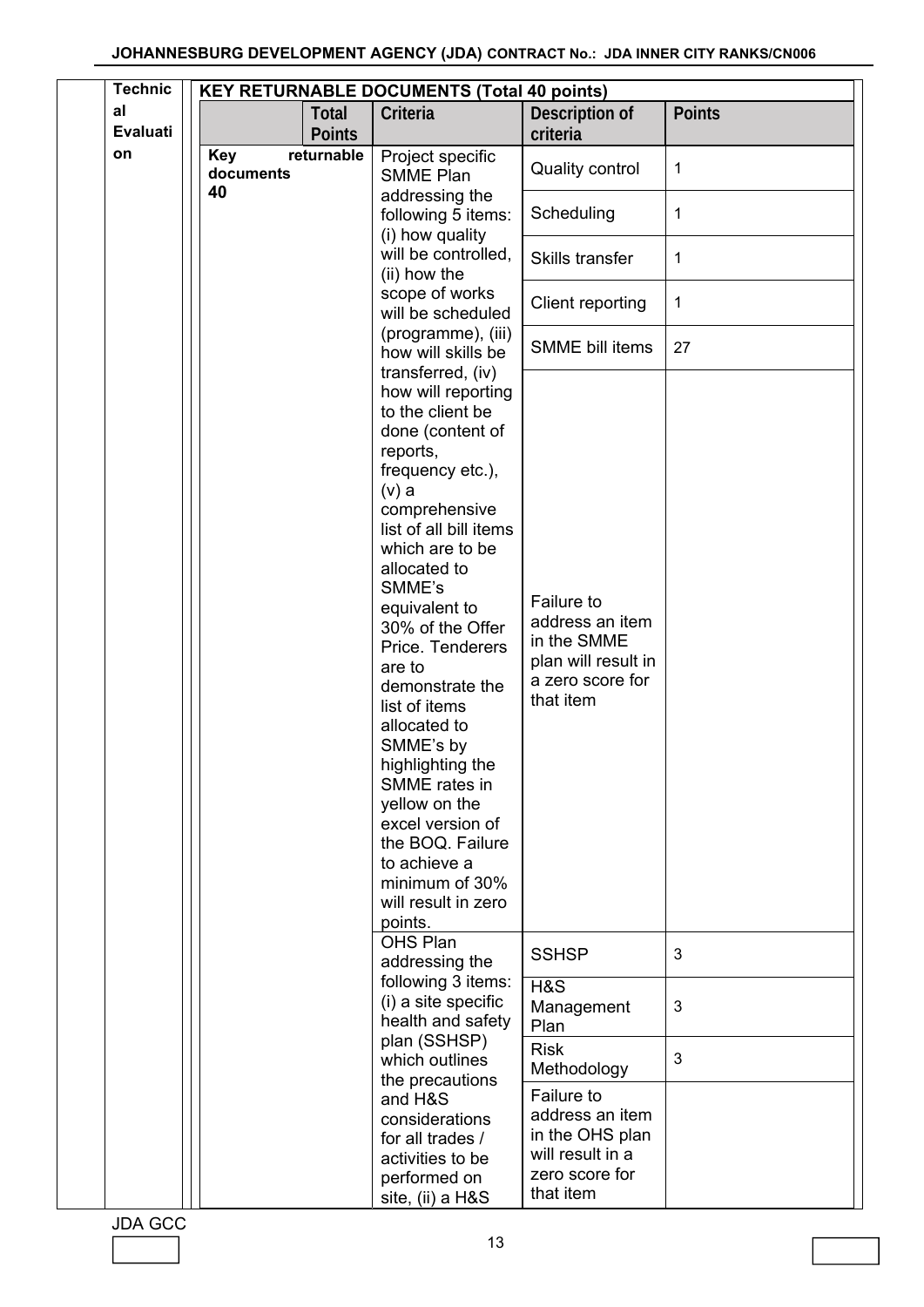| <b>COMPANY PREVIOUS EXPERIENCE (Total 100 points)</b>                                                                          | specific<br>written<br>and                     | management<br>plan which<br>includes a project<br>organogram for<br>the onsite health<br>and safety team<br>outlining their<br>appointments<br>responsibilities<br>and (iii) a risk<br>methodology<br>which includes a<br>baseline risk<br>assessment and<br>policies to be<br>established and<br>maintained. |                                                                                                                                                                                                                                                                                                                                                                                                         |               |
|--------------------------------------------------------------------------------------------------------------------------------|------------------------------------------------|---------------------------------------------------------------------------------------------------------------------------------------------------------------------------------------------------------------------------------------------------------------------------------------------------------------|---------------------------------------------------------------------------------------------------------------------------------------------------------------------------------------------------------------------------------------------------------------------------------------------------------------------------------------------------------------------------------------------------------|---------------|
|                                                                                                                                | <b>Total</b>                                   | Criteria                                                                                                                                                                                                                                                                                                      | Description of                                                                                                                                                                                                                                                                                                                                                                                          | <b>Points</b> |
| <b>Contactable</b><br>references for<br>civil projects<br>(such as<br>roadworks,<br>public<br>environment                      | <b>Points</b><br>Total<br><b>Points</b><br>100 | 5 satisfactory<br>project<br>references                                                                                                                                                                                                                                                                       | criteria<br>Description of<br>criteria<br>Points will only<br>be allocated for<br>references<br>provided on<br>Form/s B3 and                                                                                                                                                                                                                                                                            | 100           |
| upgrades which<br>include<br>earthworks)<br>above R18m<br>completed in<br>the past five<br>years per<br>completed<br>Form/s B3 |                                                | $3$ to $4$<br>satisfactory<br>project<br>references                                                                                                                                                                                                                                                           | which confirm<br>experience on<br>civil projects<br>(such as<br>roadworks,<br>public<br>environment<br>upgrades which<br>include<br>earthworks) of<br>R <sub>18</sub> m or more<br>completed in the<br>past five years<br><b>ONLY fully</b><br>completed<br>Form/s B3<br>which meet the<br>minimum<br>requirements<br>will be accepted<br>as references<br>for previous<br>experience.<br>If any of the | 70            |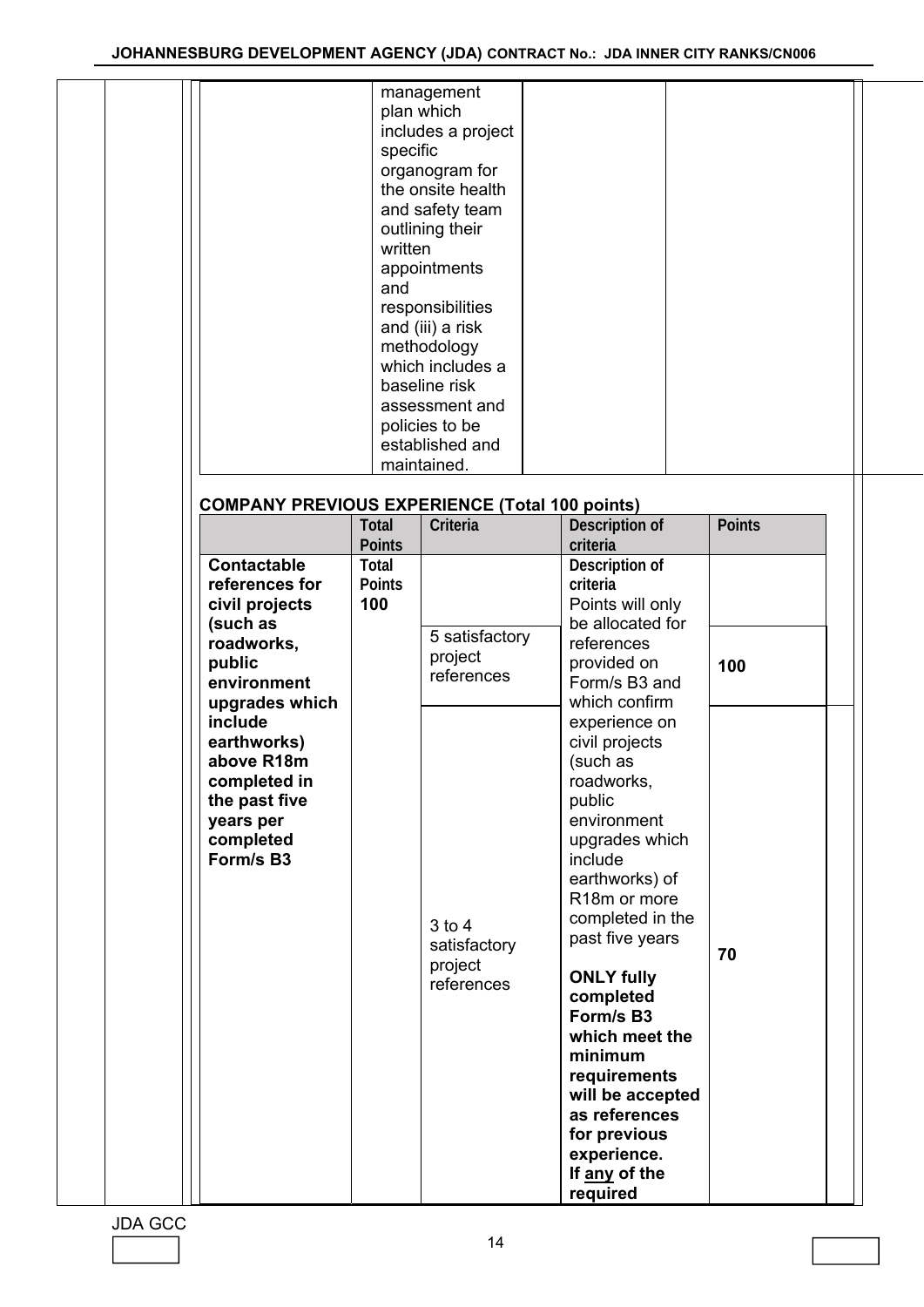|                                                                                 |                        | 1 to $2$                                                                                                                                                                                                                      | information<br>does not<br>appear on Form<br>B3, zero points<br>will be awarded.<br>Description of                                                                                                                                                                                                                                                                                                                                                                                                                                                                                                                                                                                                                         |               |
|---------------------------------------------------------------------------------|------------------------|-------------------------------------------------------------------------------------------------------------------------------------------------------------------------------------------------------------------------------|----------------------------------------------------------------------------------------------------------------------------------------------------------------------------------------------------------------------------------------------------------------------------------------------------------------------------------------------------------------------------------------------------------------------------------------------------------------------------------------------------------------------------------------------------------------------------------------------------------------------------------------------------------------------------------------------------------------------------|---------------|
|                                                                                 |                        | satisfactory<br>project<br>references                                                                                                                                                                                         | criteria                                                                                                                                                                                                                                                                                                                                                                                                                                                                                                                                                                                                                                                                                                                   | 30            |
|                                                                                 |                        | <b>CAPABILITY OF PROPOSED TEAM (Total 150 points)</b>                                                                                                                                                                         |                                                                                                                                                                                                                                                                                                                                                                                                                                                                                                                                                                                                                                                                                                                            |               |
|                                                                                 | Total<br><b>Points</b> | Criteria                                                                                                                                                                                                                      | Description of criteria                                                                                                                                                                                                                                                                                                                                                                                                                                                                                                                                                                                                                                                                                                    | <b>Points</b> |
| <b>Experience</b><br>of the<br>contracts<br>manager<br>identified in<br>Form B7 | 30                     | A minimum of<br>10 years of<br>experience as a<br>contracts<br>manager on<br>civil projects<br>(such as<br>roadworks,<br>public<br>environment<br>upgrades which<br>include<br>earthworks)<br>with a minimum<br>value of R18m | Points will only be<br>allocated for 10<br>years or more of<br>experience as a<br>contracts manager<br>on civil projects<br>(such as<br>roadworks, public<br>environment<br>upgrades which<br>include earthworks)<br>with a minimum<br>value of R18m.<br>The following<br>information must<br>therefore be<br>provided in the CV<br>as evidence of the<br>above<br>requirements in<br>order to obtain the<br>points :<br>name and<br>1.<br>description of<br>project,<br>2.<br>value,<br>3.<br>role played,<br>and<br>year (start<br>4.<br>and end date)<br>If any of the<br>required<br>information does<br>not appear in the<br><b>CV</b> and the<br>minimum criteria<br>are not met, zero<br>points will be<br>awarded. | 20            |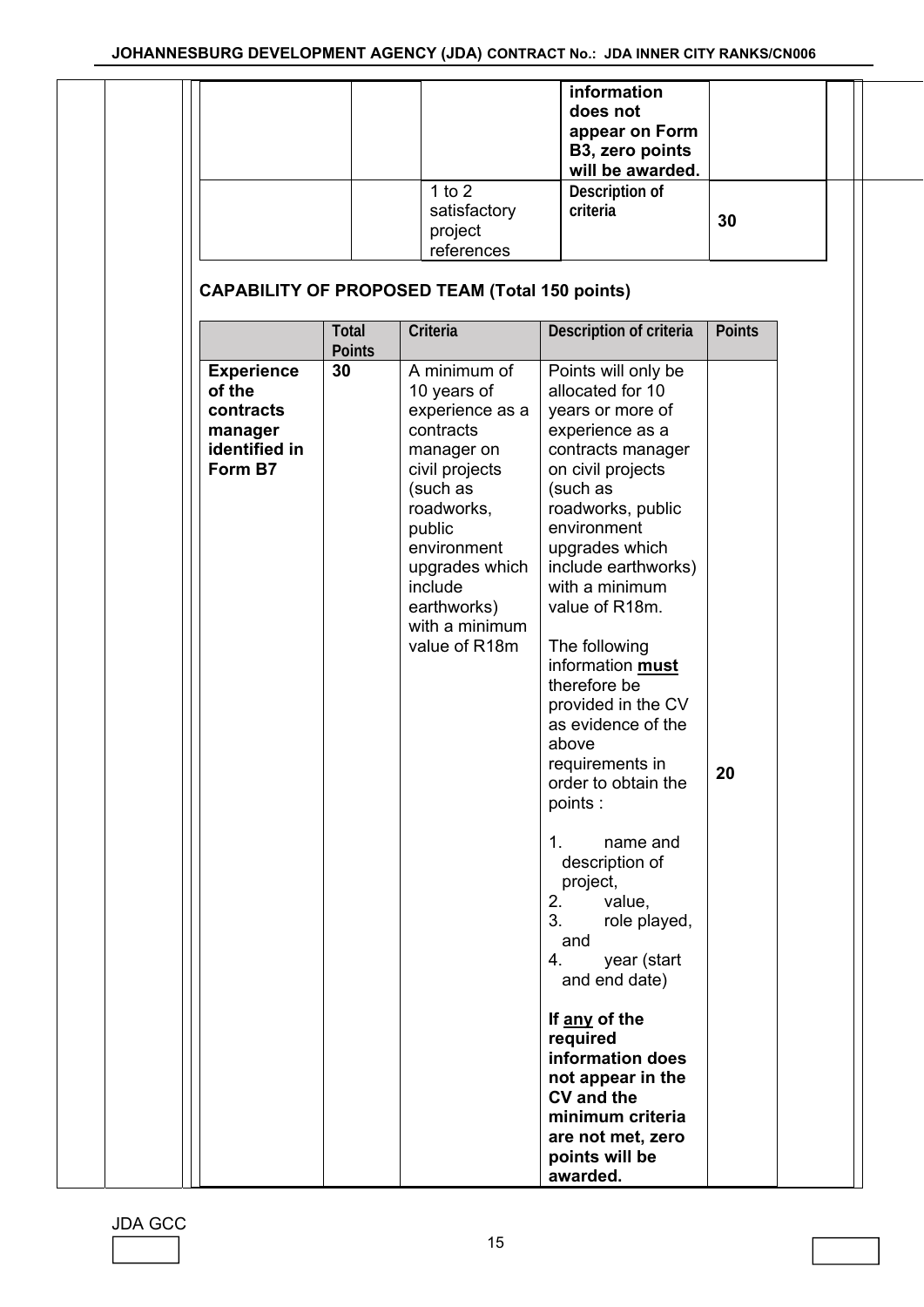|                                                                       |    | A built<br>environment<br>qualification<br>(Minimum<br>BTech) and<br>must be<br>registered with<br>SACPCMP.                                                                                                         | Certified proof of<br>qualification must<br>be provided in<br>order to obtain the<br>points                                                                                                                                                                                                                                                                                                                                                                                                                                                                                                                                                                                                                 | 10 |  |
|-----------------------------------------------------------------------|----|---------------------------------------------------------------------------------------------------------------------------------------------------------------------------------------------------------------------|-------------------------------------------------------------------------------------------------------------------------------------------------------------------------------------------------------------------------------------------------------------------------------------------------------------------------------------------------------------------------------------------------------------------------------------------------------------------------------------------------------------------------------------------------------------------------------------------------------------------------------------------------------------------------------------------------------------|----|--|
| <b>Experience</b><br>of the site<br>agent<br>identified in<br>Form B7 | 50 | A minimum of<br>10 years of<br>experience as a<br>site agent on<br>civil projects<br>(such as<br>roadworks,<br>public<br>environment<br>upgrades which<br>include<br>earthworks)<br>with a minimum<br>value of R18m | Points will only be<br>allocated for 10<br>years or more of<br>experience as a<br>site agent on civil<br>projects (such as<br>roadworks, public<br>environment<br>upgrades which<br>include earthworks)<br>with a minimum<br>value of R18m<br>The following<br>information must<br>therefore be<br>provided in the CV<br>as evidence of the<br>above<br>requirements in<br>order to obtain the<br>points:<br>1. name and<br>description of<br>project,<br>2.<br>value,<br>3.<br>role played,<br>and<br>year (start<br>4.<br>and end date)<br>If any of the<br>required<br>information does<br>not appear in the<br><b>CV</b> and the<br>minimum criteria<br>are not met, zero<br>points will be<br>awarded. | 40 |  |
|                                                                       |    | A built<br>environment<br>qualification<br>(Minimum<br>NDip)                                                                                                                                                        | Certified proof of<br>the qualification<br>must be provided<br>in order to obtain<br>the points.                                                                                                                                                                                                                                                                                                                                                                                                                                                                                                                                                                                                            | 10 |  |
|                                                                       |    |                                                                                                                                                                                                                     |                                                                                                                                                                                                                                                                                                                                                                                                                                                                                                                                                                                                                                                                                                             |    |  |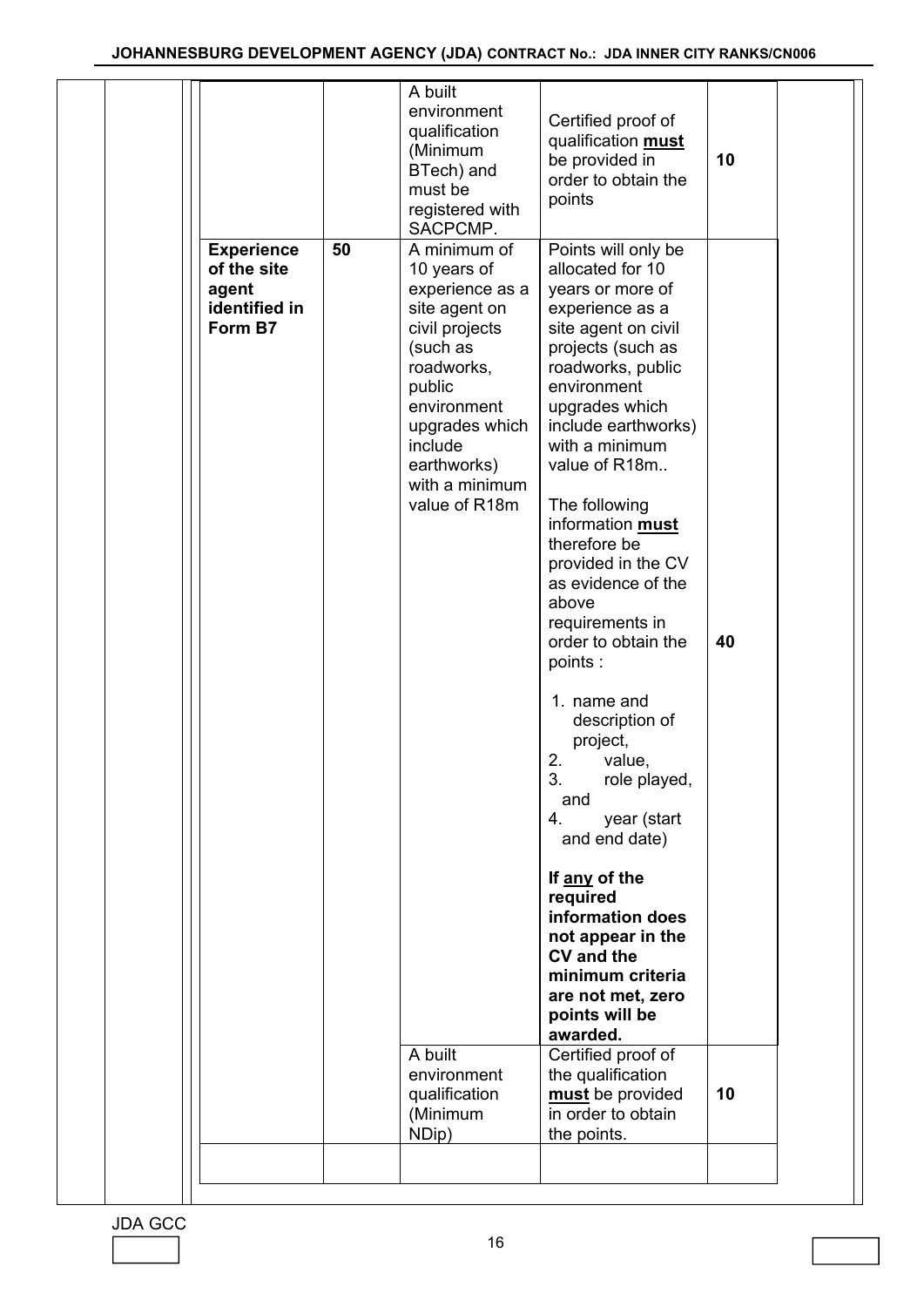| <b>Total</b><br><b>Points</b>                                                                                                                                                                     |                                                                               |
|---------------------------------------------------------------------------------------------------------------------------------------------------------------------------------------------------|-------------------------------------------------------------------------------|
| 30                                                                                                                                                                                                | <b>Experience</b><br>of the<br>general<br>foreman<br>identified in<br>Form B7 |
| Criteria<br>A minimum of 7<br>years of<br>experience as a<br>general foreman<br>on civil projects<br>(such as<br>roadworks,<br>public<br>environment<br>upgrades which<br>include<br>earthworks). |                                                                               |
|                                                                                                                                                                                                   |                                                                               |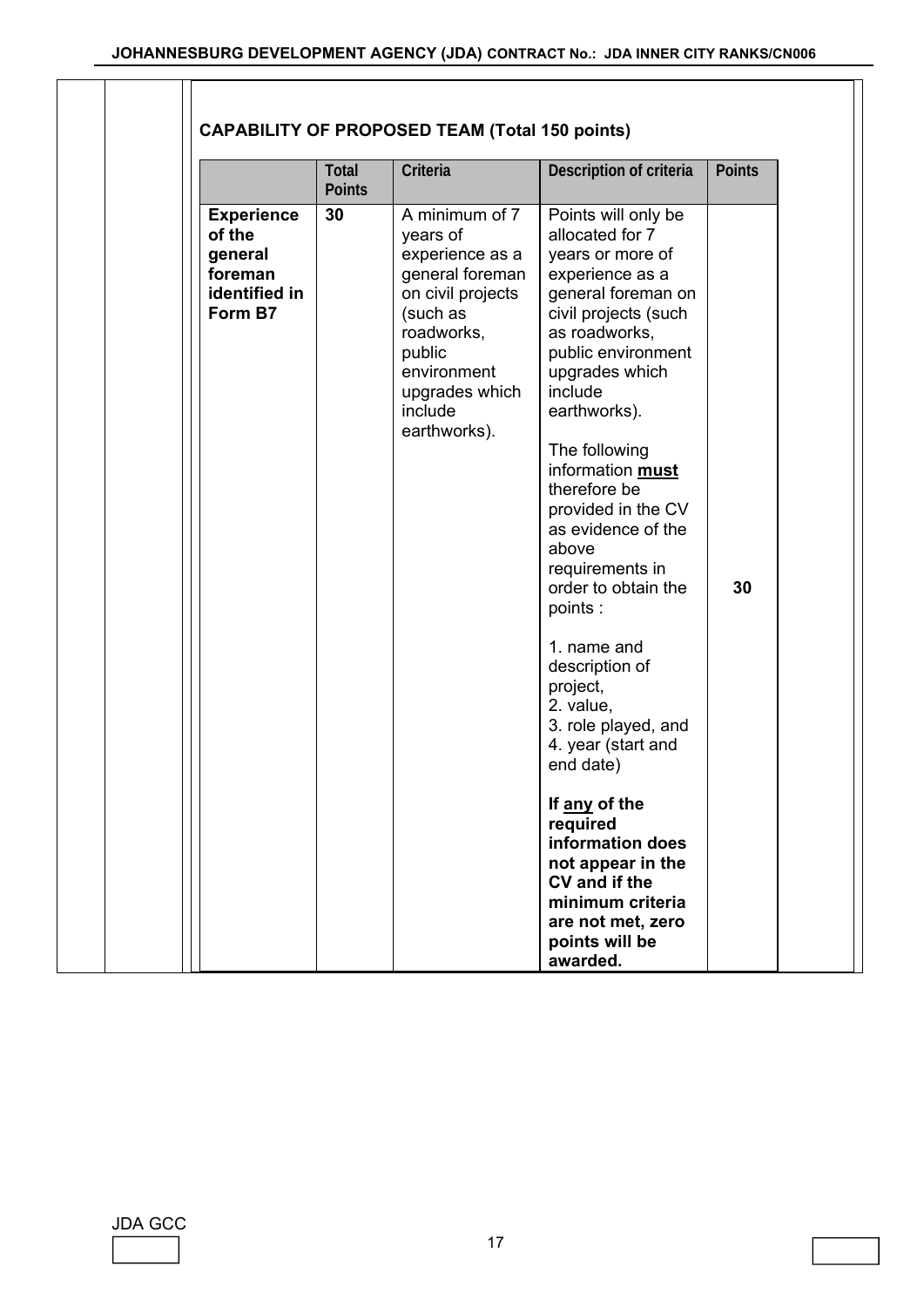#### **JOHANNESBURG DEVELOPMENT AGENCY (JDA) CONTRACT No.: JDA INNER CITY RANKS/CN006**

| <b>Experience</b><br>of the CHS<br>officer<br>identified in<br>Form B7 | 20 | Registered as a<br>CHS Officer with<br>the SACPCMP<br>and with 5 years<br>of experience in<br>the built<br>environment. | Points will only be<br>allocated if<br>registered as a<br>CHS officer with<br>SACPCMP and<br>has 5 years or<br>more of experience<br>as a CHS officer in<br>the built<br>environment.<br>The following<br>information must<br>therefore be<br>provided in the CV<br>as evidence of the<br>above<br>requirements in<br>order to obtain the<br>points :<br>1. name and<br>description of<br>project,<br>2. value,<br>3. role played, and<br>4. year (start and<br>end date)<br>If any of the<br>required<br>information does<br>not appear in the<br>CV and if the<br>minimum criteria<br>are not met, zero<br>points will be<br>awarded. | 10 |  |
|------------------------------------------------------------------------|----|-------------------------------------------------------------------------------------------------------------------------|-----------------------------------------------------------------------------------------------------------------------------------------------------------------------------------------------------------------------------------------------------------------------------------------------------------------------------------------------------------------------------------------------------------------------------------------------------------------------------------------------------------------------------------------------------------------------------------------------------------------------------------------|----|--|
|                                                                        |    | Registration with<br>SACPCMP as a<br><b>CHS Officer</b>                                                                 | A valid Privy-Seal<br><b>SACPCMP</b><br>certificate must be<br>attached (Expired<br>certificates not<br>accepted) in order<br>to obtain the points                                                                                                                                                                                                                                                                                                                                                                                                                                                                                      | 10 |  |

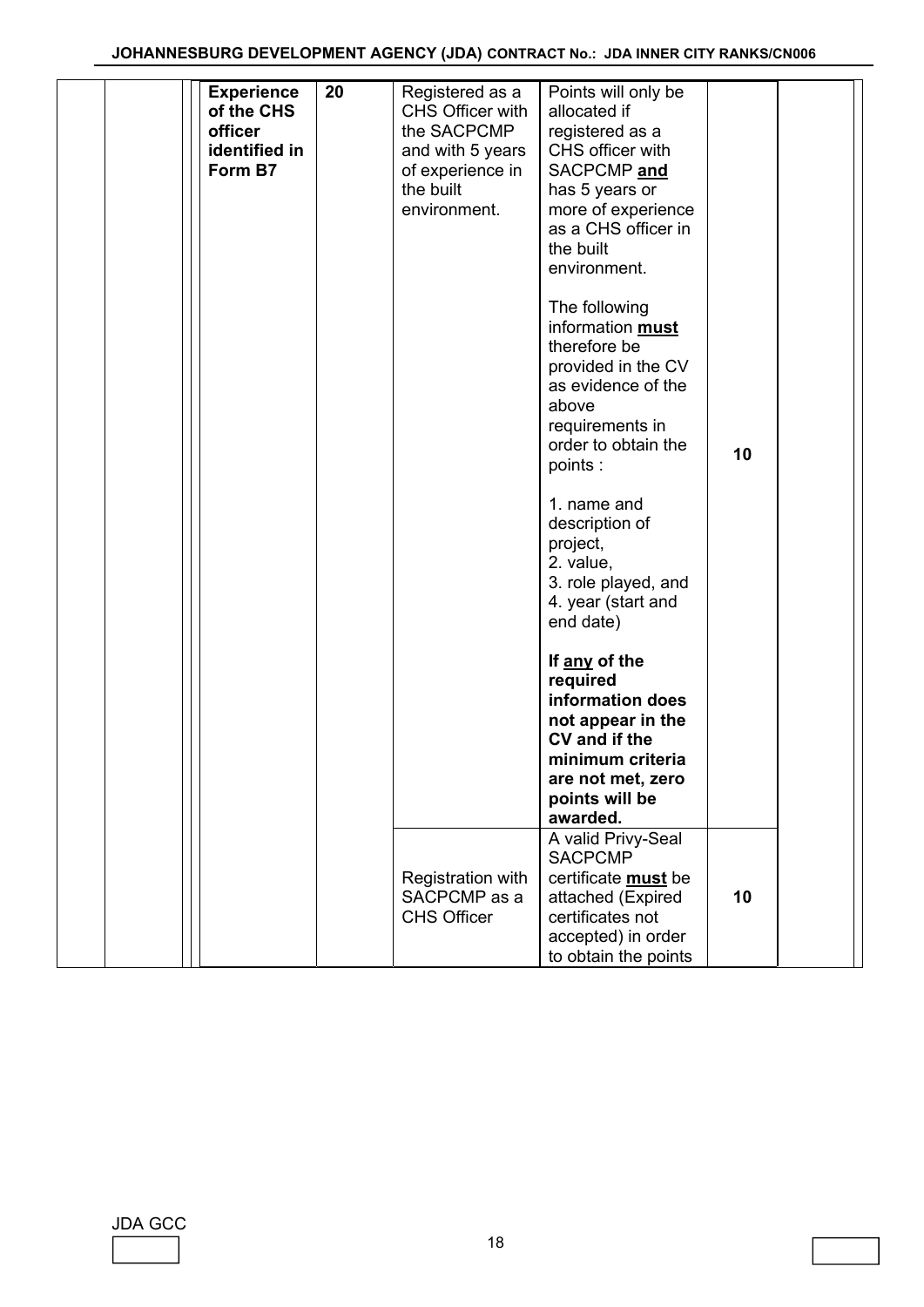|                                                                                    | <b>Experience</b><br>20<br>of the<br><b>SMME</b><br>supervisor<br>identified in<br>Form B7                                                                                                                                                                                                                                                                                                                                                                                                         | A minimum of 5<br>years of<br>experience in a<br>construction<br>supervisory role<br>on civil projects<br>(such as<br>roadworks,<br>public<br>environment<br>upgrades which<br>include<br>earthworks). | Points will only be<br>allocated for 5<br>years or more of<br>experience in a<br>construction<br>supervisory role on<br>civil projects (such<br>as roadworks,<br>public environment<br>upgrades which<br>include<br>earthworks).<br>The following<br>information must<br>therefore be<br>provided in the CV<br>as evidence of the<br>above<br>requirements in<br>order to obtain the<br>points:<br>1. name of project,<br>2. value,<br>3. role played, and<br>4. year<br>If any of the<br>required<br>information does<br>not appear in the<br><b>CV</b> and the<br>minimum criteria<br>are not met, zero<br>points will be | 20 |  |
|------------------------------------------------------------------------------------|----------------------------------------------------------------------------------------------------------------------------------------------------------------------------------------------------------------------------------------------------------------------------------------------------------------------------------------------------------------------------------------------------------------------------------------------------------------------------------------------------|--------------------------------------------------------------------------------------------------------------------------------------------------------------------------------------------------------|-----------------------------------------------------------------------------------------------------------------------------------------------------------------------------------------------------------------------------------------------------------------------------------------------------------------------------------------------------------------------------------------------------------------------------------------------------------------------------------------------------------------------------------------------------------------------------------------------------------------------------|----|--|
|                                                                                    |                                                                                                                                                                                                                                                                                                                                                                                                                                                                                                    |                                                                                                                                                                                                        | awarded.                                                                                                                                                                                                                                                                                                                                                                                                                                                                                                                                                                                                                    |    |  |
|                                                                                    | Tenderers will be required to achieve a minimum score of 203 (70%)<br>points out of a possible 290 points in the technical evaluation                                                                                                                                                                                                                                                                                                                                                              |                                                                                                                                                                                                        |                                                                                                                                                                                                                                                                                                                                                                                                                                                                                                                                                                                                                             |    |  |
|                                                                                    | in order to be considered further in the evaluation process.                                                                                                                                                                                                                                                                                                                                                                                                                                       |                                                                                                                                                                                                        |                                                                                                                                                                                                                                                                                                                                                                                                                                                                                                                                                                                                                             |    |  |
| Compli<br>ance /<br><b>Disquali</b><br>fication<br><b>Criteria</b><br><b>Price</b> | <b>BIDDERS WILL BE DISQUALIFIED FOR:</b><br>$\bullet$<br>$\bullet$<br>$\bullet$<br>$\bullet$<br>$\bullet$                                                                                                                                                                                                                                                                                                                                                                                          | FAILURE TO COMPLETE AND SIGN THE OFFER PAGE;<br>MATERIAL EFFECT ON THE PRICING OF THE TENDER;<br><b>COMPLETING TENDER DOCUMENT IN PENCIL;</b><br>TERMINATED ON PREVIOUS CONTRACTS WITH THE JDA         | <b>FAILURE TO COMPLETE AND SUBMIT A PRICED BILL OF QUANTITIES IN FULL;</b><br>FAILURE TO DULY COMPLETE FORM A3 (WHERE REQUIRED) THAT INCLUDES FOR<br>ANY ADDENDA THAT MAY HAVE BEEN ISSUED WHERE SUCH ADDENDA HAS A<br>FAILURE TO BE REGISTERED AND ACTIVE WITH CIDB ON THE RELEVANT GRADING;<br>FAILURE TO ATTEND THE COMPULSORY SITE BRIEFING SESSION;<br>IN THE CASE OF A BIDDER WHO DURING THE LAST FIVE YEARS HAS BEEN                                                                                                                                                                                                 |    |  |
| and<br><b>Prefere</b><br>nce                                                       | Having completed a technical evaluation, the procedure for the evaluation of technically qualifying<br>tenders is Method 2 (Price and Preferences).<br>The Preference Point System assigns a score to each tenderer based on the tender price and on<br>the tenderer's B-BBEE status. These scores are combined to determine an overall score for the<br>tender. The tenderer with the highest score will be considered for acceptance.<br>The Preference Point System will be applied as follows: |                                                                                                                                                                                                        |                                                                                                                                                                                                                                                                                                                                                                                                                                                                                                                                                                                                                             |    |  |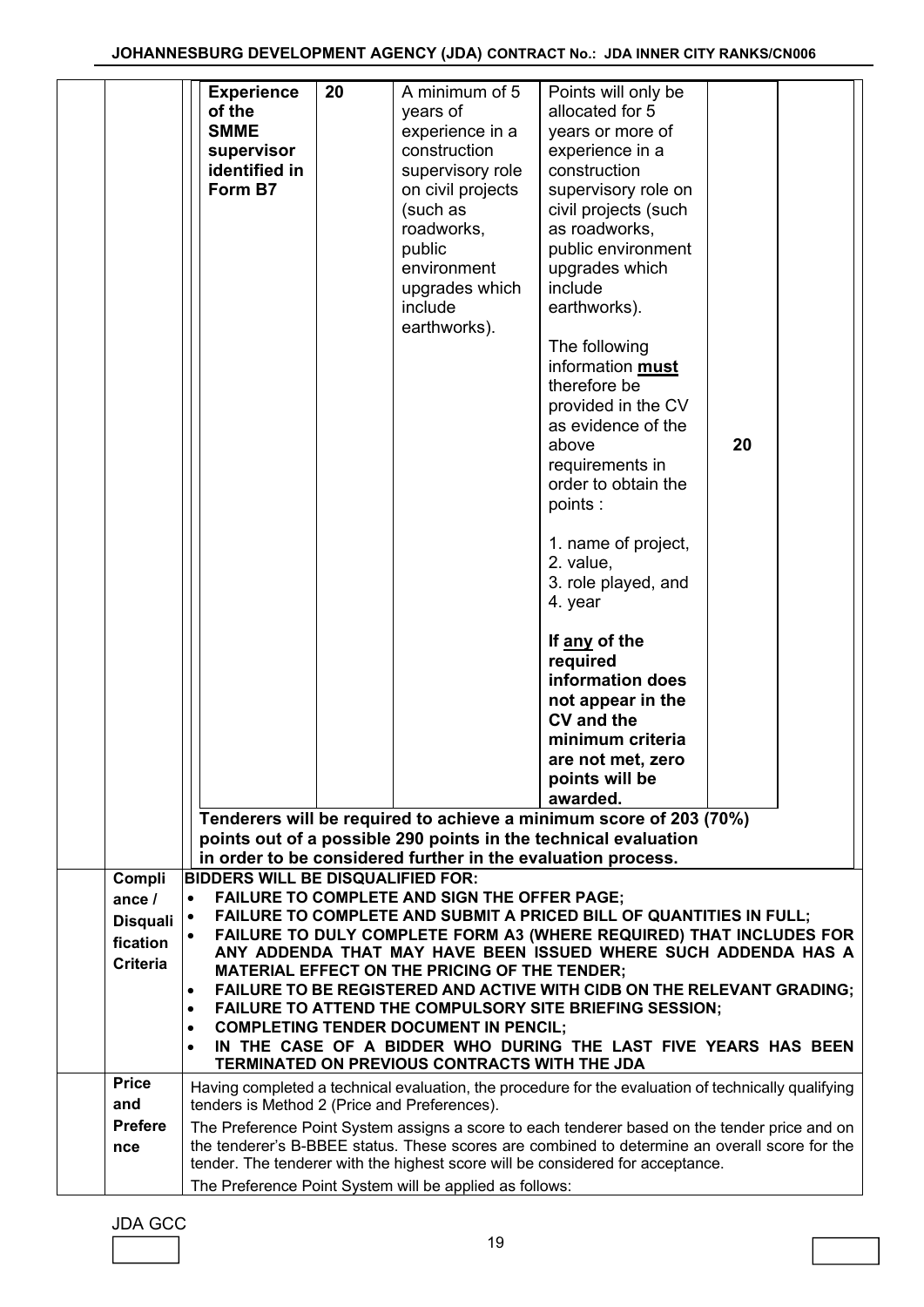For tenders up to R50 million

80 points are assigned to price

Up to 20 points are assigned to B-BBEE status per the table below

Points scored will be rounded off to the nearest 2 decimal places.

#### **FORMULA FOR SCORING TENDER PRICE**

The following formula will be used to calculate the points for price.

 $P_s = X [1 - (Pt - P_{min})]$  **Pmin**

**Where** 

**Ps =** Points scored for comparative price of tender under consideration

 $P_t$  = Comparative price of tender under consideration

**Pmin =** Comparative price of lowest acceptable tender

**X** = Points assigned to price

#### **POINTS AWARDED FOR B-BBEE STATUS LEVEL**

Points will be awarded for empowerment (BBBEE), in accordance with the Preferential Procurement Regulations 2017 published in Government Gazette No. 40553 dated 20 January 2017. The table overleaf is applicable in this regard:

The following table is applicable.

| <b>B-BBEE Status Level</b>          | <b>Number of Points</b> |  |
|-------------------------------------|-------------------------|--|
| Of Contributor                      | Tenders up to R50       |  |
|                                     | million                 |  |
|                                     | 20                      |  |
| 2                                   | 18                      |  |
| 3                                   | 14                      |  |
|                                     | 12                      |  |
| 5                                   | 8                       |  |
| 6                                   | 6                       |  |
|                                     |                         |  |
| 8                                   | 2                       |  |
| <b>Non-Compliant</b><br>contributor |                         |  |

Notes:

- 1. "B-BBEE status level of contributor" means the B-BBEE status received by a measured entity based on its overall performance using the relevant scorecard contained in the Codes of Good Practice on Black Economic Empowerment, issued in terms of section 9(1) of the Broad-Based Black Economic Empowerment Act (Act No.53 of 2003).
- 2. Tenderers must submit their original and valid B-BBEE status level verification certificate or a certified copy thereof, substantiating their B-BBEE rating. Certificates issued by either verification agencies accredited by the South African Accreditation System (SANAS) or by registered auditors approved by the Independent Regulatory Board for Auditors (IRBA) are acceptable. Copies must bear an original certification stamp. **FAILURE TO SUBMIT A B-BBEE STATUS LEVEL CERTIFICATE WILL RESULT IN THE BIDDER SCORING 0 POINTS FOR B-BBEE".**
- 3. An EME must submit a sworn affidavit confirming the following:
	- ꞏ Annual Turnover Revenue of R10 million or less; and
	- Level of Black ownership
	- ꞏ Any misrepresentation in terms of the above

constitutes a criminal offence as set out in the B-BBEE Act as amended.

Bidders with annual total revenue of R5 million or less qualify as Exempted and must submit a certificate issued by a registered auditor, accounting officer or an accredited verification agency.

The submission of such certificates must comply with the requirements of instructions and guidelines issued by the National Treasury and be in accordance with notices published by the Department of Trade and Industry in the Government Gazette.

4. A trust, consortium or joint venture will qualify for points for their B-BBEE status level as a legal entity, provided that the entity submits their B-BBEE status level certificate.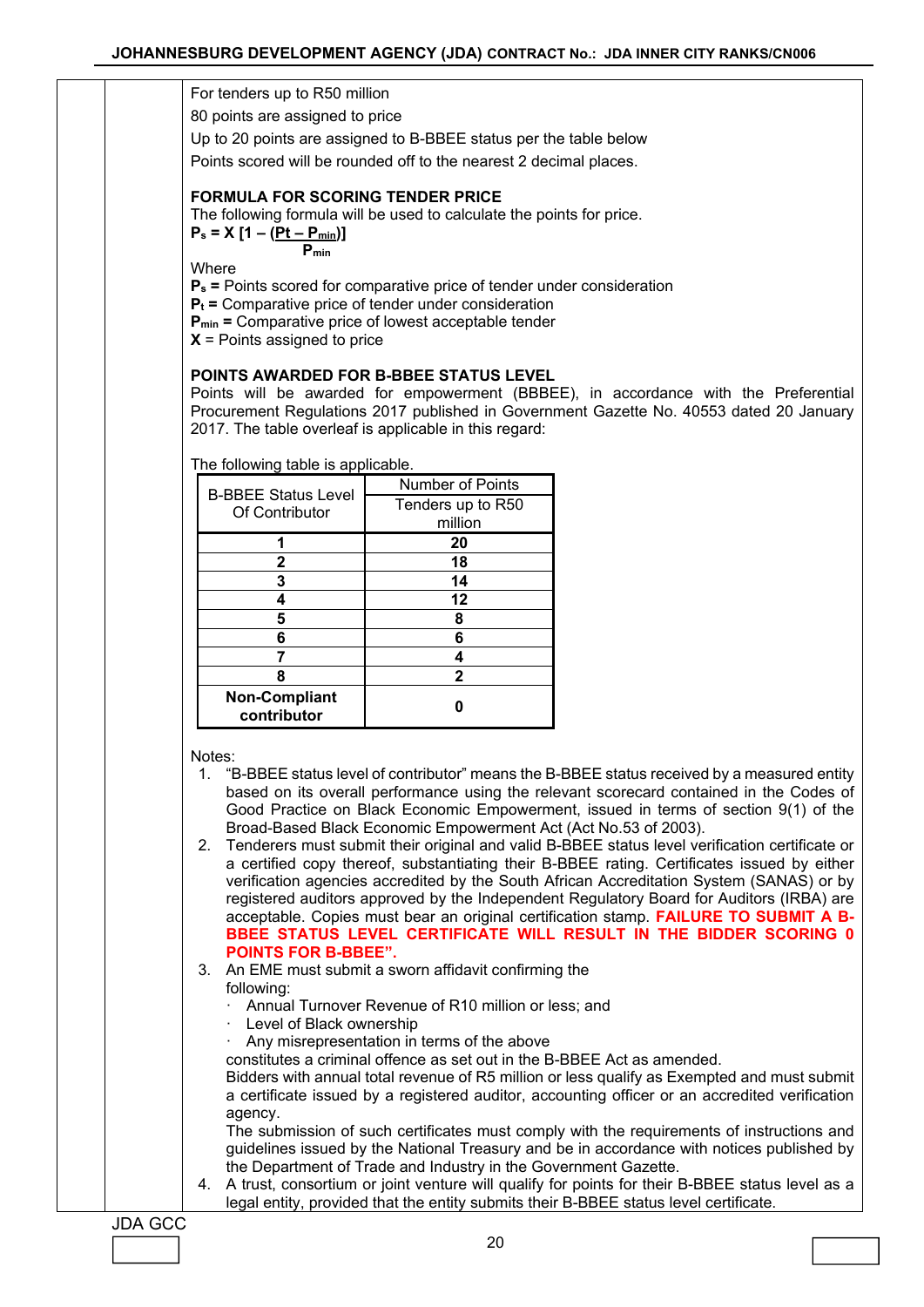|                    | 5. A trust, consortium or joint venture will qualify for points for their B-BBEE status level as an<br>unincorporated entity, provided that the entity submits their consolidated B-BBEE scorecard<br>as if they were a group structure and that such a consolidated B-BBEE scorecard is prepared<br>for every separate tender. |  |  |
|--------------------|---------------------------------------------------------------------------------------------------------------------------------------------------------------------------------------------------------------------------------------------------------------------------------------------------------------------------------|--|--|
|                    | 6. A person will not be awarded points for B-BBEE status level if it is indicated in the tender<br>documents that such a tenderer intends sub-contracting more than 25% of the value of the<br>contract to any other enterprise that does not qualify for at least the points that such a                                       |  |  |
|                    | tenderer qualifies for.<br>7. A person awarded a contract will not be permitted to sub-contract more than 25% of the value<br>of the contract to any other enterprise that does not have an equal or higher B-BBEE status<br>level than the person concerned.                                                                   |  |  |
|                    | <b>TOTAL PREFERENCE POINTS</b>                                                                                                                                                                                                                                                                                                  |  |  |
|                    | The total preference points for a tender are calculated with the formula                                                                                                                                                                                                                                                        |  |  |
|                    | $PP = P_s + P_{bee}$ where                                                                                                                                                                                                                                                                                                      |  |  |
|                    | PP is the total number of preference points scored by the tenderer                                                                                                                                                                                                                                                              |  |  |
|                    | $P_s$ is the points scored for the comparative price of the tenderer, and                                                                                                                                                                                                                                                       |  |  |
| <b>Risk</b>        | Pbee is the number of points awarded to the tenderer based on his certified B-BBEE status level<br><b>RISK TOLERANCE FRAMEWORK</b>                                                                                                                                                                                              |  |  |
| <b>Toleran</b>     | The JDA has adopted a Risk Tolerance Framework (RTF) which enjoins the JDA to consider its                                                                                                                                                                                                                                      |  |  |
|                    | risk exposure to contractors/Service Providers in terms of the number of contracts awarded to a                                                                                                                                                                                                                                 |  |  |
| ce                 | single Contractor/service provider or the total value of contracts awarded to a single                                                                                                                                                                                                                                          |  |  |
|                    | contractor/service provider in a particular year.                                                                                                                                                                                                                                                                               |  |  |
|                    | In terms of the Risk Tolerance Framework, the JDA determine the risk exposure as excessive in                                                                                                                                                                                                                                   |  |  |
|                    | instances where the value of the contracts is:<br>The greater of R80 million or four contracts/ projects in the<br>current financial year or<br>1)                                                                                                                                                                              |  |  |
|                    | 2)<br>The greater of R120 million or six contracts/projects over two<br>financial years (current                                                                                                                                                                                                                                |  |  |
|                    | year and previous financial year).                                                                                                                                                                                                                                                                                              |  |  |
|                    | A risk analysis shall be undertaken on the bidder with the highest number of points obtained, to                                                                                                                                                                                                                                |  |  |
|                    | determine whether the tenderer does not exceed the JDA's risk framework criteria as stated                                                                                                                                                                                                                                      |  |  |
|                    | above, in other words whether it falls within the ambit of the Risk Tolerance Framework as<br>acceptable.                                                                                                                                                                                                                       |  |  |
|                    | JDA reserves the right to award a contract to a bidder who has exceeded the threshold as stated                                                                                                                                                                                                                                 |  |  |
|                    | above.                                                                                                                                                                                                                                                                                                                          |  |  |
|                    | Shortlisted bidders may be requested to attend interviews should there be any need for clarity.                                                                                                                                                                                                                                 |  |  |
|                    | Unsuccessful bidders will have the opportunity to query the award or decision within 14 days<br>from the day of notification.                                                                                                                                                                                                   |  |  |
|                    | Bidders are to note that JDA does not bind itself to accept the lowest priced bid.                                                                                                                                                                                                                                              |  |  |
|                    | Contracts will only be awarded if:                                                                                                                                                                                                                                                                                              |  |  |
| Conditi<br>ons of  | a) A copy of a valid Tax Compliance Status letter. No tender will be awarded to a bidder whose<br>tax matters are not in order with the South African Revenue Service (SARS) at the time of<br>award.                                                                                                                           |  |  |
| contrac<br>t award | the tenderer submits a letter of intent from an approved financial institution undertaking to<br>b)                                                                                                                                                                                                                             |  |  |
|                    | provide the Construction Guarantee in the format included in Part C1.3 of this procurement                                                                                                                                                                                                                                      |  |  |
|                    | document;                                                                                                                                                                                                                                                                                                                       |  |  |
|                    | the tenderer is registered with the Construction Industry Development Board in an<br>c)<br>appropriate contractor grading designation;                                                                                                                                                                                          |  |  |
|                    | the tenderer or any of its directors/shareholders is not listed on the Register of Tender<br>d)                                                                                                                                                                                                                                 |  |  |
|                    | Defaulters in terms of the Prevention and Combating of Corrupt Activities Act of 2004 as a                                                                                                                                                                                                                                      |  |  |
|                    | person prohibited from doing business with the public sector;                                                                                                                                                                                                                                                                   |  |  |
|                    | the tenderer has not:<br>e)                                                                                                                                                                                                                                                                                                     |  |  |
|                    | abused the Employer's Supply Chain Management System; or<br>I).<br>failed to perform on any previous contract and has been given a written notice to this<br>ii)                                                                                                                                                                |  |  |
|                    | effect;                                                                                                                                                                                                                                                                                                                         |  |  |
|                    | the tenderer has completed the Declaration of Interest and there are no conflicts of interest<br>f)                                                                                                                                                                                                                             |  |  |
|                    | which may impact on the tenderer's ability to perform the contract in the best interests of the                                                                                                                                                                                                                                 |  |  |
|                    | employer or potentially compromise the tender process.<br>the tenderer is registered and in good standing with the compensation fund or with a licensed<br>g)                                                                                                                                                                   |  |  |
|                    | compensation insurer;                                                                                                                                                                                                                                                                                                           |  |  |
|                    | the employer is reasonably satisfied that the tenderer has in terms of the Construction<br>h)                                                                                                                                                                                                                                   |  |  |
|                    | Regulations, 2014, issued in terms of the Occupational Health and Safety Act, 1993, the                                                                                                                                                                                                                                         |  |  |
|                    | necessary competencies and resources to carry out the work safely.<br>The tendering entity or the directors/partners of the tendering entity are in good standing with<br>i)                                                                                                                                                    |  |  |
|                    | the local authority/municipality.                                                                                                                                                                                                                                                                                               |  |  |
|                    |                                                                                                                                                                                                                                                                                                                                 |  |  |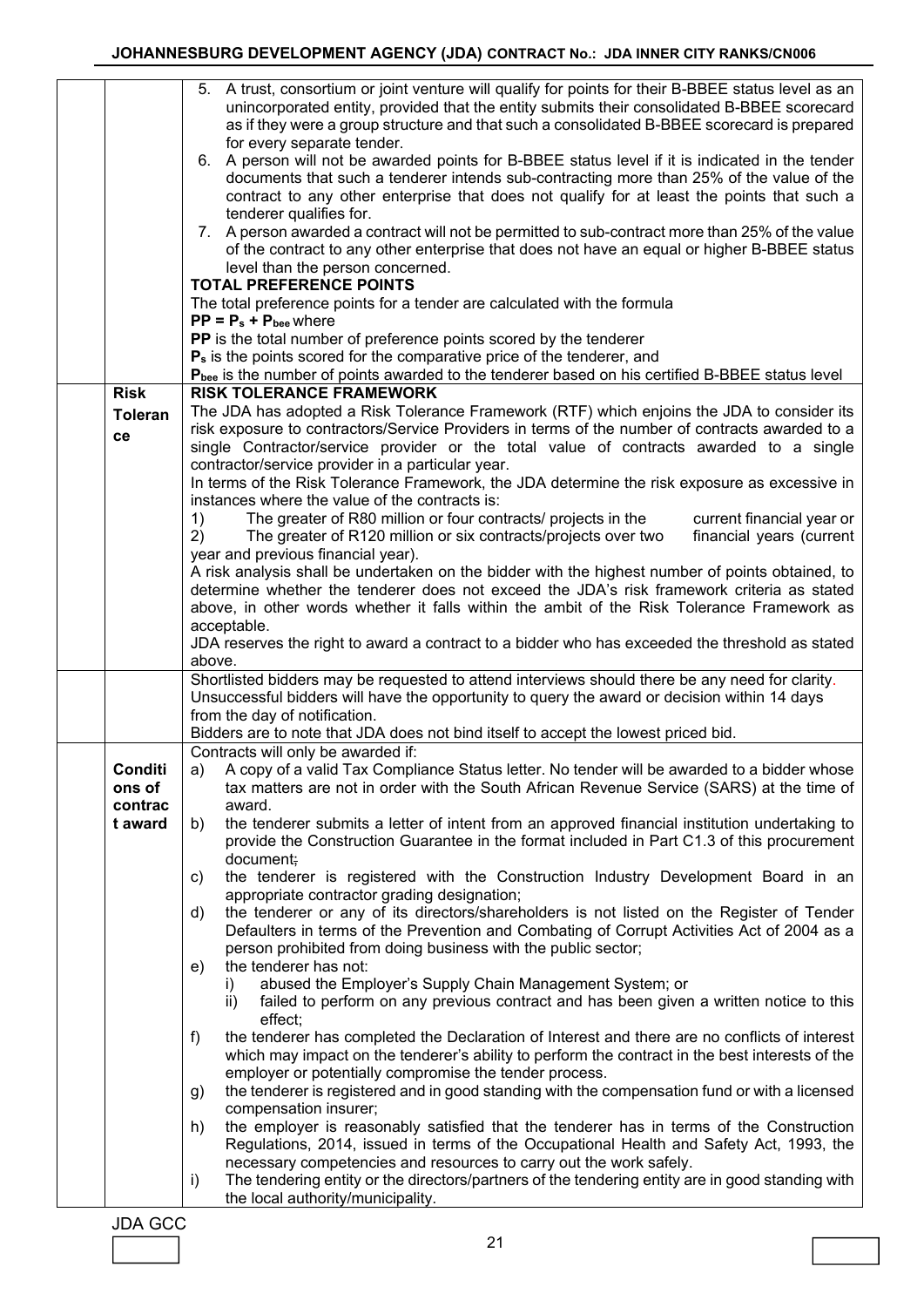#### **JOHANNESBURG DEVELOPMENT AGENCY (JDA) CONTRACT No.: JDA INNER CITY RANKS/CN006**

|           |                                               | No tender will be awarded to a bidder not registered on the National Treasury Central Supplier<br>Database (CSD)<br>Contracts Manager & OHS officer must be registered with SACPCMP at the time of award<br>K)<br>No tender will be awarded to a bidder who does not have a valid COIDA Letter of Good<br>Standing |
|-----------|-----------------------------------------------|--------------------------------------------------------------------------------------------------------------------------------------------------------------------------------------------------------------------------------------------------------------------------------------------------------------------|
| F.3<br>18 | <b>Number</b><br>оf<br>Paper<br><b>Copies</b> | The number of paper copies of the signed contract to be provided by the employer is 1 (one).                                                                                                                                                                                                                       |

JDA GCC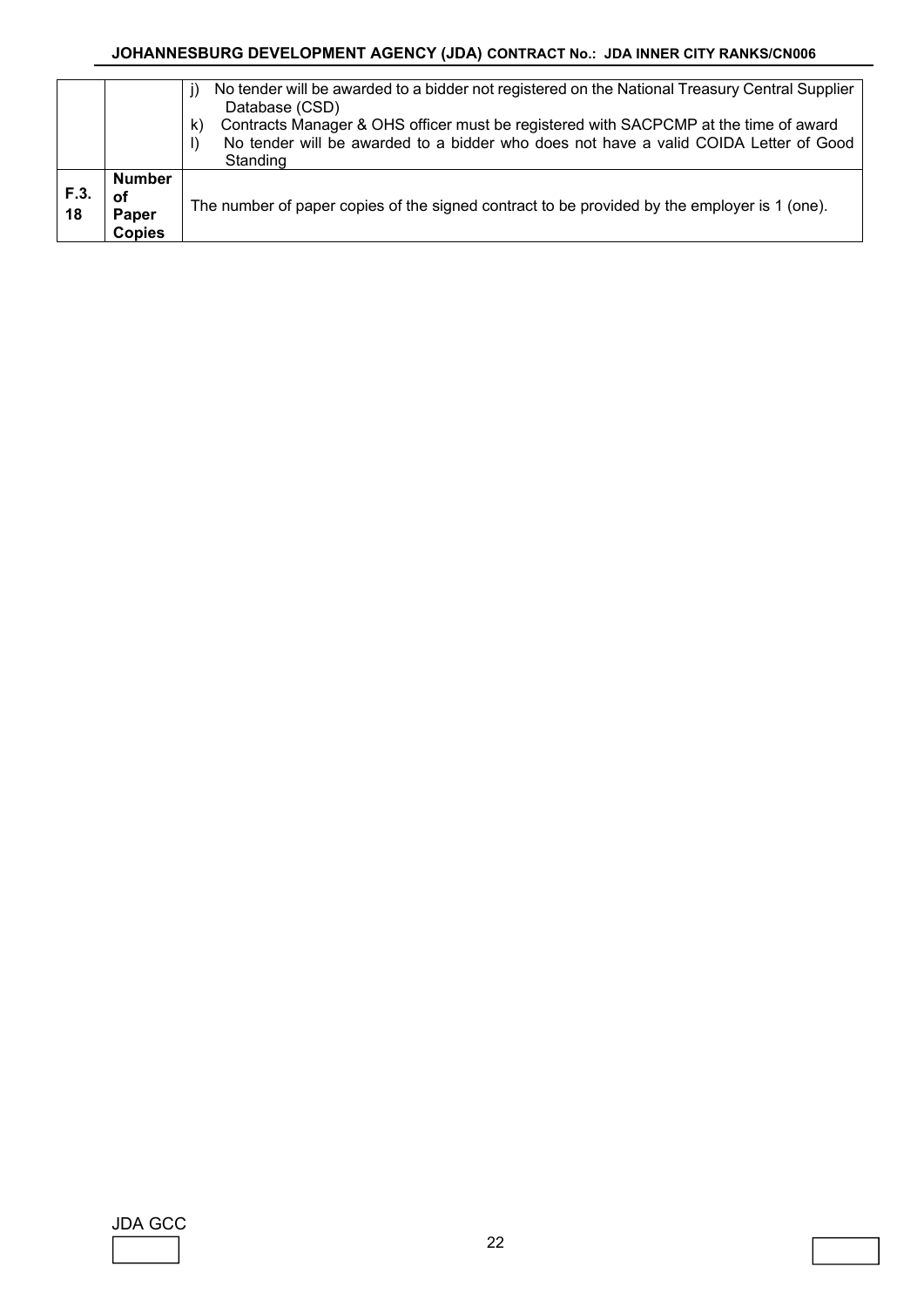## **PART T2: RETURNABLE DOCUMENTS**

## **T2.1 LIST OF RETURNABLE DOCUMENTS**

## **T2.1.1 Returnable Schedules required**

The tenderer must complete the following returnable schedules

| Authority to sign Tender                                                                                                                                                                           |
|----------------------------------------------------------------------------------------------------------------------------------------------------------------------------------------------------|
| Declaration of Interest                                                                                                                                                                            |
| Record of Addenda to Tender Documents                                                                                                                                                              |
| <b>Banking Details</b>                                                                                                                                                                             |
| Proposed Amendments and Qualifications (if any)                                                                                                                                                    |
| Certificate of Authority for Joint Venture and Joint Venture Agreement (if<br>applicable)                                                                                                          |
| MBD9 Certificate of Independent Bid Determination                                                                                                                                                  |
| Particulars of any contracts awarded by an organ of state during the last 5 years                                                                                                                  |
| <b>Fulfilment of the Construction Regulations</b>                                                                                                                                                  |
| Questionnaire on tenderer's procedures with respect to OHSA and Construction<br>Regulations                                                                                                        |
| <b>Business Declaration</b>                                                                                                                                                                        |
| A copy of a valid Tax Compliance Status letter                                                                                                                                                     |
| Declaration on State of Municipal Accounts and copy of current Municipal<br>Account in the name of the Tenderer or alternatively in the names of the<br>Directors/Partners of the tendering entity |
| Letter of Intent from a Financial Institution to provide a Construction Guarantee<br>in accordance with the GCC pro-forma for a project up to 10% of the tender<br>amount (refer C1.3)             |
| MBD5 Declaration for Procurement above R10 million (Vat Included)                                                                                                                                  |
| MBD8 Declaration of Bidders Past Supply Chain Management Practices                                                                                                                                 |
| Proof of CIDB Grading                                                                                                                                                                              |
| A valid originally or certified copy of the B-BBEE status level verification<br>certificate, substantiating the B-BBEE rating or an EME must submit a sworn<br>affidavit                           |
| <b>Proof of Previous Experience</b>                                                                                                                                                                |
| <b>Schedule of Current Contracts</b>                                                                                                                                                               |
| Schedule of Construction Plant, Equipment and Labour                                                                                                                                               |
| <b>Schedule of Proposed Subcontractors</b>                                                                                                                                                         |
| Schedule of Proposed Key Personnel and detailed CV's of all key personnel                                                                                                                          |
| <b>Estimated Monthly Expenditure</b>                                                                                                                                                               |
| <b>Methodology Statement</b>                                                                                                                                                                       |
| <b>Preliminary Construction Programme</b>                                                                                                                                                          |
| Labour, Plant and Equipment Histograms                                                                                                                                                             |
| Audited Financial Statements for past 3years                                                                                                                                                       |
| <b>Bank Rating</b>                                                                                                                                                                                 |
| <b>SMME Plan</b>                                                                                                                                                                                   |
| <b>COIDA Letter of Good Standing</b>                                                                                                                                                               |
| <b>Bills of Quantities</b>                                                                                                                                                                         |
|                                                                                                                                                                                                    |

JDA GCC

 $\overline{\mathsf{L}}$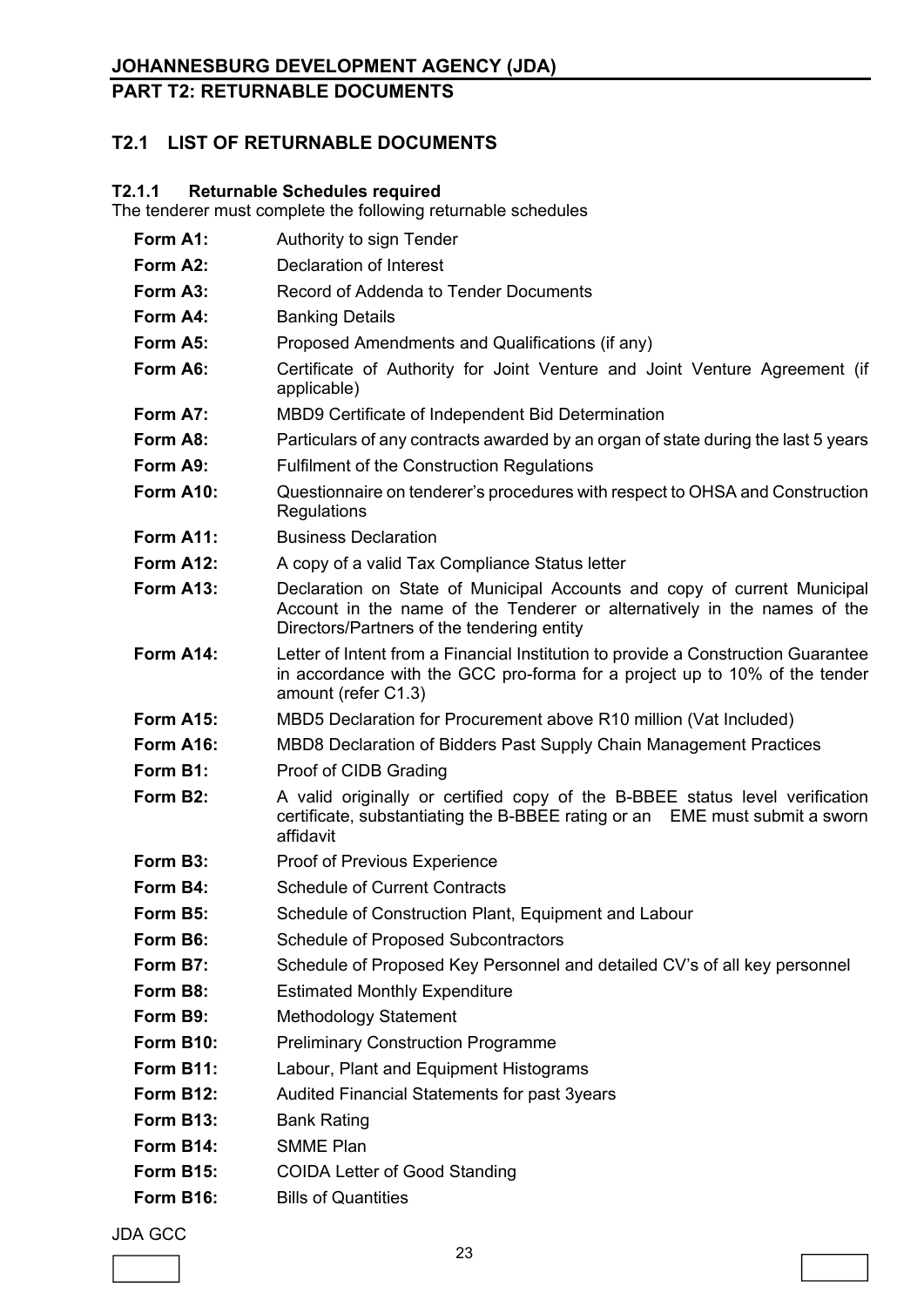#### **T2.1.2 Returnable Documents and Schedules required for tender evaluation purposes**

- Form of Offer and Acceptance
- Priced Bill of Quantities
- Form A3: Record of Addenda to Tender Documents (if applicable)
- Form A14: Letter of Intent from a Financial Institution to provide a Construction Guarantee in accordance with the GCC pro-forma for a project value equivalent to a CIDB 8 grading (refer C1.3)
- Form B2: A valid originally or certified copy of the B-BBEE status level verification certificate, substantiating the B-BBEE rating or an EME must submit a sworn affidavit
- Form B3: Proof of Previous Experience
- Form B7: Schedule of Proposed Key Personnel and detailed CV's of all key personnel
- Form B14: SMME Plan
- Form B15: COIDA Letter of Good Standing

#### **T2.1.3 Documents that will be incorporated into the contract document**

- Form of Offer and Acceptance
- Contract Data
- Pricing Instructions
- Priced Bills of Quantities
- Occupational Health and Safety Agreement (C1.4)
- Agreement in terms of Section 37(2) of the Occupational Health and Safety Act No 85 of 1993 (C1.5)
- Approved construction programme
- **Specifications**
- Scope of works
- Site Information
- Approved schedule of subcontractors
- Approved schedule of key personnel with CV's
- Approved monthly expenditure
- Approved Occupational Health and Safety (OHS) Plan
- Approved SMME Plan
- COIDA Letter of Good Standing

#### **T2.1.4 The preferred bidder will be required to submit the following documents, for approval by the JDA and its agents, prior to award of the Tender:**

- Schedule of proposed sub-contractors
- Estimated monthly expenditure
- Methodology statement
- Detailed construction programme
- Labour, plant and equipment histograms
- A project specific OHS plan
- All relevant Construction guarantees and insurances
- SMME Plan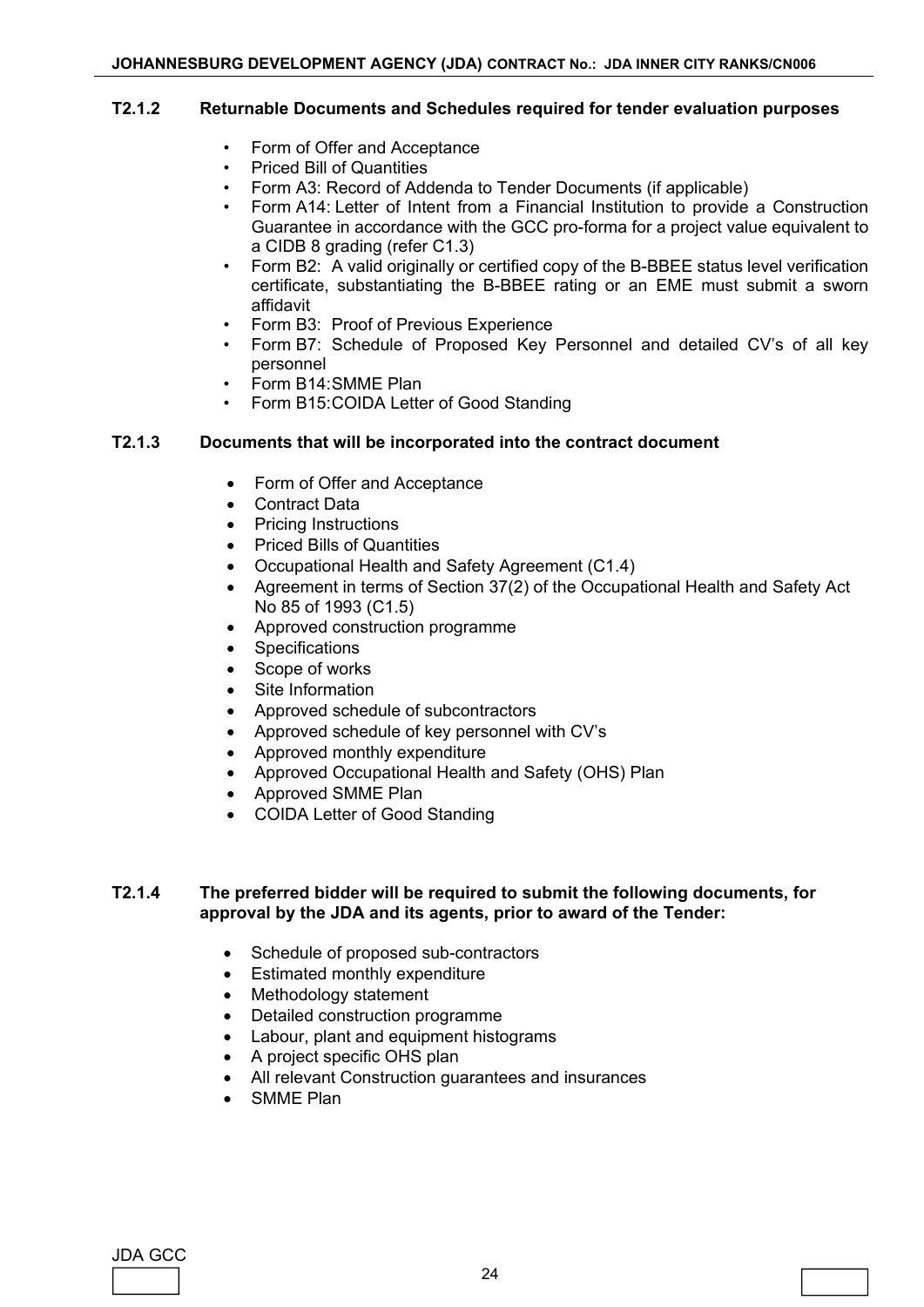## **T2.2 RETURNABLE SCHEDULES AND DOCUMENTS**

## **T2.2.1 Returnable Schedules required for tender evaluation purposes**

| Form A1:         | Authority to sign Tender                                                                                                                                                                           |
|------------------|----------------------------------------------------------------------------------------------------------------------------------------------------------------------------------------------------|
| Form A2:         | Declaration of Interest                                                                                                                                                                            |
| Form A3:         | Record of Addenda to Tender Documents                                                                                                                                                              |
| Form A4:         | <b>Banking Details</b>                                                                                                                                                                             |
| Form A5:         | Proposed Amendments and Qualifications (if any)                                                                                                                                                    |
| Form A6:         | Certificate of Authority for Joint Venture and Joint Venture Agreement (if<br>applicable)                                                                                                          |
| Form A7:         | MBD9 Certificate of Independent Bid Determination                                                                                                                                                  |
| Form A8:         | Particulars of any contracts awarded by an organ of state during the last<br>5 years                                                                                                               |
| Form A9:         | <b>Fulfilment of the Construction Regulations</b>                                                                                                                                                  |
| Form A10:        | Questionnaire on tenderer's procedures with respect to OHSA and                                                                                                                                    |
|                  | <b>Construction Regulations</b>                                                                                                                                                                    |
| Form A11:        | <b>Business Declaration</b>                                                                                                                                                                        |
| Form A12:        | A copy of a valid Tax Clearance Certificate and/or Tax Pin Number.                                                                                                                                 |
| Form A13:        | Declaration on State of Municipal Accounts and copy of current Municipal<br>Account in the name of the Tenderer or alternatively in the names of the<br>Directors/Partners of the tendering entity |
| Form A14:        | Letter of Intent from a Financial Institution to provide a Construction                                                                                                                            |
|                  | Guarantee in accordance with the GCC pro-forma (refer C1.3)                                                                                                                                        |
| Form A15:        | MBD5 Declaration for Procurement above R10 million (Vat Included)                                                                                                                                  |
| Form A16:        | MBD8 Declaration of Bidders Past Supply Chain Management Practices                                                                                                                                 |
| Form B1:         | Proof of CIDB Grading                                                                                                                                                                              |
| Form B2:         | A valid originally certified copy of the B-BBEE status level verification<br>certificate, substantiating the B-BBEE rating or An EME must submit a<br>sworn affidavit                              |
| Form B3:         | Proof of Previous Experience                                                                                                                                                                       |
| Form B4:         | <b>Schedule of Current Contracts</b>                                                                                                                                                               |
| Form B5:         | Schedule of Construction Plant, Equipment and Labour                                                                                                                                               |
| Form B6:         | <b>Schedule of Proposed Subcontractors</b>                                                                                                                                                         |
| Form B7:         | Schedule of Proposed Key Personnel and detailed CV's of all key<br>personnel                                                                                                                       |
| Form B8:         | <b>Estimated Monthly Expenditure</b>                                                                                                                                                               |
| Form B9:         | <b>Methodology Statement</b>                                                                                                                                                                       |
| <b>Form B10:</b> | <b>Preliminary Construction Programme</b>                                                                                                                                                          |
| Form B11:        | Labour, Plant and Equipment Histograms                                                                                                                                                             |
| Form B12:        | Audited Financial Statements for past 3 years                                                                                                                                                      |
| Form B13:        | <b>Bank Rating</b>                                                                                                                                                                                 |
| Form B14:        | <b>SMME Plan</b>                                                                                                                                                                                   |
| Form B15:        | <b>COIDA Letter of Good Standing</b>                                                                                                                                                               |
| Form B16:        | <b>Bills of Quantities</b>                                                                                                                                                                         |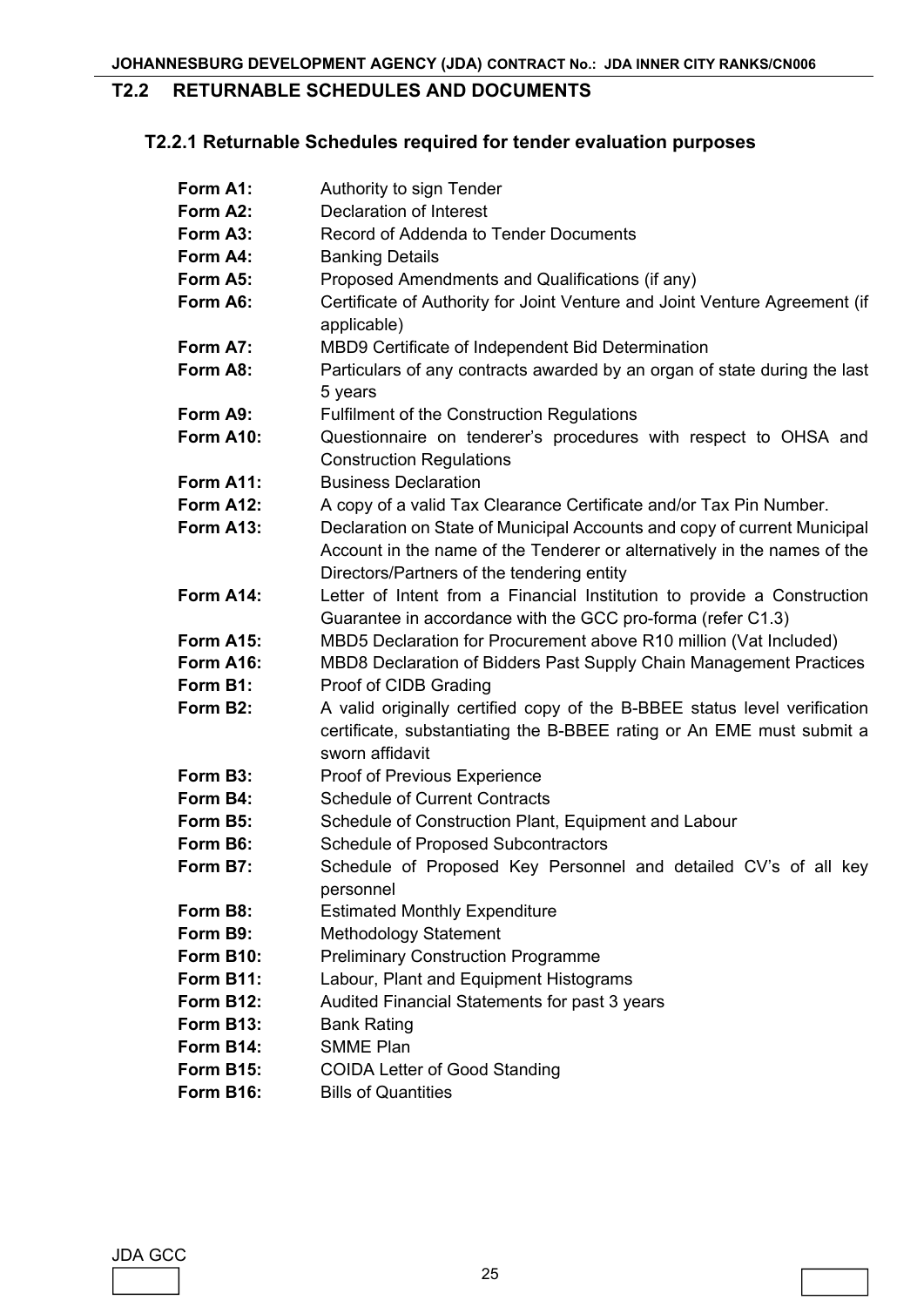### **JOHANNESBURG DEVELOPMENT AGENCY (JDA) CONTRACT No.: JDA INNER CITY RANKS/CN006**

### **FORM A1: AUTHORITY TO SIGN TENDER**

Notes to tenderer:

- 1. The signatory for the tenderer shall confirm his/her authority thereto by attaching on the tendering company's letterhead a duly signed and dated copy of the relevant resolution of the board of directors/partners.
- 2. In the event that the tenderer is a joint venture, a certificate is required from each member of the joint venture clearly setting out:
	- authority for signatory,
	- undertaking to formally enter into a joint venture contract should an award be made to the joint venture,
	- name of designated lead member of the intended joint venture, as required by tender condition F.2.13.4.

.................................................................... ...........................................................

#### **SIGNATURE DATE**

*(of person authorised to sign on behalf of the Tenderer)*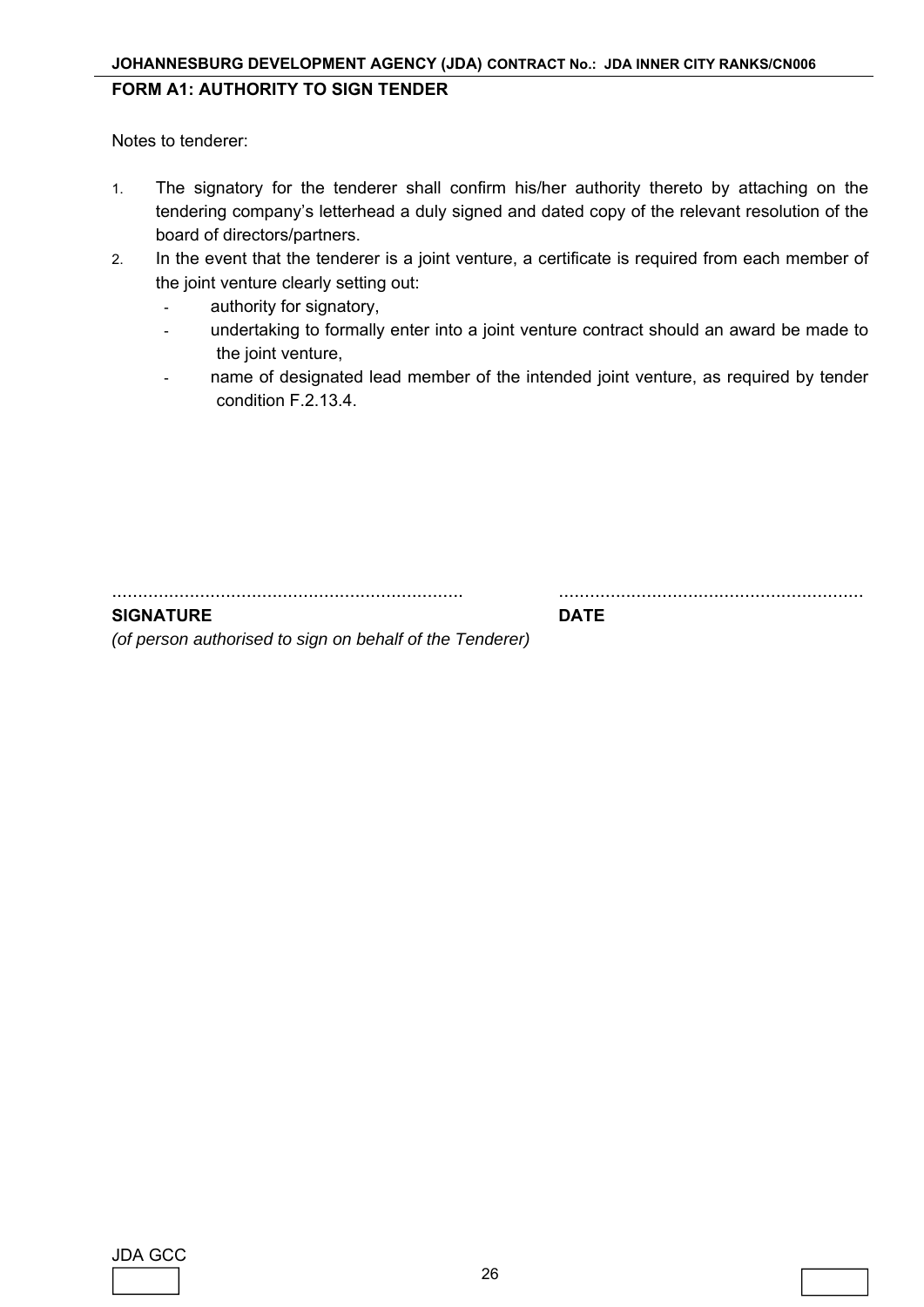## **JOHANNESBURG DEVELOPMENT AGENCY (JDA) CONTRACT No.: JDA INNER CITY RANKS/CN006 FORM A2: DECLARATION OF INTEREST**

- 1. No bid will be accepted from persons in the service of the state<sup>1</sup>.
- 2. Any person, having a kinship with persons in the service of the state, including a blood relationship, may make an offer or offers in terms of this invitation to bid. In view of possible allegations of favouritism, should the resulting bid, or part thereof, be awarded to persons connected with or related to persons in service of the state, it is required that the bidder or their authorised representative declare their position in relation to the evaluating/adjudicating authority.
- 3. In order to give effect to the above, the following questionnaire must be completed and submitted with the bid.

| 3.1  |                                                                                           |          |
|------|-------------------------------------------------------------------------------------------|----------|
| 3.2  |                                                                                           |          |
| 3.3  | Position occupied in the Company (director, trustee, shareholder):                        |          |
| 3.4  |                                                                                           |          |
| 3.5  |                                                                                           |          |
| 3.6  |                                                                                           |          |
| 3.7  | The names of all directors / trustees / shareholders / members, their individual identity |          |
|      | numbers and state employee numbers must be indicated in paragraph 4 below.                |          |
| 3.8  | Are you presently in the service of the state?                                            | YES / NO |
|      |                                                                                           |          |
|      |                                                                                           |          |
| 3.9  | Have you been in the service of the state for the past twelve months?                     | YES / NO |
|      |                                                                                           |          |
|      |                                                                                           |          |
|      | 3.10 Do you have any relationship (family, friend, other) with persons in the             |          |
|      | service of the state and who may be involved with the evaluation and or                   |          |
|      | adjudication of this bid?                                                                 | YES / NO |
|      |                                                                                           |          |
|      |                                                                                           |          |
| 3.11 | Are you, aware of any relationship (family, friend, other) between any other              |          |
|      | bidder and any persons in the service of the state who may be involved                    |          |
|      | with the evaluation and or adjudication of this bid?                                      | YES / NO |
|      |                                                                                           |          |
|      |                                                                                           |          |
|      | 3.12 Are any of the company's directors, trustees, managers, principle shareholders or    |          |
|      | stakeholders in service of the state?                                                     | YES / NO |
|      |                                                                                           |          |
|      |                                                                                           |          |

JDA GCC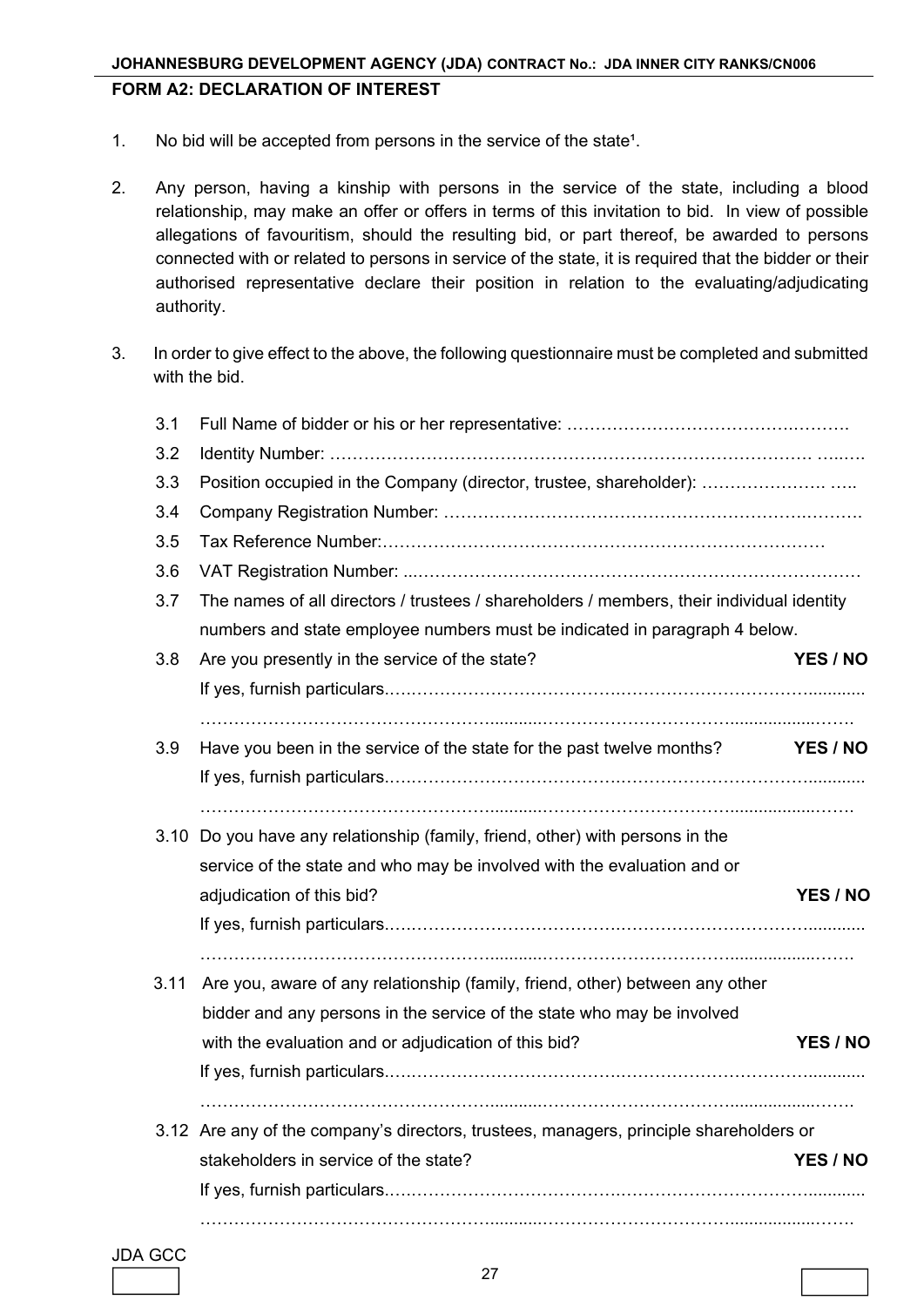- 3.13 Are any spouse, child or parent of the company's directors, trustees, managers, principle shareholders or stakeholders in service of the state? **YES / NO**  If yes, furnish particulars.….……………………………….……………………………............ ……………………………………………...........……………………………..................…….
- 3.14 Do you or any of the directors, trustees, managers, principle shareholders, or stakeholders of this company have any interest in any other related companies or business whether or not they are bidding for this contract. **YES / NO**  If yes, furnish particulars.….……………………………….……………………………............ ……………………………………………...........……………………………..................…….
- 4. Full details of directors / trustees / members / shareholders.

| <b>FULL NAME</b> | <b>IDENTITY NUMBER</b> | <b>STATE EMPLOYEE</b><br><b>NUMBER</b> |
|------------------|------------------------|----------------------------------------|
|                  |                        |                                        |
|                  |                        |                                        |
|                  |                        |                                        |
|                  |                        |                                        |
|                  |                        |                                        |
|                  |                        |                                        |
|                  |                        |                                        |

#### **CERTIFICATION**

**I, THE UNDERSIGNED (FULL NAME**) ………………………………………………………...…………………… **CERTIFY THAT THE INFORMATION FURNISHED ON THIS DECLARATION FORM IS TRUE AND CORRECT. I ACCEPT THAT, IN ADDITION TO CANCELLATION OF A CONTRACT, ACTION MAY BE TAKEN AGAINST ME SHOULD THIS DECLARATION PROVE TO BE FALSE.** 

| Signature         |                                                                                                                                                                                                                                                                                                                                                                        | Position                                                                                                                                           |
|-------------------|------------------------------------------------------------------------------------------------------------------------------------------------------------------------------------------------------------------------------------------------------------------------------------------------------------------------------------------------------------------------|----------------------------------------------------------------------------------------------------------------------------------------------------|
|                   |                                                                                                                                                                                                                                                                                                                                                                        |                                                                                                                                                    |
| (a)<br>(b)<br>(C) | Name of Bidder<br>MSCM Regulations: "in the service of the state" means to be -<br>a member of –<br>$(i)$ any municipal council;<br>any provincial legislature; or<br>(ii)<br>(iii) the national Assembly or the national Council of provinces;<br>a member of the board of directors of any municipal entity;<br>an official of any municipality or municipal entity; | Date                                                                                                                                               |
| (d)<br>(e)<br>(f) | Public Finance Management Act, 1999 (Act No.1 of 1999);<br>a member of the accounting authority of any national or provincial public entity; or<br>an employee of Parliament or a provincial legislature.                                                                                                                                                              | an employee of any national or provincial department, national or provincial public entity or constitutional institution within the meaning of the |
|                   |                                                                                                                                                                                                                                                                                                                                                                        | "Stakeholder' means a person who owns shares in the company and is actively involved in the management of the company or business and              |

exercises control over the company.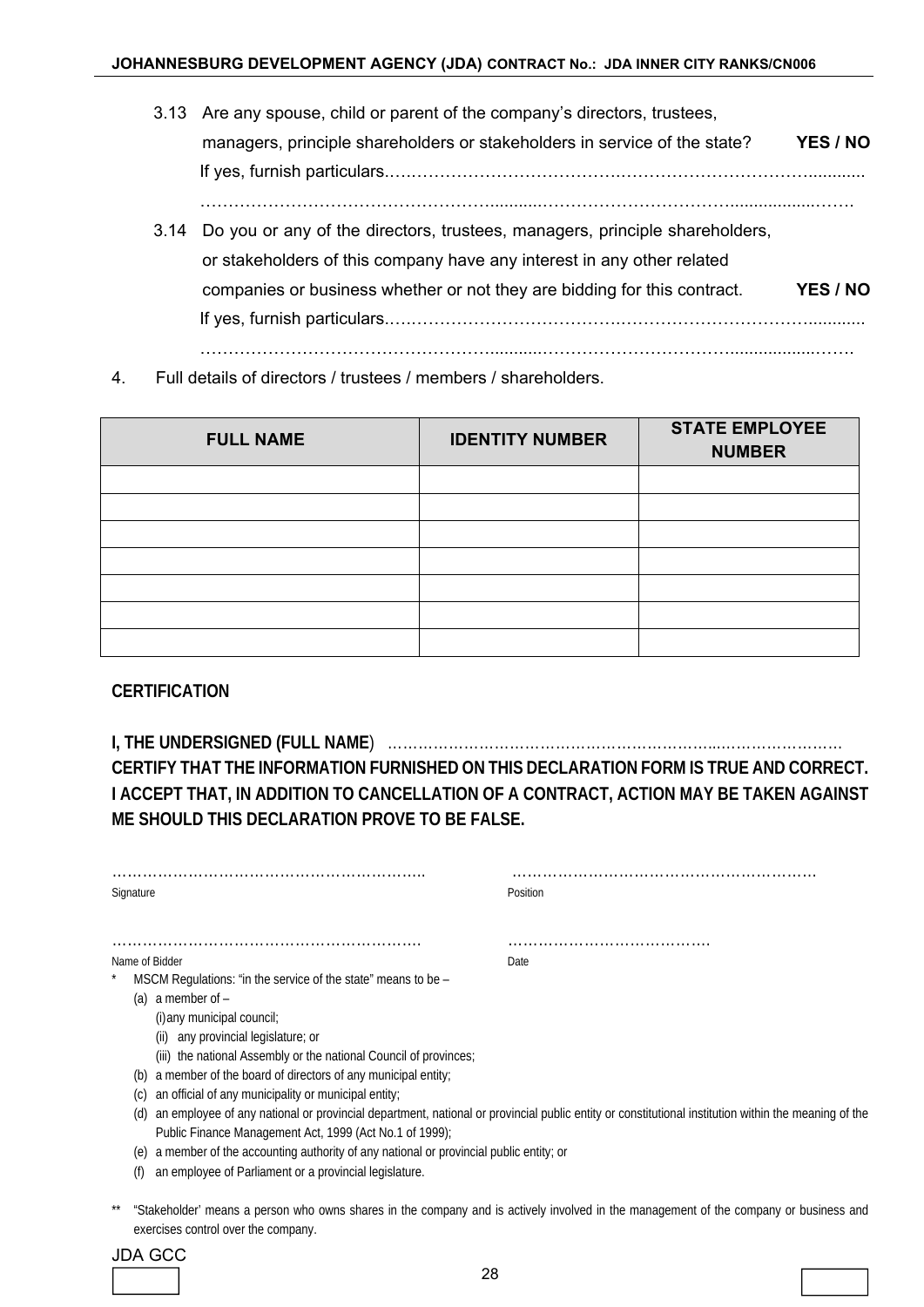## **FORM A3: RECORD OF ADDENDA TO TENDER DOCUMENTS**

We confirm that the following communications received from the Employer's Representative before the submission of this tender offer, amending the tender documents, have been taken into account in this tender offer:

|                | <b>DATE</b> | <b>TITLE OR DETAILS</b> |
|----------------|-------------|-------------------------|
| $\mathbf{1}$   |             |                         |
| $\overline{2}$ |             |                         |
| $\mathbf{3}$   |             |                         |
| $\overline{4}$ |             |                         |
| $\sqrt{5}$     |             |                         |
| $\,6\,$        |             |                         |
| $\overline{7}$ |             |                         |
| $\bf 8$        |             |                         |
| $\overline{9}$ |             |                         |
| $10$           |             |                         |

………………………………….. ……………………………………..........................

**Signature Date** Date

 *(of person authorised to sign on behalf of the Tenderer)*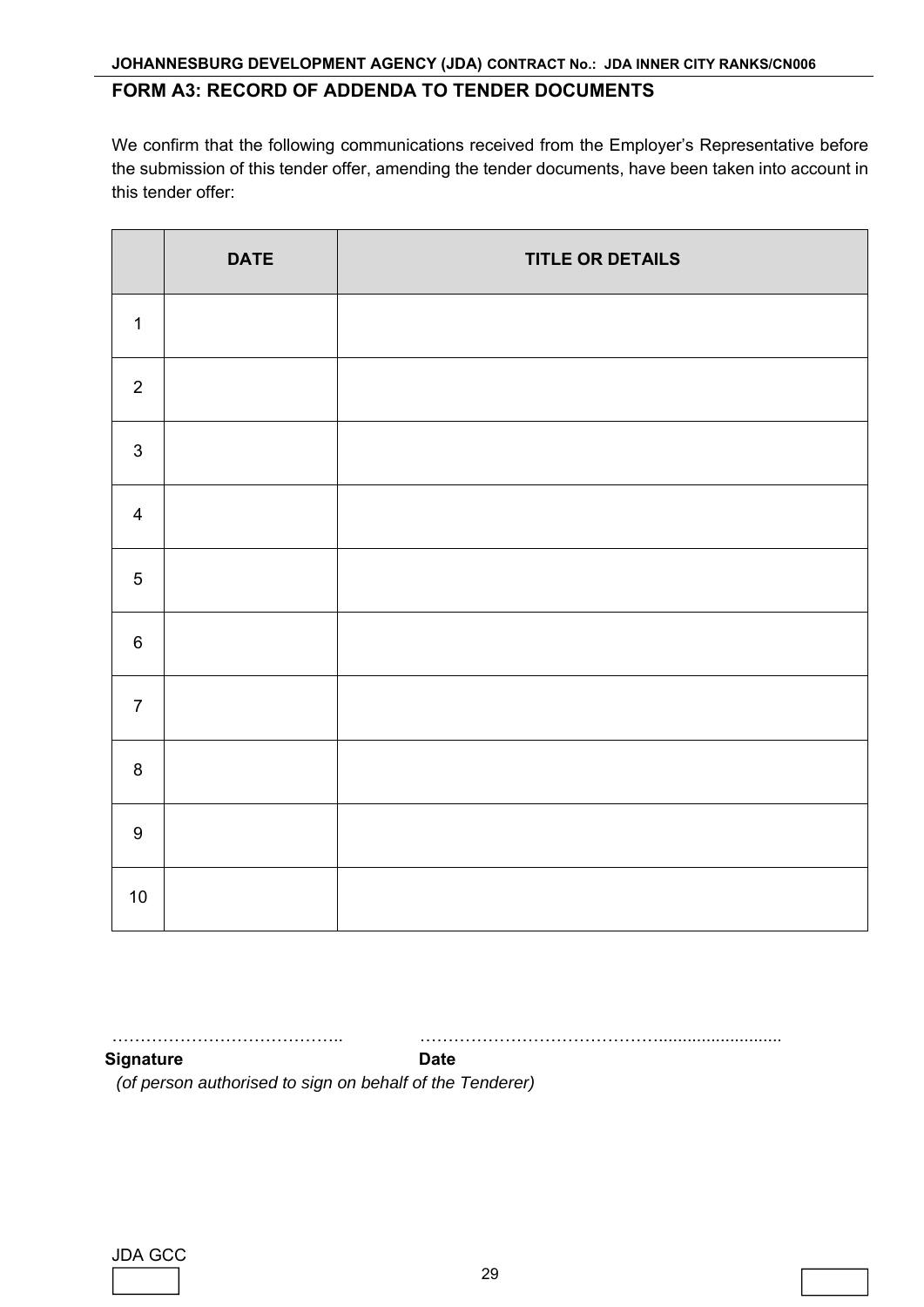## **FORM A4: BANKING DETAILS**

I/We hereby authorise the Employer to approach the following bank for the purposes of obtaining a financial reference:

| <b>DESCRIPTION OF</b><br><b>BANK DETAIL</b> | <b>BANK DETAILS APPLICABLE TO</b><br><b>TENDERER'S HEAD OFFICE</b> |
|---------------------------------------------|--------------------------------------------------------------------|
| Name of Bank                                |                                                                    |
| <b>Branch Name</b>                          |                                                                    |
| <b>Branch Code</b>                          |                                                                    |
| <b>Street Address</b>                       |                                                                    |
| <b>Postal Address</b>                       |                                                                    |
| Name of Manager                             |                                                                    |
| Telephone Number                            |                                                                    |
| Fax Number                                  |                                                                    |
| <b>Account Number</b>                       |                                                                    |

.................................................................... ........................................................... **SIGNATURE DATE** 

*(of person authorised to sign on behalf of the Tenderer)* 

JDA GCC

l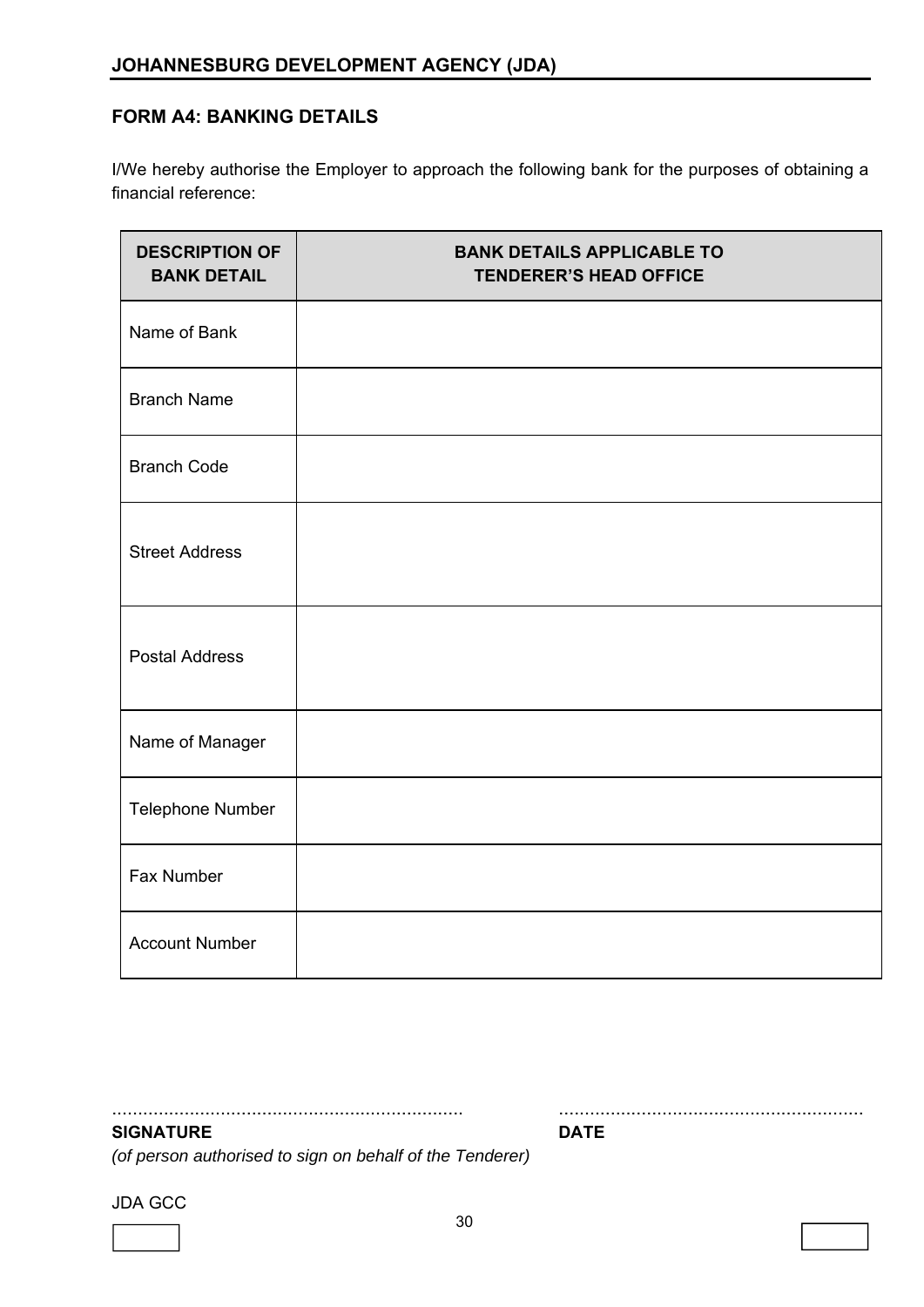#### **FORM A5: PROPOSED AMENDMENTS AND QUALIFICATIONS (IF ANY)**

#### **Proposed amendments and qualifications**

The Tenderer should record any deviations or qualifications he may wish to make to the tender documents in this Returnable Schedule. Alternatively, a tenderer may state such deviations and qualifications in a covering letter to his tender and reference such letter in this schedule.

The Tenderer's attention is drawn to clause F.3.8 of the Standard Conditions of Tender referenced in the Tender Data regarding the employer's handling of material deviations and qualifications.

| <b>PAGE</b> | <b>CLAUSE OR</b><br><b>ITEM</b> | <b>PROPOSAL</b> |
|-------------|---------------------------------|-----------------|
|             |                                 |                 |
|             |                                 |                 |
|             |                                 |                 |
|             |                                 |                 |
|             |                                 |                 |
|             |                                 |                 |
|             |                                 |                 |
|             |                                 |                 |
|             |                                 |                 |
|             |                                 |                 |
|             |                                 |                 |
|             |                                 |                 |
|             |                                 |                 |
|             |                                 |                 |
|             |                                 |                 |

#### .................................................................... ........................................................... **SIGNATURE DATE**

 *(of person authorised to sign on behalf of the Tenderer)*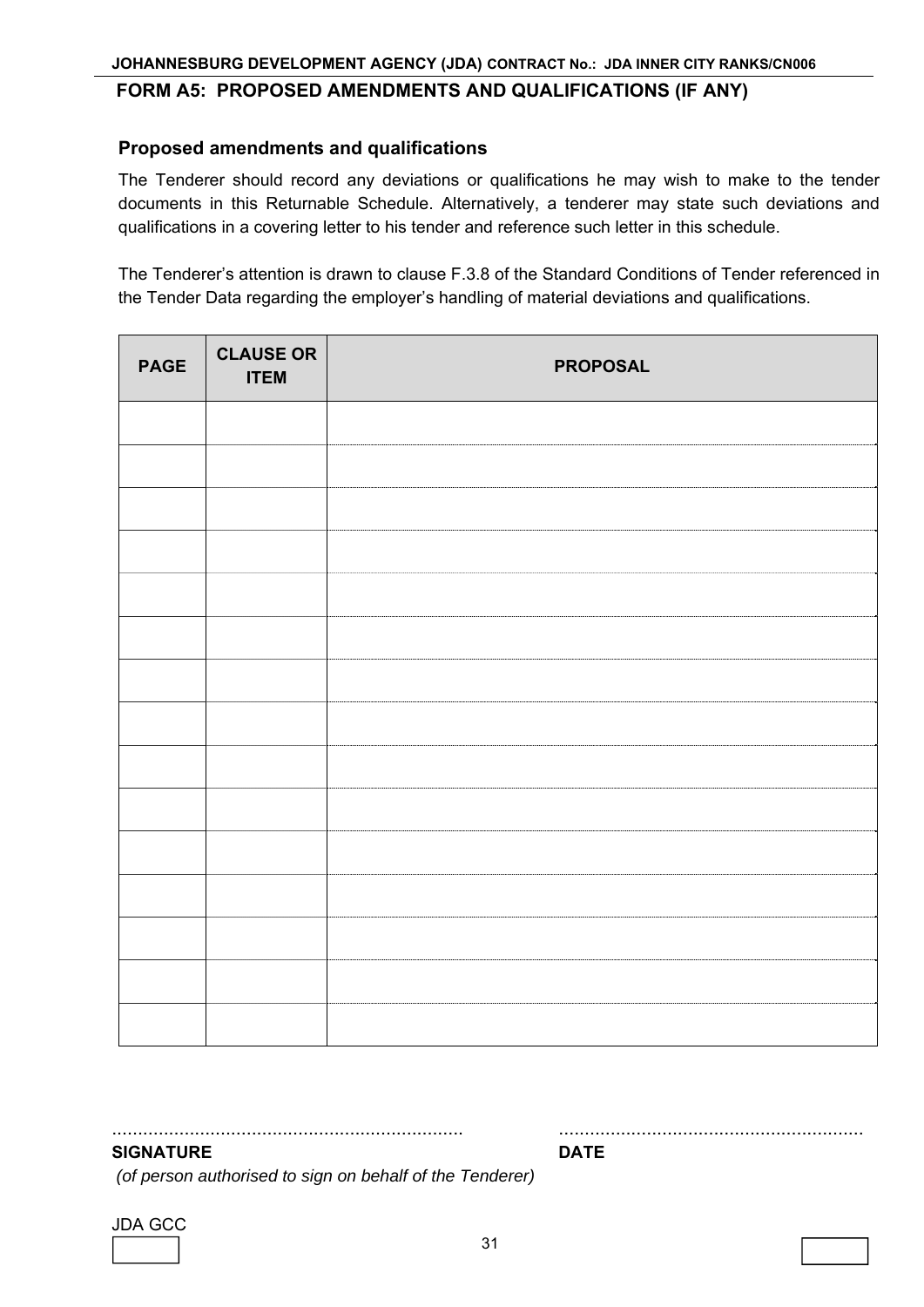## **JOHANNESBURG DEVELOPMENT AGENCY (JDA)**

## **FORM A6: CERTIFICATE OF AUTHORITY FOR JOINT VENTURE (IF APPLICABLE)**

This Returnable Schedule is to be completed by joint ventures.

sign all documents in connection with the tender offer and any contract resulting from it on our behalf.

| <b>NAME OF FIRM</b> | <b>PERCENTAGE</b><br><b>PARTICIPATION</b> | <b>ADDRESS</b> | <b>DULY AUTHORISED SIGNATORY</b> |
|---------------------|-------------------------------------------|----------------|----------------------------------|
| <b>Lead Partner</b> |                                           |                | Signature:                       |
|                     |                                           |                | Name:                            |
|                     |                                           |                | Designation:                     |
| Partner             |                                           |                | Signature:                       |
|                     |                                           |                | Name:                            |
|                     |                                           |                | Designation:                     |
| Partner             |                                           |                | Signature:                       |
|                     |                                           |                | Name:                            |
|                     |                                           |                | Designation:                     |

**SIGNATURE** 

**DATE** 

.................................................................... ...........................................................

JDA GCC  *(of person authorised to sign on behalf of the Tenderer)*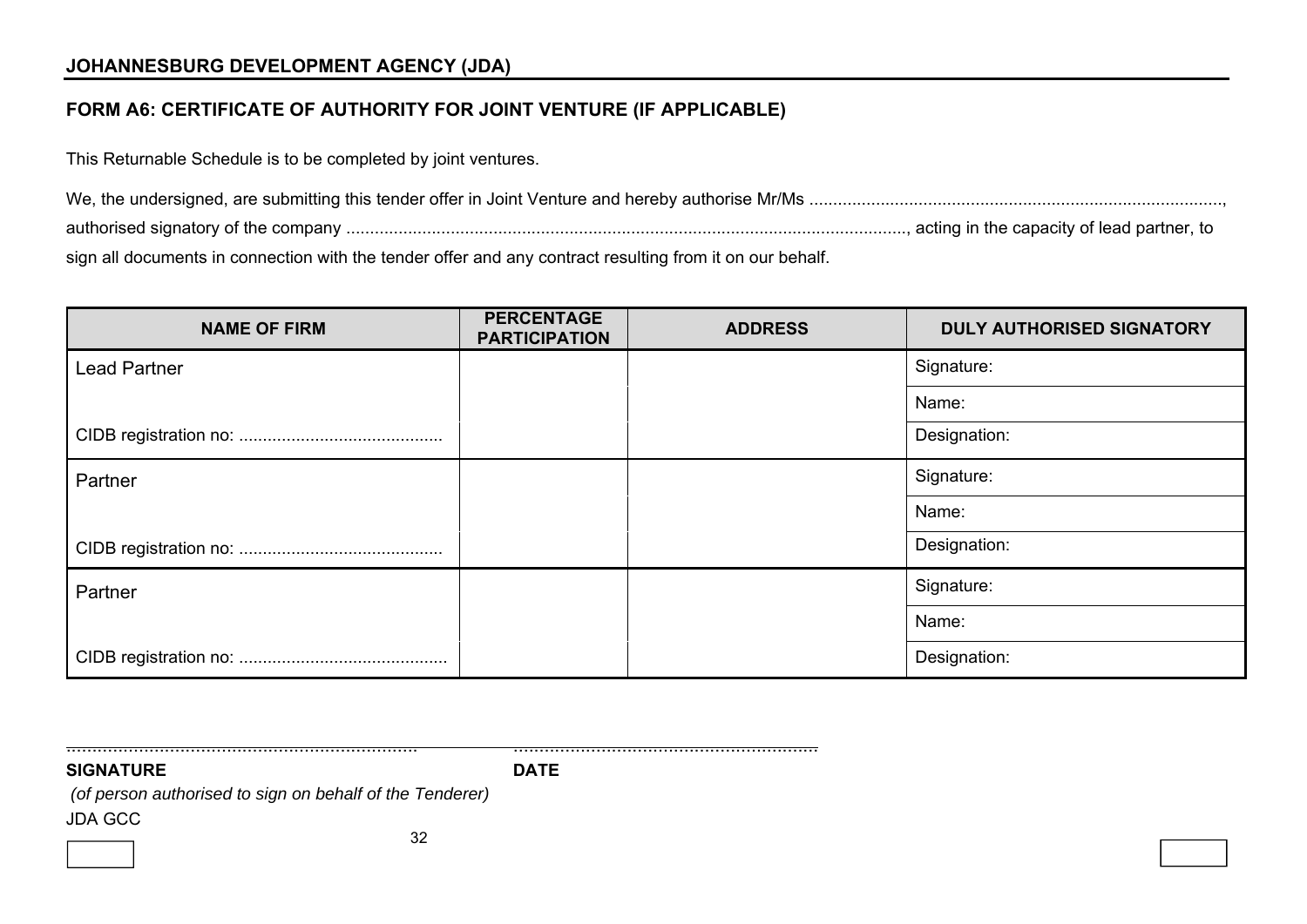## **FORM A7: CERTIFICATE OF INDEPENDENT BID DETERMINATION**

I, the undersigned, in submitting the accompanying bid:

(Bid Number and Description)

 $\_$  , and the contribution of the contribution of  $\mathcal{L}_\mathcal{A}$  , and the contribution of  $\mathcal{L}_\mathcal{A}$ 

in response to the invitation for the bid made by:

### JOHANNESBURG DEVELOPMENT AGENCY

do hereby make the following statements that I certify to be true and complete in every respect:

I certify, on behalf of: \_\_\_\_\_\_\_\_\_\_\_\_\_\_\_\_\_\_\_\_\_\_\_\_\_\_\_\_\_\_\_\_\_\_\_\_\_\_\_\_\_\_\_\_\_\_\_\_\_\_\_\_\_\_\_\_\_that:

(Name of Bidder)

- 1. I have read and I understand the contents of this Certificate;
- 2. I understand that the accompanying bid will be disqualified if this Certificate is found not to be true and complete in every respect;
- 3. I am authorized by the bidder to sign this Certificate, and to submit the accompanying bid, on behalf of the bidder;
- 4. Each person whose signature appears on the accompanying bid has been authorized by the bidder to determine the terms of, and to sign, the bid, on behalf of the bidder;
- 5. For the purposes of this Certificate and the accompanying bid, I understand that the word "competitor" shall include any individual or organization, other than the bidder, whether or not affiliated with the bidder, who:
	- (a) has been requested to submit a bid in response to this bid invitation;
	- (b) could potentially submit a bid in response to this bid invitation, based on their qualifications, abilities or experience; and
- 6. The bidder has arrived at the accompanying bid independently from, and without consultation, communication, agreement or arrangement with any competitor. However, communication between partners in a joint venture or consortium<sup>3</sup> will not be construed as collusive bidding.
- 7. In particular, without limiting the generality of paragraphs 6 above, there has been no consultation, communication, agreement or arrangement with any competitor regarding:
	- (a) prices;
	- (b) geographical area where product or service will be rendered (market allocation)
	- (c) methods, factors or formulas used to calculate prices;
	- (d) the intention or decision to submit or not to submit, a bid;
	- (e) the submission of a bid which does not meet the specifications and conditions of the bid; or

JDA GCC

l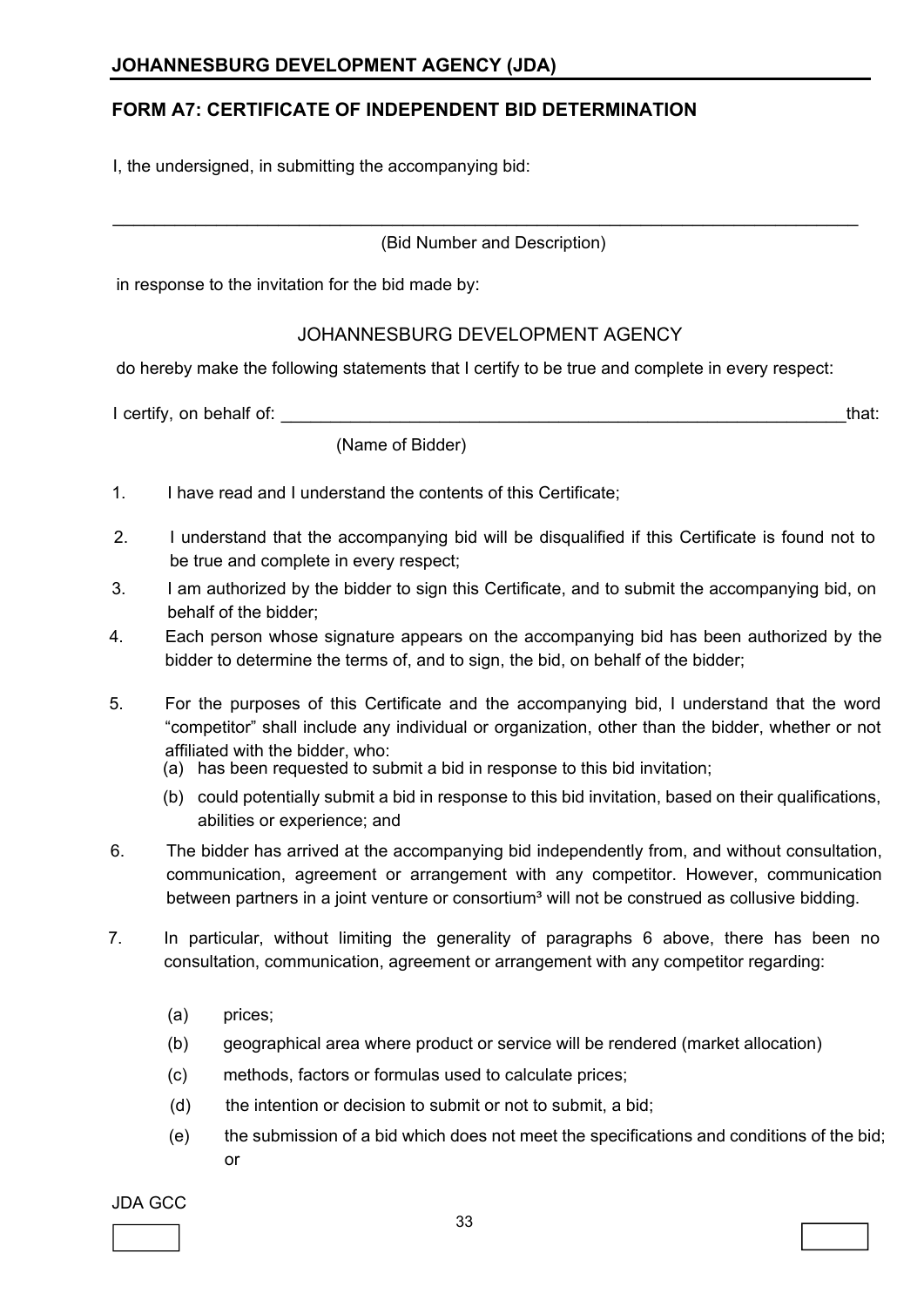- (f) bidding with the intention not to win the bid.
- 8. In addition, there have been no consultations, communications, agreements or arrangements with any competitor regarding the quality, quantity, specifications and conditions or delivery particulars of the products or services to which this bid invitation relates.
- 9. The terms of the accompanying bid have not been, and will not be, disclosed by the bidder, directly or indirectly, to any competitor, prior to the date and time of the official bid opening or of the awarding of the contract.
- 10. I am aware that, in addition and without prejudice to any other remedy provided to combat any restrictive practices related to bids and contracts, bids that are suspicious will be reported to the Competition Commission for investigation and possible imposition of administrative penalties in terms of section 59 of the Competition Act No. 89 of 1998 and or may be reported to the National Prosecuting Authority (NPA) for criminal investigation and or may be restricted from conducting business with the public sector for a period not exceeding ten (10) years in terms of the Prevention and Combating of Corrupt Activities Act No. 12 of 2004 or any other applicable legislation.

| Signature | .<br>Date      |
|-----------|----------------|
|           |                |
| Position  | Name of Bidder |

| JDA | ÷ |  |
|-----|---|--|
|     |   |  |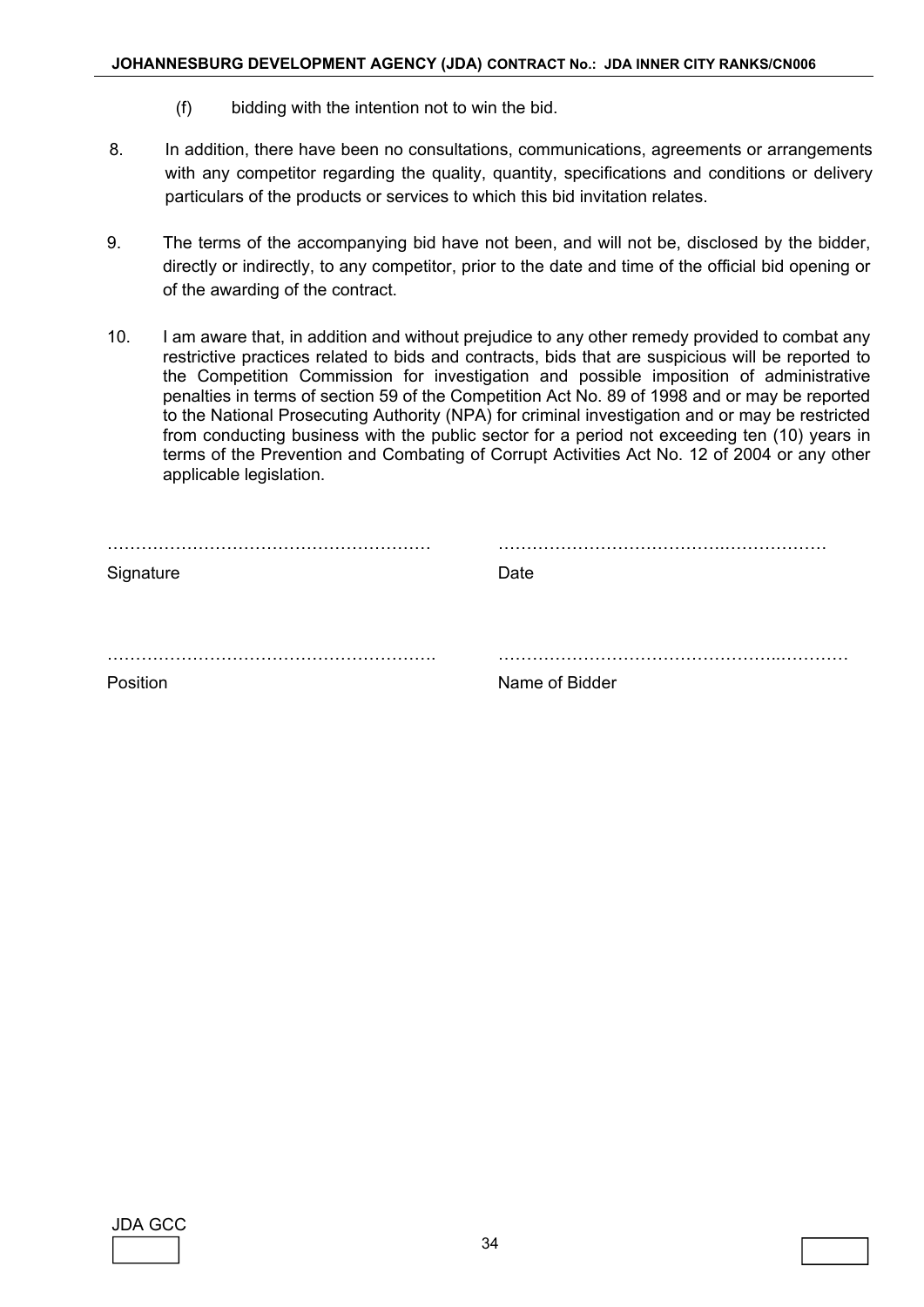## **FORM A8: PARTICULARS OF ALL CONTRACTS AWARDED BY AN ORGAN OF STATE DURING THE LAST 5 YEARS**

**(In the event of insufficient space, kindly attach documentation)** 

| <b>EMPLOYER</b> | <b>CONSULTING ENGINEER</b> | <b>NATURE OF WORK</b> | <b>VALUE OF</b><br><b>WORK</b> | <b>YEAR OF COMPLETION</b> |
|-----------------|----------------------------|-----------------------|--------------------------------|---------------------------|
|                 |                            |                       |                                |                           |
|                 |                            |                       |                                |                           |
|                 |                            |                       |                                |                           |
|                 |                            |                       |                                |                           |

**FORM A8 (Continued)** 

.................................................................... ...........................................................

**SIGNATURE DATE** 

*(of person authorised to sign on behalf of the Tenderer)* 

## **Organ of State means-**

- a) a national or provincial department:
- b) a municipality;
- c) a constitutional institution defined in the Public Finance Management Act, 1999 (Act No. 1 of 1999);
- d) Parliament;
- e) a provincial legislature;
- f) any other institution or category of institutions included in the definition of "organ of state" in section 239 of the Constitution and recognised by the Minister by notice in the *Government Gazette* as an institution or category of institutions to which this Act applies;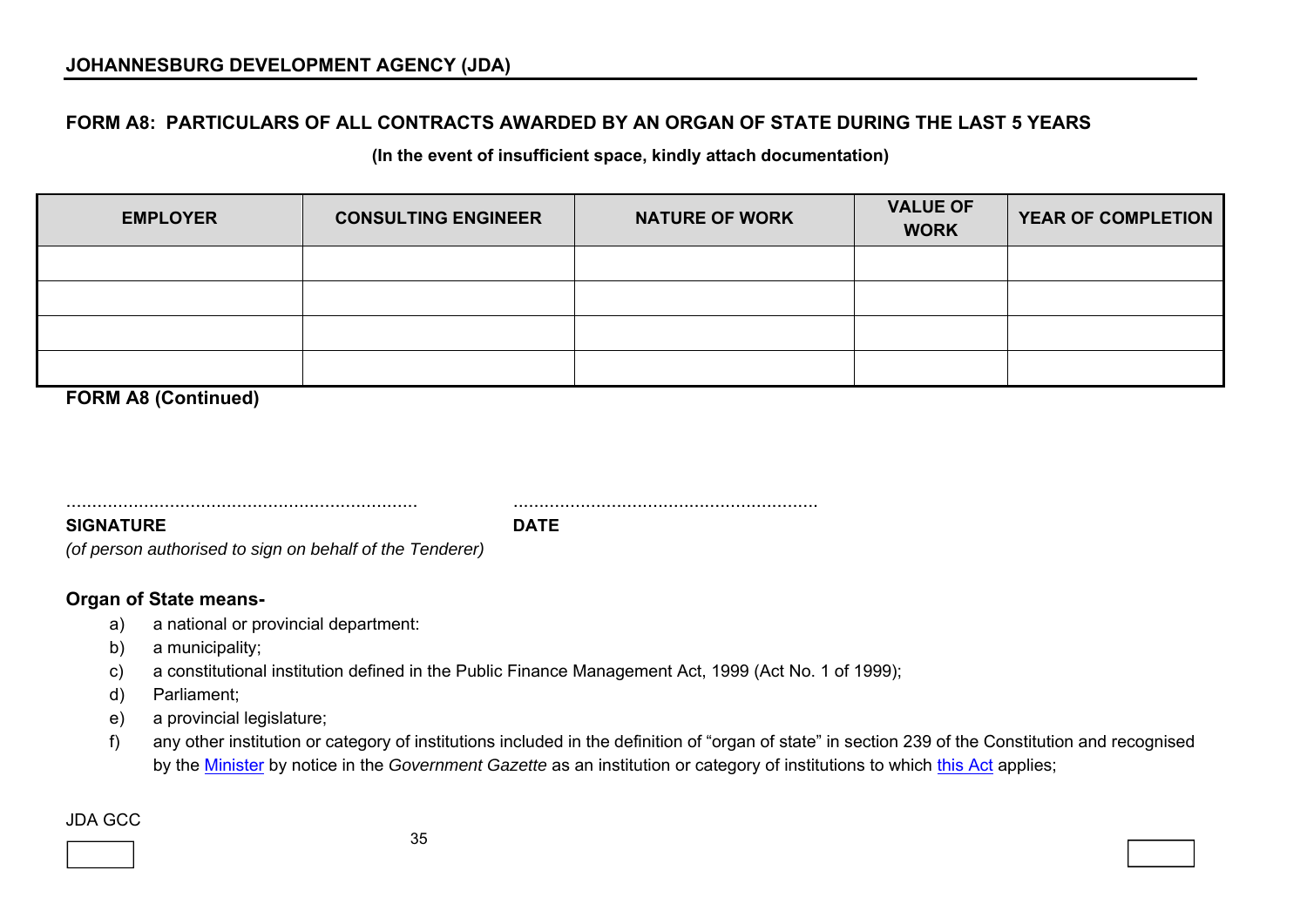## **FORM A9: FULFILMENT OF THE CONSTRUCTION REGULATIONS, 2014**

In terms of regulation 5 of the Construction Regulations, 2014 (hereinafter referred to as the Regulations), promulgated on 7 February 2014 in terms of Section 43 of the Occupational Health and Safety Act, 1993 (Act No 85 of 1993) prior to appointing a Contractor in accordance with CR5(1)(k), the Employer must:

- CR5(1)(g) Ensure that potential Principal Contractors submitting tenders have made adequate provision for the cost of health and safety measures and;
- CR5(1)(g) Ensure that the Principal Contractor to be appointed has the necessary competencies and resources to carry out construction safely

The Employer shall not appoint a contractor to perform construction work unless the Contractor can satisfy the Employer that his/her firm has the necessary competencies and resources to carry out the work safely and has allowed adequately in his/her tender for the due fulfilment of all the applicable requirements of the Act and the Regulations.

1. I confirm that I am fully conversant with the Regulations and that my company has (or will acquire/procure) the necessary competencies and resources to timeously, safely and successfully comply with all of the requirements of the Regulations.

(Tick)

| YES |  |
|-----|--|
| NΟ  |  |

(Tick)

2. Proposed approach to achieve compliance with the Regulations

Own resources, competent in terms of the Regulations (refer to 3 below) Own resources, still to be hired and/or trained (until competency is achieved) Specialist subcontract resources (competent) - specify: ..................................................................................................................... ................................................................................................................................. ................................................................................................................................. .................................................................................................................................

3. Provide details of proposed key persons, competent in terms of the Regulations, who will form part of the Contract team as specified in the Regulations (CVs to be attached):

 ......................................................................................................................................................... ......................................................................................................................................................... ......................................................................................................................................................... ......................................................................................................................................................

#### JDA GCC  $\sim$  36

l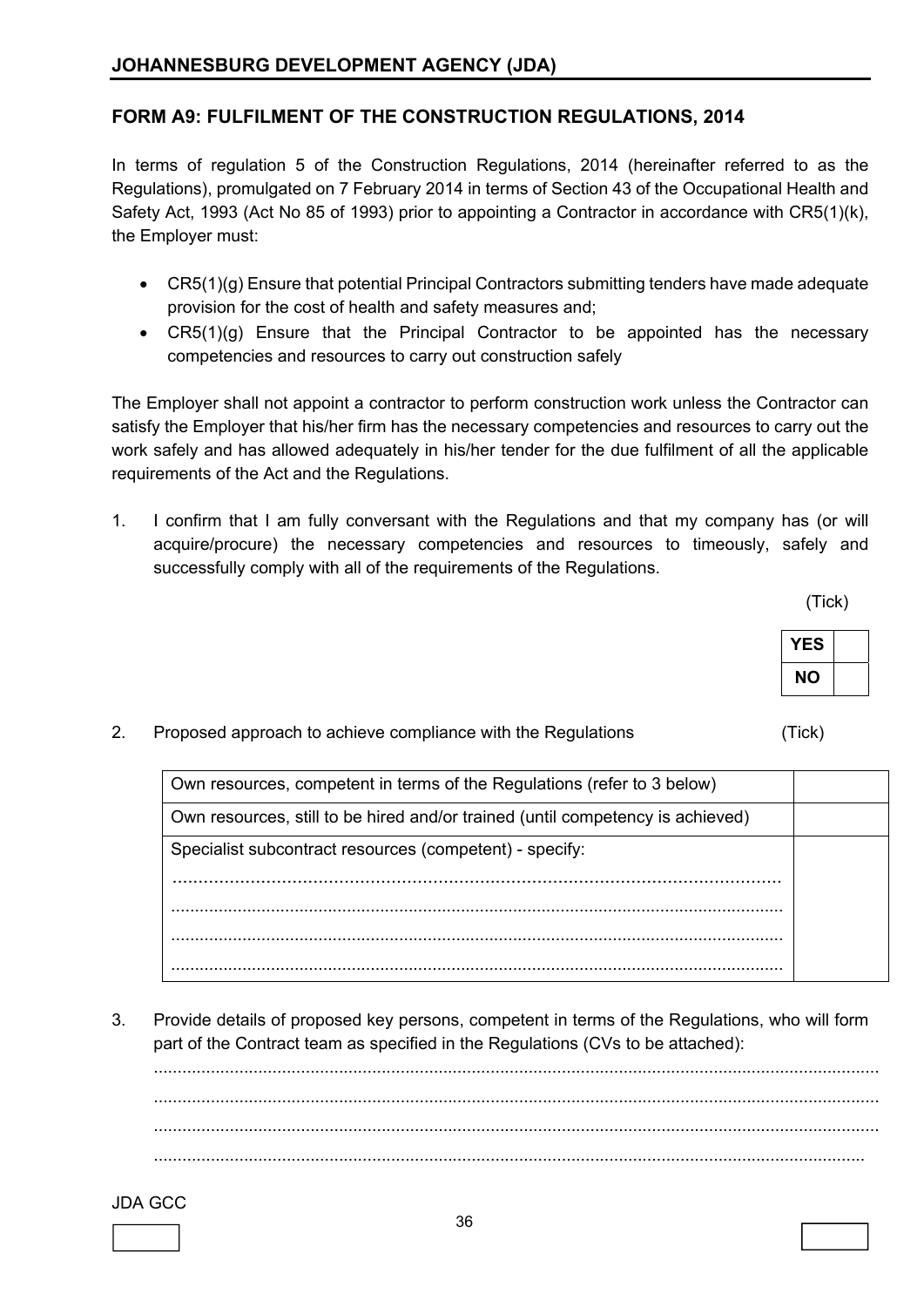JOHANNESBURG DEVELOPMENT AGENCY (JDA) CONTRACT No.: JDA INNER CITY RANKS/CN006

- Provide details of proposed training (if any) that will be undergone:  $\overline{4}$ .
- $5<sub>1</sub>$ Potential key risks identified and measures for addressing risks:
- 6. I have fully included in my tendered rates and prices (in the appropriate payment items provided in the Schedule of Quantities) for all resources, actions, training and any other costs required for the due fulfilment of the Regulations for the duration of the construction and defects repair period.

(Tick)

| YES |  |
|-----|--|
| NΟ  |  |

**SIGNATURE** 

(of person authorised to sign on behalf of the Tenderer)

**JDA GCC** 

**DATE**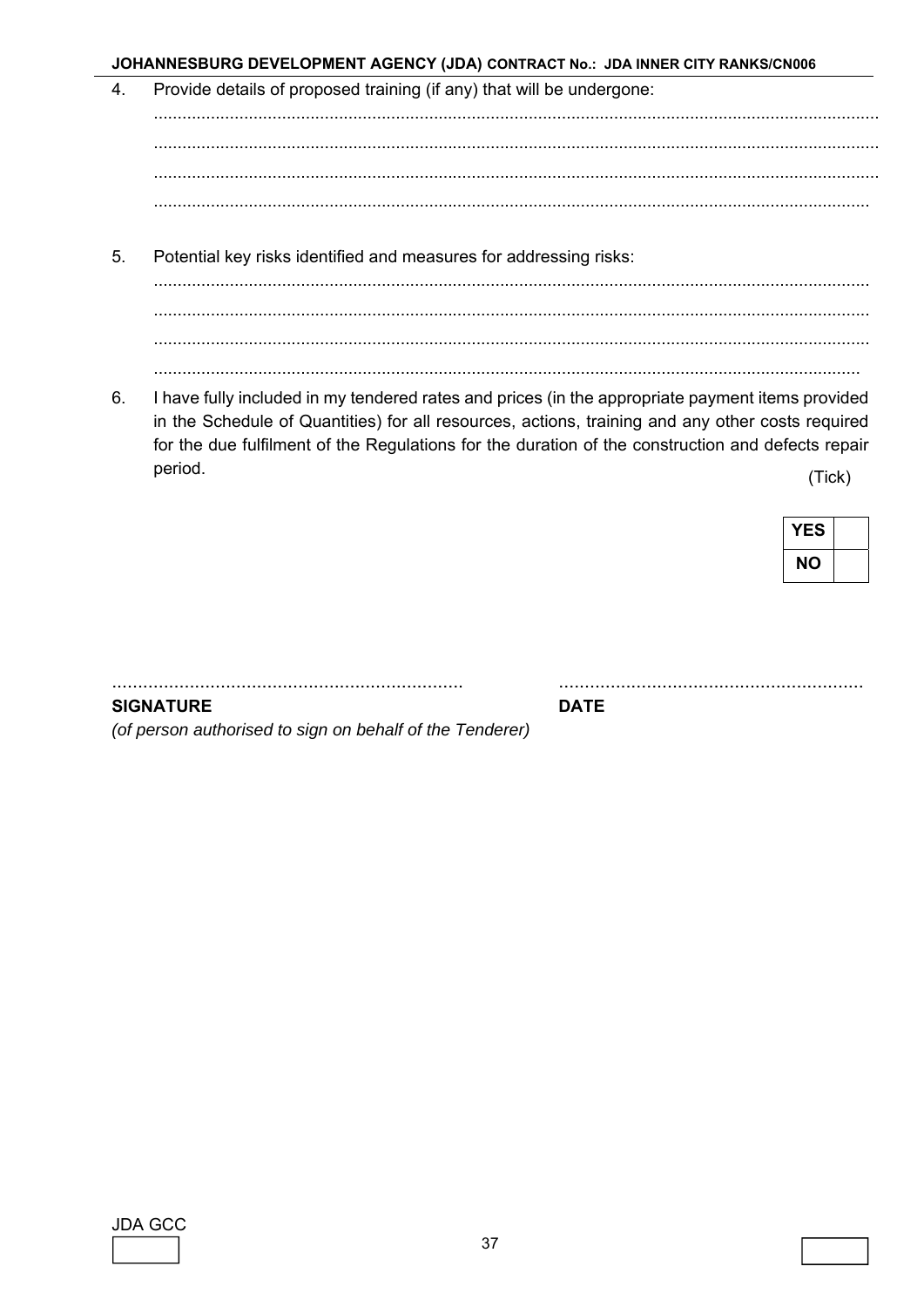# **FORM A10: QUESTIONNAIRE ON TENDERER'S PROCEDURES WITH RESPECT TO THE OCCUPATIONAL HEALTH AND SAFETY ACT (OHACT) AND CONSTRUCTION REGULATIONS.**

| 1.  | Name of the employee to be appointed as Construction Manager [Construction Regulation 8(1)]                                                                                                                    |
|-----|----------------------------------------------------------------------------------------------------------------------------------------------------------------------------------------------------------------|
| 2.  | Name of the employee to be appointed as Construction Supervisor [Construction Regulation 8(7)]                                                                                                                 |
| 3.  | Names of the competent employees to assist the Construction Supervisor [Construction Regulation 8                                                                                                              |
| 4.  | Name of the person to be appointed to conduct base line and ongoing risk assessments [Construction                                                                                                             |
| 5.  | Name of competent person to be appointed as occupational health and safety officer [Construction                                                                                                               |
| 6   | Will the employees to be appointed on the project be in possession of proof of health and safety<br>induction training that will address the project specific risks and exposures [Construction Regulation     |
|     |                                                                                                                                                                                                                |
| 7.  | Are the tenderer's tools, plant and equipment tested and inspected regularly i.e. daily for vehicles and<br>equipment and at least weekly for other tools and hand tools in terms of safety compliance? Yes/No |
|     |                                                                                                                                                                                                                |
| 8   | Will a dedicated supervisor be designated to manage the process to test and inspect all tools, plant                                                                                                           |
|     | If no, what are the tenderer's proposals for such designation?                                                                                                                                                 |
| 9.  | What other measures will the tenderer take to comply with the OHSACT and the Construction                                                                                                                      |
|     | If no, what are the tenderer's proposals to comply with this requirement?                                                                                                                                      |
| 10. | Is the tenderer registered and in good standing with the Compensation Commissioner or duly                                                                                                                     |
|     |                                                                                                                                                                                                                |

#### **SIGNATURE DATE**

*(of person authorised to sign on behalf of the Tenderer)*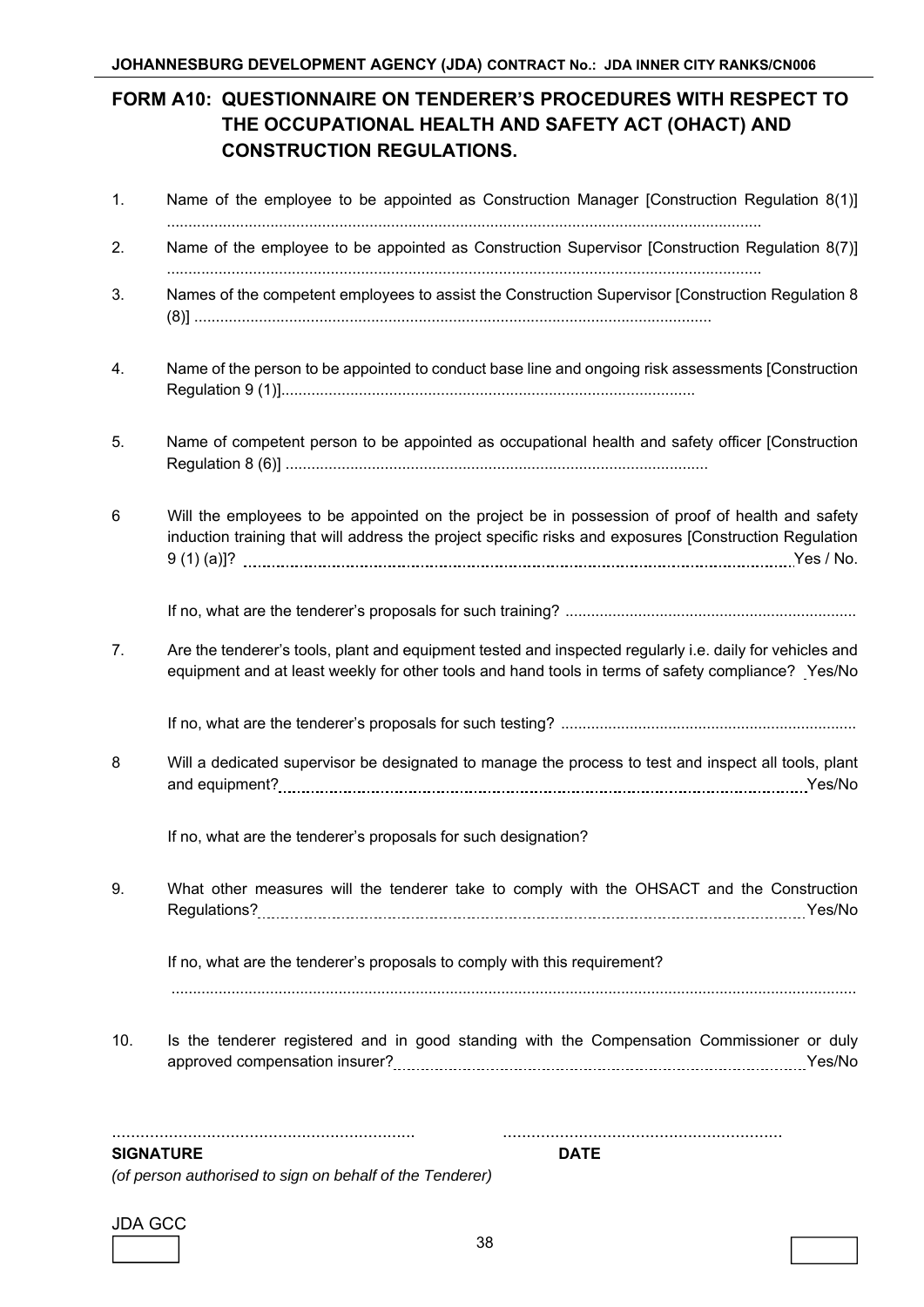### **FORM A11: BUSINESS DECLARATION**

|     | <b>Tender/RFP Number</b>                  |                                                                                                    |
|-----|-------------------------------------------|----------------------------------------------------------------------------------------------------|
|     |                                           |                                                                                                    |
|     | Name of Company                           |                                                                                                    |
|     | <b>Postal Address</b>                     |                                                                                                    |
|     | <b>Physical Address</b>                   |                                                                                                    |
|     |                                           |                                                                                                    |
|     | Telephone                                 |                                                                                                    |
| Fax |                                           |                                                                                                    |
|     | <b>Contact Person</b>                     |                                                                                                    |
|     | Cell Phone Number                         |                                                                                                    |
|     | <b>E-Mail Address</b>                     |                                                                                                    |
|     | Company/enterprise Income                 |                                                                                                    |
|     |                                           |                                                                                                    |
|     |                                           | (Insert personal income tax number if a one-person business and personal income tax numbers of all |
|     | partners if a partnership)                |                                                                                                    |
|     |                                           |                                                                                                    |
|     |                                           |                                                                                                    |
|     |                                           |                                                                                                    |
| 1.  | Type of Firm                              |                                                                                                    |
|     | Partnership<br>Q.                         |                                                                                                    |
|     | One-person business/sole trader<br>u      |                                                                                                    |
|     | Close corporation<br>⊔                    |                                                                                                    |
|     | Public company<br>⊔                       |                                                                                                    |
|     | Private company<br>❏                      |                                                                                                    |
|     | (Tick One Box)                            |                                                                                                    |
| 2.  | <b>Principal Business Activities</b>      |                                                                                                    |
|     |                                           |                                                                                                    |
|     |                                           |                                                                                                    |
| 3.  |                                           |                                                                                                    |
|     |                                           |                                                                                                    |
| 4.  |                                           | Detail all trade associations/professional bodies in which you have membership.                    |
|     |                                           |                                                                                                    |
| 5.  | Did the firm exist under a previous name? |                                                                                                    |
|     | Yes<br>ப                                  |                                                                                                    |
|     | No                                        |                                                                                                    |
|     | (Tick one box)                            |                                                                                                    |
|     |                                           |                                                                                                    |
| 6.  |                                           | How many permanent staff members are employed by the firm?                                         |
|     | Full Time:                                |                                                                                                    |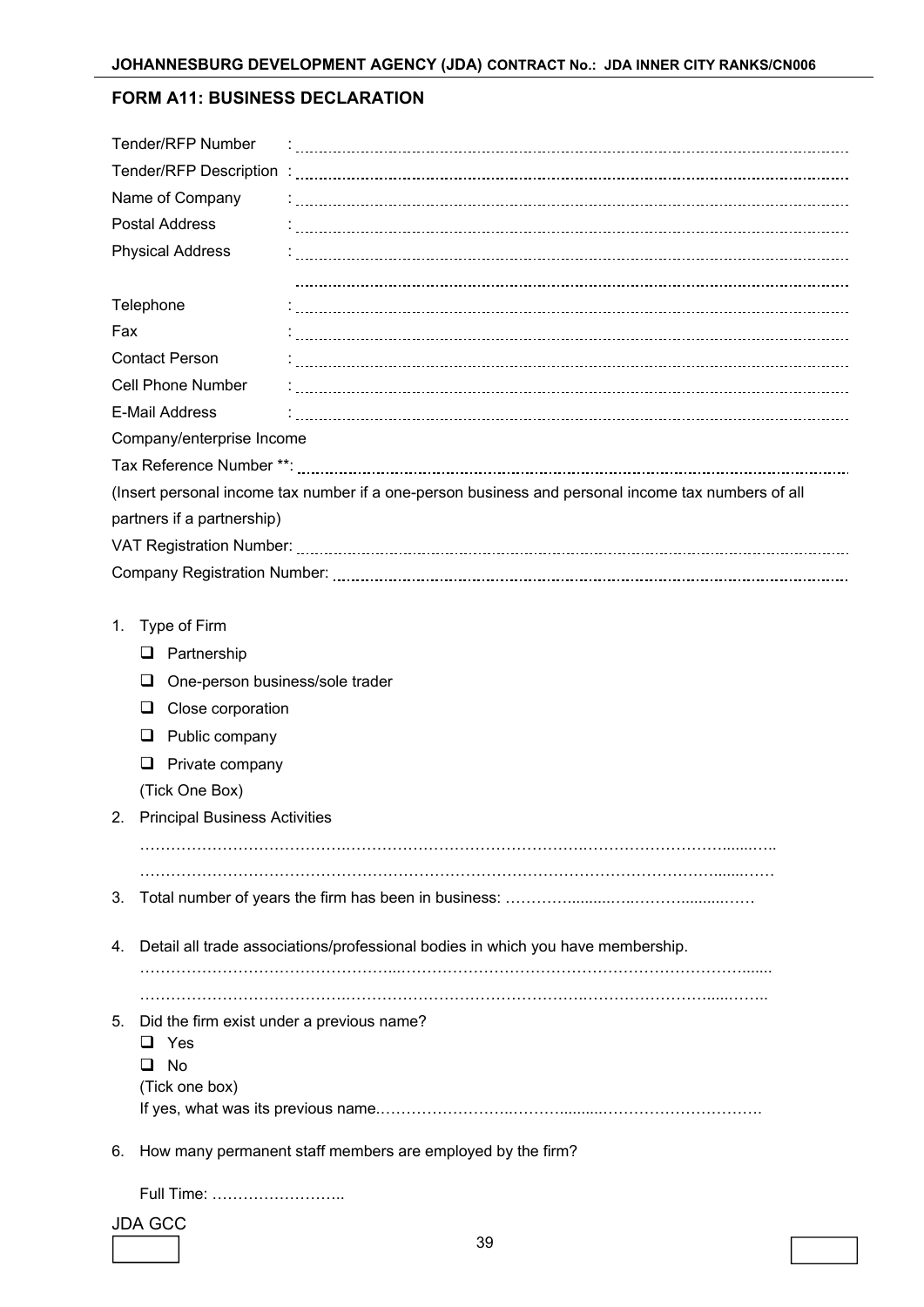#### **JOHANNESBURG DEVELOPMENT AGENCY (JDA) CONTRACT No.: JDA INNER CITY RANKS/CN006**

Part Time: …………………….

- 7. What is the enterprise's latest annual turnover (excl. VAT): R………………………………………
- 8. List the personnel or firms who provide the following services:

| <b>SERVICE</b>    | <b>NAME</b> | <b>CONTACT PERSON</b> | <b>TELEPHONE</b> |
|-------------------|-------------|-----------------------|------------------|
| <b>ACCOUNTING</b> |             |                       |                  |
| <b>LEGAL</b>      |             |                       |                  |
| <b>AUDITING</b>   |             |                       |                  |
| <b>BANKING</b>    |             |                       |                  |
| <b>INSURANCE</b>  |             |                       |                  |

#### **BANK DETAILS**

I/We hereby request and authorize you to pay any amounts which may accrue to me/us to the credit of my/our account with the mentioned bank.

I/We understand that the credit transfers hereby authorized will be processed by computer through a system known as the *"ACB Electronic Fund Transfer Service"* and

I/We also understand that no additional advice of payment will be provided by my/our bank, but details of each payment will be printed on my/our bank statement or any accompanying voucher.

This authority may be cancelled by me/us giving 30 days' notice in writing.

| <b>BANK</b>            |  |
|------------------------|--|
| <b>BRANCH</b>          |  |
| <b>BRANCH CODE</b>     |  |
| <b>ACCOUNT NUMBER</b>  |  |
| <b>ACCOUNT HOLDER</b>  |  |
| <b>TYPE OF ACCOUNT</b> |  |

#### *PLEASE INCLUDE ORIGINAL SIGNED AND STAMPED LETTER FROM THE BANK CONFIRMING THE COMPANY'S BANKING DETAILS, PHOTOSTAT COPIES AND LETTERS BEARING ELECTRONIC SIGNATURES WILL NOT BE ACCEPTABLE.*

**The undersigned, who warrants that he/she is duly authorised to do so on behalf of the company, affirms that the information furnished in response to this request for proposal is true and correct:** 

**SIGNATURE** : ………………………………………………………………………...…

| JL<br>$\mathbf{a}$ | - |  |
|--------------------|---|--|
|                    |   |  |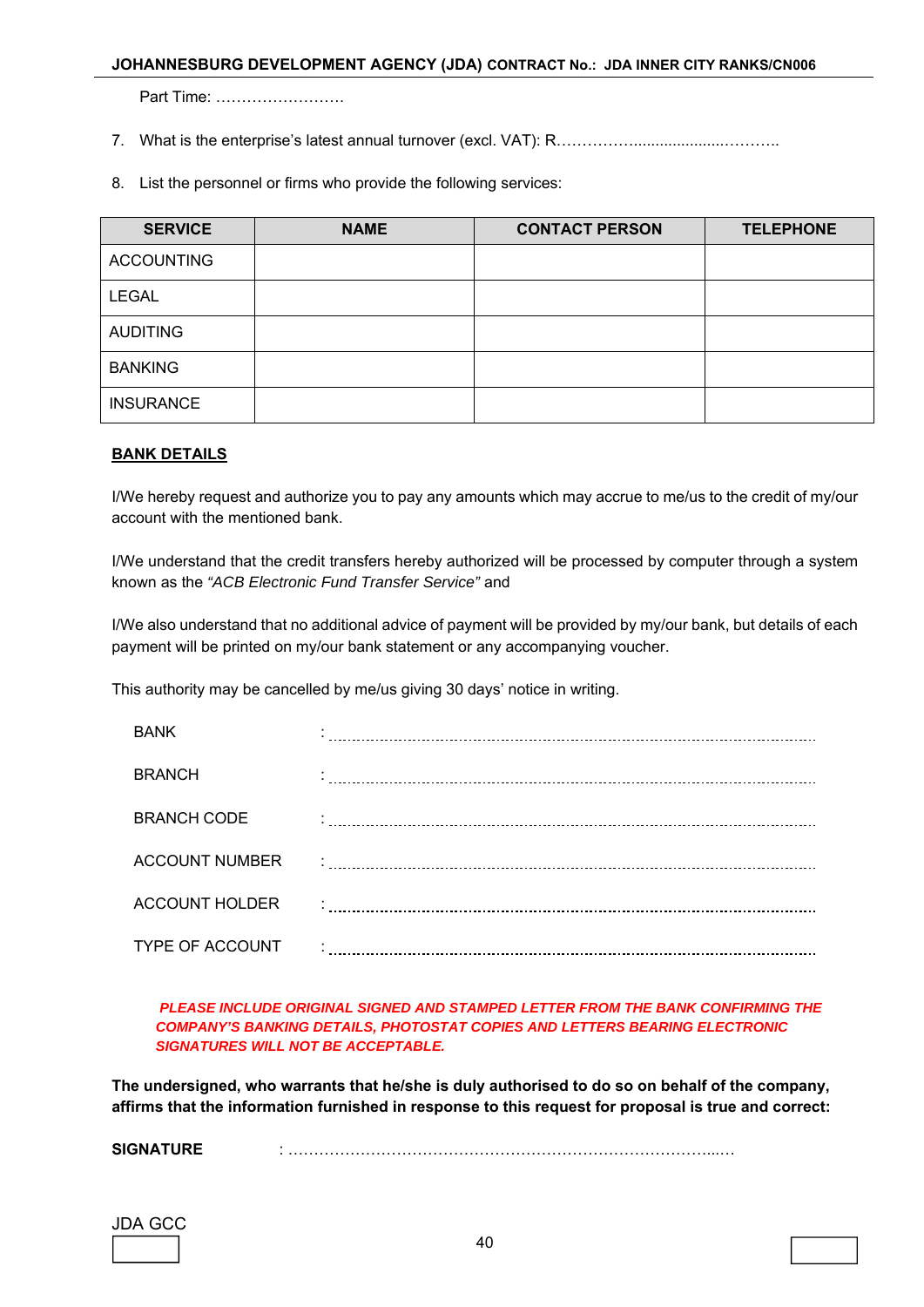| JOHANNESBURG DEVELOPMENT AGENCY (JDA) CONTRACT No.: JDA INNER CITY RANKS/CN006 |  |  |
|--------------------------------------------------------------------------------|--|--|
| <b>NAME IN FULL</b>                                                            |  |  |
| <b>CAPACITY</b>                                                                |  |  |
|                                                                                |  |  |
| <b>DATE</b>                                                                    |  |  |

JDA GCC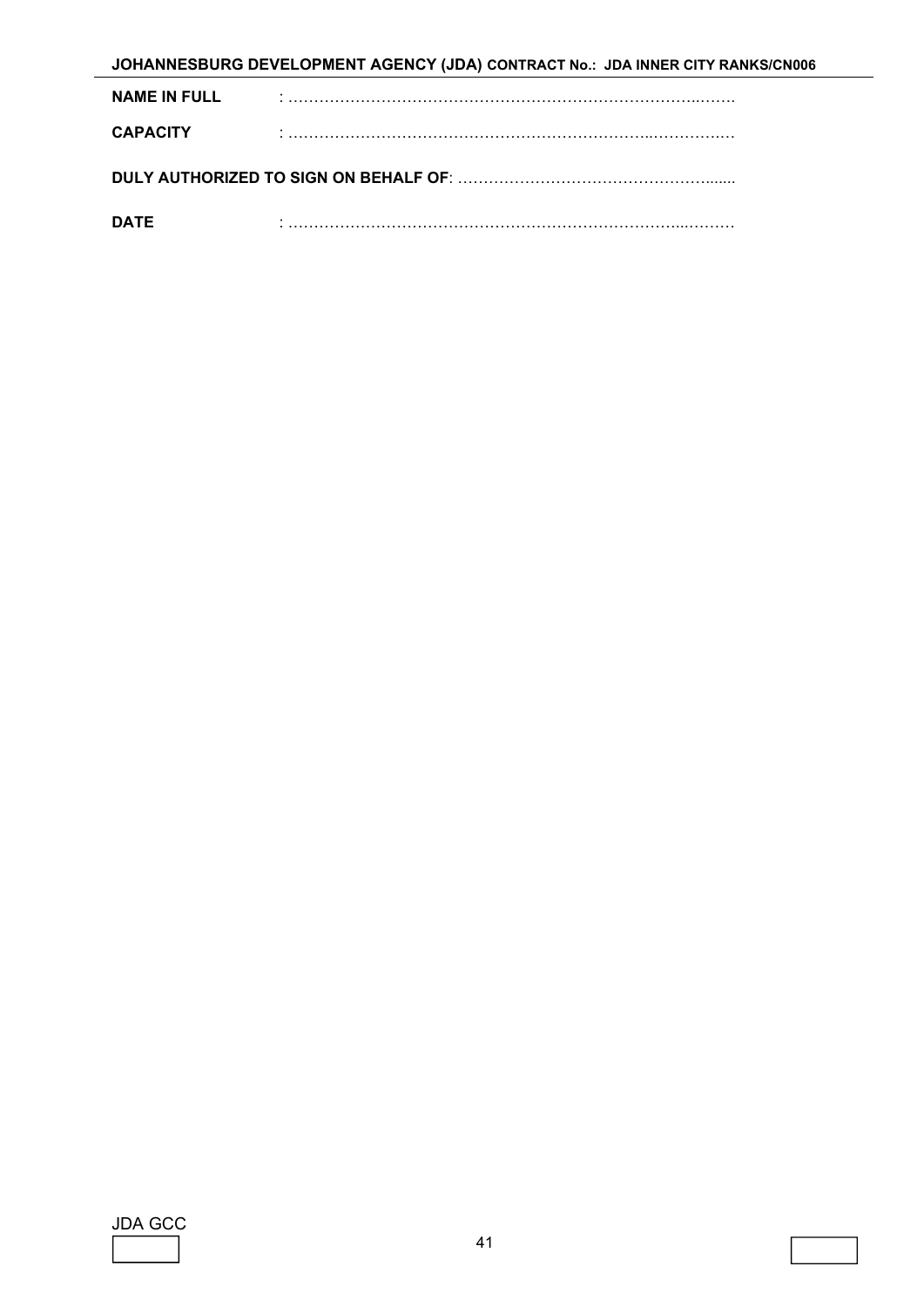## **FORM A12: A COPY OF A VALID TAX COMPLIANCE STATUS LETTER**

The tenderer shall include as an attachment to their submission a copy of a valid Tax Compliance Status letter, which shall be obtained by the tenderer from the South African Revenue Service (SARS).

In the event of a joint venture each member shall comply with the above requirement.

................................................................ ...........................................................

**SIGNATURE DATE** 

*(of person authorised to sign on behalf of the Tenderer)* 

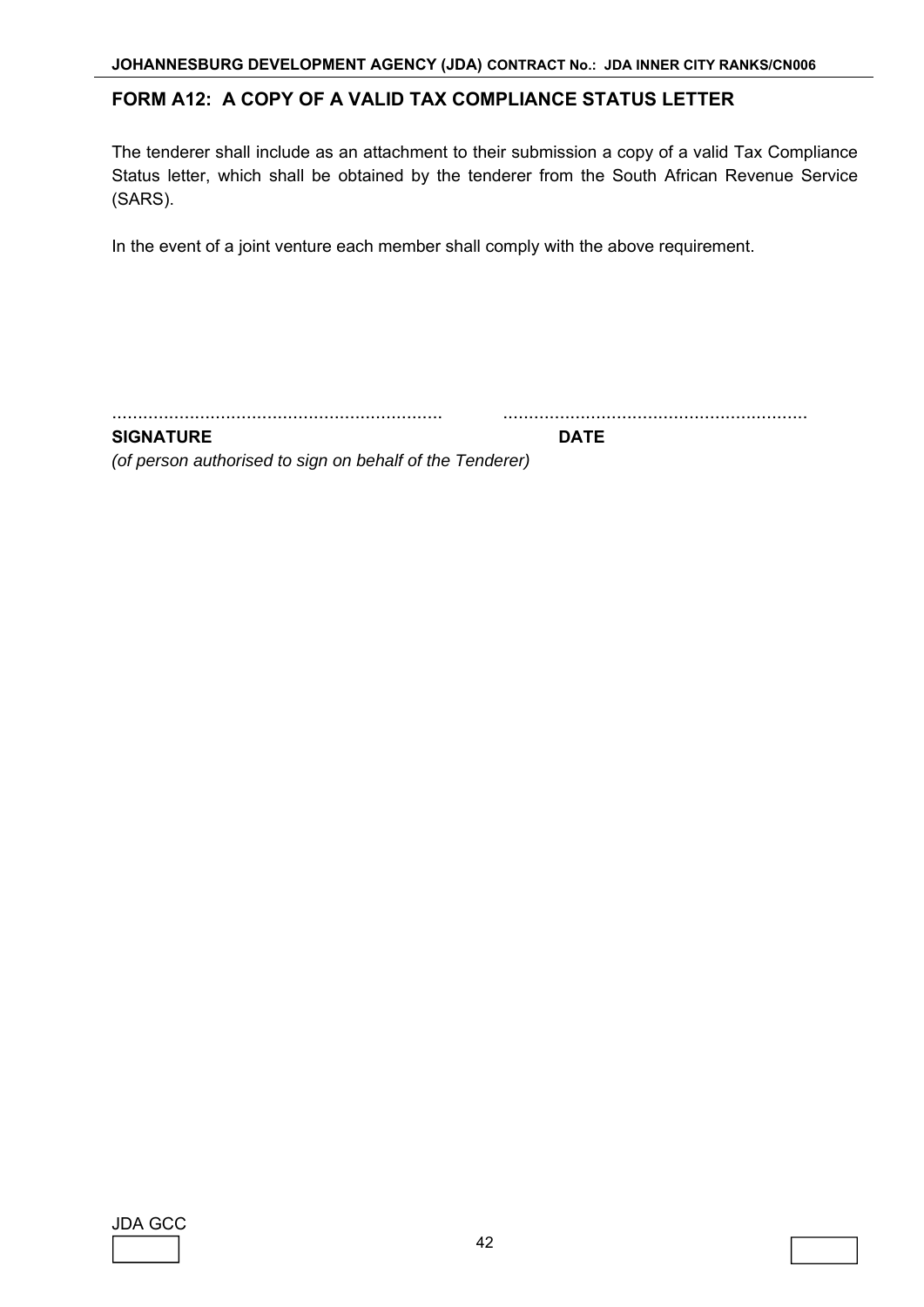## **FORM A13: DECLARATION ON STATE OF MUNICIPAL ACCOUNTS**

|   | I/We declare that the abovementioned information is true and correct and that the following                                                                                                                                                         |
|---|-----------------------------------------------------------------------------------------------------------------------------------------------------------------------------------------------------------------------------------------------------|
|   | A copy of municipal account mentioned in B (iv) & (v) (Not older than 3 months)<br>İ.<br>A copy of municipal accounts of all directors mentioned in B(vi) (Not older than 3<br>ii.<br>months)<br>Proof of directors<br>iii.                         |
| C | Documents to be attached.                                                                                                                                                                                                                           |
|   |                                                                                                                                                                                                                                                     |
|   |                                                                                                                                                                                                                                                     |
|   |                                                                                                                                                                                                                                                     |
|   |                                                                                                                                                                                                                                                     |
|   |                                                                                                                                                                                                                                                     |
|   |                                                                                                                                                                                                                                                     |
|   |                                                                                                                                                                                                                                                     |
|   | vi. Names of all directors, their ID numbers and municipal account number.                                                                                                                                                                          |
|   |                                                                                                                                                                                                                                                     |
|   |                                                                                                                                                                                                                                                     |
|   |                                                                                                                                                                                                                                                     |
|   |                                                                                                                                                                                                                                                     |
|   |                                                                                                                                                                                                                                                     |
| B | <b>Bid Information</b>                                                                                                                                                                                                                              |
|   | Any municipal rates and taxes or municipal service charges owed by the bidder or any of the<br>directors to the municipality or a municipal entity, or to any other municipality or municipal<br>entity, are in arrears for more than three months. |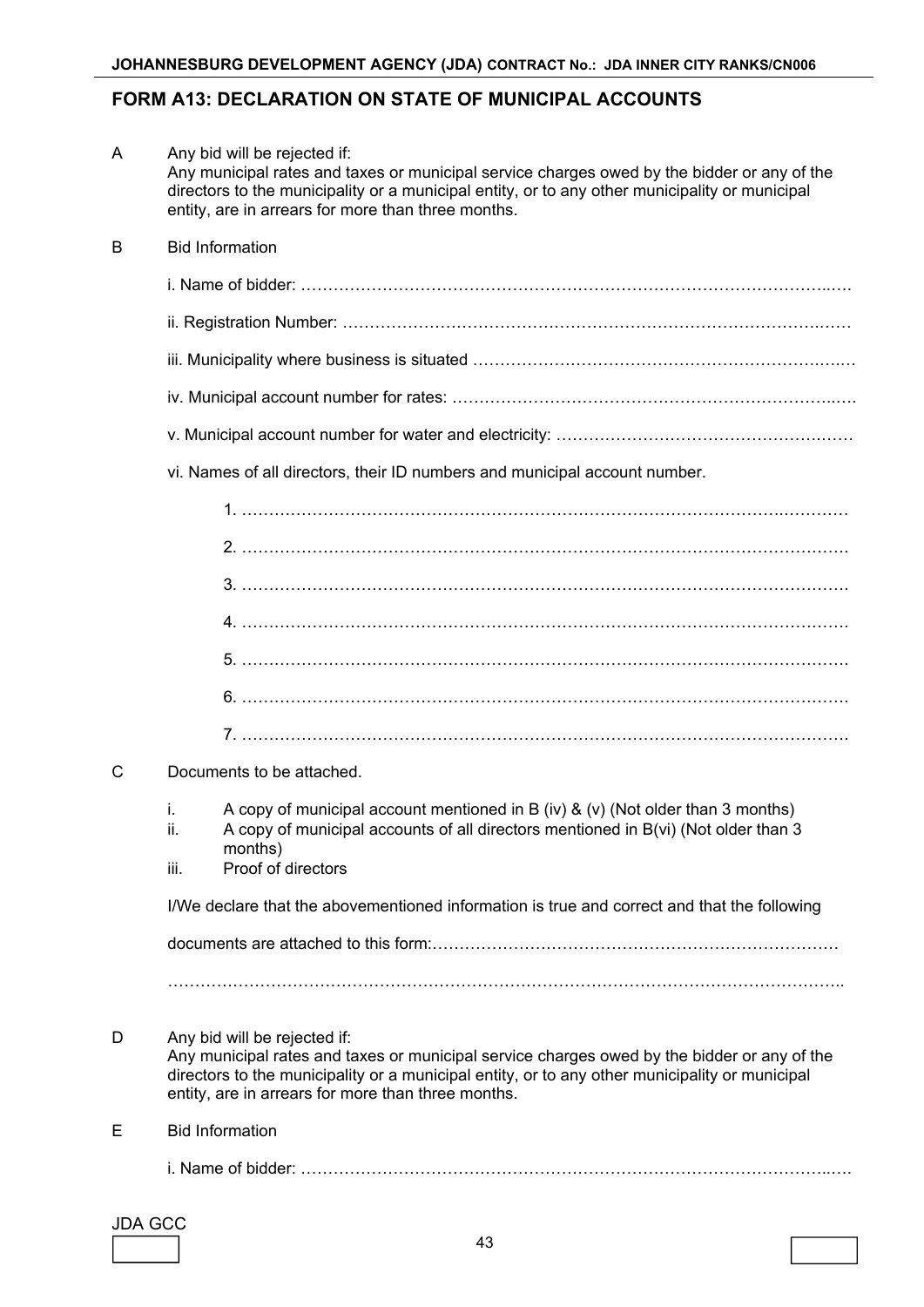#### **JOHANNESBURG DEVELOPMENT AGENCY (JDA) CONTRACT No.: JDA INNER CITY RANKS/CN006**

| ii. Registration Number: …………………………………………………………………………………… |  |  |
|-----------------------------------------------------------|--|--|
|                                                           |  |  |

- iii. Municipality where business is situated ……………………………………………………………………………………………
- iv. Municipal account number for rates: ……………………………………………………………..….
- v. Municipal account number for water and electricity: ………………………………………….……
- vi. Names of all directors, their ID numbers and municipal account number.

F Documents to be attached.

iv. A copy of municipal account mentioned in B (iv) & (v) (Not older than 3 months) v. A copy of municipal accounts of all directors mentioned in B(vi) (Not older than 3 months) vi. Proof of directors

I/We declare that the abovementioned information is true and correct and that the following

documents are attached to this form: …………………………………………………………………

……………………………………………………………………………………………………………….

The tenderer shall include as an attachment to their submission a copy of the current Municipal Account in the name of the Tenderer or alternatively in the names of the Directors/Partners of the tendering entity.

In the event of a joint venture each member shall comply with the above requirement.

............................................................... ........................................................... **SIGNATURE DATE** *(of person authorised to sign on behalf of the Tenderer)* 

| JDA GCC |  |
|---------|--|
|         |  |

.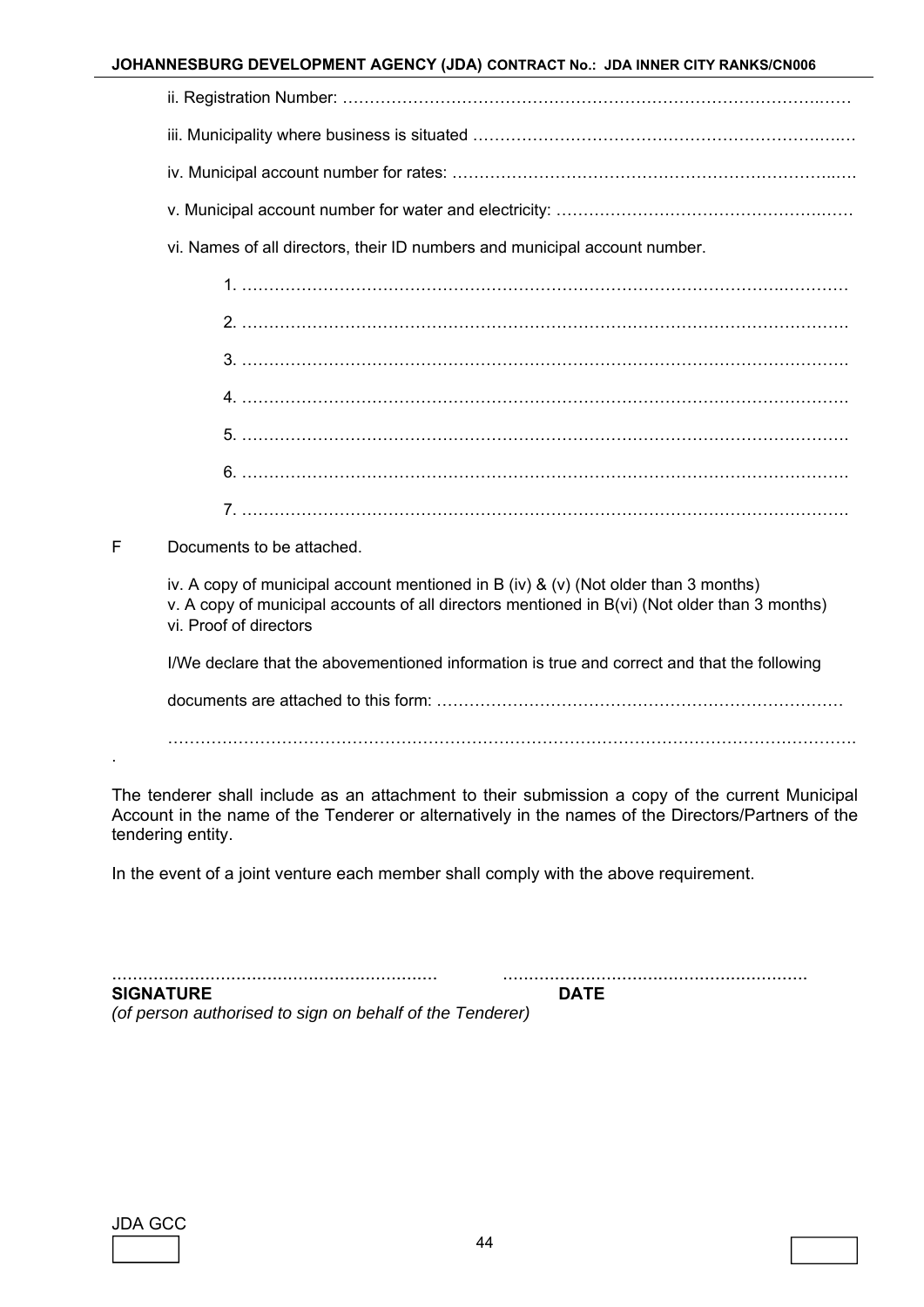## **FORM A14: LETTER OF INTENT**

The tenderer shall include as an attachment to their submission a Letter of Intent from a Financial Institution to provide a Construction Guarantee in accordance with the GCC pro-forma.

............................................................... ...........................................................

**SIGNATURE DATE** 

*(of person authorised to sign on behalf of the Tenderer)* 

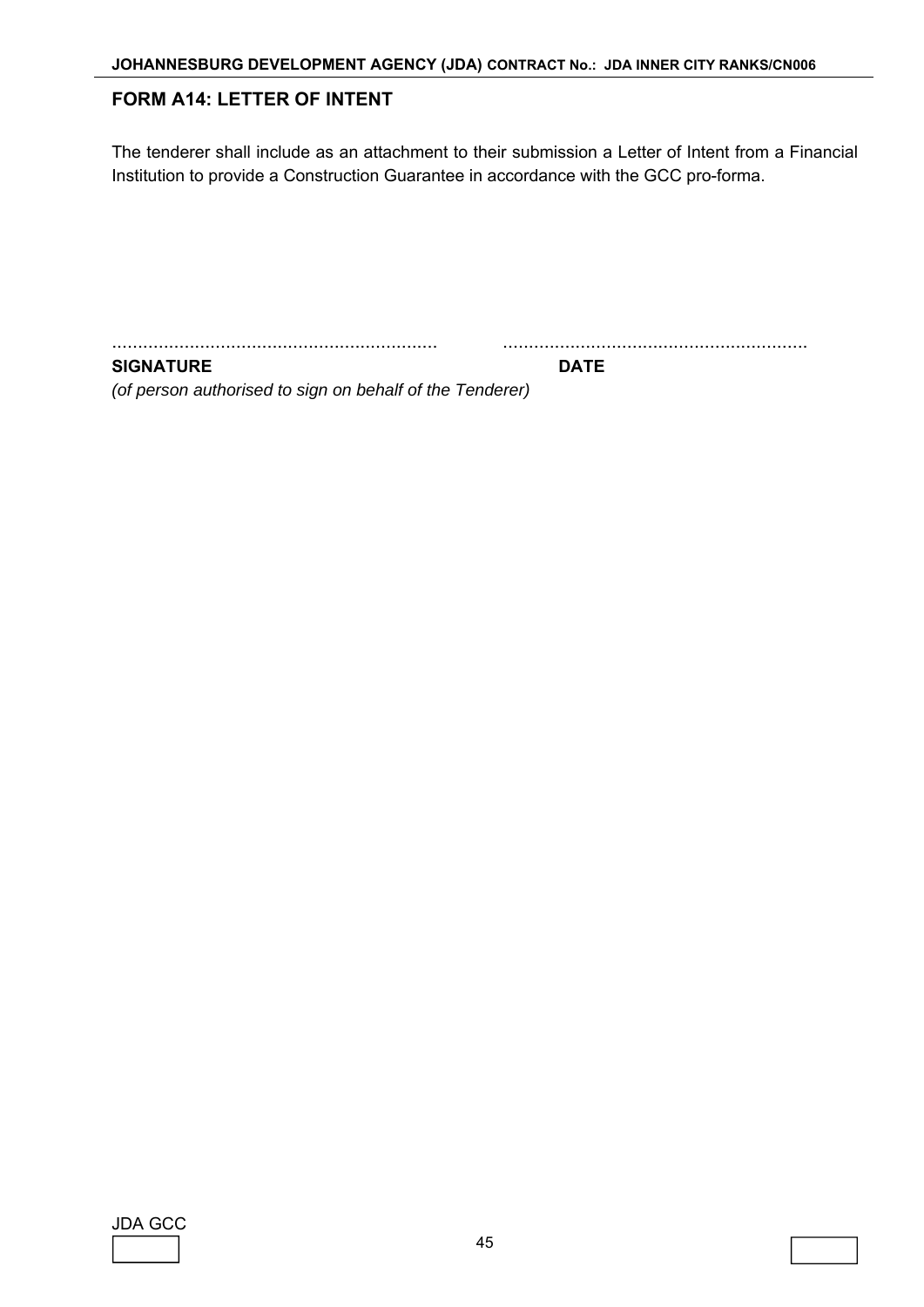## **FORM A15: DECLARATION FOR PROCUREMENT ABOVE R10 MILLION MBD 5**

## **DECLARATION FOR PROCUREMENT ABOVE R10 MILLION (VAT INCLUDED)**

**For all procurement expected to exceed R10 million (VAT included), bidders must complete the following questionnaire:**

- 1 Are you by law required to prepare annual financial statements for auditing?
- 1.1 If yes, submit audited annual financial statements for the past three years or since the date of establishment if established during the past three years.

………………………………………………………………

**YES / NO**

**YES / NO** 

………………………………………………………………

- 2 Do you have any outstanding undisputed commitments for municipal services towards a municipality or any other service provider in respect of which payment is overdue for more than 30 days?
- 2.1 If no, this serves to certify that the bidder has no undisputed commitments for municipal services towards a municipality or other service provider in respect of which payment is overdue for more than 30 days.
- 2.2 If yes, provide particulars.

execution of such contract?

……………………………………………………………… ………………………………………………………………. ……………………………………………………………….

3. Has any contract been awarded to you by an organ of the state during the past five years, including particulars of any material non-compliance or dispute concerning the

……………………………………………………………..

**YES / NO**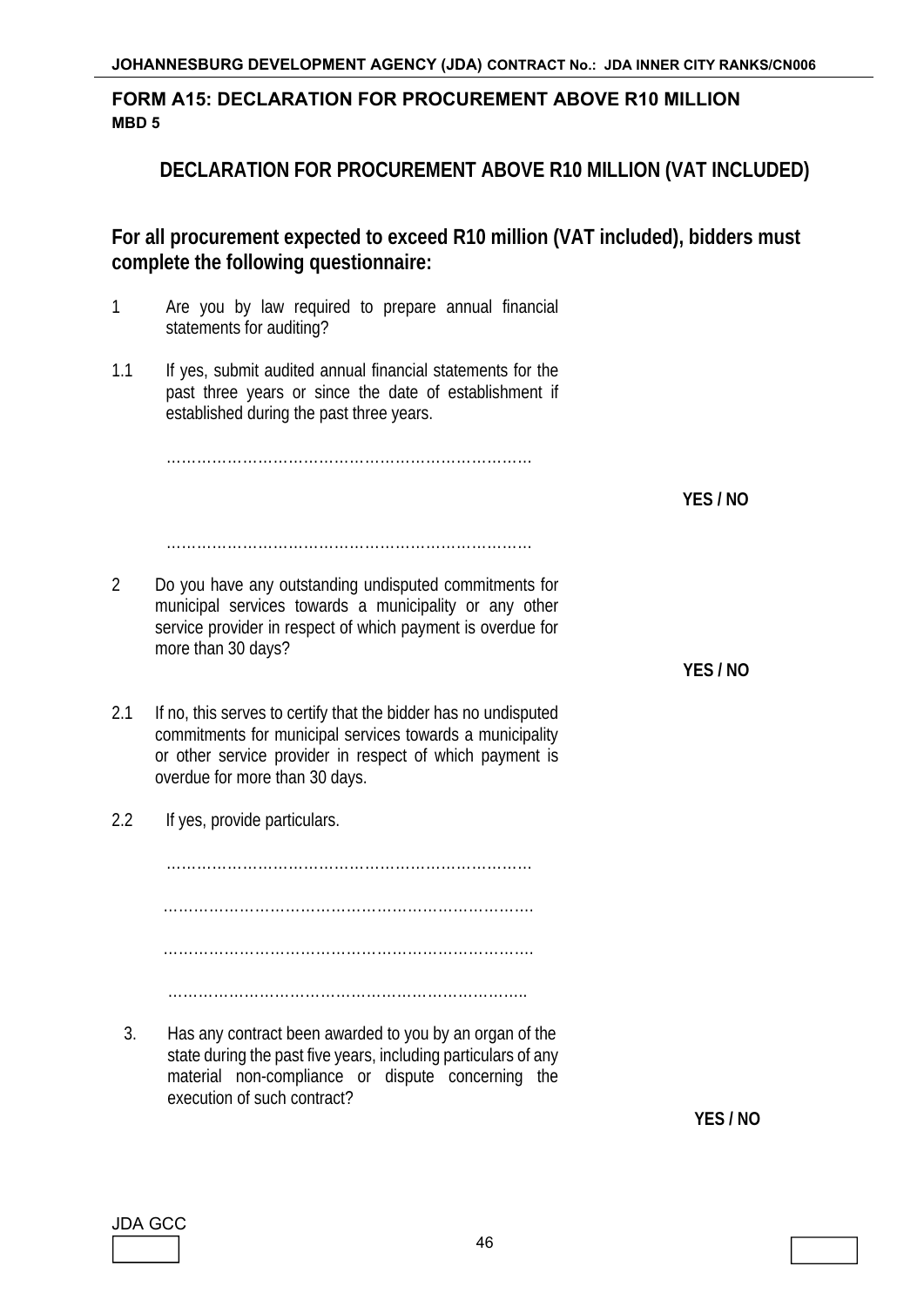# **JOHANNESBURG DEVELOPMENT AGENCY (JDA)**

| 3.1 | If yes, furnish particulars          |                                                                                         |
|-----|--------------------------------------|-----------------------------------------------------------------------------------------|
|     |                                      |                                                                                         |
|     |                                      |                                                                                         |
|     |                                      |                                                                                         |
| 4.  | what portion and whether any portion | Will any portion of goods or services be sourced from outside the Republic, and, if so, |
|     | transferred out of the Republic?     | of payment from the municipality / municipal entity is expected to be                   |
|     |                                      | YES / NO                                                                                |
| 4.1 | If yes, furnish particulars          |                                                                                         |
|     |                                      |                                                                                         |
|     |                                      |                                                                                         |
|     |                                      |                                                                                         |
|     |                                      | <b>CERTIFICATION</b>                                                                    |
|     |                                      |                                                                                         |
|     |                                      | CERTIFY THAT THE INFORMATION FURNISHED ON THIS DECLARATION FORM IS CORRECT.             |
|     | FALSE.                               | I ACCEPT THAT THE STATE MAY ACT AGAINST ME SHOULD THIS DECLARATION PROVE TO BE          |
|     |                                      | Date                                                                                    |
|     | Signature                            |                                                                                         |
|     |                                      |                                                                                         |
|     | Position                             | Name of Bidder                                                                          |
|     |                                      |                                                                                         |

#### JDA GCC

l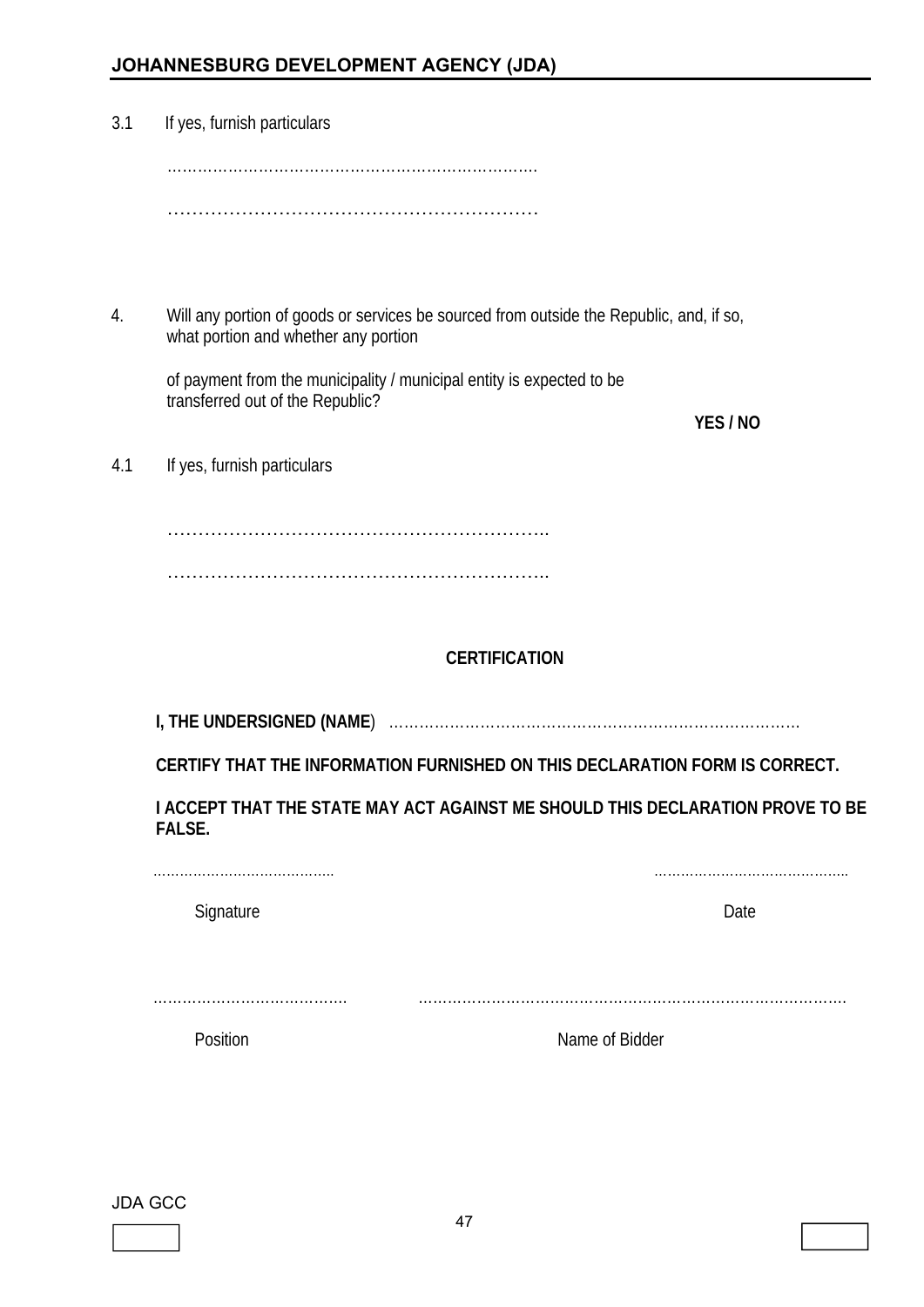# **FORM A16: DECLARATION OF BIDDER'S PAST SUPPLY CHAIN MANAGEMENT PRACTICES**

MBD 8

## **1 DECLARATION OF BIDDER'S PAST SUPPLY CHAIN MANAGEMENT PRACTICES**

- 1 This Municipal Bidding Document must form part of all bids invited.
- 2 It serves as a declaration to be used by municipalities and municipal entities in ensuring that when goods and services are being procured, all reasonable steps are taken to combat the abuse of the supply chain management system.
- 3 The bid of any bidder may be rejected if that bidder, or any of its directors have:
	- a. abused the municipality's / municipal entity's supply chain management system or committed any improper conduct in relation to such system;
	- b. been convicted for fraud or corruption during the past five years;
	- c. willfully neglected, reneged on or failed to comply with any government, municipal or other public-sector contract during the past five years; or
	- d. been listed in the Register for Tender Defaulters in terms of section 29 of the Prevention and Combating of Corrupt Activities Act (No 12 of 2004).

## **4 In order to give effect to the above, the following questionnaire must be completed and submitted with the bid.**

| <b>ITEM</b> | <b>QUESTION</b>                                                                                                                                                                                                                                                                                                                                                                                                                              | <b>YES</b> | <b>NO</b>      |
|-------------|----------------------------------------------------------------------------------------------------------------------------------------------------------------------------------------------------------------------------------------------------------------------------------------------------------------------------------------------------------------------------------------------------------------------------------------------|------------|----------------|
| 4.1         | Is the bidder or any of its directors listed on the National Treasury's database as a company or<br>person prohibited from doing business with the public sector?<br>(Companies or persons who are listed on this database were informed in writing of this<br>restriction by the National Treasury after the <i>audi alteram partem</i> rule was applied).                                                                                  | Yes        | N <sub>o</sub> |
| 4.1.1       | If so, furnish particulars:                                                                                                                                                                                                                                                                                                                                                                                                                  |            |                |
| 4.2         | Is the bidder or any of its directors listed on the Register for Tender Defaulters in terms of section<br>29 of the Prevention and Combating of Corrupt Activities Act (No 12 of 2004)?<br>(To access this Register, enter the National Treasury's website, www.treasury.gov.za, click on<br>the icon "Register for Tender Defaulters" or submit your written request for a hard copy of the<br>Register to facsimile number (012) 3265445). | Yes        | No             |
| 4.2.1       | If so, furnish particulars:                                                                                                                                                                                                                                                                                                                                                                                                                  |            |                |
| 4.3         | Was the bidder or any of its directors convicted by a court of law (including a court of law<br>outside the Republic of South Africa) for fraud or corruption during the past five years?                                                                                                                                                                                                                                                    | Yes        | No             |
| 4.3.1       | If so, furnish particulars:                                                                                                                                                                                                                                                                                                                                                                                                                  |            |                |

JDA GCC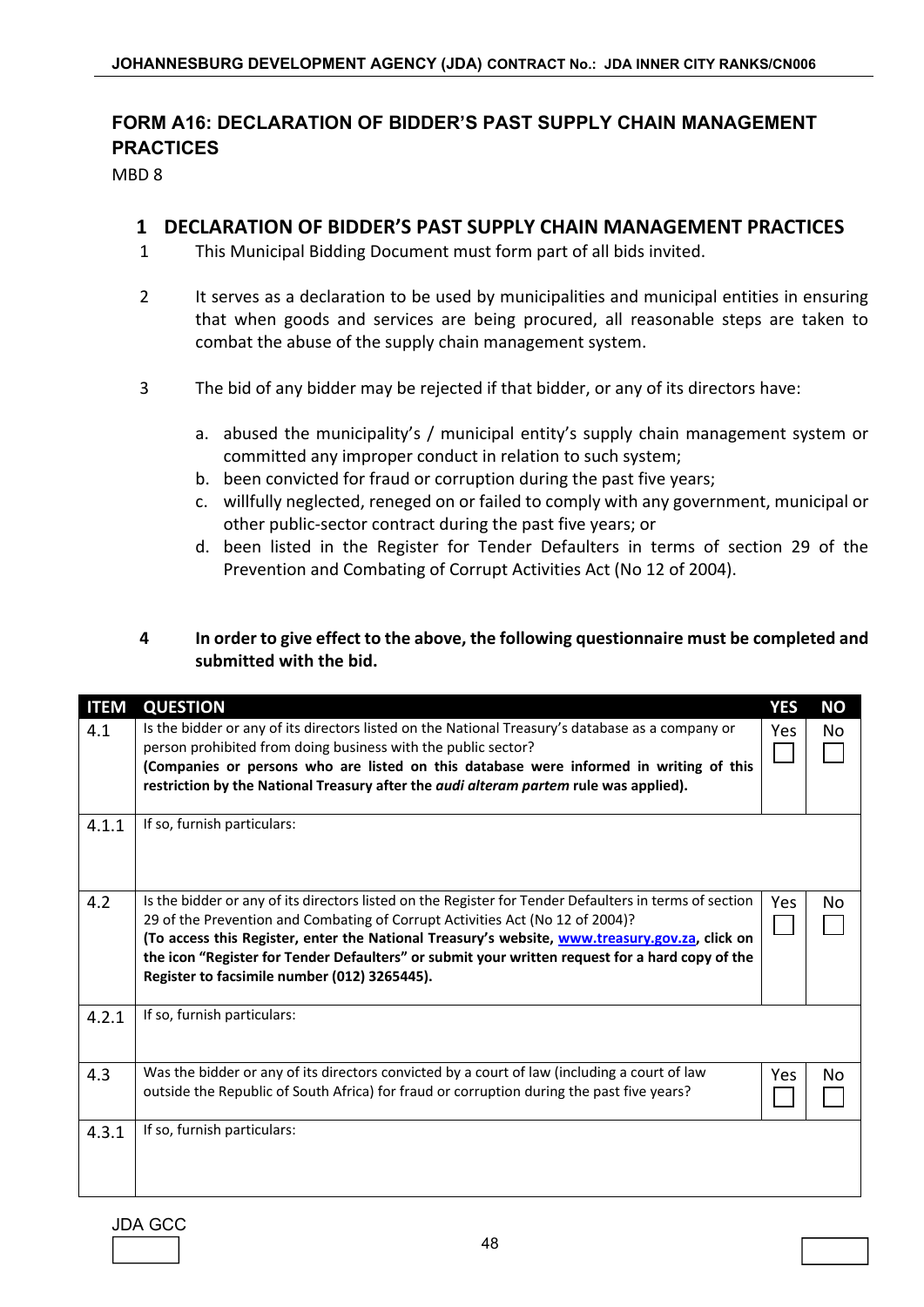#### **JOHANNESBURG DEVELOPMENT AGENCY (JDA) CONTRACT No.: JDA INNER CITY RANKS/CN006**

| <b>ITEM</b> | <b>QUESTION</b>                                                                                                                                                                                                                              | YES  | ΝO  |
|-------------|----------------------------------------------------------------------------------------------------------------------------------------------------------------------------------------------------------------------------------------------|------|-----|
| 4.4         | Does the bidder or any of its directors owe any municipal rates and taxes or municipal charges<br>to the municipality / municipal entity, or to any other municipality / municipal entity, that is in<br>arrears for more than three months? | Yes. | No  |
| 4.4.1       | If so, furnish particulars:                                                                                                                                                                                                                  |      |     |
| 4.5         | Was any contract between the bidder and the municipality / municipal entity or any other organ<br>of state terminated during the past five years on account of failure to perform on or comply with<br>the contract?                         | Yes  | No. |
| 4.7.1       | If so, furnish particulars:                                                                                                                                                                                                                  |      |     |
|             |                                                                                                                                                                                                                                              |      |     |

#### **CERTIFICATION**

**I, THE UNDERSIGNED (FULL NAME) ………….…………………………….…… CERTIFY THAT THE INFORMATION FURNISHED ON THIS DECLARATION FORM TRUE AND CORRECT.** 

 **I ACCEPT THAT, IN ADDITION TO CANCELLATION OF A CONTRACT, ACTION MAY BE TAKEN AGAINST ME SHOULD THIS DECLARATION PROVE TO BE FALSE.** 

 **………………………………………... …………………………..** 

**Signature Date Contract Date Contract Date** 

 **………………………………………. …………………………..** 

**Position Name of Bidder**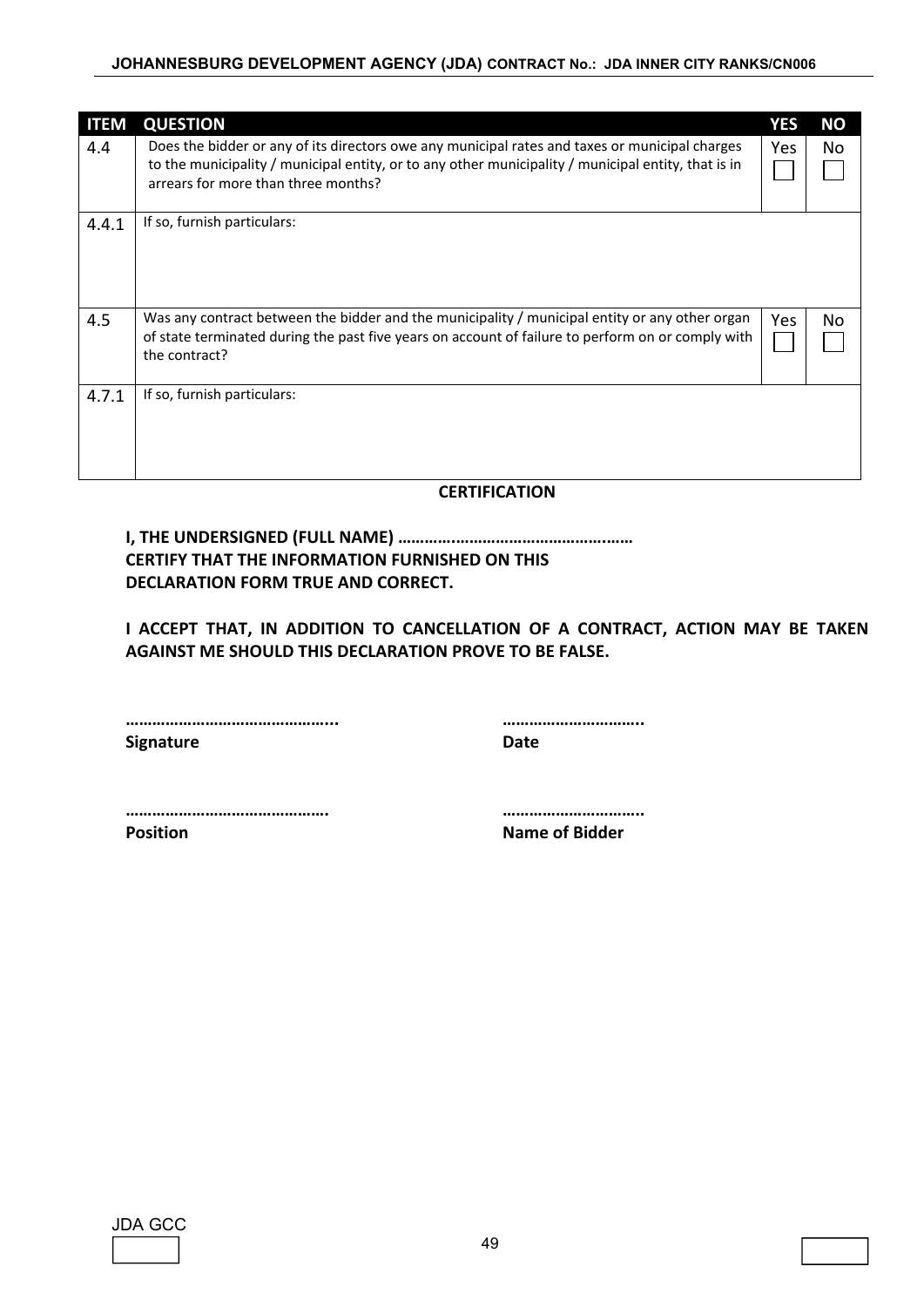### **FORM B1: CIDB GRADING**

The tenderer shall include as an attachment to their submission the proof of CIDB grading.

In the event of a joint venture each member shall comply with the above requirement.

.................................................................... ...........................................................

**SIGNATURE DATE** 

*(of person authorised to sign on behalf of the Tenderer)* 

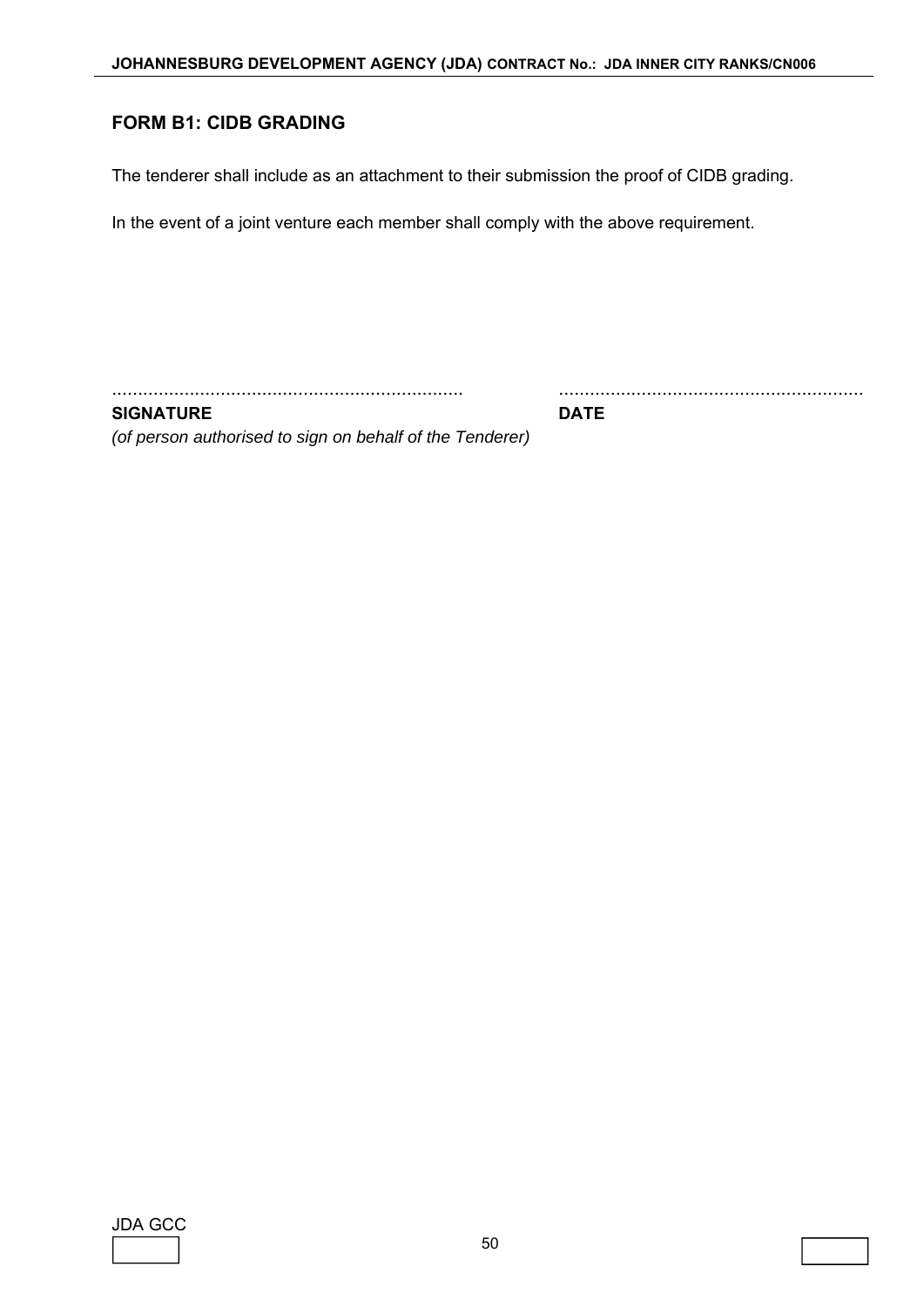## **FORM B2: B-BBEE CERTIFICATE**

The tenderer shall include as an attachment to their submission a valid originally certified copy of the B-BBEE status level verification certificate, substantiating the B-BBEE rating. An EME must submit a sworn affidavit confirming the following:

- Annual Turnover Revenue of R10 million or less; and
- Level of Black ownership

ꞏ Any misrepresentation in terms of the above constitutes a criminal offence as set out in the B-BBEE Act as amended.

A trust, consortium or joint venture will qualify for points for their B-BBEE status level as a legal entity, provided that the entity submits their B-BBEE status level certificate.

A trust, consortium or joint venture will qualify for points for their B-BBEE status level as an unincorporated entity, provided that the entity submits their consolidated B-BBEE scorecard as if they were a group structure and that such a consolidated B-BBEE scorecard is prepared for every separate tender.

.................................................................... ...........................................................

**SIGNATURE DATE** 

*(of person authorised to sign on behalf of the Tenderer)* 

| JDA | ∸ |  |
|-----|---|--|
|     |   |  |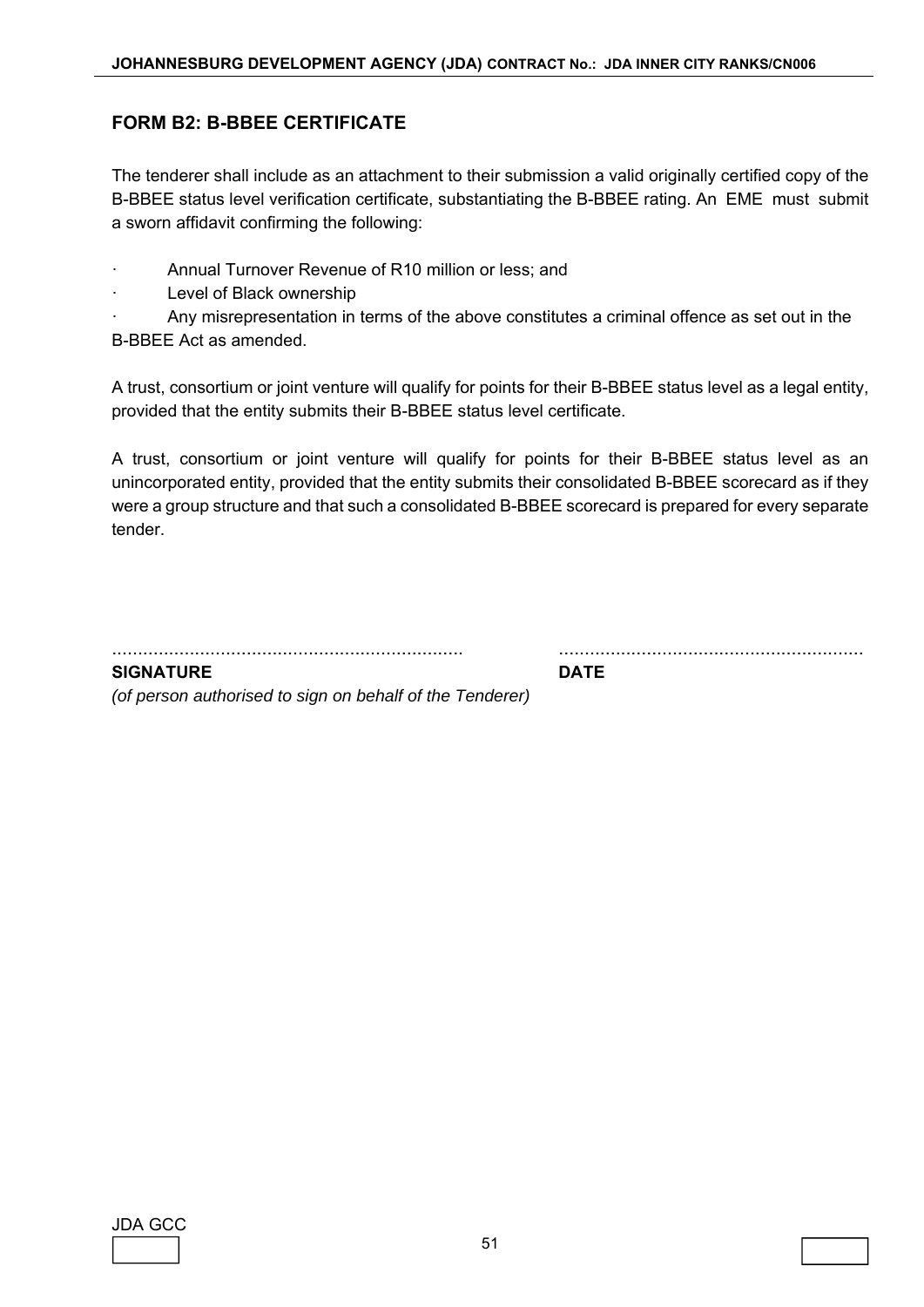### **FORM B3: PROOF OF PREVIOUS EXPERIENCE**

CONTACTABLE REFERENCE – NOTE FOR BIDDERS

Note for Bidders :

The reference form/s is/are material to the award of the contract.

Points for previous experience will only be allocated if the following is met :

1. The Reference Form to follow is completed in full and signed by the Client. Forms signed by members of the professional team / consultants will not be considered.

2. Only civil projects, completed in the past 5 years, with a minimum value of R18m excluding VAT will be considered as previous experience.

3. The reference overall rating confirms that the requirements were met or exceeded.

A **maximum** of 5 reference forms to be submitted.

.................................................................... ...........................................................

**SIGNATURE DATE** 

*(of person authorised to sign on behalf of the Tenderer)*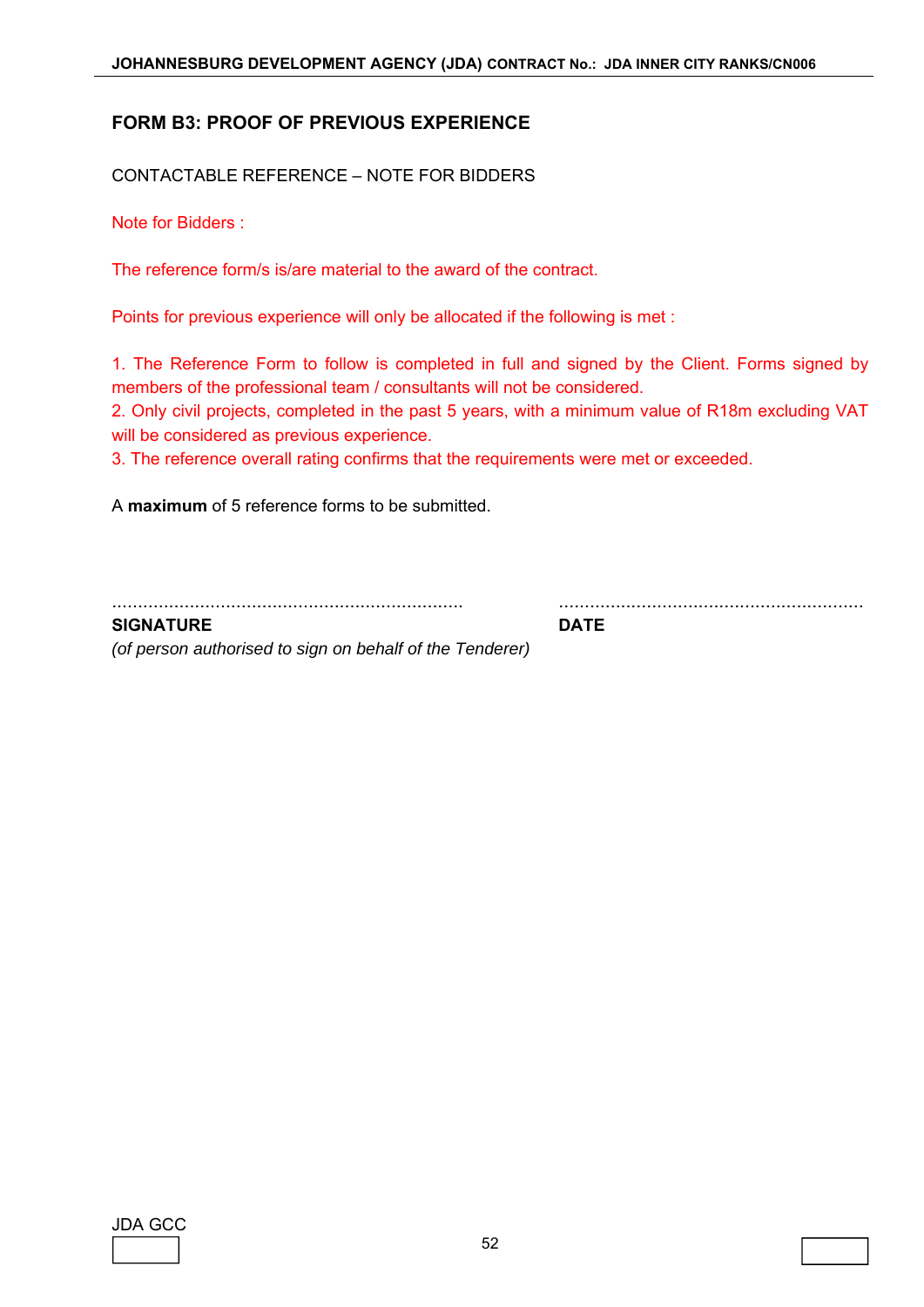| ͿϙϸͿͿ |  |
|-------|--|
|       |  |



No 3 Helen Joseph Street The Bus Factory Newtown Johannesburg, 2000

**City of Johannesburg** 

Johannesburg Development Agency

PO Box 61877 Marshalltown 2107

Tel +27(0) 11 688 7851 (O) Fax +27(0) 11 688 7899/63 E-mail: info@jda.org.za

**www.jda.org.za www.joburg.org.za**

| <b>PROJECT 1</b>            | www.joburg.org.za                                                                                                    |
|-----------------------------|----------------------------------------------------------------------------------------------------------------------|
| <b>Reference for</b>        |                                                                                                                      |
| (insert name of bidder)     |                                                                                                                      |
| <b>Name of Project</b>      | <u> 1989 - Johann Barbara, martxa alemaniar argumento de la contenta de la contenta de la contenta de la content</u> |
|                             |                                                                                                                      |
| <b>Contract Value</b>       |                                                                                                                      |
| (excluding VAT)             |                                                                                                                      |
| <b>Contract Period</b>      |                                                                                                                      |
| (insert start and end date) |                                                                                                                      |

|                                                              | <b>ASSESSMENT</b>           |                    |                                |  |
|--------------------------------------------------------------|-----------------------------|--------------------|--------------------------------|--|
| <b>CRITERIA</b>                                              | <b>Needs</b><br>Improvement | Met<br>Requirement | <b>Exceeded</b><br>Requirement |  |
| Quality of contract administration                           |                             |                    |                                |  |
| Quality of site management                                   |                             |                    |                                |  |
| Quality of workmanship                                       |                             |                    |                                |  |
| Labour relations                                             |                             |                    |                                |  |
| SMME management                                              |                             |                    |                                |  |
| Timeous procurement of materials                             |                             |                    |                                |  |
| Adequacy of plant / equipment                                |                             |                    |                                |  |
| Health and safety                                            |                             |                    |                                |  |
| Adherence to construction programme                          |                             |                    |                                |  |
| Cashflow management                                          |                             |                    |                                |  |
| <b>OVERALL RATING</b>                                        |                             |                    |                                |  |
| Would you use the provider again?<br><b>YES</b><br><b>NO</b> |                             |                    |                                |  |

|                                                                  | Signature : ______________________ |
|------------------------------------------------------------------|------------------------------------|
|                                                                  |                                    |
| <u> 1989 - Johann John Stone, Amerikaansk politiker (* 1908)</u> | <b>COMPANY STAMP</b>               |
| <b>JDA GCC</b>                                                   |                                    |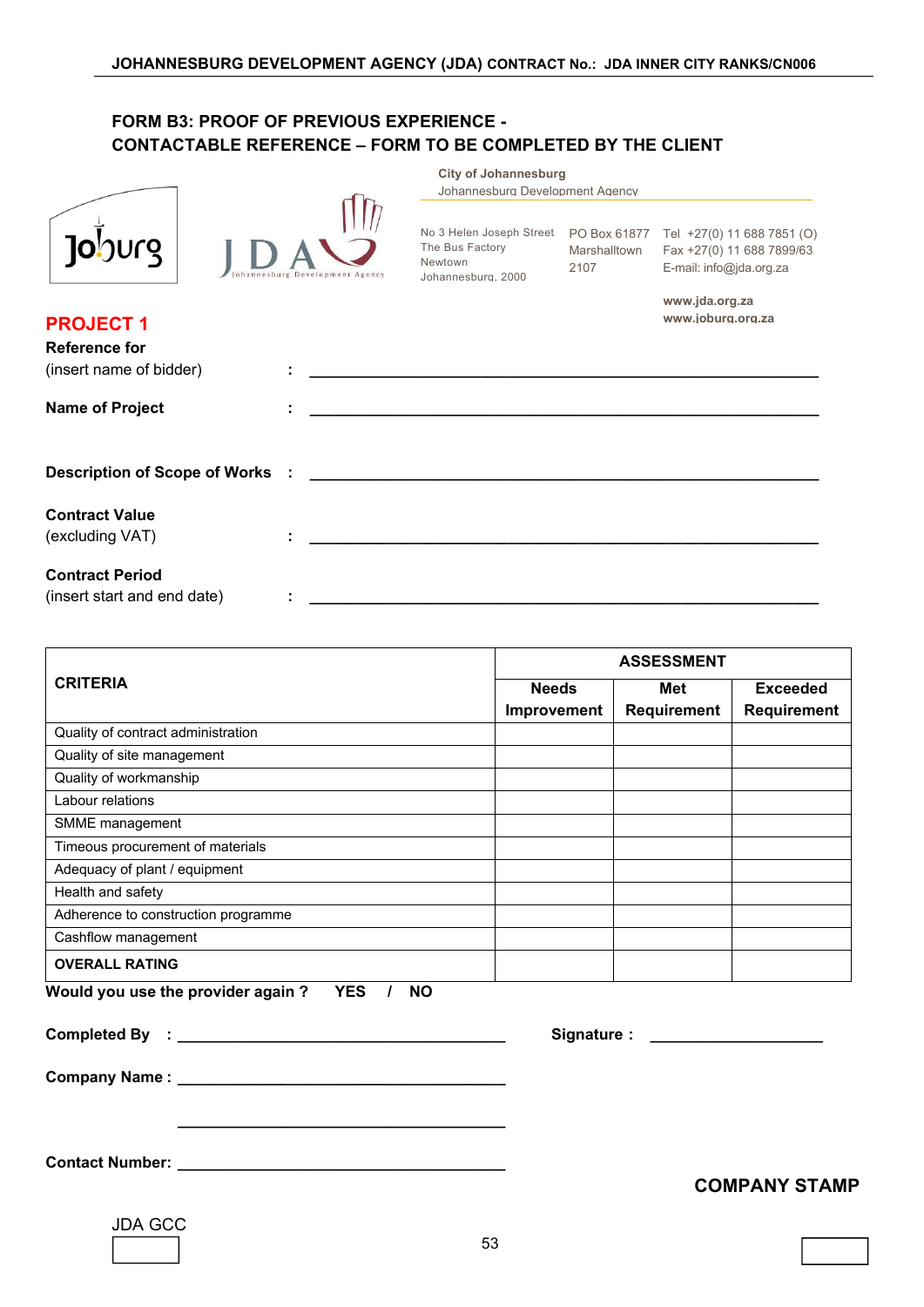|                                                                     | <b>City of Johannesburg</b><br>Johannesburg Development Agency                                                                                                                                         |
|---------------------------------------------------------------------|--------------------------------------------------------------------------------------------------------------------------------------------------------------------------------------------------------|
| <b>Jo</b> burg                                                      | No 3 Helen Joseph Street  PO Box 61877  Tel +27(0) 11 688 7851 (O)<br>The Bus Factory<br>Marshalltown<br>Fax +27(0) 11 688 7899/63<br>Newtown<br>E-mail: info@jda.org.za<br>2107<br>Johannesburg, 2000 |
| <b>PROJECT 2</b><br><b>Reference for</b><br>(insert name of bidder) | www.jda.org.za<br>www.ioburg.org.za                                                                                                                                                                    |
| <b>Name of Project</b>                                              |                                                                                                                                                                                                        |
| <b>Description of Scope of Works</b>                                |                                                                                                                                                                                                        |
| <b>Contract Value</b><br>(excluding VAT)                            |                                                                                                                                                                                                        |
| <b>Contract Period</b><br>(insert start and end date)               |                                                                                                                                                                                                        |
|                                                                     | <b>ASSESSMENT</b>                                                                                                                                                                                      |
| <b>CRITERIA</b>                                                     | <b>Needs</b><br><b>Exceeded</b><br><b>Met</b><br><b>Requirement</b><br><b>Requirement</b><br>Improvement                                                                                               |
| Quality of contract administration                                  |                                                                                                                                                                                                        |
| Quality of site management                                          |                                                                                                                                                                                                        |
| Quality of workmanship                                              |                                                                                                                                                                                                        |
| Labour relations                                                    |                                                                                                                                                                                                        |
| SMME management                                                     |                                                                                                                                                                                                        |
| Timeous procurement of materials                                    |                                                                                                                                                                                                        |
| Adequacy of plant / equipment                                       |                                                                                                                                                                                                        |
| Health and safety                                                   |                                                                                                                                                                                                        |
| Adherence to construction programme                                 |                                                                                                                                                                                                        |
| Cashflow management                                                 |                                                                                                                                                                                                        |
| <b>OVERALL RATING</b>                                               |                                                                                                                                                                                                        |
| Would you use the provider again?<br><b>YES</b>                     | <b>NO</b><br>$\mathcal{L}$                                                                                                                                                                             |
|                                                                     | Signature : _______________                                                                                                                                                                            |

**Contact Number : \_\_\_\_\_\_\_\_\_\_\_\_\_\_\_\_\_\_\_\_\_\_\_\_\_\_\_\_\_\_\_\_\_\_\_\_\_\_** 

**Company Name : \_\_\_\_\_\_\_\_\_\_\_\_\_\_\_\_\_\_\_\_\_\_\_\_\_\_\_\_\_\_\_\_\_\_\_\_\_\_** 

### **COMPANY STAMP**

| JDA | $G\cap$ | ı |
|-----|---------|---|
|     |         |   |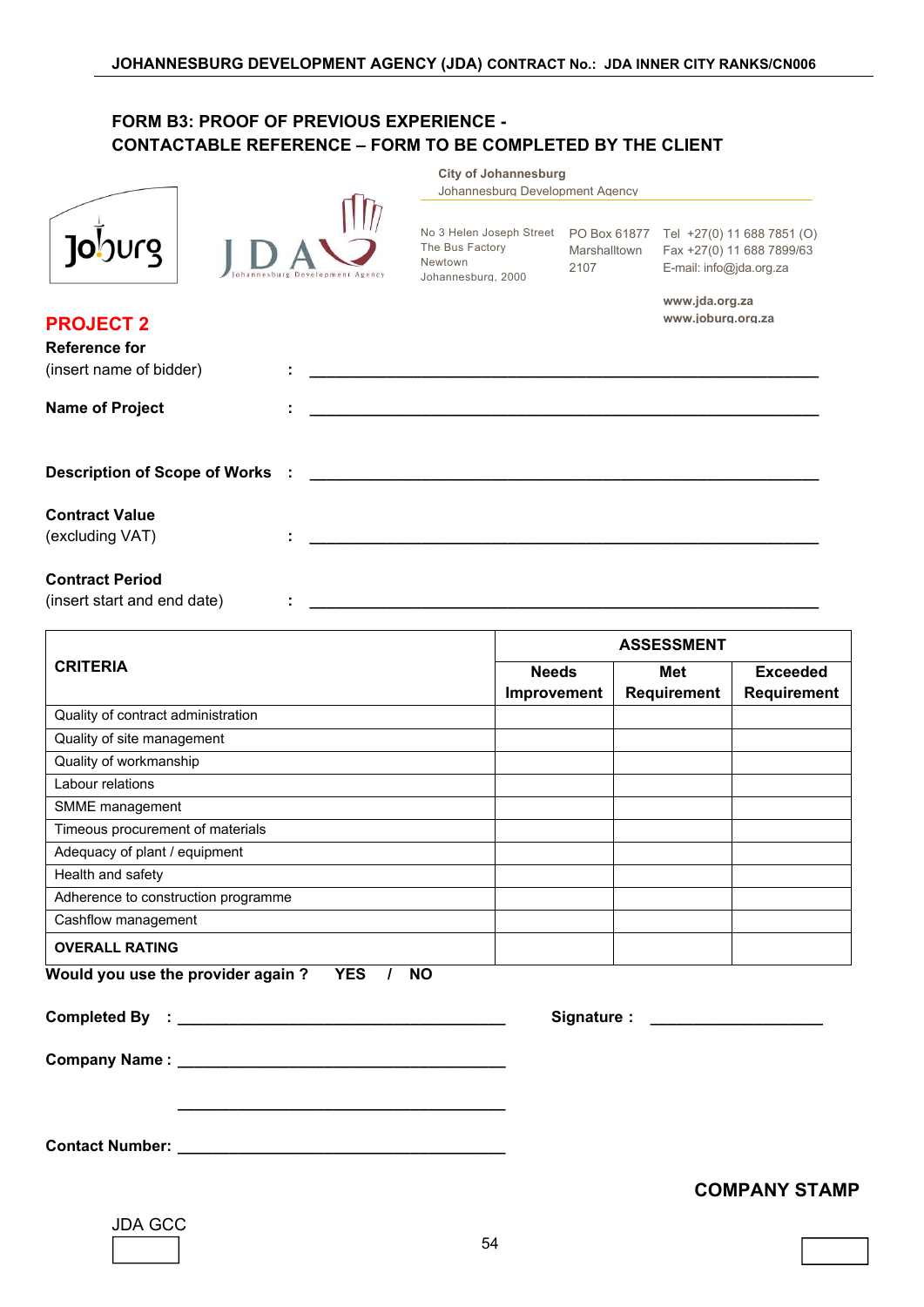|                                                                      | <b>City of Johannesburg</b><br>Johannesburg Development Agency                                                                                                                                                            |
|----------------------------------------------------------------------|---------------------------------------------------------------------------------------------------------------------------------------------------------------------------------------------------------------------------|
| <b>Jo</b> burg                                                       | No 3 Helen Joseph Street<br>PO Box 61877 Tel +27(0) 11 688 7851 (O)<br>The Bus Factory<br>Marshalltown<br>Fax +27(0) 11 688 7899/63<br>Newtown<br>2107<br>E-mail: info@jda.org.za<br>Johannesburg, 2000<br>www.jda.org.za |
| <b>PROJECT 3</b><br><b>Reference for</b><br>(insert name of bidder)  | www.joburg.org.za                                                                                                                                                                                                         |
| <b>Name of Project</b>                                               |                                                                                                                                                                                                                           |
| <b>Description of Scope of Works</b>                                 |                                                                                                                                                                                                                           |
| <b>Contract Value</b><br>(excluding VAT)                             |                                                                                                                                                                                                                           |
| <b>Contract Period</b><br>(insert start and end date)                |                                                                                                                                                                                                                           |
|                                                                      | <b>ASSESSMENT</b>                                                                                                                                                                                                         |
| <b>CRITERIA</b>                                                      | <b>Needs</b><br><b>Exceeded</b><br><b>Met</b><br>Requirement<br>Requirement<br>Improvement                                                                                                                                |
| Quality of contract administration                                   |                                                                                                                                                                                                                           |
| Quality of site management                                           |                                                                                                                                                                                                                           |
| Quality of workmanship                                               |                                                                                                                                                                                                                           |
| Labour relations                                                     |                                                                                                                                                                                                                           |
| SMME management                                                      |                                                                                                                                                                                                                           |
| Timeous procurement of materials                                     |                                                                                                                                                                                                                           |
| Adequacy of plant / equipment                                        |                                                                                                                                                                                                                           |
| Health and safety<br>Adherence to construction programme             |                                                                                                                                                                                                                           |
| Cashflow management                                                  |                                                                                                                                                                                                                           |
|                                                                      |                                                                                                                                                                                                                           |
| <b>OVERALL RATING</b><br>Would you use the provider again ? YES / NO |                                                                                                                                                                                                                           |
|                                                                      | Signature : _______________________                                                                                                                                                                                       |
|                                                                      |                                                                                                                                                                                                                           |
|                                                                      | <b>COMPANY STAMP</b>                                                                                                                                                                                                      |

55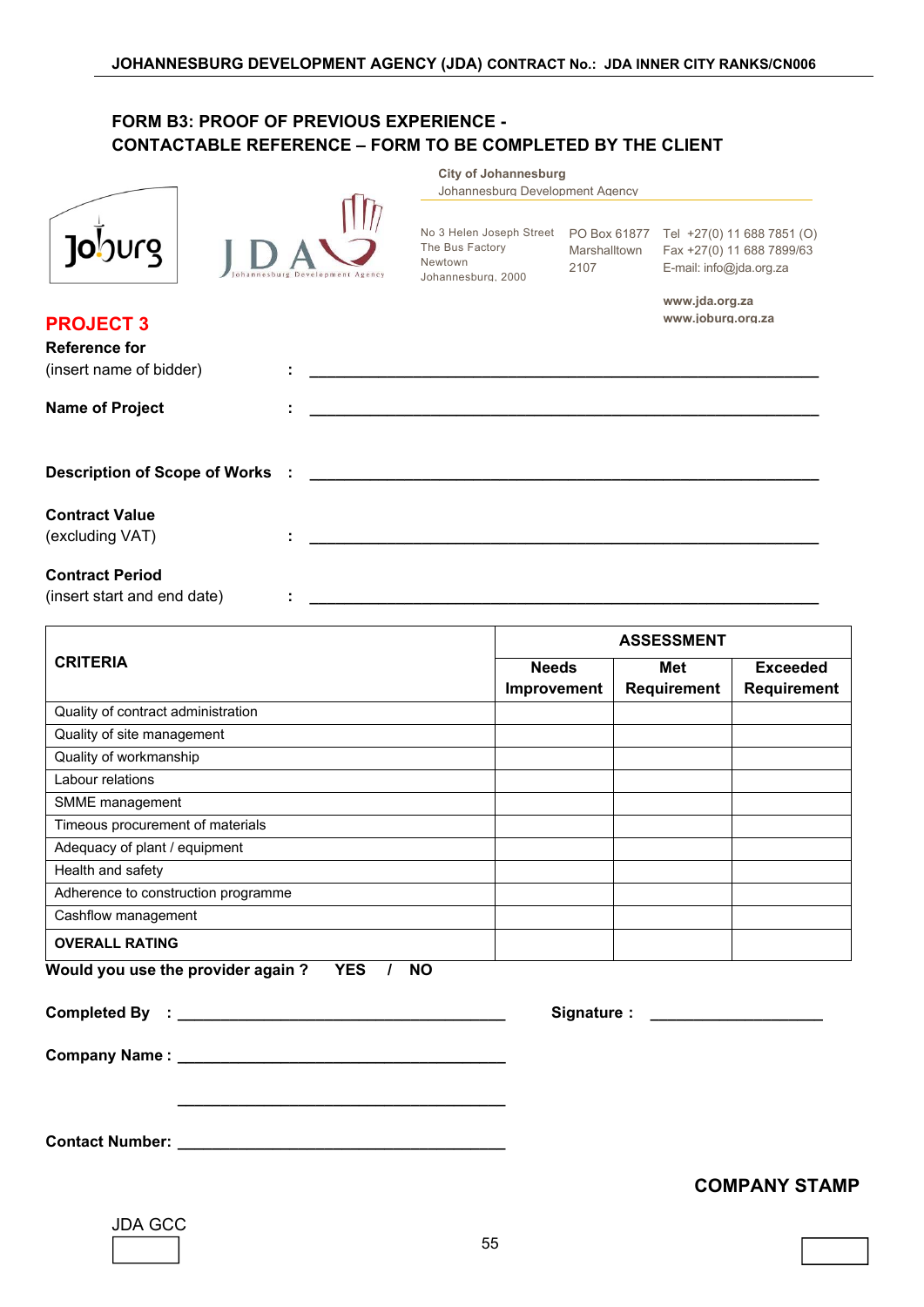|                                                                     | <b>City of Johannesburg</b><br>Johannesburg Development Agency                                                             |                      |                                     |                                |
|---------------------------------------------------------------------|----------------------------------------------------------------------------------------------------------------------------|----------------------|-------------------------------------|--------------------------------|
| <b>Jo</b> burg                                                      | No 3 Helen Joseph Street    PO Box 61877    Tel +27(0) 11 688 7851 (O)<br>The Bus Factory<br>Newtown<br>Johannesburg, 2000 | Marshalltown<br>2107 | E-mail: info@jda.org.za             | Fax +27(0) 11 688 7899/63      |
| <b>PROJECT 4</b><br><b>Reference for</b><br>(insert name of bidder) |                                                                                                                            |                      | www.jda.org.za<br>www.joburg.org.za |                                |
| <b>Name of Project</b>                                              |                                                                                                                            |                      |                                     |                                |
| <b>Description of Scope of Works</b>                                |                                                                                                                            |                      |                                     |                                |
| <b>Contract Value</b><br>(excluding VAT)                            |                                                                                                                            |                      |                                     |                                |
| <b>Contract Period</b><br>(insert start and end date)               |                                                                                                                            |                      |                                     |                                |
|                                                                     |                                                                                                                            |                      | <b>ASSESSMENT</b>                   |                                |
| <b>CRITERIA</b>                                                     | <b>Needs</b><br>Improvement                                                                                                |                      | <b>Met</b><br>Requirement           | <b>Exceeded</b><br>Requirement |
| Quality of contract administration                                  |                                                                                                                            |                      |                                     |                                |
| Quality of site management                                          |                                                                                                                            |                      |                                     |                                |
| Quality of workmanship                                              |                                                                                                                            |                      |                                     |                                |
| Labour relations                                                    |                                                                                                                            |                      |                                     |                                |
| SMME management                                                     |                                                                                                                            |                      |                                     |                                |
| Timeous procurement of materials                                    |                                                                                                                            |                      |                                     |                                |
| Adequacy of plant / equipment                                       |                                                                                                                            |                      |                                     |                                |
| Health and safety                                                   |                                                                                                                            |                      |                                     |                                |
| Adherence to construction programme                                 |                                                                                                                            |                      |                                     |                                |
| Cashflow management                                                 |                                                                                                                            |                      |                                     |                                |
|                                                                     |                                                                                                                            |                      |                                     |                                |
| <b>OVERALL RATING</b><br>Would you use the provider again?          |                                                                                                                            |                      |                                     |                                |

**Company Name : \_\_\_\_\_\_\_\_\_\_\_\_\_\_\_\_\_\_\_\_\_\_\_\_\_\_\_\_\_\_\_\_\_\_\_\_\_\_** 

**Contact Number : \_\_\_\_\_\_\_\_\_\_\_\_\_\_\_\_\_\_\_\_\_\_\_\_\_\_\_\_\_\_\_\_\_\_\_\_\_\_** 

## **COMPANY STAMP**

| JDA G | ۰t.<br>ı |  |
|-------|----------|--|
|       |          |  |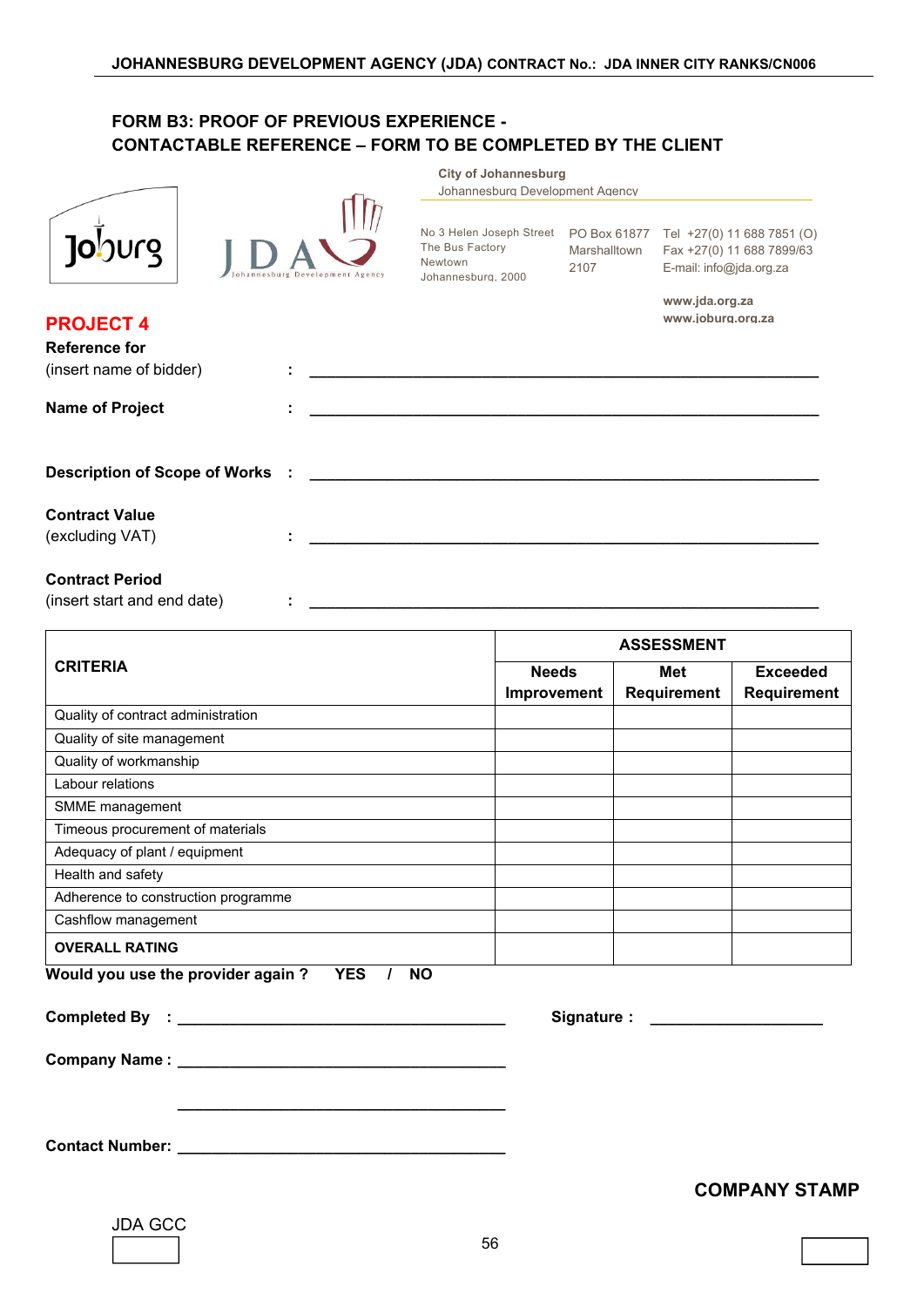|                         |                                 | <b>City of Johannesburg</b><br>Johannesburg Development Agency                      |                                      |                                                                                    |
|-------------------------|---------------------------------|-------------------------------------------------------------------------------------|--------------------------------------|------------------------------------------------------------------------------------|
| <b>ODUCO</b>            | Johannesburg Development Agency | No 3 Helen Joseph Street<br>The Bus Factory<br><b>Newtown</b><br>Johannesburg, 2000 | PO Box 61877<br>Marshalltown<br>2107 | Tel +27(0) 11 688 7851 (O)<br>Fax +27(0) 11 688 7899/63<br>E-mail: info@jda.org.za |
| <b>PROJECT 5</b>        |                                 |                                                                                     |                                      | www.jda.org.za<br>www.ioburg.org.za                                                |
| <b>Reference for</b>    |                                 |                                                                                     |                                      |                                                                                    |
| (insert name of bidder) | ٠                               |                                                                                     |                                      |                                                                                    |
| <b>Name of Project</b>  |                                 |                                                                                     |                                      |                                                                                    |
|                         |                                 |                                                                                     |                                      |                                                                                    |

**Description of Scope of Works : \_\_\_\_\_\_\_\_\_\_\_\_\_\_\_\_\_\_\_\_\_\_\_\_\_\_\_\_\_\_\_\_\_\_\_\_\_\_\_\_\_\_\_\_\_\_\_\_\_\_\_\_\_\_\_\_\_\_\_** 

**Contract Value** 

(excluding VAT) **: \_\_\_\_\_\_\_\_\_\_\_\_\_\_\_\_\_\_\_\_\_\_\_\_\_\_\_\_\_\_\_\_\_\_\_\_\_\_\_\_\_\_\_\_\_\_\_\_\_\_\_\_\_\_\_\_\_\_\_** 

#### **Contract Period**

(insert start and end date)  $\qquad \qquad : \qquad \qquad$ 

|                                                              | <b>ASSESSMENT</b> |                    |                    |
|--------------------------------------------------------------|-------------------|--------------------|--------------------|
| <b>CRITERIA</b>                                              | <b>Needs</b>      | Met                | <b>Exceeded</b>    |
|                                                              | Improvement       | <b>Requirement</b> | <b>Requirement</b> |
| Quality of contract administration                           |                   |                    |                    |
| Quality of site management                                   |                   |                    |                    |
| Quality of workmanship                                       |                   |                    |                    |
| Labour relations                                             |                   |                    |                    |
| SMME management                                              |                   |                    |                    |
| Timeous procurement of materials                             |                   |                    |                    |
| Adequacy of plant / equipment                                |                   |                    |                    |
| Health and safety                                            |                   |                    |                    |
| Adherence to construction programme                          |                   |                    |                    |
| Cashflow management                                          |                   |                    |                    |
| <b>OVERALL RATING</b>                                        |                   |                    |                    |
| <b>YES</b><br>Would you use the provider again?<br><b>NO</b> |                   |                    |                    |

|                        | Signature : ______________________ |  |
|------------------------|------------------------------------|--|
|                        |                                    |  |
|                        |                                    |  |
| <b>Contact Number:</b> |                                    |  |

 **COMPANY STAMP** 

| JDA GC | ¢. |
|--------|----|
|        |    |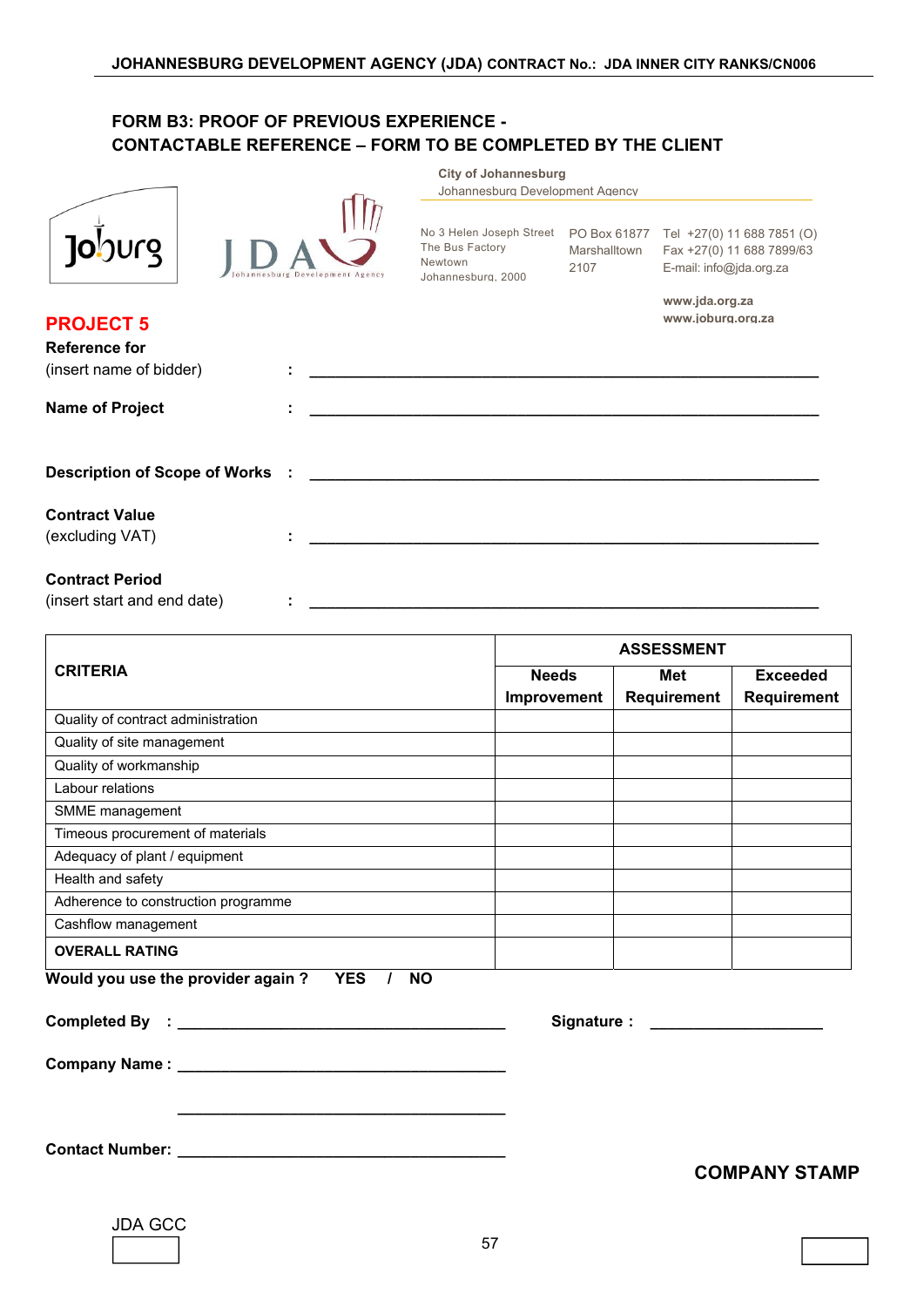## **FORM B4: SCHEDULE OF CURRENT CONTRACTS**

The Tenderer shall list below the contracts not yet completed. This information is material to the award of the Contract. (In the event of insufficient space, attach supplementary documentation)

| <b>EMPLOYER</b><br>(Name, Tel No and Fax No) | <b>LOCATION</b> | <b>NATURE OF WORK</b> | <b>VALUE OF</b><br><b>WORK</b> | <b>EXPECTED</b><br><b>DATE OF</b><br><b>COMPLETION</b> |
|----------------------------------------------|-----------------|-----------------------|--------------------------------|--------------------------------------------------------|
|                                              |                 |                       |                                |                                                        |
|                                              |                 |                       |                                |                                                        |
|                                              |                 |                       |                                |                                                        |
|                                              |                 |                       |                                |                                                        |
|                                              |                 |                       |                                |                                                        |
|                                              |                 |                       |                                |                                                        |
|                                              |                 |                       |                                |                                                        |
|                                              |                 |                       |                                |                                                        |
|                                              |                 |                       |                                |                                                        |
|                                              |                 |                       |                                |                                                        |
|                                              |                 |                       |                                |                                                        |
|                                              |                 |                       |                                |                                                        |

………………………………….. ……………………………………..........................

**Signature Date** Date

 *(of person authorised to sign on behalf of the Tenderer)*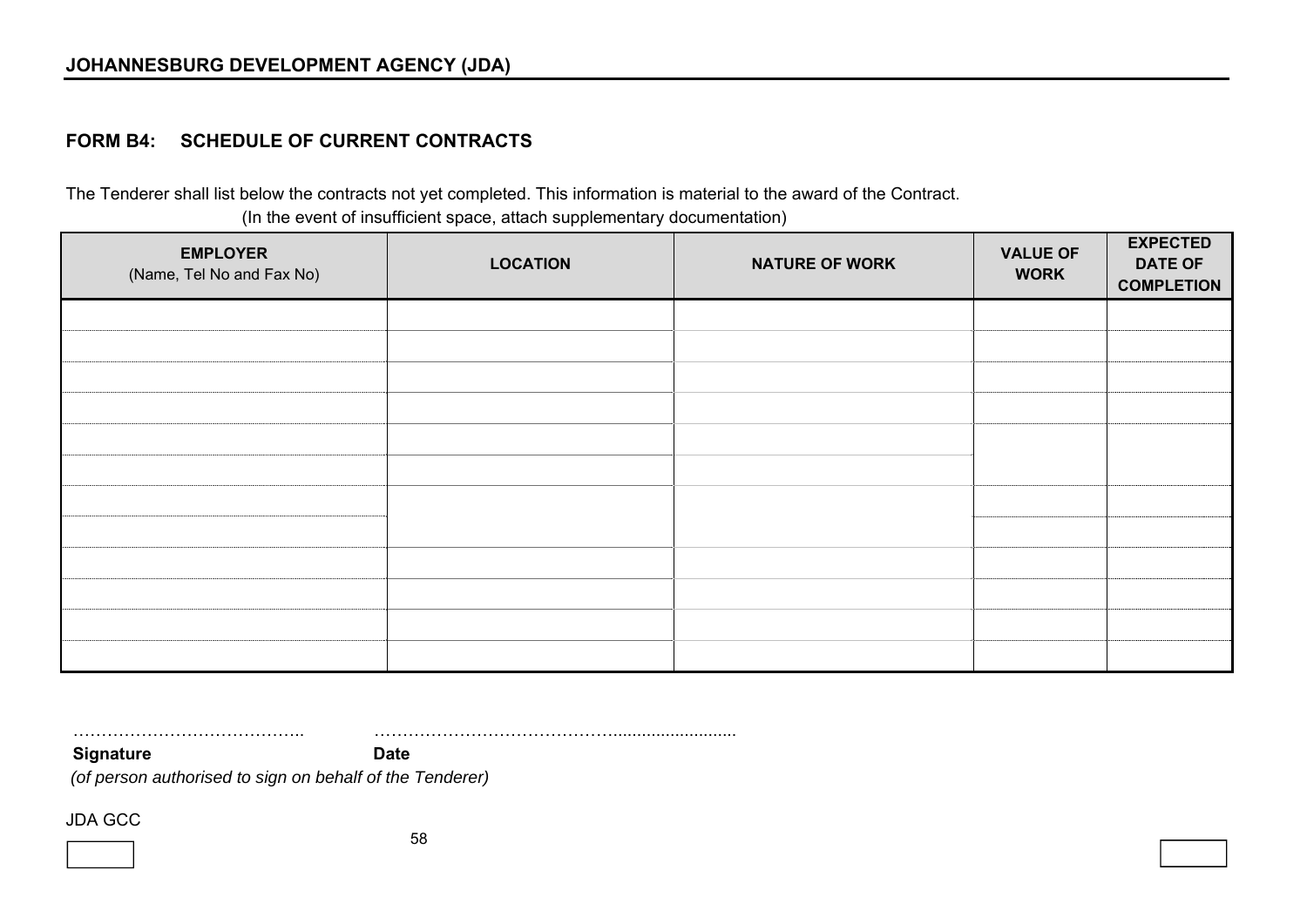## **FORM B5: SCHEDULE OF CONSTRUCTION PLANT & EQUIPMENT**

The following are lists of Construction Plant and Equipment that I/We presently own or lease and will have available for this contract if my / our tender is accepted.

### (a) **Details of Equipment that is owned by me / us and immediately available for this contract.**

| <b>DESCRIPTION</b> | <b>QUANTITY</b> | <b>YEAR ACQUIRED</b> |
|--------------------|-----------------|----------------------|
|                    |                 |                      |
|                    |                 |                      |
|                    |                 |                      |
|                    |                 |                      |
|                    |                 |                      |
|                    |                 |                      |
|                    |                 |                      |

### *Attach additional information in a supplementary document*

### (b) **Details of Plant & Equipment that will be hired, or acquired for this contract if my / our tender is accepted**

| <b>DESCRIPTION</b>          | <b>QUANTITY</b> | <b>HOW ACQUIRED</b> |               |  |
|-----------------------------|-----------------|---------------------|---------------|--|
| (type, size, capacity etc.) |                 | HIRE/<br><b>BUY</b> | <b>SOURCE</b> |  |
|                             |                 |                     |               |  |
|                             |                 |                     |               |  |
|                             |                 |                     |               |  |
|                             |                 |                     |               |  |
|                             |                 |                     |               |  |
|                             |                 |                     |               |  |
|                             |                 |                     |               |  |
|                             |                 |                     |               |  |

*Attach additional information in a supplementary document* 

………………………………….. ……………………………………..........................

#### **Signature Date** Date

 *(of person authorised to sign on behalf of the Tenderer)*

JDA GCC

l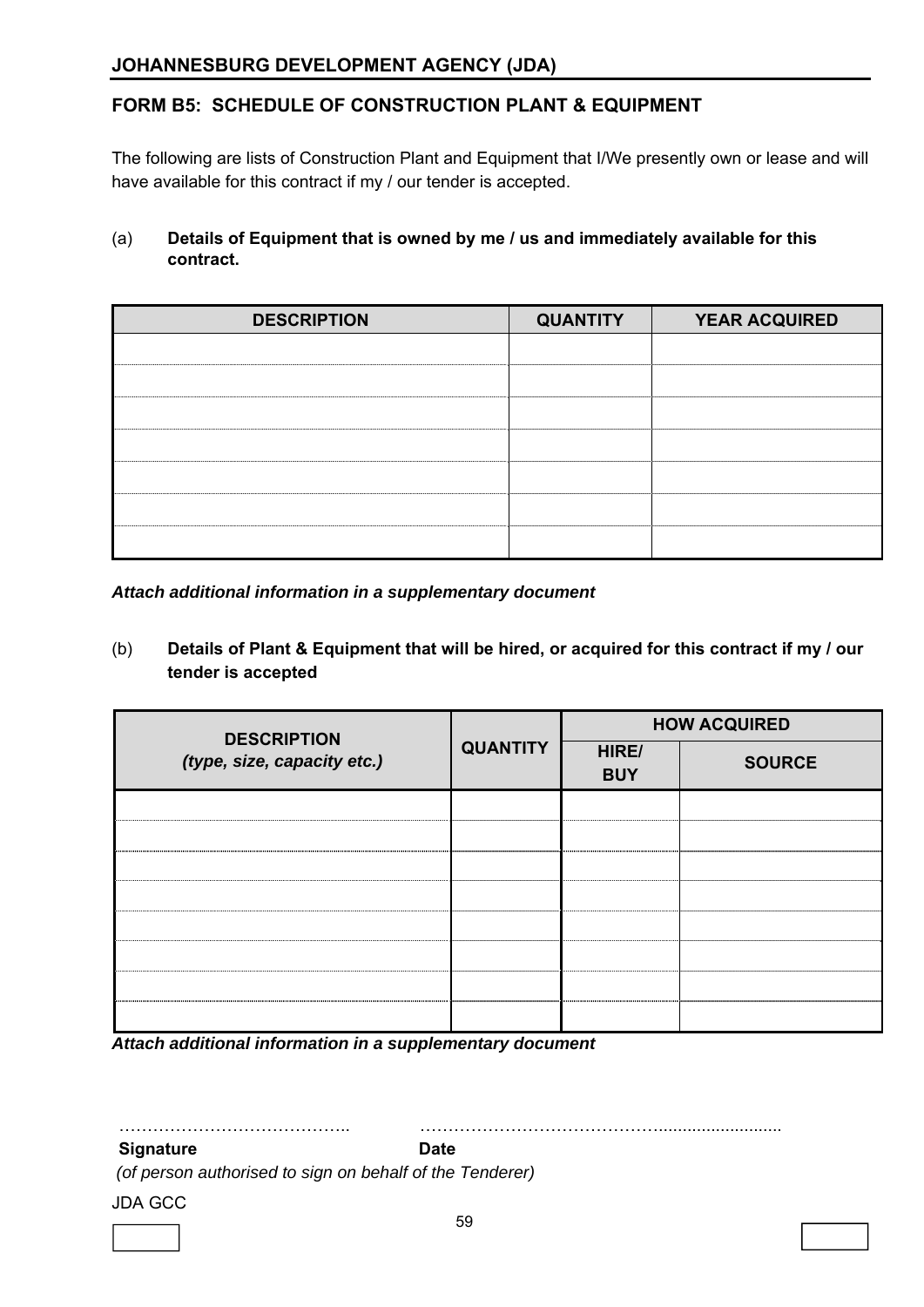## **FORM B6: SCHEDULE OF PROPOSED SUB-CONTRACTORS**

I/We hereby notify you that it is my/our intention to employ the following Sub-Contractors for work in this contract.

| NAMES AND ADDRESSES OF PROPOSED<br><b>SUBCONTRACTORS</b> | NATURE AND EXTENT OF WORK TO BE<br><b>SUBCONTRACTED</b> | PREVIOUS EXPERIENCE WITH SUBCONTRACTOR OR<br>RECENT WORK EXECUTED BY THE SUB-<br><b>CONTRACTOR</b> |
|----------------------------------------------------------|---------------------------------------------------------|----------------------------------------------------------------------------------------------------|
|                                                          |                                                         |                                                                                                    |
|                                                          |                                                         |                                                                                                    |
|                                                          |                                                         |                                                                                                    |
|                                                          |                                                         |                                                                                                    |
|                                                          |                                                         |                                                                                                    |
|                                                          |                                                         |                                                                                                    |
|                                                          |                                                         |                                                                                                    |
|                                                          |                                                         |                                                                                                    |
|                                                          |                                                         |                                                                                                    |
|                                                          |                                                         |                                                                                                    |
|                                                          |                                                         |                                                                                                    |
|                                                          |                                                         |                                                                                                    |
|                                                          |                                                         |                                                                                                    |
|                                                          |                                                         |                                                                                                    |
|                                                          |                                                         |                                                                                                    |

JDA GCC ………………………………….. …………………………………….......................... **Signature Date** Date  *(of person authorised to sign on behalf of the Tenderer)*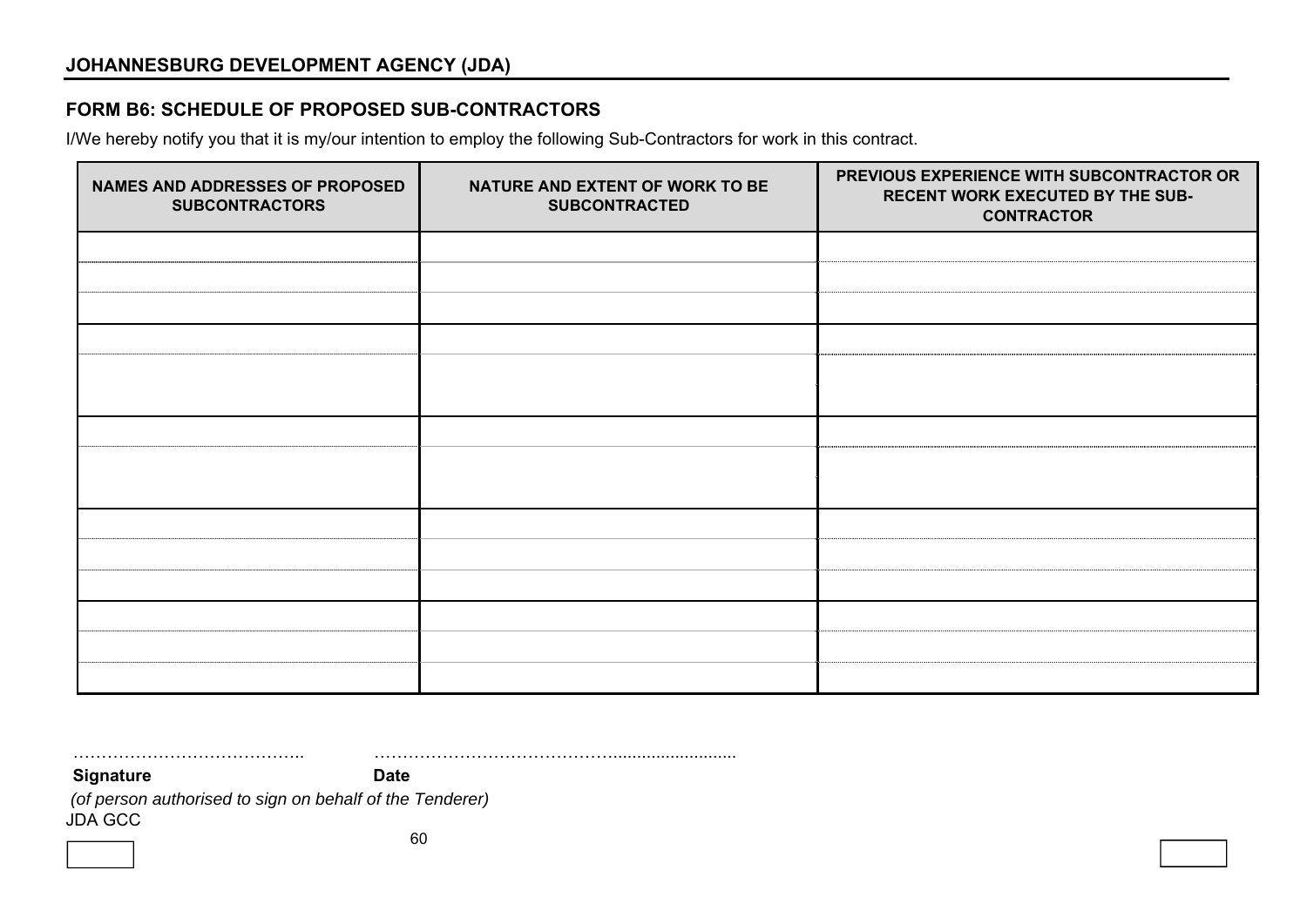### **FORM B7: PROPOSED KEY PERSONNEL**

The Tenderer shall list below the key personnel whom he proposes to employ on the contract should his offer be accepted, both at his headquarters and on the site, together with their qualifications, experience and positions held.

(In the event of insufficient space, attach supplementary documentation)

| <b>LOCATION</b>    | <b>DESIGNATION</b>                            | <b>NAME AND NATIONALITY OF</b><br><b>PROPOSED CANDIDATE</b> | <b>SUMMARY OF QUALIFICATIONS &amp; EXPERIENCE</b> |
|--------------------|-----------------------------------------------|-------------------------------------------------------------|---------------------------------------------------|
|                    | Contracts manager                             |                                                             |                                                   |
| <b>HEAD OFFICE</b> | Registered with<br><b>SACPCMP</b>             |                                                             |                                                   |
|                    | Site Agent                                    |                                                             |                                                   |
| <b>SITE OFFICE</b> | <b>General Foreman:</b>                       |                                                             |                                                   |
|                    | <b>CHS Officer Registered</b><br>with SACPCMP |                                                             |                                                   |
|                    | <b>SMME Supervisor</b>                        |                                                             |                                                   |

**NOTE:** Detailed Curriculum Vitae of proposed candidates are to be separately provided. Said Curriculum Vitae MUST indicate the name and description of the project, the value of project completed, role played in the project and the start and end dates of the project.

**Signature Date** (of person authorised to sign on behalf of the Tenderer)

#### JDA GCC



………………………………….. ……………………………………..........................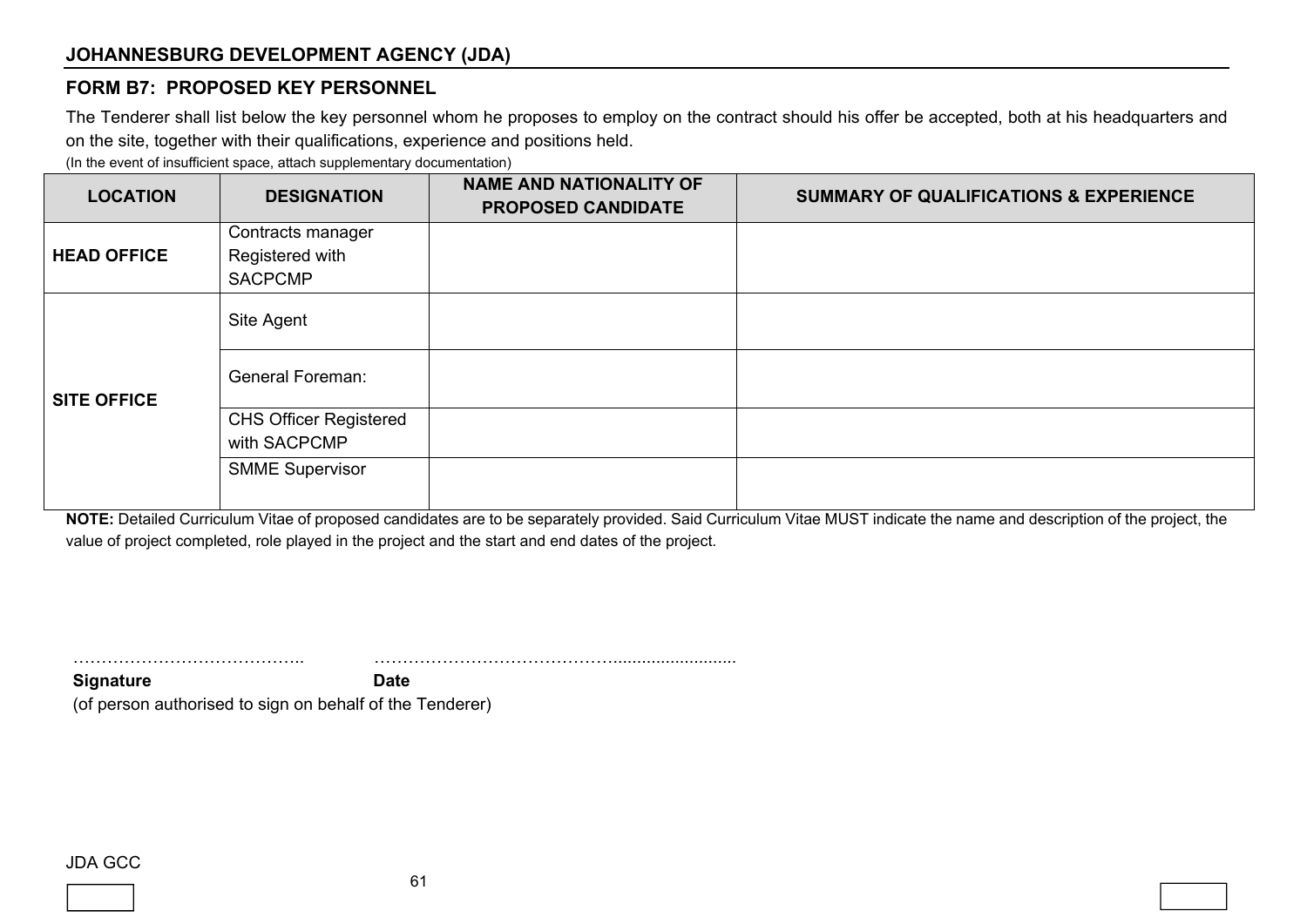## FORM B8: ESTIMATED MONTHLY EXPENDITURE

The Tenderer shall state below the estimated value of work to be completed every month based on his preliminary programme and his tendered unit rates.

| <b>MONTH</b>   | <b>VALUE *</b>                |
|----------------|-------------------------------|
|                |                               |
| 1              |                               |
| $\overline{2}$ |                               |
| 3              |                               |
| 4              |                               |
| 5              |                               |
| 6              |                               |
| 7              |                               |
| 8              |                               |
| 9              |                               |
|                | <b>COMPLETION OF CONTRACT</b> |
|                |                               |
|                |                               |
| <b>TOTAL</b>   |                               |

\* The amounts for contingencies and Contract Price Adjustment must not be included.

**SIGNATURE** 

**DATE** 

(of person authorised to sign on behalf of the Tenderer)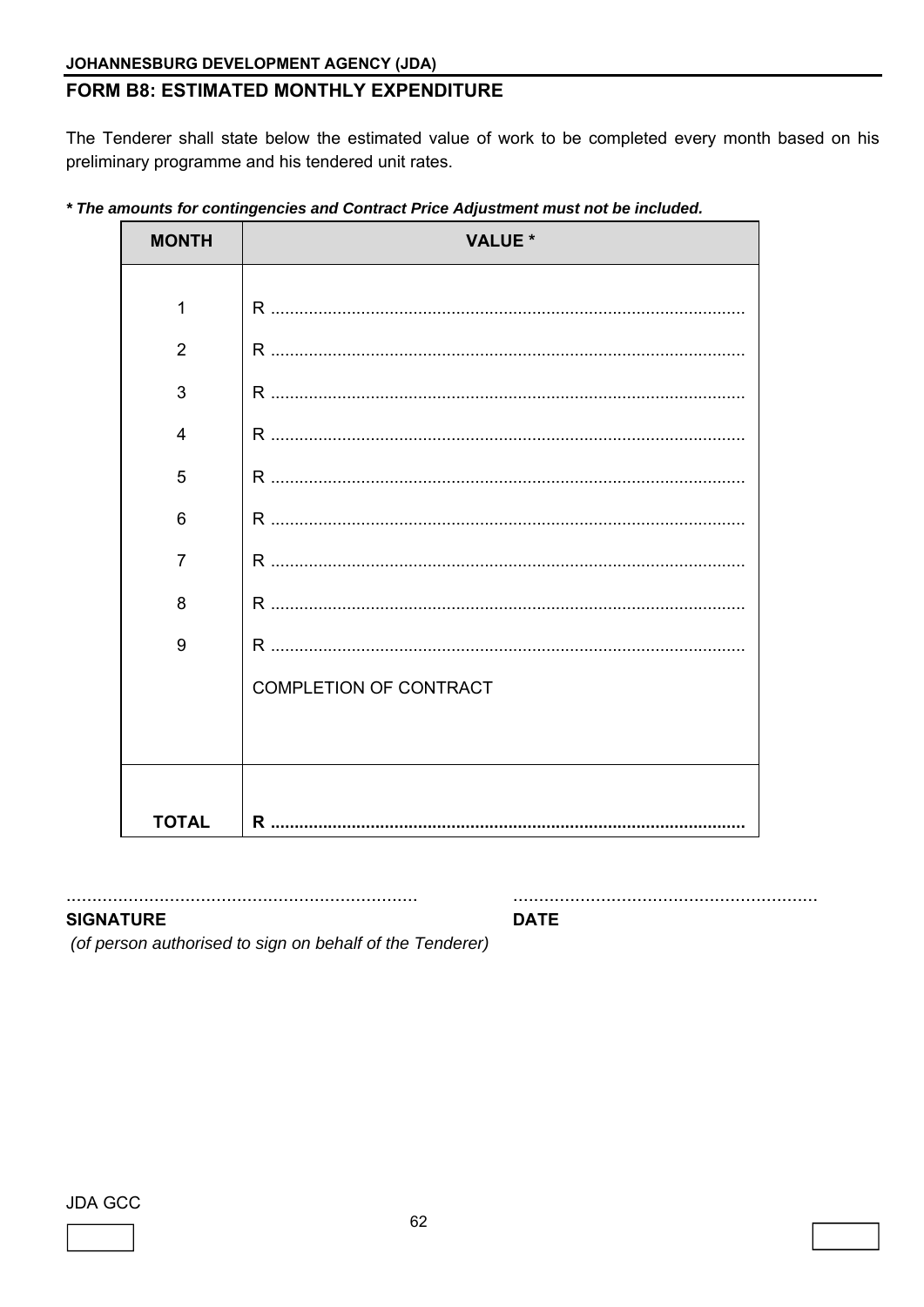## **FORM B9: METHODOLOGY STATEMENT**

The tenderer shall include as an attachment to their submission the detailed Methodology Statement for the works**.** 

The methodology must demonstrate how the contractor intends to sequence the works. The manner in which the contractor intends to allocate resources must be clearly spelt out. When assessing the methodology, congruency with the project schedule will also be examined.

.................................................................... ...........................................................

**SIGNATURE DATE** *(of person authorised to sign on behalf of the Tenderer)*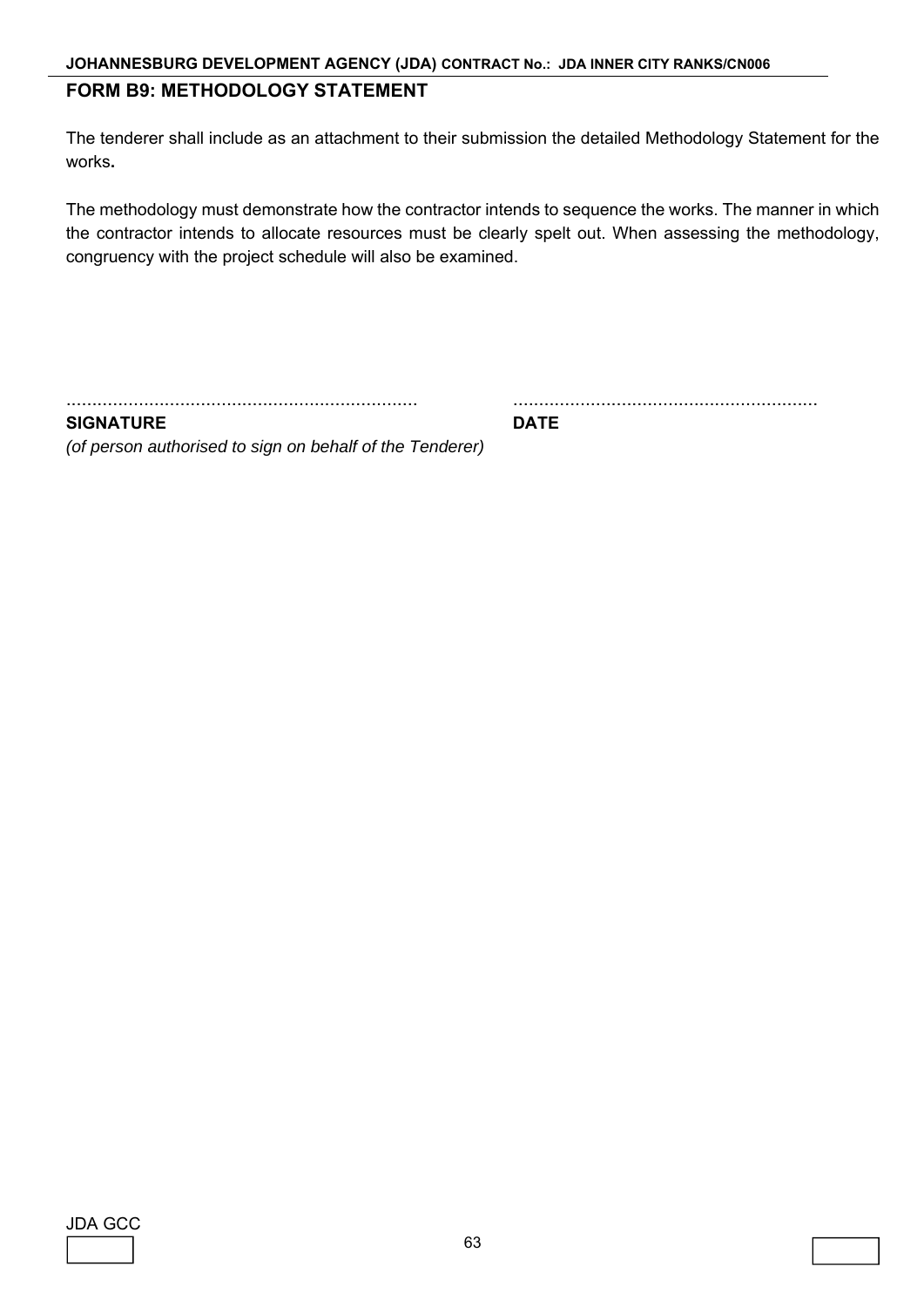### **FORM B10: PRELIMINARY CONSTRUCTION PROGRAMME**

The tenderer shall include as an attachment to their submission the preliminary Construction Programme for the works.

The Critical Path should be based on an 18-month construction period.

.................................................................... ...........................................................

**SIGNATURE DATE** 

*(of person authorised to sign on behalf of the Tenderer)* 

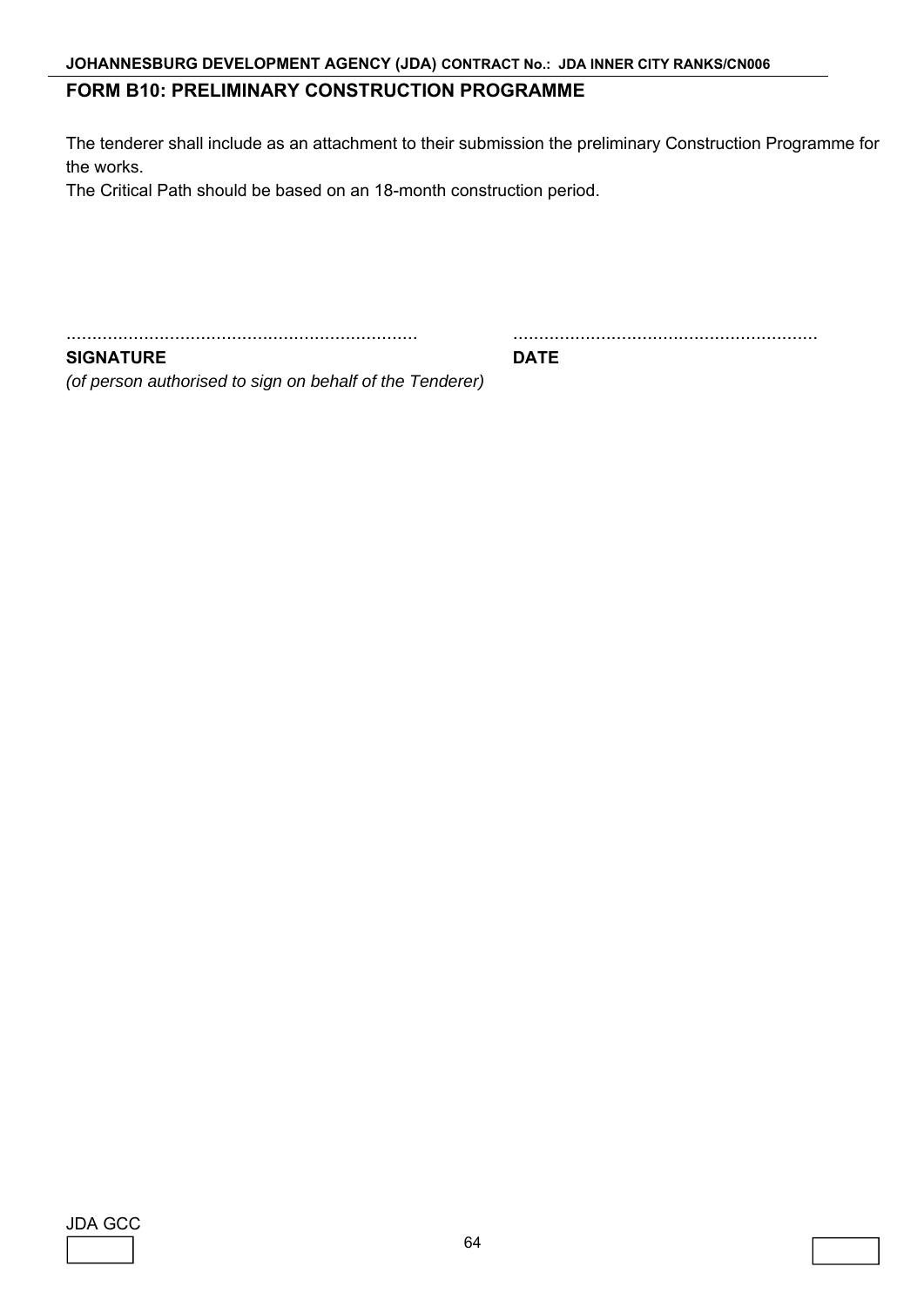## **JOHANNESBURG DEVELOPMENT AGENCY (JDA) CONTRACT No.: JDA INNER CITY RANKS/CN006**

## **FORM B11: LABOUR, PLANT AND EQUIPMENT HISTOGRAMS**

The tenderer shall include as an attachment to their submission the labour, plant and equipment histograms for the works.

.................................................................... ...........................................................

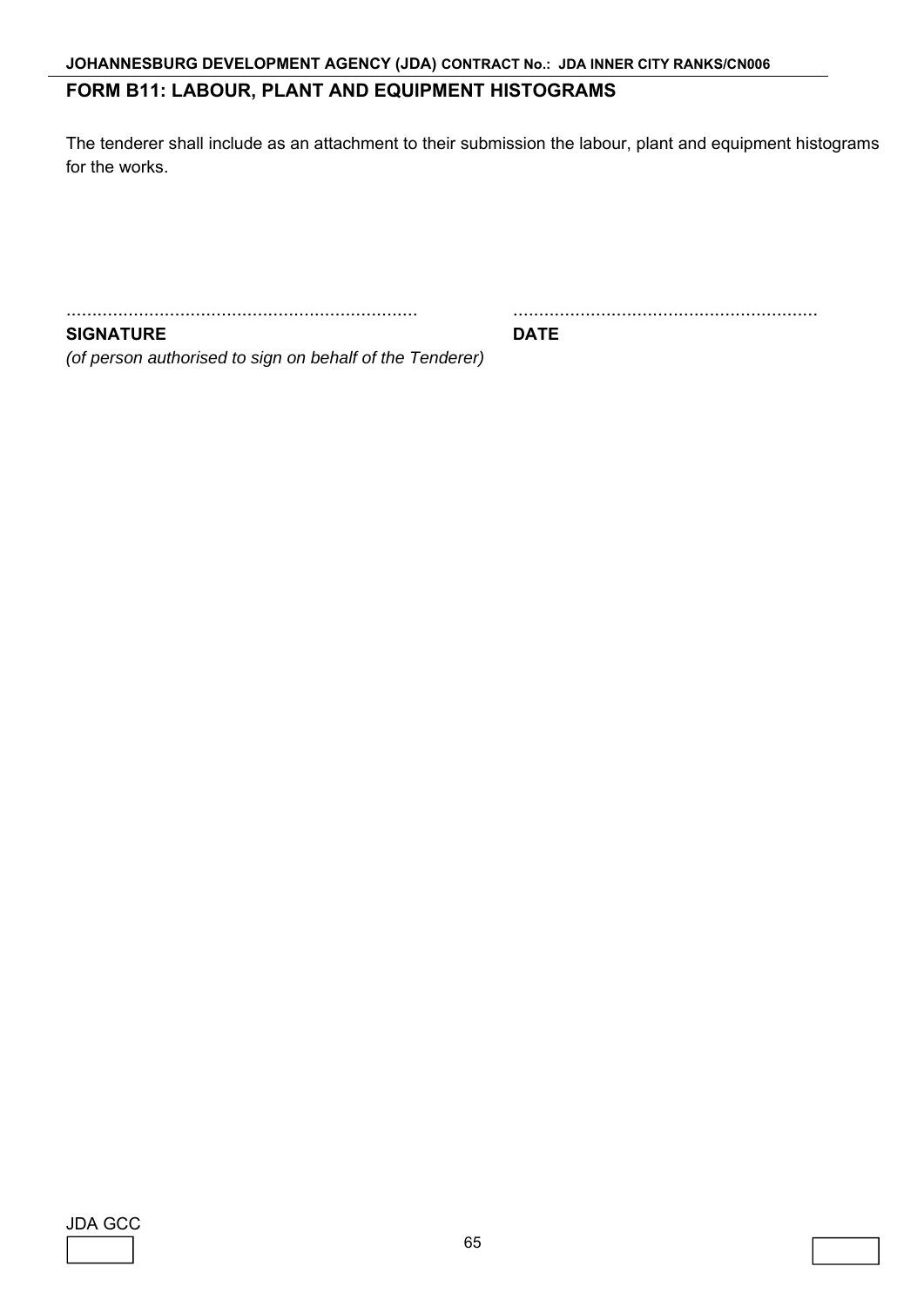## **FORM B12: FINANCIAL STATEMENTS**

The tenderer shall include as an attachment to their submission the Audited Financial Statements for the past three years.

.................................................................... ...........................................................

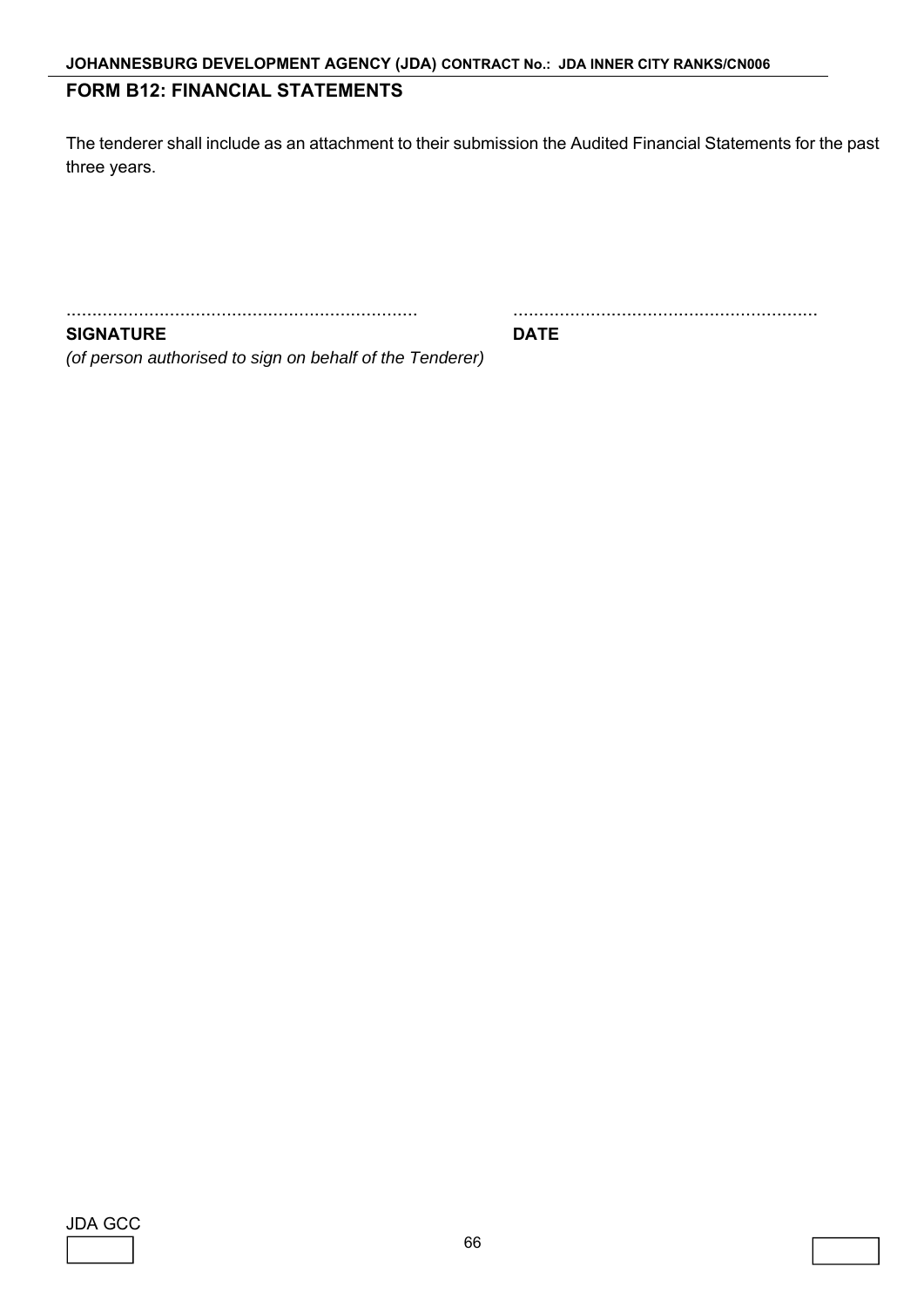#### **JOHANNESBURG DEVELOPMENT AGENCY (JDA) CONTRACT No.: JDA INNER CITY RANKS/CN006**

## **FORM B13: BANK RATING**

The tenderer shall include as an attachment to their submission a letter from the bank at which he declares he conducts his account. The contents of the bank's letter must state the credit rating that it accords to the tenderer for the business envisaged by this tender.

In the event of a joint venture each member shall comply with the above requirement.

.................................................................... ...........................................................

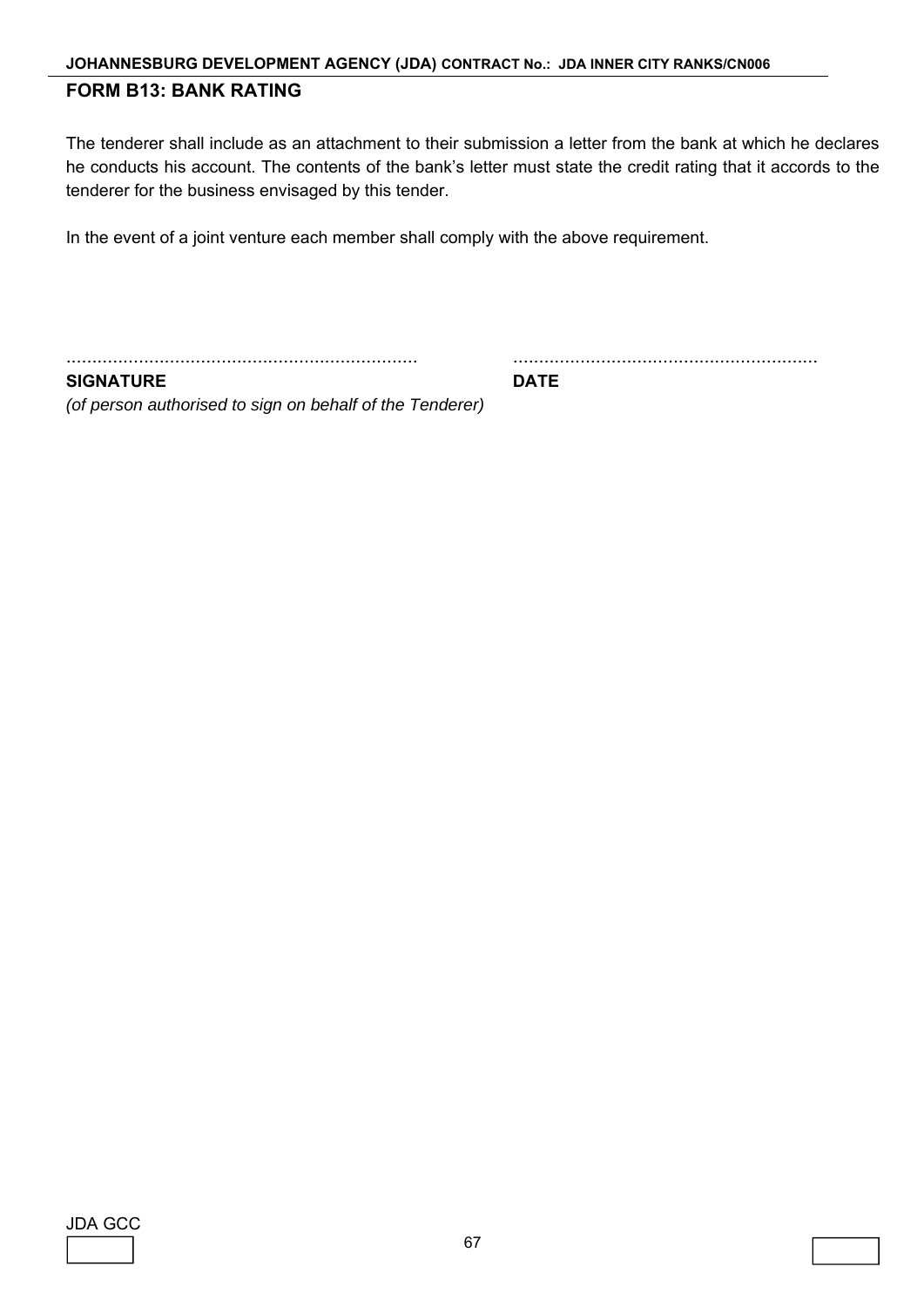### **JOHANNESBURG DEVELOPMENT AGENCY (JDA) CONTRACT No.: JDA INNER CITY RANKS/CN006 FORM B14: SMME PLAN**

The tenderer shall include as an attachment to their submission a detailed SMME plan indicating how the SMME requirements will be achieved, as detailed in Part C3: Scope of Works. The SMME Plan must clarify the manner in which the bidder intends to manage, support and empower local SMME's and contractors.

The SMME plan must detail (i) how quality will be controlled, (ii) how the scope of works will be scheduled (programme), (iii) how will skills be transferred, (iv) how will reporting to the client be done (content of reports, frequency etc.) and (v) a comprehensive list of all bill items which are to be allocated to SMME's equivalent to 30% of the Offer Price. Tenderers are to demonstrate the list of items allocated to SMME's by highlighting the SMME rates in yellow on the excel version of the BOQ.

**It is to be specifically noted that the rates for items of work to be executed by SMME's must be market related. Tenderers are to ensure that rates tendered for this portion of the works is to take into account all items that the main contractor would have allowed for in his normal course of pricing, i.e. materials, labour, wastage, profit, attendance, etc. all at applicable productivity rates.** 

.................................................................... ...........................................................

**SIGNATURE DATE** *(of person authorised to sign on behalf of the Tenderer)*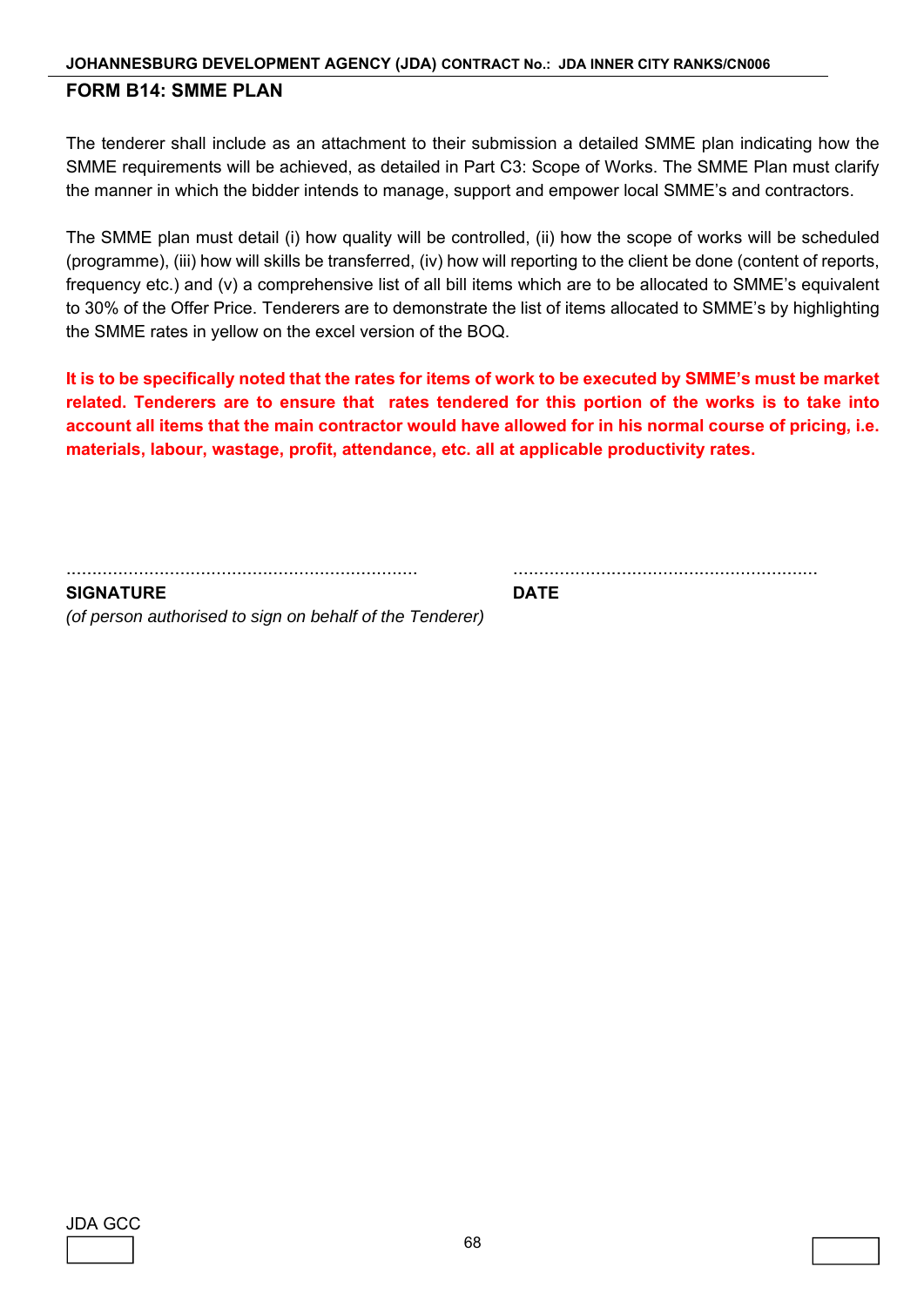## **FORM B15: COIDA LETTER OF GOOD STANDING**

The tenderer shall include as an attachment to their submission their COIDA Letter of Good Standing.

In the event of a joint venture each member shall comply with the above requirement.

.................................................................... ...........................................................

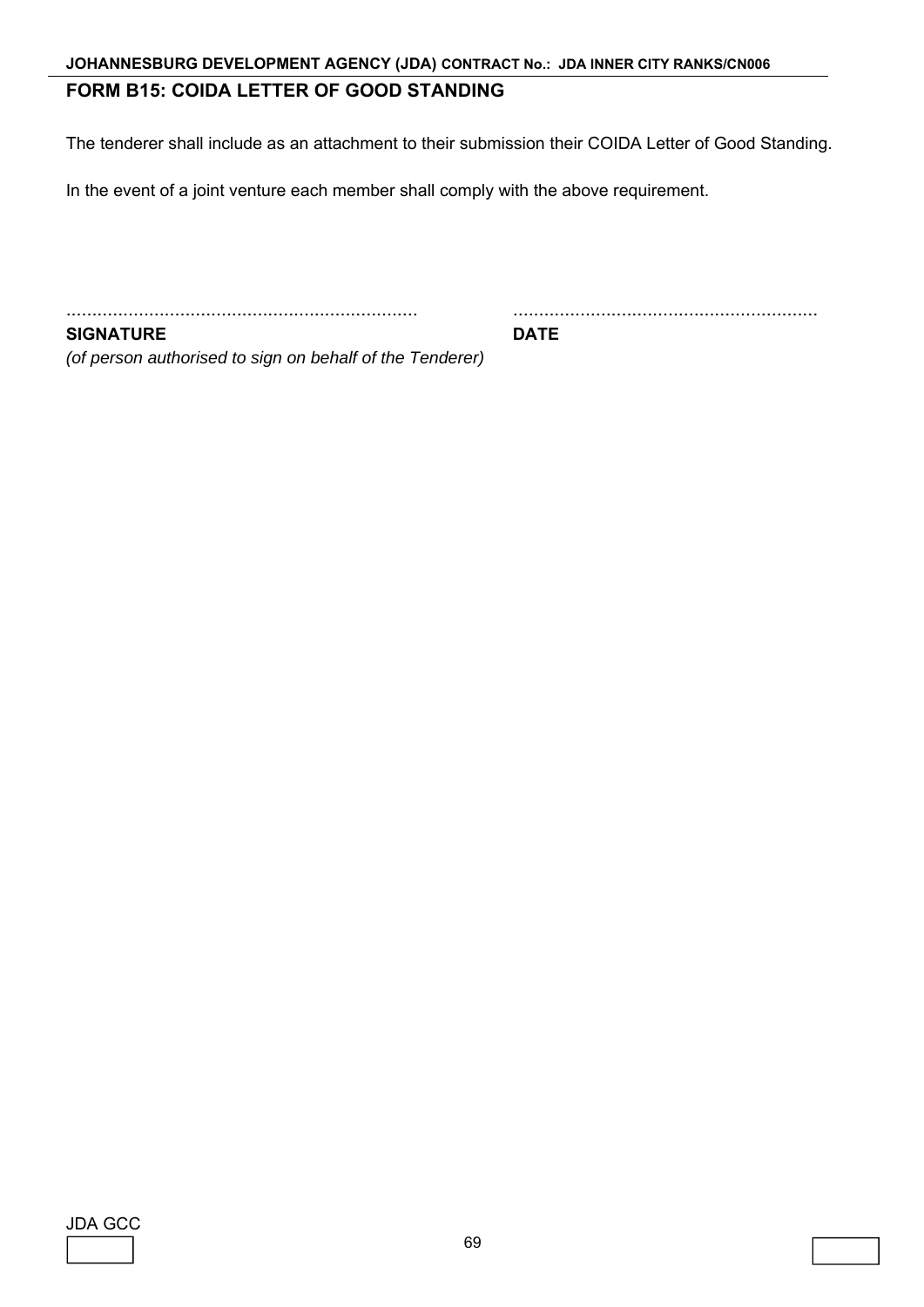## **JOHANNESBURG DEVELOPMENT AGENCY (JDA) CONTRACT No.: JDA INNER CITY RANKS/CN006 FORM B16: BILLS OF QUANTITIES**

The bills of quantities included in the tender documentation must be completed by hand in pen (hard copy).

An Excel version of the BOQ has also been included on the tender CD. The completed Excel workbook must be submitted with the hard copy tender submission.

## **THE HAND-WRITTEN BILL OF QUANTITIES (hard copy) WILL TAKE PREFERENCE IN CASES WHERE THERE ARE DISCREPANCIES BETWEEN THE HAND-WRITTEN BILLS OF QUANTITIES AND THE ELECTRONIC COPY.**

Of the information provided by the tenderer as part of his submission, e.g. Rates, the signed hard copy shall be taken as the valid submission

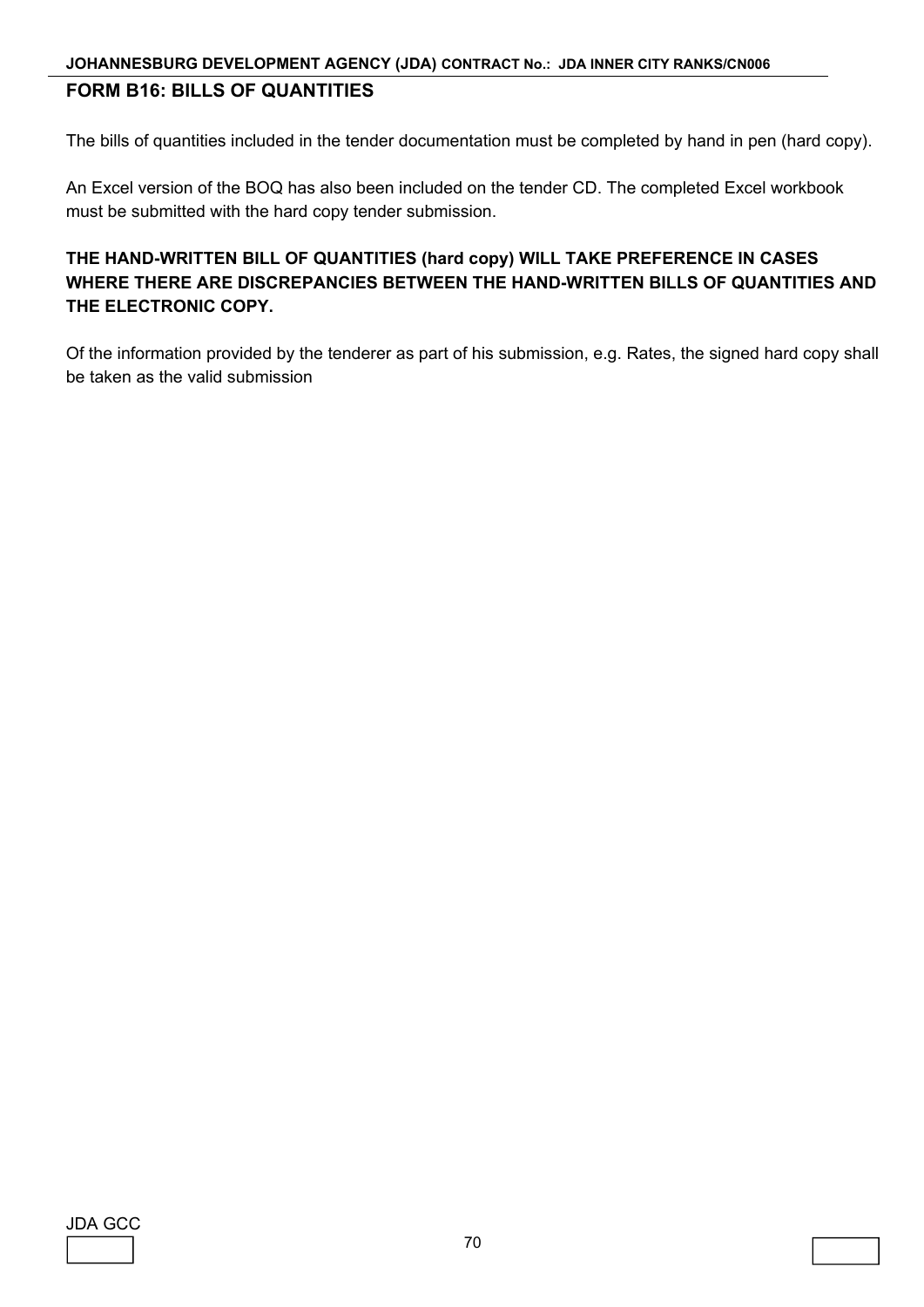## **PART C1: AGREEMENT AND CONTRACT DATA**

### **C1.1 Form of Offer and Acceptance**

### **Offer**

The Employer, identified in the Acceptance signature block, has solicited offers to enter into a contract In respect of the following works:

KASERNE TAXI HOLDING FACILITY - CONTRACT NO.: JDA INNER CITY RANKS/CN006

The tenderer, identified in the Offer signature block below, has examined the documents listed in the Tender Data and addenda thereto as listed in the Tender Schedules, and by submitting this Offer has accepted the Conditions of Tender.

By the representative of the Tenderer, deemed to be duly authorised, signing this part of this Form of Offer and Acceptance, the Tenderer offers to perform all of the obligations and liabilities of the Contractor under the Contract including compliance with all its terms and conditions according to their true intent and meaning for an amount to be determined in accordance with the Conditions of Contract identified in the Contract Data.

THE OFFERED TOTAL OF THE PRICES INCLUSIVE OF VALUE ADDED TAX IS:

…………………………………………………...........................................……………………………………..

……………………………….Rand (in words); R………………….........................................……(in figures)

This Offer may be accepted by the Employer by signing the Acceptance part of this Form of Offer and Acceptance and returning one copy of this document including the Schedule of Deviations (if any) to the Tenderer before the end of the period of validity stated in the Tender Data, or other period as agreed, whereupon the Tenderer becomes the party named as the Contractor in the conditions of contract identified in the Contract Data.

**TENDERER: WITNESS:** 

L

| Signature                         | Signature |
|-----------------------------------|-----------|
| Name                              | Name      |
| Capacity                          | Capacity  |
| Date                              | Date      |
| Name and address of organisation: |           |
|                                   |           |
|                                   |           |
| <b>JDA GCC</b>                    |           |
|                                   | 71        |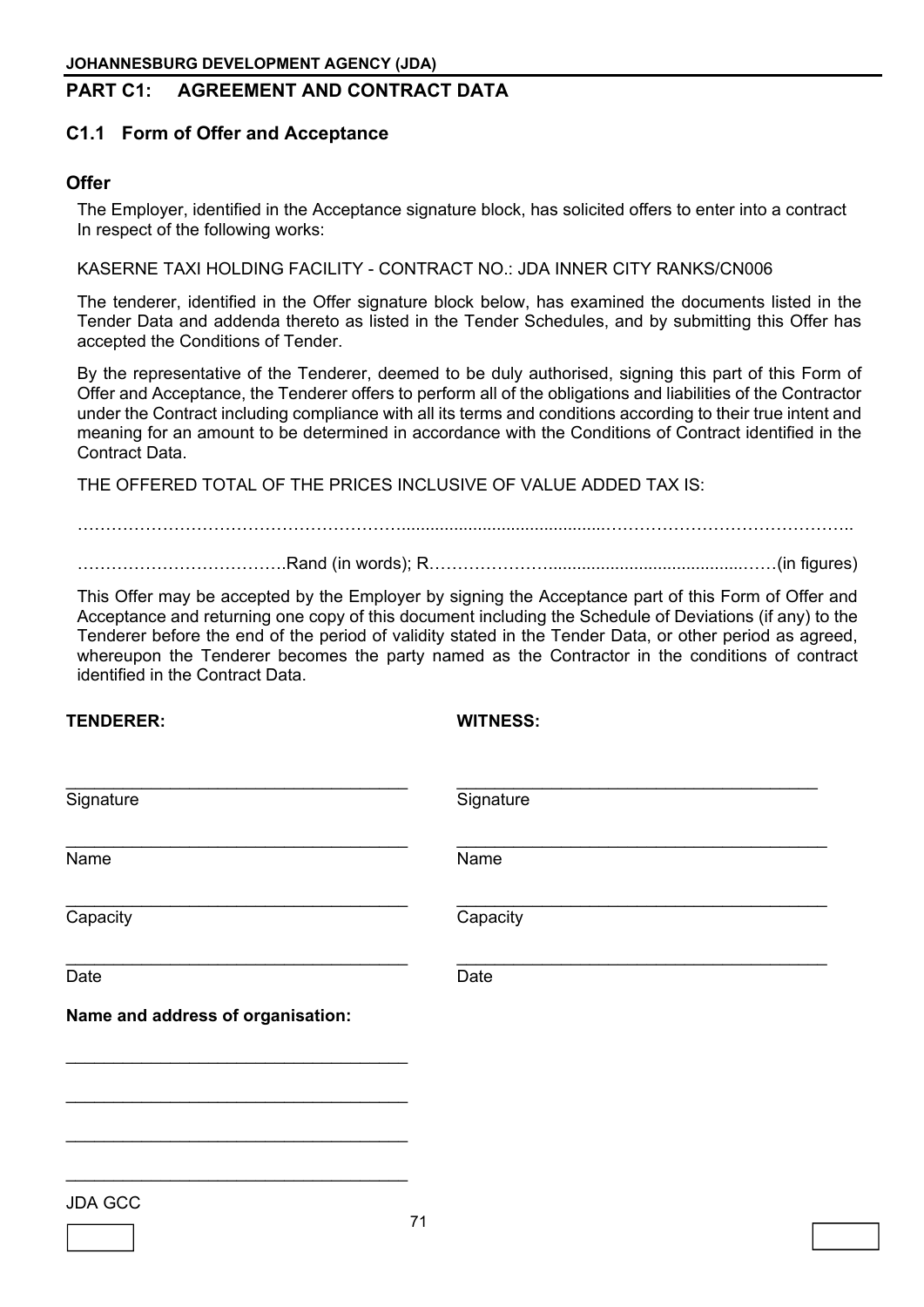#### **Acceptance**

By signing this part of this Form of Offer and Acceptance, the Employer identified below accepts the Tenderer's Offer. In consideration thereof, the Employer shall pay the Contractor the amount due in accordance with the Conditions of Contract identified in the Contract Data. Acceptance of the Tenderer's Offer shall form an agreement between the Employer and the Tenderer upon the terms and conditions contained in this agreement and in the Contract that is the subject of this agreement.

The terms of the contract, are contained in:

- Part C1 Agreements and Contract Data, (which includes this Agreement)<br>Part C2 Pricing Data
- Pricing Data
- Part C3 Scope of Work
- Part C4 Site Information

and drawings and documents (or parts thereof), which may be incorporated by reference into the above listed Parts 1 to 4 above.

Deviations from and amendments to the documents listed in the Tender Data and any addenda thereto listed in the Returnable Schedules as well as any changes to the terms of the Offer agreed by the Tenderer and the Employer during this process of offer and acceptance, are contained in the Schedule of Deviations attached to and forming part of this Agreement. No amendments to or deviations from said documents are valid unless contained in this Schedule, which must be duly signed by the authorised representative(s) of both parties.

The Tenderer shall within two weeks of receiving a completed copy of this Agreement, including the Schedule of Deviations (if any), contact the Employer's agent (whose details are given in the Contract Data) to arrange the delivery of any securities, bonds, guarantees, proof of insurance and any other documentation to be provided in terms of the Conditions of Contract identified in the Contract Data at, or just after, the date this Agreement comes into effect. Failure to fulfil any of these obligations in accordance with those terms shall constitute a repudiation of this Agreement.

Notwithstanding anything contained herein, this agreement comes into effect on the date when the tenderer receives one fully completed copy of this document, including the Schedule of Deviations (if any). Unless the Tenderer (now Contractor) within five working days of the date of such receipt notifies the Employer in writing of any reason why he cannot accept the contents of this Agreement, this Agreement shall constitute a binding contract between the Parties.

| <b>EMPLOYER:</b>                                                                                                                   | <b>WITNESS:</b> |  |
|------------------------------------------------------------------------------------------------------------------------------------|-----------------|--|
| Signature                                                                                                                          | Signature       |  |
| Name                                                                                                                               | Name            |  |
| Capacity                                                                                                                           | Capacity        |  |
| Date                                                                                                                               | Date            |  |
| Name and address of organisation:                                                                                                  |                 |  |
| JOHANNESBURG DEVELOPMENT AGENCY (PTY) LTD<br>NO. 3 PRESIDENT STREET (HELEN JOSEPH STREET)<br><b>NEWTOWN</b><br><b>JOHANNESBURG</b> |                 |  |
| <b>JDA GCC</b>                                                                                                                     |                 |  |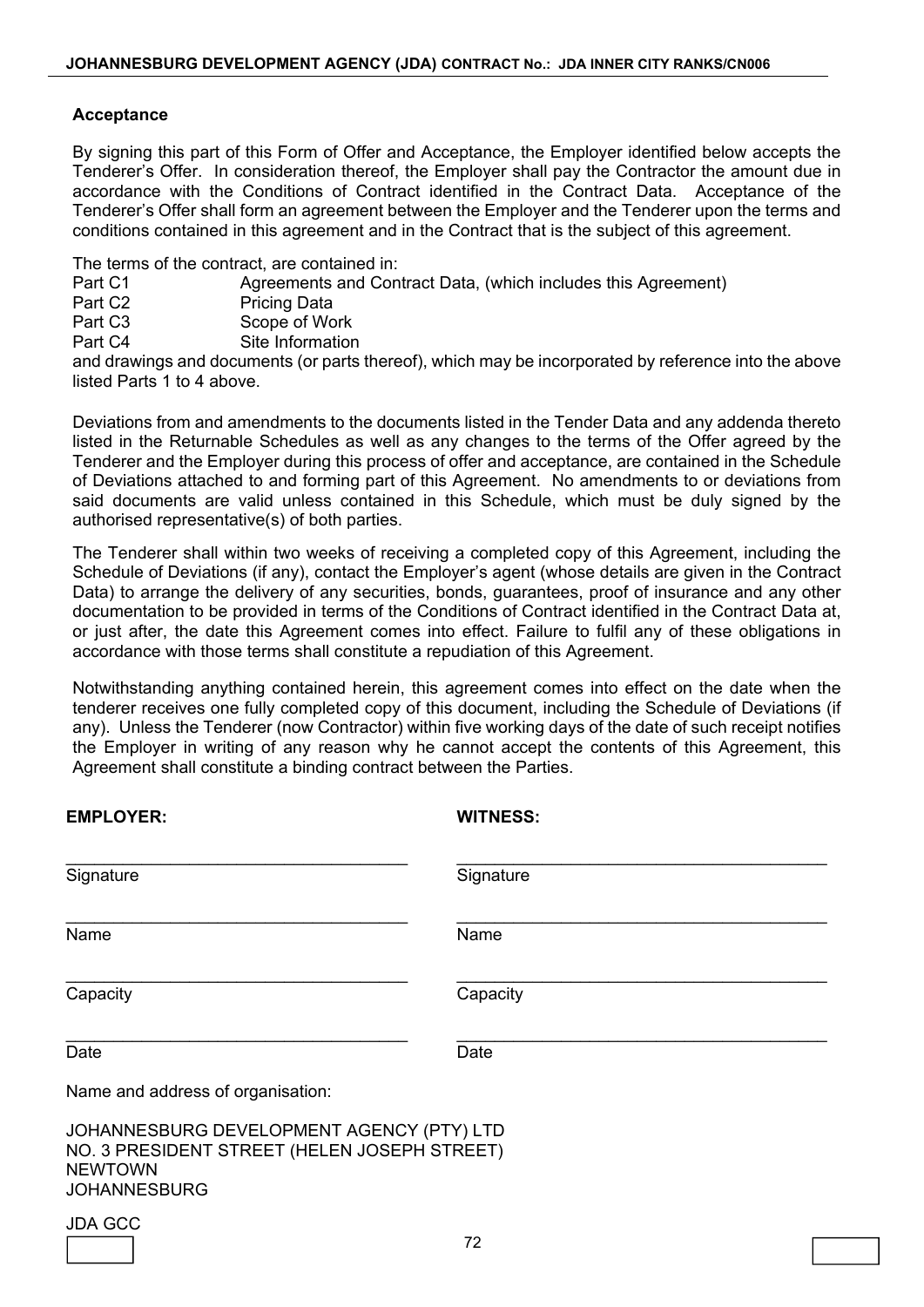#### **Schedule of Deviations**

#### Notes:

- The extent of deviations from the tender documents issued by the Employer prior to the tender closing  $1<sup>1</sup>$ date is limited to those permitted in terms of the Conditions of Tender,
- $2.$
- $3.$ A Tenderer's covering letter shall not be included in the final contract document. Should any matter in such letter which constitutes a deviation as aforesaid become the subject of agreements reached during the process of offer and acceptance the outcome of such agreement shall be recorded here,
- $\overline{4}$ .
- $5<sub>1</sub>$ Any other matter arising from the process of offer and acceptance either as a confirmation, clarification or change to the tender documents and which it is agreed by the Parties becomes an obligation of the contract shall also be recorded here.
- 6.
- $7<sub>1</sub>$ Any change or addition to the tender documents arising from the above agreements and recorded here, shall also be incorporated into the final draft of contract,

| Details   |  |
|-----------|--|
|           |  |
|           |  |
|           |  |
| 2 Subject |  |
| Details   |  |
|           |  |
|           |  |
|           |  |
| 3 Subject |  |
| Details   |  |
|           |  |
|           |  |
|           |  |
| 4 Subject |  |
| Details   |  |
|           |  |
|           |  |
|           |  |
| 5 Subject |  |
| Details   |  |
|           |  |
|           |  |

**JDA GCC**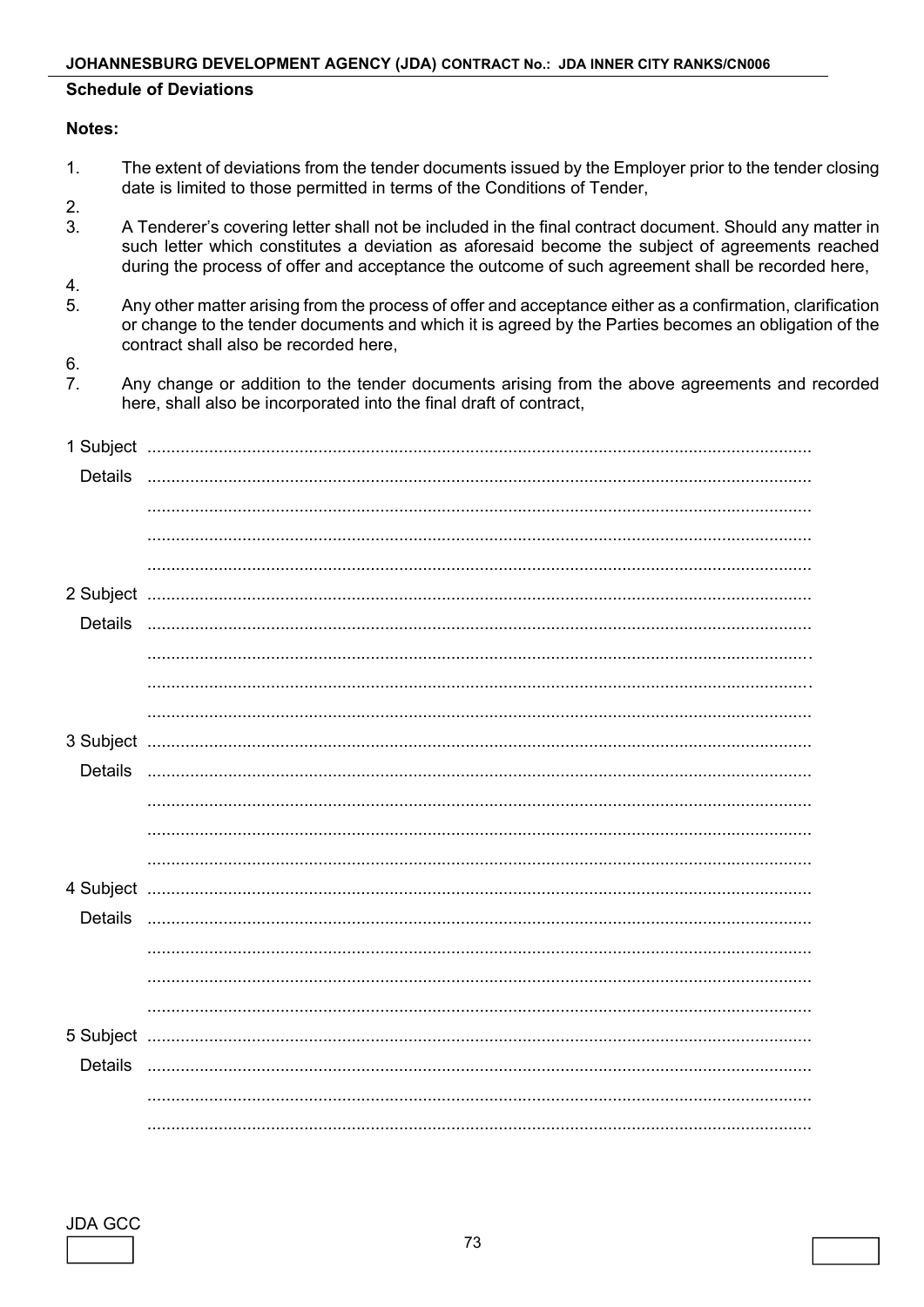By the duly authorised representatives signing this Schedule of Deviations, the Employer and the Tenderer agree to and accept the foregoing Schedule of Deviations as the only deviations from and amendments to the documents listed in the Tender Data and addenda thereto as listed in the Tender Schedules, as well as any confirmation, clarification or changes to the terms of the offer agreed by the Tenderer and the Employer during this process of offer and acceptance.

**It is expressly agreed that no other matter whether in writing, oral communication or implied during the period between the issue of the tender documents and the receipt by the Tenderer of a completed signed copy of this Agreement shall have any meaning or effect in the contract between the parties arising from this agreement.** 

| <b>TENDERER:</b>                  | <b>EMPLOYER:</b>                  |
|-----------------------------------|-----------------------------------|
|                                   |                                   |
| Signature                         | Signature                         |
| Name                              | Name                              |
| Capacity                          | Capacity                          |
| Name and address of organisation: | Name and address of organisation: |
|                                   |                                   |
|                                   |                                   |
| <b>WITNESS:</b>                   | <b>WITNESS:</b>                   |
| Signature                         | Signature                         |
| <b>Name</b>                       | <b>Name</b>                       |
| Date                              | Date                              |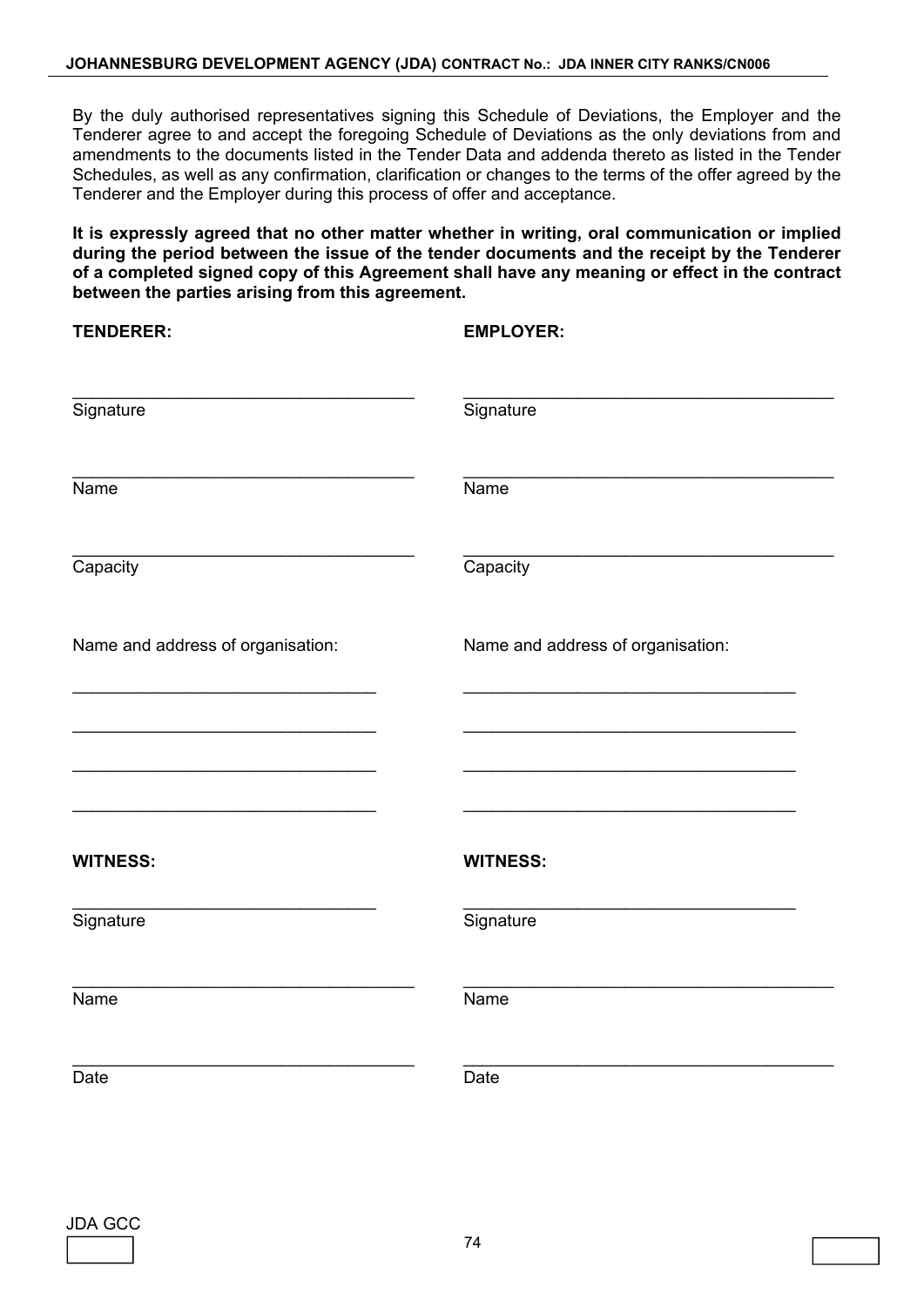#### **CONFIRMATION OF RECEIPT**

The Tenderer, (now Contractor), identified in the Offer part of this Agreement hereby confirms receipt from the Employer, identified in the Acceptance part of this Agreement, of one fully completed original copy of this Agreement, including the Schedule of Deviations (if any) today:

|                    |         |                 | $(month)$ (year) |  |
|--------------------|---------|-----------------|------------------|--|
|                    | (place) |                 |                  |  |
| <b>CONTRACTOR:</b> |         | <b>WITNESS:</b> |                  |  |
| Signature          |         | Signature       |                  |  |
| Name               |         | Name            |                  |  |
| Capacity           |         | Capacity        |                  |  |
| Date               |         | Date            |                  |  |

| JDA GC |  |
|--------|--|
|        |  |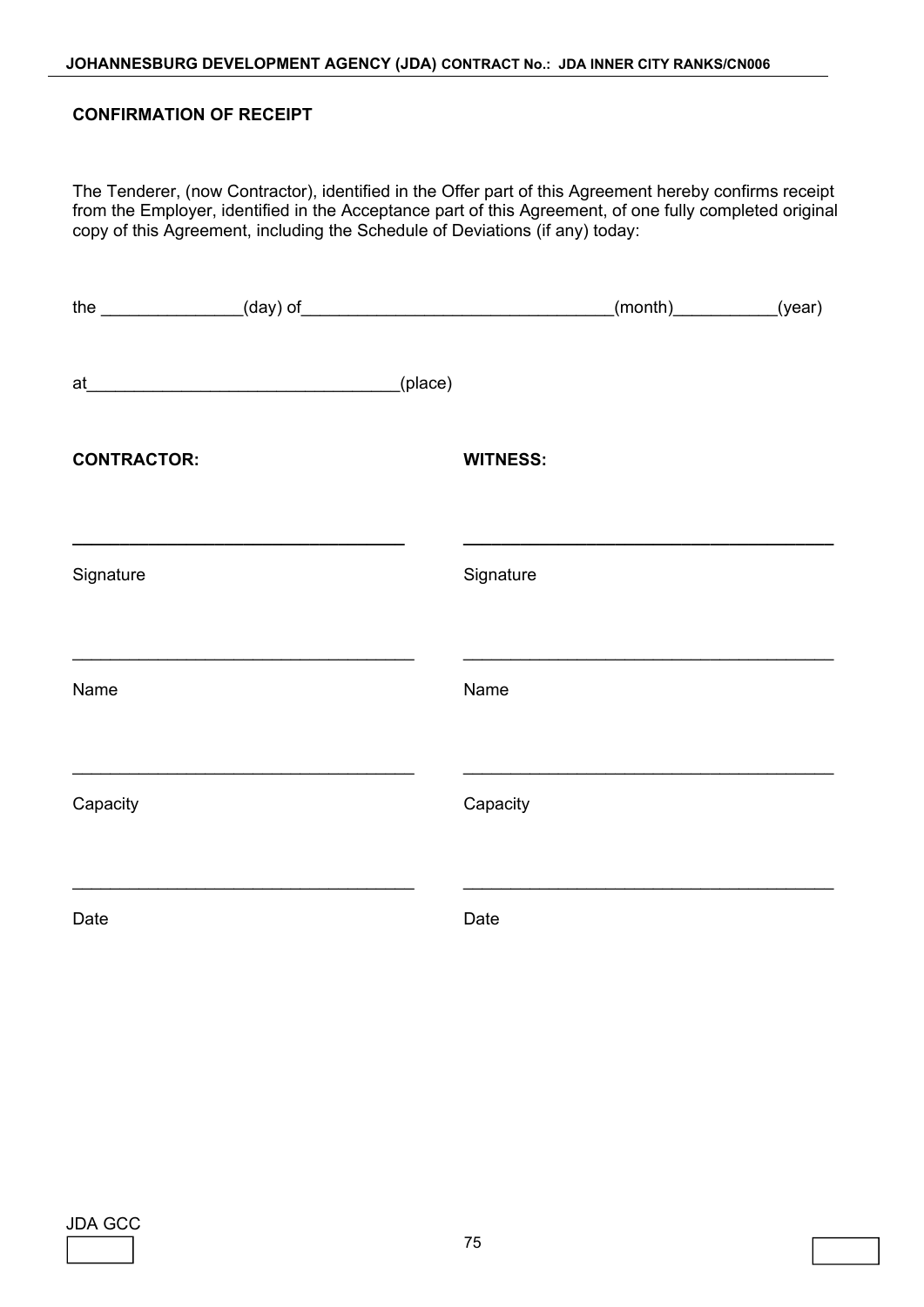## **C.1.2 CONTRACT DATA**

## **PART 1: DATA PROVIDED BY THE EMPLOYER**

## **CONDITIONS OF CONTRACT**

The General Conditions of Contract for Construction Works, Third Edition 2015, published by the South African Institute of Civil Engineering, Private Bag X200, Halfway House, 1685, is applicable to this Contract and is obtainable from www.saice.org.za.

#### CONTRACT SPECIFIC DATA

The following contract specific data, referring to the General Conditions of Contract for Construction Works, Third Edition, 2015, are applicable to this Contract:

| <b>Clause</b> | Data                                                                                                                                                                                                                                                                                                                                                                                  |
|---------------|---------------------------------------------------------------------------------------------------------------------------------------------------------------------------------------------------------------------------------------------------------------------------------------------------------------------------------------------------------------------------------------|
| 1.1.1.13      | The Defects Liability period is Twelve (12) months                                                                                                                                                                                                                                                                                                                                    |
| 1.1.1.14      | The time for achieving Practical Completion is 10 calendar months                                                                                                                                                                                                                                                                                                                     |
| 1.1.1.15      | The name of the Employer is JOHANNESBURG DEVELOPMENT AGENCY                                                                                                                                                                                                                                                                                                                           |
| 1.1.1.16      | The name of the Employer's Agent is GIBB                                                                                                                                                                                                                                                                                                                                              |
| 1.1.1.26      | The Pricing Strategy is a remeasurement contract.                                                                                                                                                                                                                                                                                                                                     |
| 1.2.1.2       | The address of the Employer is:<br>Address (physical): 3 Helen Joseph Street (Formerly President Street), Newtown<br>2001<br>PO Box 61877, Marshalltown 2107<br>Address (postal):<br>Contact person:<br><b>Ms Celestine Mouton</b><br>Telephone:<br>011 688 7851<br>Facsimile:<br>011 688 7899<br>e-mail:<br>CMouton@jda.org.za                                                       |
| 1.2.1.2       | The address of the Employer's Agent is:<br>Podium at Menlyn, 43 Ingersol Road, Menlyn, 0102<br>Address (physical):<br>Address (postal):<br>PO Box 35007, Menlo Park, 0102<br>Contact person:<br>Mr Kobus Oberholzer<br>Telephone:<br>012 348 5880<br>Facsimile:<br>012 348 5878<br>koberholzer@gibb.co.za<br>e-mail:                                                                  |
| 3.2.3         | The Employer's Agent shall obtain the specific approval of the Employer before<br>carrying out any of his functions or duties according to the following Clauses of the<br><b>General Conditions of Contract:</b><br>a) Clause 6.3.2: Issue of Variation Orders exceeding R10,000.00.<br>Clause 4.4.4: The removal or addition of a SMME subcontractor from or to the<br>b)<br>Works. |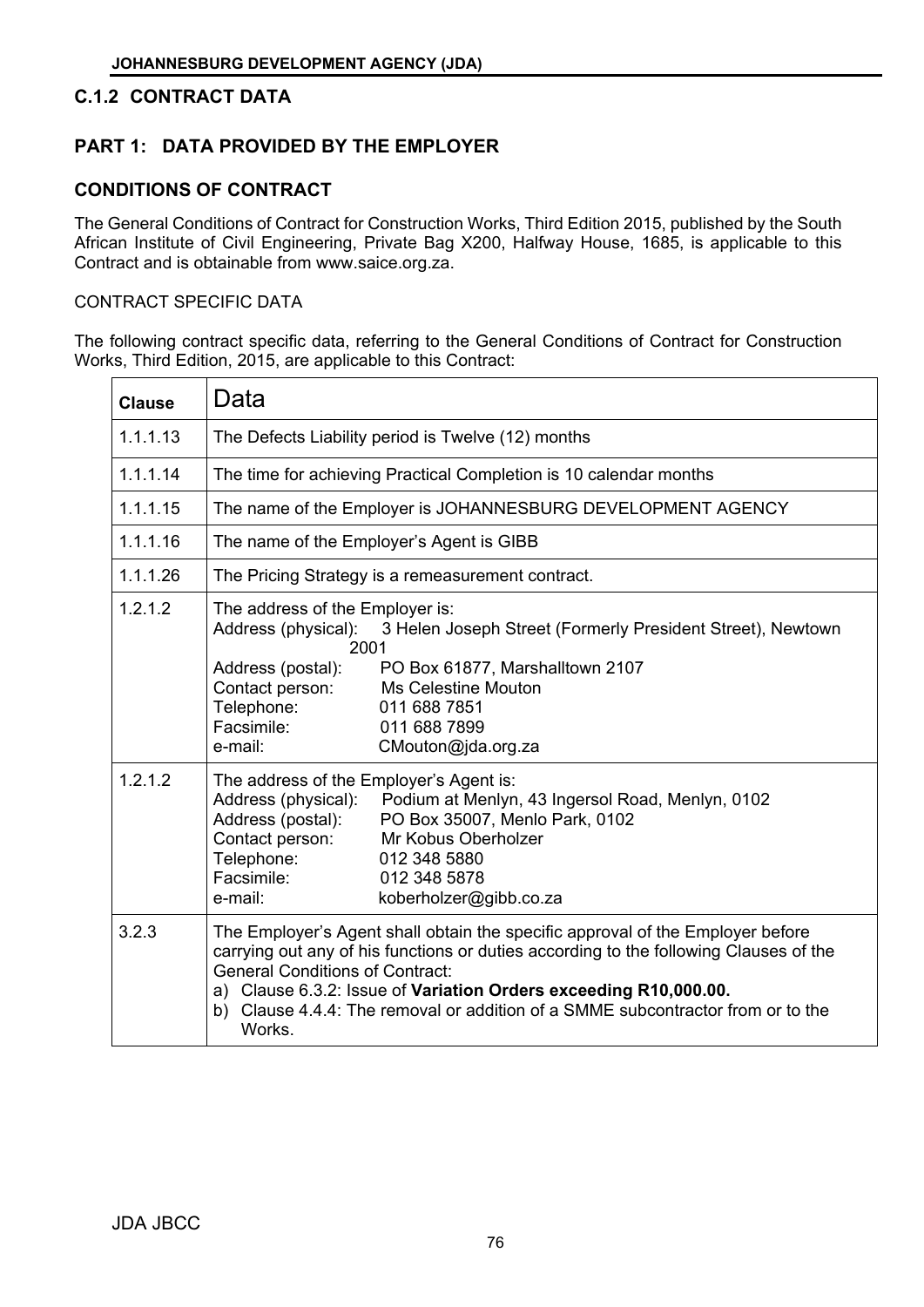| 5.3.1     | The documentation required before commencement with Works execution are:<br>a) Health and Safety Plan (Refer to clause 4.3)<br>Initial Programme (Refer to clause 5.6)<br>b)<br>Initial cash flow projection linked to the programme (Refer to clause 5.6.2.6)<br>c)<br>Security (Refer to clause 6.2)<br>d)<br>Insurance (refer to clause 8.6)<br>e)<br>Signed Contract Agreements with nominated SMME contractors and Community<br>f)<br>Liaison Officer. SMME contract agreements shall clearly state the assigned<br>foreman details, scope of works, materials and equipment to be provided by the<br>Contractor, payment conditions, time frame for completion and any penalties for<br>late completion.<br>Proforma SMME Contractor(s) Financial Statement proposed by the Contractor (for<br>g)<br>approval by Employer and Employer's Agent) |
|-----------|-------------------------------------------------------------------------------------------------------------------------------------------------------------------------------------------------------------------------------------------------------------------------------------------------------------------------------------------------------------------------------------------------------------------------------------------------------------------------------------------------------------------------------------------------------------------------------------------------------------------------------------------------------------------------------------------------------------------------------------------------------------------------------------------------------------------------------------------------------|
| 5.3.2     | The time to submit the documentation required before commencement with Works<br>execution is 14 days.                                                                                                                                                                                                                                                                                                                                                                                                                                                                                                                                                                                                                                                                                                                                                 |
| 5.4.2     | The access and possession of Site shall not be exclusive to the Contractor but as set<br>out in the Scope of Work and Site Information, as well as other City of Johannesburg<br>Service Authority appointed contractors, and in terms of all legislation, including the<br><b>Construction Regulations 2015.</b>                                                                                                                                                                                                                                                                                                                                                                                                                                                                                                                                     |
| 5.8.1     | The non-working days are Sundays.<br>The special non-working days are the official public holidays of the Republic of South<br>Africa (which shall include public holidays set aside for voting purposes) and the<br>industry year end break with effective dates published by the South African Forum of<br>Civil Engineering Contractors (SAFCEC).                                                                                                                                                                                                                                                                                                                                                                                                                                                                                                  |
| 5.13.1    | The penalty for failing to complete the Works at the Due Completion Date is R8,000.00<br>per day.<br>The Contractor is to note that delay penalties, in addition to monies still owed to the<br>Contractor (including retention monies) and the Guarantee, shall effectively be used to<br>address additional costs incurred by the Employer, such as the Employer's Agent's<br>construction monitoring fees and other service providers' fees and wayleave extension<br>costs, as a result of the Works not being completed at the Due Completion Date.                                                                                                                                                                                                                                                                                              |
| 5.14.1    | The requirements for achieving Practical Completion are all those for the Works to<br>reach a state of readiness, fit for the intended purpose and occupation without danger<br>or undue inconvenience to the Employer.                                                                                                                                                                                                                                                                                                                                                                                                                                                                                                                                                                                                                               |
| 5.16.3    | The latent defect period is 10 years                                                                                                                                                                                                                                                                                                                                                                                                                                                                                                                                                                                                                                                                                                                                                                                                                  |
| 6.8.2     | The tenderer is to submit a fixed price tender (not subject to contract price adjustment)                                                                                                                                                                                                                                                                                                                                                                                                                                                                                                                                                                                                                                                                                                                                                             |
| 6.10.1.5  | The percentage advance on materials not yet built into the Permanent Works is 80%.                                                                                                                                                                                                                                                                                                                                                                                                                                                                                                                                                                                                                                                                                                                                                                    |
| 6.10.3    | The limit of retention money is 5%                                                                                                                                                                                                                                                                                                                                                                                                                                                                                                                                                                                                                                                                                                                                                                                                                    |
| 8.6.1     | The Contractor shall provide insurance of the works in terms of clause 8.6 of the GCC                                                                                                                                                                                                                                                                                                                                                                                                                                                                                                                                                                                                                                                                                                                                                                 |
| 8.6.1.1.3 | The amount to cover professional fees for repairing damage and loss to be included in<br>the insurance sum is 20% of the Contract Sum.                                                                                                                                                                                                                                                                                                                                                                                                                                                                                                                                                                                                                                                                                                                |
| 8.6.1.5   | The Contractor is to provide all additional insurances including for, but not limited to, his<br>own employees, vehicles and equipment and plant not incorporated into the Works.                                                                                                                                                                                                                                                                                                                                                                                                                                                                                                                                                                                                                                                                     |
| 10.5.3    | The number of Adjudication Board Members to be appointed is ONE.                                                                                                                                                                                                                                                                                                                                                                                                                                                                                                                                                                                                                                                                                                                                                                                      |
| 10.7.1    | The determination of disputes shall be by arbitration.                                                                                                                                                                                                                                                                                                                                                                                                                                                                                                                                                                                                                                                                                                                                                                                                |

## JDA GCC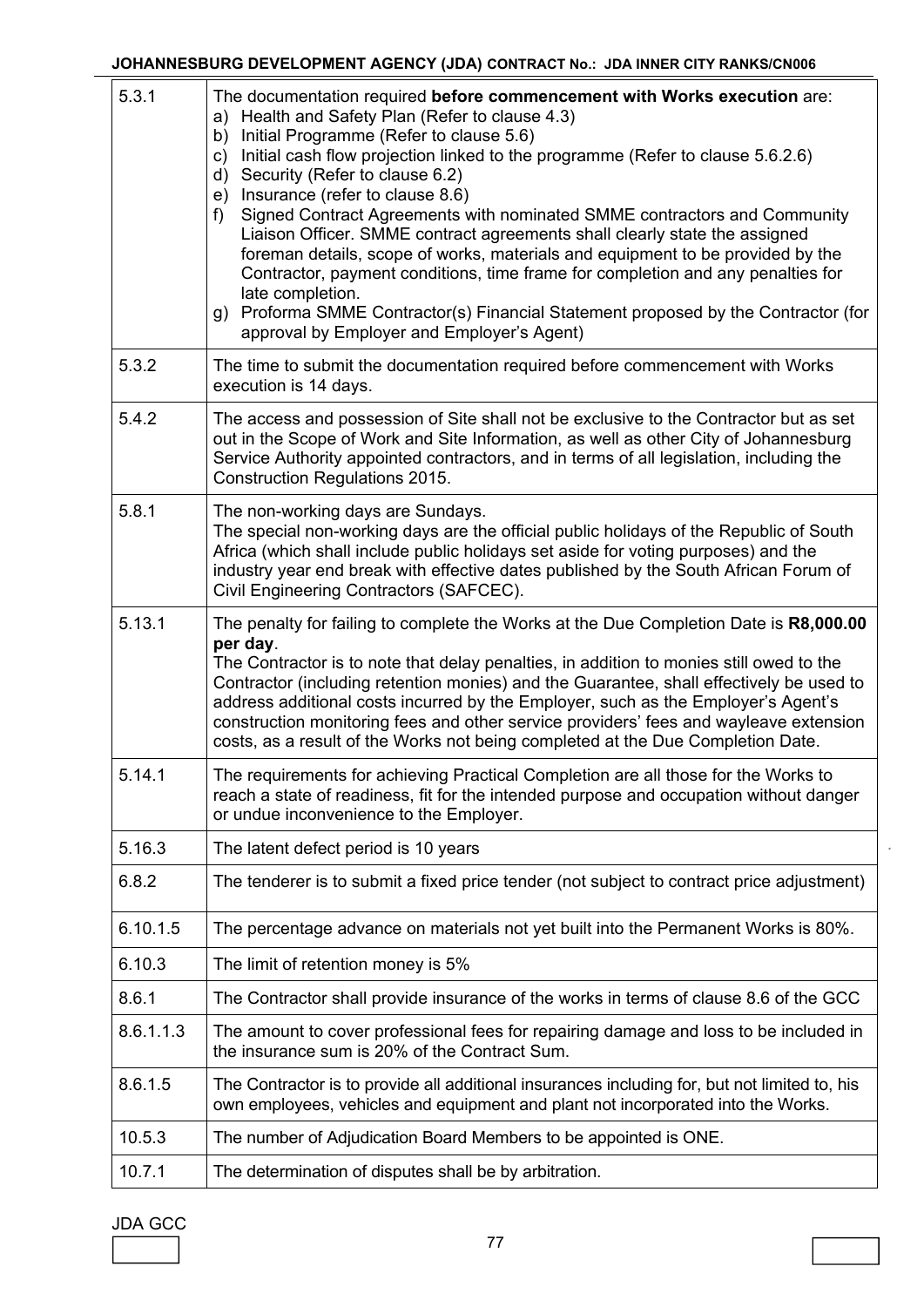## **ADDITIONAL CLAUSE TO THE GENERAL CONDITIONS OF CONTRACT**

| 5.12.2.2 | A delay caused by inclement weather conditions will be regarded as a delay only if, in the<br>opinion of the Engineer, all progress on an item or items of work on the critical path of the<br>working programme of the contractor has been brought to a halt. Delays on working days<br>only (based on a five-day working week) will be taken into account for the extension of<br>time, but the Contractor shall make provision in his programme of work for an expected<br>delay of "n" working days caused by normal rainy weather, for which he will not receive<br>any extension of time, where "n" equals 15 days. Extension of time during working days<br>will be granted to the degree to which actual delays, as defined above, exceed the number<br>of "n" workings days. |
|----------|---------------------------------------------------------------------------------------------------------------------------------------------------------------------------------------------------------------------------------------------------------------------------------------------------------------------------------------------------------------------------------------------------------------------------------------------------------------------------------------------------------------------------------------------------------------------------------------------------------------------------------------------------------------------------------------------------------------------------------------------------------------------------------------|
| 5.13.3   | The penalty for failure, on the part of the Contractor, to submit any regular monthly<br>report as set out elsewhere in this document on the 25 <sup>th</sup> day of each month (or the<br>previous work day for the applicable month) until the issue of the Certificate of<br>Completion shall be subject to a penalty of R100.00 per report per day, until report is<br>submitted and which shall not be reversible.                                                                                                                                                                                                                                                                                                                                                               |

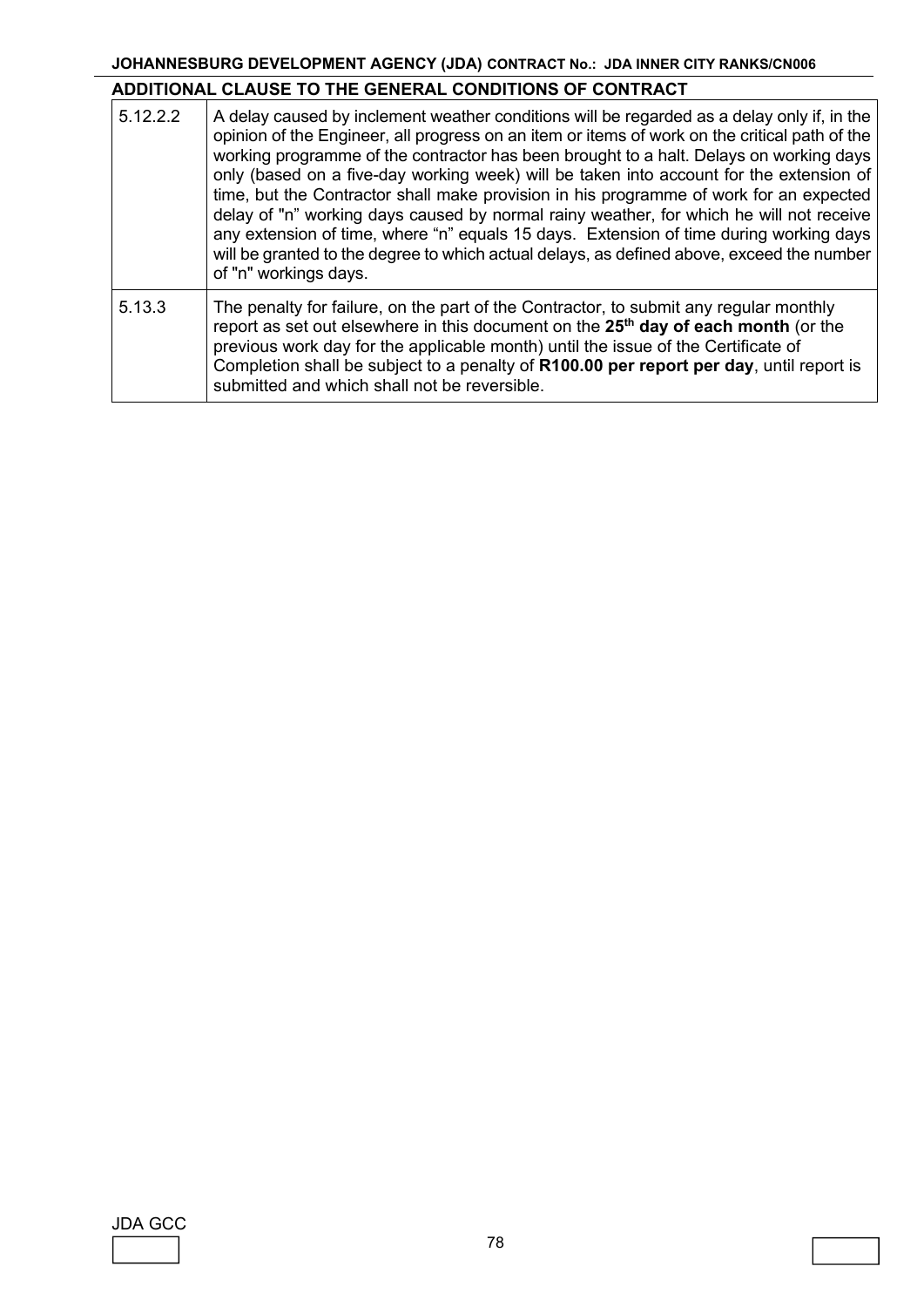| <b>Clause</b> | Data                                                                                                                                                                                                                                                    |
|---------------|---------------------------------------------------------------------------------------------------------------------------------------------------------------------------------------------------------------------------------------------------------|
| 1.1.1.9       | The name of the Contractor is:                                                                                                                                                                                                                          |
| 1.2.1.2       | The address and contact details of the Contractor are:                                                                                                                                                                                                  |
|               | Address (physical):                                                                                                                                                                                                                                     |
|               | Address (postal):                                                                                                                                                                                                                                       |
|               | Contact person:                                                                                                                                                                                                                                         |
|               | Telephone:                                                                                                                                                                                                                                              |
|               | Facsimile:                                                                                                                                                                                                                                              |
|               | e-mail:                                                                                                                                                                                                                                                 |
|               | Facsimile:                                                                                                                                                                                                                                              |
|               | e-mail:                                                                                                                                                                                                                                                 |
| 6.2.1         | The security to be provided by the Contractor shall be a Performance Guarantee of<br>10% of the Contract Sum and a 10% Retention reducing to 5% of the Contract Sum.<br>The Performance Guarantee is to be worded as per the document included in C1.3. |
| 6.5.1.2.3     | The percentage allowance to cover overhead charges and profit is 10%.                                                                                                                                                                                   |

## **PART 2: DATA PROVIDED BY THE CONTRACTOR**

**Signature Date** Date

………………………………….. ……………………………………..........................

JDA GCC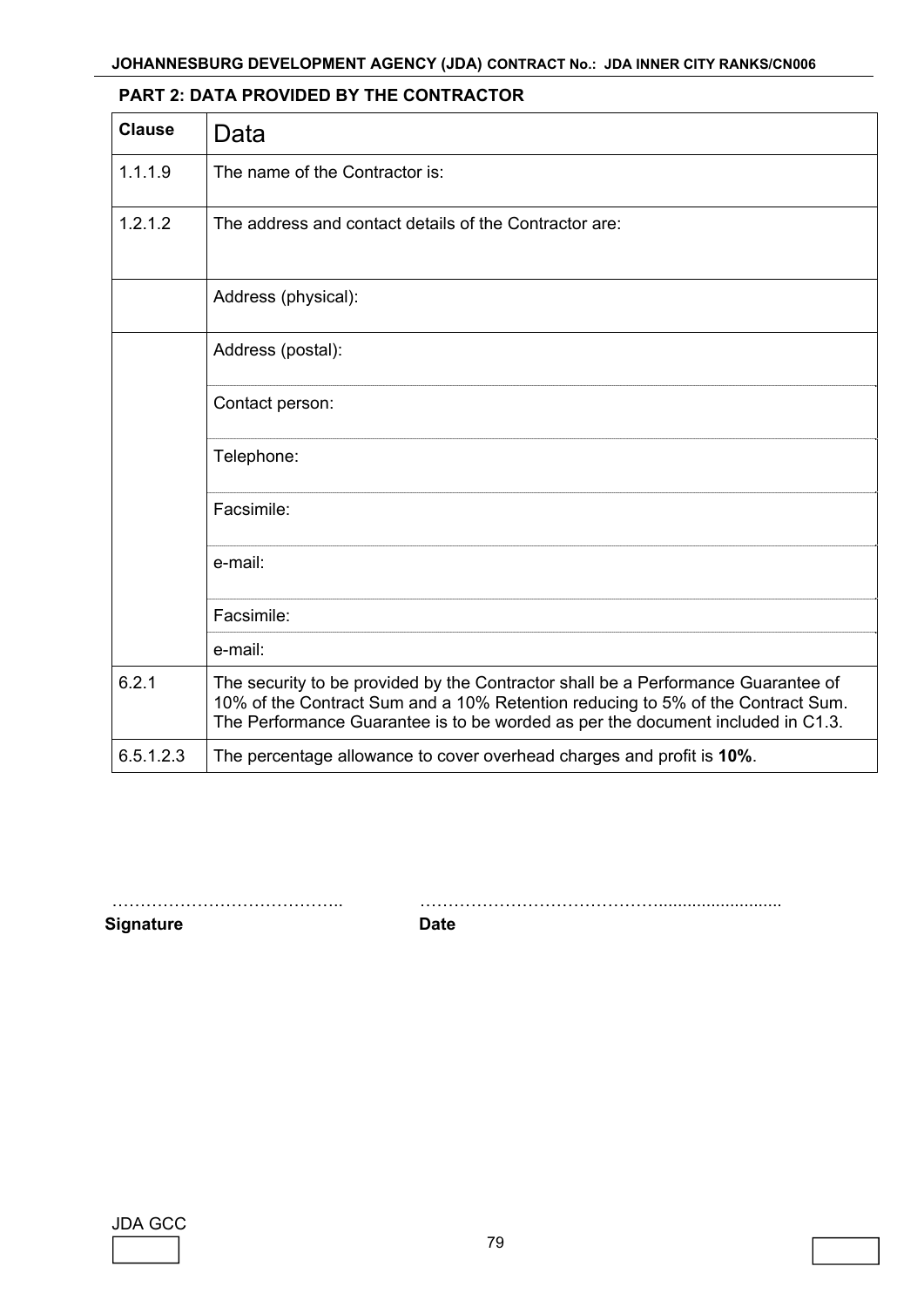#### **PART C1: AGREEMENT AND CONTRACT DATA**

#### **C1.3 PERFORMANCE GUARANTEE**

#### **GUARANTOR DETAILS AND DEFINITIONS**

| "Contract" means: The Agreement made in terms of the Form of Offer and Acceptance and such<br>amendments or additions to the Contract as may be agreed in writing between the parties. |
|----------------------------------------------------------------------------------------------------------------------------------------------------------------------------------------|
|                                                                                                                                                                                        |
|                                                                                                                                                                                        |
|                                                                                                                                                                                        |
|                                                                                                                                                                                        |

Type of Performance Guarantee: **Variable**

"Expiry Date" means: Date of issue of Certificate of Completion, or any other later date set by the Contractor and/or Employer provided such instruction is received prior to the Expiry Date as indicated here.

#### **CONTRACT DETAILS**

Employer's Agent issues: Interim Payment Certificates, Final Payment Certificate and the Certificate of Completion of the Works as defined in the Contract.

#### **PERFORMANCE GUARANTEE**

#### **1. VARIABLE PERFORMANCE GUARANTEE**

- 1.1.1 Where a Variable Performance Guarantee has been selected, the Guarantor's liability shall be limited during the following periods to diminishing amounts of the Guaranteed Sum as follows:
- 1.1.2 From and including the date of signing the Performance Guarantee up to and including the date of the interim payment certificate certifying, for the first time, more than 50% of the Contract Sum:

R ................................................. . (Amount in words .................................................................................................... )

| JDA | ( – i |  |
|-----|-------|--|
|     |       |  |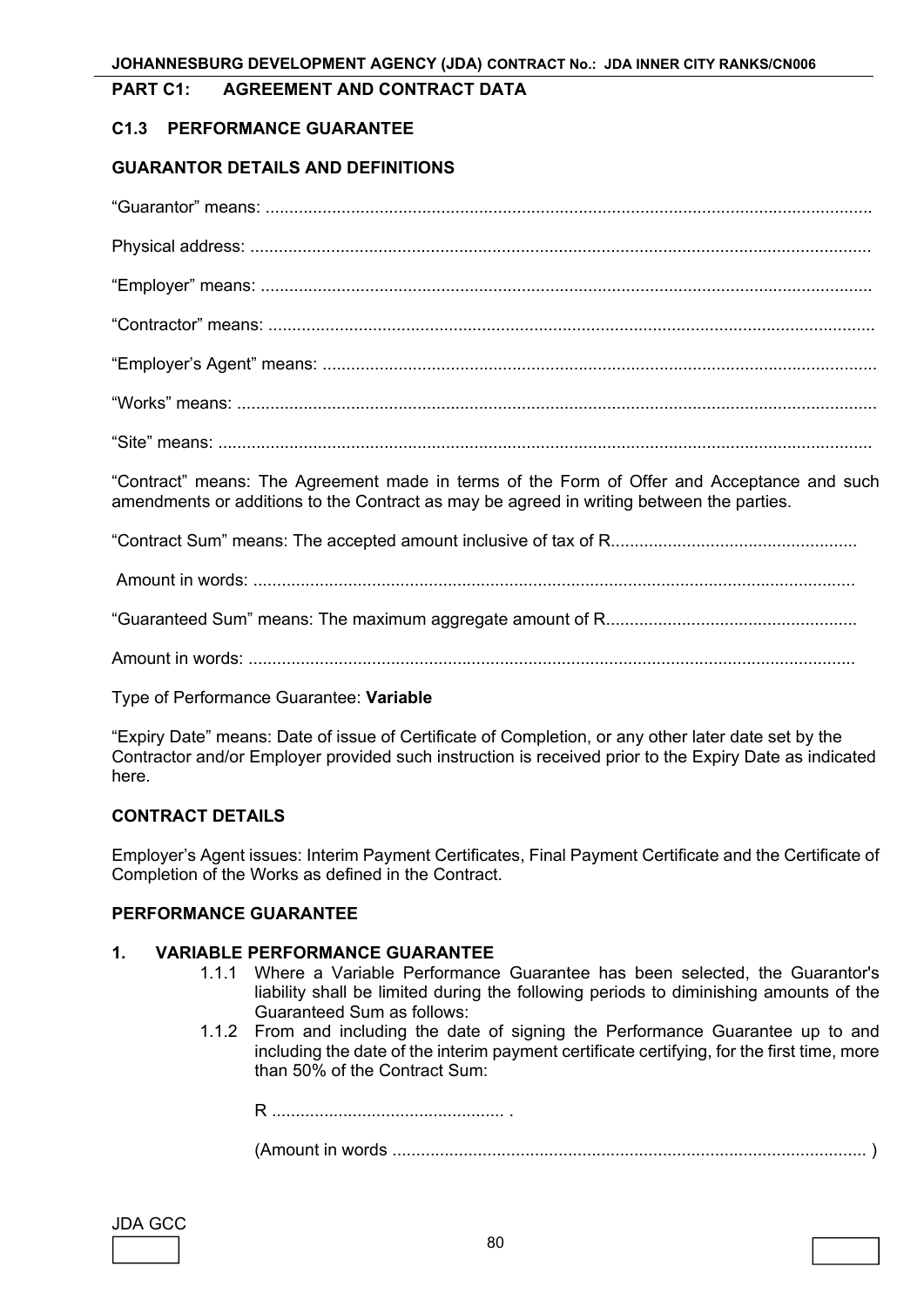1.1.3 From the day following the date of the said interim payment certificate up to and including the Expiry Date, or the date of issue by the Employer's Agent of the Certificate of Completion of the Works, whichever occurs first:

R ................................................. .

(Amount in words .................................................................................................... )

1.2 The Employer's Agent and/or the Employer shall advise the Guarantor in writing of the date on which the interim payment certificate certifying, for the first time, more than 50% of the Contract Sum, has been issued and the date on which the Certificate of Completion of the Works has been issued.

#### **2. FIXED PERFORMANCE GUARANTEE**

- 2.1 Where a Fixed Performance Guarantee has been selected, the Guarantor's liability shall be limited to the amount of the Guaranteed Sum.
- 2.2 The Guarantor's period of liability shall be from and including the date of issue of this Performance Guarantee and up to and including the Expiry Date or the date of issue by the employer's Agent of the Certificate of Completion of the Works or the date of payment in full of the Guaranteed Sum, whichever occurs first.
- 2.3 The Employer's Agent and/or the Employer shall advise the Guarantor in writing of the date on which the Certificate of Completion of the Works has been issued.

#### **3. CONDITIONS APPICABLE TO VARIABLE AND FIXED PERFORMANCE GUARANTEES**

- 1.1 The Guarantor hereby acknowledges that:
	- 1.1.1 any reference in this Performance Guarantee to the Contract is made for the purpose of convenience and shall not be construed as any intention whatsoever to create an accessory obligation or any intention whatsoever to create a suretyship;
	- 1.1.2 its obligation under this Performance Guarantee is restricted to the payment of money.
- 1.2 Subject to the Guarantor's maximum liability referred to in 1.1 or 2.1, the Guarantor hereby undertakes to pay the Employer the sum certified upon receipt of the documents identified in 3.2.1 to 3.2.3:
	- 1.2.1 A copy of a first written demand issued by the Employer to the Contractor stating that payment of a sum certified by the Employer's Agent in an Interim or Final Payment Certificate has not been made in terms of the Contract and failing such payment within seven (7) calendar days, the Employer intends to call upon the Guarantor to make payment in terms of 3.2.2;
	- 1.2.2 A first written demand issued by the Employer to the Guarantor at the Guarantor's physical address with a copy to the Contractor stating that a period of seven (7) days has elapsed since the first written demand in terms of 3.2.1 and the sum certified has still not been paid;
	- 1.2.3 A copy of the aforesaid payment certificate which entitles the Employer to receive payment in terms of the Contract of the sum certified in 3.2.
- 1.3 Subject to the Guarantor's maximum liability referred to in 1.1 or 2.1, the Guarantor undertakes to pay to the Employer the Guaranteed Sum or the full outstanding balance upon receipt of a first written demand from the Employer to the Guarantor at the Guarantor's physical address calling up this Performance Guarantee, such demand stating that:

JDA GCC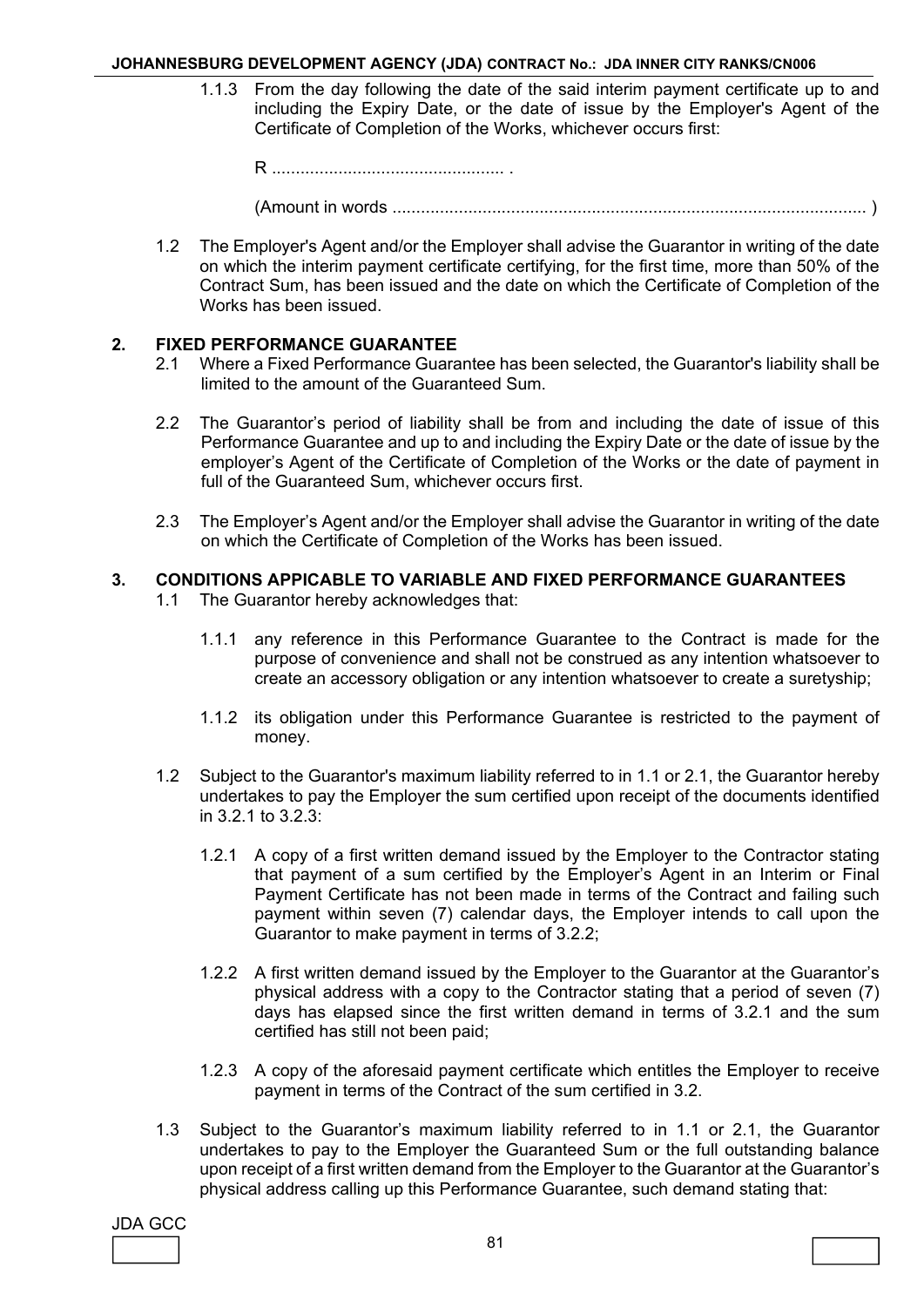- 1.3.1 the Contract has been terminated due to the Contractor's default and that this Performance Guarantee is called up in terms of 3.3; or
- 1.3.2 a provisional or final sequestration or liquidation court order has been granted against the Contractor and that the Performance Guarantee is called up in terms of 3.3; and
- 1.3.3 the aforesaid written demand is accompanied by a copy of the notice of termination and/or the provisional/final sequestration and/or the provisional liquidation court order.
- 1.4 It is recorded that the aggregate amount of payments required to be made by the Guarantor in terms of 3.2 and 3.3 shall not exceed the Guarantor's maximum liability in terms of 1.1 or 2.1.
- 1.5 Where the Guarantor has made payment in terms of 3.3, the Employer shall upon the date of issue of the Final Payment Certificate submit an expense account to the Guarantor showing how all monies received in terms of this Performance Guarantee have been expended and shall refund to the Guarantor any resulting surplus. All monies refunded to the Guarantor in terms of this Performance Guarantee shall bear interest at the prime overdraft rate of the Employer's bank compounded monthly and calculated from the date payment was made by the Guarantor to the Employer until the date of refund.
- 1.6 Payment by the Guarantor in terms of 3.2 or 3.3 shall be made within seven (7) calendar days upon receipt of the first written demand to the Guarantor.
- 1.7 Payment by the Guarantor in terms of 3.3 will only be made against the return of the original Performance Guarantee by the Employer.
- 1.8 The Employer shall have the absolute right to arrange his affairs with the Contractor in any manner which the Employer may deem fit and the Guarantor shall not have the right to claim his release from this Performance Guarantee on account of any conduct alleged to be prejudicial to the Guarantor.
- 1.9 The Guarantor chooses the physical address as stated above for the service of all notices for all purposes in connection herewith.
- 1.10 This Performance Guarantee is neither negotiable nor transferable and shall expire in terms of 1.1.2 or 2.2, where after no claims will be considered by the Guarantor. The original of this Guarantee shall be returned to the Guarantor after it has expired.
- 1.11 This Performance Guarantee, with the required demand notices in terms of 3.2 or 3.3, shall be regarded as a liquid document for the purposes of obtaining a court order.
- 1.12 Where this Performance Guarantee is issued in the Republic of South Africa the Guarantor hereby consents in terms of Section 45 of the Magistrate's Courts Act No 32 of 1944, as amended, to the jurisdiction of the Magistrate's Court of any district having jurisdiction in terms of Section 28 of the said Act, notwithstanding that the amount of the claim may exceed the jurisdiction of Magistrate's Court.

| Signed at                 |  |
|---------------------------|--|
| Date                      |  |
| Guarantor's signatory (1) |  |

JDA GCC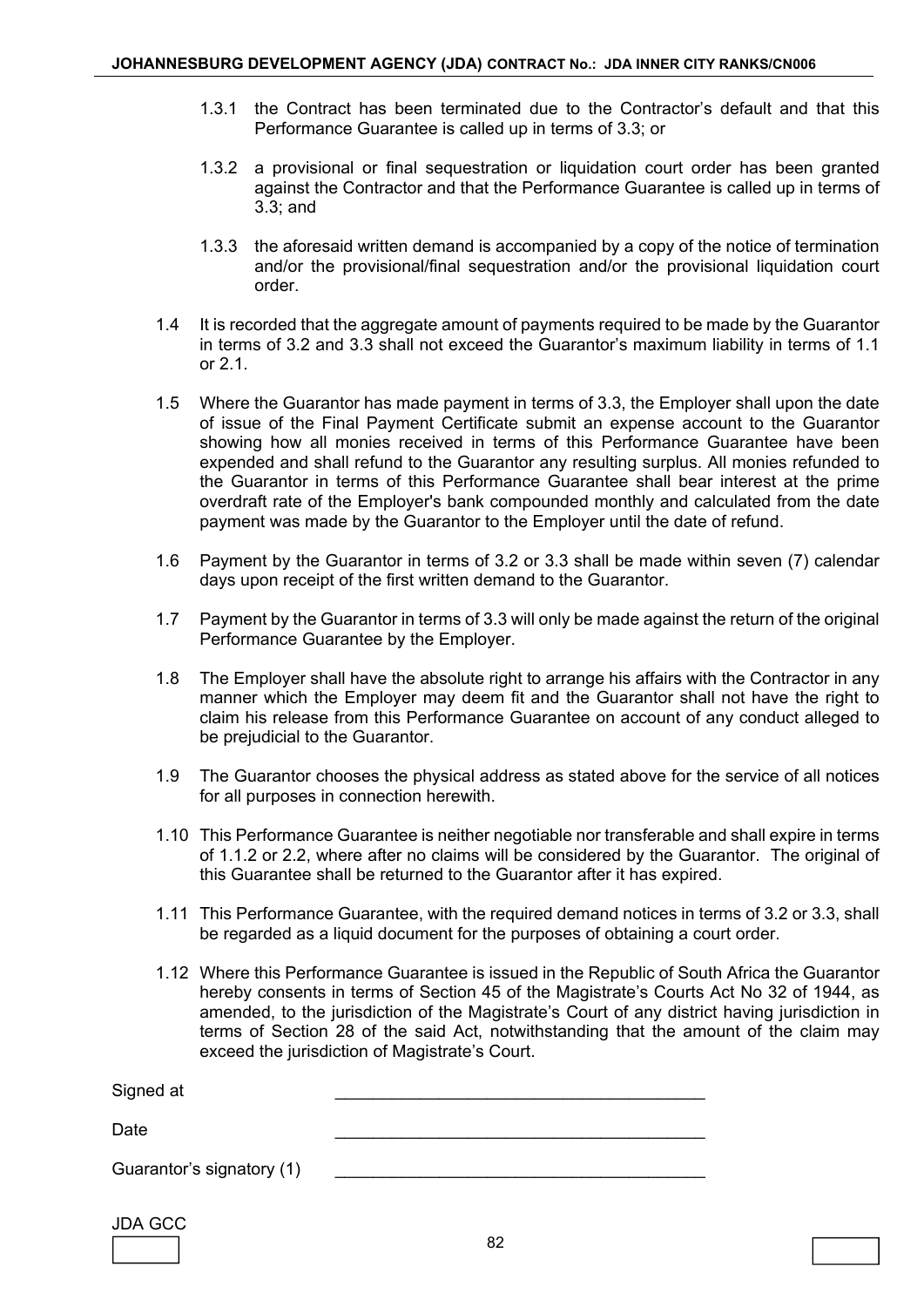## **JOHANNESBURG DEVELOPMENT AGENCY (JDA) CONTRACT No.: JDA INNER CITY RANKS/CN006** Capacity Guarantor's signatory (2) Capacity Witness signatory (1) Witness signatory (2)

JDA GCC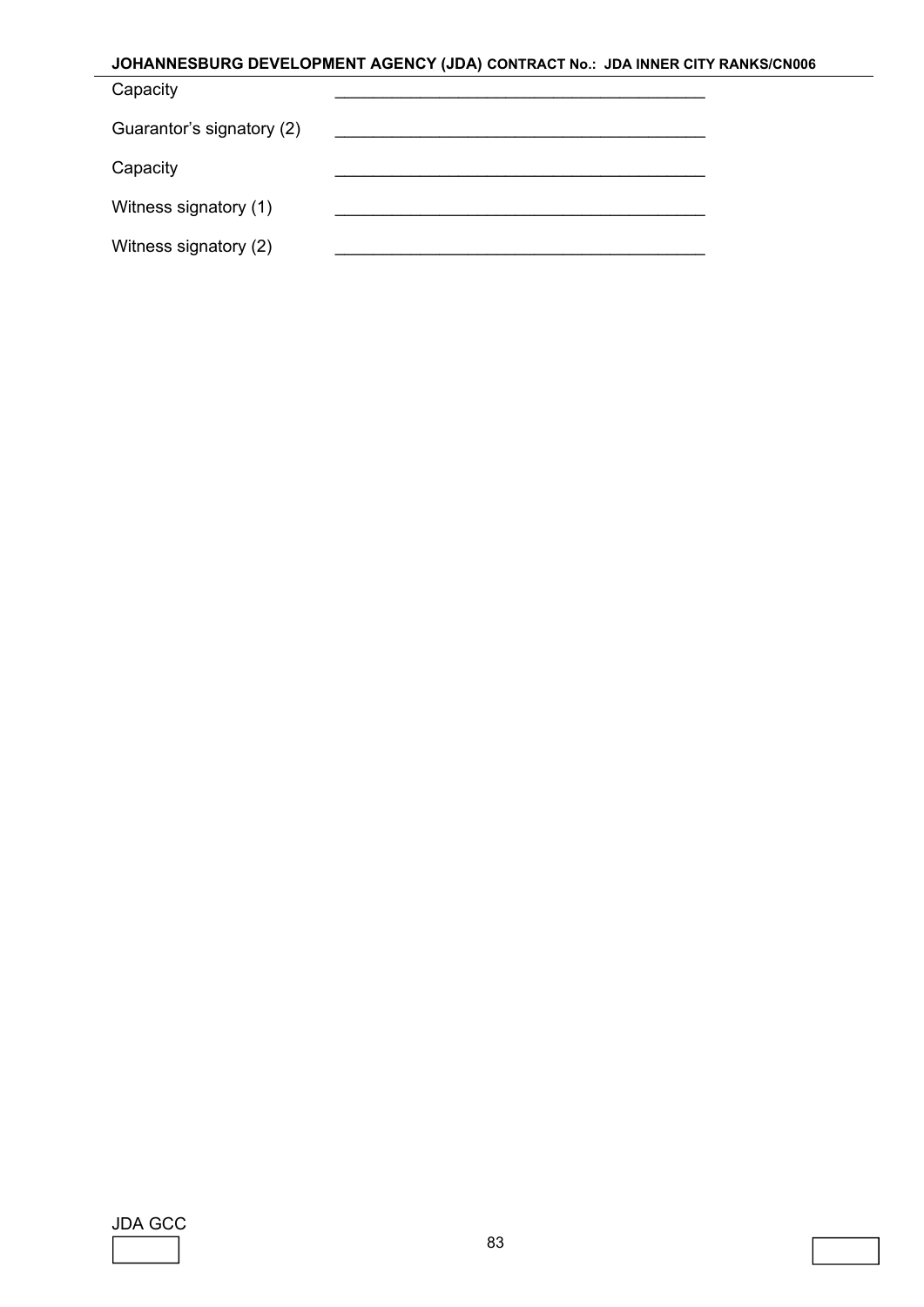#### **PART C1: AGREEMENT AND CONTRACT DATA**

#### **C1.4 Occupational Health and Safety Agreement**

| THIS AGREEMENT between Johannesburg Development Agency (JDA) (hereinafter called "the |  |
|---------------------------------------------------------------------------------------|--|
|                                                                                       |  |
|                                                                                       |  |
|                                                                                       |  |
|                                                                                       |  |
|                                                                                       |  |
|                                                                                       |  |

#### **WHEREAS** the Employer is desirous that certain works be constructed, being contract

## **KASERNE TAXI HOLDING FACILITY - CONTRACT NO. : JDA INNER CITY RANKS/CN006**

and has accepted a tender by the Contractor for the construction, completion and maintenance of such works and whereas the Employer and the Contractor have agreed to certain arrangements and procedures to be followed in order to ensure compliance by the Contractor with the provisions of the Occupational Health and Safety Act 1993 (Act 85 of 1993).

#### **NOW THEREFORE THIS AGREEMENT WITNESSED AS FOLLOWS:**

- 1. The Contractor shall execute the work in accordance with the contract documents pertaining to this contract.
- 2. This Agreement shall hold good for the duration of construction, commencing from the handover of the site up to the end of the defects liability period.
- 3. Should the contract be terminated for any reason; this agreement shall lapse upon the date of termination.
- 4. The Contractor declares himself to be conversant with the following:
	- (a) All the requirements, regulations and standards of the Occupational Health and Safety Act (Act 85 of 1993), hereinafter referred to as "the Act", together with its amendments thereto.
	- (b) All the requirements of the Construction Regulations hereinafter referred to as the "Regulations", together with any amendments thereto.
	- (c) The Health and Safety Specification of the Employer as pertaining to the Contractor and to all his subcontractors.
- 5. In addition to the requirements of the contract, the Contractor agrees to execute all the works forming part of this contract and to operate and utilise all machinery, plant and equipment in accordance with the Act and the Regulations.
- 6. The Contractor is responsible for the compliance with the Act and the Regulations by all his subcontractors, whether or not selected or nominated and/or approved by the Employer.
- 7. The Contractor warrants that all his and his subcontractors' workmen are covered in terms of the Compensation for Occupational Injuries and Diseases Act 1993 which cover shall remain in force whilst any such workmen are present on site. A letter of good standing from the

JDA GCC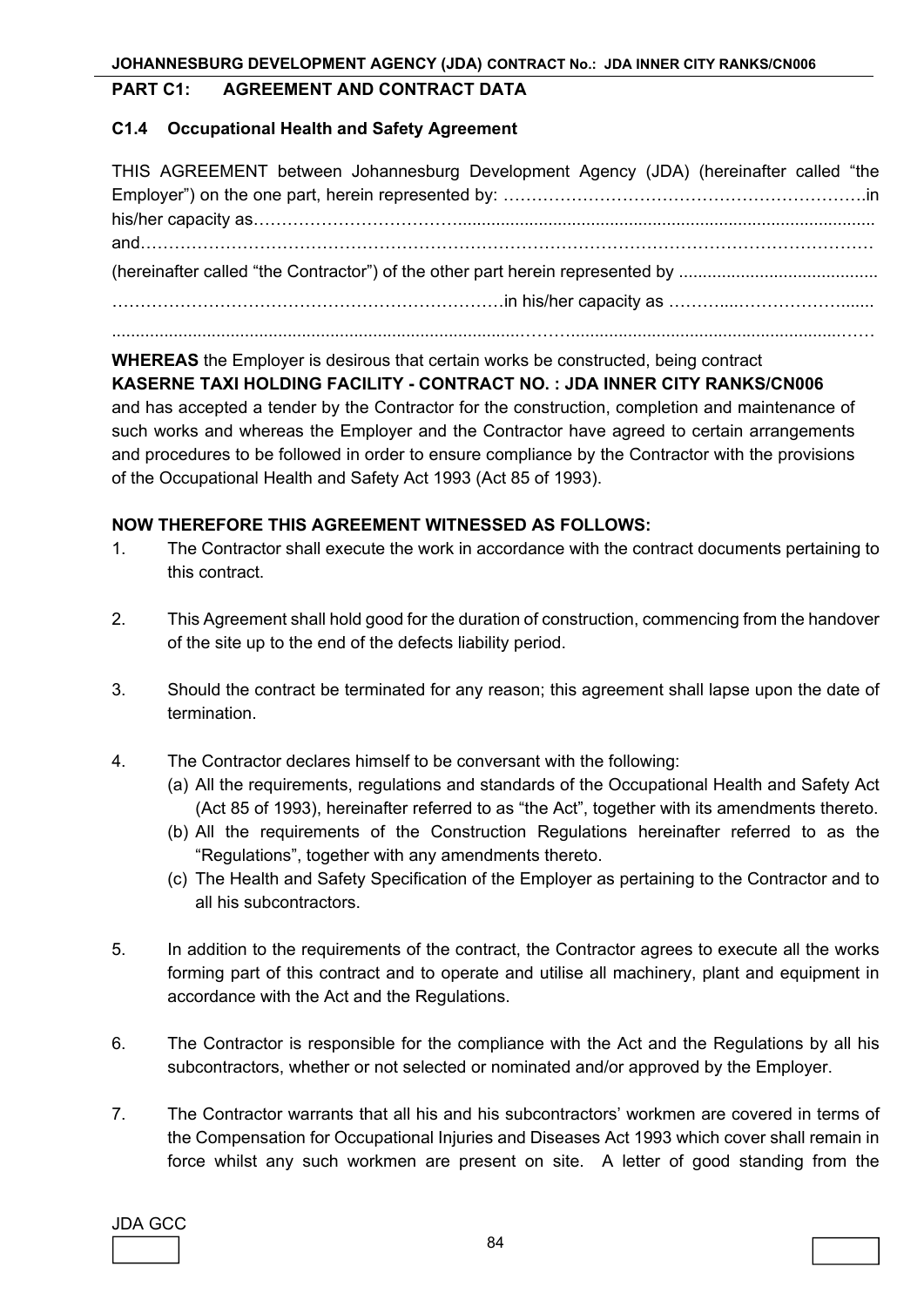Compensation Commissioner to this effect must be produced to the Employer upon signature of the agreement.

- 8. The Contractor undertakes to ensure that he and/or his subcontractors and/or their respective employees will at all times comply with the following conditions:
	- (a) The Contractor undertakes to comply with all provisions of the Act and its Regulations.
	- (b) The Contractor will be obliged to report to the Employer on a regular basis regarding compliance by the Contractor with the Act and its Regulations.
	- (c) All incidents referred to in the Occupational Health and Safety Act shall be reported by the Contractor to the Department of Labour as well as to the Employer. The Employer will further be provided with copies of all written documentation relating to any incident.
	- (d) The Employer hereby records an interest in the issue of any formal enquiry conducted in terms of Section 32 of the Occupational Health and Safety Act into any incident involving the Contractor and/or his employees and/or his subcontractors.

In witness, thereof the parties hereto have set their signatures hereon in the presence of the subscribing witnesses:

\_\_\_\_\_\_\_\_\_\_\_\_\_\_\_\_\_\_\_\_\_\_\_\_\_\_\_\_\_\_\_\_\_\_\_\_\_\_\_\_\_\_\_\_\_\_\_\_\_\_\_\_\_\_\_\_\_\_\_\_\_\_\_\_\_\_\_\_\_\_\_\_\_\_\_\_\_\_\_\_

| for and on behalf of the Contractor who warrants to be duly authorised to do so                                                                                                                                                                                                                                        |  |
|------------------------------------------------------------------------------------------------------------------------------------------------------------------------------------------------------------------------------------------------------------------------------------------------------------------------|--|
| Name:<br><u> 1989 - Johann Barn, fransk politik amerikansk politik (</u>                                                                                                                                                                                                                                               |  |
|                                                                                                                                                                                                                                                                                                                        |  |
| As witnesses:                                                                                                                                                                                                                                                                                                          |  |
| 1. $\frac{1}{2}$ $\frac{1}{2}$ $\frac{1}{2}$ $\frac{1}{2}$ $\frac{1}{2}$ $\frac{1}{2}$ $\frac{1}{2}$ $\frac{1}{2}$ $\frac{1}{2}$ $\frac{1}{2}$ $\frac{1}{2}$ $\frac{1}{2}$ $\frac{1}{2}$ $\frac{1}{2}$ $\frac{1}{2}$ $\frac{1}{2}$ $\frac{1}{2}$ $\frac{1}{2}$ $\frac{1}{2}$ $\frac{1}{2}$ $\frac{1}{2}$ $\frac{1}{2}$ |  |
|                                                                                                                                                                                                                                                                                                                        |  |
| for and on behalf of the Employer who warrants to be duly authorised to do so                                                                                                                                                                                                                                          |  |
| Name:<br><u> 1989 - Johann Barn, fransk politik fotograf (d. 1989)</u>                                                                                                                                                                                                                                                 |  |
|                                                                                                                                                                                                                                                                                                                        |  |
| As witnesses:                                                                                                                                                                                                                                                                                                          |  |
|                                                                                                                                                                                                                                                                                                                        |  |
|                                                                                                                                                                                                                                                                                                                        |  |
|                                                                                                                                                                                                                                                                                                                        |  |

| JDA GCC |  |
|---------|--|
|         |  |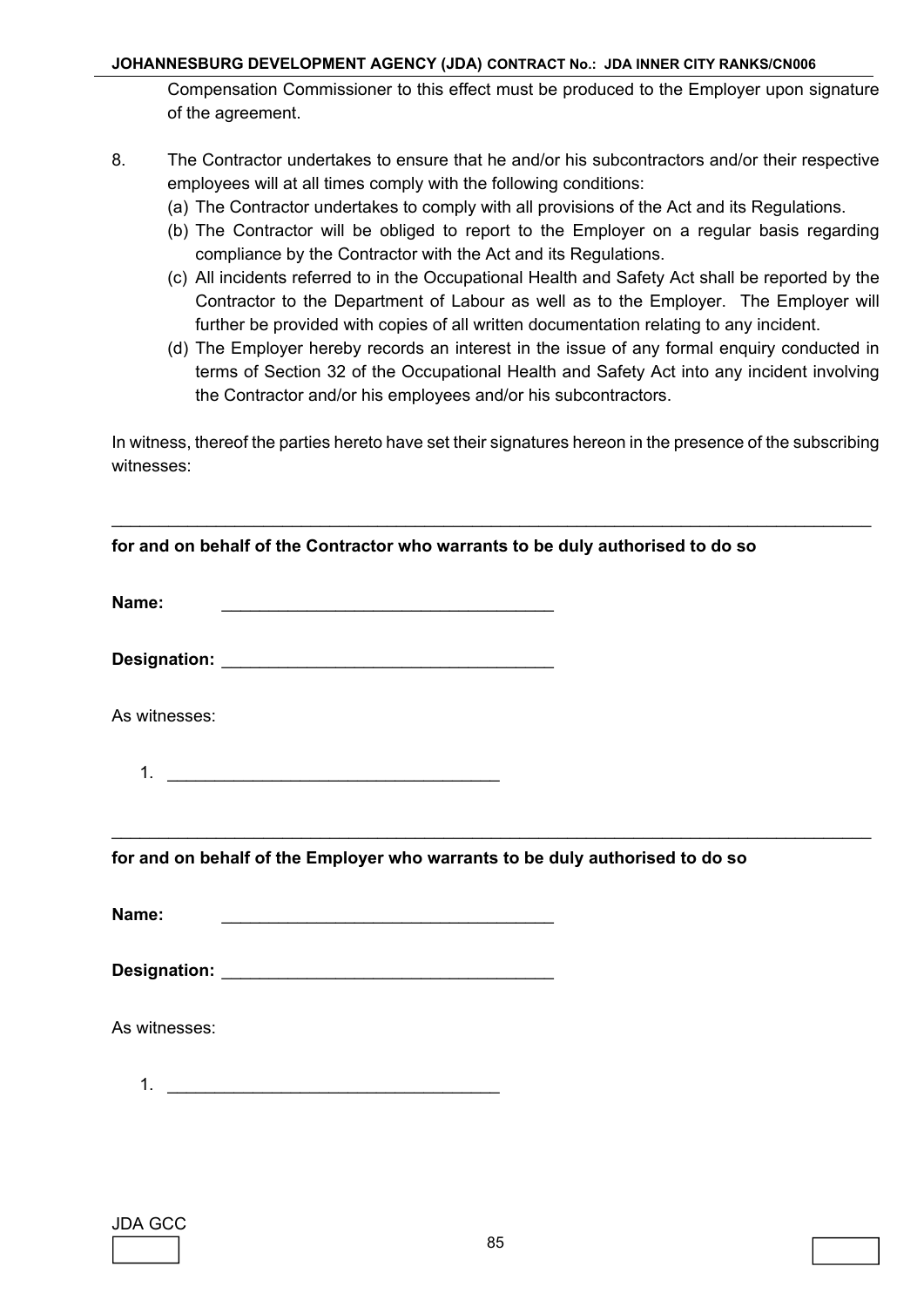#### **PART C1: AGREEMENT AND CONTRACT DATA**

#### **C1.5 AGREEMENT IN TERMS OF SECTION 37(2) OF THE OCCUPATIONAL HEALTH AND SAFETY ACT NO. 85 OF 1993**

| THIS AGREEMENT is made between the Johannesburg Development Agency represented by the                                               |
|-------------------------------------------------------------------------------------------------------------------------------------|
|                                                                                                                                     |
|                                                                                                                                     |
|                                                                                                                                     |
|                                                                                                                                     |
| (hereinafter called the CONTRACTOR) of the other part, herein represented by                                                        |
|                                                                                                                                     |
| $\mathbf{r}$ and $\mathbf{r}$ and $\mathbf{r}$ and $\mathbf{r}$ and $\mathbf{r}$ and $\mathbf{r}$ and $\mathbf{r}$ and $\mathbf{r}$ |

duly authorised to sign on behalf of the Contractor.

**WHEREAS** the CONTRACTOR is the Mandatory of the EMPLOYER in consequence of an agreement between the CONTRACTOR and the EMPLOYER in respect of

## **CONTRACT No: JDA INNER CITY RANKS/CN006** for **KASERNE TAXI HOLDING FACILITY**

**AND WHEREAS** the EMPLOYER and the CONTRACTOR have agreed to enter into an agreement in terms of the provisions of Section 37(2) of the Occupational Health and Safety Act No 85 of 1993, as amended by OHSA Amendment Act No 181/1993 (hereinafter referred to as the ACT);

**NOW THEREFORE** the parties agree as follows:

- 1. The CONTRACTOR undertakes to acquaint the appropriate officials and employees of the CONTRACTOR with all relevant provisions of the ACT and the regulations promulgated in terms thereof.
- 2. The CONTRACTOR undertakes to fully comply with all relevant duties, obligations and prohibitions imposed in terms of the ACT and Regulations: Provided that should the EMPLOYER have prescribed certain arrangements and procedures that same shall be observed and adhered to by the CONTRACTOR, his officials and employees. The CONTRACTOR shall bear the onus of acquainting himself/herself/itself with such arrangements and procedures.
- 3. The CONTRACTOR hereby accepts sole liability for such due compliance with the relevant duties, obligations, prohibitions, arrangements and procedures, if any, imposed by the ACT and Regulations, and the CONTRACTOR expressly absolves the EMPLOYER and the Employer's CONSULTING ENGINEERS from being obliged to comply with any of the aforesaid duties, obligations, prohibitions, arrangements and procedures in respect of the work included in the contract.
- 4. The CONTRACTOR agrees that any duly authorised officials of the EMPLOYER shall be entitled, although not obliged, to take such steps as may be necessary to ensure that the CONTRACTOR has complied with his undertakings as more fully set out in paragraphs 1 and 2 above, which steps may include, but shall not be limited to, the right to inspect any appropriate site or premises occupied by

JDA GCC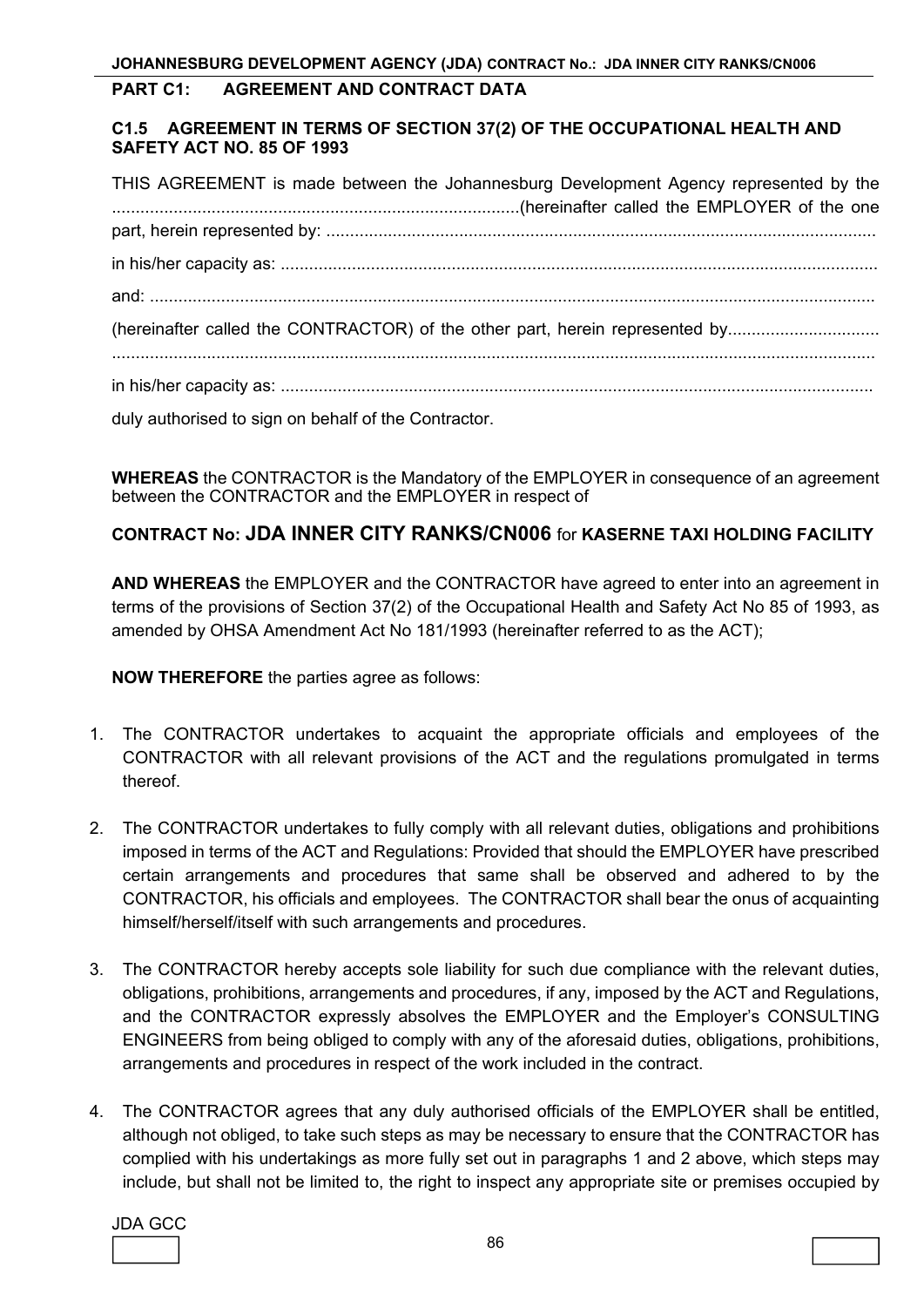the CONTRACTOR, or to take such steps it may deem necessary to remedy the default of the CONTRACTOR at the cost of the CONTRACTOR.

5. The CONTRACTOR shall be obliged to report forthwith to the EMPLOYER any investigation, complaint or criminal charge which may arise as a consequence of the provisions of the ACT and Regulations, pursuant to work performed in terms of this agreement, and shall, on written demand, provide full details in writing of such investigation, complaint or criminal charge.

JDA GCC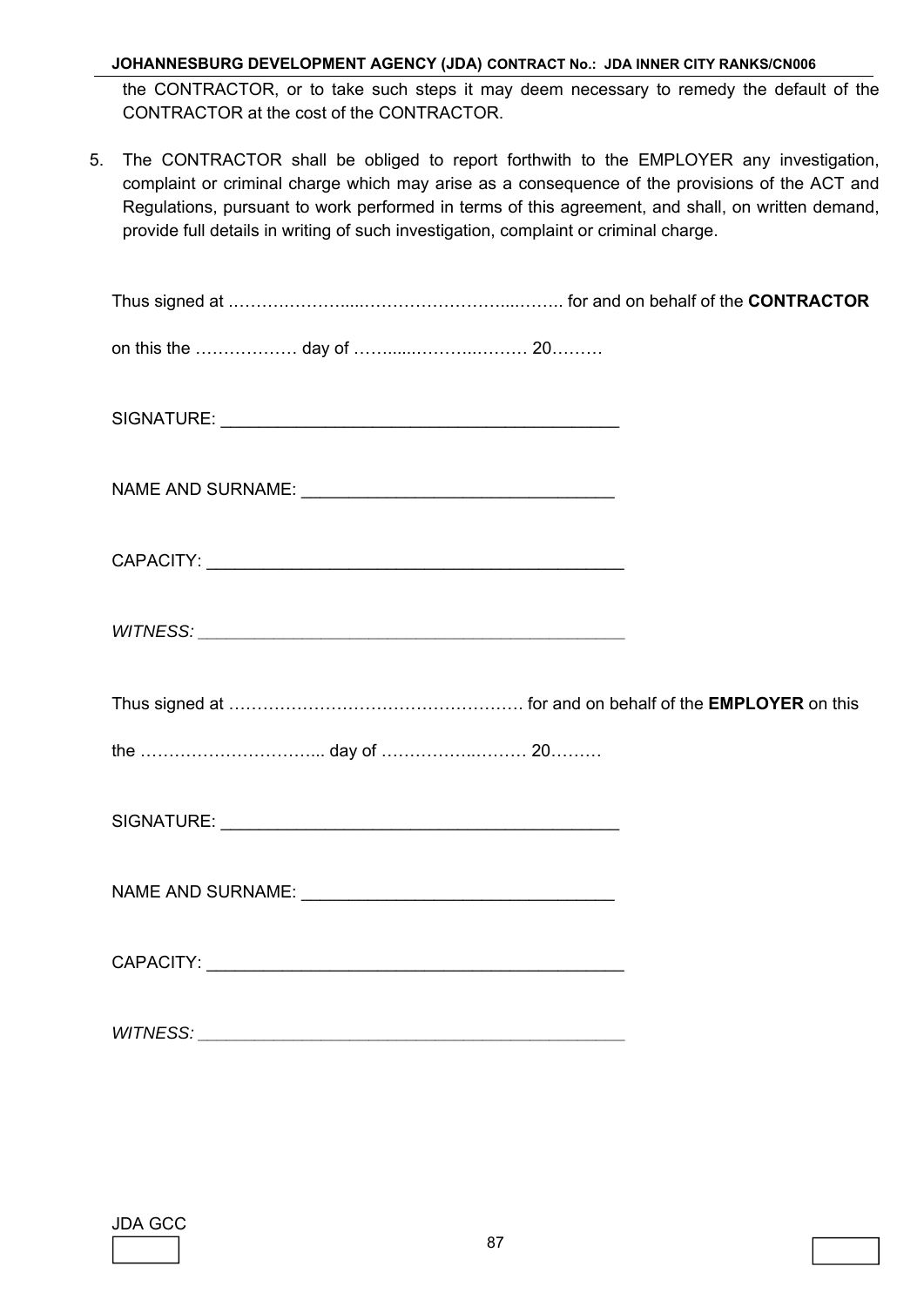#### **PART C2: PRICING DATA C2.1 Pricing Instructions**

- 1. The Conditions of Contract, the Contract Data, the Specifications (including the Project Specifications) and the Drawings shall be read in conjunction with the Bill of Quantities. The agreement is based on the General Conditions of Contract for Construction Works, prepared by the South African Institution of Civil Engineering, 2015. The additions, deletions and alterations to the General Conditions of Contract for Construction Works as well as the contract specific variables are as stated in the Contract Data. Only the headings and clause numbers for which allowance must be made in the Bills of Quantities are recited.
- 2. The Bill comprises items covering the Contractor's profit and costs of general liabilities and of the construction of Temporary and Permanent Works.
- 3. Although the Tenderer is at liberty to insert a rate of his own choosing for each item in the Bill, he should note the fact that the Contractor is entitled, under various circumstances, to payment for additional work carried out and that the Engineer is obliged to base his assessment of the rates to be paid for such additional work on the rates the Contractor inserted in the Bill. Clause 8 of each Standardized Specification, and the measurement and payment clause of each Particular Specification, read together with the relevant clauses of the Project Specifications, all set out which ancillary or associated activities are included in the rates for the specified operations.
- 4. Descriptions in the Bill of Quantities are abbreviated and may differ from those in the Standardized and Project Specifications. No consideration will be given to any claim by the Contractor submitted on such a basis. The Bill has been drawn up generally in accordance with the latest issue of Civil Engineering Quantities. Should any requirement of the measurement and payment clause of the appropriate Standardized or Project Specification(s) be contrary to the terms of the Bill or, when relevant, to the Civil Engineering Quantities, the requirement of the appropriate Standardized, Project, or Particular Specification as the case may be, shall prevail.
- 5. Unless stated to the contrary, items are measured net in accordance with the Drawings without any allowance having been made for waste.
- 6. The amounts and rates to be inserted in the Bill of Quantities shall be the full inclusive amounts to the Employer for the work described under the several items. Such amounts shall cover all the costs and expenses that may be required in and for the construction of the work described, and shall cover the costs of all general risks, profits, taxes (but excluding value-added tax), liabilities and obligations set forth or implied in the documents on which the Tender is based.
- 7. An amount or rate shall be entered against each item in the Bill of Quantities, whether or not quantities are stated. An item against which no amount or rate is entered will be considered to be covered by the other amounts or rates in the Bill.
- 8. The Tenderer shall also fill in a rate against the items where the words "rate only" appear in the amount column. Although no work is foreseen under these items and no quantities are consequently given in the quantity column, the tendered rates shall apply should work under these items actually be required.
- 9. The standard system of measurement of civil engineering quantities published by the South African Institution of Civil Engineers.
- 10. Should the Tenderer group a number of items together and tender one sum for such group of items, the single tendered sum shall apply to that group of items and not to each individual item, or should he indicate against any item that full compensation for such item has been included in another item, the rate for the item included in another item shall be deemed to be nil. The tendered rates, prices and sums shall, subject only to the provisions of the Conditions of

JDA GCC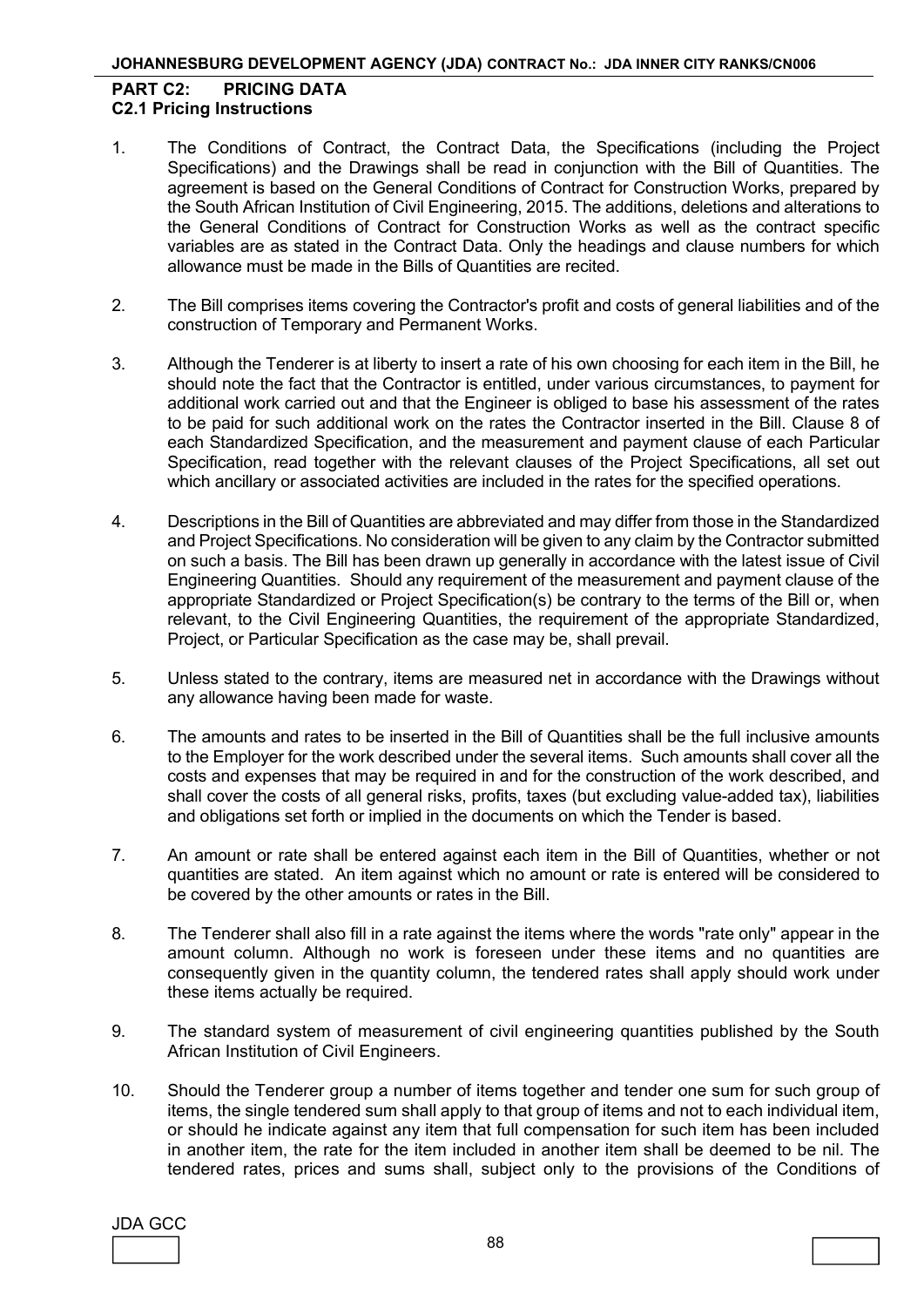Contract, remain valid irrespective of any change in the quantities during the execution of the Contract.

- 11. The quantities of work as measured and accepted and certified for payment in accordance with the Conditions of Contract, and not the quantities stated in the Bill of Quantities, will be used to determine payments to the Contractor. The validity of the Contract shall in no way be affected by differences between the quantities in the Bill of Quantities and the quantities certified for payment. The **Ordering of materials** is not to be based on the Bill of Quantities, but only on information issued for construction purposes.
- 12. For the purposes of this Bill of Quantities, the following words shall have the meanings hereby assigned to them:

| Unit     | The unit of measurement for each item of work as defined in the Standardized,                                                                                                                 |
|----------|-----------------------------------------------------------------------------------------------------------------------------------------------------------------------------------------------|
|          | <b>Project or Particular Specifications</b>                                                                                                                                                   |
| Quantity | The number of units of work for each item                                                                                                                                                     |
| Rate     | The payment per unit of work at which the Tenderer tenders to do the work                                                                                                                     |
| Amount   | The quantity of an item multiplied by the tendered rate of the (same) item                                                                                                                    |
| Sum      | An amount tendered for an item, the extent of which is described in the Bill of<br>Quantities, the Specifications or elsewhere, but of which the quantity of work is<br>not measured in units |
|          |                                                                                                                                                                                               |

13. The units of measurement indicated in the Bill of Quantities are metric units. The following abbreviations may appear in the Bill of Quantities:

| mm             |     | millimetre            |
|----------------|-----|-----------------------|
| m              |     | metre                 |
| km             | $=$ | kilometre             |
| km-pass        | Ξ   | kilometre-pass        |
| m <sup>2</sup> | $=$ | square metre          |
| $m2$ -pass     | Ξ   | square metre-pass     |
| ha             | $=$ | hectare               |
| $\mathsf{m}^3$ | $=$ | cubic metre           |
| $m3$ -km       | $=$ | cubic metre-kilometre |
| kW             | $=$ | kilowatt              |
| kN             | $=$ | kilonewton            |
| kg             | $=$ | kilogram              |
| t              | $=$ | ton (1 000 kg)        |
| %              | $=$ | per cent              |
| ΜN             | $=$ | meganewton            |
| MN-m           | $=$ | meganewton-metre      |
| PC Sum         | $=$ | <b>Prime Cost Sum</b> |
| Prov Sum       |     | Provisional Sum       |
|                |     |                       |

14. Occupational Health and Safety Act and Construction Regulations

A payment item in the schedule of Quantities / Bill of Quantities must allow the tenderers to price for compliance with OHSA and the Construction Regulations. This payment item, must include for the erection of Visitors Indemnity Signs and for ensuring that visitors receive instructions and sign an indemnity declaration.

JDA GCC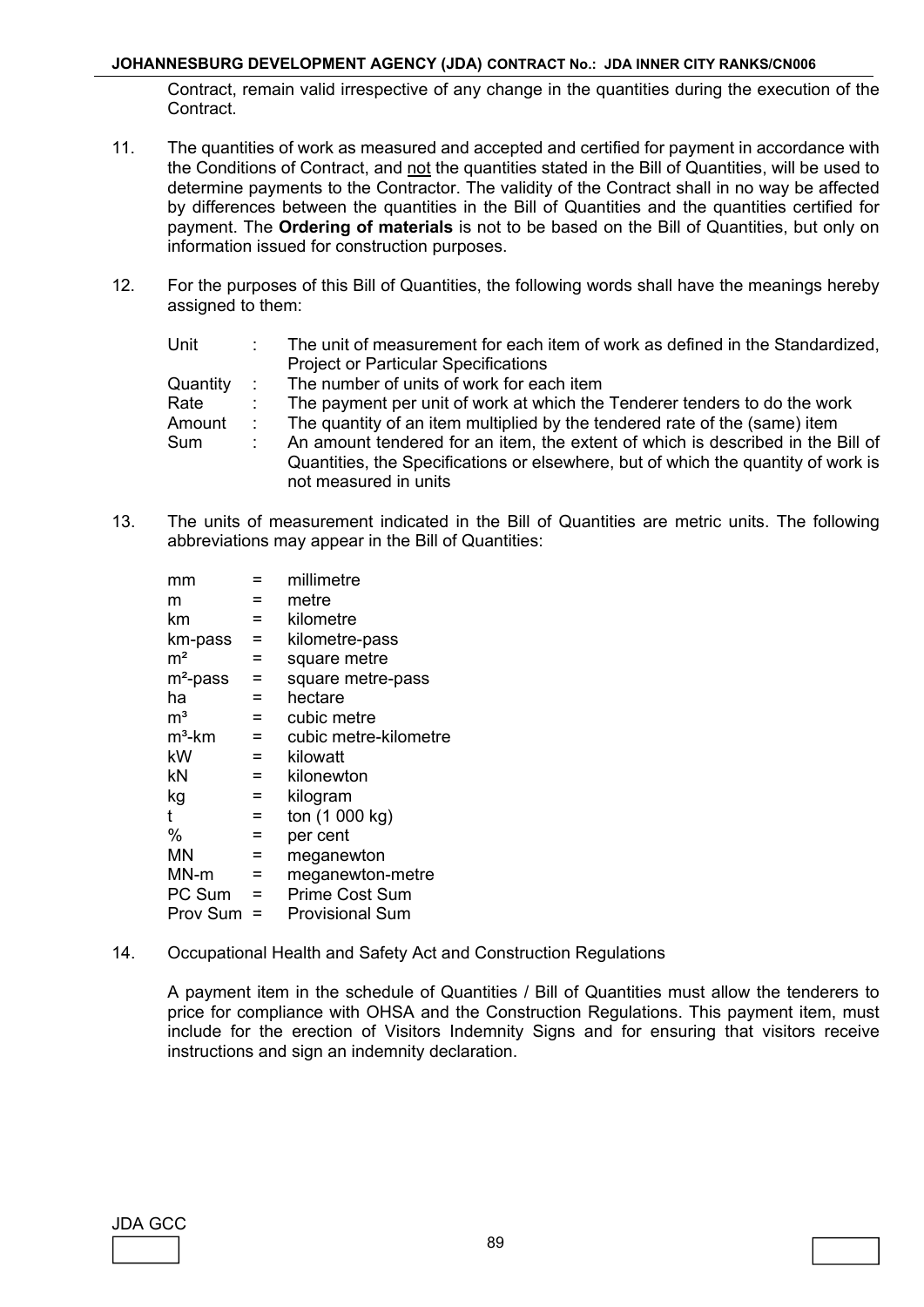# **PART C2: PRICING DATA C2.2 Bill of Quantities**

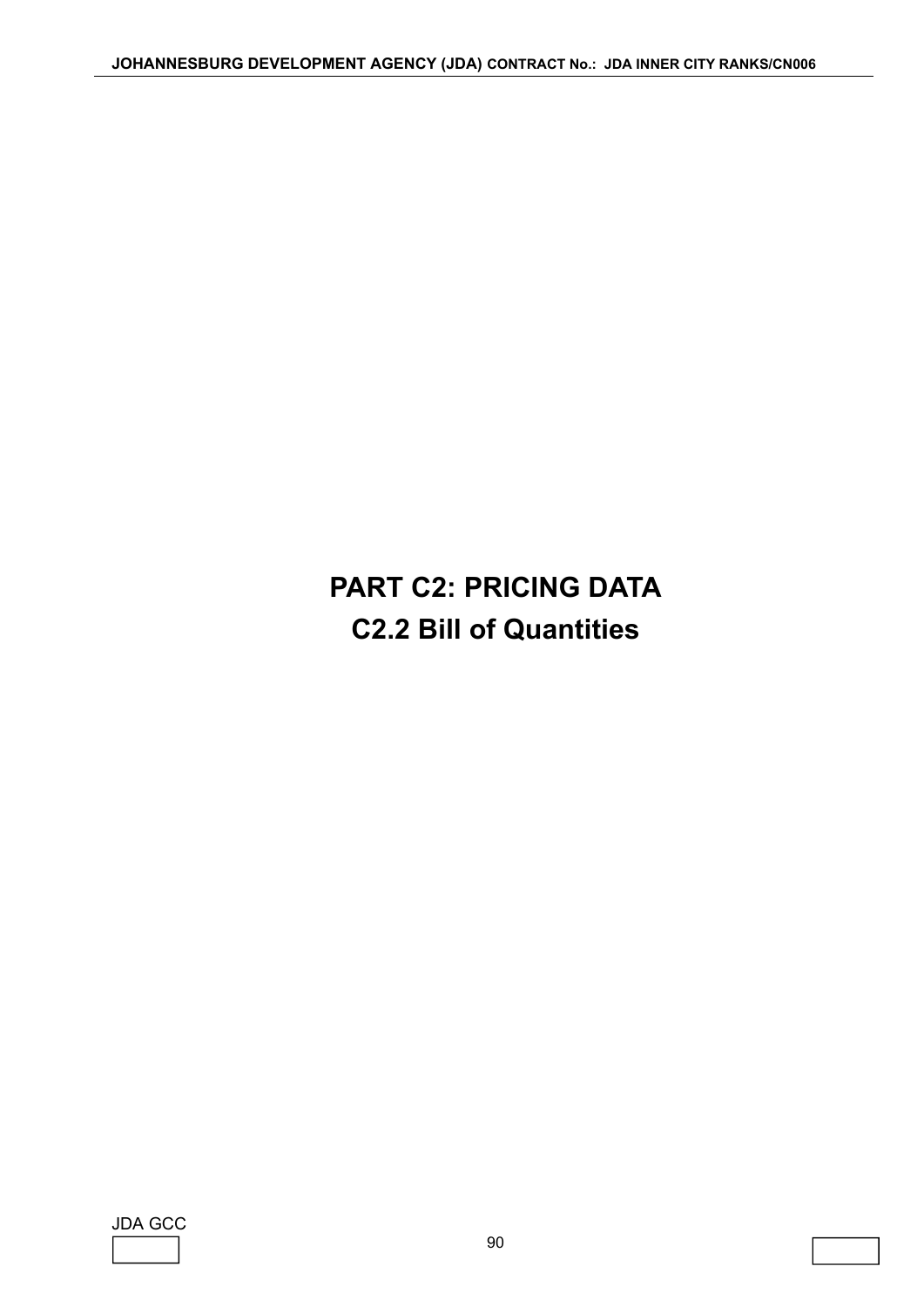

| Item<br><b>No</b> | <b>SANS</b><br>Pay Ref |                                                                                       | Unit | Quantity | Rate       | Amount |
|-------------------|------------------------|---------------------------------------------------------------------------------------|------|----------|------------|--------|
|                   |                        | <b>SECTION NO. 1</b>                                                                  |      |          |            |        |
|                   |                        | <b>BILL NO. 1</b>                                                                     |      |          |            |        |
|                   | <b>SANS 1200A</b>      | <b>PRELIMINARY AND</b><br><b>GENERAL(Applicable to the</b><br>whole of the Works)     |      |          |            |        |
|                   | 8.3                    | <b>FIXED CHARGE ITEMS</b>                                                             |      |          |            |        |
| $\mathbf{1}$      | 8.3.1                  | Contractual requirements.                                                             |      |          | <b>SUM</b> |        |
|                   | 8.3.2                  | Establishment of Facilities on the Site                                               |      |          |            |        |
|                   | 8.3.2                  | <b>Facilities for Engineer</b>                                                        |      |          |            |        |
| $\overline{2}$    | 8.3.2.1a               | Furnished offices. (In No.1)                                                          |      |          | <b>SUM</b> |        |
| 3                 | 8.3.2.1 <sub>b</sub>   | Telephone.                                                                            |      |          | SUM        |        |
| 4                 | 8.3.2.1c               | Nameboards. (In No. 2).                                                               |      |          | <b>SUM</b> |        |
|                   | 8.3.2.2                | <b>Facilities for Contractor</b>                                                      |      |          |            |        |
| 5                 | 8.3.2.2a               | Offices and storage sheds.                                                            |      |          | <b>SUM</b> |        |
| 6                 | 8.3.2.2b               | Workshops.                                                                            |      |          | <b>SUM</b> |        |
| 7                 | 8.3.2.2c               | Laboratories.                                                                         |      |          | <b>SUM</b> |        |
| 8                 | 8.3.2.2d               | Living accommodation.                                                                 |      |          | SUM        |        |
| 9                 | 8.3.2.2e               | Ablution and latrine facilities.                                                      |      |          | SUM        |        |
| 10                | 8.3.2.2f               | Tools and equipment.                                                                  |      |          | <b>SUM</b> |        |
| 11                | 8.3.2.2g               | Water supplies, electric power,<br>communications, dealing with water,<br>and access. |      |          | <b>SUM</b> |        |
| 12                | 8.3.2.2j               | Plant.                                                                                |      |          | SUM        |        |
|                   |                        |                                                                                       |      |          |            |        |
|                   |                        | <b>Carried to Collection</b>                                                          |      |          | R          |        |
|                   |                        | Section No. 1<br>Preliminaries & General<br>Bill No. 1<br>Preliminaries               |      |          |            |        |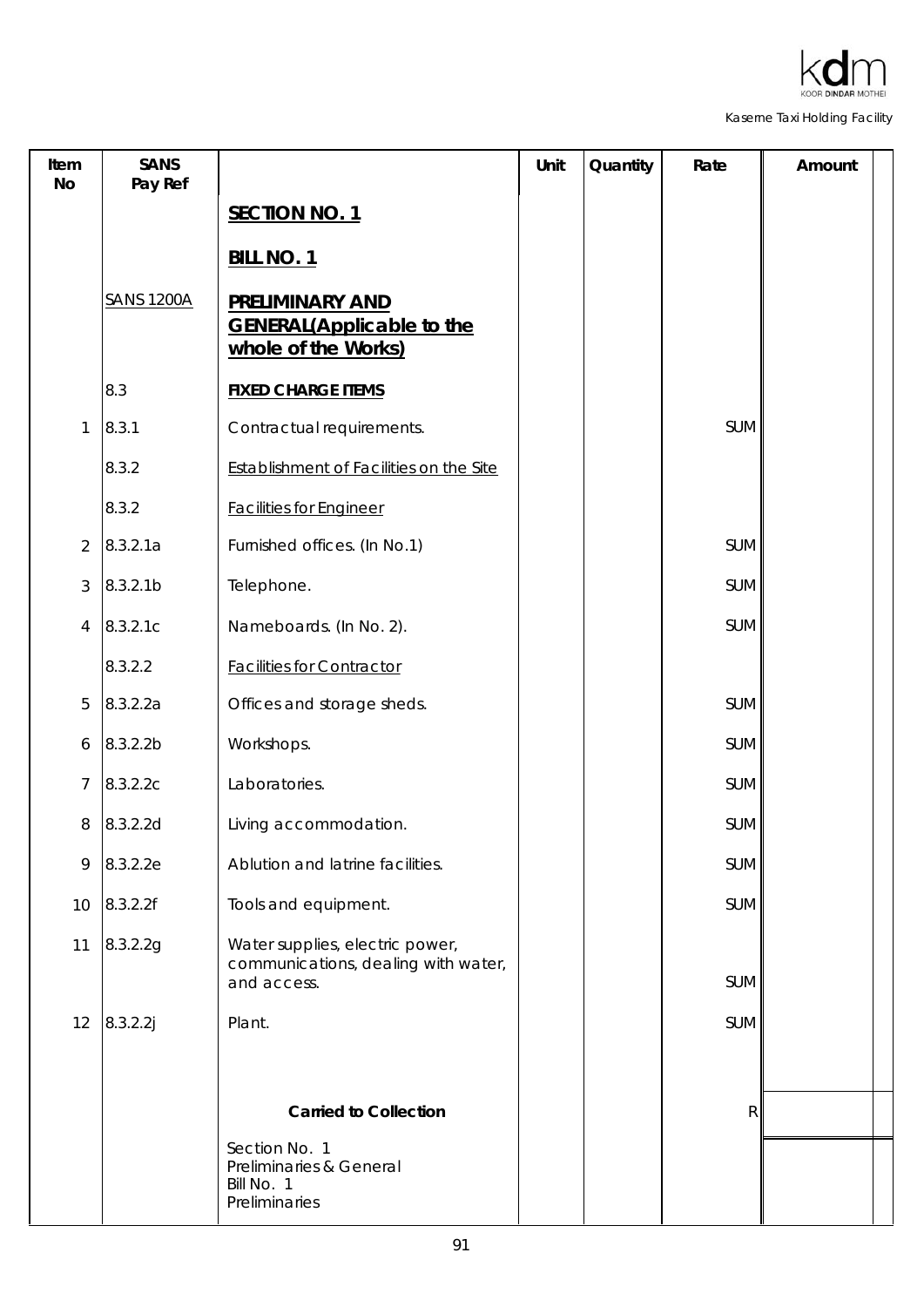

| 13 | 8.3.3                | Other fixed charge obligations.                                                                                                                                                                                                                      |  | SUM        |  |
|----|----------------------|------------------------------------------------------------------------------------------------------------------------------------------------------------------------------------------------------------------------------------------------------|--|------------|--|
| 14 | 8.3.3.1              | Company and head office<br>overhead costs for the management<br>of SMME's in accordance with the<br>contract conditions, including the<br>provision of a dedicated individual<br>to fulfill this function (minimum of 7<br>SMME's will be utilised). |  | <b>SUM</b> |  |
| 15 | 8.3.4                | Removal of site establishment.                                                                                                                                                                                                                       |  | <b>SUM</b> |  |
|    | 8.3                  | <b>VALUE RELATED ITEMS</b>                                                                                                                                                                                                                           |  |            |  |
| 16 | 8.3.1                | Contractual requirements.                                                                                                                                                                                                                            |  | <b>SUM</b> |  |
|    | 8.3.2                | Establishment of Facilities on the Site                                                                                                                                                                                                              |  |            |  |
|    | 8.3.2.1              | <b>Facilities for Engineer</b>                                                                                                                                                                                                                       |  |            |  |
| 17 | 8.3.2.1a             | Furnished offices. (In No. 1)                                                                                                                                                                                                                        |  | <b>SUM</b> |  |
| 18 | 8.3.2.1 <sub>b</sub> | Telephone.                                                                                                                                                                                                                                           |  | SUM        |  |
| 19 | 8.3.2.1c             | Nameboards. (In No. 2).                                                                                                                                                                                                                              |  | <b>SUM</b> |  |
|    | 8.3.2.2              | <b>Facilities for Contractor</b>                                                                                                                                                                                                                     |  |            |  |
| 20 | 8.3.2.2a             | Offices and storage sheds.                                                                                                                                                                                                                           |  | SUM        |  |
| 21 | 8.3.2.2 <sub>b</sub> | Workshops.                                                                                                                                                                                                                                           |  | SUM        |  |
| 22 | 8.3.2.2c             | Laboratories.                                                                                                                                                                                                                                        |  | SUM        |  |
| 23 | 8.3.2.2d             | Living accommodation.                                                                                                                                                                                                                                |  | <b>SUM</b> |  |
| 24 | 8.3.2.2e             | Ablution and latrine facilities.                                                                                                                                                                                                                     |  | <b>SUM</b> |  |
| 25 | 8.3.2.2f             | Tools and equipment.                                                                                                                                                                                                                                 |  | SUM        |  |
| 26 | 8.3.2.2g             | Water supplies, electric power,<br>communications, dealing with water,<br>and access.                                                                                                                                                                |  | <b>SUM</b> |  |
| 27 | 8.3.2.2j             | Plant.                                                                                                                                                                                                                                               |  | <b>SUM</b> |  |
|    |                      |                                                                                                                                                                                                                                                      |  |            |  |
|    |                      | <b>Carried to Collection</b>                                                                                                                                                                                                                         |  | R          |  |
|    |                      | Section No. 1<br>Preliminaries & General<br>Bill No. 1<br>Preliminaries                                                                                                                                                                              |  |            |  |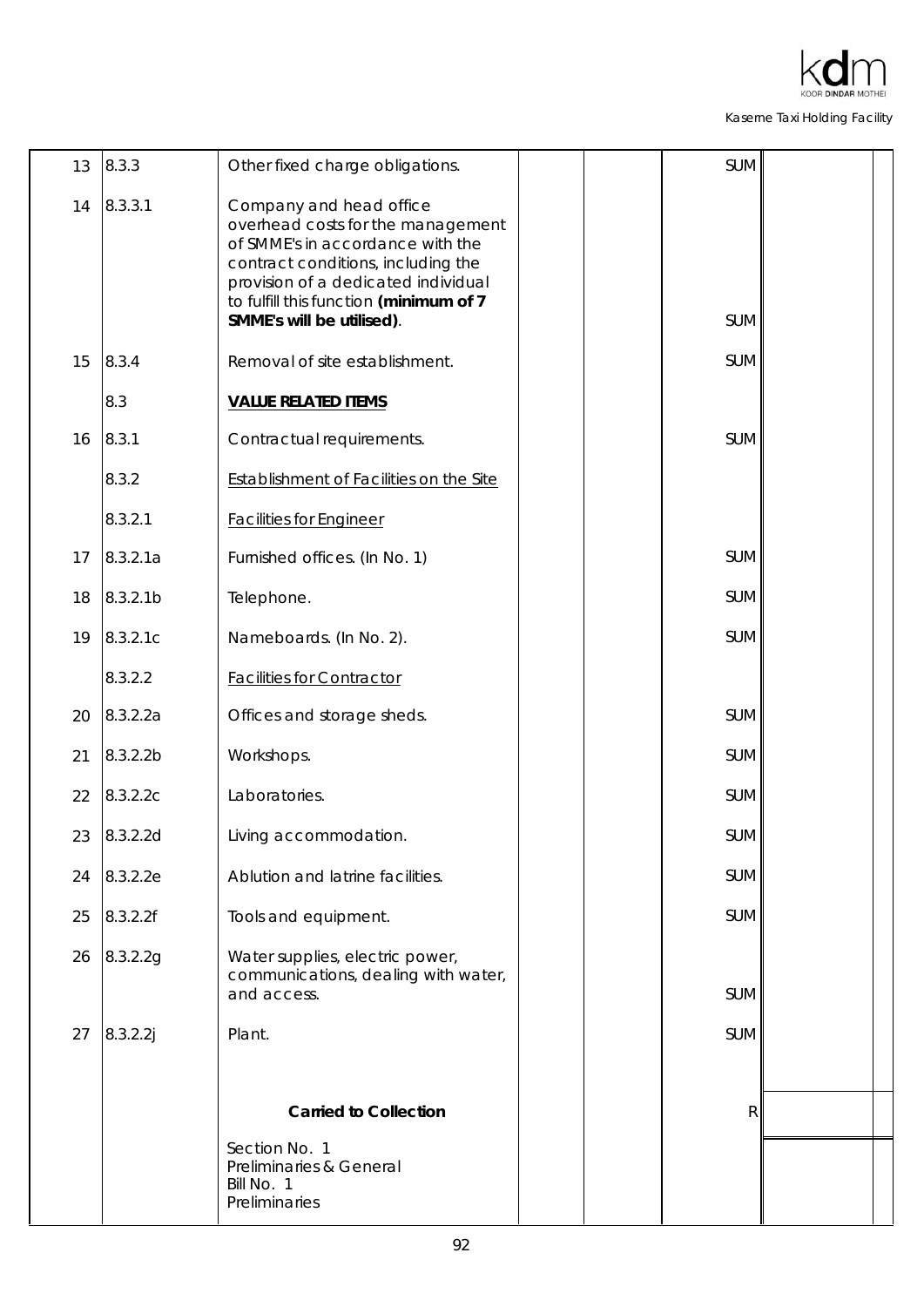

| 28 | 8.3.3                | Other value related obligations.                                                                                                                                                                                                                     |  | SUM        |  |
|----|----------------------|------------------------------------------------------------------------------------------------------------------------------------------------------------------------------------------------------------------------------------------------------|--|------------|--|
| 29 | 8.3.3.1              | Company and head office<br>overhead costs for the management<br>of SMME's in accordance with the<br>contract conditions, including the<br>provision of a dedicated individual<br>to fulfill this function (minimum of 7<br>SMME's will be utilised). |  | <b>SUM</b> |  |
|    |                      |                                                                                                                                                                                                                                                      |  |            |  |
| 30 | 8.3.4                | Removal of site establishment.                                                                                                                                                                                                                       |  | <b>SUM</b> |  |
|    | 8.4                  | <b>TIME RELATED ITEMS</b>                                                                                                                                                                                                                            |  |            |  |
| 31 | 8.4.1                | Contractual requirements.                                                                                                                                                                                                                            |  | <b>SUM</b> |  |
|    | 8.4.2                | Operation and Maintenance of<br>Facilities on Site, for Duration of<br>Construction, (unless otherwise<br>stated)                                                                                                                                    |  |            |  |
|    | 8.4.2.1              | <b>Facilities for Engineer</b>                                                                                                                                                                                                                       |  |            |  |
| 32 | 8.4.2.1a             | Furnished offices. (In No. 1)                                                                                                                                                                                                                        |  | <b>SUM</b> |  |
| 33 | 8.4.2.1 <sub>b</sub> | Telephone.                                                                                                                                                                                                                                           |  | <b>SUM</b> |  |
| 34 | 8.4.2.1c             | Nameboards. (In No. 2).                                                                                                                                                                                                                              |  | <b>SUM</b> |  |
| 35 | 8.4.2.1d             | Survey assistants and materials.                                                                                                                                                                                                                     |  | <b>SUM</b> |  |
|    | 8.4.2.2              | <b>Facilities for Contractor</b>                                                                                                                                                                                                                     |  |            |  |
| 36 | 8.4.2.2a             | Offices and storage sheds.                                                                                                                                                                                                                           |  | <b>SUM</b> |  |
| 37 | 8.4.2.2b             | Workshops.                                                                                                                                                                                                                                           |  | SUM        |  |
| 38 | 8.4.2.2c             | Laboratories.                                                                                                                                                                                                                                        |  | <b>SUM</b> |  |
| 39 | 8.4.2.2d             | Living accommodation.                                                                                                                                                                                                                                |  | <b>SUM</b> |  |
| 40 | 8.4.2.2e             | Ablution and latrine facilities.                                                                                                                                                                                                                     |  | <b>SUM</b> |  |
| 41 | 8.4.2.2f             | Tools and equipment.                                                                                                                                                                                                                                 |  | SUM        |  |
|    |                      |                                                                                                                                                                                                                                                      |  |            |  |
|    |                      |                                                                                                                                                                                                                                                      |  |            |  |
|    |                      | <b>Carried to Collection</b>                                                                                                                                                                                                                         |  | R          |  |
|    |                      | Section No. 1<br>Preliminaries & General<br>Bill No. 1<br>Preliminaries                                                                                                                                                                              |  |            |  |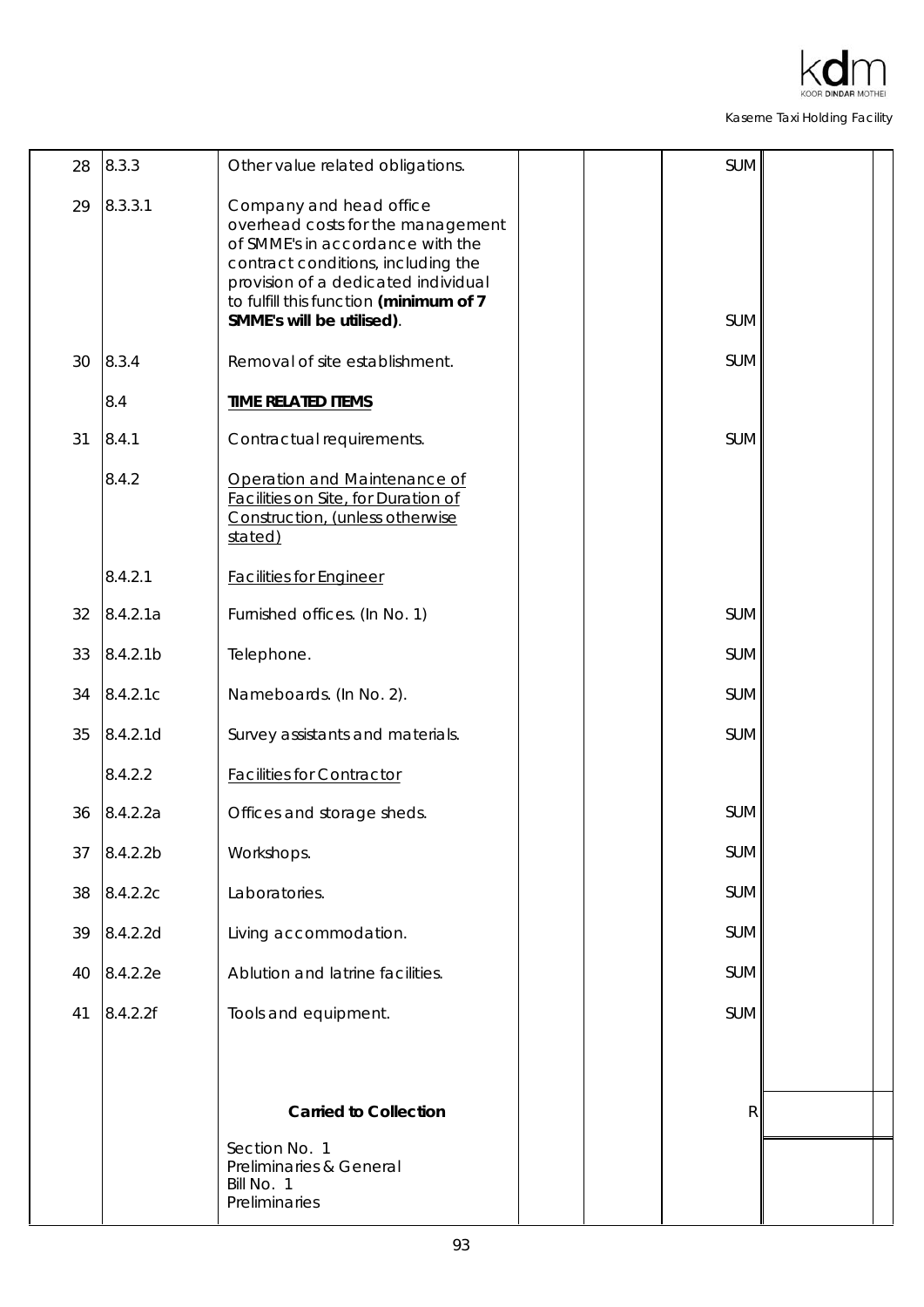| 42 | 8.4.2.2g           | Water supplies, electric power,<br>communications, dealing with water,<br>and access.                                                                                                                                                                |      | <b>SUM</b> |            |
|----|--------------------|------------------------------------------------------------------------------------------------------------------------------------------------------------------------------------------------------------------------------------------------------|------|------------|------------|
| 43 | 8.4.2.2j           | Plant.                                                                                                                                                                                                                                               |      | SUM        |            |
| 44 | 8.4.3              | Supervision for duration of<br>construction.                                                                                                                                                                                                         |      | SUM        |            |
| 45 | 8.4.4              | Company and head office<br>overhead costs for duration of<br>construction.                                                                                                                                                                           |      | <b>SUM</b> |            |
| 46 | 8.4.5              | Other time related obligations.                                                                                                                                                                                                                      |      | SUM        |            |
| 47 | 8.4.5.1            | Company and head office<br>overhead costs for the management<br>of SMME's in accordance with the<br>contract conditions, including the<br>provision of a dedicated individual<br>to fulfill this function (minimum of 7<br>SMME's will be utilised). |      | <b>SUM</b> |            |
|    | 8.5                | <b>PROVISIONAL SUMS FOR:</b>                                                                                                                                                                                                                         |      |            |            |
| 48 | 8.5a.1             | Training.                                                                                                                                                                                                                                            | Item |            | 200,000.00 |
| 49 | 8.5 <sub>b.2</sub> | Overheads, charges and profit on<br>(a) above.                                                                                                                                                                                                       |      | <b>SUM</b> |            |
| 50 | 8.5c.3             | Specified activities associated with<br>or independent of (a) or (b) above.                                                                                                                                                                          |      | <b>SUM</b> |            |
| 51 | 8.5a.4             | Enterprise Development.                                                                                                                                                                                                                              | Item |            | 200,000.00 |
| 52 | 8.5b.5             | Overheads, charges and profit on<br>(a) above.                                                                                                                                                                                                       |      | <b>SUM</b> |            |
| 53 | 8.5c.6             | Specified activities associated with<br>or independent of (a) or (b) above.                                                                                                                                                                          |      | <b>SUM</b> |            |
| 54 | 8.5a.7             | Community Liaison Officer.                                                                                                                                                                                                                           | Item |            | 80,000.00  |
| 55 | 8.5b.8             | Overheads, charges and profit on<br>(a) above.                                                                                                                                                                                                       |      | SUM        |            |
|    |                    | <b>Carried to Collection</b>                                                                                                                                                                                                                         |      | R          |            |
|    |                    | Section No. 1                                                                                                                                                                                                                                        |      |            |            |
|    |                    | Preliminaries & General<br>Bill No. 1<br>Preliminaries                                                                                                                                                                                               |      |            |            |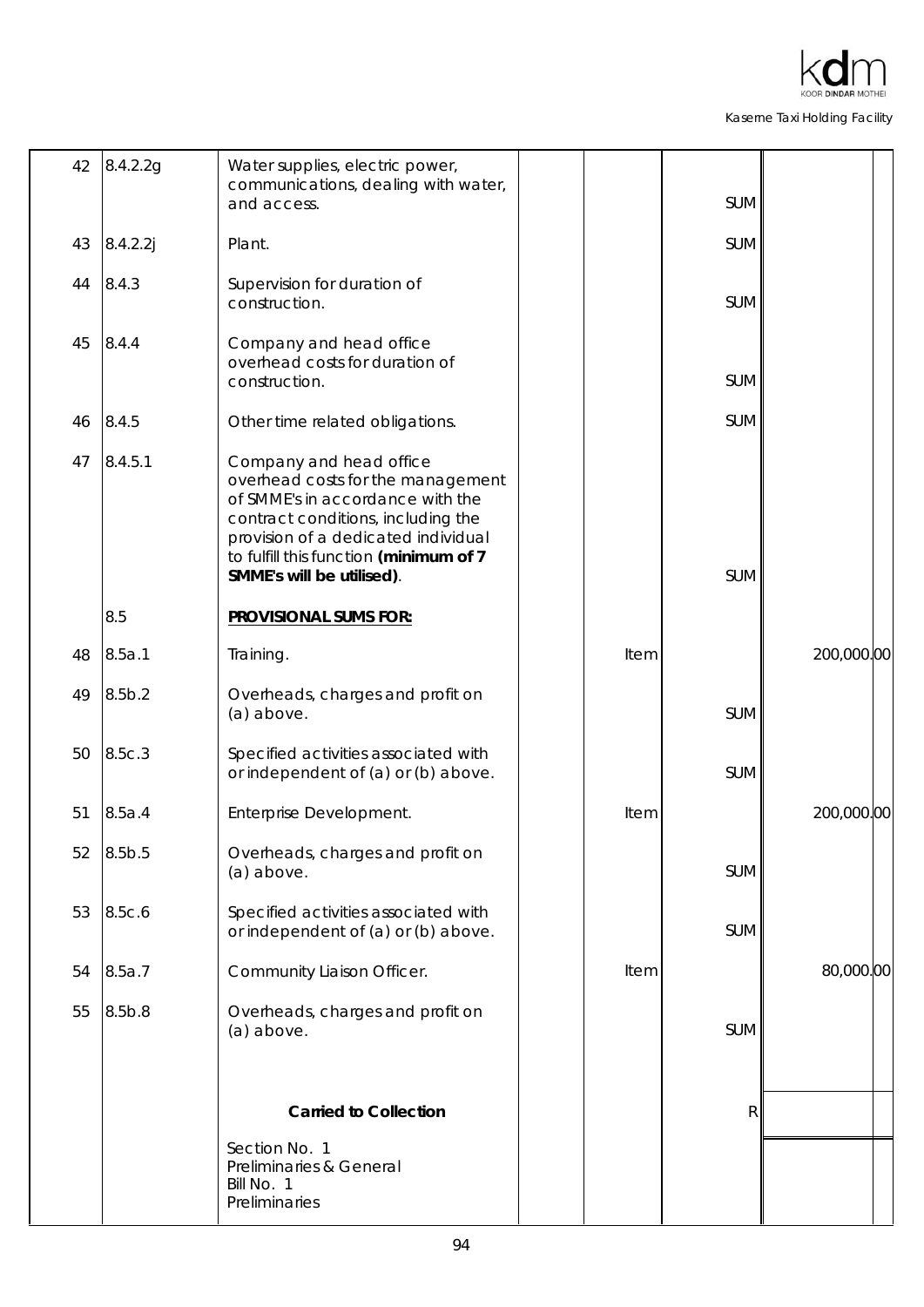| 56 | 8.5c.9             | Specified activities associated with<br>or independent of (a) or (b) above.                                                                                                             |      | SUM        |            |
|----|--------------------|-----------------------------------------------------------------------------------------------------------------------------------------------------------------------------------------|------|------------|------------|
| 57 | 8.5a.10            | Landscaping Installation.                                                                                                                                                               | Item |            | 100,000.00 |
| 58 | 8.5b.11            | Overheads, charges and profit on<br>(a) above.                                                                                                                                          |      | <b>SUM</b> |            |
| 59 | 8.5c.12            | Specified activities associated with<br>or independent of (a) or (b) above.                                                                                                             |      | <b>SUM</b> |            |
|    | 8.8                | <b>TEMPORARY WORKS</b>                                                                                                                                                                  |      |            |            |
| 60 | 8.8.2              | Dealing with or accommodation of<br>traffic.                                                                                                                                            |      | <b>SUM</b> |            |
| 61 | 8.8.3              | The contractor is to provide all<br>temporary works which he deems<br>necessary to complete the project<br>and he must protect all existing<br>structures in the vicinity of the works. |      | <b>SUM</b> |            |
| 62 | 8.8.4a             | Supply or hire of specialist<br>equipment for the detection of all<br>services.                                                                                                         |      | <b>SUM</b> |            |
| 63 | 8.8.4 <sub>b</sub> | Use of the equipment referred to in<br>item (a) above.                                                                                                                                  |      | <b>SUM</b> |            |
| 64 | 8.8.4d             | Temporary protection of services.                                                                                                                                                       |      | <b>SUM</b> |            |
| 65 | 8.8.5.b.2          | Cost of survey in terms of the land<br>surveying act.                                                                                                                                   |      | <b>SUM</b> |            |
| 66 | 8.9                | Compliance with the health and<br>safety plan.                                                                                                                                          |      | SUM        |            |
| 67 | 8.9.4              | Workman's Compensation Act.                                                                                                                                                             |      | SUM        |            |
|    |                    |                                                                                                                                                                                         |      |            |            |
|    |                    | <b>Carried to Collection</b>                                                                                                                                                            |      | R          |            |
|    |                    | Section No. 1<br>Preliminaries & General<br>Bill No. 1<br>Preliminaries                                                                                                                 |      |            |            |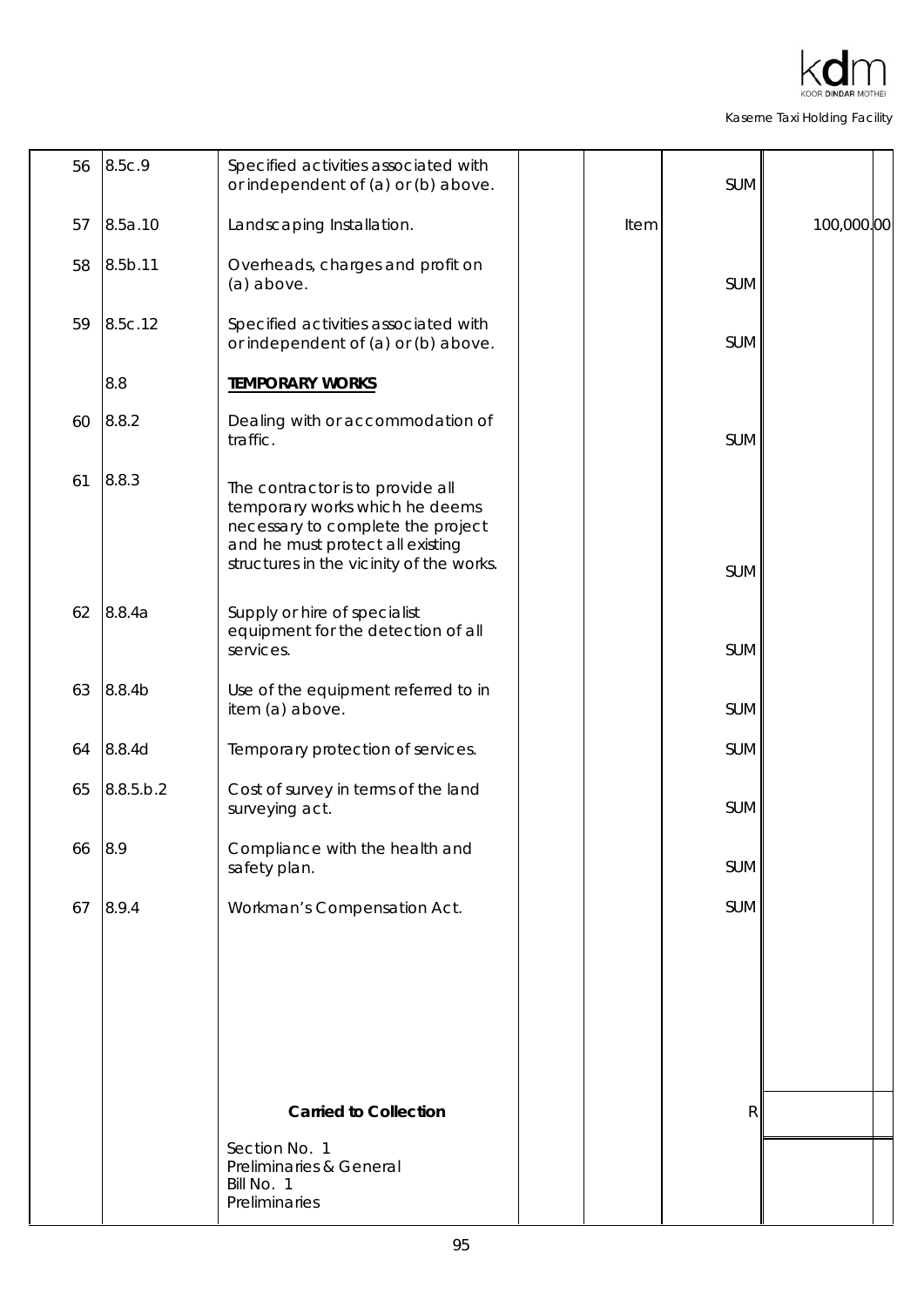

|  | Section No. 1                                          |            |           |        |  |
|--|--------------------------------------------------------|------------|-----------|--------|--|
|  | Bill No. 1                                             |            |           |        |  |
|  | Preliminaries                                          |            |           |        |  |
|  | <b>COLLECTION</b>                                      |            |           |        |  |
|  |                                                        | Page<br>No |           | Amount |  |
|  | Total Brought Forward from Page No.                    | 91         |           |        |  |
|  |                                                        | 92         |           |        |  |
|  |                                                        | 93         |           |        |  |
|  |                                                        | 94         |           |        |  |
|  |                                                        | 95         |           |        |  |
|  |                                                        |            |           |        |  |
|  |                                                        |            |           |        |  |
|  |                                                        |            |           |        |  |
|  |                                                        |            |           |        |  |
|  |                                                        |            |           |        |  |
|  |                                                        |            |           |        |  |
|  |                                                        |            |           |        |  |
|  |                                                        |            |           |        |  |
|  |                                                        |            |           |        |  |
|  |                                                        |            |           |        |  |
|  |                                                        |            |           |        |  |
|  |                                                        |            |           |        |  |
|  |                                                        |            |           |        |  |
|  |                                                        |            |           |        |  |
|  | <b>Carried to Final Summary</b>                        |            | ${\sf R}$ |        |  |
|  | Section No. 1<br>Preliminaries & General<br>Bill No. 1 |            |           |        |  |
|  | Preliminaries                                          |            |           |        |  |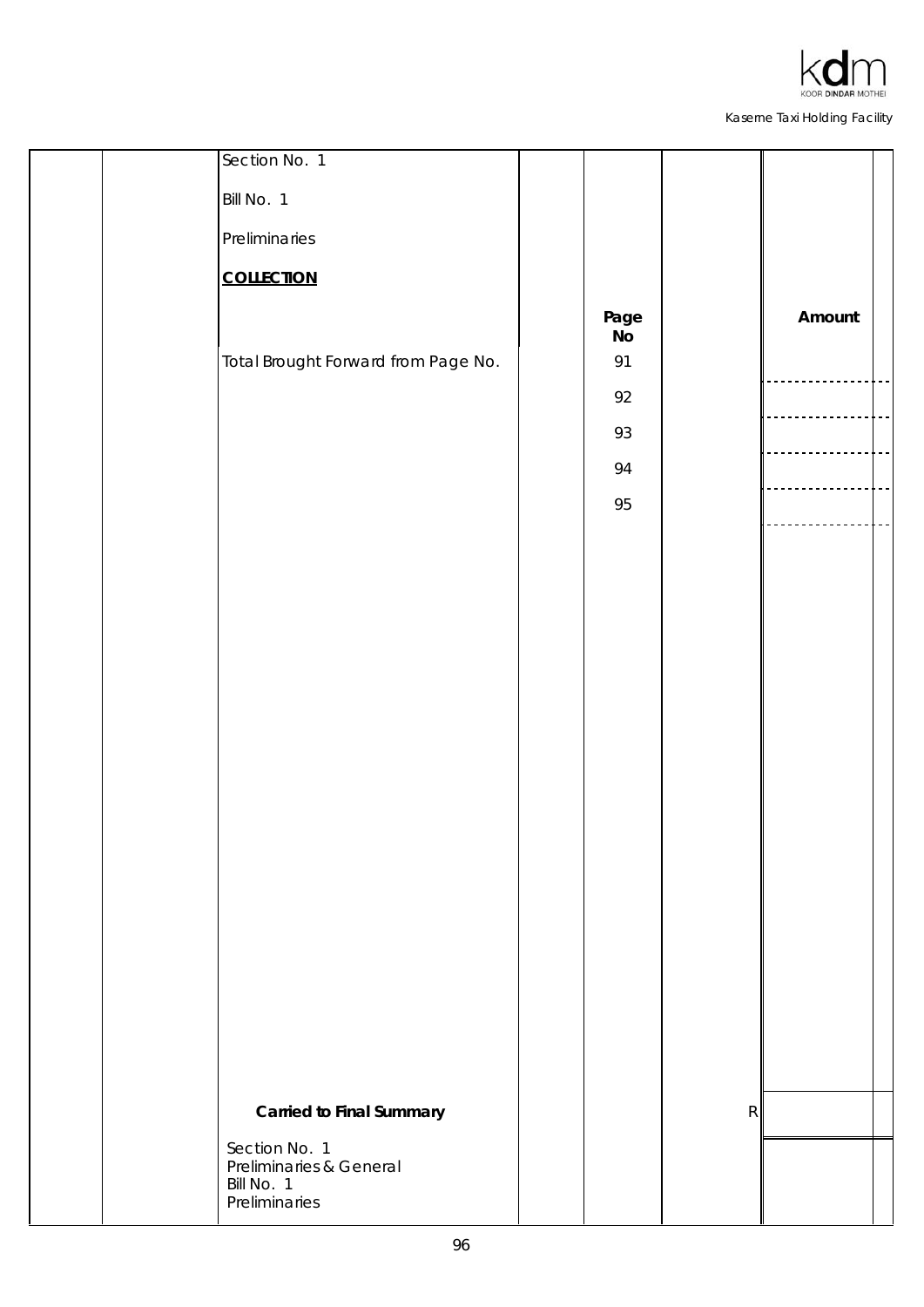

| Item<br>No |                                                                                                                                                                                                                                                   | Unit           | Quantity | Rate         | Amount |  |
|------------|---------------------------------------------------------------------------------------------------------------------------------------------------------------------------------------------------------------------------------------------------|----------------|----------|--------------|--------|--|
|            | <b>SECTION NO. 2</b>                                                                                                                                                                                                                              |                |          |              |        |  |
|            | <b>BILL NO. 1</b>                                                                                                                                                                                                                                 |                |          |              |        |  |
|            | <b>DEMOLITIONS</b>                                                                                                                                                                                                                                |                |          |              |        |  |
|            | <b>SUPPLEMENTARY PREAMBLES</b>                                                                                                                                                                                                                    |                |          |              |        |  |
|            | Carting away of excavated material                                                                                                                                                                                                                |                |          |              |        |  |
|            | Descriptions of carting away of excavated material<br>shall be deemed to include for bulking and loading<br>excavated material onto trucks directly from the<br>excavations or, alternatively, from stock piles<br>situated on the building site. |                |          |              |        |  |
|            | DEMOLITIONS, ETC.                                                                                                                                                                                                                                 |                |          |              |        |  |
| 1          | Break down and remove existing reinforced<br>concrete steps including carting away all material<br>to a dumping site to be located by the Contractor.                                                                                             | m <sub>3</sub> | 5        |              |        |  |
| 2          | Break down and remove existing 150mm thick mesh<br>reinforced concrete surface bed including carting<br>away all material to a dumping site to be located<br>by the Contractor.                                                                   | m <sub>2</sub> | 10       |              |        |  |
| 3          | Hack up and remove existing average 80mm thick<br>asphalt including carting away all material to a<br>dumping site to be located by the contractor.                                                                                               | m <sub>2</sub> | 8,741    |              |        |  |
| 4          | Take up and remove existing 60mm thick concrete<br>and clay pavers and cartaway to a dumping site<br>located by the contractor.                                                                                                                   | m <sub>2</sub> | 1,585    |              |        |  |
|            |                                                                                                                                                                                                                                                   |                |          |              |        |  |
|            |                                                                                                                                                                                                                                                   |                |          |              |        |  |
|            |                                                                                                                                                                                                                                                   |                |          |              |        |  |
|            | <b>Carried to Collection</b>                                                                                                                                                                                                                      |                |          | $\mathsf{R}$ |        |  |
|            | Section No. 2<br>Civil Work<br>Bill No. 1<br><b>Demolitions</b>                                                                                                                                                                                   |                |          |              |        |  |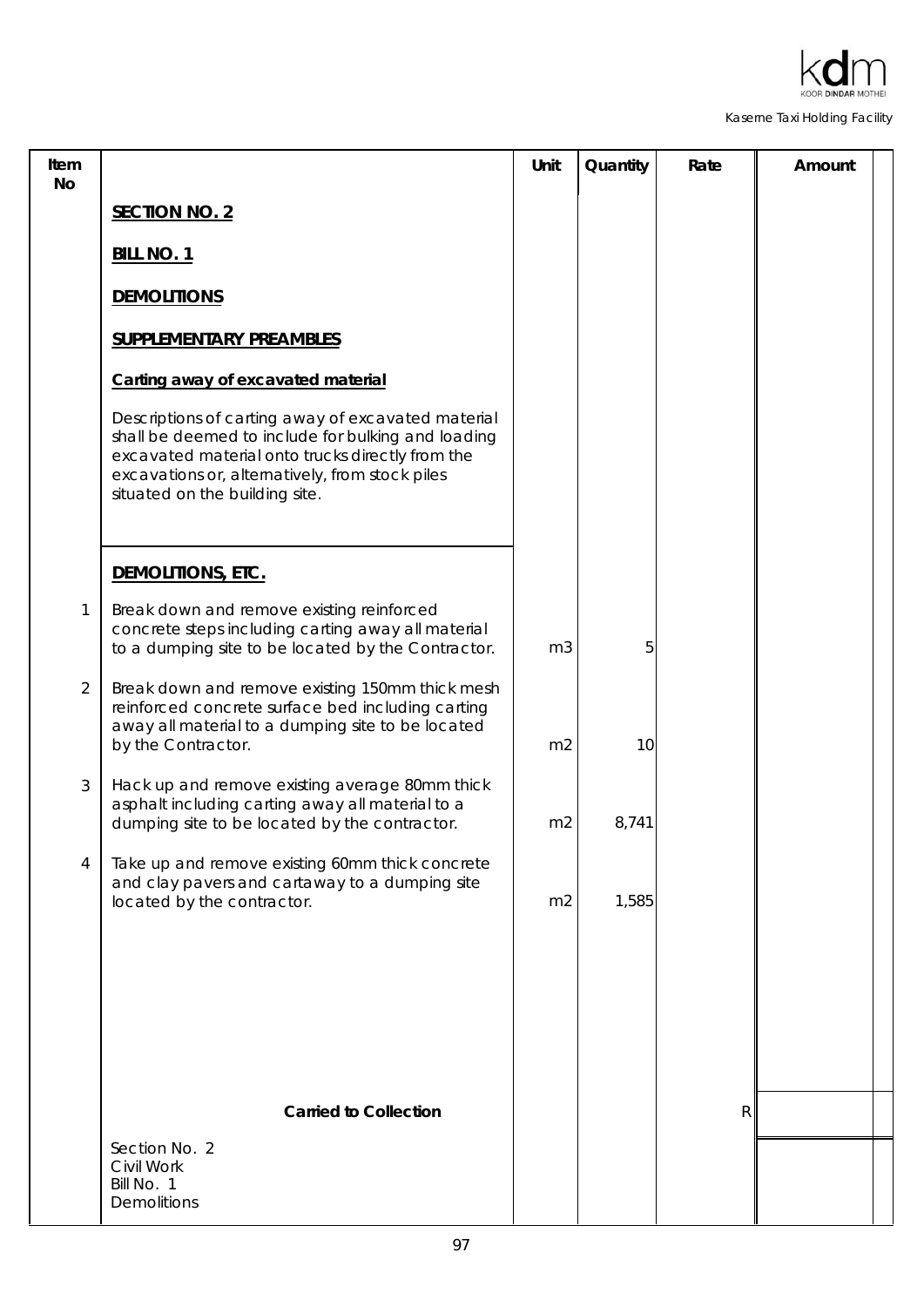

| 5 | Take up and remove existing 150 x 300mm<br>rectangular concrete kerb (SABS 927 Fig. 3) laid<br>straight, jointed and pointed in 5:1 cement mortar<br>including concrete haunching, concrete kerb<br>gutter not exceeding 300mm wide and cartaway<br>to a dumping site located by the contractor. | m         | 160 |   |  |
|---|--------------------------------------------------------------------------------------------------------------------------------------------------------------------------------------------------------------------------------------------------------------------------------------------------|-----------|-----|---|--|
| 6 | Break down and remove existing brick retaining wall<br>600mm high including removing strip footings,<br>backfilling and cart away all material to a dumping<br>site to be located by the contractor.                                                                                             | m         | 165 |   |  |
| 7 | Take out and remove existing precast concrete<br>palisade fence 2100mm high including 150mm x<br>50mm precast concrete posts at 1.5m centres<br>including carting away all material to a dumping<br>site to be located by the contractor.                                                        | m         | 165 |   |  |
| 8 | Take out and remove tree with trunk not exceeding<br>1000mm including excavating and removing of<br>roots, filling hole with clean dry earthfilling and<br>compacting to road/sidewalk specification.                                                                                            | <b>No</b> | 10  |   |  |
| 9 | Take out and remove tree with trunk exceeding<br>1000mm but not exceeding 1500mm girth including<br>excavating and removing of roots, filling hole with<br>clean dry earthfilling and compacting to<br>road/sidewalk specification.                                                              | <b>No</b> | 5   |   |  |
|   |                                                                                                                                                                                                                                                                                                  |           |     |   |  |
|   |                                                                                                                                                                                                                                                                                                  |           |     |   |  |
|   |                                                                                                                                                                                                                                                                                                  |           |     |   |  |
|   | <b>Carried to Collection</b>                                                                                                                                                                                                                                                                     |           |     | R |  |
|   | Section No. 2<br>Civil Work<br>Bill No. 1<br><b>Demolitions</b>                                                                                                                                                                                                                                  |           |     |   |  |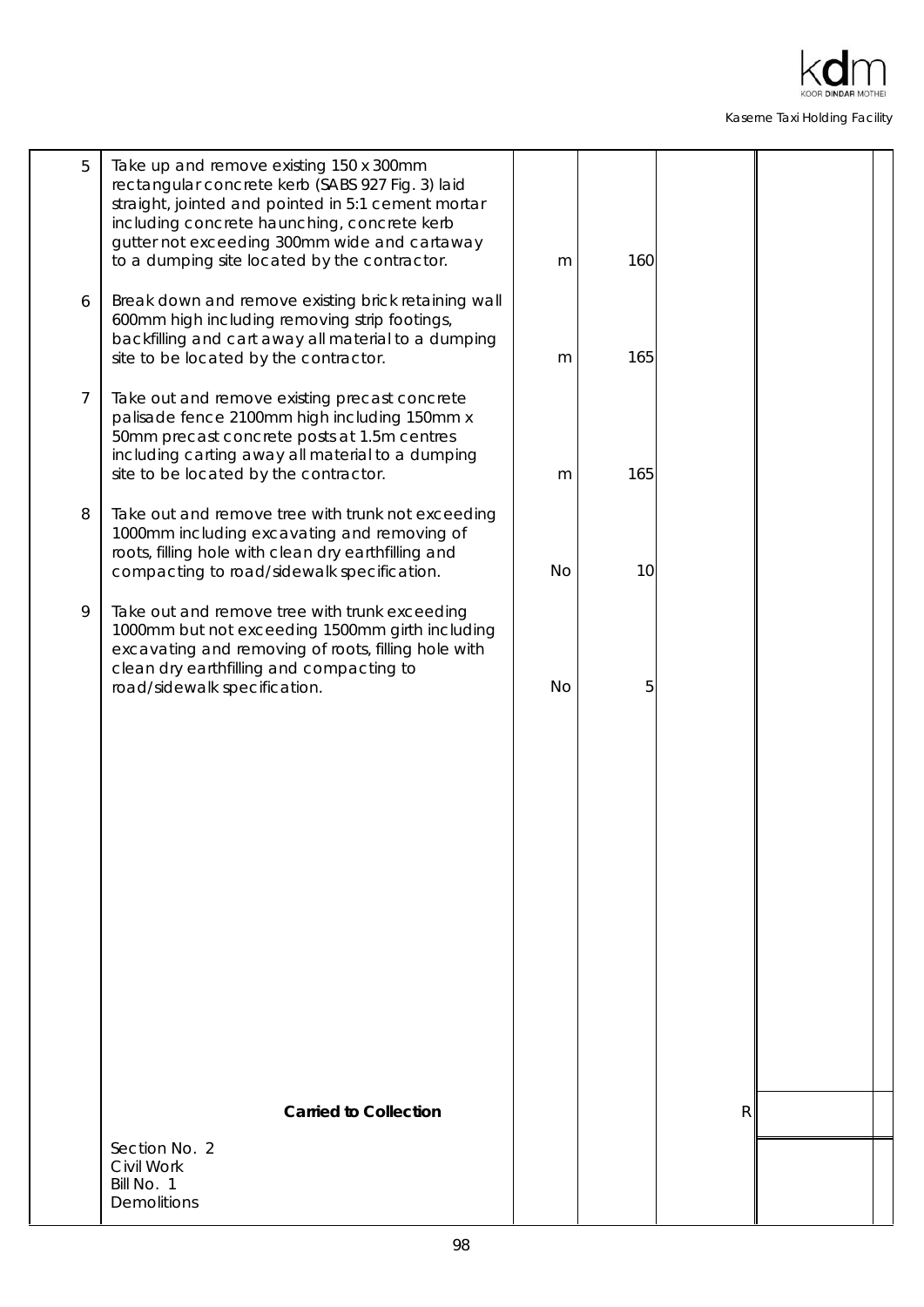

| Bill No. 1                                                 |        |
|------------------------------------------------------------|--------|
| Demolitions                                                |        |
| <b>COLLECTION</b>                                          |        |
| Page                                                       | Amount |
| $\mathsf{No}$<br>Total Brought Forward from Page No.<br>97 |        |
| 98                                                         |        |
|                                                            |        |
|                                                            |        |
|                                                            |        |
|                                                            |        |
|                                                            |        |
|                                                            |        |
|                                                            |        |
|                                                            |        |
|                                                            |        |
|                                                            |        |
|                                                            |        |
|                                                            |        |
|                                                            |        |
|                                                            |        |
|                                                            |        |
|                                                            |        |
|                                                            |        |
| Carried Forward to Summary of Section No.                  |        |
| R<br>$\overline{2}$                                        |        |
| Section No. 2<br>Civil Work                                |        |
| Bill No. 1<br>Demolitions                                  |        |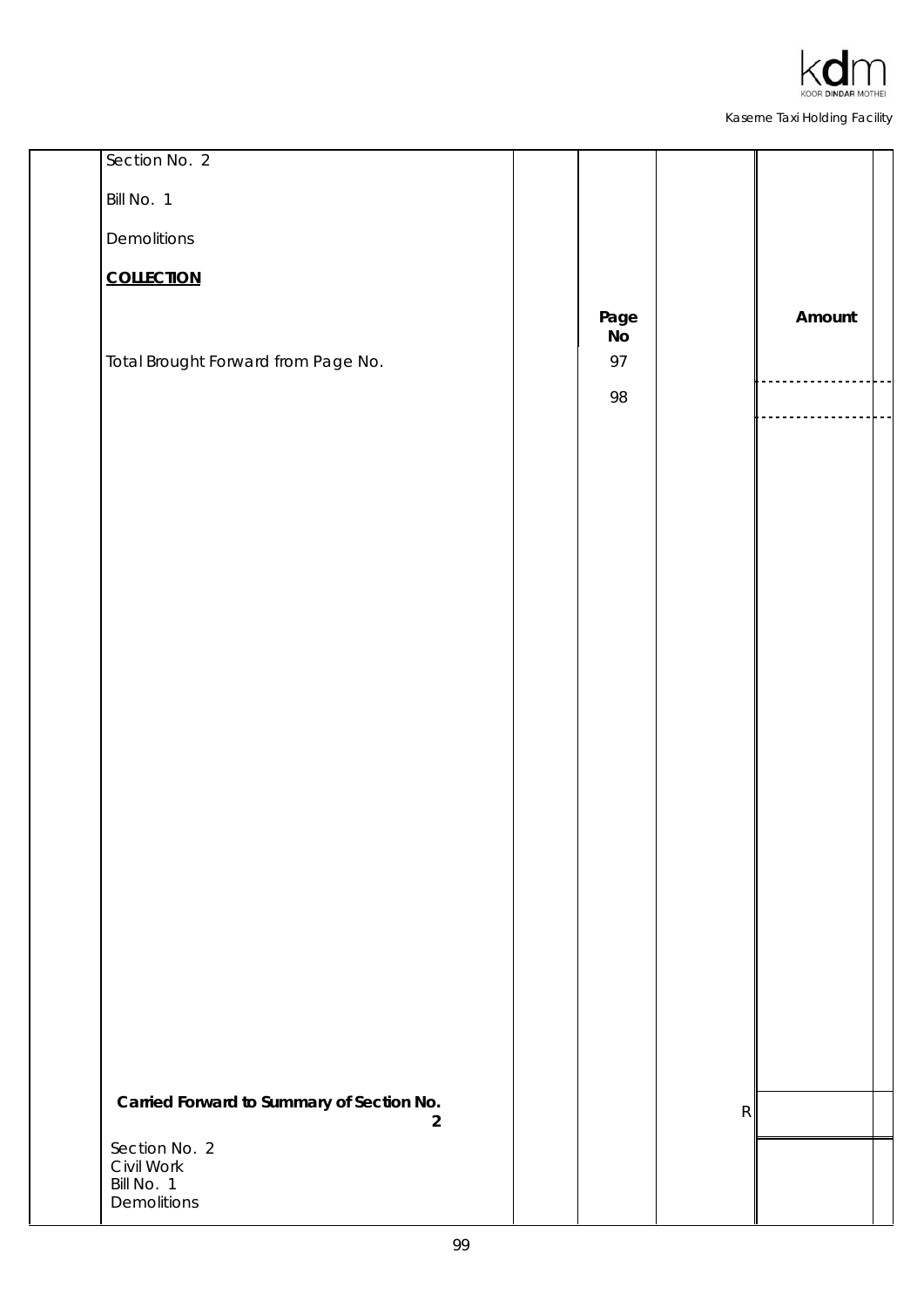

| Item<br>No | <b>SANS</b><br>Pay Ref    |                                                                                                                                                                                                                                                                        | Unit           | Quantity | Rate         | Amount |
|------------|---------------------------|------------------------------------------------------------------------------------------------------------------------------------------------------------------------------------------------------------------------------------------------------------------------|----------------|----------|--------------|--------|
|            |                           | <b>SECTION NO. 2</b>                                                                                                                                                                                                                                                   |                |          |              |        |
|            |                           | <b>BILL NO. 2</b>                                                                                                                                                                                                                                                      |                |          |              |        |
|            |                           | <b>GENERAL SITEWORKS</b>                                                                                                                                                                                                                                               |                |          |              |        |
|            |                           | <b>SUPPLEMENTARY PREAMBLES</b>                                                                                                                                                                                                                                         |                |          |              |        |
|            |                           | Carting away of excavated material                                                                                                                                                                                                                                     |                |          |              |        |
|            |                           | Descriptions of carting away of<br>excavated material shall be<br>deemed to include for bulking and<br>loading excavated material onto<br>trucks directly from the excavations<br>or, alternatively, from stock piles<br>situated on the building site.                |                |          |              |        |
|            |                           | <b>SITE CLEARANCE, ETC.</b>                                                                                                                                                                                                                                            |                |          |              |        |
|            |                           | Site clearance:                                                                                                                                                                                                                                                        |                |          |              |        |
| 1          | <b>SANS1200C</b><br>8.2.1 | Allow for digging up and removing<br>all rubbish, debris, vegetation,<br>hedges, shrubs and trees not<br>exceeding 200mm girth measured<br>1m above ground level, etc.<br>including carting away all material<br>to a dumping site to be located by<br>the contractor. | m <sub>2</sub> | 6,292    |              |        |
| 2          | 8.2.10                    | Strip average 200mm thick layer of<br>topsoil and cartaway to stockpiles<br>on site.                                                                                                                                                                                   | m <sub>2</sub> | 6,292    |              |        |
|            |                           | <b>ROADS AND PAVEMENTS</b>                                                                                                                                                                                                                                             |                |          |              |        |
|            |                           |                                                                                                                                                                                                                                                                        |                |          |              |        |
|            |                           |                                                                                                                                                                                                                                                                        |                |          |              |        |
|            |                           |                                                                                                                                                                                                                                                                        |                |          |              |        |
|            |                           | <b>Carried to Collection</b>                                                                                                                                                                                                                                           |                |          | $\mathsf{R}$ |        |
|            |                           | Section No. 2<br>Civil Work<br>Bill No. 2<br><b>General Siteworks</b>                                                                                                                                                                                                  |                |          |              |        |
|            |                           |                                                                                                                                                                                                                                                                        |                |          |              |        |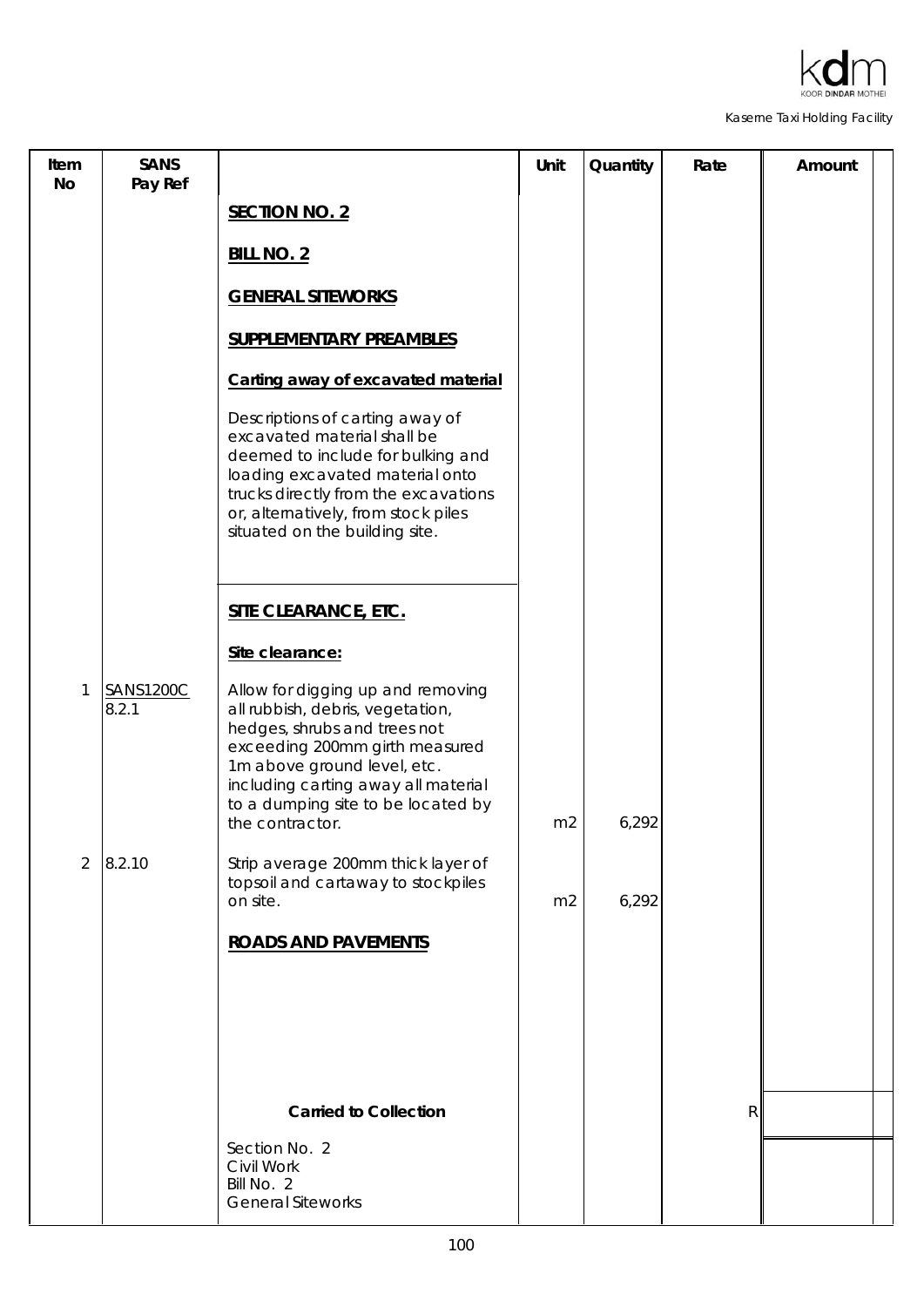

|                |                             | <b>Excavations:</b>                                                                                                                                                                                                                                                                                                                         |                |       |   |  |
|----------------|-----------------------------|---------------------------------------------------------------------------------------------------------------------------------------------------------------------------------------------------------------------------------------------------------------------------------------------------------------------------------------------|----------------|-------|---|--|
| 3              | <b>SANS 1200A</b><br>8.8.4c | Excavation by hand in all material to<br>expose services.                                                                                                                                                                                                                                                                                   | m <sub>3</sub> | 30    |   |  |
| 4              | SANS1200DM<br>8.3.4         | Open face excavation in earth and<br>soft rock over site to reduce levels<br>including formation of platform<br>compacted to 93% modified<br>AASHTO density in 150mm thick<br>layers with surplus material from the<br>cut operation (cut to fill).                                                                                         | m <sub>3</sub> | 300   |   |  |
| 5              | 8.3.4                       | Open face excavation in earth and<br>soft rock over site to reduce levels<br>and carting away surplus material<br>from excavations and/or stockpiles<br>on site to a dumping site to be<br>located by the Contractor.                                                                                                                       | m <sub>3</sub> | 5,829 |   |  |
| 6              | 8.3.4                       | Open face excavation in<br>hydrocarbon contaminated earth<br>and soft rock over site to reduce<br>levels and carting away surplus<br>material from excavations and/or<br>stockpiles on site to a hazardous<br>material landfill site to be located by<br>the Contractor including disposal,<br>taking of samples, OHS requirements,<br>etc. | m <sub>3</sub> | 1,400 |   |  |
| $\overline{7}$ | 8.3.6a                      | Extra over open face excavations in<br>earth for excavations in intermediate<br>rock including carting away to a<br>dumping site to be located by the<br>Contractor.                                                                                                                                                                        | m <sub>3</sub> | 291   |   |  |
| 8              | 8.3.6b                      | Extra over open face excavations in<br>earth for excavations in hard rock<br>including carting away to a<br>dumping site to be located by the<br>Contractor.                                                                                                                                                                                | m <sub>3</sub> | 117   |   |  |
| 9              |                             | Allow for keeping excavations free<br>of all water other than subterranean<br>water.                                                                                                                                                                                                                                                        |                | Item  |   |  |
|                |                             | <b>Carried to Collection</b>                                                                                                                                                                                                                                                                                                                |                |       | R |  |
|                |                             | Section No. 2<br>Civil Work<br>Bill No. 2<br><b>General Siteworks</b>                                                                                                                                                                                                                                                                       |                |       |   |  |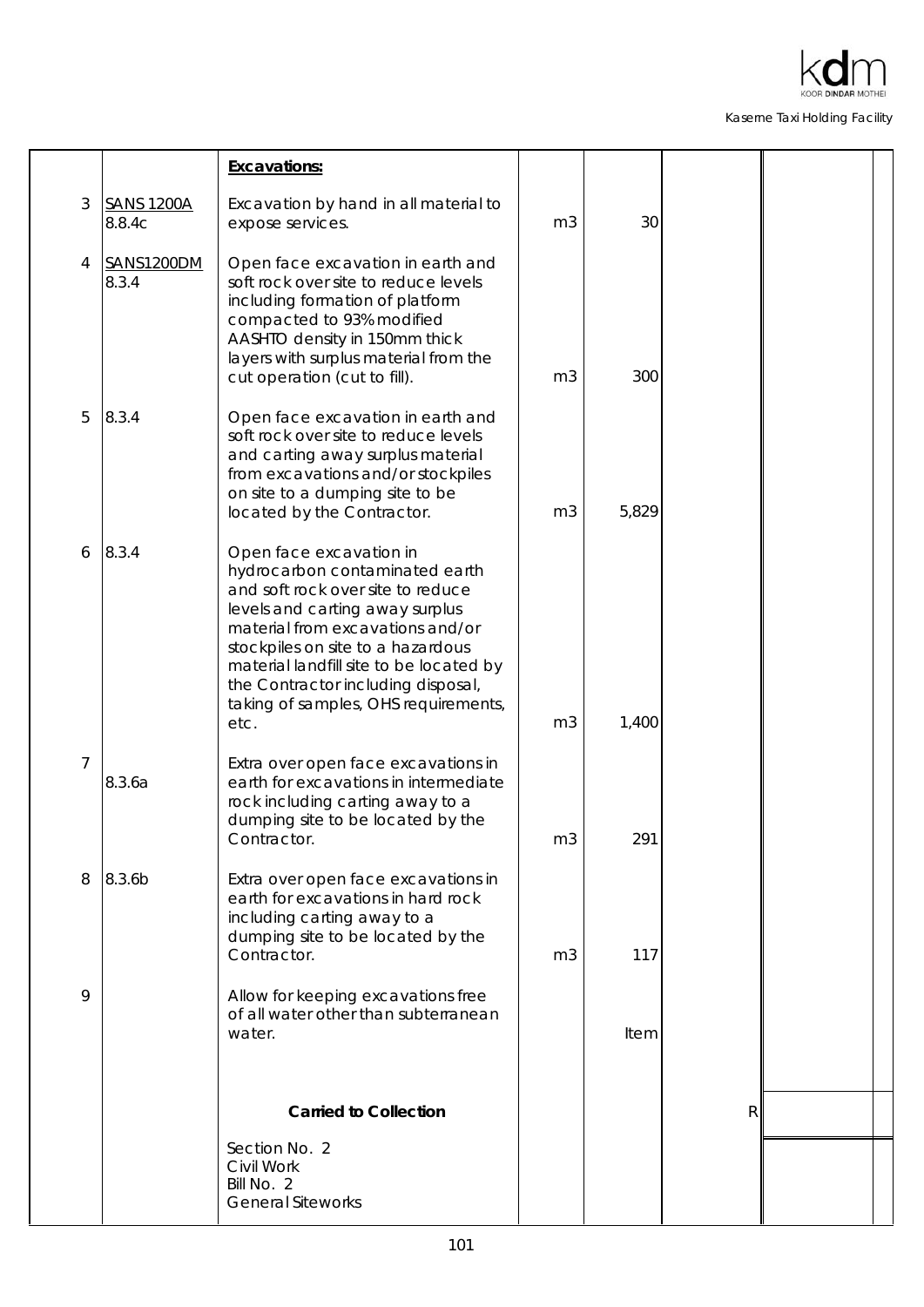

|    |                             | Compaction of in-situ surfaces:                                                                                                                                                                                                                     |                |        |              |  |
|----|-----------------------------|-----------------------------------------------------------------------------------------------------------------------------------------------------------------------------------------------------------------------------------------------------|----------------|--------|--------------|--|
| 10 | <b>SANS1200DM</b><br>8.3.3a | Rip and recompact ground surface,<br>including scarifying for a depth of<br>150mm, breaking down oversize<br>material, adding suitable material<br>where necessary and compacting<br>to 93% modified AASHTO density and<br>trim to required levels. | m <sub>2</sub> | 10,212 |              |  |
|    |                             | Sub-base Course:                                                                                                                                                                                                                                    |                |        |              |  |
| 11 | SANS1200MF<br>8.3.3         | Selected imported G7 (commercial<br>sources) natural gravel in 150mm<br>layers and spread, level, water and<br>compact to 95% modified AASHTO<br>density.                                                                                           | m <sub>3</sub> | 1,725  |              |  |
|    |                             | <b>Base Course:</b>                                                                                                                                                                                                                                 |                |        |              |  |
| 12 | SANS1200MF<br>8.3.3         | Selected imported G7 (commercial<br>sources) natural gravel in 150mm<br>layers and spread, level, water and<br>compact to 95% modified AASHTO<br>density.                                                                                           | m <sub>3</sub> | 317    |              |  |
| 13 | SANS1200ME<br>8.3.3         | Selected imported G5 (commercial<br>sources) natural gravel in 150mm<br>layers and spread, level, water and<br>compact to 95% modified AASHTO<br>density.                                                                                           | m <sub>3</sub> | 1,258  |              |  |
| 14 | 8.3.3                       | Selected imported G6 (commercial<br>sources) (C4 after stabilisation)<br>natural gravel in 150mm layers and<br>spread, level, water and compact to<br>98% modified AASHTO density.                                                                  | m <sub>3</sub> | 467    |              |  |
| 15 | 8.3.3                       | Selected imported G1 (commercial<br>sources) natural gravel in 150mm<br>layers and spread, level, water and<br>compact to 88% of apparent<br>density.                                                                                               | m <sub>3</sub> | 20     |              |  |
|    |                             |                                                                                                                                                                                                                                                     |                |        |              |  |
|    |                             | <b>Carried to Collection</b>                                                                                                                                                                                                                        |                |        | $\mathsf{R}$ |  |
|    |                             | Section No. 2                                                                                                                                                                                                                                       |                |        |              |  |
|    |                             | Civil Work<br>Bill No. 2<br><b>General Siteworks</b>                                                                                                                                                                                                |                |        |              |  |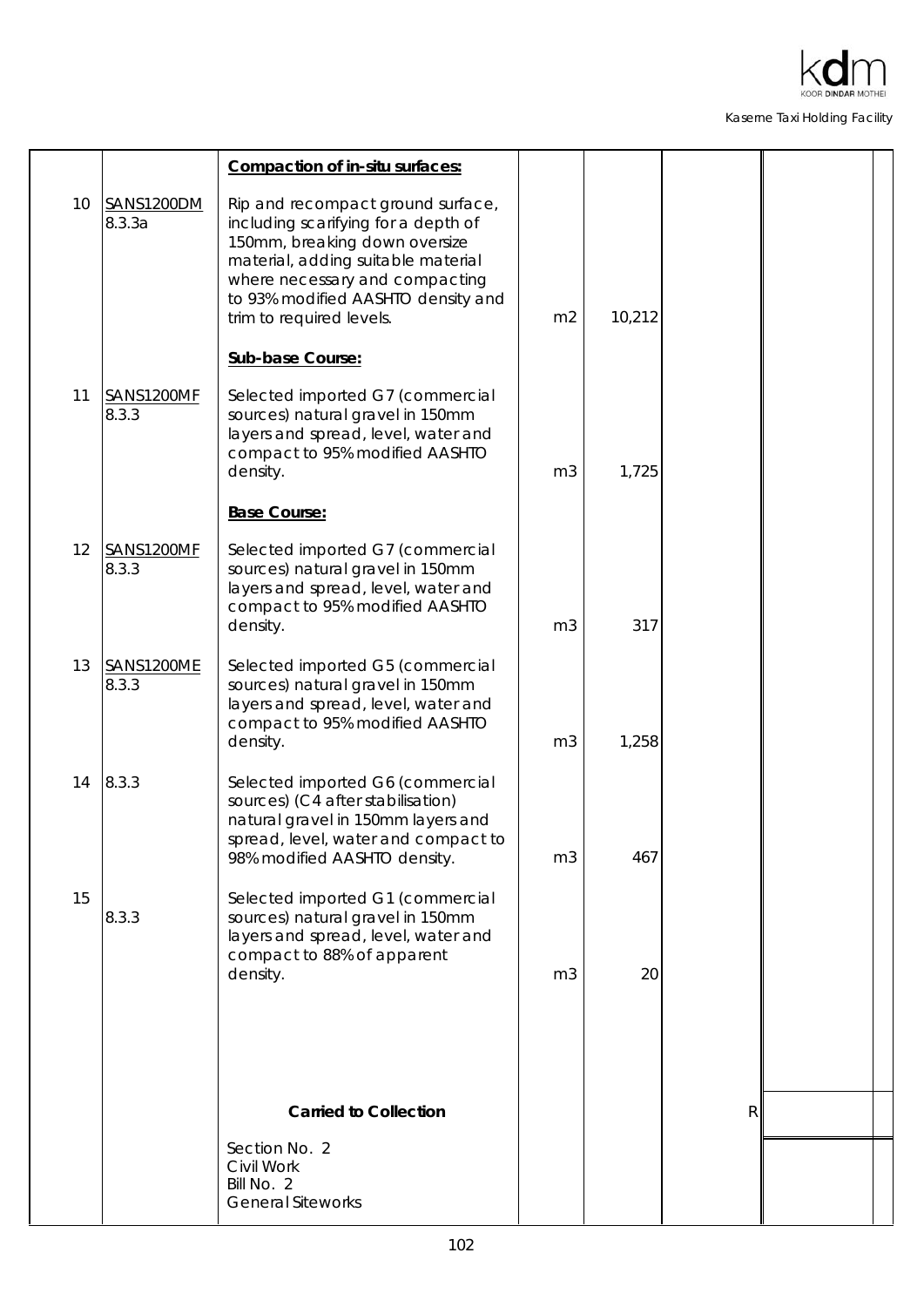

| 16 | 8.3.2               | Selected earth filling obtained from<br>the excavations and/or prescribed<br>stock piles on site in layers of 150mm<br>thick compacted to 95% Mod<br>AASHTO density | m <sub>3</sub> | 80  |   |  |
|----|---------------------|---------------------------------------------------------------------------------------------------------------------------------------------------------------------|----------------|-----|---|--|
|    | SANS1200MH<br>8.5.4 | <b>Bitumen Treated Base:</b>                                                                                                                                        |                |     |   |  |
| 17 | 8.5.4               | Bitumen treated base (BTB) with a<br>maximum aggregate size of 26.5mm.                                                                                              | $\mathfrak{t}$ | 20  |   |  |
|    | SANS1200ME          | Stabilisation:                                                                                                                                                      |                |     |   |  |
| 18 | 8.3.5(d)            | Process base/sub-base course by<br>stabilisation (cement elsewhere).                                                                                                | m <sub>3</sub> | 467 |   |  |
| 19 | 8.3.8               | Stabilising with ordinary portland<br>cement at the rate of 3% by mass.                                                                                             | t              | 29  |   |  |
|    |                     | Soil Tests:                                                                                                                                                         |                |     |   |  |
|    |                     | Note: Prices for soil tests must be<br>included in the contractor's rates for<br>earthworks items.                                                                  |                |     |   |  |
|    |                     | Additional soil tests to be carried out<br>as directed by the Engineer:                                                                                             |                |     |   |  |
| 20 |                     | Modified AASHTO density tests.                                                                                                                                      | <b>No</b>      | 1   |   |  |
|    |                     |                                                                                                                                                                     |                |     |   |  |
|    |                     |                                                                                                                                                                     |                |     |   |  |
|    |                     |                                                                                                                                                                     |                |     |   |  |
|    |                     |                                                                                                                                                                     |                |     |   |  |
|    |                     |                                                                                                                                                                     |                |     |   |  |
|    |                     |                                                                                                                                                                     |                |     |   |  |
|    |                     |                                                                                                                                                                     |                |     |   |  |
|    |                     |                                                                                                                                                                     |                |     |   |  |
|    |                     |                                                                                                                                                                     |                |     |   |  |
|    |                     | <b>Carried to Collection</b>                                                                                                                                        |                |     | R |  |
|    |                     | Section No. 2<br>Civil Work<br>Bill No. 2<br><b>General Siteworks</b>                                                                                               |                |     |   |  |
|    |                     |                                                                                                                                                                     |                |     |   |  |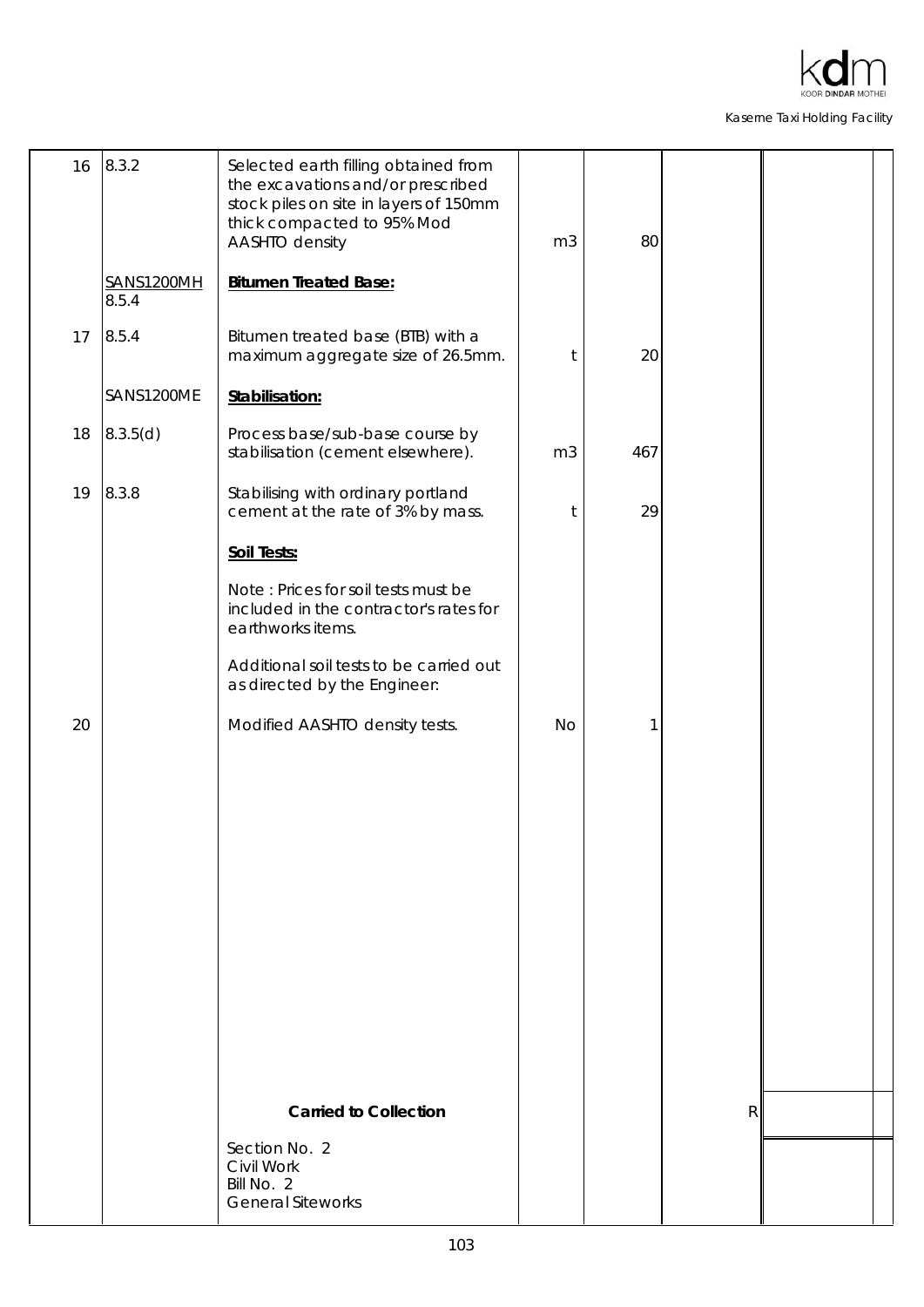

| Section No. 2                          |                          |           |        |  |
|----------------------------------------|--------------------------|-----------|--------|--|
| Bill No. 2                             |                          |           |        |  |
| <b>General Siteworks</b>               |                          |           |        |  |
| <b>COLLECTION</b>                      |                          |           |        |  |
| Total Brought Forward from Page No.    | Page<br><b>No</b><br>100 |           | Amount |  |
|                                        | 101                      |           |        |  |
|                                        | 102                      |           |        |  |
|                                        | 103                      |           |        |  |
|                                        |                          |           |        |  |
|                                        |                          |           |        |  |
|                                        |                          |           |        |  |
|                                        |                          |           |        |  |
|                                        |                          |           |        |  |
|                                        |                          |           |        |  |
|                                        |                          |           |        |  |
|                                        |                          |           |        |  |
|                                        |                          |           |        |  |
|                                        |                          |           |        |  |
|                                        |                          |           |        |  |
|                                        |                          |           |        |  |
|                                        |                          |           |        |  |
|                                        |                          |           |        |  |
|                                        |                          |           |        |  |
|                                        |                          |           |        |  |
| <b>Carried Forward to Summary</b>      |                          |           |        |  |
| of Section No. 2                       |                          | ${\sf R}$ |        |  |
| Section No. 2<br>Civil Work            |                          |           |        |  |
| Bill No. 2<br><b>General Siteworks</b> |                          |           |        |  |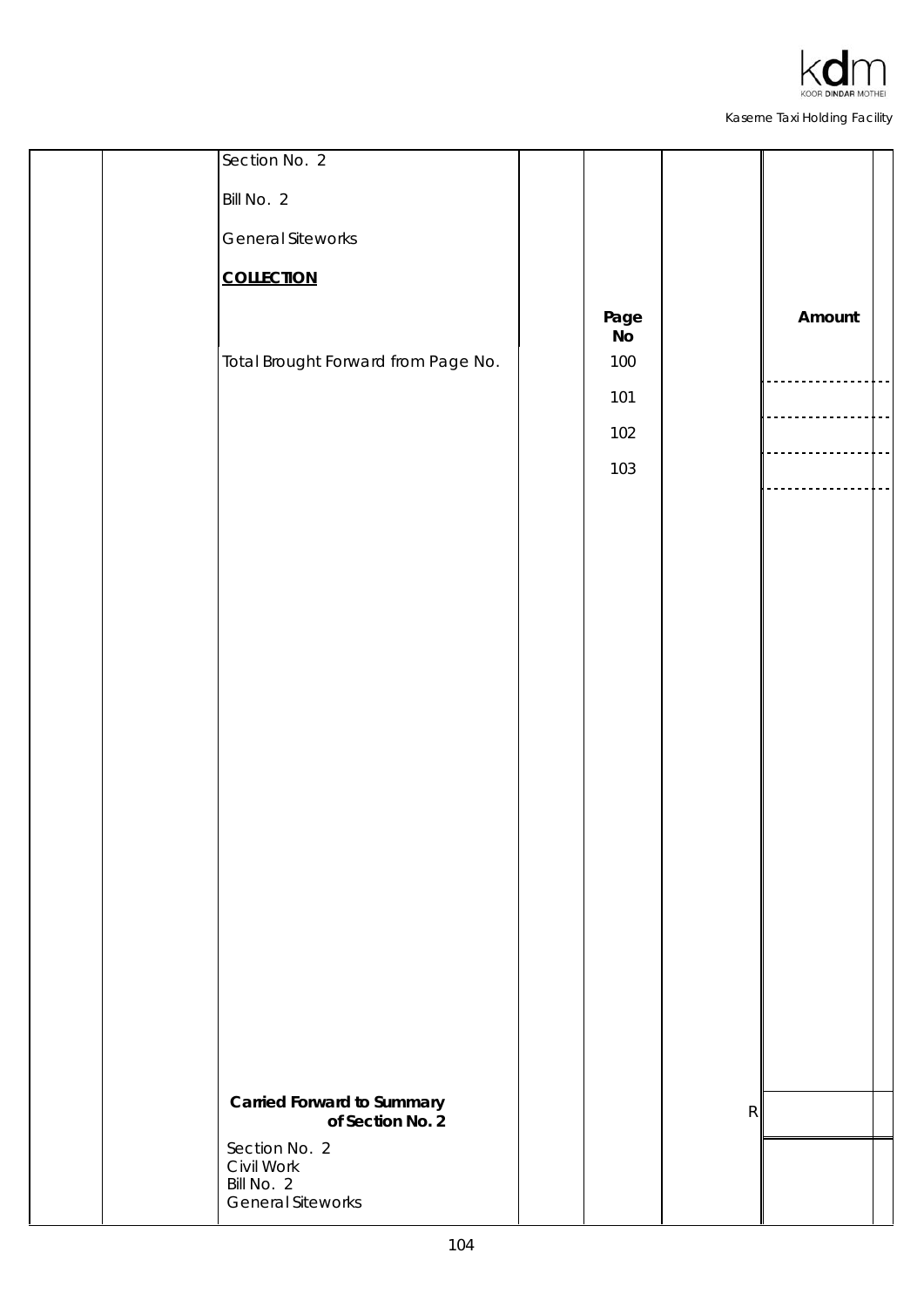

| Item<br>No | <b>SANS</b><br>Pay Ref |                                                                                                                                                                                                                                                         | Unit | Quantity | Rate         | Amount |
|------------|------------------------|---------------------------------------------------------------------------------------------------------------------------------------------------------------------------------------------------------------------------------------------------------|------|----------|--------------|--------|
|            |                        | <b>SECTION NO. 2</b>                                                                                                                                                                                                                                    |      |          |              |        |
|            |                        | <b>BILL NO. 3</b>                                                                                                                                                                                                                                       |      |          |              |        |
|            |                        | <b>PAVING, KERBS, ETC.</b>                                                                                                                                                                                                                              |      |          |              |        |
|            |                        | <b>SUPPLEMENTARY PREAMBLES</b>                                                                                                                                                                                                                          |      |          |              |        |
|            |                        | Carting away of excavated material                                                                                                                                                                                                                      |      |          |              |        |
|            |                        | Descriptions of carting away of<br>excavated material shall be<br>deemed to include for bulking and<br>loading excavated material onto<br>trucks directly from the excavations<br>or, alternatively, from stock piles<br>situated on the building site. |      |          |              |        |
|            |                        | <b>PAVING</b>                                                                                                                                                                                                                                           |      |          |              |        |
|            |                        | Approved brand of anti-termite soil<br>poison & weedkiller is to be applied<br>under paving at a rate of 50 grams<br>per square meter by a Registered<br>Company and guaranteed for ten<br>years.                                                       |      |          |              |        |
|            |                        | Paving shall be laid in accordance<br>with SABS 1200MJ, SABS 1058 and the<br><b>Concrete Masonry Association's</b><br>specifications.                                                                                                                   |      |          |              |        |
|            |                        | Paving shall be laid on 25mm<br>(thickness after final compaction)<br>clean river sand (preparation of<br>ground or filling elsewhere).                                                                                                                 |      |          |              |        |
|            |                        | Clean plaster sand shall be swept<br>into joints between roadstones.                                                                                                                                                                                    |      |          |              |        |
|            |                        |                                                                                                                                                                                                                                                         |      |          |              |        |
|            |                        | <b>Carried to Collection</b>                                                                                                                                                                                                                            |      |          | $\mathsf{R}$ |        |
|            |                        | Section No. 2<br>Civil Work<br>Bill No. 3<br>Paving, Kerbs, etc.                                                                                                                                                                                        |      |          |              |        |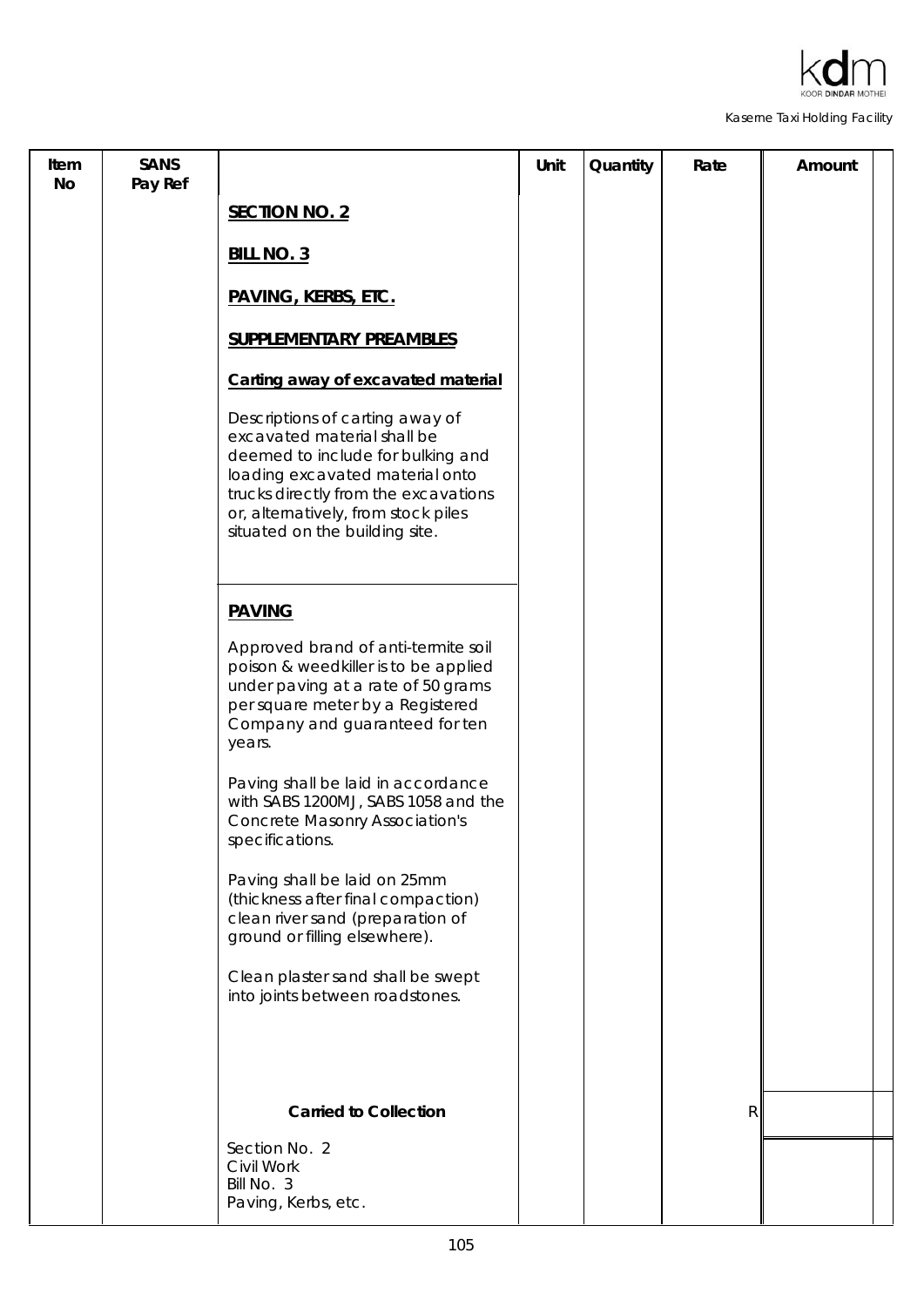

|                | <b>SANS1200MJ</b><br>8.2.2 | Type S-C concrete block paving<br>(35mpa) composed of 60mm thick<br>standard grey interlocking precast<br>concrete blocks laid in herringbone<br>pattern bedded on and including<br>25mm thick bed of river sand: |                |       |   |  |
|----------------|----------------------------|-------------------------------------------------------------------------------------------------------------------------------------------------------------------------------------------------------------------|----------------|-------|---|--|
| 1              | 8.2.2                      | Paving to roads, parking areas,<br>pavements, etc. to falls including<br>any consequent cutting (circular<br>cutting elsewhere).                                                                                  | m <sub>2</sub> | 1,585 |   |  |
| $\overline{2}$ | 8.2.3                      | Extra for circular cutting not<br>exceeding 2m radius.                                                                                                                                                            | m              | 79    |   |  |
|                | 8.2.2                      | Type S-C concrete block paving<br>(35mpa) composed of 80mm thick<br>standard grey interlocking precast<br>concrete blocks laid in herringbone<br>pattern bedded on and including<br>25mm thick bed of river sand: |                |       |   |  |
| 3              | 8.2.2                      | Paving to roads, parking areas,<br>pavements, etc. to falls including<br>any consequent cutting (circular<br>cutting elsewhere).                                                                                  | m <sub>2</sub> | 6,292 |   |  |
| 4              | 8.2.3                      | Extra for circular cutting not<br>exceeding 2m radius.                                                                                                                                                            | m              | 315   |   |  |
|                |                            | One layer of 250 micron waterproof<br>sheeting sealed at laps with pressure<br>sensitive tape:                                                                                                                    |                |       |   |  |
| 5              |                            | Under paving blocks.                                                                                                                                                                                              | m <sub>2</sub> | 7,877 |   |  |
|                | SANS1200MK<br>8.2.1        | <b>KERBS</b>                                                                                                                                                                                                      |                |       |   |  |
|                |                            |                                                                                                                                                                                                                   |                |       |   |  |
|                |                            |                                                                                                                                                                                                                   |                |       |   |  |
|                |                            |                                                                                                                                                                                                                   |                |       |   |  |
|                |                            | <b>Carried to Collection</b>                                                                                                                                                                                      |                |       | R |  |
|                |                            | Section No. 2<br>Civil Work<br>Bill No. 3<br>Paving, Kerbs, etc.                                                                                                                                                  |                |       |   |  |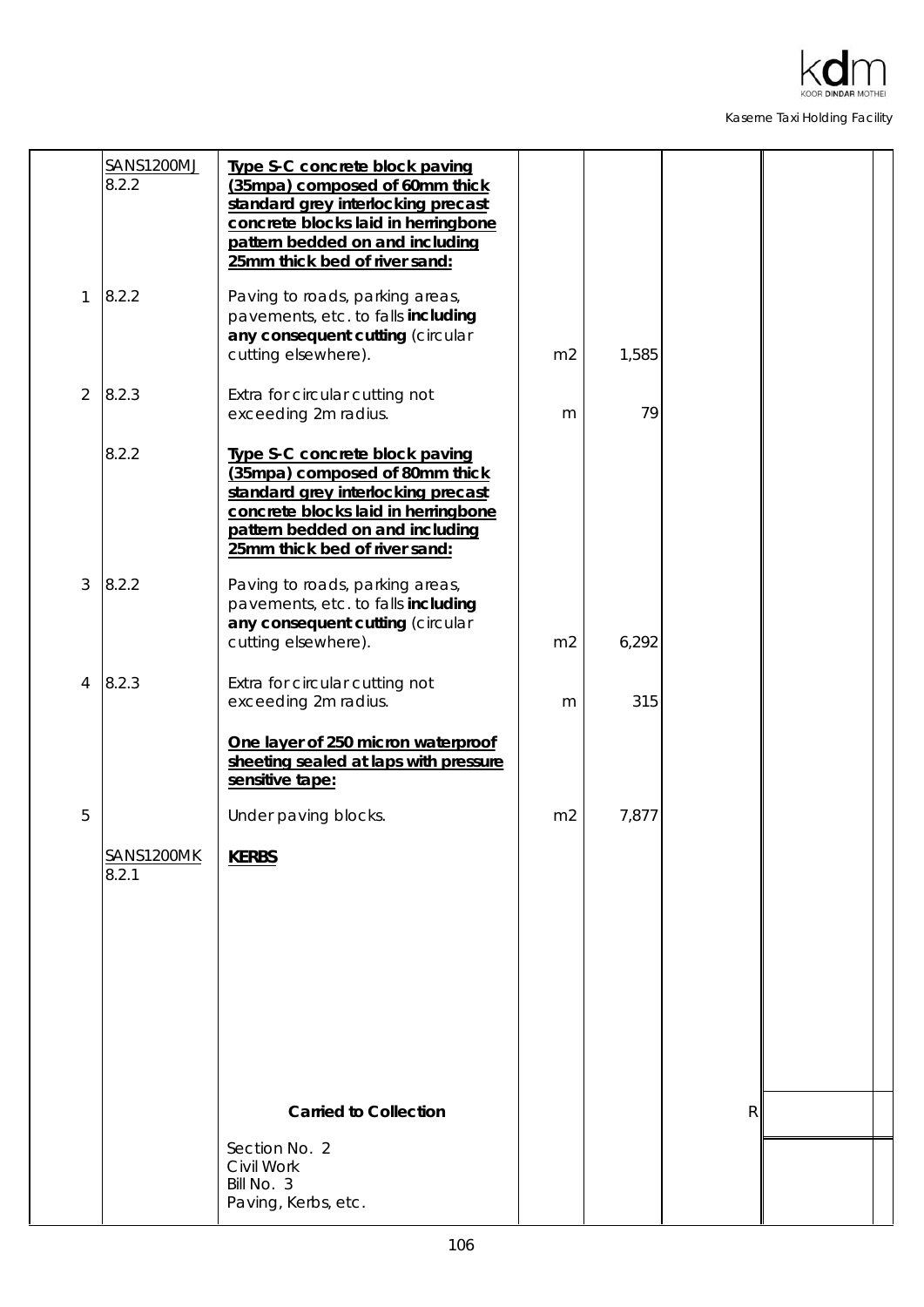

|    | 8.2.1 | 150 x 300mm Half-battered concrete<br>kerb (SABS 927 Fig. 3) jointed and<br>pointed in 5:1 cement mortar and<br>bedded in 15mpa concrete<br>including all necessary excavation,<br>backfilling, carting away, continuous<br>concrete haunching on curves,<br>concrete haunching at joints on<br>straights, etc.: |   |       |   |  |
|----|-------|------------------------------------------------------------------------------------------------------------------------------------------------------------------------------------------------------------------------------------------------------------------------------------------------------------------|---|-------|---|--|
| 6  | 8.2.1 | Laid straight.                                                                                                                                                                                                                                                                                                   | m | 1,072 |   |  |
| 7  | 8.2.1 | Laid circular on plan not exceeding<br>4m radius.                                                                                                                                                                                                                                                                | m | 268   |   |  |
|    | 8.2.1 | 75 x 150mm Rectangular concrete<br>garden kerb (SABS 927 Fig. 12)<br>jointed and pointed in 5:1 cement<br>mortar and bedded in 15mpa<br>concrete including all necessary<br>excavation, backfilling, carting<br>away, concrete haunching, etc.:                                                                  |   |       |   |  |
| 8  | 8.2.1 | Laid straight.                                                                                                                                                                                                                                                                                                   | m | 80    |   |  |
|    | 8.2.1 | 300 x 175mm Mountable concrete<br>kerb (SABS 927 Fig. 8b) jointed and<br>pointed in 5:1 cement mortar and<br>bedded in 15mpa concrete<br>including all necessary excavation,<br>backfilling, carting away, continuous<br>concrete haunching on curves,<br>concrete haunching at joints on<br>straights, etc.:    |   |       |   |  |
| 9  | 8.2.1 | Laid straight.                                                                                                                                                                                                                                                                                                   | m | 50    |   |  |
| 10 | 8.2.1 | Laid circular on plan exceeding 4m<br>radius.                                                                                                                                                                                                                                                                    | m | 20    |   |  |
|    |       |                                                                                                                                                                                                                                                                                                                  |   |       |   |  |
|    |       | <b>Carried to Collection</b>                                                                                                                                                                                                                                                                                     |   |       | R |  |
|    |       | Section No. 2<br>Civil Work<br>Bill No. 3<br>Paving, Kerbs, etc.                                                                                                                                                                                                                                                 |   |       |   |  |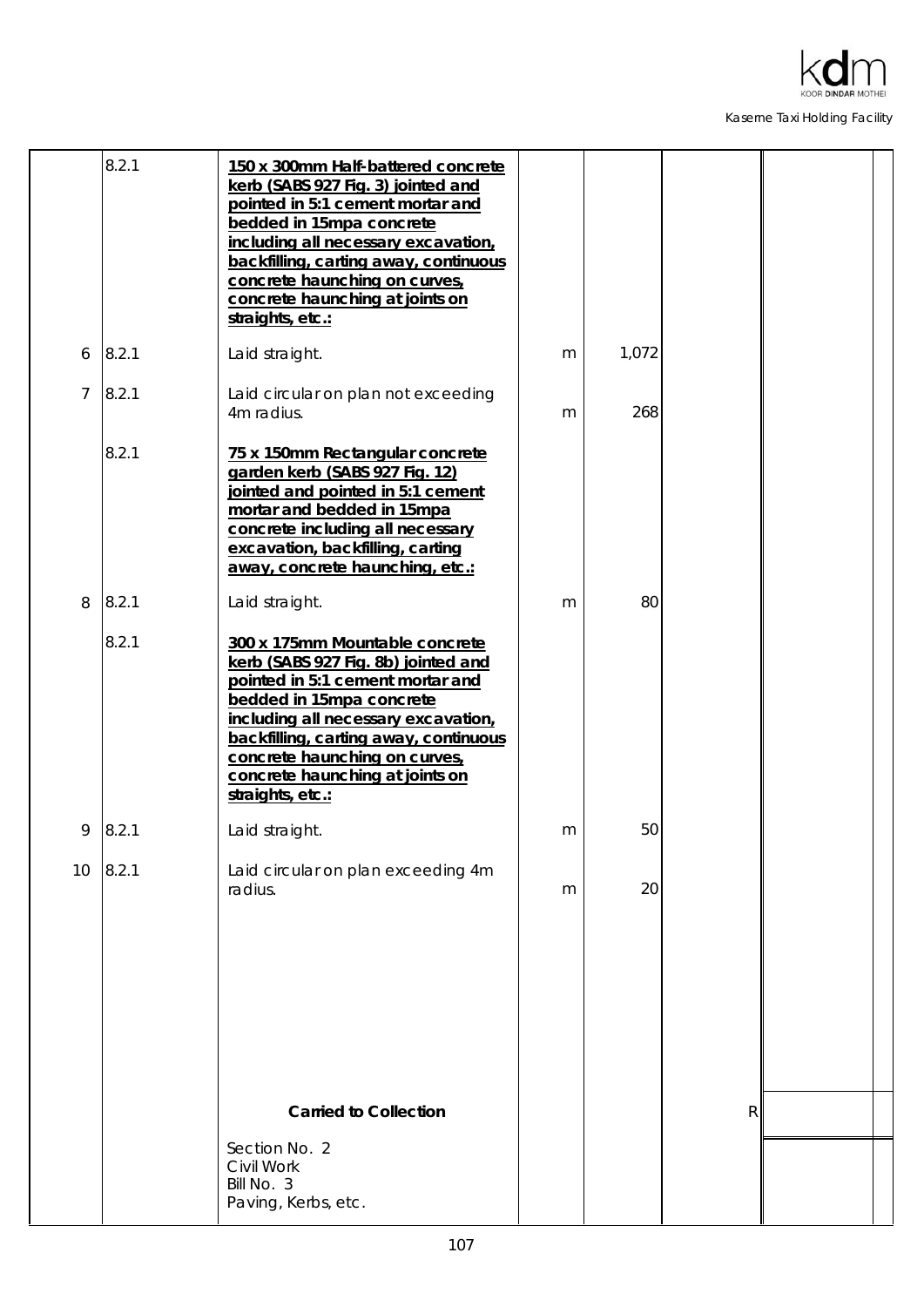

|    | 8.2.1                 | 180 x 280mm Rectangular semi-<br>mountable concrete kerb (SABS 927<br>Fig. 7) jointed and pointed in 5:1<br>cement mortar and bedded in<br>15mpa concrete including all<br>necessary excavation, backfilling,<br>carting away, continuous concrete<br>haunching on curves, concrete<br>haunching at joints on straights, etc.:                                           |   |       |   |  |
|----|-----------------------|--------------------------------------------------------------------------------------------------------------------------------------------------------------------------------------------------------------------------------------------------------------------------------------------------------------------------------------------------------------------------|---|-------|---|--|
| 11 | 8.2.1                 | Laid straight.                                                                                                                                                                                                                                                                                                                                                           | m | 320   |   |  |
| 12 | 8.2.1                 | Laid circular on plan not exceeding<br>4m radius.                                                                                                                                                                                                                                                                                                                        | m | 40    |   |  |
|    | SANS1200MK<br>8.2.6.1 | <b>Sundries</b>                                                                                                                                                                                                                                                                                                                                                          |   |       |   |  |
| 13 | 8.2.1                 | 25Mpa/19mm Concrete kerb gutter<br>size overall 150 x 120mm deep<br>extreme finished smooth with a steel<br>trowel on all exposed surfaces to a<br>uniform dense finish with closed cell<br>expanded polyethylene filler and<br>polyurethane sealant expansion<br>joints at 2m centres including all<br>necessary excavation, backfilling,<br>formwork, dowels, etc.     | m | 1,072 |   |  |
| 14 | 8.2.1                 | 25Mpa/19mm Concrete kerb gutter<br>circular on plan size overall 150 x<br>120mm deep extreme finished<br>smooth with a steel trowel on all<br>exposed surfaces to a uniform dense<br>finish with closed cell expanded<br>polyethylene filler and polyurethane<br>sealant expansion joints at 2m<br>centres including all necessary<br>excavation, backfilling, formwork, |   |       |   |  |
|    |                       | dowels, etc.                                                                                                                                                                                                                                                                                                                                                             | m | 268   |   |  |
|    |                       |                                                                                                                                                                                                                                                                                                                                                                          |   |       |   |  |
|    |                       | <b>Carried to Collection</b>                                                                                                                                                                                                                                                                                                                                             |   |       | R |  |
|    |                       | Section No. 2<br>Civil Work<br>Bill No. 3<br>Paving, Kerbs, etc.                                                                                                                                                                                                                                                                                                         |   |       |   |  |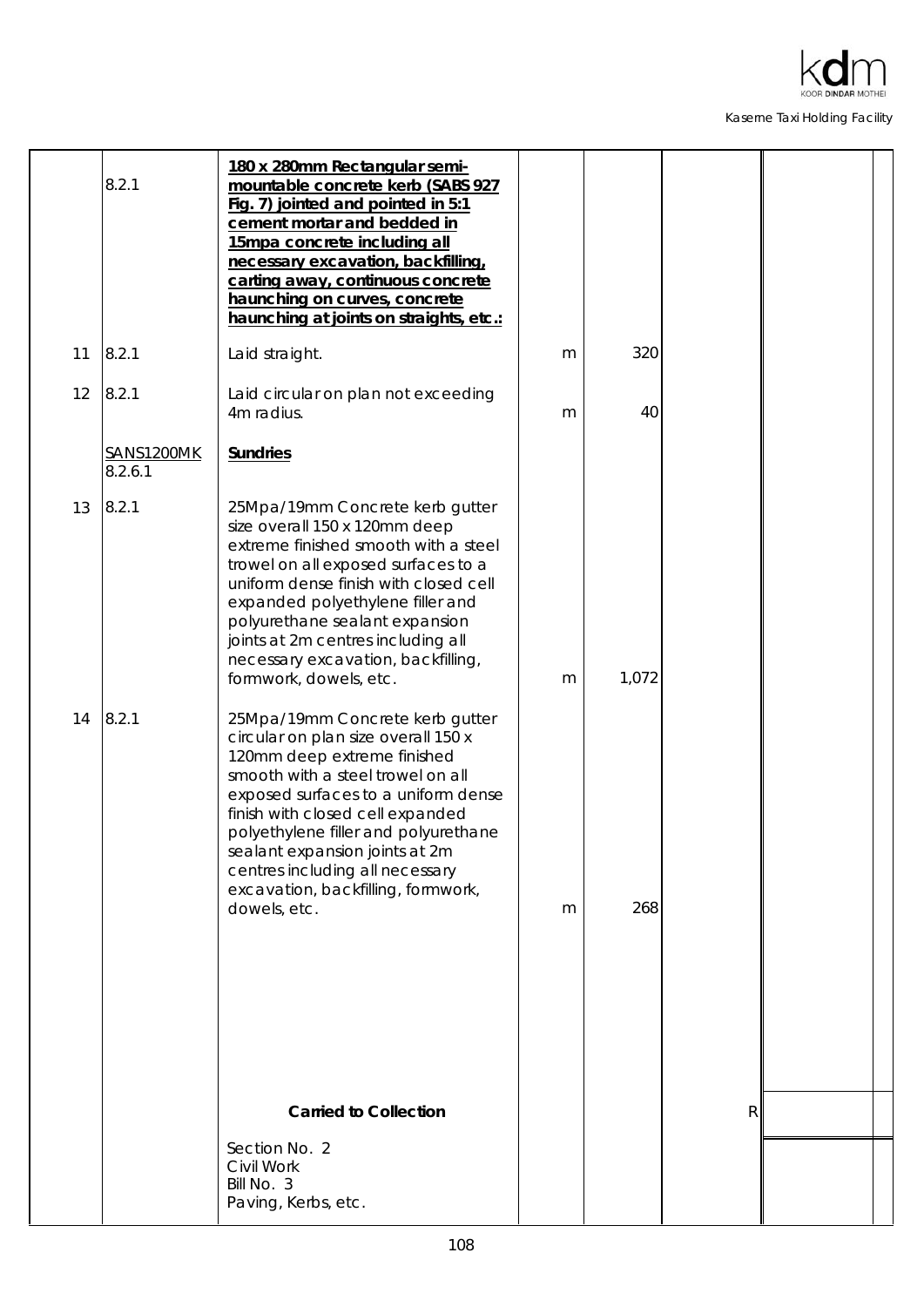

| 15 | SANS1200GB<br> 8.1.1 | 30Mpa/19mm Concrete edge beam<br>size 300 x 200mm deep finished<br>smooth on all exposed surfaces to a<br>uniform dense finish with one top<br>corner having a 25 x 25mm chamfer<br>with and including closed cell<br>expanded polyethylene filler and<br>polyurethane sealant expansion<br>joints at 6m centres and saw cut<br>construction joints and sealant at 2m<br>centres including all necessary<br>excavation, backfilling, cutting into<br>paving, formwork, dowels, etc. | m              | 50 |              |  |
|----|----------------------|-------------------------------------------------------------------------------------------------------------------------------------------------------------------------------------------------------------------------------------------------------------------------------------------------------------------------------------------------------------------------------------------------------------------------------------------------------------------------------------|----------------|----|--------------|--|
| 16 | 8.1.1                | 330 x 330 x 100mm thick precast<br>concrete pavers with non-slip ribbed<br>surface laid with butt joints on and<br>including 25mm thick river sand bed,<br>with dry sand and cement mixture<br>filled and lightly compacted into<br>joints, all laid on subgrade<br>(elsewhere measured) conforming to<br>SABS 1200D degree of accuracy I (as<br>per attached JRA Drawing JRA-SD-<br>R016).                                                                                         | m <sub>2</sub> | 10 |              |  |
| 17 | 8.1.1                | 25Mpa/19mm Concrete in triangular<br>shaped ramps to transition area of<br>footpaths, size overall 900 x 900 x<br>100mm thick including all necessary<br>formwork, reinforcement, cutting into<br>paving, finishing top surfaces to an<br>evenly ribbed non-slip finish, etc.                                                                                                                                                                                                       | <b>No</b>      | 20 |              |  |
| 18 | SANS1200MM<br>8.3.4  | 30Mpa/19mm Concrete in surrounds<br>to existing posts, manholes, etc. size<br>overall 300 x 300 x 80mm thick<br>including all necessary formwork,<br>movement joints, cutting into paving,<br>finishing top surfaces to a smooth<br>finish, steel ruled joints all round top,<br>casting around existing posts,<br>manholes, etc.                                                                                                                                                   | <b>No</b>      | 30 |              |  |
|    |                      |                                                                                                                                                                                                                                                                                                                                                                                                                                                                                     |                |    |              |  |
|    |                      | <b>Carried to Collection</b>                                                                                                                                                                                                                                                                                                                                                                                                                                                        |                |    | $\mathsf{R}$ |  |
|    |                      | Section No. 2<br>Civil Work<br>Bill No. 3<br>Paving, Kerbs, etc.                                                                                                                                                                                                                                                                                                                                                                                                                    |                |    |              |  |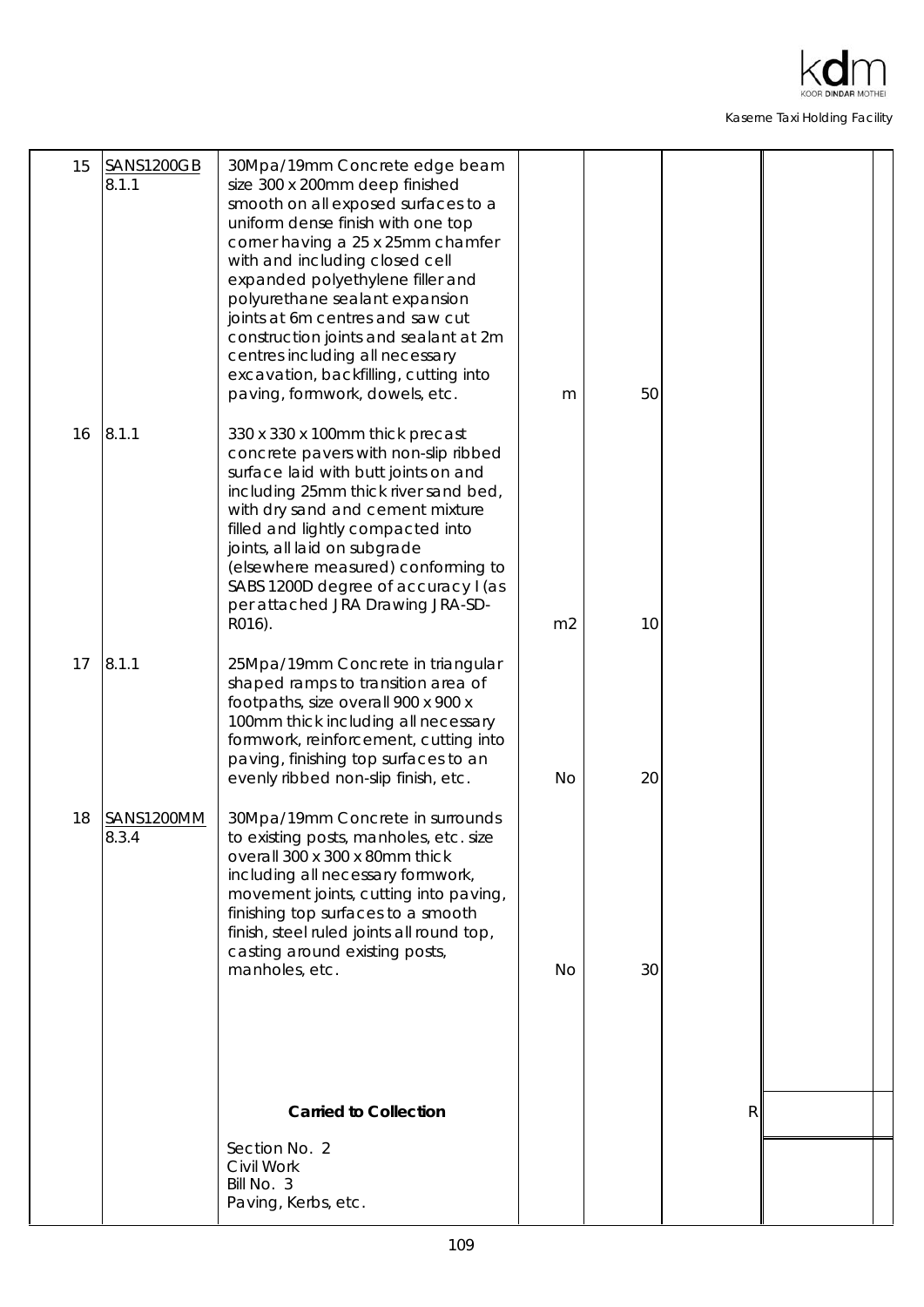

| 30Mpa/19mm Concrete in surrounds<br>to existing posts, manholes, etc. size<br>overall 1000 x 1000 x 80mm thick<br>including all necessary formwork,<br>movement joints, cutting into paving,<br>finishing top surfaces to a smooth<br>finish, steel ruled joints all round top,<br>casting around existing posts,<br>manholes, etc.<br><b>FENCING</b><br>Security fencing 1,80m high formed<br>of three strands of 5mm diameter<br>galvanised mild steel straining wire<br>mechanically strained at 600mm<br>centres between straining and/or<br>gate and corner posts at maximum | No | 5 |                     |                     |
|-----------------------------------------------------------------------------------------------------------------------------------------------------------------------------------------------------------------------------------------------------------------------------------------------------------------------------------------------------------------------------------------------------------------------------------------------------------------------------------------------------------------------------------------------------------------------------------|----|---|---------------------|---------------------|
|                                                                                                                                                                                                                                                                                                                                                                                                                                                                                                                                                                                   |    |   |                     |                     |
| 3m centres; each strand tied at<br>maximum 600mm centres to and<br>including 35mm x 40mm steel Y-<br>section intermediate dropper with<br>and including 2mm galvanised<br>binding wire, all set in and including<br>300 x 300 x 300mm mass concrete<br>base including all excavations,<br>backfilling, concrete, etc.; the fence<br>covered with and including 50 x<br>50mm galvanised diamond mesh<br>fencing of 2mm diameter galvanised<br>mild steel wire strained and secured<br>to posts and straining wires with and<br>including 2mm galvanised binding<br>wire:           |    |   |                     |                     |
| Fence laid straight.                                                                                                                                                                                                                                                                                                                                                                                                                                                                                                                                                              | m  |   |                     |                     |
| <b>Carried to Collection</b><br>Section No. 2<br>Civil Work<br>Bill No. 3                                                                                                                                                                                                                                                                                                                                                                                                                                                                                                         |    |   |                     |                     |
|                                                                                                                                                                                                                                                                                                                                                                                                                                                                                                                                                                                   |    |   | Paving, Kerbs, etc. | 255<br>$\mathsf{R}$ |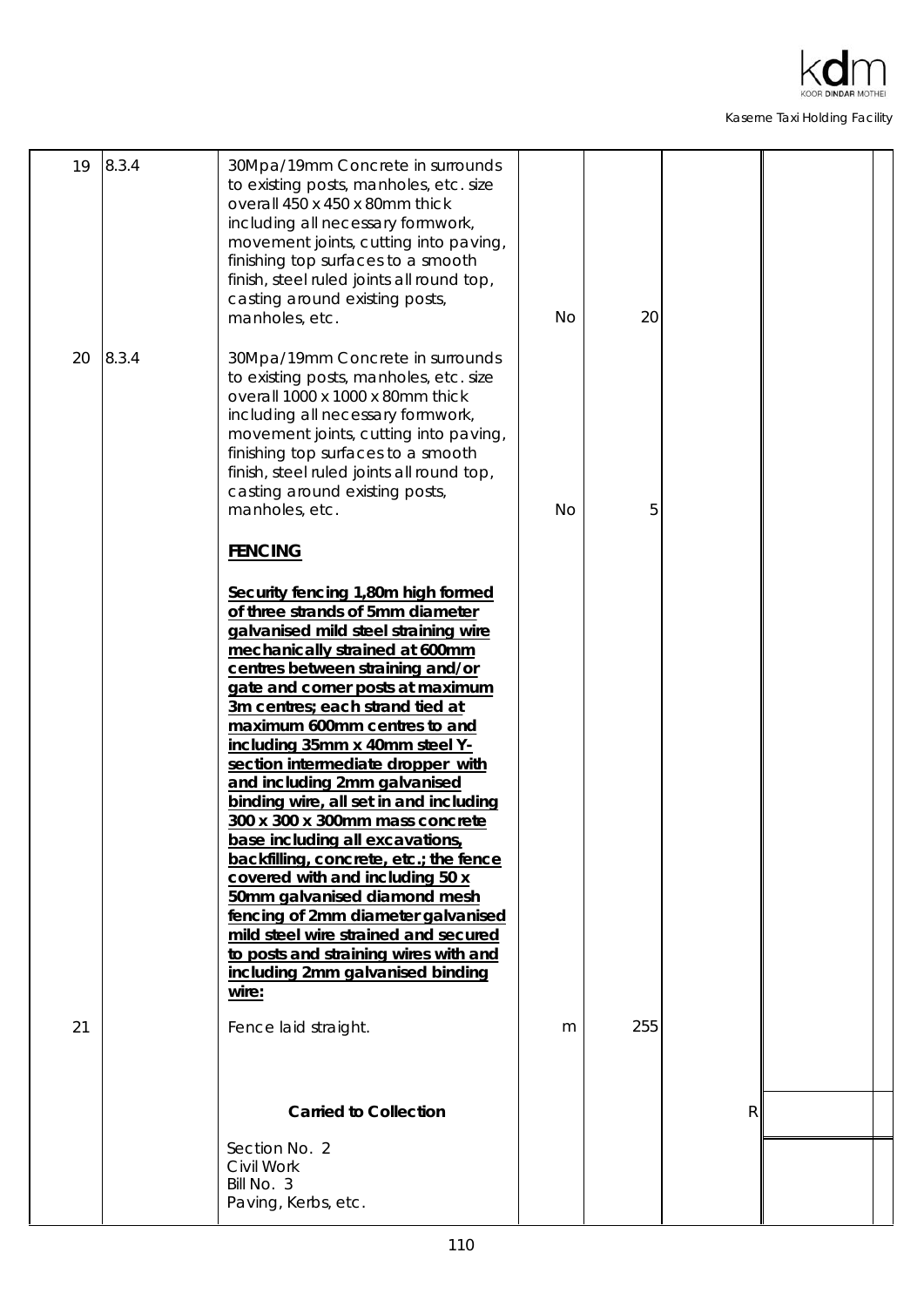

| 22 | Double pedestrian gate size overall<br>2000 x 1800mm high formed of 120 x<br>80 x 4mm thick hollow section<br>framed frame including 2No.<br>intermediate fixing posts size 80 x 80 x<br>3mm thick including 60 x 150 x 3mm<br>thick angle section clamping plate<br>(8No per post), and the whole infilled<br>with and including "Cochrane<br>ClearVu", or equal approved, black<br>powder coated pressed high density<br>mesh panel fencing with v-section<br>reinforcing ribs, 60 x 60 x 5mm<br>padlock holed rounded straps,<br>installed in strict accordance with<br>the manufacturers instructions.                                                                                                                                                            | No        |     |   |  |
|----|-----------------------------------------------------------------------------------------------------------------------------------------------------------------------------------------------------------------------------------------------------------------------------------------------------------------------------------------------------------------------------------------------------------------------------------------------------------------------------------------------------------------------------------------------------------------------------------------------------------------------------------------------------------------------------------------------------------------------------------------------------------------------|-----------|-----|---|--|
| 23 | Sliding vehicular gate size overall<br>7500 x 1800mm high formed of 120 x<br>80 x 4mm thick hollow section<br>framed frame including 2No.<br>intermediate fixing posts size 80 x 80 x<br>3mm thick including 60 x 150 x 3mm<br>thick angle section clamping plate<br>(8No per post), and the whole infilled<br>with and including "Cochrane<br>ClearVu", or equal approved, black<br>powder coated pressed high density<br>mesh panel fencing with v-section<br>reinforcing ribs, 60 x 60 x 5mm<br>padlock holed rounded straps, 3No x<br>150mm diameter steel wheels, 40mm<br>diameter rollers and brackets,<br>including T-section sliding track cast<br>in concrete (concrete elsewhere)<br>installed in strict accordance with<br>the manufacturers instructions. | <b>No</b> |     |   |  |
| 24 | Boundary wall and signage wall:<br>25Mpa/19mm Concrete strip footing                                                                                                                                                                                                                                                                                                                                                                                                                                                                                                                                                                                                                                                                                                  |           |     |   |  |
|    | size 750 x 300mm deep including all<br>necessary excavation (1.5m deep),<br>backfilling, cutting into paving,<br>formwork, reinforcement at 60kg/m3,<br>etc.                                                                                                                                                                                                                                                                                                                                                                                                                                                                                                                                                                                                          | m         | 125 |   |  |
|    | <b>Carried to Collection</b>                                                                                                                                                                                                                                                                                                                                                                                                                                                                                                                                                                                                                                                                                                                                          |           |     | R |  |
|    | Section No. 2<br>Civil Work<br>Bill No. 3<br>Paving, Kerbs, etc.                                                                                                                                                                                                                                                                                                                                                                                                                                                                                                                                                                                                                                                                                                      |           |     |   |  |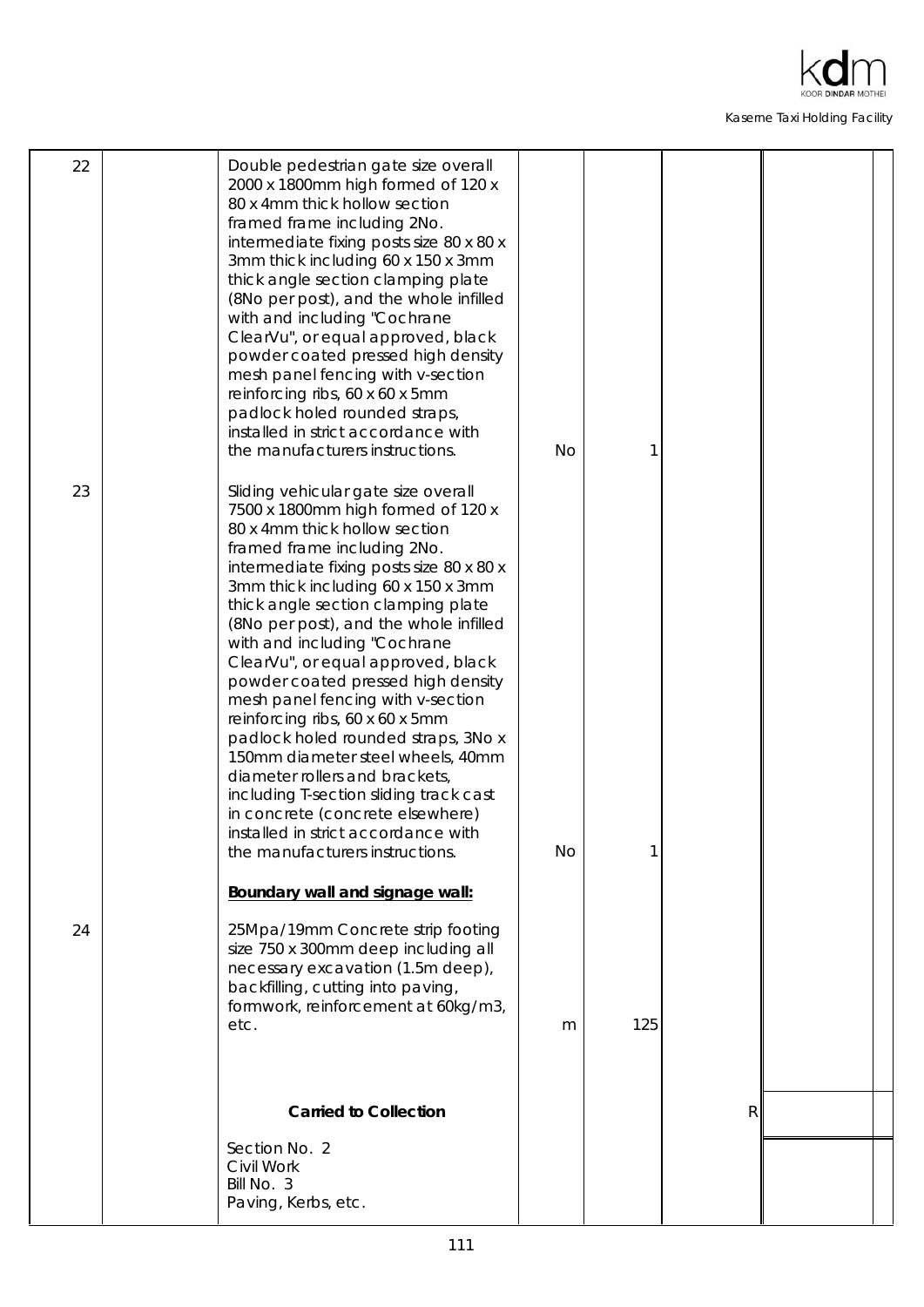

| 25 | One brick wall in foundations in extra<br>hard burnt clay NFX bricks in 3:1<br>cement mortar.                                                                                                                                                                                                                                                                                                                                                                                                            | m <sub>2</sub> | 150   |              |  |
|----|----------------------------------------------------------------------------------------------------------------------------------------------------------------------------------------------------------------------------------------------------------------------------------------------------------------------------------------------------------------------------------------------------------------------------------------------------------------------------------------------------------|----------------|-------|--------------|--|
| 26 | One brick wall formed of face bricks<br>(FBS) on both sides with a PC<br>amount of R3,500.00 per thousand<br>bricks delivered to site (excluding<br>VAT) pointed with square recessed<br>horizontal and vertical joints.                                                                                                                                                                                                                                                                                 | m <sub>2</sub> | 300   |              |  |
| 27 | Extra over brickwork for 230mm wide<br>brick-on-edge header course<br>coping pointed all round.                                                                                                                                                                                                                                                                                                                                                                                                          | m              | 125   |              |  |
|    | <b>RETAINING STRUCTURES</b>                                                                                                                                                                                                                                                                                                                                                                                                                                                                              |                |       |              |  |
| 28 | 25Mpa/19mm Concrete strip footing<br>size 600 x 300mm deep with and<br>including top and bottom toe and<br>all necessary excavation, backfilling,<br>cutting into paving, formwork,<br>reinforcement at 60kg/m3, etc. (As<br>per attached Engineer's drawing<br>DA05-05-CS-WTH02, Foundation type<br>2).                                                                                                                                                                                                 | m              | 123   |              |  |
|    | Precast concrete interlocking planter<br>blocks finished smooth on exposed<br>surfaces:                                                                                                                                                                                                                                                                                                                                                                                                                  |                |       |              |  |
| 29 | Design, supply and install segmental<br>retaining wall, formed of "Terraforce<br>L18 Standard Grey Finish" interlocking<br>reversible blocks to suit a 25 degree<br>slope on foundation (foundation<br>elsewhere) and filling the blocks with<br>granular soil lightly tamped as the<br>work proceeds, including trimming of<br>batters and 300mm backfill with<br>granular stone/sand material as the<br>work proceeds (As per attached<br>Engineer's drawing DA05-05-CS-<br>WTH02, Foundation type 2). | m <sub>2</sub> | 1,500 |              |  |
|    |                                                                                                                                                                                                                                                                                                                                                                                                                                                                                                          |                |       |              |  |
|    | <b>Carried to Collection</b>                                                                                                                                                                                                                                                                                                                                                                                                                                                                             |                |       | $\mathsf{R}$ |  |
|    | Section No. 2<br>Civil Work<br>Bill No. 3<br>Paving, Kerbs, etc.                                                                                                                                                                                                                                                                                                                                                                                                                                         |                |       |              |  |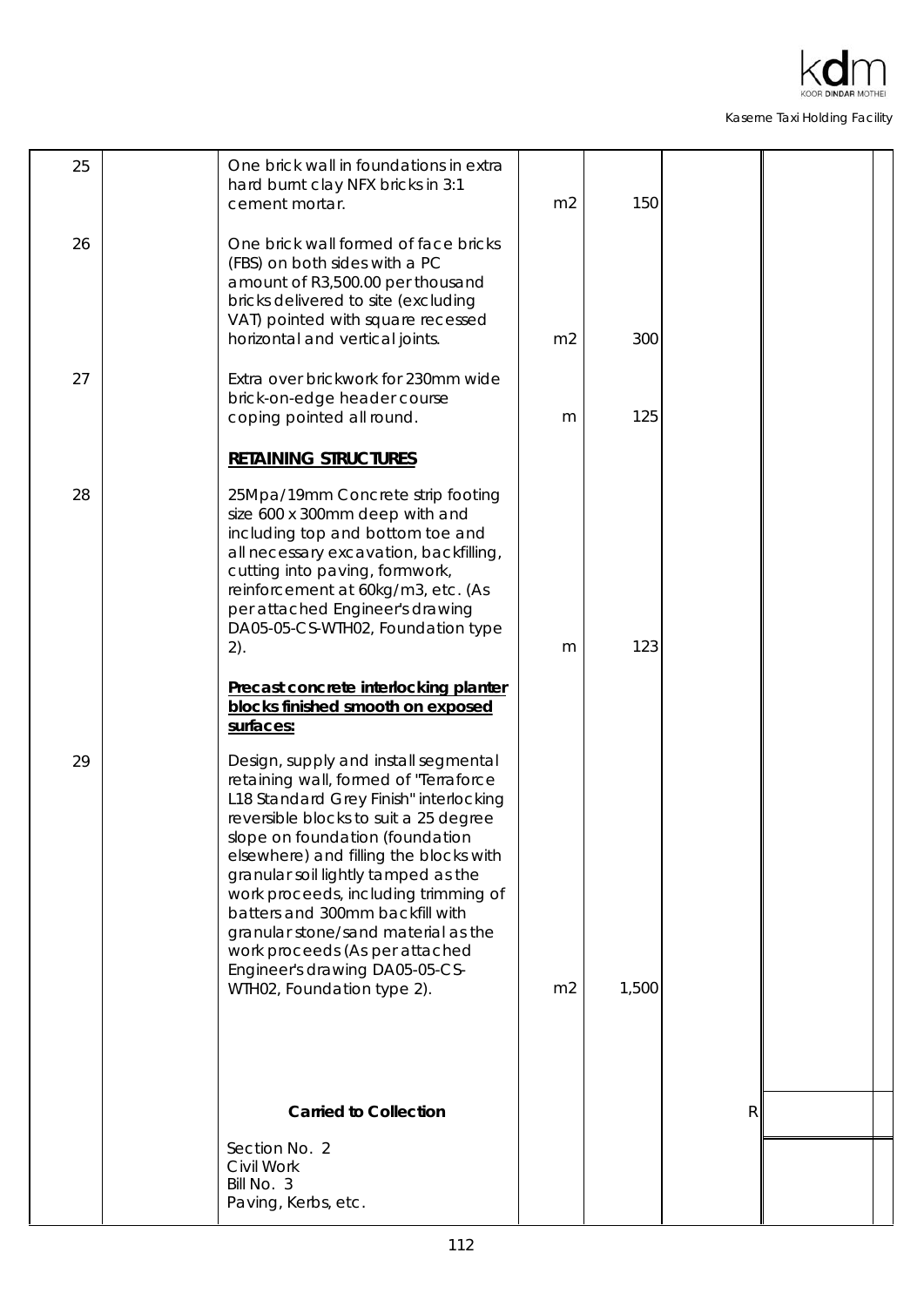

÷

Kaserne Taxi Holding Facility

÷

|    | SANS1200MM<br>8.4.1 | <b>ROAD MARKINGS</b>                                                                                                                                                                                                                                                                                                                                                                                |           |                |   |  |
|----|---------------------|-----------------------------------------------------------------------------------------------------------------------------------------------------------------------------------------------------------------------------------------------------------------------------------------------------------------------------------------------------------------------------------------------------|-----------|----------------|---|--|
|    | 8.4.1               | Prepare and paint one coat<br>approved white, red or yellow<br>1.25mm thick thermoplastic,<br>reflective road marking paint with<br>Class 1 reflective beads within the<br>paint on asphalt surface as per "The<br><b>Southern African Development</b><br><b>Community - Road Traffic Signs</b><br>Manual (SARTSM), June 1999 Edition,<br>Volumes 1 to 4" all in accordance<br>with SABS 1091-1975: |           |                |   |  |
| 30 | 8.4.1               | 300mm Wide broken or continuous<br>lines. Code: RTM1.                                                                                                                                                                                                                                                                                                                                               | m         | 150            |   |  |
| 31 | 8.4.1               | 100mm Wide broken or continuous<br>lines. Code: RM1.                                                                                                                                                                                                                                                                                                                                                | m         | 1,058          |   |  |
| 32 | 8.4.1               | Kerb marking. Code: GM8.                                                                                                                                                                                                                                                                                                                                                                            | m         | 81             |   |  |
| 33 | 8.4.1               | 2400mm High letters. Code: GM7.                                                                                                                                                                                                                                                                                                                                                                     | <b>No</b> | 8              |   |  |
| 34 | 8.4.1               | 2400mm High symbol. Code: WM5.                                                                                                                                                                                                                                                                                                                                                                      | <b>No</b> | 2              |   |  |
| 35 | 8.4.1               | Statutory direction arrows 4000mm<br>long. Codes: WM7.1, WM7.2, WM7.3,<br>WM7.5, RM8.1 & RM8.5.                                                                                                                                                                                                                                                                                                     | <b>No</b> | $\overline{2}$ |   |  |
|    | 8.3.6               | <b>ROAD SIGNS</b><br><b>Carried to Collection</b>                                                                                                                                                                                                                                                                                                                                                   |           |                | R |  |
|    |                     | Section No. 2<br>Civil Work<br>Bill No. 3<br>Paving, Kerbs, etc.                                                                                                                                                                                                                                                                                                                                    |           |                |   |  |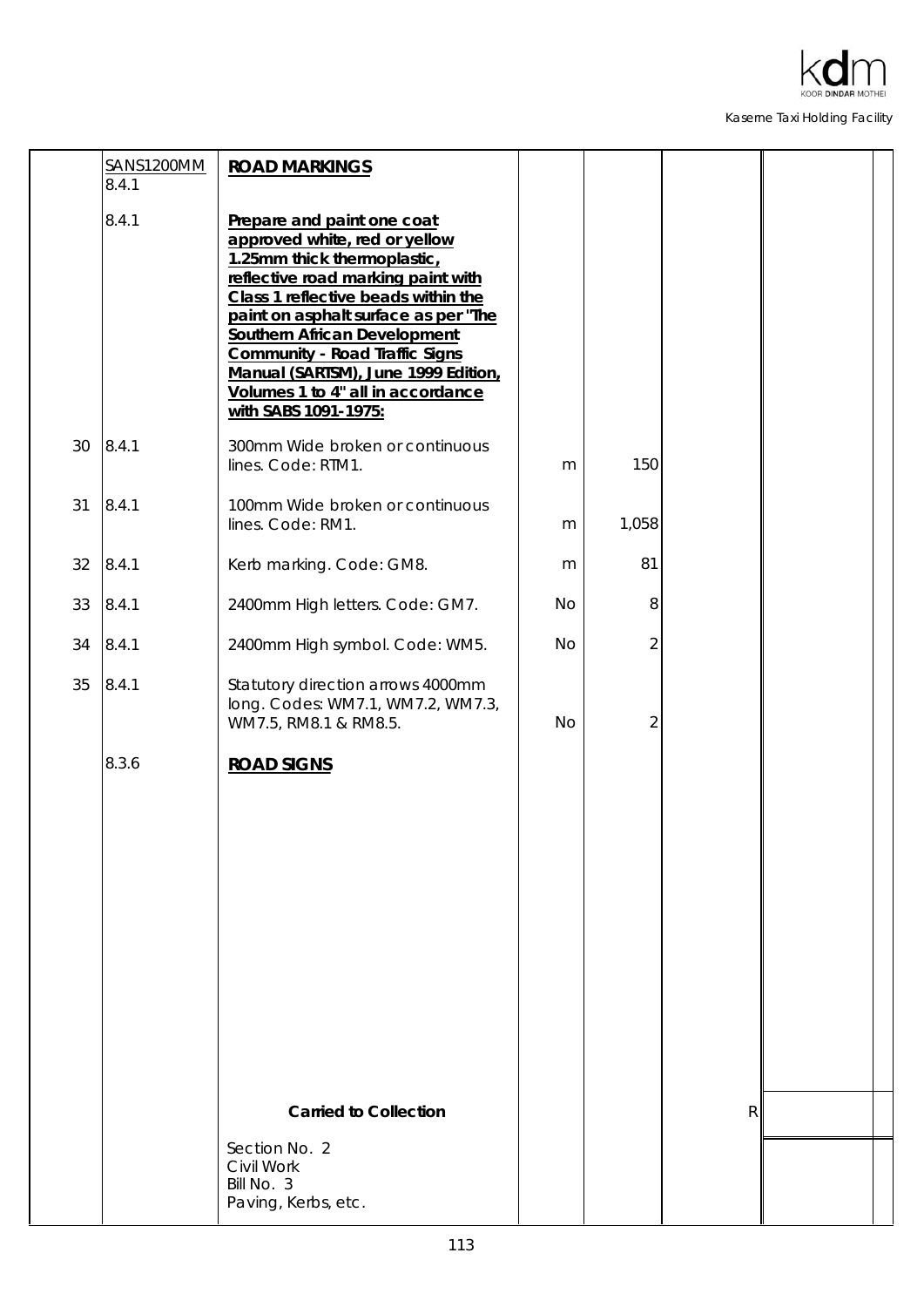

|    | 8.3.6 | Class 1 retro-reflective road sign<br>complying with the requirements of<br>"The Southern African Development<br><b>Community - Road Traffic Signs</b><br>Manual (SARTSM), June 1999 Edition,<br>Volumes 1 to 4" all in accordance<br>with SABS 1519, including galvanised<br>steel support post 76mm diameter x<br>3mm thick x 2500mm long above<br>finished ground level and minimum<br>600mm from road edge (to edge of<br>sign) including all necessary<br>excavation, backfilling, etc.<br>including setting post in 25Mpa<br>concrete base size 600mm diameter<br>x 900mm minimum thickness: |           |                |              |  |
|----|-------|----------------------------------------------------------------------------------------------------------------------------------------------------------------------------------------------------------------------------------------------------------------------------------------------------------------------------------------------------------------------------------------------------------------------------------------------------------------------------------------------------------------------------------------------------------------------------------------------------|-----------|----------------|--------------|--|
| 36 | 8.3.6 | 600mm Diameter 'STOP' sign. Code:<br>R1.                                                                                                                                                                                                                                                                                                                                                                                                                                                                                                                                                           | <b>No</b> | $\overline{2}$ |              |  |
| 37 | 8.3.6 | 600mm Diameter 'NO ENTRY' sign.<br>Code: R3.                                                                                                                                                                                                                                                                                                                                                                                                                                                                                                                                                       | <b>No</b> |                |              |  |
| 38 | 8.3.6 | 600mm Diameter 'MINIBUS PARKING<br>RESERVATION SIGN' sign. Code: R310-<br>Ρ.                                                                                                                                                                                                                                                                                                                                                                                                                                                                                                                       | <b>No</b> | 8              |              |  |
| 39 | 8.3.6 | 600mm Diameter 'NO PARKING' sign.<br>Code: R216.                                                                                                                                                                                                                                                                                                                                                                                                                                                                                                                                                   | <b>No</b> | 4              |              |  |
| 40 | 8.3.6 | 'PUBLIC TRANSPORT' sign. Code:<br>GS701.                                                                                                                                                                                                                                                                                                                                                                                                                                                                                                                                                           | <b>No</b> | 4              |              |  |
| 41 | 8.3.6 | 450 x 100mm 'STREET NAME' sign as<br>per JRA specifications. Code: GL1.                                                                                                                                                                                                                                                                                                                                                                                                                                                                                                                            | <b>No</b> | 2              |              |  |
| 42 | 8.3.6 | 600mm Diameter 'HAWKERS<br>PROHIBITED' sign on two sides of<br>pole. Code: R241.                                                                                                                                                                                                                                                                                                                                                                                                                                                                                                                   | <b>No</b> | 4              |              |  |
|    |       |                                                                                                                                                                                                                                                                                                                                                                                                                                                                                                                                                                                                    |           |                |              |  |
|    |       |                                                                                                                                                                                                                                                                                                                                                                                                                                                                                                                                                                                                    |           |                |              |  |
|    |       | <b>Carried to Collection</b>                                                                                                                                                                                                                                                                                                                                                                                                                                                                                                                                                                       |           |                | $\mathsf{R}$ |  |
|    |       | Section No. 2<br>Civil Work<br>Bill No. 3<br>Paving, Kerbs, etc.                                                                                                                                                                                                                                                                                                                                                                                                                                                                                                                                   |           |                |              |  |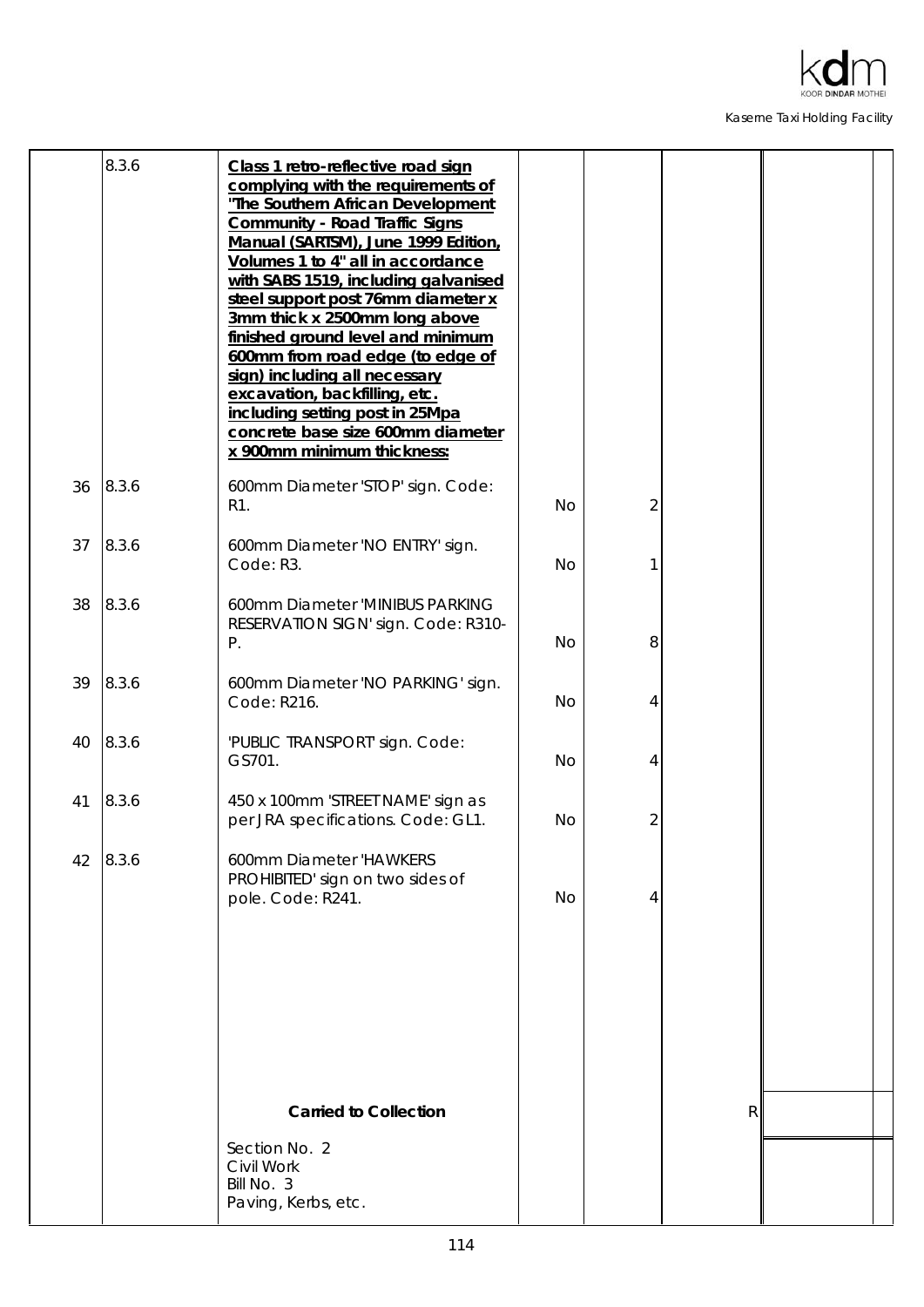

| 43 | 8.3.6               | Take up and remove to stockpiles<br>existing signage post approximately<br>2.5m high including concrete base<br>approximately 1m below natural<br>ground level, and carefully remove<br>& cart away concrete base to a<br>dumping site to be located by the<br>contractor and re-installing signage<br>post (from stockpiles) in a new<br>position within a 200m radius<br>including all necessary excavation,<br>backfilling, etc. and setting post in<br>25Mpa concrete base size 600mm<br>diameter x 900mm minimum<br>thickness. | <b>No</b>      | 2     |   |  |
|----|---------------------|-------------------------------------------------------------------------------------------------------------------------------------------------------------------------------------------------------------------------------------------------------------------------------------------------------------------------------------------------------------------------------------------------------------------------------------------------------------------------------------------------------------------------------------|----------------|-------|---|--|
|    |                     | <b>FOLLOWING IN RESURFACING TO</b><br><b>ROADWAYS</b>                                                                                                                                                                                                                                                                                                                                                                                                                                                                               |                |       |   |  |
|    |                     | Rates for the items below are to<br>include for establishment of<br>necessary plant & equipment,<br>transporting the plant & equipment<br>on the site for a radius not<br>exceeding 1,0 km, milling at the<br>edges for key, patching & repairing<br>edge breaks and working around<br>bellmouths.                                                                                                                                                                                                                                  |                |       |   |  |
|    | SANS1200MH<br>8.5.1 | Prime Coat:                                                                                                                                                                                                                                                                                                                                                                                                                                                                                                                         |                |       |   |  |
| 44 | 8.5.1               | Cut back bitumen type MC-30 for<br>road resurfacing.                                                                                                                                                                                                                                                                                                                                                                                                                                                                                | m <sub>2</sub> | 2,335 |   |  |
|    | 8.5.3               | Tack Coat:                                                                                                                                                                                                                                                                                                                                                                                                                                                                                                                          |                |       |   |  |
| 45 | 8.5.3               | Spray Surface using 60% anionic<br>stable grade emulsion diluted with<br>water in a ratio of 1:1 to roadways.                                                                                                                                                                                                                                                                                                                                                                                                                       | m <sub>2</sub> | 2,335 |   |  |
|    | 8.5.4               | <b>Asphalt Surfacing:</b>                                                                                                                                                                                                                                                                                                                                                                                                                                                                                                           |                |       |   |  |
| 46 | 8.5.4               | Continuously graded, medium<br>grade using 60/70 penetration<br>bitumen to 40mm thickness.                                                                                                                                                                                                                                                                                                                                                                                                                                          | m <sub>2</sub> | 2,335 |   |  |
|    |                     | <b>Carried to Collection</b>                                                                                                                                                                                                                                                                                                                                                                                                                                                                                                        |                |       | R |  |
|    |                     | Section No. 2<br>Civil Work<br>Bill No. 3<br>Paving, Kerbs, etc.                                                                                                                                                                                                                                                                                                                                                                                                                                                                    |                |       |   |  |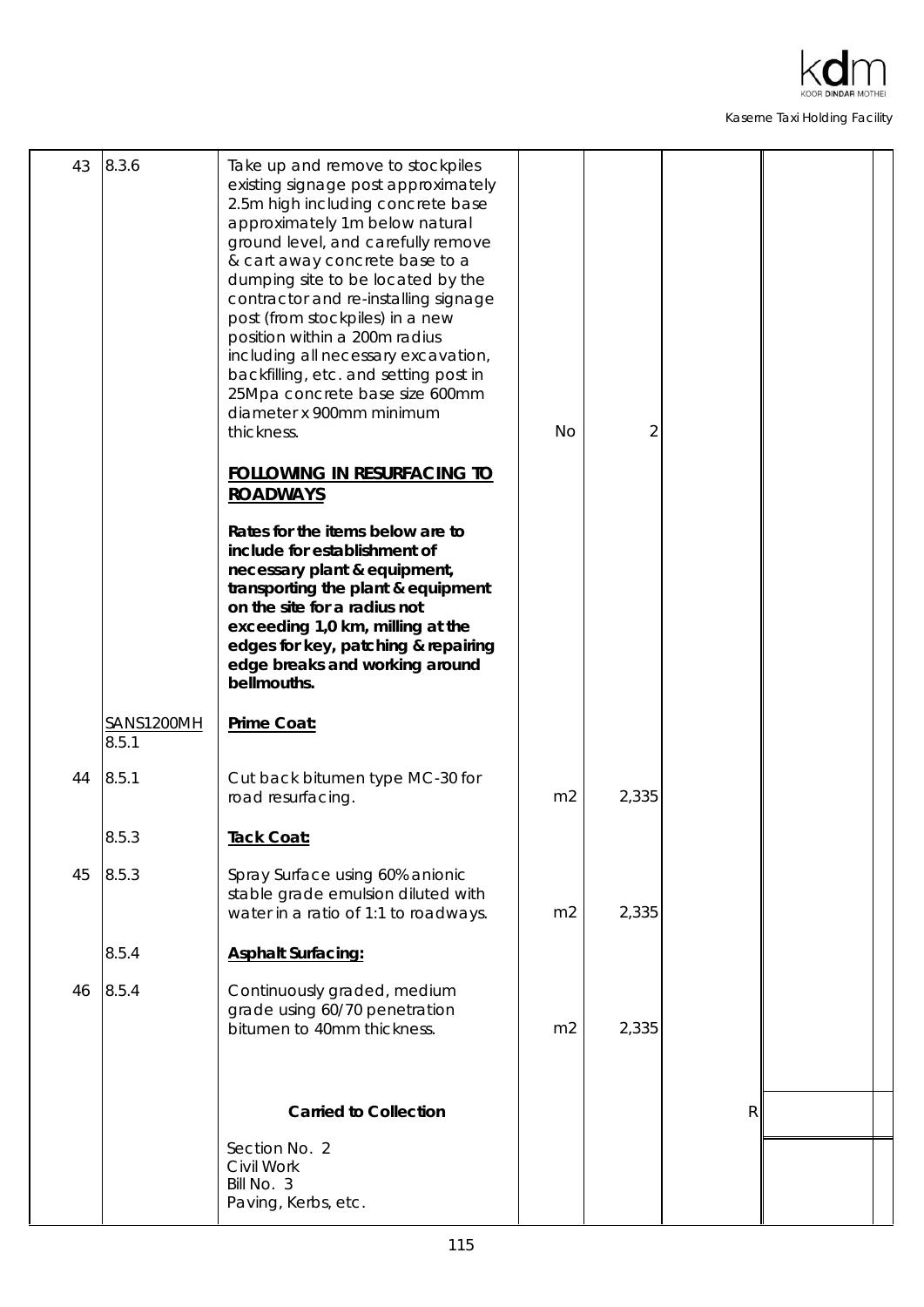

|  | Section No. 2                                         |            |                           |        |  |
|--|-------------------------------------------------------|------------|---------------------------|--------|--|
|  | Bill No. 3                                            |            |                           |        |  |
|  | Paving, Kerbs, etc.                                   |            |                           |        |  |
|  | <b>COLLECTION</b>                                     |            |                           |        |  |
|  |                                                       | Page<br>No |                           | Amount |  |
|  | Total Brought Forward from Page No.                   | 105        |                           |        |  |
|  |                                                       | 106        |                           |        |  |
|  |                                                       | 107        |                           |        |  |
|  |                                                       | 108        |                           |        |  |
|  |                                                       | 109        |                           |        |  |
|  |                                                       | 110        |                           |        |  |
|  |                                                       | $111$      |                           |        |  |
|  |                                                       | 112        |                           |        |  |
|  |                                                       | 113        |                           |        |  |
|  |                                                       | 114        |                           |        |  |
|  |                                                       | 115        |                           |        |  |
|  |                                                       |            |                           |        |  |
|  |                                                       |            |                           |        |  |
|  |                                                       |            |                           |        |  |
|  |                                                       |            |                           |        |  |
|  |                                                       |            |                           |        |  |
|  |                                                       |            |                           |        |  |
|  |                                                       |            |                           |        |  |
|  |                                                       |            |                           |        |  |
|  |                                                       |            |                           |        |  |
|  |                                                       |            |                           |        |  |
|  | <b>Carried Forward to Summary</b><br>of Section No. 2 |            | $\ensuremath{\mathsf{R}}$ |        |  |
|  | Section No. 2                                         |            |                           |        |  |
|  | Civil Work<br>Bill No. 3                              |            |                           |        |  |
|  | Paving, Kerbs, etc.                                   |            |                           |        |  |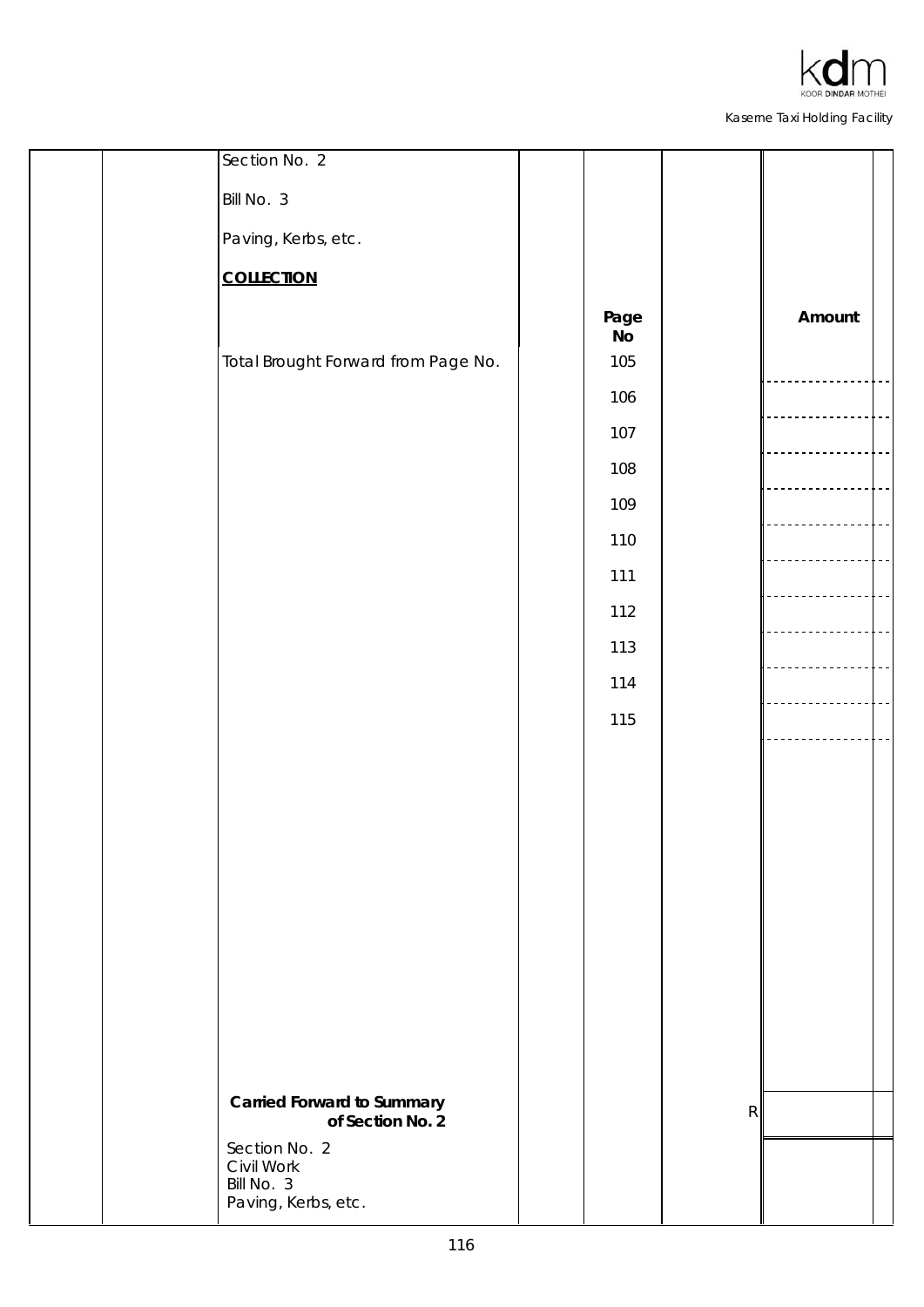

| Item<br><b>No</b> | <b>SANS</b><br>Pay Ref |                                                                                                                                                                                                                                                         | Unit | Quantity       | Rate         | Amount |
|-------------------|------------------------|---------------------------------------------------------------------------------------------------------------------------------------------------------------------------------------------------------------------------------------------------------|------|----------------|--------------|--------|
|                   |                        | <b>SECTION NO. 2</b>                                                                                                                                                                                                                                    |      |                |              |        |
|                   |                        | <b>BILL NO. 5</b>                                                                                                                                                                                                                                       |      |                |              |        |
|                   |                        | <b>STORMWATER, SEWER, WATER</b><br><b>RETICULATION</b>                                                                                                                                                                                                  |      |                |              |        |
|                   |                        | <b>SUPPLEMENTARY PREAMBLES</b>                                                                                                                                                                                                                          |      |                |              |        |
|                   |                        | Carting away of excavated material                                                                                                                                                                                                                      |      |                |              |        |
|                   |                        | Descriptions of carting away of<br>excavated material shall be<br>deemed to include for bulking and<br>loading excavated material onto<br>trucks directly from the excavations<br>or, alternatively, from stock piles<br>situated on the building site. |      |                |              |        |
|                   |                        | Location of existing services:                                                                                                                                                                                                                          |      |                |              |        |
|                   |                        | Location & protection of all<br>municipal or other services identified<br>or unknown, for the duration of the<br>contract, are to be included in the<br>contractors tendered rates.                                                                     |      |                |              |        |
|                   | SANS1200LE<br>8.2.1    | <b>STORMWATER RETICULATION</b>                                                                                                                                                                                                                          |      |                |              |        |
| 1                 | 8.2.1                  | Locate, disconnect, seal off and infill<br>existing grid inlet catchpit size overall<br>800 x 600mm x 600mm deep with<br>mass concrete.                                                                                                                 | No   | $\overline{2}$ |              |        |
|                   |                        |                                                                                                                                                                                                                                                         |      |                |              |        |
|                   |                        |                                                                                                                                                                                                                                                         |      |                |              |        |
|                   |                        | <b>Carried to Collection</b>                                                                                                                                                                                                                            |      |                | $\mathsf{R}$ |        |
|                   |                        | Section No. 2<br>Civil Work<br>Bill No. 4<br>Stormwater, Sewer, Water Reticulation                                                                                                                                                                      |      |                |              |        |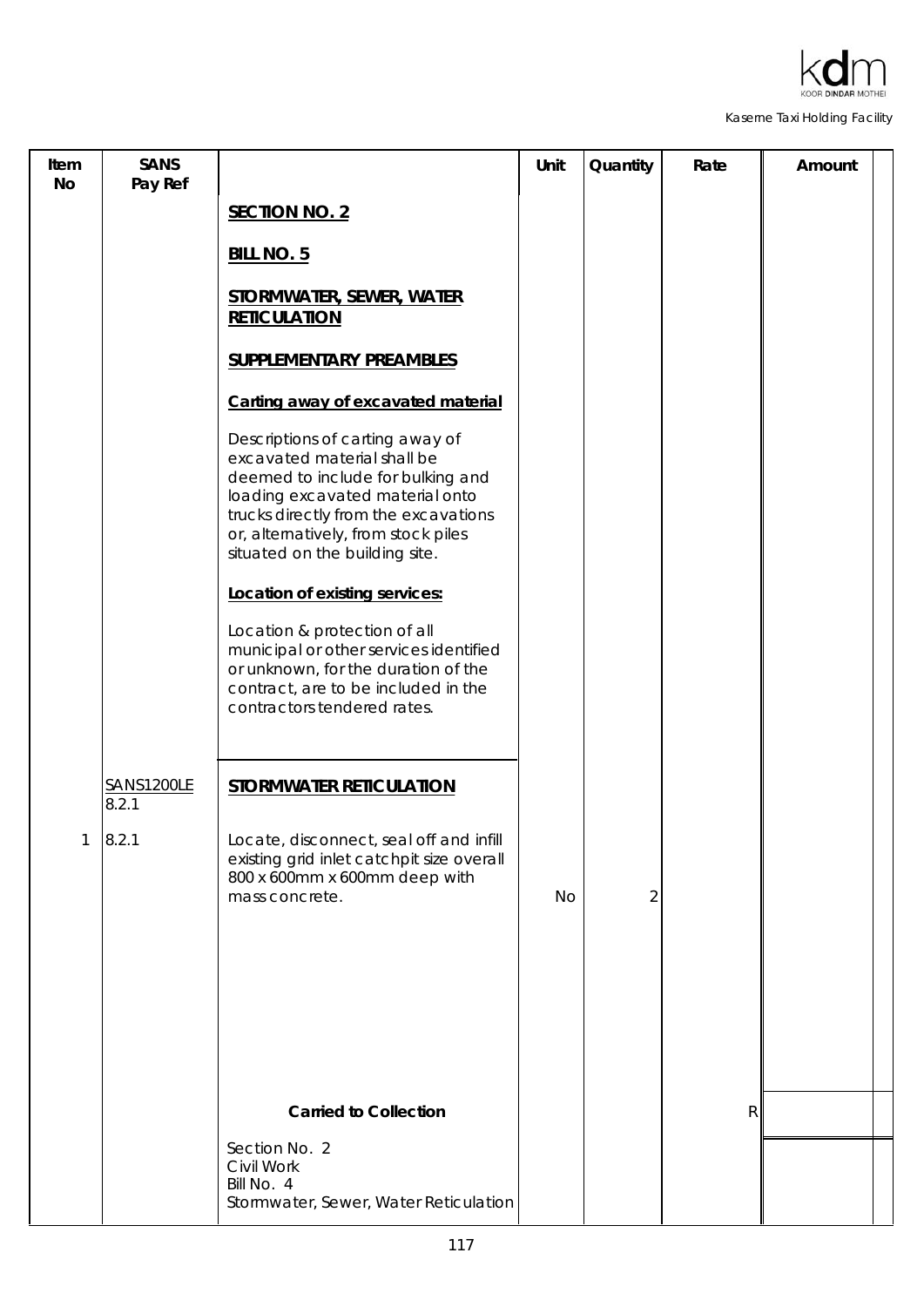

|   | 8.2.1 | Precast concrete pipes laid in<br>ground:                                                                                                                                                                                                                                                                                                                                                                                                                                                                                |   |     |   |  |
|---|-------|--------------------------------------------------------------------------------------------------------------------------------------------------------------------------------------------------------------------------------------------------------------------------------------------------------------------------------------------------------------------------------------------------------------------------------------------------------------------------------------------------------------------------|---|-----|---|--|
| 2 | 8.2.1 | 300mm Diameter precast reinforced<br>concrete pipe to SABS 677 Type SC<br>Class 100D with spigot and socket<br>joints including laying in ground to<br>falls on and including Class B<br>bedding (SABS 1200 LB) and<br>selected fill blanket, including<br>excavation 700mm wide &<br>exceeding 1000mm and not<br>exceeding 2000mm deep and<br>backfilling to 93% modified AASHTO<br>density in 150mm layers, including<br>carting away surplus excavated<br>material, risk of collapse, dewatering<br>of trenches, etc. | m | 270 |   |  |
| 3 | 8.2.1 | 375mm Diameter precast reinforced<br>concrete pipe to SABS 677 Type SC<br>Class 100D with spigot and socket<br>joints including laying in ground to<br>falls on and including Class B<br>bedding (SABS 1200 LB) and<br>selected fill blanket, including<br>excavation 800mm wide &<br>exceeding 1000mm and not<br>exceeding 2000mm deep and<br>backfilling to 93% modified AASHTO<br>density in 150mm layers, including<br>carting away surplus excavated<br>material, risk of collapse, dewatering<br>of trenches, etc. | m | 39  |   |  |
|   |       | <b>Carried to Collection</b>                                                                                                                                                                                                                                                                                                                                                                                                                                                                                             |   |     | R |  |
|   |       | Section No. 2<br>Civil Work<br>Bill No. 4<br>Stormwater, Sewer, Water Reticulation                                                                                                                                                                                                                                                                                                                                                                                                                                       |   |     |   |  |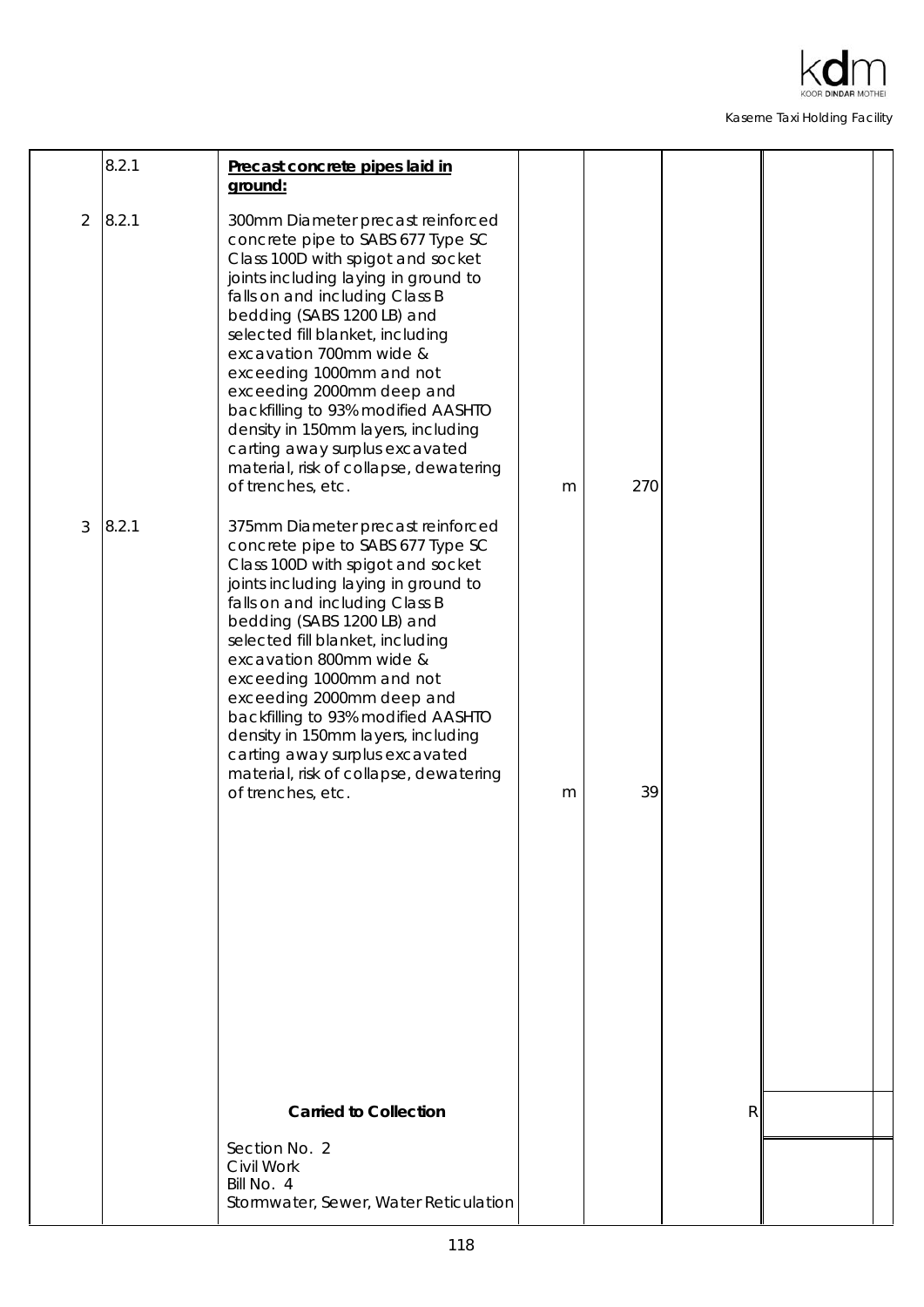

| $\overline{4}$ | 8.2.1                     | 600mm Diameter precast reinforced<br>concrete pipe to SABS 677 Type SC<br>Class 100D with spigot and socket<br>joints including laying in ground to<br>falls on and including Class B<br>bedding (SABS 1200 LB) and<br>selected fill blanket, including<br>excavation 1020mm wide & not<br>exceeding 1000mm deep and<br>backfilling to 93% modified AASHTO<br>density in 150mm layers, including<br>carting away surplus excavated<br>material, risk of collapse, dewatering<br>of trenches, etc. | m              | 27 |              |  |
|----------------|---------------------------|---------------------------------------------------------------------------------------------------------------------------------------------------------------------------------------------------------------------------------------------------------------------------------------------------------------------------------------------------------------------------------------------------------------------------------------------------------------------------------------------------|----------------|----|--------------|--|
| 5              | 8.2.1                     | Ditto, but exceeding 1000mm and<br>not exceeding 2000mm deep.                                                                                                                                                                                                                                                                                                                                                                                                                                     | m              | 12 |              |  |
| 6              | SANS1200DB<br>8.3.2(b)(1) | Extra over trench excavations for<br>intermediate excavation.                                                                                                                                                                                                                                                                                                                                                                                                                                     | m <sub>3</sub> | 49 |              |  |
| $\overline{7}$ | 8.3.2(b)(2)               | Extra over trench excavations for<br>hard excavation.                                                                                                                                                                                                                                                                                                                                                                                                                                             | m <sub>3</sub> | 25 |              |  |
|                |                           |                                                                                                                                                                                                                                                                                                                                                                                                                                                                                                   |                |    |              |  |
|                |                           |                                                                                                                                                                                                                                                                                                                                                                                                                                                                                                   |                |    |              |  |
|                |                           |                                                                                                                                                                                                                                                                                                                                                                                                                                                                                                   |                |    |              |  |
|                |                           |                                                                                                                                                                                                                                                                                                                                                                                                                                                                                                   |                |    |              |  |
|                |                           |                                                                                                                                                                                                                                                                                                                                                                                                                                                                                                   |                |    |              |  |
|                |                           |                                                                                                                                                                                                                                                                                                                                                                                                                                                                                                   |                |    |              |  |
|                |                           |                                                                                                                                                                                                                                                                                                                                                                                                                                                                                                   |                |    |              |  |
|                |                           | <b>Carried to Collection</b>                                                                                                                                                                                                                                                                                                                                                                                                                                                                      |                |    | $\mathsf{R}$ |  |
|                |                           | Section No. 2<br>Civil Work<br>Bill No. 4<br>Stormwater, Sewer, Water Reticulation                                                                                                                                                                                                                                                                                                                                                                                                                |                |    |              |  |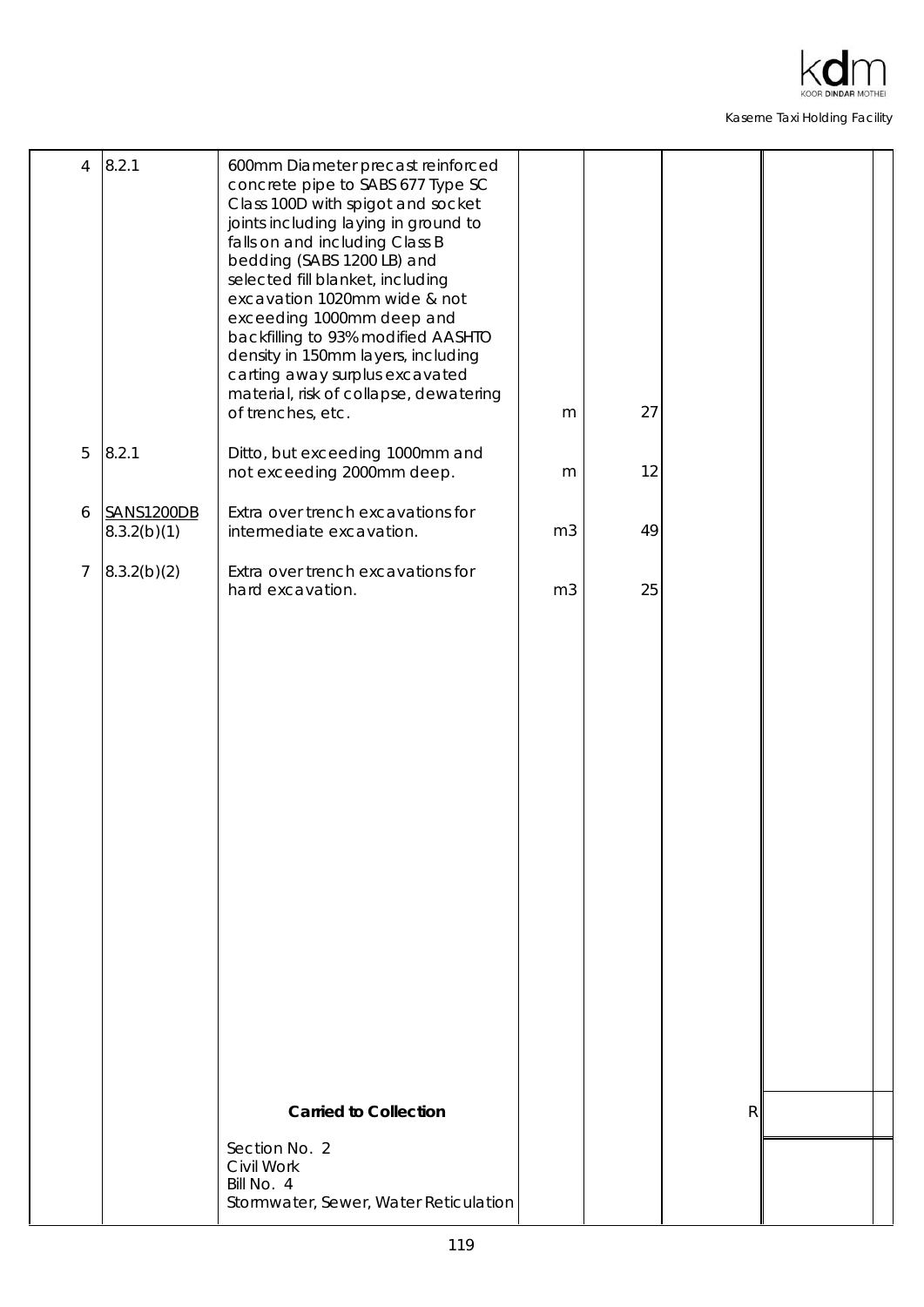

|   | SANS1200LE<br>8.2.8 | Grid inlets, kerb inlets, etc.:                                                                                                                                                                                                                                                                                                                                                                                                                                                                                                                                                                                                                                                                                                                                                                                                                                                                                                                                                                                                                                                                                              |           |   |   |  |
|---|---------------------|------------------------------------------------------------------------------------------------------------------------------------------------------------------------------------------------------------------------------------------------------------------------------------------------------------------------------------------------------------------------------------------------------------------------------------------------------------------------------------------------------------------------------------------------------------------------------------------------------------------------------------------------------------------------------------------------------------------------------------------------------------------------------------------------------------------------------------------------------------------------------------------------------------------------------------------------------------------------------------------------------------------------------------------------------------------------------------------------------------------------------|-----------|---|---|--|
| 8 | 8.2.8               | Excavate in earth for and including<br>rectangular type grid inlet with<br>upper chamber size overall size 3340<br>x 1110 x 700mm deep and lower<br>chamber size overall size 1360 x 1360<br>x 1500mm deep to invert with one<br>brick wall sides in engineering bricks<br>built in english bond on and<br>including 25Mpa insitu concrete<br>base 100mm thick with ref 245 mesh<br>reinforcing, rendered smooth<br>internally in 1:5 cement mortar,<br>benching up bottom in 15Mpa<br>concrete finished off smooth and<br>average 100mm thick 25Mpa<br>concrete cover slab with 3No. 900 x<br>500 x 80mm thick "Blitz Besson", or<br>equal approved, grid covers set on<br>and including angle section frame<br>and heavy duty road type manhole<br>cover and lockable frame as type<br>2A set in cement mortar and sealed<br>in tallow including leaving or forming<br>opening size 375mm diameter in wall<br>for inlet and 600mm diameter hole<br>for outlet pipe including all formwork,<br>reinforcing, backfilling, compacting,<br>transition kerbs, concrete corner<br>supports, etc.<br><b>Carried to Collection</b> | <b>No</b> | 5 | R |  |
|   |                     | Section No. 2                                                                                                                                                                                                                                                                                                                                                                                                                                                                                                                                                                                                                                                                                                                                                                                                                                                                                                                                                                                                                                                                                                                |           |   |   |  |
|   |                     | Civil Work<br>Bill No. 4<br>Stormwater, Sewer, Water Reticulation                                                                                                                                                                                                                                                                                                                                                                                                                                                                                                                                                                                                                                                                                                                                                                                                                                                                                                                                                                                                                                                            |           |   |   |  |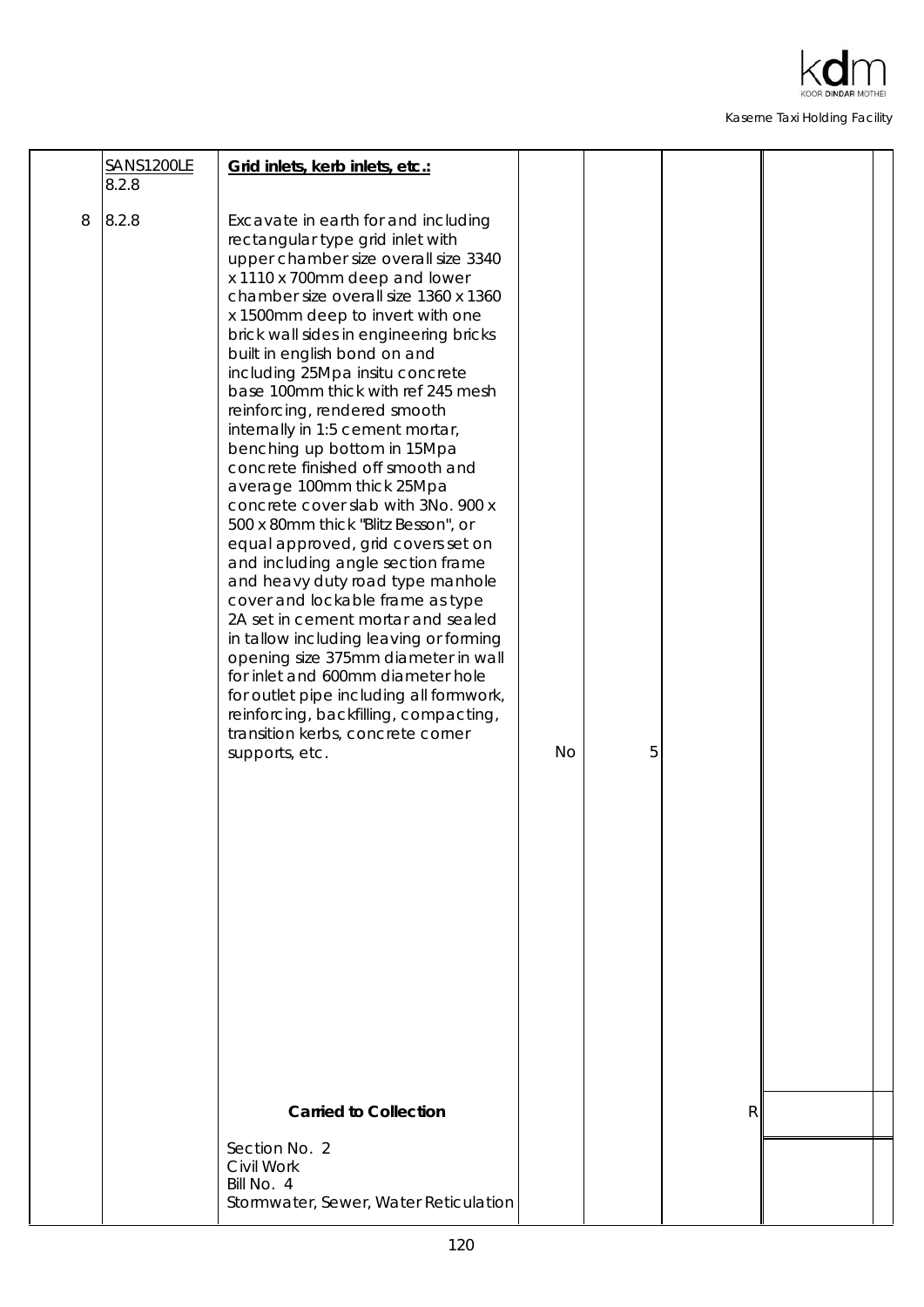

| 9 | 8.2.8 | Excavate for and build kerb inlet<br>catchpit size 2050 x 2050 x 800mm<br>deep internally to invert with one<br>brick wall sides in engineering bricks<br>built in english bond on and<br>including 20Mpa insitu concrete<br>base 75mm thick with ref 245 mesh<br>reinforcing, rendered smooth<br>internally in 1:5 cement mortar,<br>benching up bottom in 20Mpa<br>concrete finished off smooth and<br>75mm thick 25Mpa concrete cover<br>slab with ref 245 mesh reinforcing size<br>2000 x 1000mm on 80 x 80 x 5mm<br>angle section frame including<br>leaving or forming opening size<br>450mm diameter in wall for inlet and<br>450mm diameter hole for outlet pipe<br>including all formwork, reinforcing,<br>backfilling, compacting, transition<br>kerbs etc. | <b>No</b> | 10 |   |  |
|---|-------|-----------------------------------------------------------------------------------------------------------------------------------------------------------------------------------------------------------------------------------------------------------------------------------------------------------------------------------------------------------------------------------------------------------------------------------------------------------------------------------------------------------------------------------------------------------------------------------------------------------------------------------------------------------------------------------------------------------------------------------------------------------------------|-----------|----|---|--|
|   |       |                                                                                                                                                                                                                                                                                                                                                                                                                                                                                                                                                                                                                                                                                                                                                                       |           |    |   |  |
|   |       | <b>Carried to Collection</b><br>Section No. 2<br>Civil Work<br>Bill No. 4<br>Stormwater, Sewer, Water Reticulation                                                                                                                                                                                                                                                                                                                                                                                                                                                                                                                                                                                                                                                    |           |    | R |  |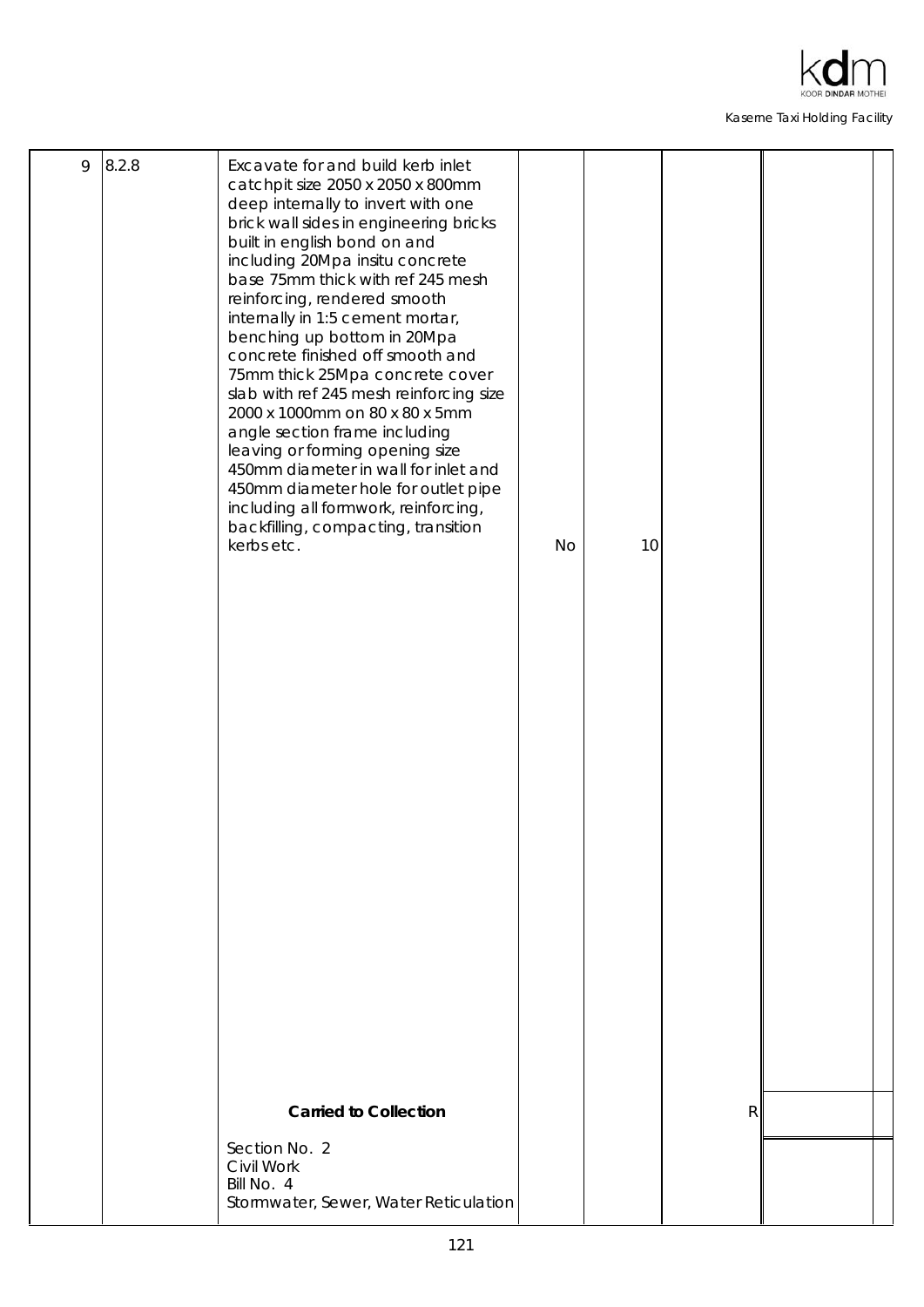

| 10 <sup>°</sup> | 8.2.8 | Excavate in compacted earth for<br>and build triangular shaped<br>stormwater outlet structure size<br>2000mm at head, 1040mm at base<br>and 1800mm along sides formed of<br>250mm thick 20mpa concrete base<br>with 2No. 150mm thick x 1500mm<br>high 20mpa wingwalls tapering to<br>150mm high at lower end and<br>150mm thick x 400mm deep 20mpa<br>concrete footing along base end<br>including ref 617 mesh reinforcing in<br>slab, walls and footings, cast on top<br>of 25mm thick polyethylene sheet,<br>the top of the base inlaid with 3No.<br>figure 3 kerb energy dissipators<br>protruding 200mm above the<br>surface of the concrete and stone<br>pitching (method 1) placed at the<br>base of the outlet structure for a<br>length of 1400mm including all<br>formwork, reinforcing, backfilling,<br>compacting, etc. (As per attached<br>Engineers Drawing DA05-05-SW-<br>WTH03). | <b>No</b> |              |  |
|-----------------|-------|--------------------------------------------------------------------------------------------------------------------------------------------------------------------------------------------------------------------------------------------------------------------------------------------------------------------------------------------------------------------------------------------------------------------------------------------------------------------------------------------------------------------------------------------------------------------------------------------------------------------------------------------------------------------------------------------------------------------------------------------------------------------------------------------------------------------------------------------------------------------------------------------------|-----------|--------------|--|
|                 |       | <b>Carried to Collection</b>                                                                                                                                                                                                                                                                                                                                                                                                                                                                                                                                                                                                                                                                                                                                                                                                                                                                     |           | $\mathsf{R}$ |  |
|                 |       | Section No. 2<br>Civil Work<br>Bill No. 4<br>Stormwater, Sewer, Water Reticulation                                                                                                                                                                                                                                                                                                                                                                                                                                                                                                                                                                                                                                                                                                                                                                                                               |           |              |  |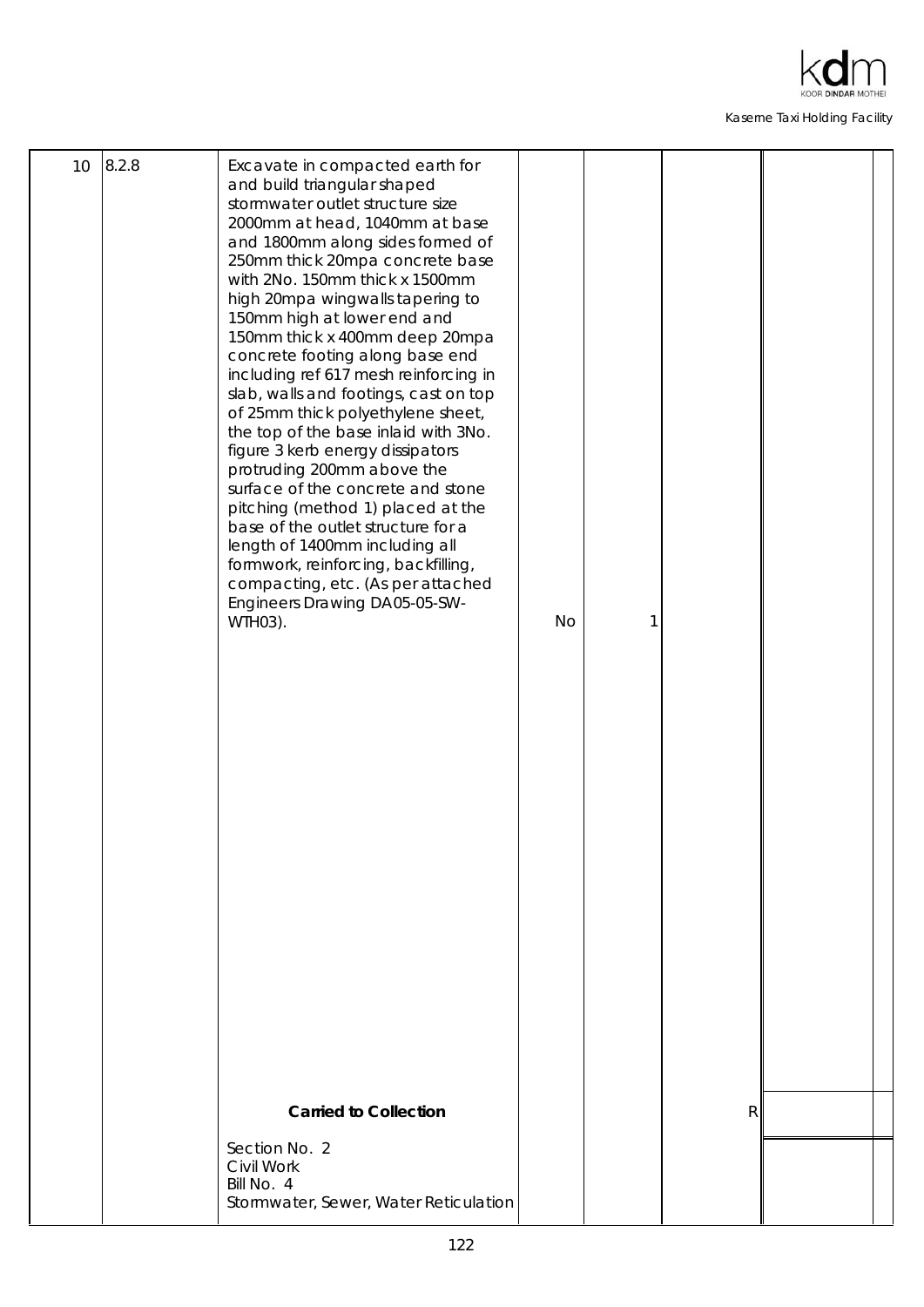

| 11 | 8.2.8 | Excavate for and build grease trap<br>chamber size 2800 x 3500 x 1400mm<br>deep internally to invert with one<br>brick wall sides in engineering bricks<br>built in english bond on and<br>including 25Mpa insitu concrete<br>base 150mm thick with ref 245 mesh<br>reinforcing, rendered smooth<br>internally in 1:5 cement mortar,<br>benching up bottom in 20Mpa<br>concrete finished off smooth and<br>100mm thick 25Mpa concrete cover<br>slab with ref 245 mesh reinforcing<br>and 2No. x 1000mm diameter<br>openings for and including type 2A<br>manhole covers, including leaving or<br>forming opening size 600mm<br>diameter in wall for inlet and 600mm<br>diameter hole for outlet pipe<br>including all formwork, reinforcing,<br>backfilling, compacting, transition<br>kerbs etc. | <b>No</b> |   |  |
|----|-------|---------------------------------------------------------------------------------------------------------------------------------------------------------------------------------------------------------------------------------------------------------------------------------------------------------------------------------------------------------------------------------------------------------------------------------------------------------------------------------------------------------------------------------------------------------------------------------------------------------------------------------------------------------------------------------------------------------------------------------------------------------------------------------------------------|-----------|---|--|
| 12 | 8.2.8 | "HAC Industrial Fatmaster" or equal<br>approved manual fattrap (4 litre /<br>second capacity), size 1000 x 2000 x<br>1200mm, of fibreglass construction<br>with standard inlet and outlet pipes,<br>fibreglass lid, etc. installed complete<br>in and including manhole with one<br>brick wall sides in engineering bricks<br>built in english bond on and<br>including 20Mpa insitu concrete<br>base 75mm thick with ref 245 mesh<br>reinforcing, rendered smooth<br>internally in 1:5 cement mortar,<br>benching up bottom in 20Mpa<br>concrete finished off smooth and<br>75mm thick 25Mpa concrete cover<br>slab with ref 245 mesh reinforcing<br>including all formwork, reinforcing,<br>backfilling, compacting, etc. all in<br>strict accordance with the<br>manufacturer's instructions.  | <b>No</b> |   |  |
|    |       | <b>Carried to Collection</b>                                                                                                                                                                                                                                                                                                                                                                                                                                                                                                                                                                                                                                                                                                                                                                      |           | R |  |
|    |       | Section No. 2<br>Civil Work<br>Bill No. 4<br>Stormwater, Sewer, Water Reticulation                                                                                                                                                                                                                                                                                                                                                                                                                                                                                                                                                                                                                                                                                                                |           |   |  |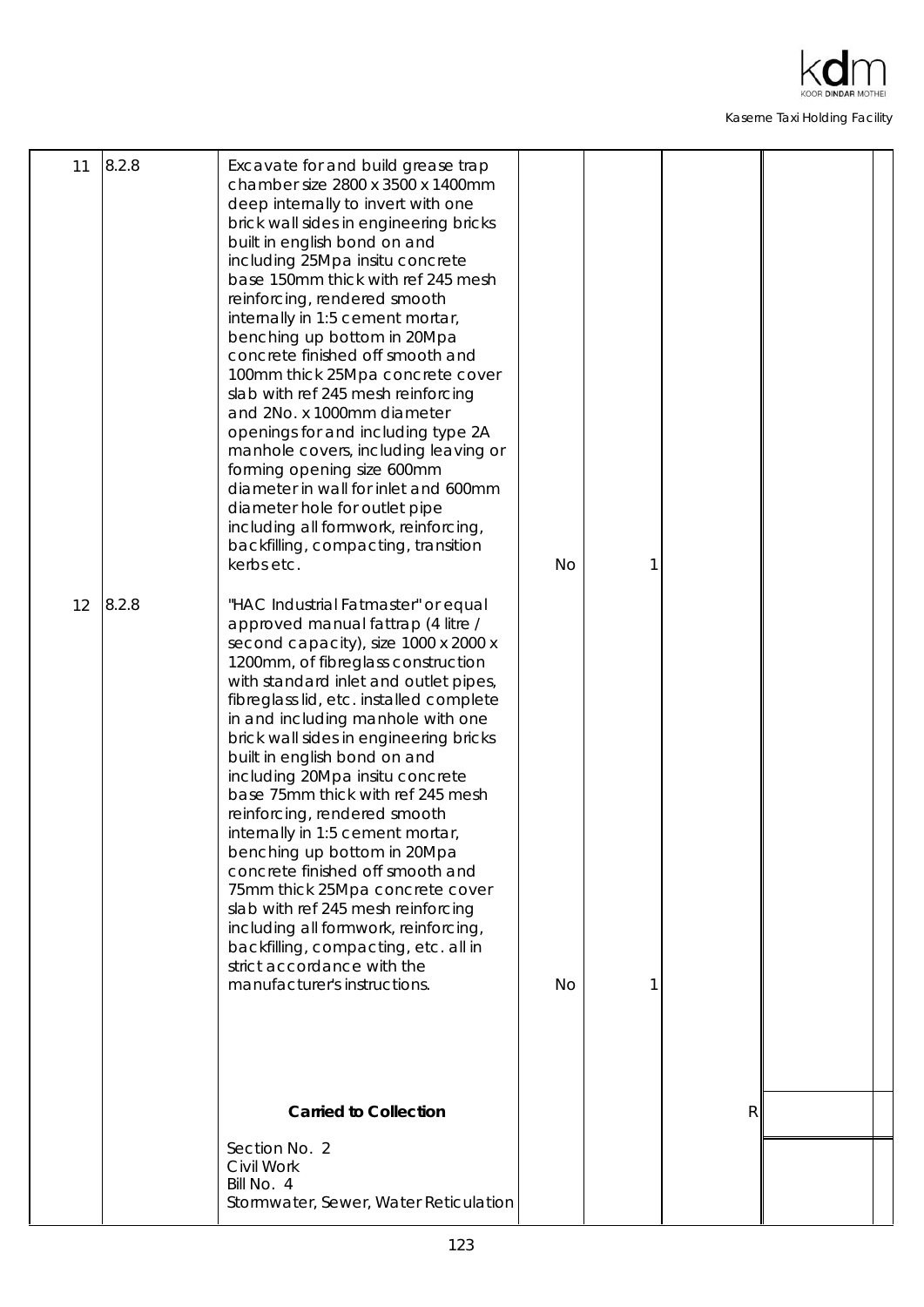

| 13 | 8.2.8 | Allow for cleaning existing kerb inlets,<br>manholes. etc. (various sizes) of all<br>rubbish, debris, etc., including<br>cleaning of the inlet & outlet pipes<br>for 20 metres in both directions,<br>including removal of existing lids,<br>relaying existing lids as per Engineer's<br>instructions, making good & carting<br>away all rubbish, debris, etc. to a<br>dumping site to be located by the<br>contractor. | <b>No</b> | 10             |   |  |
|----|-------|-------------------------------------------------------------------------------------------------------------------------------------------------------------------------------------------------------------------------------------------------------------------------------------------------------------------------------------------------------------------------------------------------------------------------|-----------|----------------|---|--|
| 14 | 8.2.8 | Allow for jet cleaning existing kerb<br>inlets, manholes. etc. (various sizes)<br>of all rubbish, debris, etc., including<br>cleaning of the inlet & outlet pipes in<br>both directions, including removal of<br>existing lids, relaying existing lids as<br>per Engineer's instructions, making<br>good & carting away all rubbish,<br>debris, etc. to a dumping site to be<br>located by the contractor.              | <b>No</b> |                |   |  |
|    | 8.2.8 | Manhole covers, gratings, frames,<br>etc.                                                                                                                                                                                                                                                                                                                                                                               |           |                |   |  |
| 15 | 8.2.8 | 300 x 300mm Polymer concrete<br>cover slab including frame as<br>supplied by "civil cultured polymer<br>products cc".                                                                                                                                                                                                                                                                                                   | <b>No</b> | 10             |   |  |
| 16 | 8.2.8 | 450 x 450mm Polymer concrete<br>cover slab including frame as<br>supplied by "civil cultured polymer<br>products cc".                                                                                                                                                                                                                                                                                                   | <b>No</b> | 5              |   |  |
| 17 | 8.2.8 | 1000 x 1000mm Polymer concrete<br>cover slab including frame as<br>supplied by "civil cultured polymer<br>products cc".                                                                                                                                                                                                                                                                                                 | No        | $\overline{2}$ |   |  |
|    |       |                                                                                                                                                                                                                                                                                                                                                                                                                         |           |                |   |  |
|    |       | <b>Carried to Collection</b>                                                                                                                                                                                                                                                                                                                                                                                            |           |                | R |  |
|    |       | Section No. 2<br>Civil Work<br>Bill No. 4<br>Stormwater, Sewer, Water Reticulation                                                                                                                                                                                                                                                                                                                                      |           |                |   |  |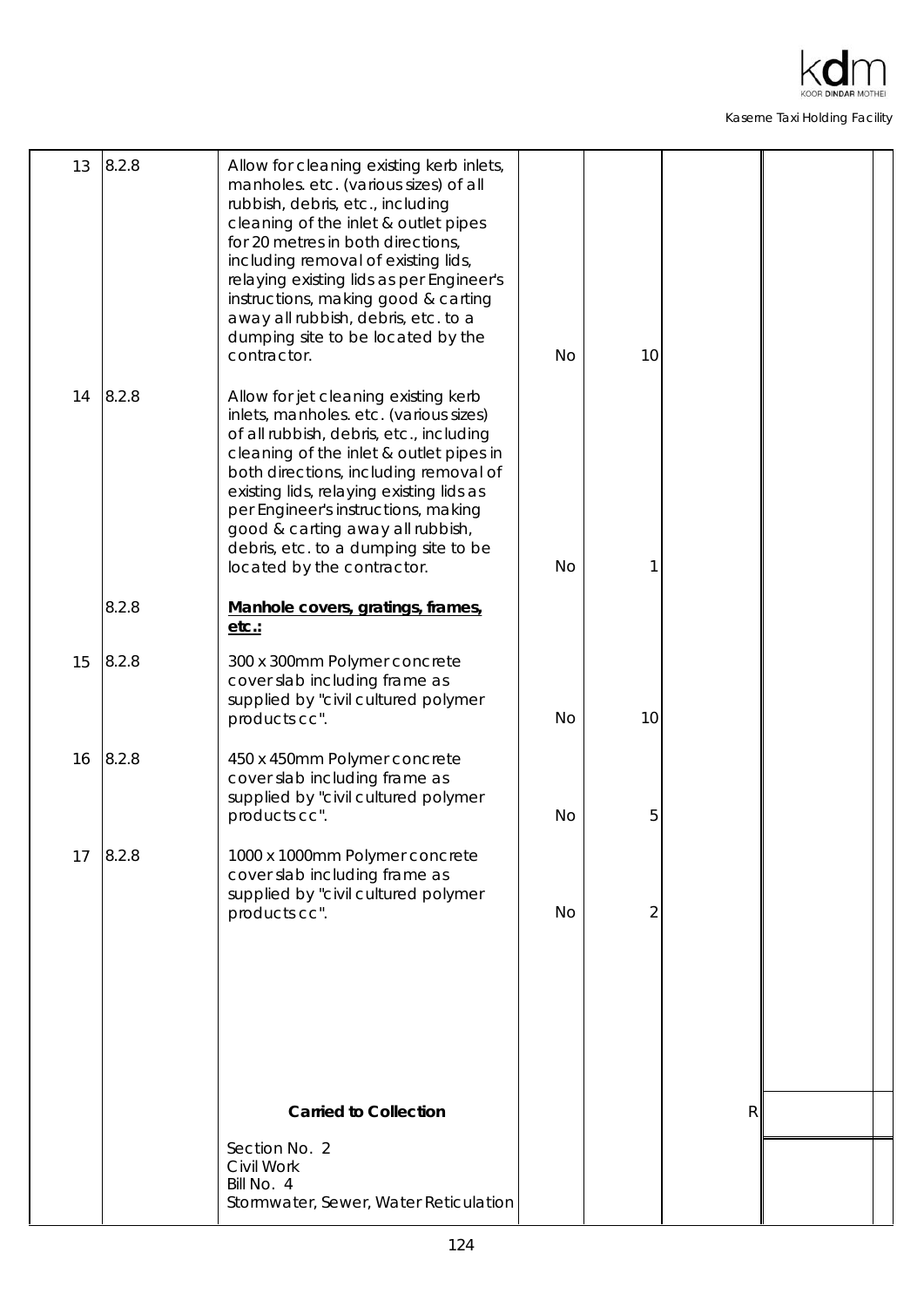

|    |                           | Connections:                                                                                                                                                                                                                                                                                                                                                                                                                                                                                  |           |     |              |  |
|----|---------------------------|-----------------------------------------------------------------------------------------------------------------------------------------------------------------------------------------------------------------------------------------------------------------------------------------------------------------------------------------------------------------------------------------------------------------------------------------------------------------------------------------------|-----------|-----|--------------|--|
| 18 |                           | Cut into existing stormwater manhole<br>for and connect new 450mm<br>diameter precast concrete pipe,<br>including temporary sealing off,<br>diverting, backfilling, liaising with the<br>authorities, making good on<br>completion.                                                                                                                                                                                                                                                           | <b>No</b> | 5   |              |  |
|    | <b>SANS1200L</b>          | <b>WATER SUPPLY</b>                                                                                                                                                                                                                                                                                                                                                                                                                                                                           |           |     |              |  |
|    |                           | uPVC Pressure piping to SABS 966<br>with solvent welded joints (Diameters<br>given are outside diameters)                                                                                                                                                                                                                                                                                                                                                                                     |           |     |              |  |
| 19 | SANS1200L<br>8.2.1        | 32mm Diameter Class 12 pipe laid in<br>ground to falls on and including<br>Class B bedding (SABS 1200LB) and<br>selected fill blanket, including<br>excavation not exceeding 1000mm<br>deep and backfilling to 90%<br>modified AASHTO density in 150mm<br>layers, including carting away surplus<br>excavated material, risk of collapse,<br>dewatering of trenches, etc.                                                                                                                     | m         | 107 |              |  |
| 20 | 8.2.1                     | 32mm Diameter Class 12 pipe laid in<br>ground to falls, across existing road,<br>on and including Class B bedding<br>(SABS 1200LB) and selected fill<br>blanket, including excavation not<br>exceeding 1000mm deep and<br>backfilling to 90% modified AASHTO<br>density in 150mm layers, including<br>carting away surplus excavated<br>material, risk of collapse, dewatering<br>of trenches, traffic accommodation,<br>remove of existing surfaces and<br>reinstatement on completion, etc. | m         | 28  |              |  |
|    |                           | Extra on 32mm diameter uPVC pipe<br>for                                                                                                                                                                                                                                                                                                                                                                                                                                                       |           |     |              |  |
| 21 | <b>SANS1200L</b><br>8.2.2 | End cap.                                                                                                                                                                                                                                                                                                                                                                                                                                                                                      | <b>No</b> | 2   |              |  |
|    |                           | <b>Carried to Collection</b>                                                                                                                                                                                                                                                                                                                                                                                                                                                                  |           |     | $\mathsf{R}$ |  |
|    |                           | Section No. 2<br>Civil Work<br>Bill No. 4<br>Stormwater, Sewer, Water Reticulation                                                                                                                                                                                                                                                                                                                                                                                                            |           |     |              |  |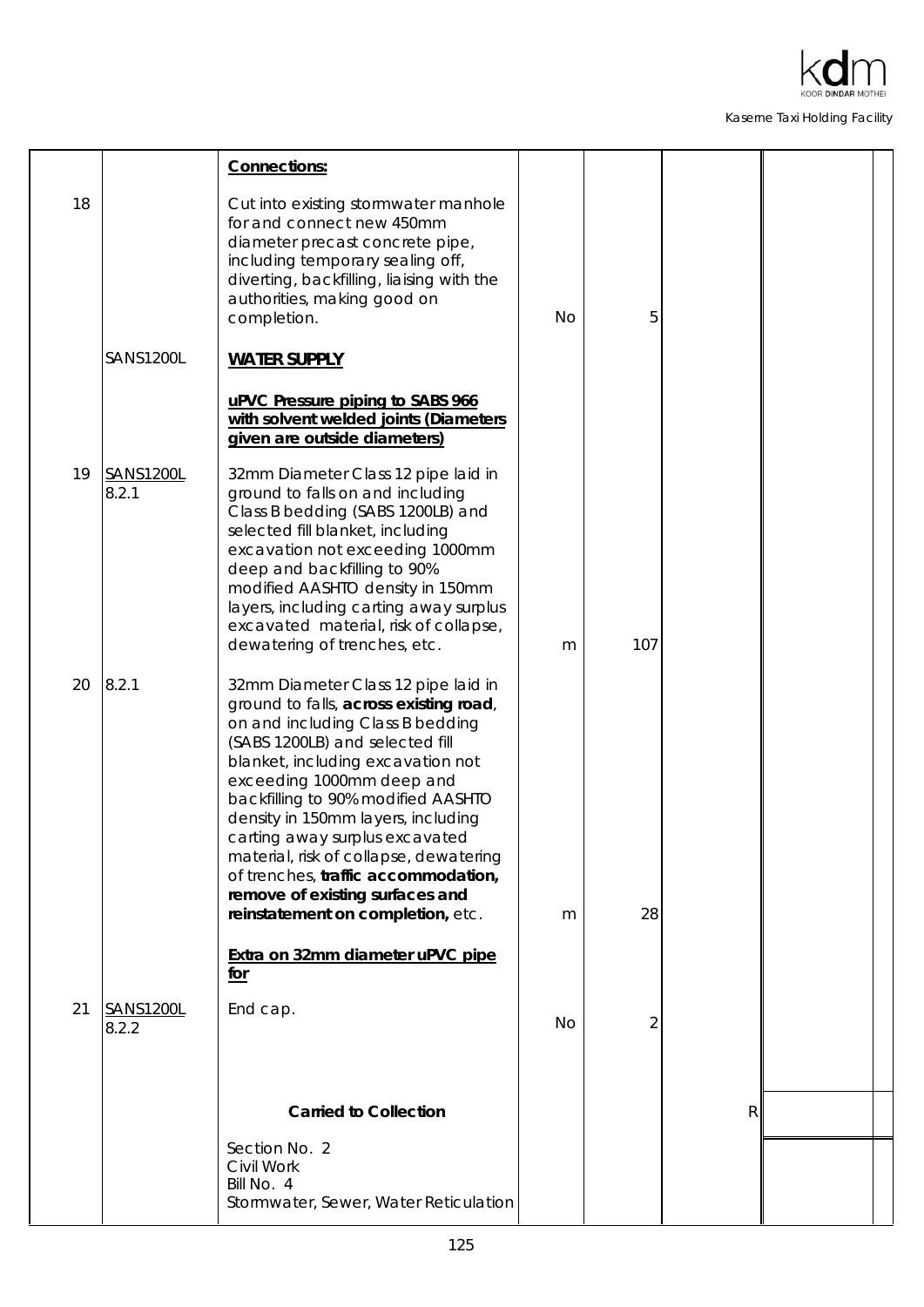

| 22 | 8.2.2                      | Tee.                                                                                                                                                                                                                                                                                                    | No        | 6 |   |  |
|----|----------------------------|---------------------------------------------------------------------------------------------------------------------------------------------------------------------------------------------------------------------------------------------------------------------------------------------------------|-----------|---|---|--|
|    |                            | <b>Valves and hydrants:</b>                                                                                                                                                                                                                                                                             |           |   |   |  |
| 23 | SANS1200L<br>8.2.2         | 100mm Diameter "Woodlands"<br>underground hydrant or equal<br>approved with duckfoot bend,<br>flange, and London V-thread<br>coupling, anti-clockwise closing,<br>including cap and chain.                                                                                                              | No        |   |   |  |
| 24 | 8.2.3                      | 100mm Diameter gate valve (RSV)<br>and hand wheel with socket end for<br>uPVC, non rising spindle and anti-<br>clockwise closing.                                                                                                                                                                       | <b>No</b> |   |   |  |
| 25 | <b>SANS1200L</b><br>8.2.13 | Valve chambers:<br>Valve chamber size 730 x 730 x<br>1200mm deep internally with 220mm<br>brick walls in engineering bricks<br>including Salberg or equal approved<br>hydrant box and all necessary<br>excavation, backfilling, formwork,<br>etc. (as per Attached Johannesburg<br>Water Drawing DWG3). | No        |   |   |  |
|    |                            | <b>Water Meters:</b>                                                                                                                                                                                                                                                                                    |           |   |   |  |
| 26 | SANS1200LF<br>8.2.4        | 100mm "Woltmann WP Type Class B"<br>or equal approved water meter with<br>and including internal piping, valves,<br>fittings, adaptors, base plate,<br>excavation, backfilling, etc. installed<br>in strict accordance with the<br>manufacturers instructions.                                          | <b>No</b> | 1 |   |  |
|    |                            | Connections:                                                                                                                                                                                                                                                                                            |           |   |   |  |
| 27 |                            | Cut into existing 110mm diameter<br>water pipe for and connect new<br>32mm diameter uPVC pipe,<br>including temporary sealing off,<br>diverting, backfilling, liaising with the<br>authorities, making good on<br>completion.                                                                           | <b>No</b> |   |   |  |
|    |                            | <b>Carried to Collection</b>                                                                                                                                                                                                                                                                            |           |   | R |  |
|    |                            | Section No. 2<br>Civil Work<br>Bill No. 4<br>Stormwater, Sewer, Water Reticulation                                                                                                                                                                                                                      |           |   |   |  |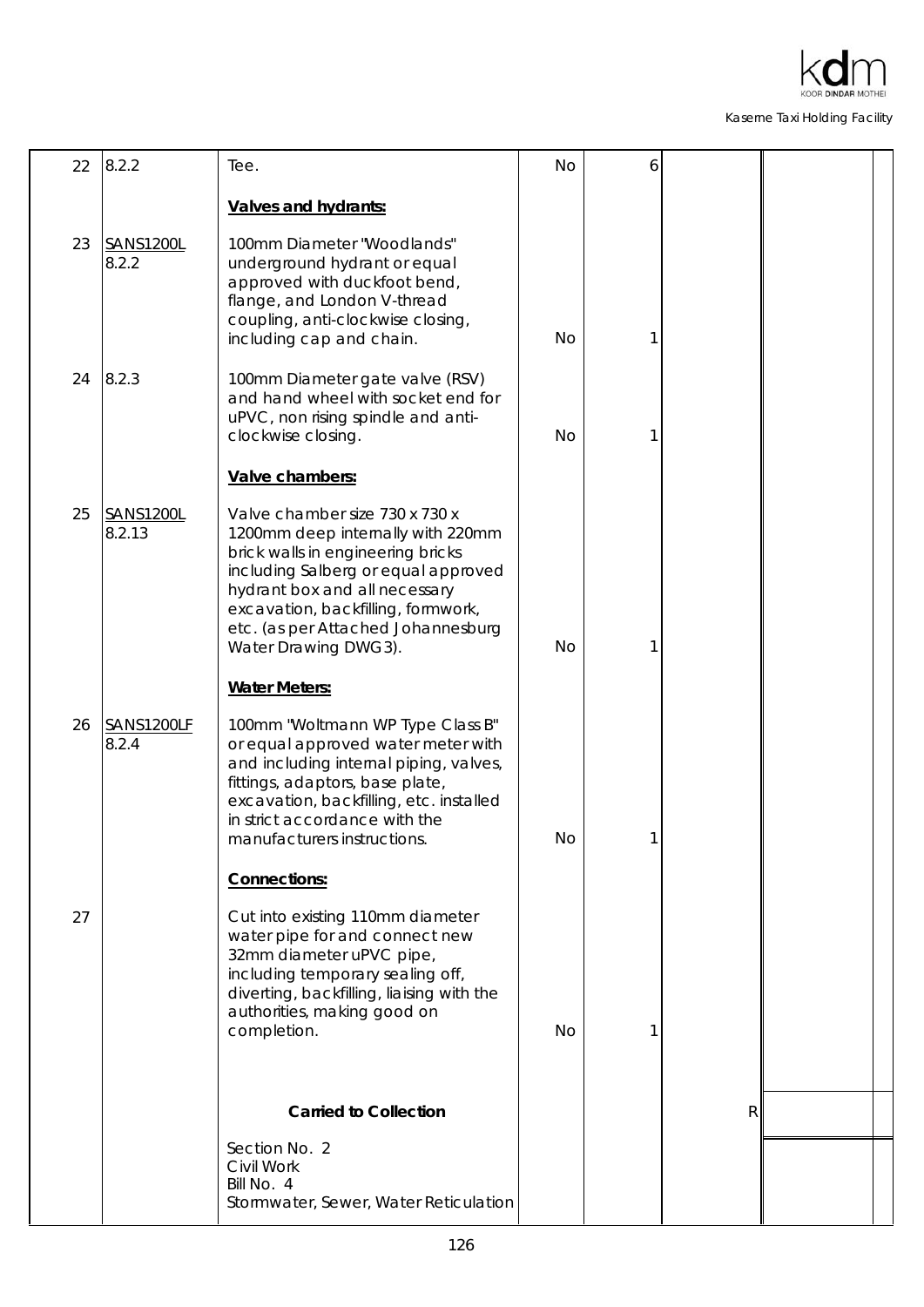

|    | SANS1200LD          | <b>SOIL DRAINAGE</b>                                                                                                                                                                                                                                                                                                                                                                                                                                                                                                                                                                    |   |     |   |  |
|----|---------------------|-----------------------------------------------------------------------------------------------------------------------------------------------------------------------------------------------------------------------------------------------------------------------------------------------------------------------------------------------------------------------------------------------------------------------------------------------------------------------------------------------------------------------------------------------------------------------------------------|---|-----|---|--|
|    |                     | uPVC pressure piping to SABS 966<br>with solvent welded joints (Diameters<br>given are outside diameters):                                                                                                                                                                                                                                                                                                                                                                                                                                                                              |   |     |   |  |
| 28 | SANS1200LD<br>8.2.1 | 110mm Diameter Class 4 (400kpa)<br>structured pipe laid in ground to falls<br>on and including Class B bedding<br>(SABS 1200LB) and selected fill<br>blanket, including excavation in<br>compacted earth 1000mm wide<br>and not exceeding 1000mm deep<br>and backfilling to 95% modified<br>AASHTO density in 150mm layers,<br>including carting away surplus<br>excavated material, risk of collapse,<br>dewatering of trenches, etc.                                                                                                                                                  | m | 107 |   |  |
| 29 | 8.2.1               | 110mm Diameter Class 4 (400kpa)<br>structured pipe laid in ground to falls,<br>across existing road, on and<br>including Class B bedding (SABS<br>1200LB) and selected fill blanket,<br>including excavation in compacted<br>earth 1000mm wide and exceeding<br>1000mm deep and not exceeding<br>2000mm deep and backfilling to 95%<br>modified AASHTO density in 150mm<br>layers, including carting away surplus<br>excavated material, risk of collapse,<br>dewatering of trenches, traffic<br>accommodation, remove of existing<br>surfaces and reinstatement on<br>completion, etc. | m | 15  |   |  |
|    |                     |                                                                                                                                                                                                                                                                                                                                                                                                                                                                                                                                                                                         |   |     |   |  |
|    |                     | <b>Carried to Collection</b><br>Section No. 2                                                                                                                                                                                                                                                                                                                                                                                                                                                                                                                                           |   |     | R |  |
|    |                     | Civil Work<br>Bill No. 4<br>Stormwater, Sewer, Water Reticulation                                                                                                                                                                                                                                                                                                                                                                                                                                                                                                                       |   |     |   |  |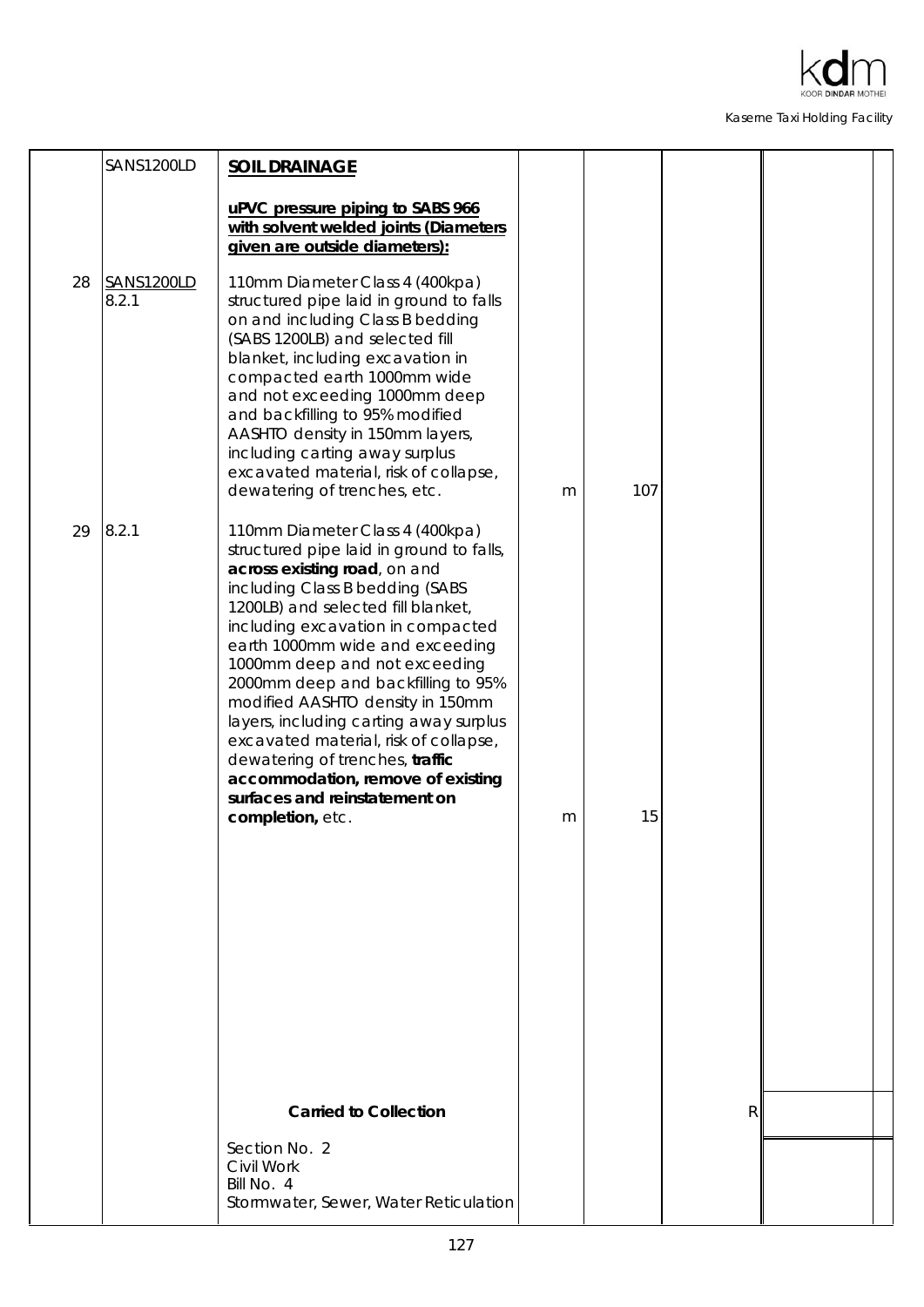

| 30 | 8.2.1                     | 110mm Diameter Class 4 (400kpa)<br>structured pipe laid in ground to falls,<br>across existing road, on and<br>including Class B bedding (SABS<br>1200LB) and selected fill blanket,<br>including excavation in compacted<br>earth 1000mm wide and exceeding<br>2000mm deep and not exceeding<br>3000mm deep and backfilling to 95%<br>modified AASHTO density in 150mm<br>layers, including carting away surplus<br>excavated material, risk of collapse,<br>dewatering of trenches, traffic<br>accommodation, remove of existing<br>surfaces and reinstatement on<br>completion, etc.<br>Extra on 110mm diameter uPVC<br>pipes for fittings: | m              | 13 |   |  |
|----|---------------------------|------------------------------------------------------------------------------------------------------------------------------------------------------------------------------------------------------------------------------------------------------------------------------------------------------------------------------------------------------------------------------------------------------------------------------------------------------------------------------------------------------------------------------------------------------------------------------------------------------------------------------------------------|----------------|----|---|--|
| 31 | SANS1200LD                | Tee.                                                                                                                                                                                                                                                                                                                                                                                                                                                                                                                                                                                                                                           |                |    |   |  |
|    | 8.2.2                     |                                                                                                                                                                                                                                                                                                                                                                                                                                                                                                                                                                                                                                                | <b>No</b>      | 6  |   |  |
|    |                           | Sleeves:                                                                                                                                                                                                                                                                                                                                                                                                                                                                                                                                                                                                                                       |                |    |   |  |
| 32 | <b>SANS1200L</b><br>8.2.1 | 150mm Diameter galvanised mild<br>steel sleeve suspended in existing<br>stormwater channel to falls to house<br>sewer pipe (sewer pipe elsewhere)<br>including forming 2No. x 150mm<br>diameter holes in existing stormwater<br>channel walls and making good on                                                                                                                                                                                                                                                                                                                                                                               |                |    |   |  |
|    |                           | completion.<br>Concrete anchor blocks and pipe                                                                                                                                                                                                                                                                                                                                                                                                                                                                                                                                                                                                 | m              | 5  |   |  |
|    |                           | surrounds:                                                                                                                                                                                                                                                                                                                                                                                                                                                                                                                                                                                                                                     |                |    |   |  |
| 33 | SANS1200LD<br>8.2.9       | 15Mpa concrete in anchor or thrust<br>blocks including additional<br>excavation, all necessary formwork,<br>working around pipes, etc.                                                                                                                                                                                                                                                                                                                                                                                                                                                                                                         | m <sub>3</sub> | 1  |   |  |
|    |                           |                                                                                                                                                                                                                                                                                                                                                                                                                                                                                                                                                                                                                                                |                |    |   |  |
|    |                           |                                                                                                                                                                                                                                                                                                                                                                                                                                                                                                                                                                                                                                                |                |    |   |  |
|    |                           | <b>Carried to Collection</b>                                                                                                                                                                                                                                                                                                                                                                                                                                                                                                                                                                                                                   |                |    | R |  |
|    |                           | Section No. 2                                                                                                                                                                                                                                                                                                                                                                                                                                                                                                                                                                                                                                  |                |    |   |  |
|    |                           | Civil Work<br>Bill No. 4<br>Stormwater, Sewer, Water Reticulation                                                                                                                                                                                                                                                                                                                                                                                                                                                                                                                                                                              |                |    |   |  |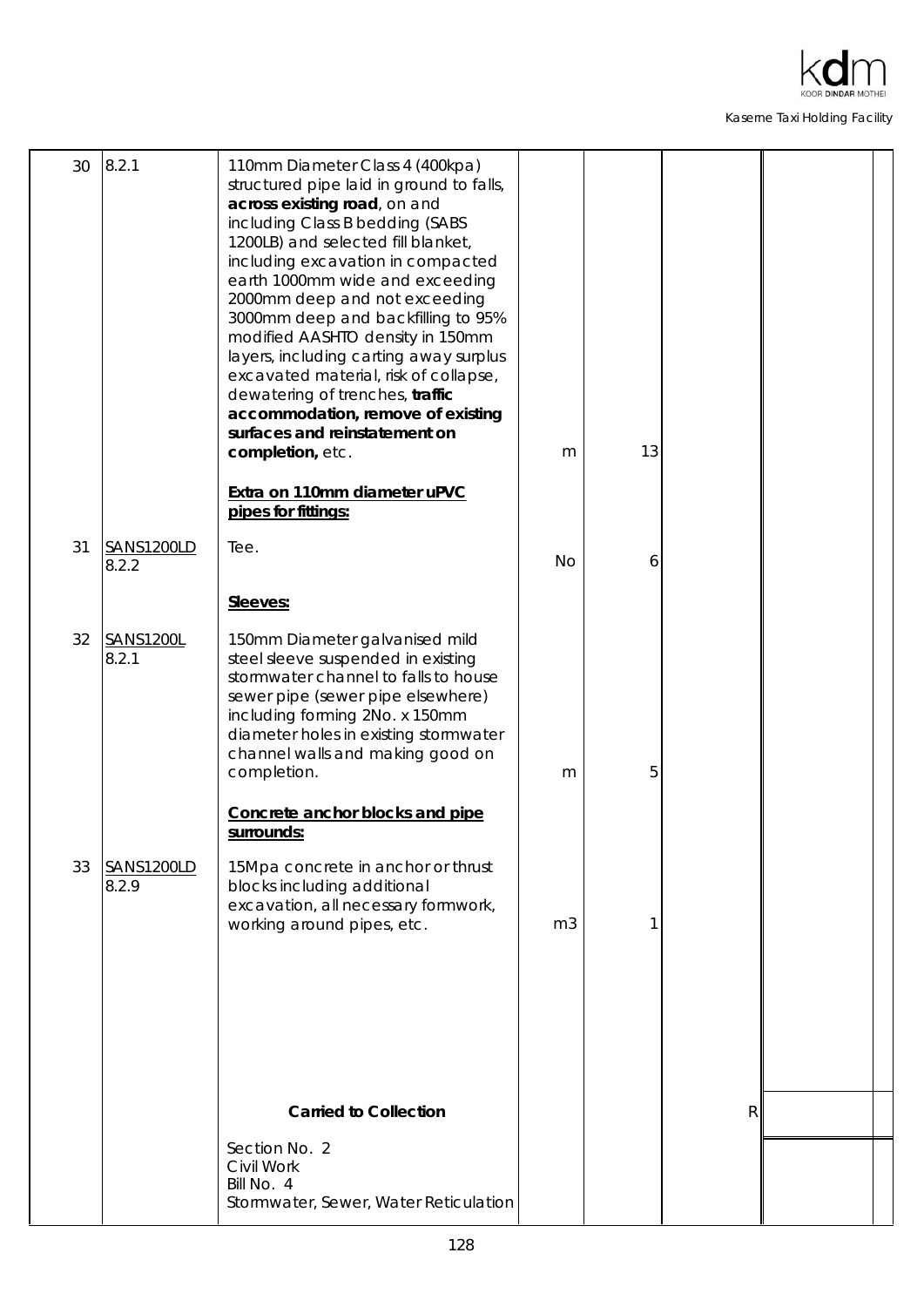

|    | <b>Excavate in earth for and including</b><br>circular type precast concrete<br>manhole formed of 1500mm<br>diameter x 200mm thick 25Mpa<br>concrete slab with manhole formed<br>of 1500mm diameter (internally)<br>precast concrete rings with joints<br>sealed with bituminous putty with<br>and including 1200mm diameter<br>(internally) precast concrete reducer<br>slab 150mm thick and precast<br>concrete spacer rings 675mm<br>diameter (internally) precast<br>concrete cover slab 150mm thick<br>with opening for and including<br>heavy duty road type manhole<br>cover and lockable frame as type<br>2A set in cement mortar and sealed<br>in tallow and with 20Mpa concrete<br>benching in bottom floated smooth<br>with falls and finished on all exposed<br>surfaces with 25mm thick granolithic<br>with angles rounded including all<br>necessary excavation, backfilling,<br>carting away, risk of collapse,<br>shoring, dewatering, concrete |           |   |   |  |
|----|-----------------------------------------------------------------------------------------------------------------------------------------------------------------------------------------------------------------------------------------------------------------------------------------------------------------------------------------------------------------------------------------------------------------------------------------------------------------------------------------------------------------------------------------------------------------------------------------------------------------------------------------------------------------------------------------------------------------------------------------------------------------------------------------------------------------------------------------------------------------------------------------------------------------------------------------------------------------|-----------|---|---|--|
|    | blinding, formwork, step irons, etc.:                                                                                                                                                                                                                                                                                                                                                                                                                                                                                                                                                                                                                                                                                                                                                                                                                                                                                                                           |           |   |   |  |
| 34 | Manhole exceeding 1000mm and<br>not exceeding 1500mm deep.                                                                                                                                                                                                                                                                                                                                                                                                                                                                                                                                                                                                                                                                                                                                                                                                                                                                                                      | <b>No</b> |   |   |  |
| 35 | Manhole exceeding 1500mm and<br>not exceeding 2000mm deep.                                                                                                                                                                                                                                                                                                                                                                                                                                                                                                                                                                                                                                                                                                                                                                                                                                                                                                      | <b>No</b> |   |   |  |
| 36 | Manhole exceeding 2000mm and<br>not exceeding 2500mm deep.                                                                                                                                                                                                                                                                                                                                                                                                                                                                                                                                                                                                                                                                                                                                                                                                                                                                                                      | <b>No</b> | 1 |   |  |
|    | Connections:                                                                                                                                                                                                                                                                                                                                                                                                                                                                                                                                                                                                                                                                                                                                                                                                                                                                                                                                                    |           |   |   |  |
| 37 | Cut into existing sewer manhole for<br>and connect new 110mm diameter<br>uPVC pipe, including temporary<br>sealing off, diverting, backfilling,<br>liaising with the authorities, making<br>good on completion.                                                                                                                                                                                                                                                                                                                                                                                                                                                                                                                                                                                                                                                                                                                                                 | <b>No</b> | 1 |   |  |
|    |                                                                                                                                                                                                                                                                                                                                                                                                                                                                                                                                                                                                                                                                                                                                                                                                                                                                                                                                                                 |           |   |   |  |
|    | <b>Carried to Collection</b>                                                                                                                                                                                                                                                                                                                                                                                                                                                                                                                                                                                                                                                                                                                                                                                                                                                                                                                                    |           |   | R |  |
|    | Section No. 2<br>Civil Work<br>Bill No. 4<br>Stormwater, Sewer, Water Reticulation                                                                                                                                                                                                                                                                                                                                                                                                                                                                                                                                                                                                                                                                                                                                                                                                                                                                              |           |   |   |  |
|    |                                                                                                                                                                                                                                                                                                                                                                                                                                                                                                                                                                                                                                                                                                                                                                                                                                                                                                                                                                 |           |   |   |  |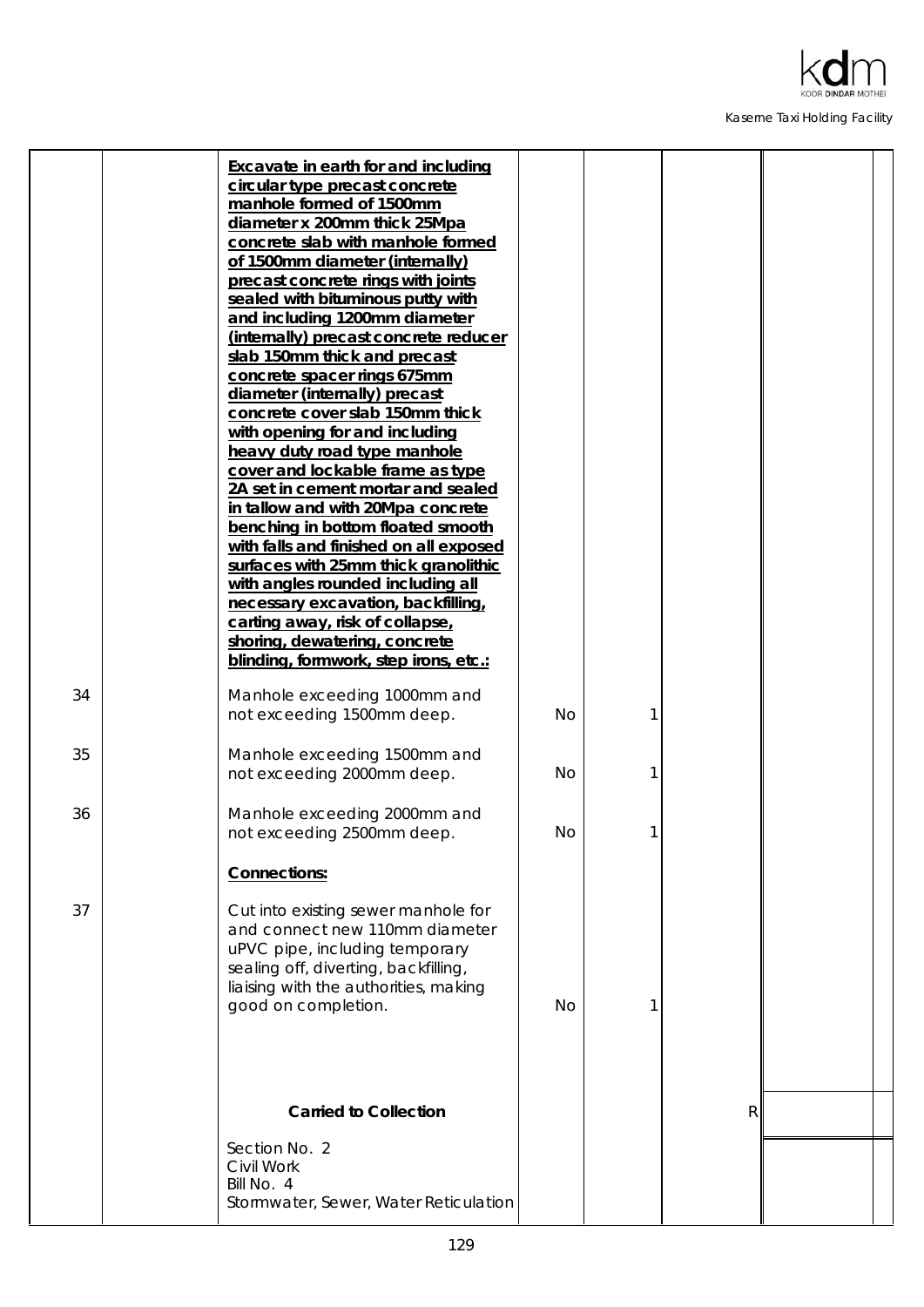

| Section No. 2                         |            |              |        |  |
|---------------------------------------|------------|--------------|--------|--|
| Bill No. 4                            |            |              |        |  |
| Stormwater, Sewer, Water Reticulation |            |              |        |  |
| <b>COLLECTION</b>                     |            |              |        |  |
|                                       | Page<br>No |              | Amount |  |
| Total Brought Forward from Page No.   | $117$      |              |        |  |
|                                       | 118        |              |        |  |
|                                       | 119        |              |        |  |
|                                       | 120        |              |        |  |
|                                       | 121        |              |        |  |
|                                       | 122        |              |        |  |
|                                       | 123        |              |        |  |
|                                       | 124        |              |        |  |
|                                       | 125        |              |        |  |
|                                       | 126        |              |        |  |
|                                       | 127        |              |        |  |
|                                       | 128        |              |        |  |
|                                       | 129        |              |        |  |
|                                       |            |              |        |  |
|                                       |            |              |        |  |
|                                       |            |              |        |  |
|                                       |            |              |        |  |
|                                       |            |              |        |  |
|                                       |            |              |        |  |
|                                       |            |              |        |  |
|                                       |            |              |        |  |
| <b>Carried Forward to Summary</b>     |            | $\mathsf{R}$ |        |  |
| of Section No. 2<br>Section No. 2     |            |              |        |  |
| Civil Work<br>Bill No. 4              |            |              |        |  |
| Stormwater, Sewer, Water Reticulation |            |              |        |  |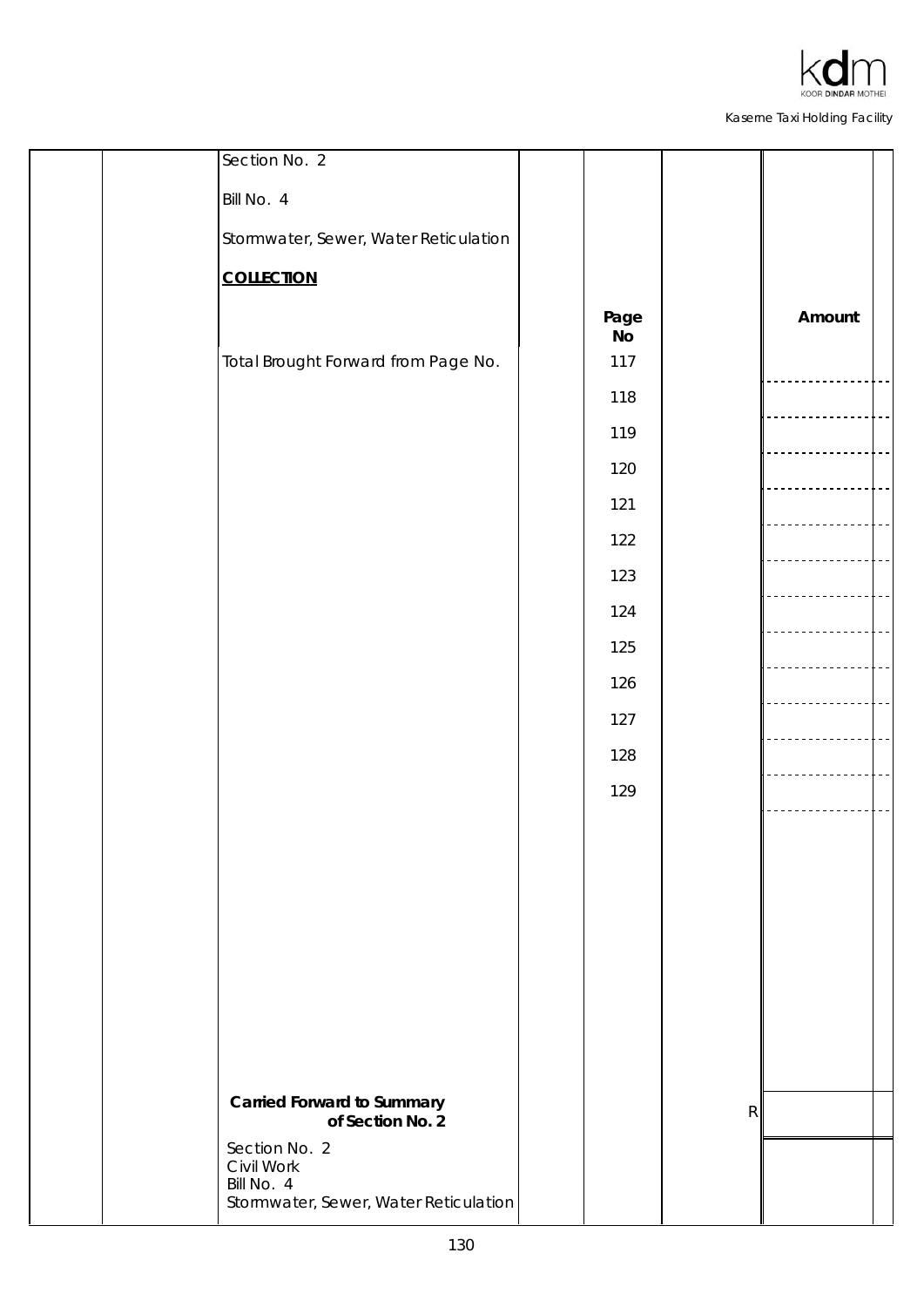

| Item<br>No | <b>SANS</b><br>Pay Ref        |                                                                                                                                                                                                                                                                                                                                                              | Unit | Quantity | Rate      | Amount |  |
|------------|-------------------------------|--------------------------------------------------------------------------------------------------------------------------------------------------------------------------------------------------------------------------------------------------------------------------------------------------------------------------------------------------------------|------|----------|-----------|--------|--|
|            |                               | <b>SECTION NO. 2</b>                                                                                                                                                                                                                                                                                                                                         |      |          |           |        |  |
|            |                               | <b>BILL NO. 6</b>                                                                                                                                                                                                                                                                                                                                            |      |          |           |        |  |
|            |                               | <b>STREET FURNITURE</b>                                                                                                                                                                                                                                                                                                                                      |      |          |           |        |  |
|            |                               | <b>SUPPLEMENTARY PREAMBLES</b>                                                                                                                                                                                                                                                                                                                               |      |          |           |        |  |
|            |                               | Carting away of excavated material                                                                                                                                                                                                                                                                                                                           |      |          |           |        |  |
|            |                               | Descriptions of carting away of<br>excavated material shall be<br>deemed to include for bulking and<br>loading excavated material onto<br>trucks directly from the excavations<br>or, alternatively, from stock piles<br>situated on the building site.                                                                                                      |      |          |           |        |  |
|            | <b>SANS1200GB</b><br>8.2.5.1a | <b>FOLLOWING IN STREET FURNITURE</b>                                                                                                                                                                                                                                                                                                                         |      |          |           |        |  |
|            | 8.2.5.1a                      | Mild Steel Bollards:                                                                                                                                                                                                                                                                                                                                         |      |          |           |        |  |
| 1          | 8.2.5.1a                      | 20Mpa Reinforced concrete in base<br>for bollards (elsewhere measured)<br>size overall 300mm x 300mm x 300m<br>deep with top surface to be finished<br>smooth with a steel trowel and steel<br>ruled joints all round top of base,<br>including any necessary excavation,<br>formwork, cartaway, finishing top<br>surface smooth with a steel float,<br>etc. | No   | 10       |           |        |  |
|            |                               | <b>Carried to Collection</b>                                                                                                                                                                                                                                                                                                                                 |      |          | ${\sf R}$ |        |  |
|            |                               | Section No. 2<br>Civil Work<br>Bill No. 5<br><b>Street Furniture</b>                                                                                                                                                                                                                                                                                         |      |          |           |        |  |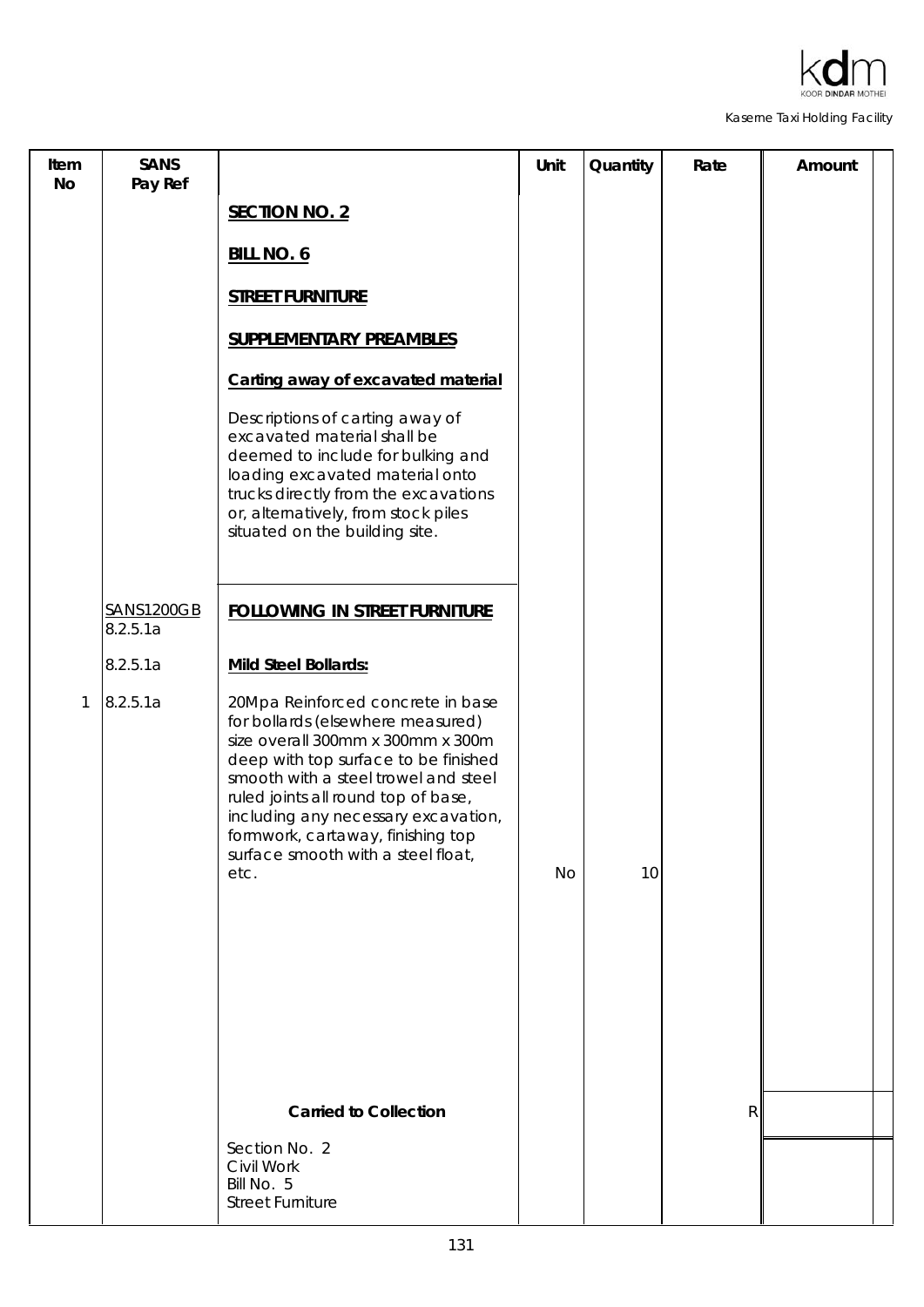

| 2 | 8.2.5.1f | 120mm Diameter x 1140mm long<br>galvanised mild steel bollards with<br>3No. x 160mm diameter mild steel<br>rings welded to top of bollard;<br>bollard in-filled with 15mpa mass<br>concrete and planted 240mm in<br>concrete base (base elsewhere)<br>including taking delivery, storing,<br>filling bollard with concrete and<br>casting in position when required in<br>strict accordance with the<br>manufacturer's instructions.                                                 | <b>No</b> | 10 |   |  |
|---|----------|--------------------------------------------------------------------------------------------------------------------------------------------------------------------------------------------------------------------------------------------------------------------------------------------------------------------------------------------------------------------------------------------------------------------------------------------------------------------------------------|-----------|----|---|--|
|   | 8.2.5.1a | Garbage bins:                                                                                                                                                                                                                                                                                                                                                                                                                                                                        |           |    |   |  |
| 3 | 8.2.5.1a | 20Mpa mass concrete in base for<br>garbage bins (elsewhere measured)<br>size overall 300 x 300 x 400mm deep<br>with top surface to be finished<br>smooth with a steel trowel and steel<br>ruled joints all round top of base,<br>embedded on excavated surface,<br>including any necessary excavation,<br>backfilling, cartaway, formwork,<br>finishing top surface smooth with a<br>steel float, etc.                                                                               | <b>No</b> | 40 |   |  |
| 4 |          | 400mm Diameter x 560mm deep<br>"Voltan" galvanised mild steel<br>perforated fixed bin by "Enviro-<br>Elements" or equal approved with<br>two posts (post size 50mm diameter x<br>960mm long) in-filled with 15mpa<br>mass concrete & cast 200mm deep<br>into concrete base (base elsewhere<br>measured) including taking delivery,<br>storing, filling poles with concrete<br>and casting in position when<br>required in strict accordance with<br>the manufacturer's instructions. | <b>No</b> | 20 |   |  |
|   |          |                                                                                                                                                                                                                                                                                                                                                                                                                                                                                      |           |    |   |  |
|   |          | <b>Carried to Collection</b>                                                                                                                                                                                                                                                                                                                                                                                                                                                         |           |    | R |  |
|   |          | Section No. 2<br>Civil Work<br>Bill No. 5<br><b>Street Furniture</b>                                                                                                                                                                                                                                                                                                                                                                                                                 |           |    |   |  |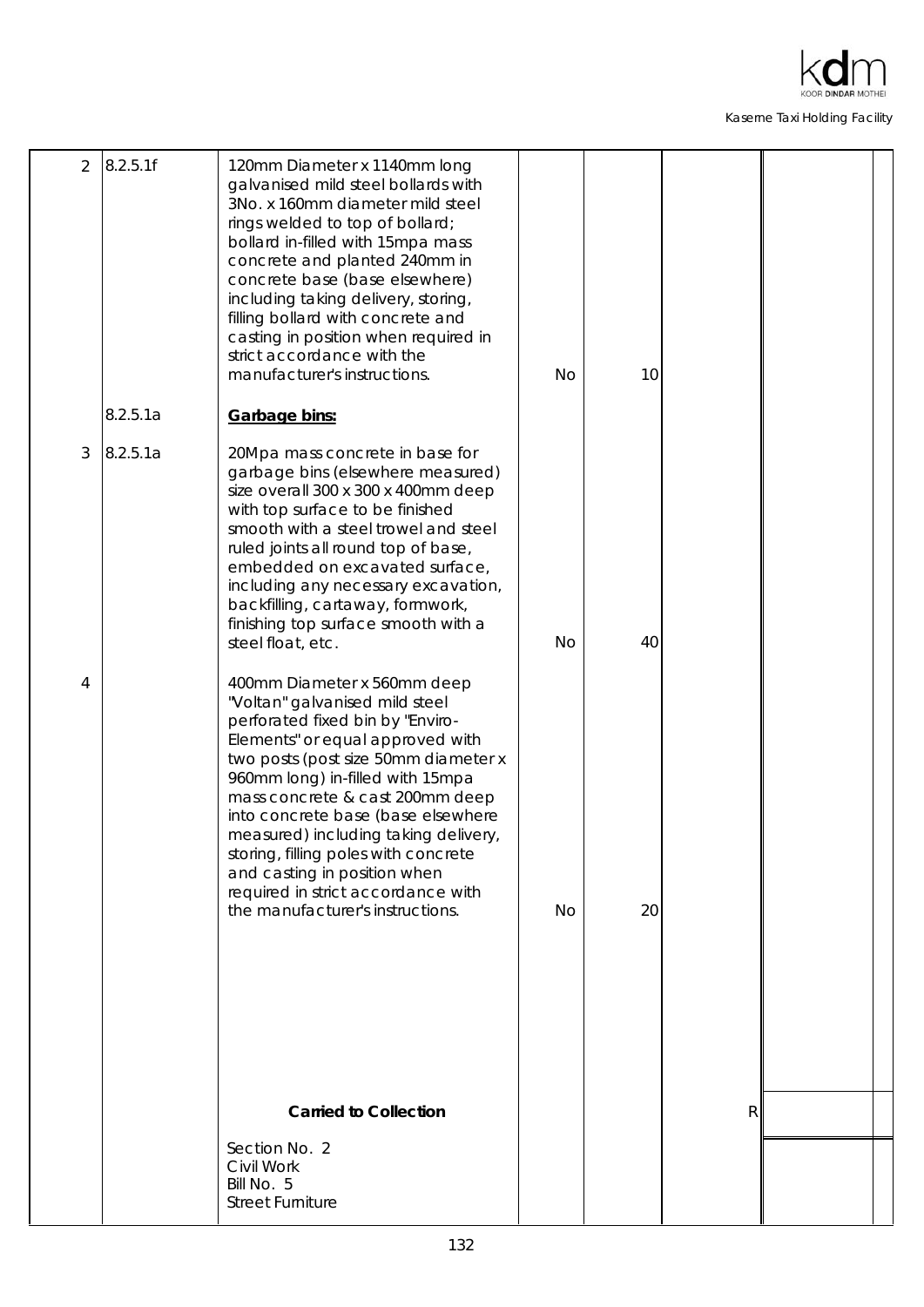

| Section No. 2                                                          |                                 |           |        |  |
|------------------------------------------------------------------------|---------------------------------|-----------|--------|--|
| Bill No. 5                                                             |                                 |           |        |  |
| <b>Street Furniture</b>                                                |                                 |           |        |  |
| <b>COLLECTION</b>                                                      |                                 |           |        |  |
| Total Brought Forward from Page No.                                    | Page<br><b>No</b><br>131<br>132 |           | Amount |  |
|                                                                        |                                 |           |        |  |
|                                                                        |                                 |           |        |  |
|                                                                        |                                 |           |        |  |
|                                                                        |                                 |           |        |  |
|                                                                        |                                 |           |        |  |
| <b>Carried Forward to Summary</b><br>of Section No. 2<br>Section No. 2 |                                 | ${\sf R}$ |        |  |
| Civil Work<br>Bill No. 5<br><b>Street Furniture</b>                    |                                 |           |        |  |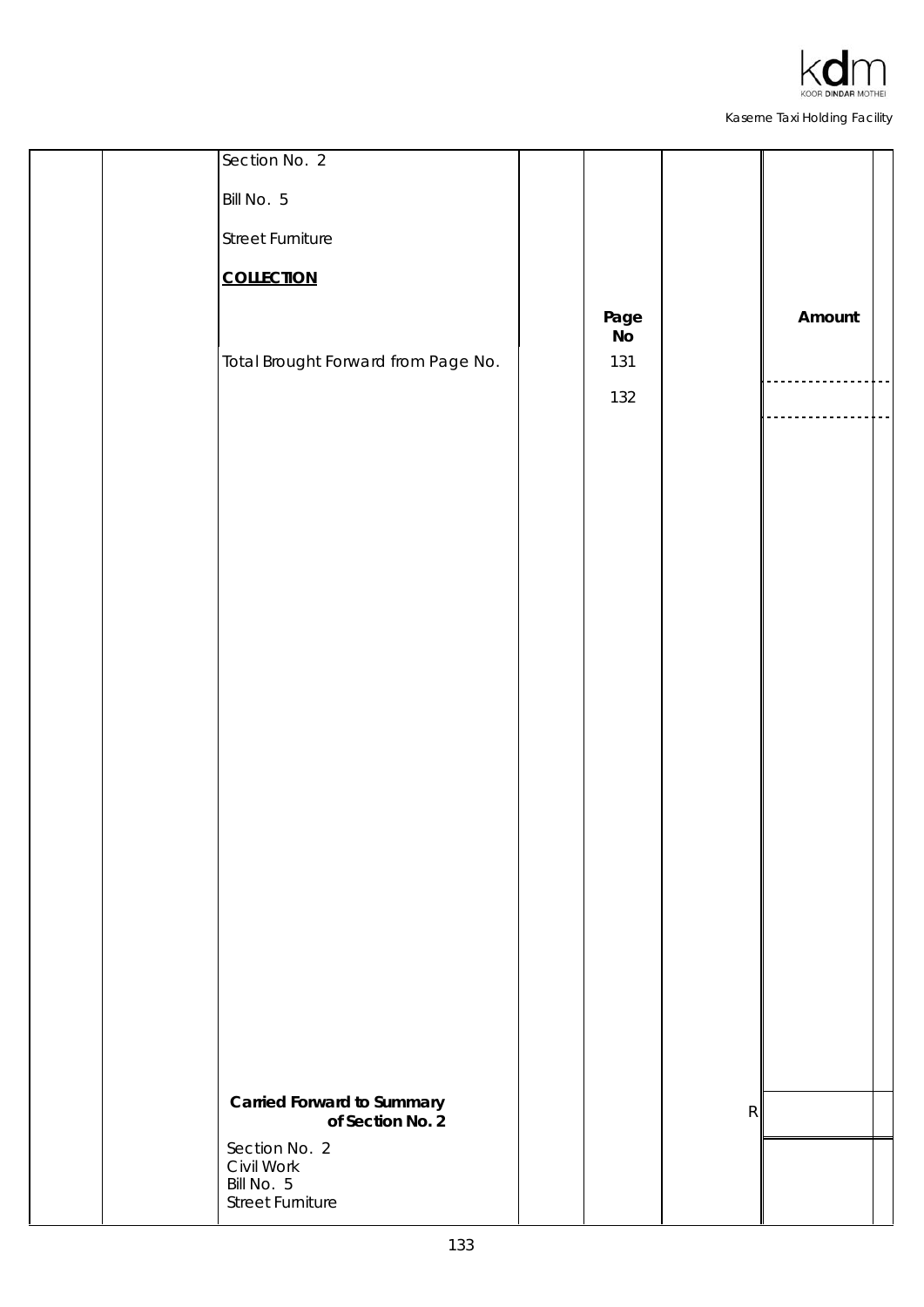|                       | <b>SECTION SUMMARY - Civil Work</b>      |            |             |        |  |
|-----------------------|------------------------------------------|------------|-------------|--------|--|
| Bill<br>$\mathsf{No}$ |                                          | Page<br>No |             | Amount |  |
| $\mathbf{1}$          | Demolitions                              | 99         |             |        |  |
| $\overline{2}$        | <b>General Siteworks</b>                 | 104        |             |        |  |
| $\mathfrak{Z}$        | Paving, Kerbs, etc.                      | 116        |             |        |  |
| $\overline{4}$        | Stormwater, Sewer, Water<br>Reticulation | 130        |             |        |  |
| $\sqrt{5}$            | <b>Street Furniture</b>                  | 133        |             |        |  |
|                       |                                          |            |             |        |  |
|                       |                                          |            |             |        |  |
|                       |                                          |            |             |        |  |
|                       |                                          |            |             |        |  |
|                       |                                          |            |             |        |  |
|                       |                                          |            |             |        |  |
|                       |                                          |            |             |        |  |
|                       |                                          |            |             |        |  |
|                       |                                          |            |             |        |  |
|                       |                                          |            |             |        |  |
|                       |                                          |            |             |        |  |
|                       |                                          |            |             |        |  |
|                       |                                          |            |             |        |  |
|                       |                                          |            |             |        |  |
|                       |                                          |            |             |        |  |
|                       |                                          |            |             |        |  |
|                       |                                          |            |             |        |  |
|                       |                                          |            |             |        |  |
|                       |                                          |            |             |        |  |
|                       | <b>Carried to Final Summary</b>          |            | $\mathsf R$ |        |  |
|                       | Section No. 2<br>Civil Work              |            |             |        |  |
|                       |                                          |            |             |        |  |
|                       |                                          |            |             |        |  |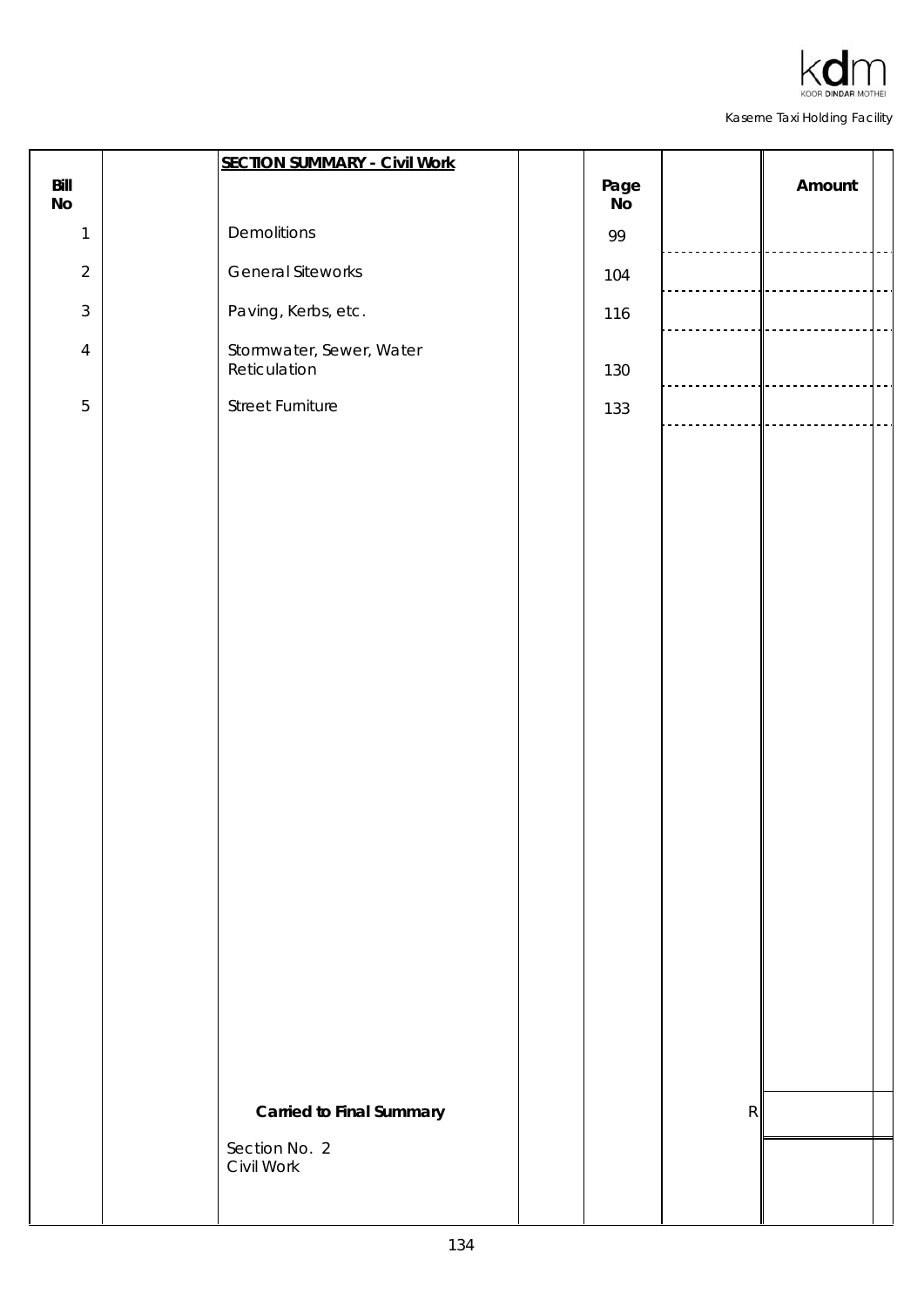

| Item<br>No     |                                                                                                                                                                                                                         |                | Quantity | Rate | Amount |
|----------------|-------------------------------------------------------------------------------------------------------------------------------------------------------------------------------------------------------------------------|----------------|----------|------|--------|
|                | <b>SECTION NO. 3</b>                                                                                                                                                                                                    |                |          |      |        |
|                | <b>BILL NO. 1</b>                                                                                                                                                                                                       |                |          |      |        |
|                | <b>EARTHWORKS</b>                                                                                                                                                                                                       |                |          |      |        |
|                | The Tenderer is referred to the relevant Clauses<br>in the separate document Model Preambles for<br>Trades (2008 Edition) and to the Supplementary<br>Preambles which are incorporated in these Bills<br>of Quantities. |                |          |      |        |
|                | <b>EXCAVATION OTHER THAN BULK</b>                                                                                                                                                                                       |                |          |      |        |
|                | Excavation in earth not exceeding 2m deep in:                                                                                                                                                                           |                |          |      |        |
| $\mathbf{1}$   | Trenches.                                                                                                                                                                                                               | m <sub>3</sub> | 63       |      |        |
|                | Extra over excavations other than bulk in earth for<br>excavation in:                                                                                                                                                   |                |          |      |        |
| $\overline{2}$ | Soft rock.                                                                                                                                                                                                              | m <sub>3</sub> | 6        |      |        |
| 3              | Hard rock.                                                                                                                                                                                                              | m <sub>3</sub> | 3        |      |        |
|                | <b>RISK OF COLLAPSE</b>                                                                                                                                                                                                 |                |          |      |        |
|                | Risk of collapse to:                                                                                                                                                                                                    |                |          |      |        |
| 4              | Sides of trench and hole excavations not<br>exceeding 1,5m deep.                                                                                                                                                        | m <sub>2</sub> | 418      |      |        |
|                | <b>CARTING AWAY</b>                                                                                                                                                                                                     |                |          |      |        |
|                | Extra over all excavations for loading, carting and<br>dumping surplus excavated material (no allowance<br>made for increase in bulk):                                                                                  |                |          |      |        |
| 5              | Off site to a dumping site to be located by the<br>Contractor.                                                                                                                                                          | m <sub>3</sub> | 63       |      |        |
|                | <b>Carried to Collection</b>                                                                                                                                                                                            |                |          | R    |        |
|                | Section No. 3<br><b>Building Work</b><br>Bill No. 1<br>Earthworks                                                                                                                                                       |                |          |      |        |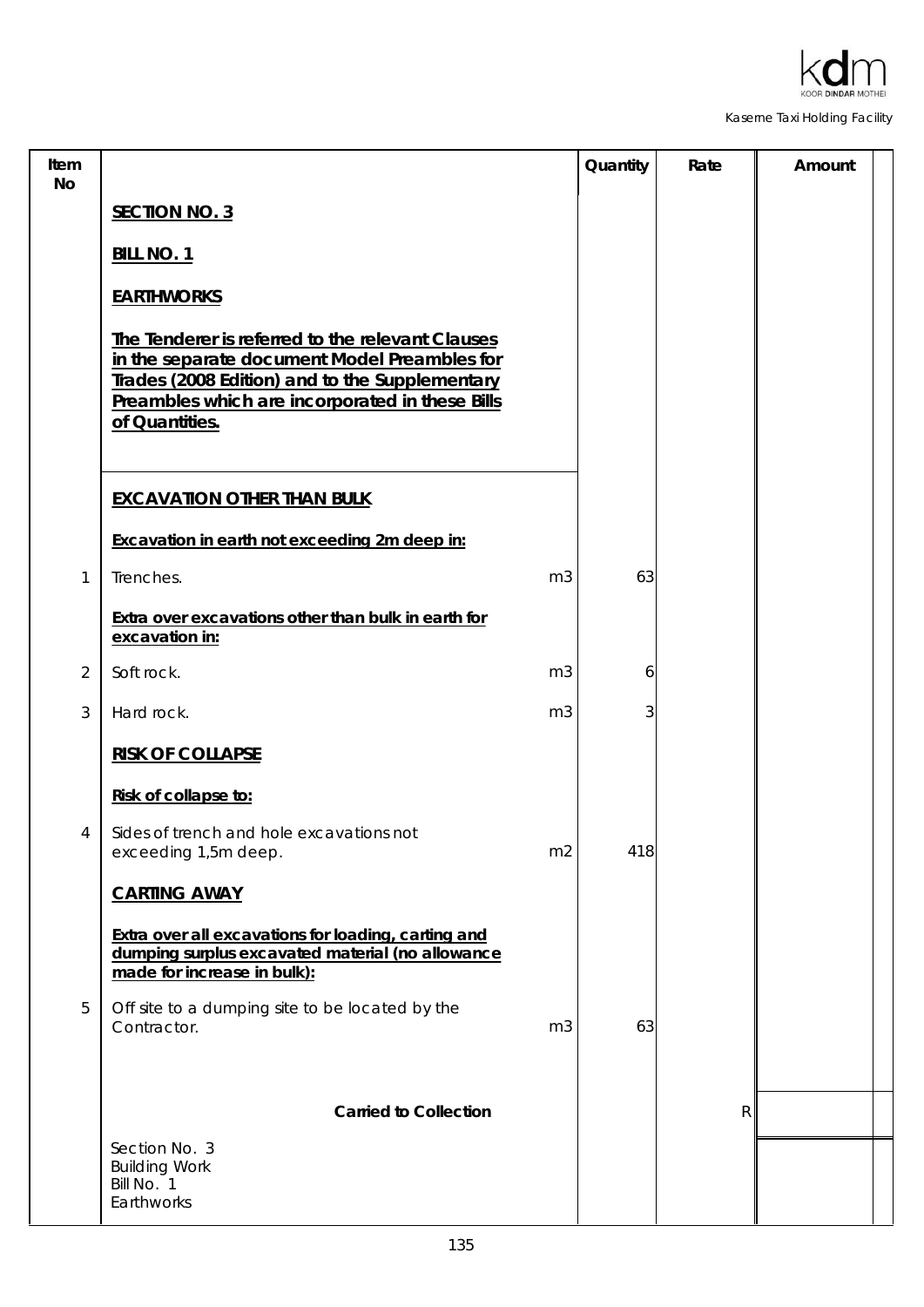

|                | <b>EARTH FILLING, ETC.</b>                                                                                                                                                          |                |      |   |  |
|----------------|-------------------------------------------------------------------------------------------------------------------------------------------------------------------------------------|----------------|------|---|--|
|                | Filling with material from excavations including<br>hauling, spread, level, water and compact to a<br>density of at least 93% Mod. AASHTO maximum<br>density in 150mm thick layers: |                |      |   |  |
| 6              | Backfilling to trenches, holes, etc.                                                                                                                                                | m <sub>3</sub> | 36   |   |  |
|                | <b>KEEP EXCAVATIONS FREE OF WATER</b>                                                                                                                                               |                |      |   |  |
| $\overline{7}$ | Allow for keeping excavations free of water.                                                                                                                                        |                | Item |   |  |
|                | <b>SOIL POISONING</b>                                                                                                                                                               |                |      |   |  |
|                | Approved brand of anti-termite soil poison applied<br>by a Registered Pest Control Company and<br>guaranteed against termite infestation for ten years:                             |                |      |   |  |
| 8              | Under floors, etc. including forming and poisoning<br>shallow furrows against foundation walls etc., filling<br>in furrows and ramming.                                             | m <sub>2</sub> | 476  |   |  |
| 9              | To bottom and sides of trenches, etc.                                                                                                                                               | m <sub>2</sub> | 418  |   |  |
|                |                                                                                                                                                                                     |                |      |   |  |
|                | <b>Carried to Collection</b>                                                                                                                                                        |                |      | R |  |
|                | Section No. 3<br><b>Building Work</b><br>Bill No. 1<br>Earthworks                                                                                                                   |                |      |   |  |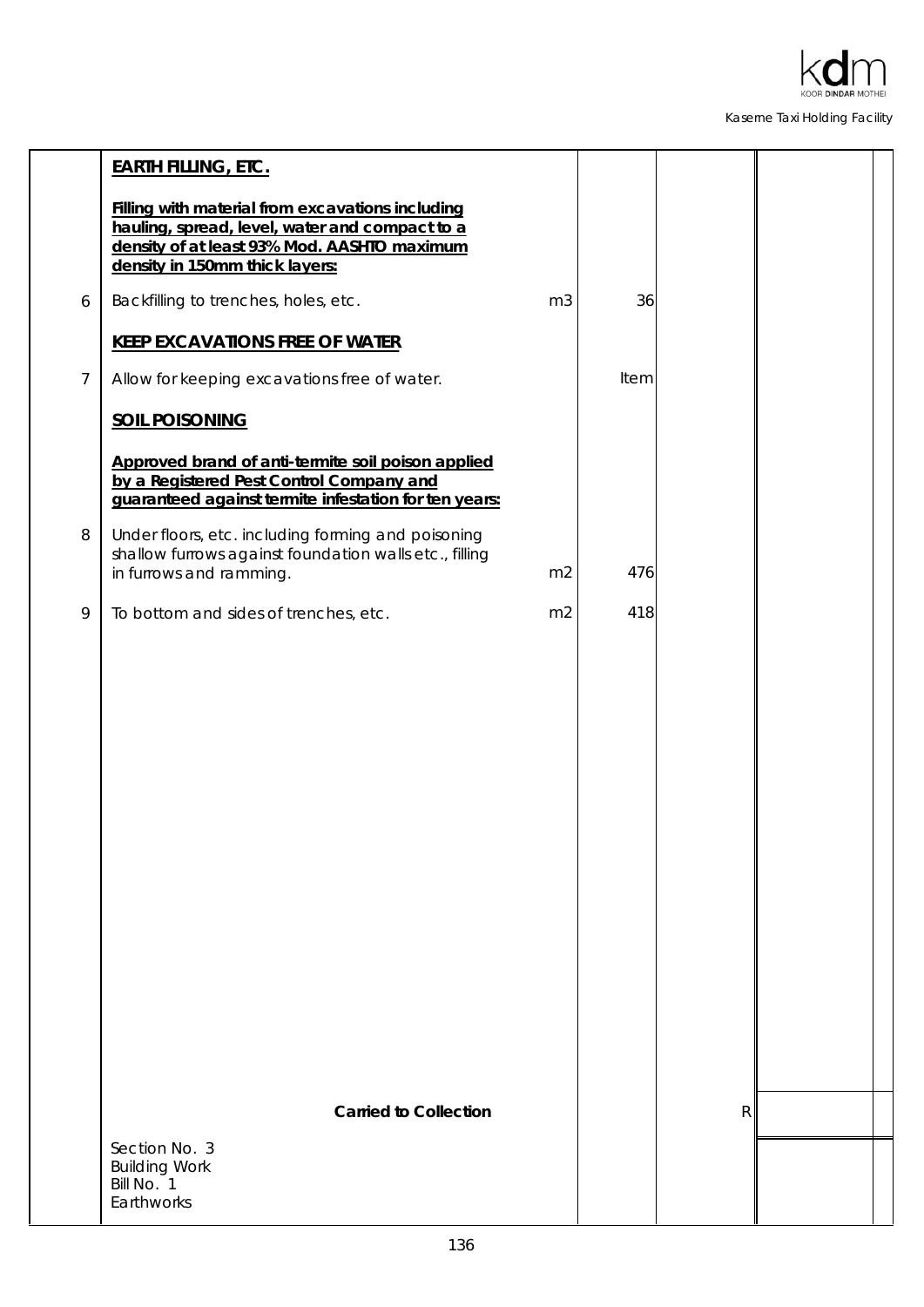

| Section No. 3                               |                     |   |        |
|---------------------------------------------|---------------------|---|--------|
| Bill No. 1                                  |                     |   |        |
| Earthworks                                  |                     |   |        |
| <b>COLLECTION</b>                           |                     |   |        |
|                                             | Page<br>$N_{\rm O}$ |   | Amount |
| Total Brought Forward from Page No.         | 135                 |   |        |
|                                             | 136                 |   |        |
|                                             |                     |   |        |
|                                             |                     |   |        |
|                                             |                     |   |        |
|                                             |                     |   |        |
|                                             |                     |   |        |
|                                             |                     |   |        |
|                                             |                     |   |        |
|                                             |                     |   |        |
|                                             |                     |   |        |
|                                             |                     |   |        |
|                                             |                     |   |        |
|                                             |                     |   |        |
|                                             |                     |   |        |
|                                             |                     |   |        |
|                                             |                     |   |        |
|                                             |                     |   |        |
|                                             |                     |   |        |
| Carried Forward to Summary of Section No. 3 |                     | R |        |
| Section No. 3<br><b>Building Work</b>       |                     |   |        |
| Bill No. <sup>1</sup><br>Earthworks         |                     |   |        |
|                                             |                     |   |        |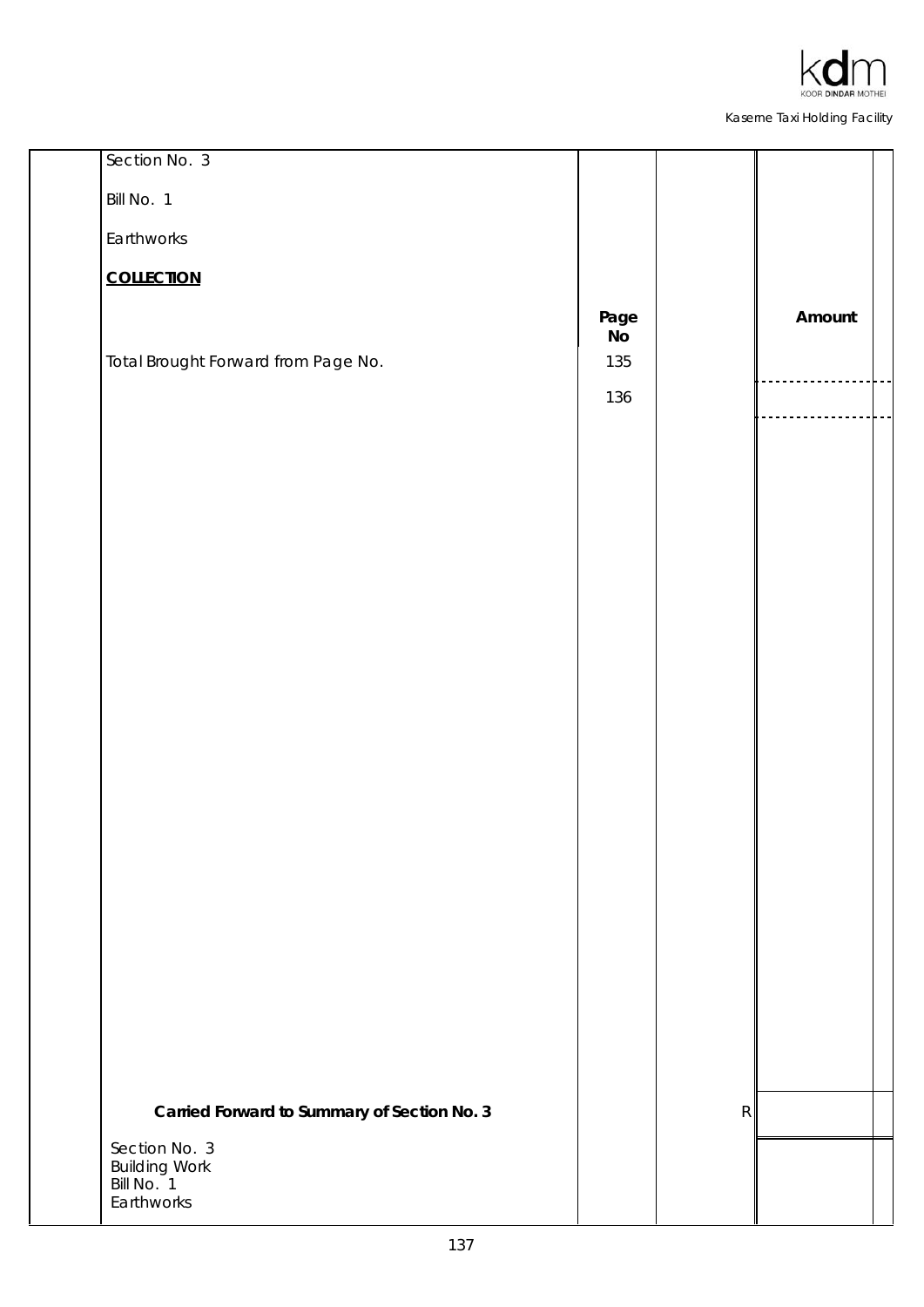

| Item<br>No     |                                                                                                                                                                                                                         | Quantity | Rate | Amount |
|----------------|-------------------------------------------------------------------------------------------------------------------------------------------------------------------------------------------------------------------------|----------|------|--------|
|                | <b>SECTION NO. 3</b>                                                                                                                                                                                                    |          |      |        |
|                | <b>BILL NO. 2</b>                                                                                                                                                                                                       |          |      |        |
|                | <b>CONCRETE, FORMWORK AND REINFORCEMENT</b>                                                                                                                                                                             |          |      |        |
|                | The Tenderer is referred to the relevant Clauses<br>in the separate document Model Preambles for<br>Trades (2008 Edition) and to the Supplementary<br>Preambles which are incorporated in these Bills<br>of Quantities. |          |      |        |
|                | UNREINFORCED CONCRETE                                                                                                                                                                                                   |          |      |        |
|                | 15MPa/19mm Concrete in:                                                                                                                                                                                                 |          |      |        |
| 1              | Surface blinding under footings, bases, etc.<br>m <sub>3</sub>                                                                                                                                                          | 6        |      |        |
|                | REINFORCED CONCRETE CAST AGAINST<br><b>EXCAVATED SURFACES</b>                                                                                                                                                           |          |      |        |
|                | 30MPa/19mm Concrete in:                                                                                                                                                                                                 |          |      |        |
| $\overline{2}$ | Raft foundation.<br>m <sub>3</sub>                                                                                                                                                                                      | 134      |      |        |
|                | <b>REINFORCED CONCRETE</b>                                                                                                                                                                                              |          |      |        |
|                | 25MPa/19mm Concrete in:                                                                                                                                                                                                 |          |      |        |
| 3              | m <sub>3</sub><br>Apron slab cast in panels.                                                                                                                                                                            | 16       |      |        |
|                | <b>CONCRETE SUNDRIES</b>                                                                                                                                                                                                |          |      |        |
|                | Finishing top surfaces of concrete smooth with a<br>wood float:                                                                                                                                                         |          |      |        |
| 4              | Surface beds, slabs, etc.<br>m <sub>2</sub>                                                                                                                                                                             | 637      |      |        |
|                |                                                                                                                                                                                                                         |          |      |        |
|                |                                                                                                                                                                                                                         |          |      |        |
|                | <b>Carried to Collection</b>                                                                                                                                                                                            |          | R    |        |
|                | Section No. 3<br><b>Building Work</b>                                                                                                                                                                                   |          |      |        |
|                | Bill No. 2<br>Concrete, Formwork and Reinforcement                                                                                                                                                                      |          |      |        |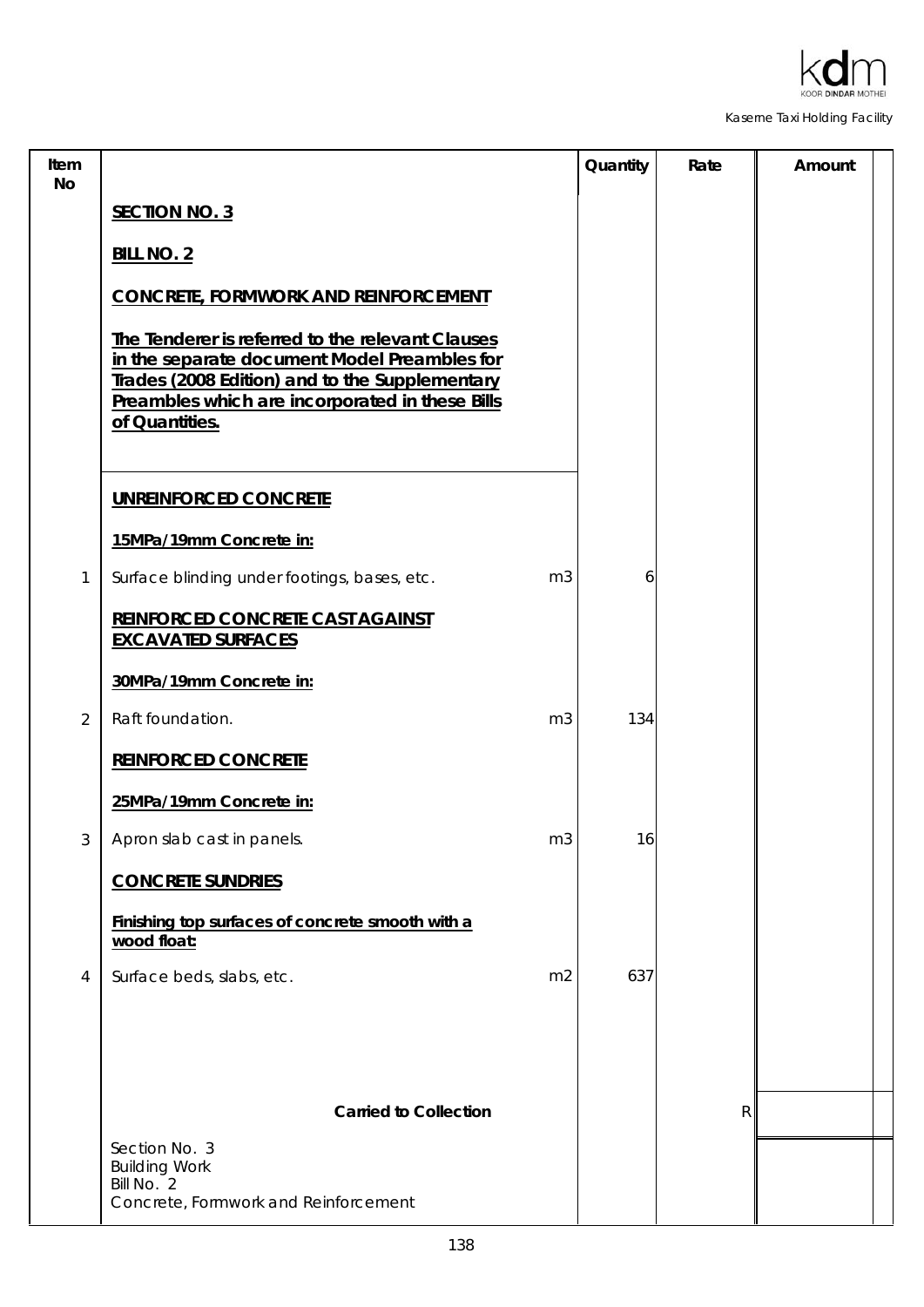

|    | 25MPa non-shrink grout:                                                                                                                                                |                |      |   |  |
|----|------------------------------------------------------------------------------------------------------------------------------------------------------------------------|----------------|------|---|--|
|    | Non-shrink grout shall be 1:2 cement and sand<br>mixture, mixed dry until uniform in colour before<br>adding water.                                                    |                |      |   |  |
| 5  | Bedding approximately 30mm thick under 200 x<br>120mm base plate including chamfered edges all<br>round.                                                               | <b>No</b>      | 50   |   |  |
|    | Holding down bolts:                                                                                                                                                    |                |      |   |  |
| 6  | Provide template for and embed set of two16mm<br>diameter x 200mm long steel holding down bolts<br>(bolts elsewhere) into top of foundation base in<br>exact position. | <b>No</b>      | 50   |   |  |
|    | <b>ROUGH FORMWORK (DEGREE OF ACCURACY II)</b>                                                                                                                          |                |      |   |  |
|    | Rough formwork to sides of:                                                                                                                                            |                |      |   |  |
| 7  | Ground beams.                                                                                                                                                          | m <sub>2</sub> | 418  |   |  |
| 8  | Edges, risers, ends and reveals not exceeding<br>300mm high or wide.                                                                                                   | m              | 644  |   |  |
|    | <b>MOVEMENT JOINTS, ETC.</b>                                                                                                                                           |                |      |   |  |
|    | <b>Expansion joints with Bitumen impregnated</b><br>softboard between vertical concrete surfaces:                                                                      |                |      |   |  |
| 9  | 10mm Thick joint not exceeding 300mm high or<br>wide.                                                                                                                  | m              | 286  |   |  |
|    | <b>REINFORCEMENT</b>                                                                                                                                                   |                |      |   |  |
|    | Mild steel reinforcement                                                                                                                                               |                |      |   |  |
| 10 | Various size bars                                                                                                                                                      | t              | 2.51 |   |  |
|    | High tensile steel reinforcement                                                                                                                                       |                |      |   |  |
| 11 | Various size bars                                                                                                                                                      | t              | 3.76 |   |  |
|    |                                                                                                                                                                        |                |      |   |  |
|    |                                                                                                                                                                        |                |      |   |  |
|    | <b>Carried to Collection</b>                                                                                                                                           |                |      | R |  |
|    | Section No. 3<br><b>Building Work</b><br>Bill No. 2                                                                                                                    |                |      |   |  |
|    | Concrete, Formwork and Reinforcement                                                                                                                                   |                |      |   |  |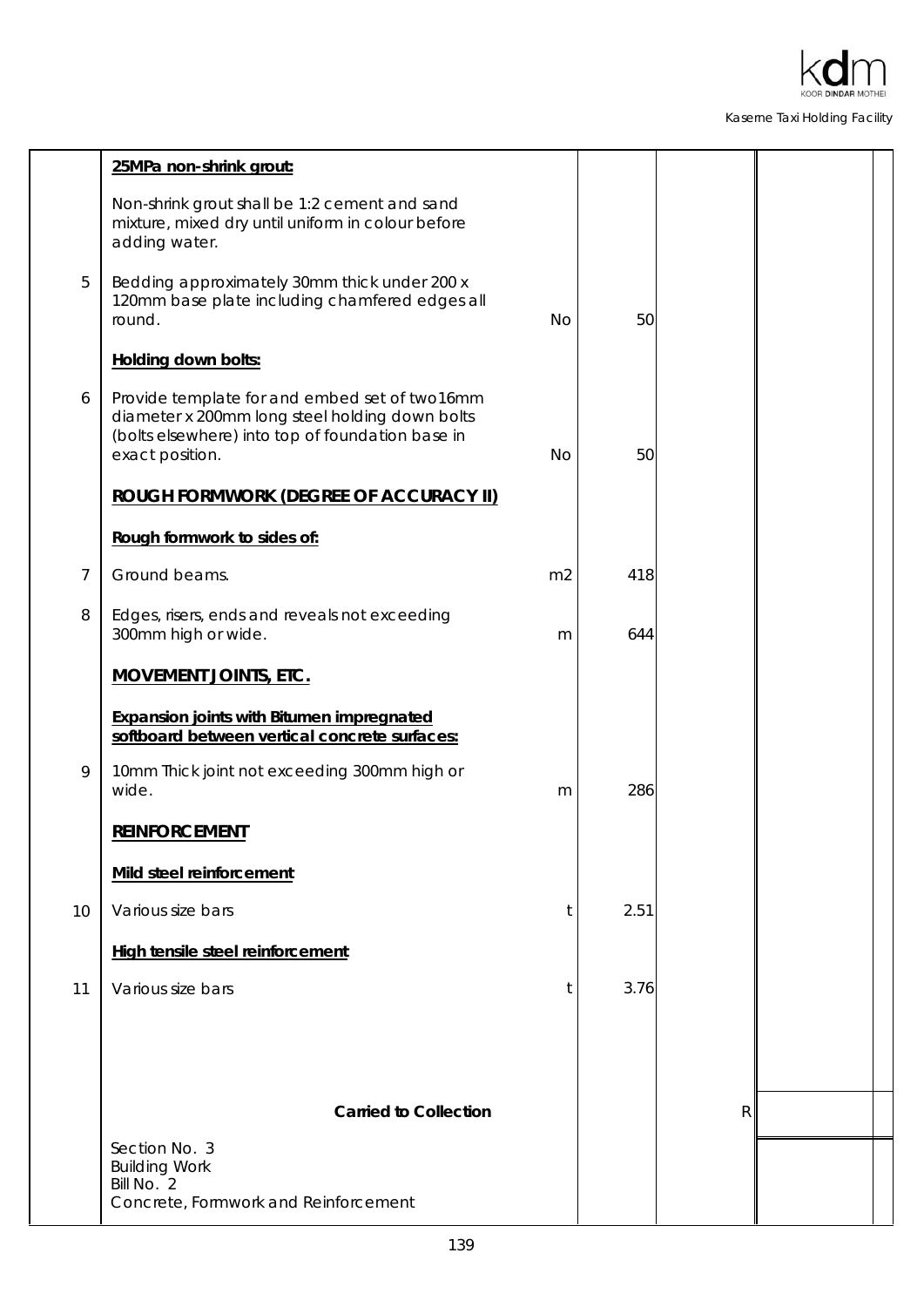

|    | Fabric reinforcement with minimum 400mm wide<br>overlaps:              |    |     |           |  |
|----|------------------------------------------------------------------------|----|-----|-----------|--|
| 12 | Type 100 fabric reinforcement in concrete surface<br>beds, slabs, etc. | m2 | 161 |           |  |
| 13 | Type 245 fabric reinforcement in concrete surface<br>beds, slabs, etc. | m2 | 952 |           |  |
|    |                                                                        |    |     |           |  |
|    |                                                                        |    |     |           |  |
|    |                                                                        |    |     |           |  |
|    |                                                                        |    |     |           |  |
|    |                                                                        |    |     |           |  |
|    |                                                                        |    |     |           |  |
|    |                                                                        |    |     |           |  |
|    |                                                                        |    |     |           |  |
|    |                                                                        |    |     |           |  |
|    |                                                                        |    |     |           |  |
|    |                                                                        |    |     |           |  |
|    |                                                                        |    |     |           |  |
|    |                                                                        |    |     |           |  |
|    |                                                                        |    |     |           |  |
|    | <b>Carried to Collection</b>                                           |    |     | ${\sf R}$ |  |
|    | Section No. 3<br><b>Building Work</b><br>Bill No. 2                    |    |     |           |  |
|    | Concrete, Formwork and Reinforcement                                   |    |     |           |  |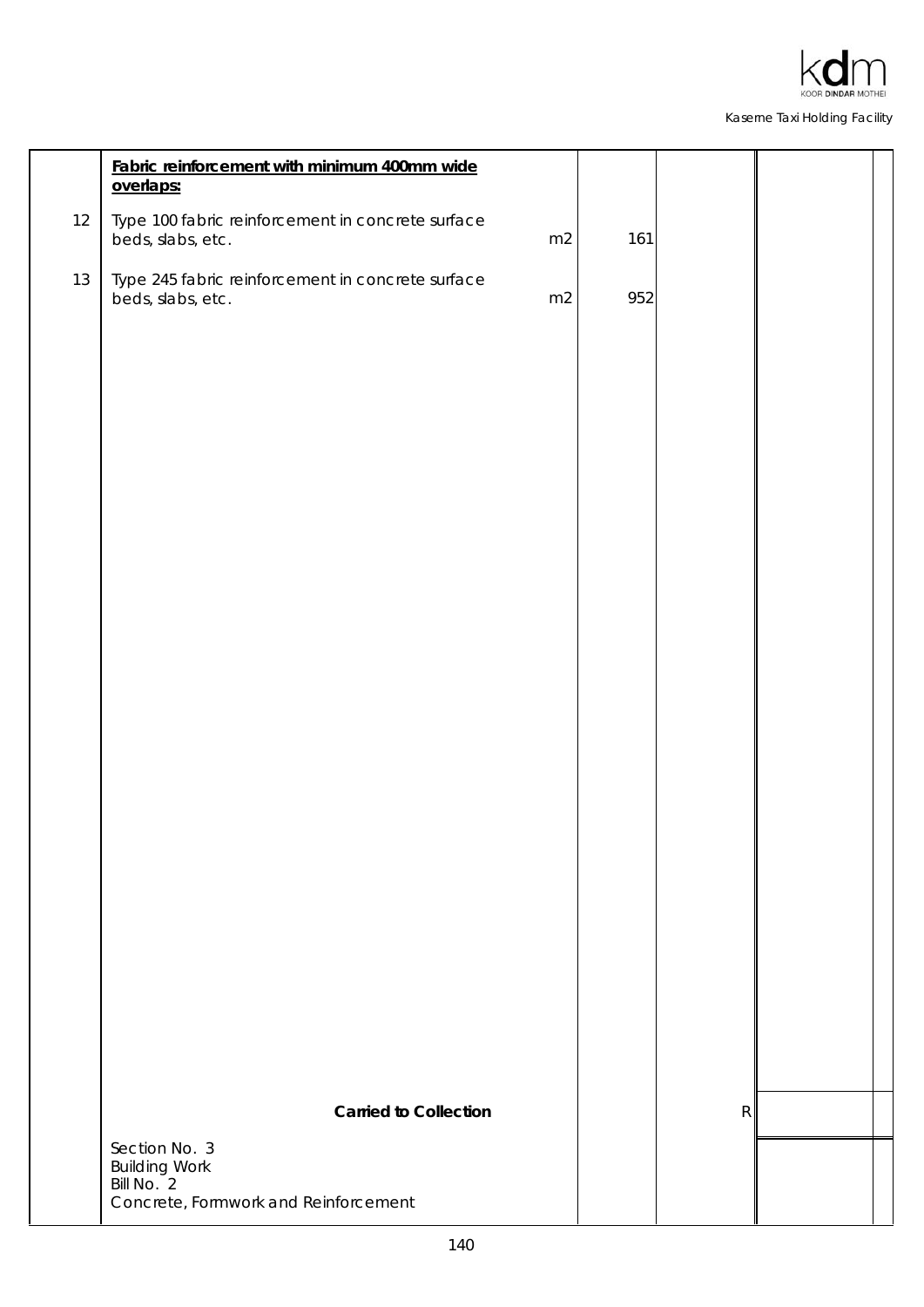

| Section No. 3                                      |                        |   |        |
|----------------------------------------------------|------------------------|---|--------|
| Bill No. 2                                         |                        |   |        |
| Concrete, Formwork and Reinforcement               |                        |   |        |
| <b>COLLECTION</b>                                  |                        |   |        |
|                                                    | Page<br>N <sub>o</sub> |   | Amount |
| Total Brought Forward from Page No.                | 138                    |   |        |
|                                                    | 139                    |   |        |
|                                                    | 140                    |   |        |
|                                                    |                        |   |        |
|                                                    |                        |   |        |
|                                                    |                        |   |        |
|                                                    |                        |   |        |
|                                                    |                        |   |        |
|                                                    |                        |   |        |
|                                                    |                        |   |        |
|                                                    |                        |   |        |
|                                                    |                        |   |        |
|                                                    |                        |   |        |
|                                                    |                        |   |        |
|                                                    |                        |   |        |
|                                                    |                        |   |        |
|                                                    |                        |   |        |
|                                                    |                        |   |        |
|                                                    |                        |   |        |
|                                                    |                        |   |        |
| Carried Forward to Summary of Section No. 3        |                        | R |        |
| Section No. 3<br><b>Building Work</b>              |                        |   |        |
| Bill No. 2<br>Concrete, Formwork and Reinforcement |                        |   |        |
|                                                    |                        |   |        |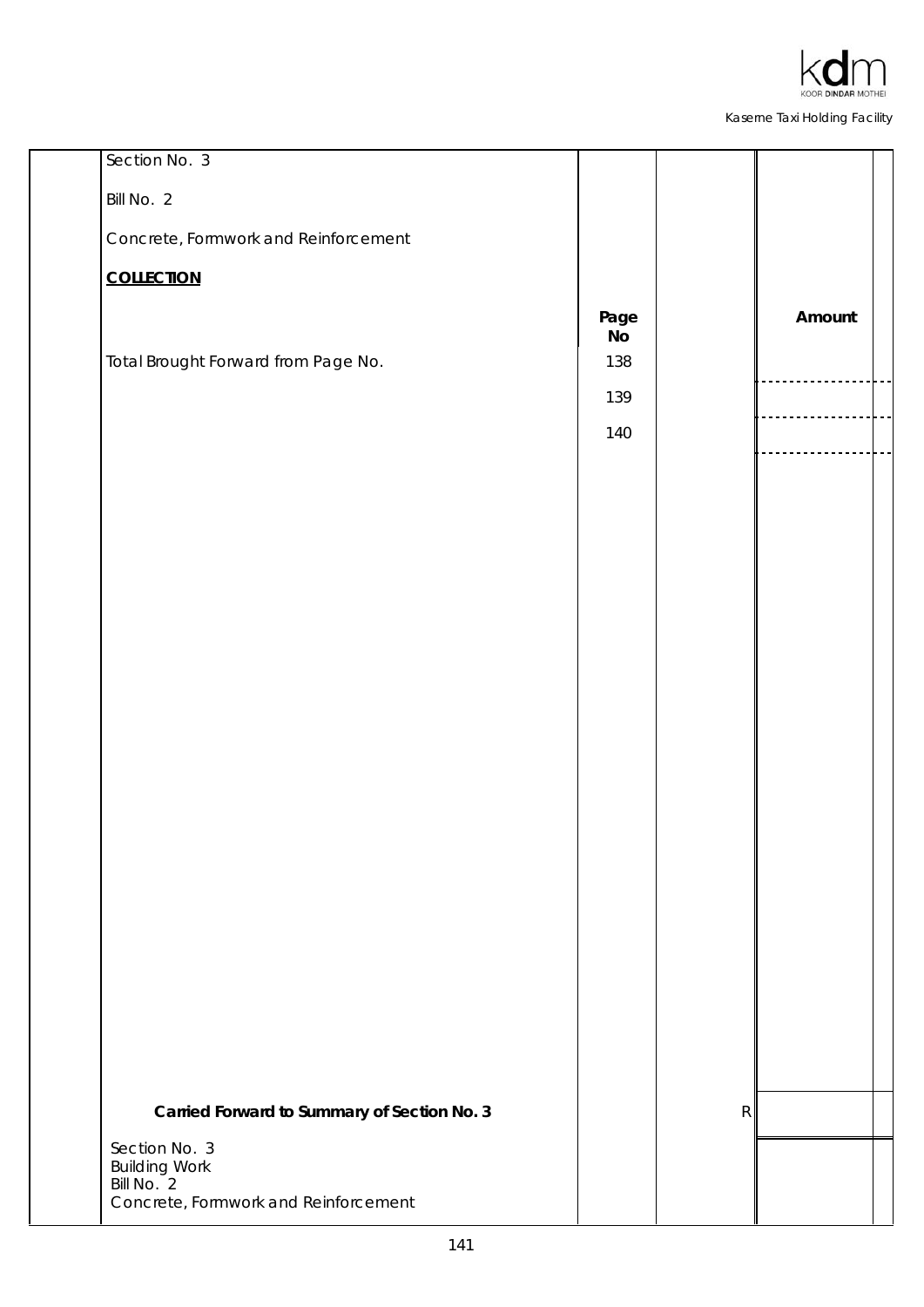

| Item<br>No     |                                                                                                                                                                                                                         | Quantity | Rate         | Amount |
|----------------|-------------------------------------------------------------------------------------------------------------------------------------------------------------------------------------------------------------------------|----------|--------------|--------|
|                | <b>SECTION NO. 3</b>                                                                                                                                                                                                    |          |              |        |
|                | <b>BILL NO. 3</b>                                                                                                                                                                                                       |          |              |        |
|                | <b>MASONRY</b>                                                                                                                                                                                                          |          |              |        |
|                | The Tenderer is referred to the relevant Clauses<br>in the separate document Model Preambles for<br>Trades (2008 Edition) and to the Supplementary<br>Preambles which are incorporated in these Bills<br>of Quantities. |          |              |        |
|                | <b>BRICKWORK IN SUPERSTRUCTURE</b>                                                                                                                                                                                      |          |              |        |
|                | Brickwork in burnt clay NFP bricks in 3:1 cement<br>mortar:                                                                                                                                                             |          |              |        |
| 1              | Piers.<br>m <sub>3</sub>                                                                                                                                                                                                | 3        |              |        |
| $\overline{2}$ | Half brick walls.<br>m <sub>2</sub>                                                                                                                                                                                     | 88       |              |        |
| 3              | One brick walls.<br>m <sub>2</sub>                                                                                                                                                                                      | 964      |              |        |
| 4              | Half brick kerbs 170mm high.<br>m                                                                                                                                                                                       | 6        |              |        |
|                | <b>BRICKWORK SUNDRIES</b>                                                                                                                                                                                               |          |              |        |
|                | <b>Brick reinforcement:</b>                                                                                                                                                                                             |          |              |        |
| 5              | 75mm Wide reinforcement built in horizontally.<br>m                                                                                                                                                                     | 318      |              |        |
| 6              | 150mm Wide reinforcement built in horizontally.<br>m                                                                                                                                                                    | 3,470    |              |        |
|                | Prestressed fabricated lintels:                                                                                                                                                                                         |          |              |        |
| 7              | 100 x 70mm lintels in lengths not exceeding 3m.<br>m                                                                                                                                                                    | 22       |              |        |
|                | <b>FACE BRICKWORK</b>                                                                                                                                                                                                   |          |              |        |
|                |                                                                                                                                                                                                                         |          |              |        |
|                |                                                                                                                                                                                                                         |          |              |        |
|                | <b>Carried to Collection</b>                                                                                                                                                                                            |          | $\mathsf{R}$ |        |
|                | Section No. 3<br><b>Building Work</b><br>Bill No. 3<br>Masonry                                                                                                                                                          |          |              |        |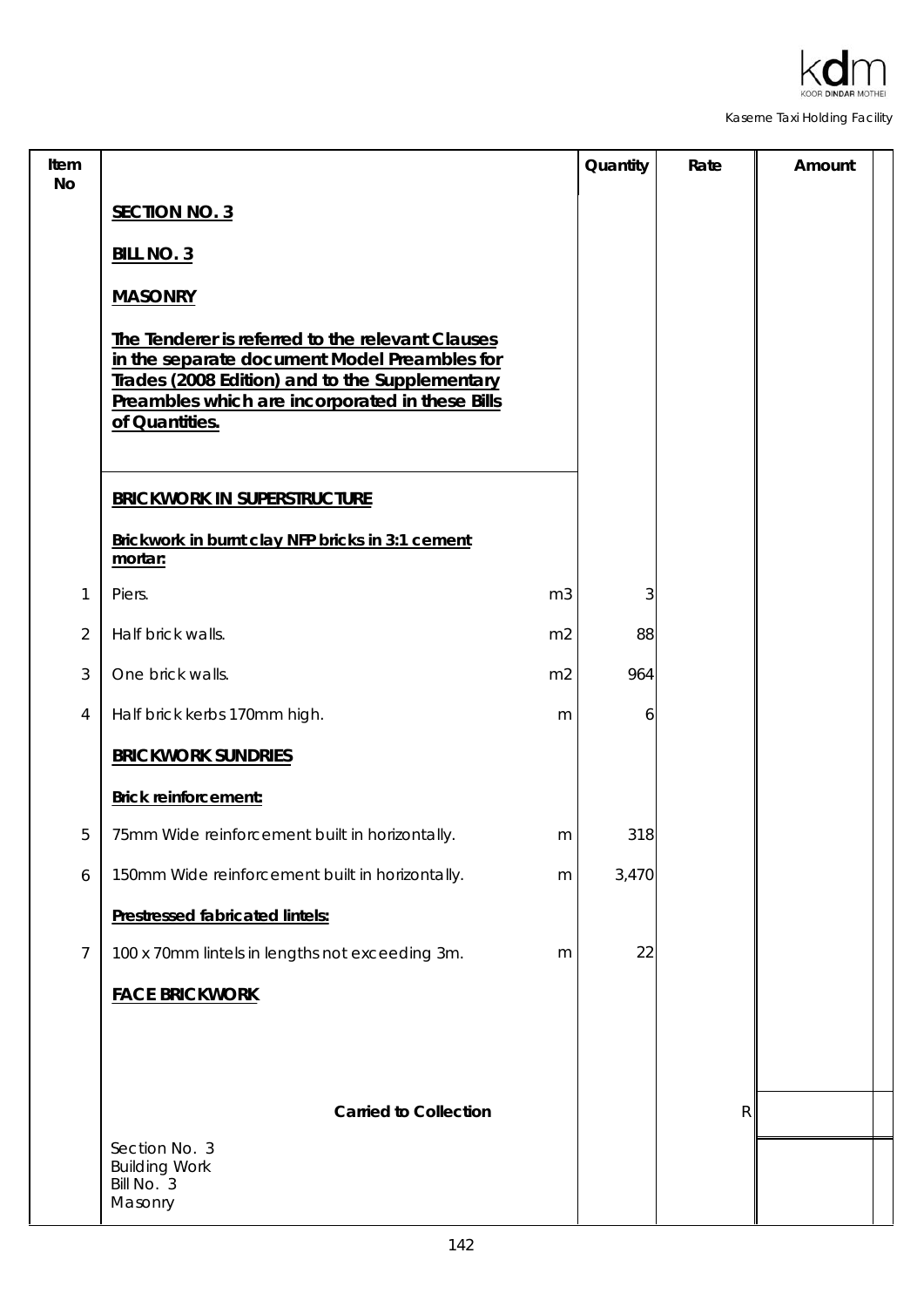

|    | "222 x 106 x 73mm thick Corobrik Roan Satin FBX<br>Clay Facebrick" bedded and jointed in Class II<br>mortar and pointed with flush horizontal and<br>vertical joints:                                                                                                                                        |                |       |              |  |
|----|--------------------------------------------------------------------------------------------------------------------------------------------------------------------------------------------------------------------------------------------------------------------------------------------------------------|----------------|-------|--------------|--|
| 8  | Extra over ordinary brickwork for face brickwork.                                                                                                                                                                                                                                                            | m <sub>2</sub> | 2,086 |              |  |
|    | <b>FACE BRICKWORK COPINGS, SILLS, ETC.</b>                                                                                                                                                                                                                                                                   |                |       |              |  |
|    | Brick-on-edge header course copings, lintels, sills,<br>etc. in "222 x 106 x 73mm thick Corobrik Corobrik<br>Roan Satin FBX Clay Facebrick" bedded and<br>jointed in Class II mortar and pointed with flush<br>horizontal and vertical joints:                                                               |                |       |              |  |
| 9  | 230mm Wide brick-on-edge coping on top of one<br>brick parapet walls.                                                                                                                                                                                                                                        | m              | 29    |              |  |
| 10 | 230mm Wide brick-on-edge lintel pointed on all<br>exposed faces.                                                                                                                                                                                                                                             | m              | 59    |              |  |
| 11 | 230mm Wide brick-on-edge cill set sloping and<br>pointed on all exposed faces.                                                                                                                                                                                                                               | m              | 47    |              |  |
|    | <b>PRECAST CONCRETE</b>                                                                                                                                                                                                                                                                                      |                |       |              |  |
|    | Copings, Cills, Etc.:                                                                                                                                                                                                                                                                                        |                |       |              |  |
| 12 | Precast concrete coping with drip grooves bedded<br>and jointed in class II cement mortar in strict<br>accordance with the manufacturer's instructions.                                                                                                                                                      | m              | 29    |              |  |
|    | Seats & Table Tops:                                                                                                                                                                                                                                                                                          |                |       |              |  |
| 13 | 3272mm Long x 653mm wide x 85mm thick smooth<br>reinforced precast concrete custom made seats,<br>bevelled edges and recessed shadowline to base<br>set on brickwork including taking delivery, storing<br>and laying in position when required in strict<br>accordance with the manufacturers instructions. | No             | 4     |              |  |
|    |                                                                                                                                                                                                                                                                                                              |                |       |              |  |
|    |                                                                                                                                                                                                                                                                                                              |                |       |              |  |
|    | <b>Carried to Collection</b>                                                                                                                                                                                                                                                                                 |                |       | $\mathsf{R}$ |  |
|    | Section No. 3                                                                                                                                                                                                                                                                                                |                |       |              |  |
|    | <b>Building Work</b><br>Bill No. 3<br>Masonry                                                                                                                                                                                                                                                                |                |       |              |  |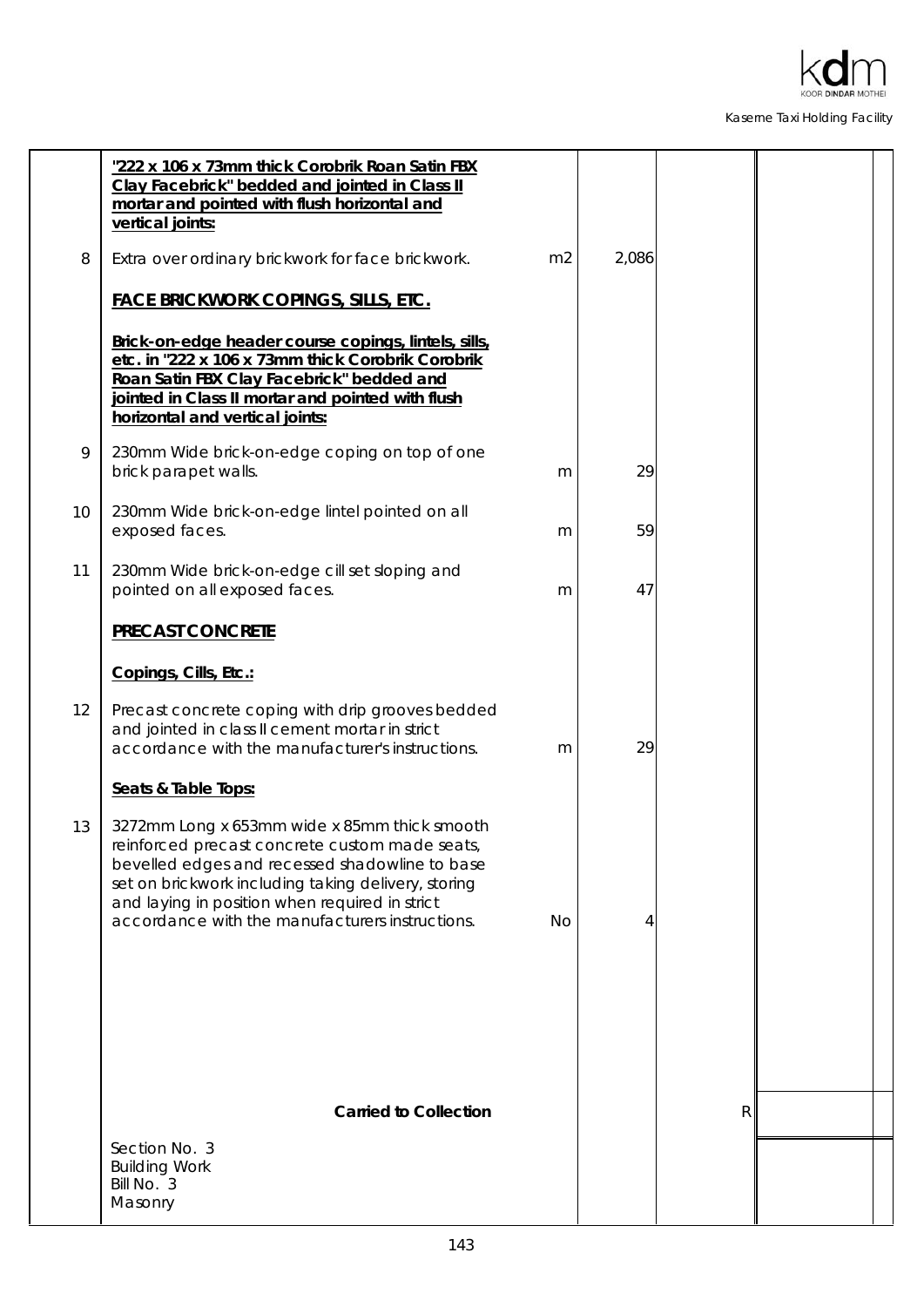

| 14 | 3272mm Long x 500mm wide x 85mm thick smooth<br>reinforced precast concrete custom made seats,<br>bevelled edges and recessed shadowline to base<br>set on brickwork including taking delivery, storing<br>and laying in position when required in strict<br>accordance with the manufacturers instructions.      | <b>No</b> | 6  |   |  |
|----|-------------------------------------------------------------------------------------------------------------------------------------------------------------------------------------------------------------------------------------------------------------------------------------------------------------------|-----------|----|---|--|
| 15 | 3272mm Long x 600mm wide x 85mm thick smooth<br>reinforced precast concrete custom made table<br>tops, bevelled edges and recessed shadowline to<br>base set on brickwork including taking delivery,<br>storing and laying in position when required in strict<br>accordance with the manufacturers instructions. | <b>No</b> | 6  |   |  |
| 16 | 1400mm Long x 600mm wide x 85mm thick smooth<br>reinforced precast concrete custom made table<br>tops, bevelled edges and recessed shadowline to<br>base set on brickwork including taking delivery,<br>storing and laying in position when required in strict<br>accordance with the manufacturers instructions. | No        | 15 |   |  |
|    | <b>FIBRE CEMENT WINDOW SILLS</b>                                                                                                                                                                                                                                                                                  |           |    |   |  |
|    | Sills in single lengths bedded in class II cement<br>mortar including metal fixing lugs etc. in strict<br>accordance with the manufacturer's instructions.                                                                                                                                                        |           |    |   |  |
| 17 | 15mm x 100mm Wide sills set flat and slightly<br>projecting.                                                                                                                                                                                                                                                      | m         | 47 |   |  |
|    |                                                                                                                                                                                                                                                                                                                   |           |    |   |  |
|    |                                                                                                                                                                                                                                                                                                                   |           |    |   |  |
|    |                                                                                                                                                                                                                                                                                                                   |           |    |   |  |
|    | <b>Carried to Collection</b>                                                                                                                                                                                                                                                                                      |           |    | R |  |
|    | Section No. 3                                                                                                                                                                                                                                                                                                     |           |    |   |  |
|    | <b>Building Work</b><br>Bill No. 3<br>Masonry                                                                                                                                                                                                                                                                     |           |    |   |  |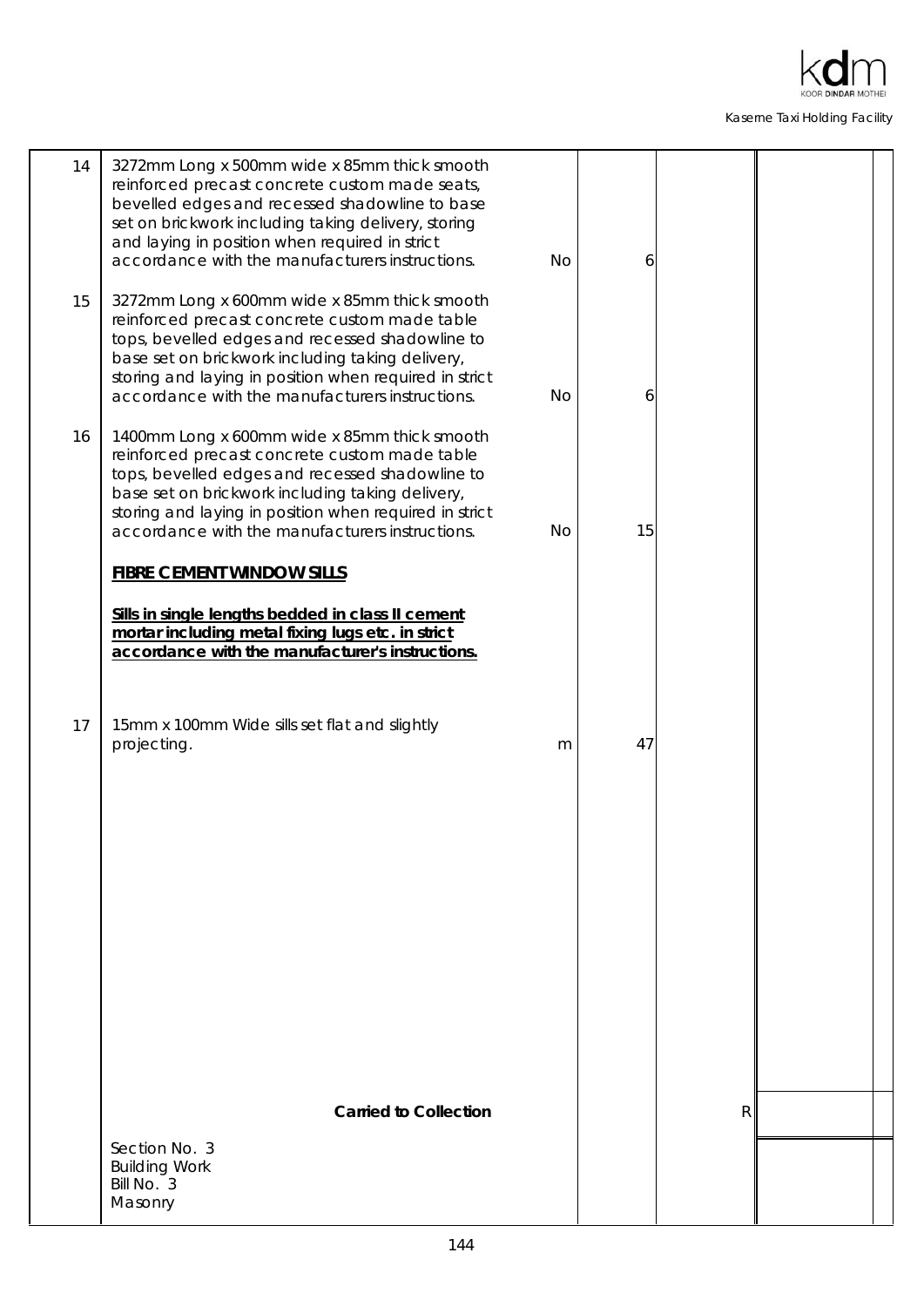

| Section No. 3                               |                     |   |        |
|---------------------------------------------|---------------------|---|--------|
| Bill No. 3                                  |                     |   |        |
| Masonry                                     |                     |   |        |
| <b>COLLECTION</b>                           |                     |   |        |
|                                             | Page<br>$N_{\rm O}$ |   | Amount |
| Total Brought Forward from Page No.         | 142                 |   |        |
|                                             | 143                 |   |        |
|                                             | 144                 |   |        |
|                                             |                     |   |        |
|                                             |                     |   |        |
|                                             |                     |   |        |
|                                             |                     |   |        |
|                                             |                     |   |        |
|                                             |                     |   |        |
|                                             |                     |   |        |
|                                             |                     |   |        |
|                                             |                     |   |        |
|                                             |                     |   |        |
|                                             |                     |   |        |
|                                             |                     |   |        |
|                                             |                     |   |        |
|                                             |                     |   |        |
|                                             |                     |   |        |
|                                             |                     |   |        |
|                                             |                     |   |        |
| Carried Forward to Summary of Section No. 3 |                     | R |        |
| Section No. 3<br><b>Building Work</b>       |                     |   |        |
| Bill No. 3<br>Masonry                       |                     |   |        |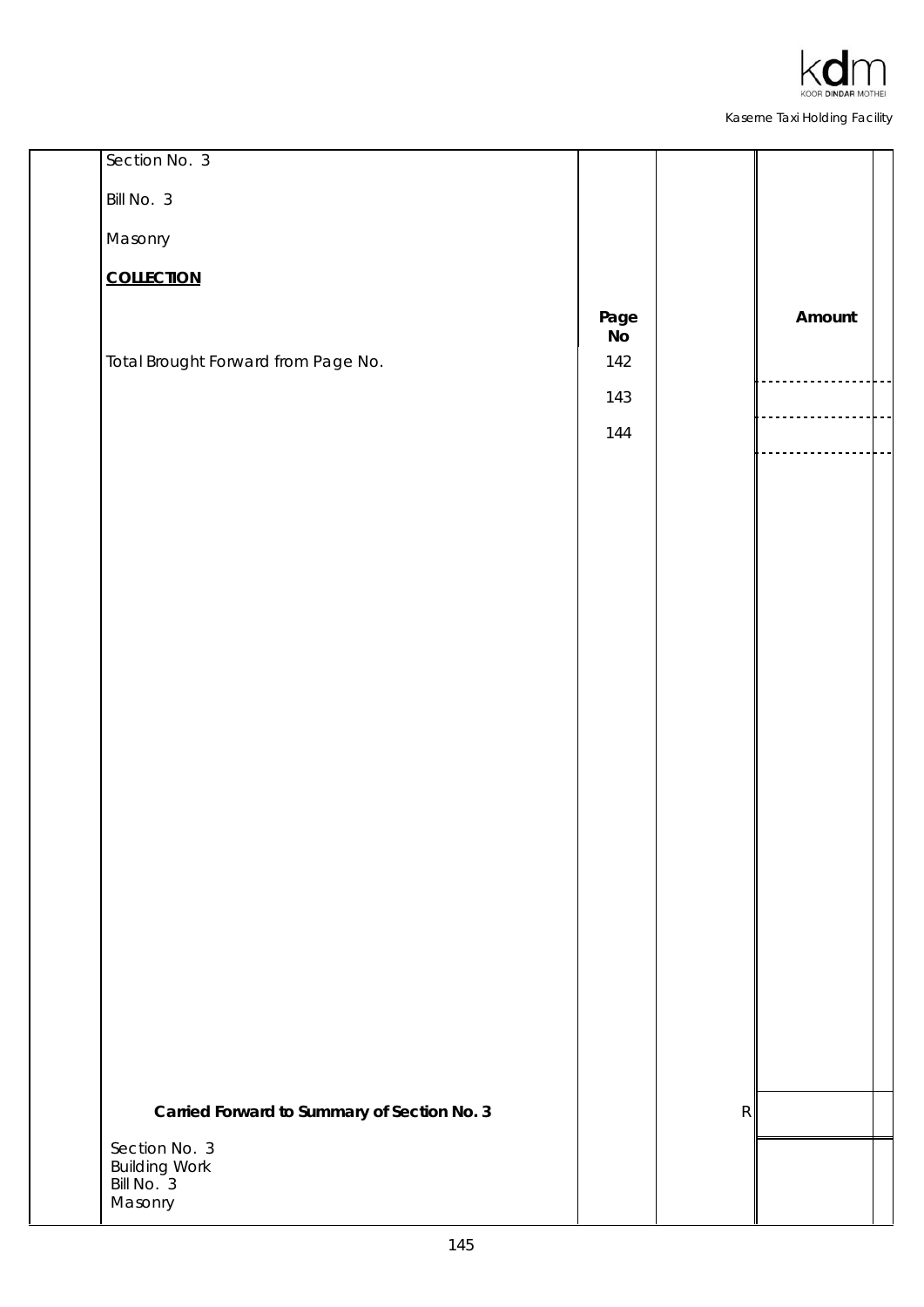

| Item<br><b>No</b> |                                                                                                                                                                                                                                                                                                                                         | Quantity | Rate | Amount |
|-------------------|-----------------------------------------------------------------------------------------------------------------------------------------------------------------------------------------------------------------------------------------------------------------------------------------------------------------------------------------|----------|------|--------|
|                   | <b>SECTION NO. 3</b>                                                                                                                                                                                                                                                                                                                    |          |      |        |
|                   | <b>BILL NO. 4</b>                                                                                                                                                                                                                                                                                                                       |          |      |        |
|                   | <b>WATERPROOFING</b>                                                                                                                                                                                                                                                                                                                    |          |      |        |
|                   | The Tenderer is referred to the relevant Clauses<br>in the separate document Model Preambles for<br>Trades (2008 Edition) and to the Supplementary<br>Preambles which are incorporated in these Bills<br>of Quantities.                                                                                                                 |          |      |        |
|                   | <b>SUPPLEMENTARY PREAMBLES</b>                                                                                                                                                                                                                                                                                                          |          |      |        |
|                   | Waterproofing                                                                                                                                                                                                                                                                                                                           |          |      |        |
|                   | Waterproofing of roofs, basements, etc. shall be<br>laid under a ten year guarantee. Waterproofing to<br>roofs shall be laid to even falls to outlets etc with<br>necessary ridges, hips and valleys. Descriptions of<br>sheet or membrane waterproofing shall be<br>deemed to include additional labour to turn-ups<br>and turn-downs. |          |      |        |
|                   | DAMPPROOFING OF WALLS AND FLOORS                                                                                                                                                                                                                                                                                                        |          |      |        |
|                   | One layer of 375 micron "Consol Plastics Brikgrip<br>DPC" embossed damp-proof course:                                                                                                                                                                                                                                                   |          |      |        |
| 1                 | In walls, under cills, etc.<br>m <sub>2</sub>                                                                                                                                                                                                                                                                                           | 76       |      |        |
|                   | One layer of 250 micron type C waterproof<br>sheeting sealed at laps with pressure sensitive tape:                                                                                                                                                                                                                                      |          |      |        |
| 2                 | To bottom and sides of raft foundation.<br>m <sub>2</sub>                                                                                                                                                                                                                                                                               | 894      |      |        |
|                   | JOINT SEALANTS, ETC.                                                                                                                                                                                                                                                                                                                    |          |      |        |
|                   |                                                                                                                                                                                                                                                                                                                                         |          |      |        |
|                   | <b>Carried to Collection</b>                                                                                                                                                                                                                                                                                                            |          | R    |        |
|                   | Section No. 3<br><b>Building Work</b><br>Bill No. 4<br>Waterproofing                                                                                                                                                                                                                                                                    |          |      |        |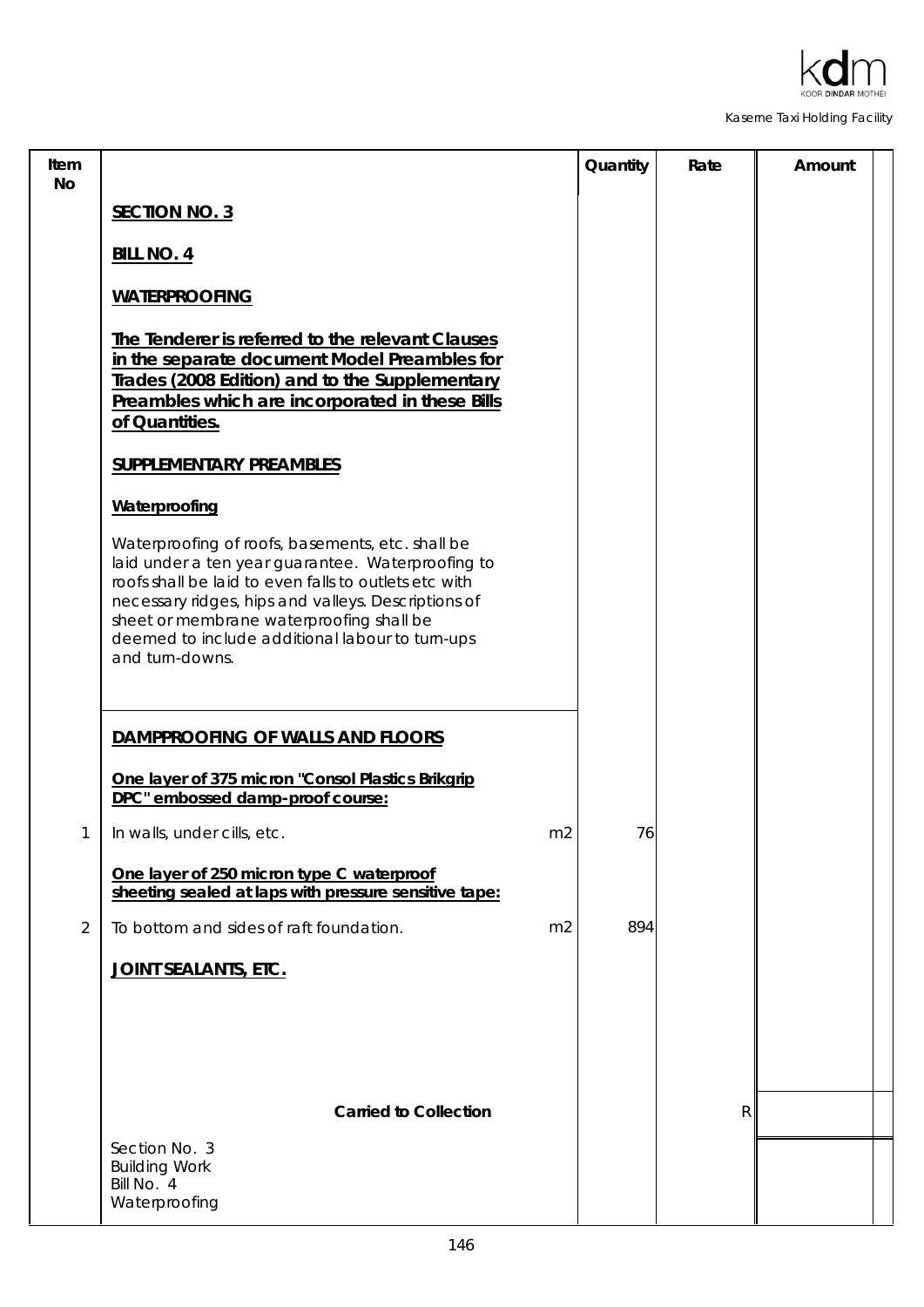

|            | Prepare and apply polyurethane joint sealant<br>including raking out joint filler as necessary and<br>backing cord, bond breaker, primer, etc. in strict<br>accordance with the manufacturer's instructions: |           |     |             |  |
|------------|--------------------------------------------------------------------------------------------------------------------------------------------------------------------------------------------------------------|-----------|-----|-------------|--|
| $\sqrt{3}$ | 10mm Expansion joints.                                                                                                                                                                                       | ${\sf m}$ | 286 |             |  |
|            |                                                                                                                                                                                                              |           |     |             |  |
|            |                                                                                                                                                                                                              |           |     |             |  |
|            |                                                                                                                                                                                                              |           |     |             |  |
|            |                                                                                                                                                                                                              |           |     |             |  |
|            |                                                                                                                                                                                                              |           |     |             |  |
|            |                                                                                                                                                                                                              |           |     |             |  |
|            |                                                                                                                                                                                                              |           |     |             |  |
|            |                                                                                                                                                                                                              |           |     |             |  |
|            |                                                                                                                                                                                                              |           |     |             |  |
|            |                                                                                                                                                                                                              |           |     |             |  |
|            |                                                                                                                                                                                                              |           |     |             |  |
|            |                                                                                                                                                                                                              |           |     |             |  |
|            |                                                                                                                                                                                                              |           |     |             |  |
|            |                                                                                                                                                                                                              |           |     |             |  |
|            |                                                                                                                                                                                                              |           |     |             |  |
|            |                                                                                                                                                                                                              |           |     |             |  |
|            |                                                                                                                                                                                                              |           |     |             |  |
|            |                                                                                                                                                                                                              |           |     |             |  |
|            |                                                                                                                                                                                                              |           |     |             |  |
|            | <b>Carried to Collection</b>                                                                                                                                                                                 |           |     | $\mathsf R$ |  |
|            | Section No. 3                                                                                                                                                                                                |           |     |             |  |
|            | <b>Building Work</b><br>Bill No. 4<br>Waterproofing                                                                                                                                                          |           |     |             |  |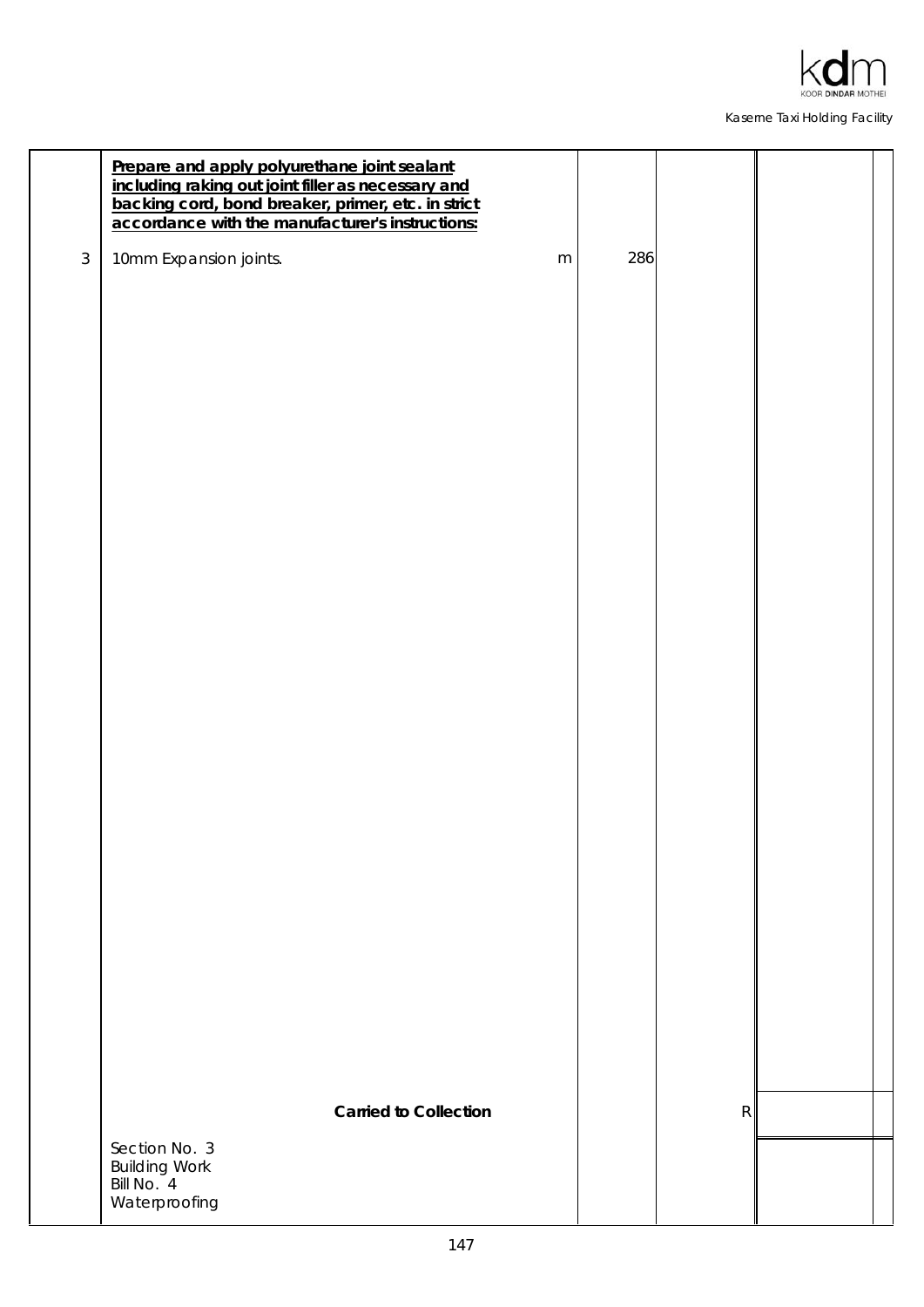

| Section No. 3                               |                        |             |        |
|---------------------------------------------|------------------------|-------------|--------|
| Bill No. 4                                  |                        |             |        |
| Waterproofing                               |                        |             |        |
| <b>COLLECTION</b>                           |                        |             |        |
|                                             | Page<br>N <sub>o</sub> |             | Amount |
| Total Brought Forward from Page No.         | 146                    |             |        |
|                                             | 147                    |             |        |
|                                             |                        |             |        |
|                                             |                        |             |        |
|                                             |                        |             |        |
|                                             |                        |             |        |
|                                             |                        |             |        |
|                                             |                        |             |        |
|                                             |                        |             |        |
|                                             |                        |             |        |
|                                             |                        |             |        |
|                                             |                        |             |        |
|                                             |                        |             |        |
|                                             |                        |             |        |
|                                             |                        |             |        |
|                                             |                        |             |        |
|                                             |                        |             |        |
|                                             |                        |             |        |
|                                             |                        |             |        |
| Carried Forward to Summary of Section No. 3 |                        | $\mathsf R$ |        |
| Section No. 3<br><b>Building Work</b>       |                        |             |        |
| Bill No. 4<br>Waterproofing                 |                        |             |        |
|                                             |                        |             |        |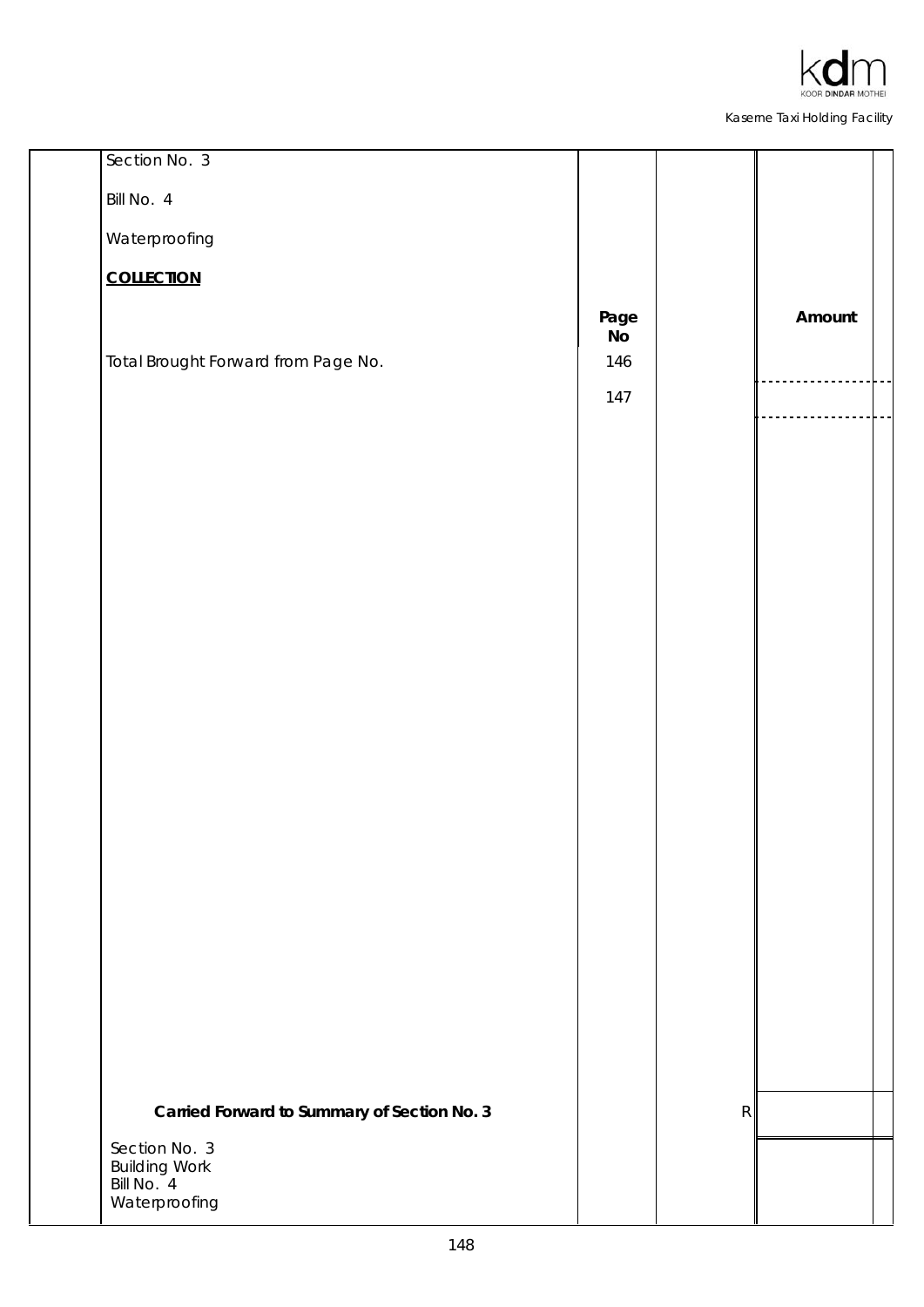

| Item<br>No     |                                                                                                                                                                                                                                                                                                     |                | Quantity | Rate         | Amount |
|----------------|-----------------------------------------------------------------------------------------------------------------------------------------------------------------------------------------------------------------------------------------------------------------------------------------------------|----------------|----------|--------------|--------|
|                | <b>SECTION NO. 3</b>                                                                                                                                                                                                                                                                                |                |          |              |        |
|                | <b>BILL NO. 5</b>                                                                                                                                                                                                                                                                                   |                |          |              |        |
|                | <b>ROOF COVERINGS, ETC</b>                                                                                                                                                                                                                                                                          |                |          |              |        |
|                | The Tenderer is referred to the relevant Clauses<br>in the separate document Model Preambles for<br>Trades (2008 Edition)                                                                                                                                                                           |                |          |              |        |
|                | PROFILED METAL SHEETING AND ACCESSORIES                                                                                                                                                                                                                                                             |                |          |              |        |
|                | 0,5mm Thick "IBR686" heavy industrial zincalume<br>roof sheeting with chromadek classicoat (Dove<br>Grey) finish on one side in single lengths fixed to<br>steel purlins including heavy industrial chromadek<br>finishings all fixed in strict accordance with the<br>manufacturer's instructions: |                |          |              |        |
| 1              | Sheeting laid to steel trusses with pitch not<br>exceeding 50 degrees in single lengths (measured<br>nett).                                                                                                                                                                                         | m <sub>2</sub> | 516      |              |        |
|                | 0,5mm Thick flashings, etc.:                                                                                                                                                                                                                                                                        |                |          |              |        |
| $\overline{2}$ | 250mm Girth apex flashing.                                                                                                                                                                                                                                                                          | m              | 102      |              |        |
| 3              | 250mm Girth gutter flashing.                                                                                                                                                                                                                                                                        | m              | 102      |              |        |
| 4              | 550mm Girth stepped sidewall flashing.                                                                                                                                                                                                                                                              | m              | 16       |              |        |
|                | <b>ROOF INSULATION</b>                                                                                                                                                                                                                                                                              |                |          |              |        |
|                |                                                                                                                                                                                                                                                                                                     |                |          |              |        |
|                | <b>Carried to Collection</b>                                                                                                                                                                                                                                                                        |                |          | $\mathsf{R}$ |        |
|                | Section No. 3<br><b>Building Work</b><br>Bill No. 5<br>Roof coverings, etc                                                                                                                                                                                                                          |                |          |              |        |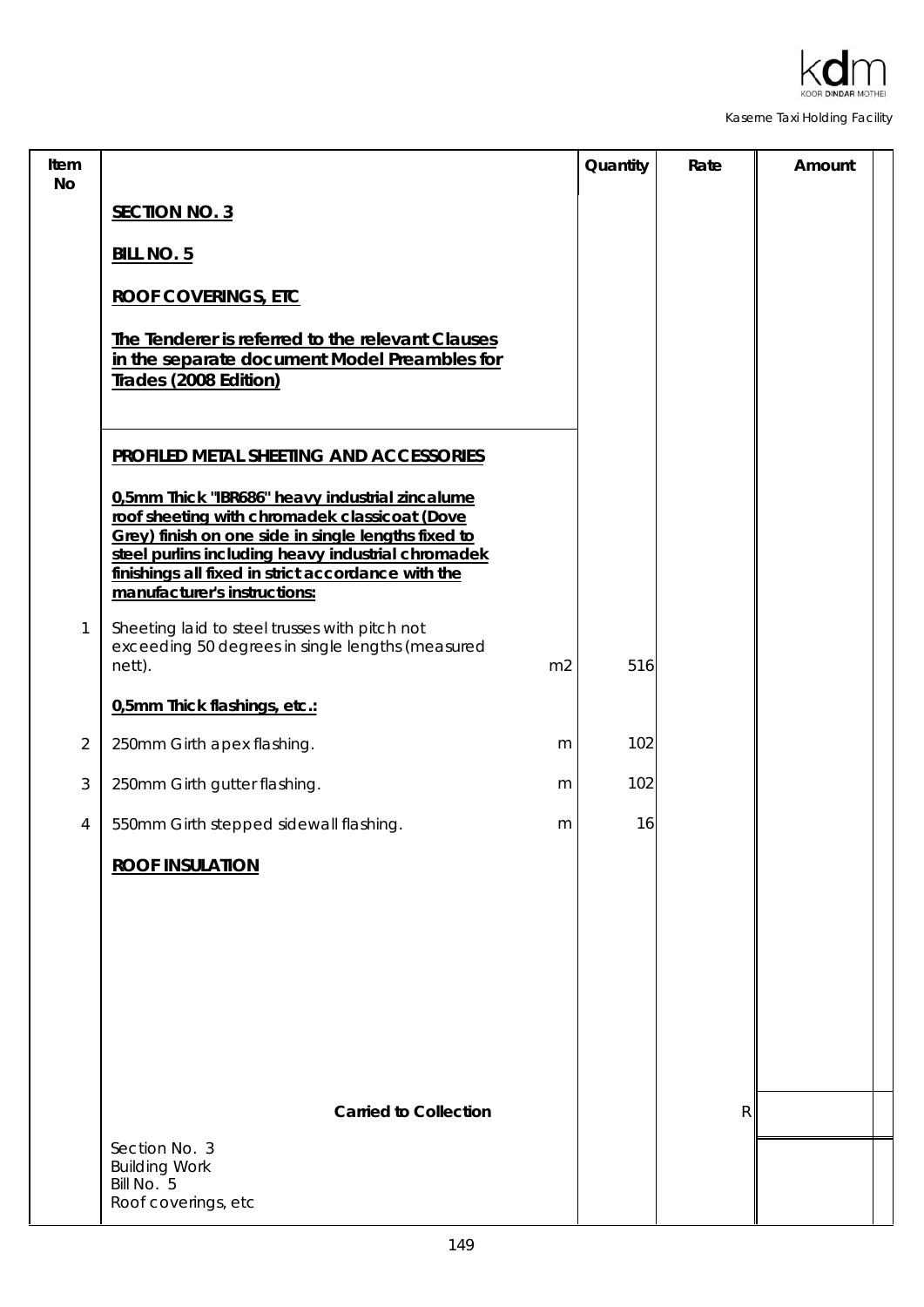

|   | "Isover" glasswool insulation in strict accordance<br>with the manufacturer's instructions:                                                                                                                                                                                                                                            |                |     |   |  |
|---|----------------------------------------------------------------------------------------------------------------------------------------------------------------------------------------------------------------------------------------------------------------------------------------------------------------------------------------|----------------|-----|---|--|
| 5 | 75mm Thick "Isover Energylite" glasswool insulation<br>(47.5kg/m3) laid taut over timber purlins (purlins at<br>approximately 1200mm centres) with minimum<br>100mm side laps and fixed concurrent below roof<br>covering including galvanised steel straining wires,<br>etc.                                                          | m <sub>2</sub> | 113 |   |  |
|   | "Sisalation FR405" double sided reflective foil<br>laminate (fire retardant grade) insulation laid taut<br>over steel purlins, on and including 1.6mm white<br>pvc coated steel straining wire at 275mm centres<br>with all longitudinal flap joints securely stapled, in<br>strict accordance with the manufacturers<br>instructions: |                |     |   |  |
| 6 | Insulation fixed over steel purlins and fixed to suit<br>profile of roof covering, including holes through<br>insulation, etc.                                                                                                                                                                                                         | m <sub>2</sub> | 403 |   |  |
|   |                                                                                                                                                                                                                                                                                                                                        |                |     |   |  |
|   |                                                                                                                                                                                                                                                                                                                                        |                |     |   |  |
|   |                                                                                                                                                                                                                                                                                                                                        |                |     |   |  |
|   |                                                                                                                                                                                                                                                                                                                                        |                |     |   |  |
|   |                                                                                                                                                                                                                                                                                                                                        |                |     |   |  |
|   |                                                                                                                                                                                                                                                                                                                                        |                |     |   |  |
|   |                                                                                                                                                                                                                                                                                                                                        |                |     |   |  |
|   |                                                                                                                                                                                                                                                                                                                                        |                |     |   |  |
|   | <b>Carried to Collection</b>                                                                                                                                                                                                                                                                                                           |                |     | R |  |
|   | Section No. 3<br><b>Building Work</b><br>Bill No. 5<br>Roof coverings, etc                                                                                                                                                                                                                                                             |                |     |   |  |
|   |                                                                                                                                                                                                                                                                                                                                        |                |     |   |  |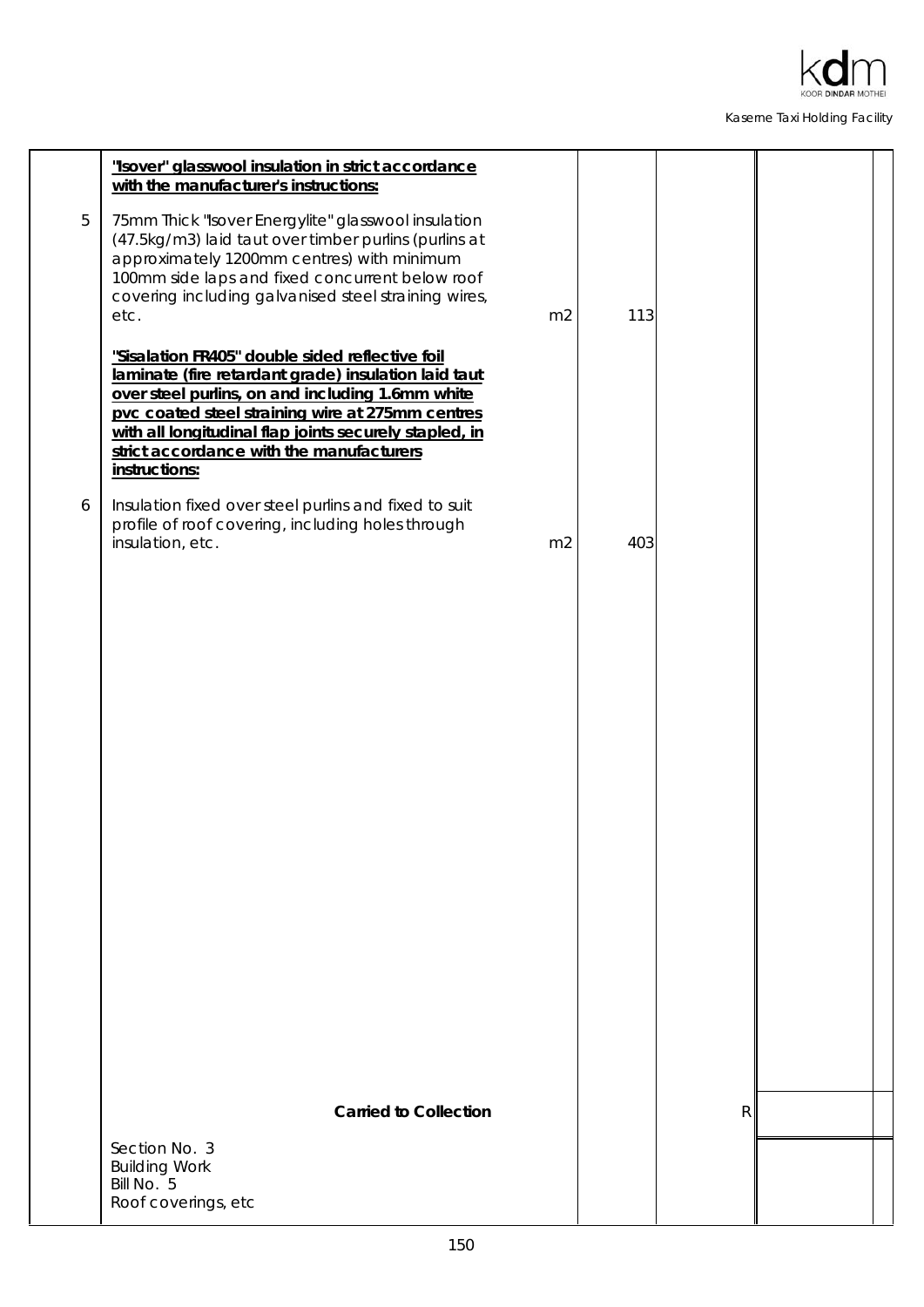

| Section No. 3                                |                        |   |        |
|----------------------------------------------|------------------------|---|--------|
| Bill No. 5                                   |                        |   |        |
| Roof coverings, etc                          |                        |   |        |
| <b>COLLECTION</b>                            |                        |   |        |
|                                              | Page<br>N <sub>o</sub> |   | Amount |
| Total Brought Forward from Page No.          | 149                    |   |        |
|                                              | 150                    |   |        |
|                                              |                        |   |        |
|                                              |                        |   |        |
|                                              |                        |   |        |
|                                              |                        |   |        |
|                                              |                        |   |        |
|                                              |                        |   |        |
|                                              |                        |   |        |
|                                              |                        |   |        |
|                                              |                        |   |        |
|                                              |                        |   |        |
|                                              |                        |   |        |
|                                              |                        |   |        |
|                                              |                        |   |        |
|                                              |                        |   |        |
|                                              |                        |   |        |
|                                              |                        |   |        |
|                                              |                        |   |        |
|                                              |                        |   |        |
| Carried Forward to Summary of Section No. 3  |                        | R |        |
| Section No. 3<br>Building Work<br>Bill No. 5 |                        |   |        |
| Roof coverings, etc                          |                        |   |        |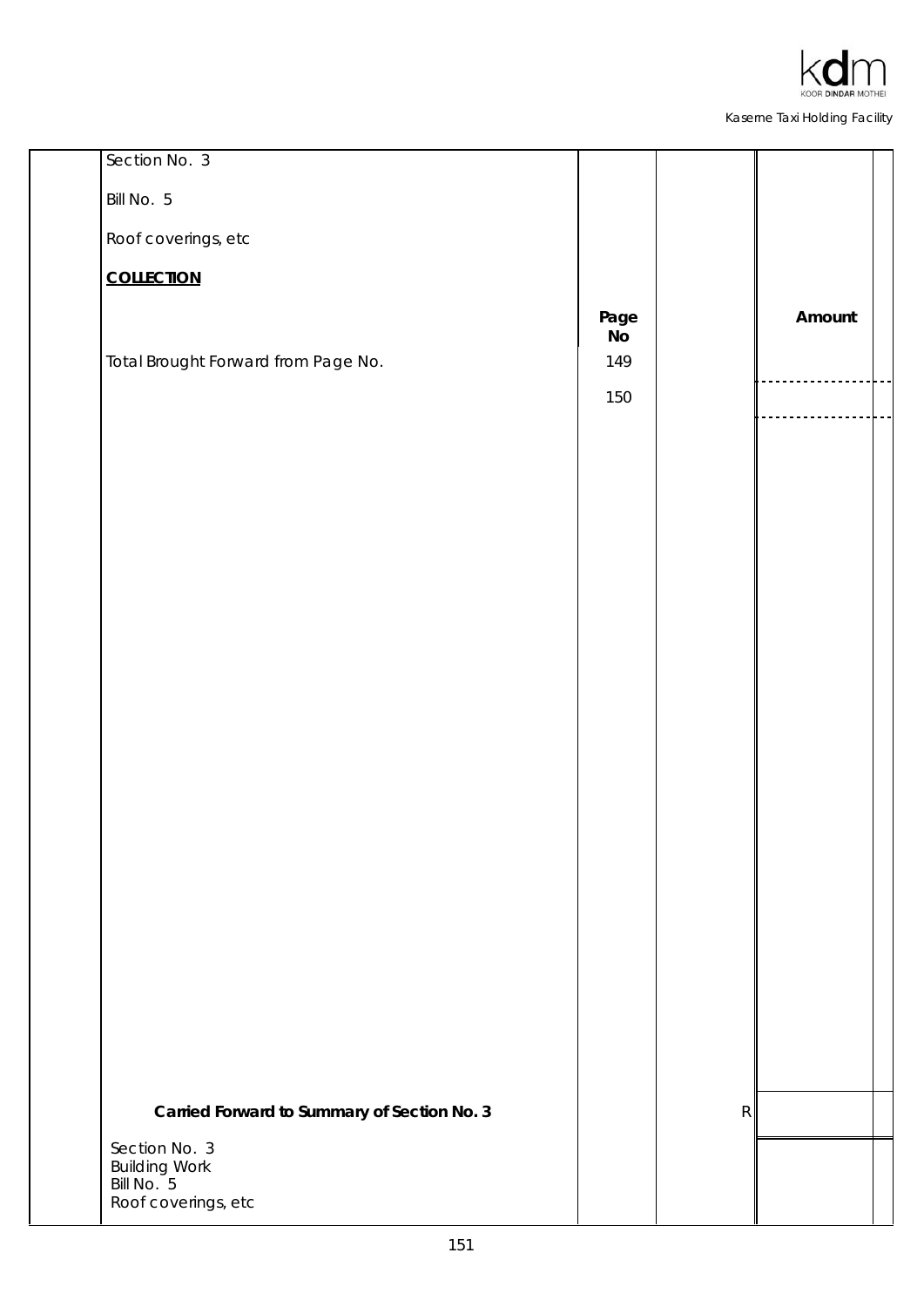

| Item<br><b>No</b> |                                                                                                                                                                                                                                                                                                                                                                                                                                                                                                                                                                                                     | Quantity | Rate         | Amount |
|-------------------|-----------------------------------------------------------------------------------------------------------------------------------------------------------------------------------------------------------------------------------------------------------------------------------------------------------------------------------------------------------------------------------------------------------------------------------------------------------------------------------------------------------------------------------------------------------------------------------------------------|----------|--------------|--------|
|                   | <b>SECTION NO. 3</b>                                                                                                                                                                                                                                                                                                                                                                                                                                                                                                                                                                                |          |              |        |
|                   | <b>BILL NO. 6</b>                                                                                                                                                                                                                                                                                                                                                                                                                                                                                                                                                                                   |          |              |        |
|                   | <b>CEILINGS, PARTITIONS AND ACCESS FLOORING</b>                                                                                                                                                                                                                                                                                                                                                                                                                                                                                                                                                     |          |              |        |
|                   | The Tenderer is referred to the relevant Clauses<br>in the separate document Model Preambles for<br>Trades (2008 Edition)                                                                                                                                                                                                                                                                                                                                                                                                                                                                           |          |              |        |
|                   | <b>NAILED-UP CEILINGS</b>                                                                                                                                                                                                                                                                                                                                                                                                                                                                                                                                                                           |          |              |        |
|                   | "Pelican Systems", or equal approved, matt white<br>PVC ceilings formed of 7mm thick PVC board<br>screwed to and including Jumbo steel brandering<br>at 500mm centres in both directions with 25mm<br>drywall screws spaced at 500mm centres including<br>ceiling grid consisting of suspension brackets fixed<br>to tie beams, 25 x 25mm galvanised steel angles at<br>ceiling level to the wall. Steel brandering fixed to<br>suspension brackets galvanised steel angles using<br>13mm Wafer Tek Screws, including all wall angles,<br>suspension clips, suspension plates, PVC joiners,<br>etc. |          |              |        |
| 1                 | Ceilings suspended not exceeding 1m below timber<br>m <sub>2</sub><br>trusses.                                                                                                                                                                                                                                                                                                                                                                                                                                                                                                                      | 29       |              |        |
|                   | <b>Extra over PVC ceilings for cut outs and providing</b><br>additional supports                                                                                                                                                                                                                                                                                                                                                                                                                                                                                                                    |          |              |        |
| 2                 | Extra over ceiling for opening for 120mm diameter<br>downlighter<br>No                                                                                                                                                                                                                                                                                                                                                                                                                                                                                                                              | 18       |              |        |
|                   | <b>SUSPENDED CEILINGS</b>                                                                                                                                                                                                                                                                                                                                                                                                                                                                                                                                                                           |          |              |        |
|                   |                                                                                                                                                                                                                                                                                                                                                                                                                                                                                                                                                                                                     |          |              |        |
|                   |                                                                                                                                                                                                                                                                                                                                                                                                                                                                                                                                                                                                     |          |              |        |
|                   |                                                                                                                                                                                                                                                                                                                                                                                                                                                                                                                                                                                                     |          |              |        |
|                   | <b>Carried to Collection</b>                                                                                                                                                                                                                                                                                                                                                                                                                                                                                                                                                                        |          | $\mathsf{R}$ |        |
|                   | Section No. 3<br><b>Building Work</b><br>Bill No. 6                                                                                                                                                                                                                                                                                                                                                                                                                                                                                                                                                 |          |              |        |
|                   | Ceilings, Partitions and Access Flooring                                                                                                                                                                                                                                                                                                                                                                                                                                                                                                                                                            |          |              |        |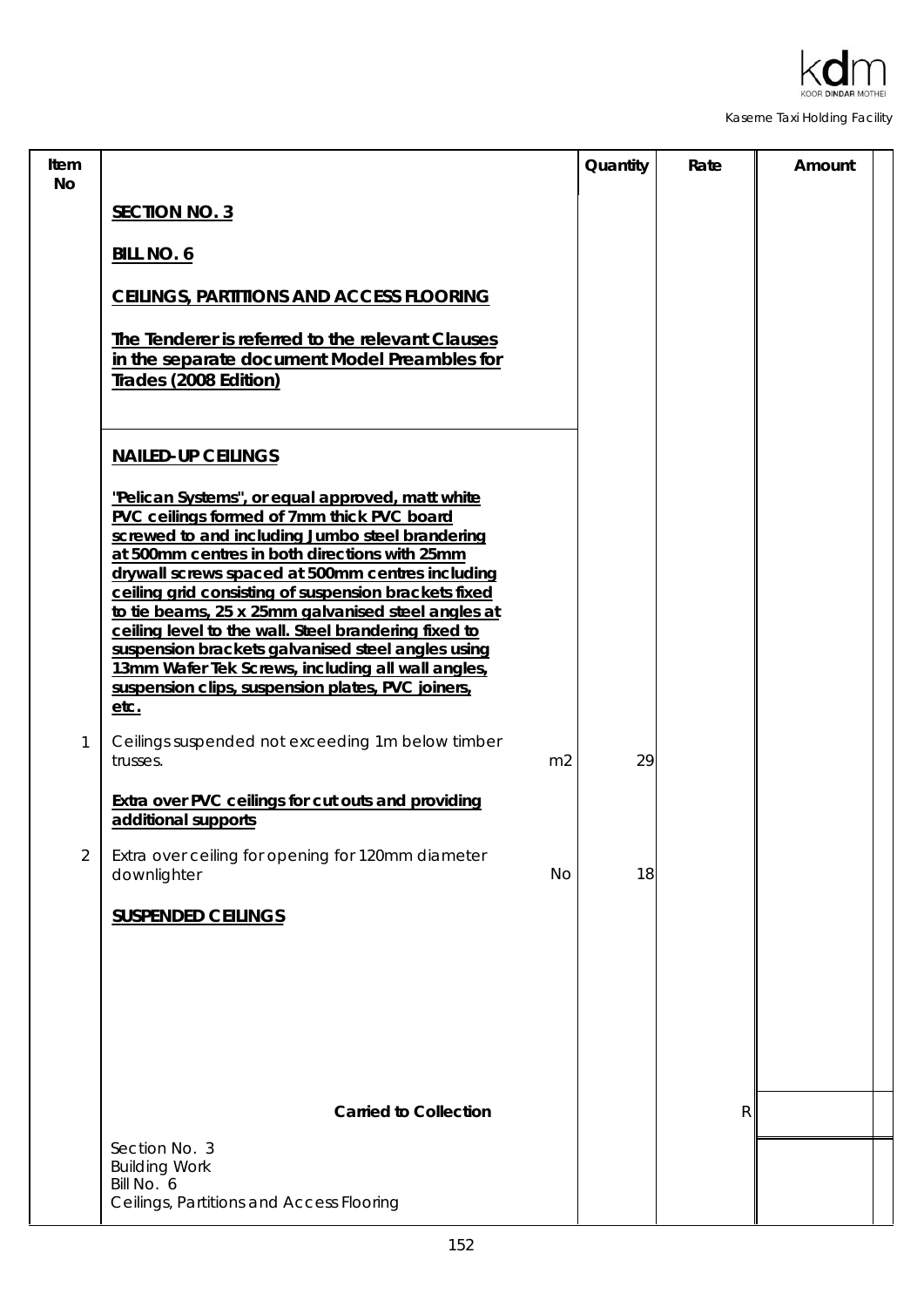

|   | Flush plastered plasterboard ceiling formed of 9mm<br>square edged gypsum plaster board screwed to<br>concealed galvanised suspension tee grid system<br>with drywall screws spaced at 150mm centres.<br>Suspension grid system consisting of main tees<br>spaced at 1200mm centres and cross tees spaced<br>at 300mm centres, with and including 4mm<br>diameter suspension wires and rods, additional<br>suspension wires and rods, etc. to accommodate<br>air-conditioning ducts and other electrical,<br>mechanical, and plumbing services in the ceiling<br>void, wall angles, suspension clips, suspension<br>plates, etc. All joints finished off with 63mm wide<br>strips of mesh scrim nailed over joints and the<br>whole finished with minimum 3mm and maximum<br>6mm thick coat of gypsum skim plaster trowelled<br>to a smooth polished surface: |                |     |   |  |
|---|---------------------------------------------------------------------------------------------------------------------------------------------------------------------------------------------------------------------------------------------------------------------------------------------------------------------------------------------------------------------------------------------------------------------------------------------------------------------------------------------------------------------------------------------------------------------------------------------------------------------------------------------------------------------------------------------------------------------------------------------------------------------------------------------------------------------------------------------------------------|----------------|-----|---|--|
| 3 | Ceilings suspended not exceeding 1m below<br>concrete soffit.                                                                                                                                                                                                                                                                                                                                                                                                                                                                                                                                                                                                                                                                                                                                                                                                 | m <sub>2</sub> | 176 |   |  |
|   | Extra over flush plastered ceilings for cut outs and<br>providing additional supports                                                                                                                                                                                                                                                                                                                                                                                                                                                                                                                                                                                                                                                                                                                                                                         |                |     |   |  |
| 4 | Extra over ceiling for opening for 120mm diameter<br>downlighter                                                                                                                                                                                                                                                                                                                                                                                                                                                                                                                                                                                                                                                                                                                                                                                              | No             | 35  |   |  |
|   | <b>CORNICES</b>                                                                                                                                                                                                                                                                                                                                                                                                                                                                                                                                                                                                                                                                                                                                                                                                                                               |                |     |   |  |
| 5 | 79mm x 81mm XPS polystyrene cornice securely<br>fixed to plastered wall and ceilings including mitres,<br>etc.                                                                                                                                                                                                                                                                                                                                                                                                                                                                                                                                                                                                                                                                                                                                                | m              | 183 |   |  |
|   | <b>SHOWER CUBICLES</b>                                                                                                                                                                                                                                                                                                                                                                                                                                                                                                                                                                                                                                                                                                                                                                                                                                        |                |     |   |  |
|   | <b>Shop Drawings</b>                                                                                                                                                                                                                                                                                                                                                                                                                                                                                                                                                                                                                                                                                                                                                                                                                                          |                |     |   |  |
|   | Shop drawings shall be provided to the Architect for<br>approval prior to fabrication.                                                                                                                                                                                                                                                                                                                                                                                                                                                                                                                                                                                                                                                                                                                                                                        |                |     |   |  |
|   |                                                                                                                                                                                                                                                                                                                                                                                                                                                                                                                                                                                                                                                                                                                                                                                                                                                               |                |     |   |  |
|   | <b>Carried to Collection</b>                                                                                                                                                                                                                                                                                                                                                                                                                                                                                                                                                                                                                                                                                                                                                                                                                                  |                |     | R |  |
|   | Section No. 3<br><b>Building Work</b><br>Bill No. 6<br>Ceilings, Partitions and Access Flooring                                                                                                                                                                                                                                                                                                                                                                                                                                                                                                                                                                                                                                                                                                                                                               |                |     |   |  |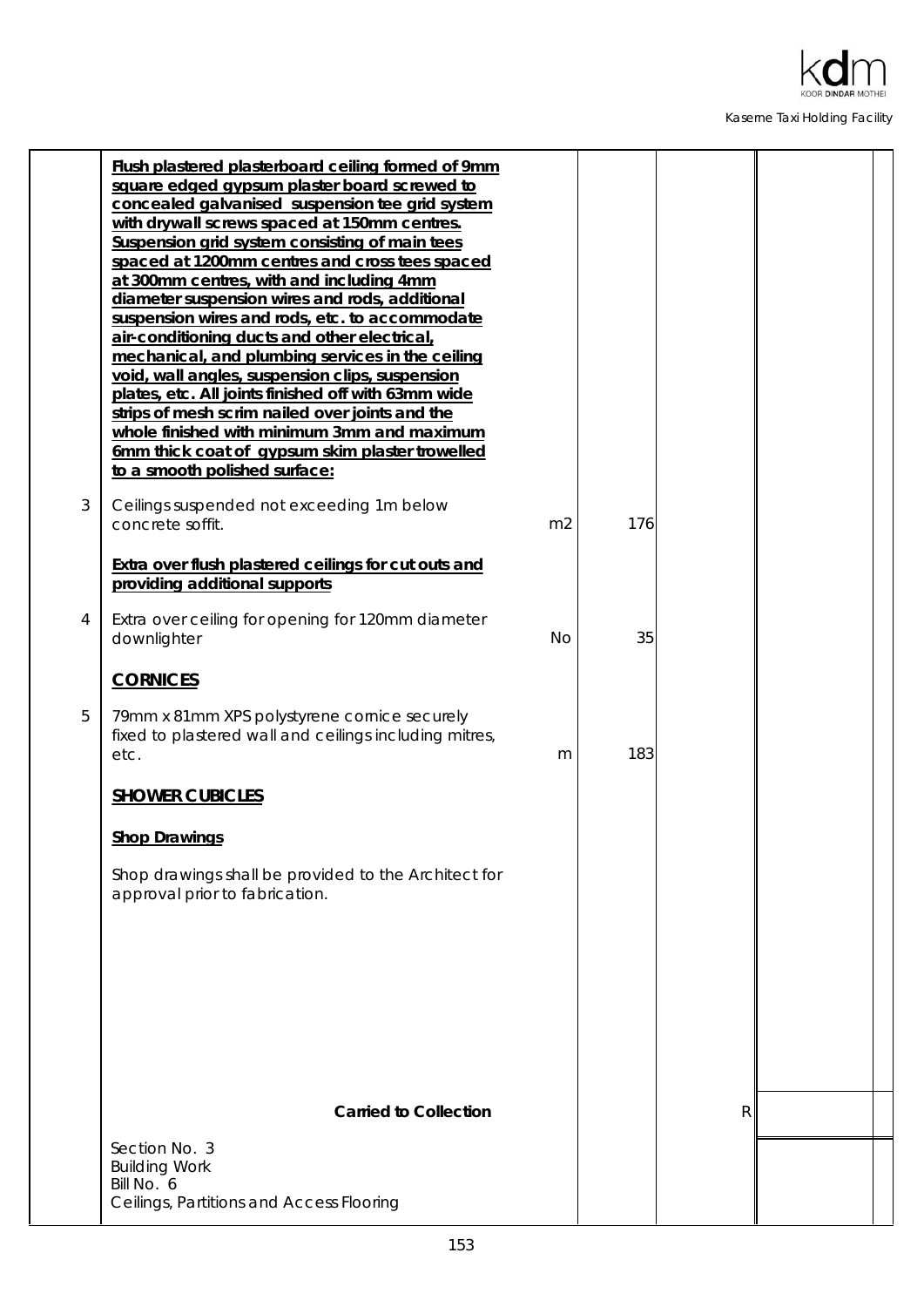

|                | "Cubicle Solutions" or equal approved, shower<br>cubicles and shower doors formed of 12mm thick<br>Compact High Pressure Laminate (CHPL) board and<br>6mm Cast acrylic Perspex respectively, fixed to<br><b>AAC (Autoclaved Aerated Concrete) walls with</b><br>and including overhead brace and 60 x 150mm<br>high hanging clamp (CSSH01/316/13), 48mm<br>diameter x 170mm high floor anchors with<br>adjustable feet fixed to AAC walls (CSSF01/316/13),<br>wall mounting brackets, and ironmongery (304<br>grade stainless steel) comprising of hat and coat<br>hook with buffer stopper (CSSHC01/304), indicator<br>bolts (CST IN01/316), with and including shower seat<br>in strict accordance with the manufacturer's<br>instructions: |    |   |   |  |
|----------------|-----------------------------------------------------------------------------------------------------------------------------------------------------------------------------------------------------------------------------------------------------------------------------------------------------------------------------------------------------------------------------------------------------------------------------------------------------------------------------------------------------------------------------------------------------------------------------------------------------------------------------------------------------------------------------------------------------------------------------------------------|----|---|---|--|
| 6              | Partition size 1800 x 1830mm high.                                                                                                                                                                                                                                                                                                                                                                                                                                                                                                                                                                                                                                                                                                            | No | 3 |   |  |
| $\overline{7}$ | Mid stile 250mm wide and 1830mm high.                                                                                                                                                                                                                                                                                                                                                                                                                                                                                                                                                                                                                                                                                                         | No | 3 |   |  |
| 8              | End stile 125mm wide and 1830mm high.                                                                                                                                                                                                                                                                                                                                                                                                                                                                                                                                                                                                                                                                                                         | No | 4 |   |  |
| 9              | Door size 750 x 1780mm high.                                                                                                                                                                                                                                                                                                                                                                                                                                                                                                                                                                                                                                                                                                                  | No | 5 |   |  |
|                |                                                                                                                                                                                                                                                                                                                                                                                                                                                                                                                                                                                                                                                                                                                                               |    |   |   |  |
|                | <b>Carried to Collection</b>                                                                                                                                                                                                                                                                                                                                                                                                                                                                                                                                                                                                                                                                                                                  |    |   | R |  |
|                | Section No. 3<br><b>Building Work</b><br>Bill No. 6<br>Ceilings, Partitions and Access Flooring                                                                                                                                                                                                                                                                                                                                                                                                                                                                                                                                                                                                                                               |    |   |   |  |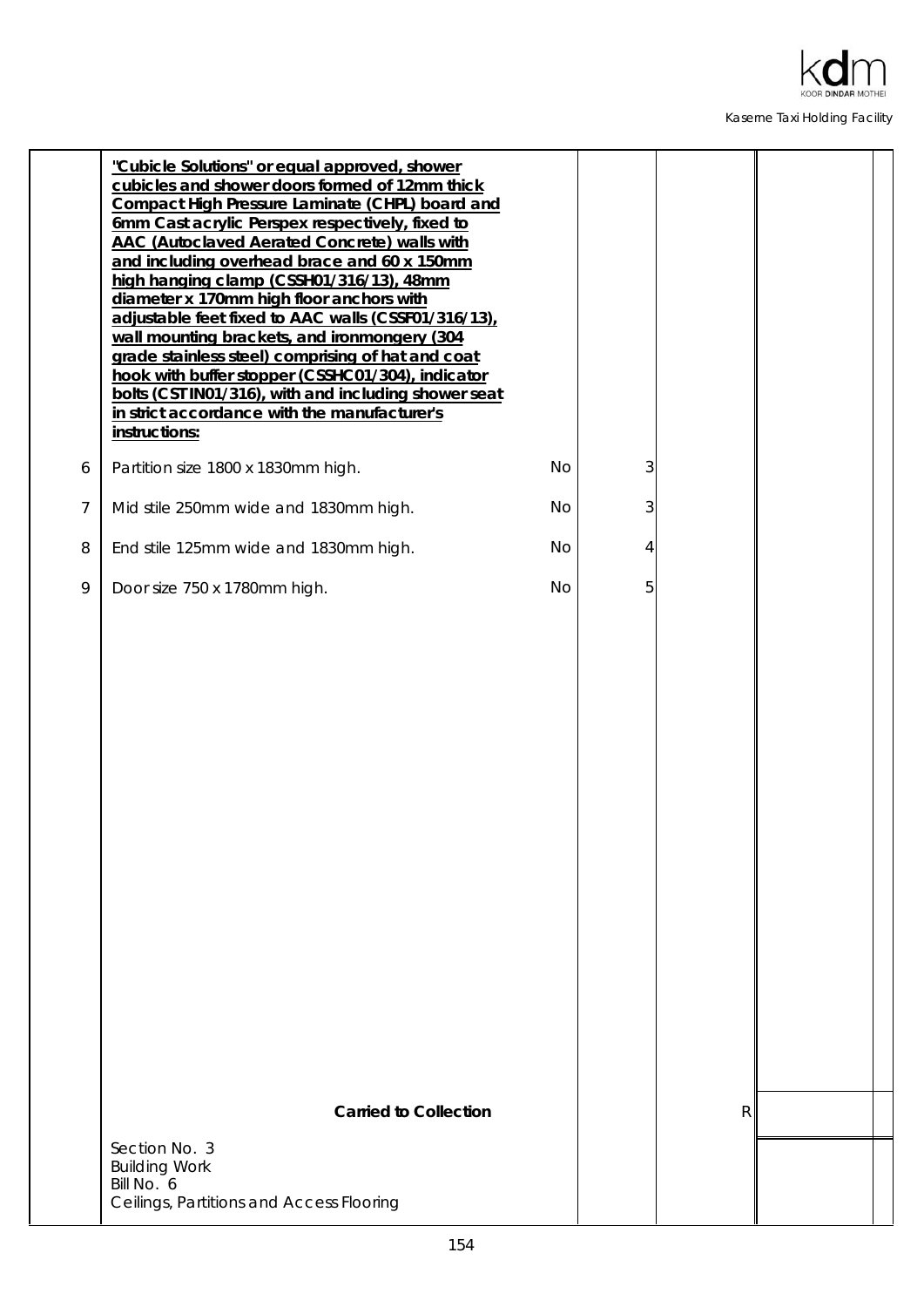

| Section No. 3                               |                       |   |        |
|---------------------------------------------|-----------------------|---|--------|
| Bill No. 6                                  |                       |   |        |
| Ceilings, Partitions and Access Flooring    |                       |   |        |
| <b>COLLECTION</b>                           |                       |   |        |
|                                             | Page<br>$\mathsf{No}$ |   | Amount |
| Total Brought Forward from Page No.         | 152                   |   |        |
|                                             | 153                   |   |        |
|                                             | 154                   |   |        |
|                                             |                       |   |        |
|                                             |                       |   |        |
|                                             |                       |   |        |
|                                             |                       |   |        |
|                                             |                       |   |        |
|                                             |                       |   |        |
|                                             |                       |   |        |
|                                             |                       |   |        |
|                                             |                       |   |        |
|                                             |                       |   |        |
|                                             |                       |   |        |
|                                             |                       |   |        |
|                                             |                       |   |        |
|                                             |                       |   |        |
|                                             |                       |   |        |
|                                             |                       |   |        |
|                                             |                       |   |        |
| Carried Forward to Summary of Section No. 3 |                       | R |        |
| Section No. 3                               |                       |   |        |
| <b>Building Work</b><br>Bill No. 6          |                       |   |        |
| Ceilings, Partitions and Access Flooring    |                       |   |        |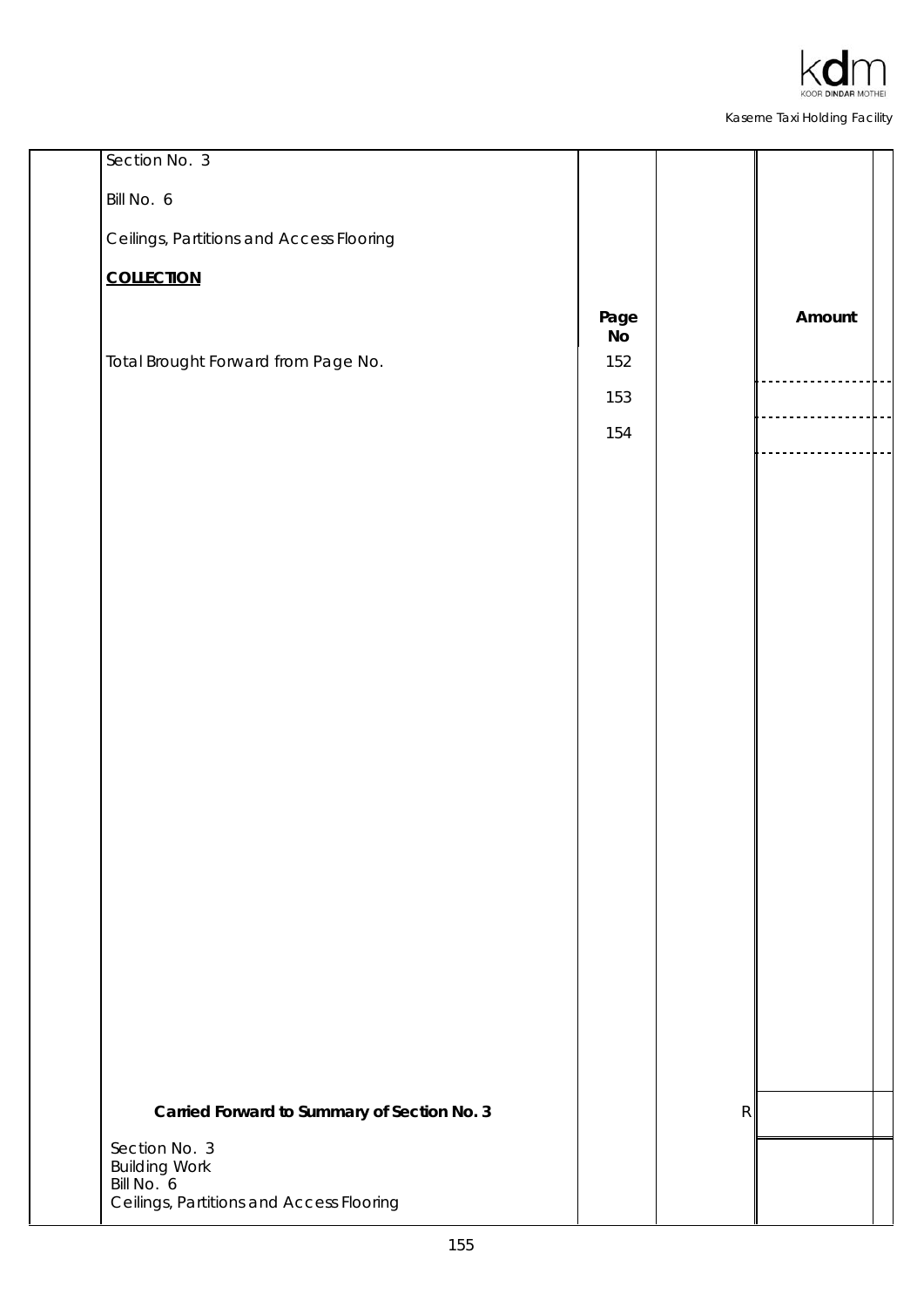

| Item<br><b>No</b> |                                                                                                                                                                                                                         | Quantity | Rate | Amount |
|-------------------|-------------------------------------------------------------------------------------------------------------------------------------------------------------------------------------------------------------------------|----------|------|--------|
|                   | <b>SECTION NO. 3</b>                                                                                                                                                                                                    |          |      |        |
|                   | <b>BILL NO. 7</b>                                                                                                                                                                                                       |          |      |        |
|                   | <b>CARPENTRY AND JOINERY</b>                                                                                                                                                                                            |          |      |        |
|                   | The Tenderer is referred to the relevant Clauses<br>in the separate document Model Preambles for<br>Trades (2008 Edition) and to the Supplementary<br>Preambles which are incorporated in these Bills<br>of Quantities. |          |      |        |
|                   | PREFABRICATED TIMBER ROOF TRUSSES                                                                                                                                                                                       |          |      |        |
|                   | <b>TIMBER</b>                                                                                                                                                                                                           |          |      |        |
|                   | Timber for trusses shall be of South African softwood<br>and be at least of grade 4 and in accordance with<br>SABS Specification No. 563 or 1460.                                                                       |          |      |        |
|                   | <b>BOLTS</b>                                                                                                                                                                                                            |          |      |        |
|                   | Bolts shall be to BS 4190 or SABS 135.                                                                                                                                                                                  |          |      |        |
|                   | SHEAR PLATES, TOOTH CONNECTORS AND SPLIT<br><b>RINGS</b>                                                                                                                                                                |          |      |        |
|                   | These shall be as specified in BBS 1759 : 1960 and<br>installed in accordance with the CSIR Publication<br>HOUT 468, 'the Design, Manufacture and Erection of<br>Timber Trusses'.                                       |          |      |        |
|                   | <b>NAILS</b>                                                                                                                                                                                                            |          |      |        |
|                   | These shall be in accordance with SABS 820 : 1974.                                                                                                                                                                      |          |      |        |
|                   |                                                                                                                                                                                                                         |          |      |        |
|                   |                                                                                                                                                                                                                         |          |      |        |
|                   |                                                                                                                                                                                                                         |          |      |        |
|                   | <b>Carried to Collection</b>                                                                                                                                                                                            |          | R    |        |
|                   | Section No. 3<br><b>Building Work</b><br>Bill No. 7<br>Carpentry and Joinery                                                                                                                                            |          |      |        |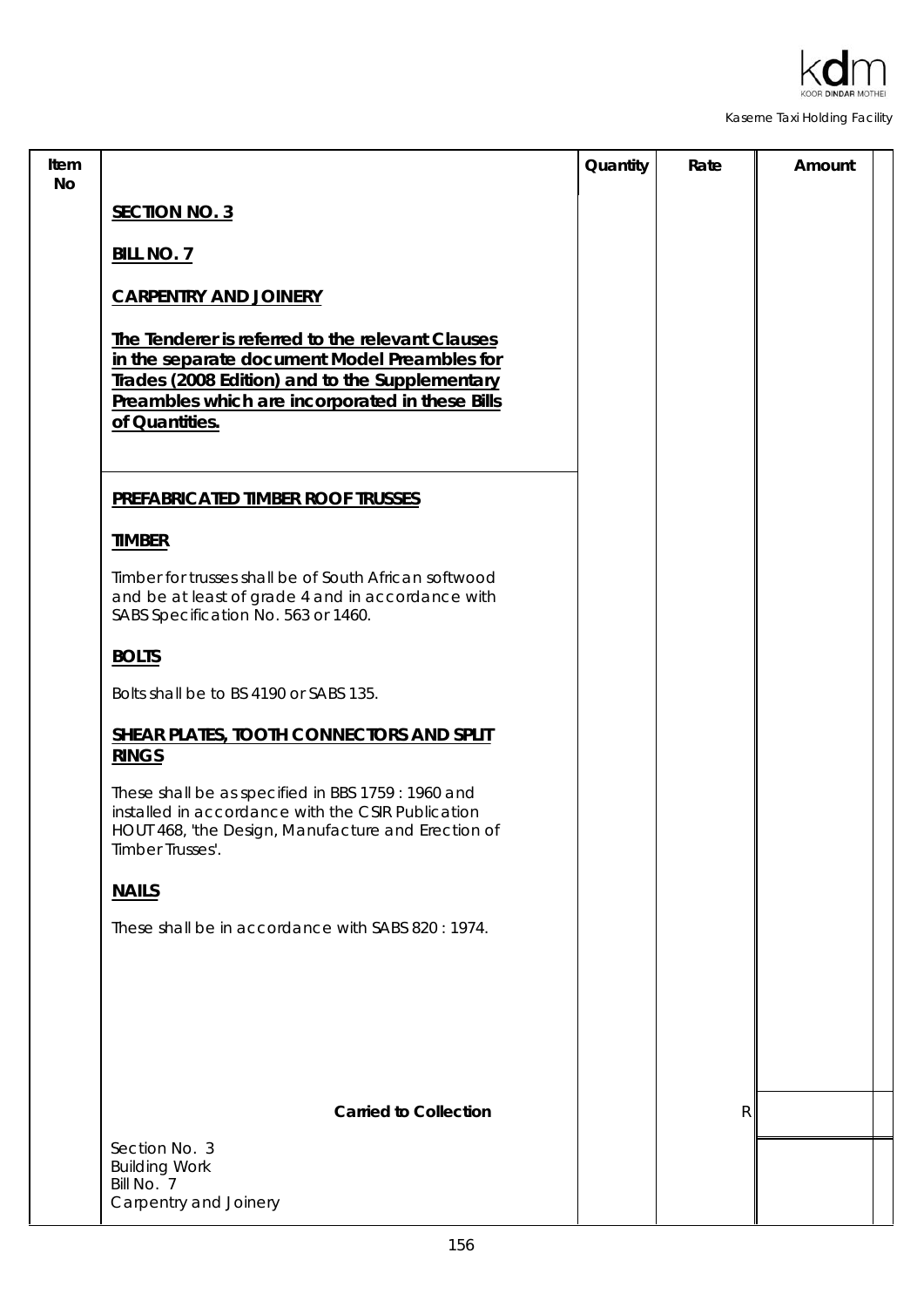

| <b>METAL CONNECTOR PLATES</b>                                                                                                                                                                                                               |   |  |
|---------------------------------------------------------------------------------------------------------------------------------------------------------------------------------------------------------------------------------------------|---|--|
| Metal truss connector plates shall be fabricated out<br>of galvanised steel of at least 1mm nominal<br>thickness.                                                                                                                           |   |  |
| The steel used shall have a minimum yield strength<br>of 250MPa and a minimum ultimate tensile strength<br>of 330MPa. The corrosion resistant coating shall be<br>0.275kg/m2 commercial class hot dipped<br>galvanising.                    |   |  |
| The connector shall have been tested by the CSIR<br>and be of a size capable of transmitting between<br>the members of truss without exceeding the design<br>values given in the CSIR report.                                               |   |  |
| <b>FABRICATION</b>                                                                                                                                                                                                                          |   |  |
| Prefabricated trusses shall be fabricated in a<br>factory by a truss fabricator who has been<br>awarded a Certificate of Competence by the<br>Institute of Timber Construction and is approved by<br>the Architect.                         |   |  |
| The trusses shall be constructed to ensure the<br>correct profile, overhangs and cambers.                                                                                                                                                   |   |  |
| Where metal connector plates are used all joints<br>shall be close fitting butt joints made by precision<br>pressing of the metal connector plates into each<br>side of the joint.                                                          |   |  |
| <b>TRUSS DESIGN</b>                                                                                                                                                                                                                         |   |  |
| All trusses shall be designed by a registered<br>Professional Engineer in accordance with the SABS<br>Code of Practice for the Design of Timber<br>Structures, SABS 0163 and the code of Practice for<br>Procedures and Loadings SABS 0160. |   |  |
| <b>TRUSS SPACING AND PITCH</b>                                                                                                                                                                                                              |   |  |
| The truss centres shall be less than or equal to that<br>shown on the drawing.                                                                                                                                                              |   |  |
|                                                                                                                                                                                                                                             |   |  |
| <b>Carried to Collection</b>                                                                                                                                                                                                                | R |  |
| Section No. 3<br><b>Building Work</b>                                                                                                                                                                                                       |   |  |
| Bill No. 7                                                                                                                                                                                                                                  |   |  |
| Carpentry and Joinery                                                                                                                                                                                                                       |   |  |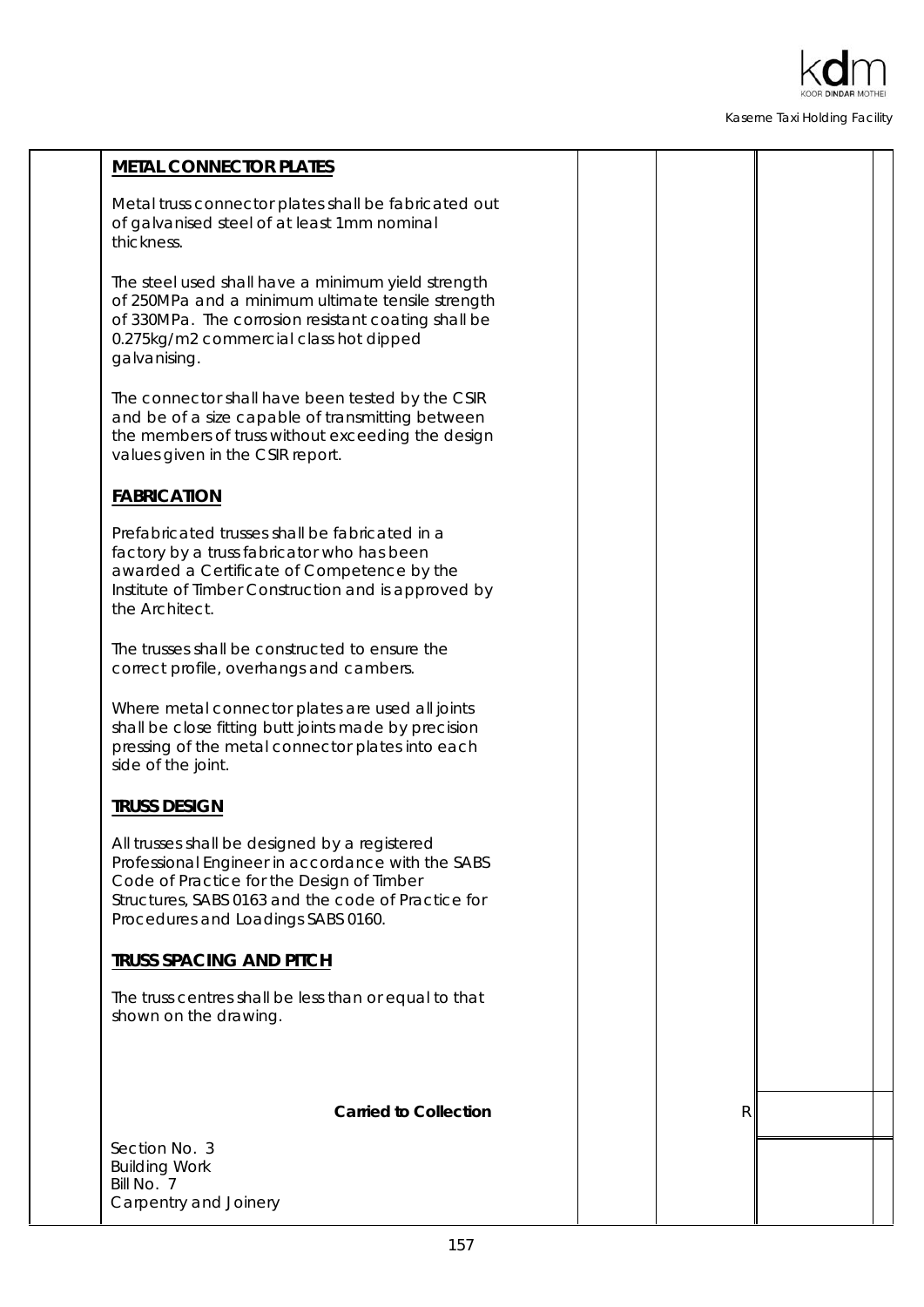

| The truss pitch shall be as shown on the drawings<br>issued herewith.                                                                                                                                                                                                                                                                                                                                                                                           |    |  |
|-----------------------------------------------------------------------------------------------------------------------------------------------------------------------------------------------------------------------------------------------------------------------------------------------------------------------------------------------------------------------------------------------------------------------------------------------------------------|----|--|
| <b>DRAWINGS</b>                                                                                                                                                                                                                                                                                                                                                                                                                                                 |    |  |
| Polyester prints, of size A1, shall be provided to the<br>Engineer for approval prior to fabrication.                                                                                                                                                                                                                                                                                                                                                           |    |  |
| These drawings shall be signed by a Professional<br>Engineer.                                                                                                                                                                                                                                                                                                                                                                                                   |    |  |
| The following minimum information shall be<br>supplied:                                                                                                                                                                                                                                                                                                                                                                                                         |    |  |
| Details of the roof system with the positions of all<br>trusses, girders and beams clearly indicated.                                                                                                                                                                                                                                                                                                                                                           |    |  |
| Bracing details.                                                                                                                                                                                                                                                                                                                                                                                                                                                |    |  |
| All member sizes and grades.                                                                                                                                                                                                                                                                                                                                                                                                                                    |    |  |
| Connector plate sizes for all truss joints. Code<br>numbers are deemed to be insufficient.                                                                                                                                                                                                                                                                                                                                                                      |    |  |
| All connection and hold down details between<br>trusses, girders, beams and supports.                                                                                                                                                                                                                                                                                                                                                                           |    |  |
| The type of roof covering, ceiling and any other<br>loads taken into account in the design.                                                                                                                                                                                                                                                                                                                                                                     |    |  |
| <b>GENERAL</b>                                                                                                                                                                                                                                                                                                                                                                                                                                                  |    |  |
| The schedule of prices shall include all timber of the<br>required grade and type shown on the designs, all<br>cutting and waste, cutting to exact lengths and<br>end angles necessary to manufacture the<br>respective truss types, the supply of all connector<br>plates, fabrication of the trusses checking the<br>completed trusses for quality and loading up and<br>transporting to the site of the works, off loading,<br>storing and erecting on site. |    |  |
|                                                                                                                                                                                                                                                                                                                                                                                                                                                                 |    |  |
| <b>Carried to Collection</b>                                                                                                                                                                                                                                                                                                                                                                                                                                    | R. |  |
| Section No. 3<br><b>Building Work</b><br>Bill No. 7<br>Carpentry and Joinery                                                                                                                                                                                                                                                                                                                                                                                    |    |  |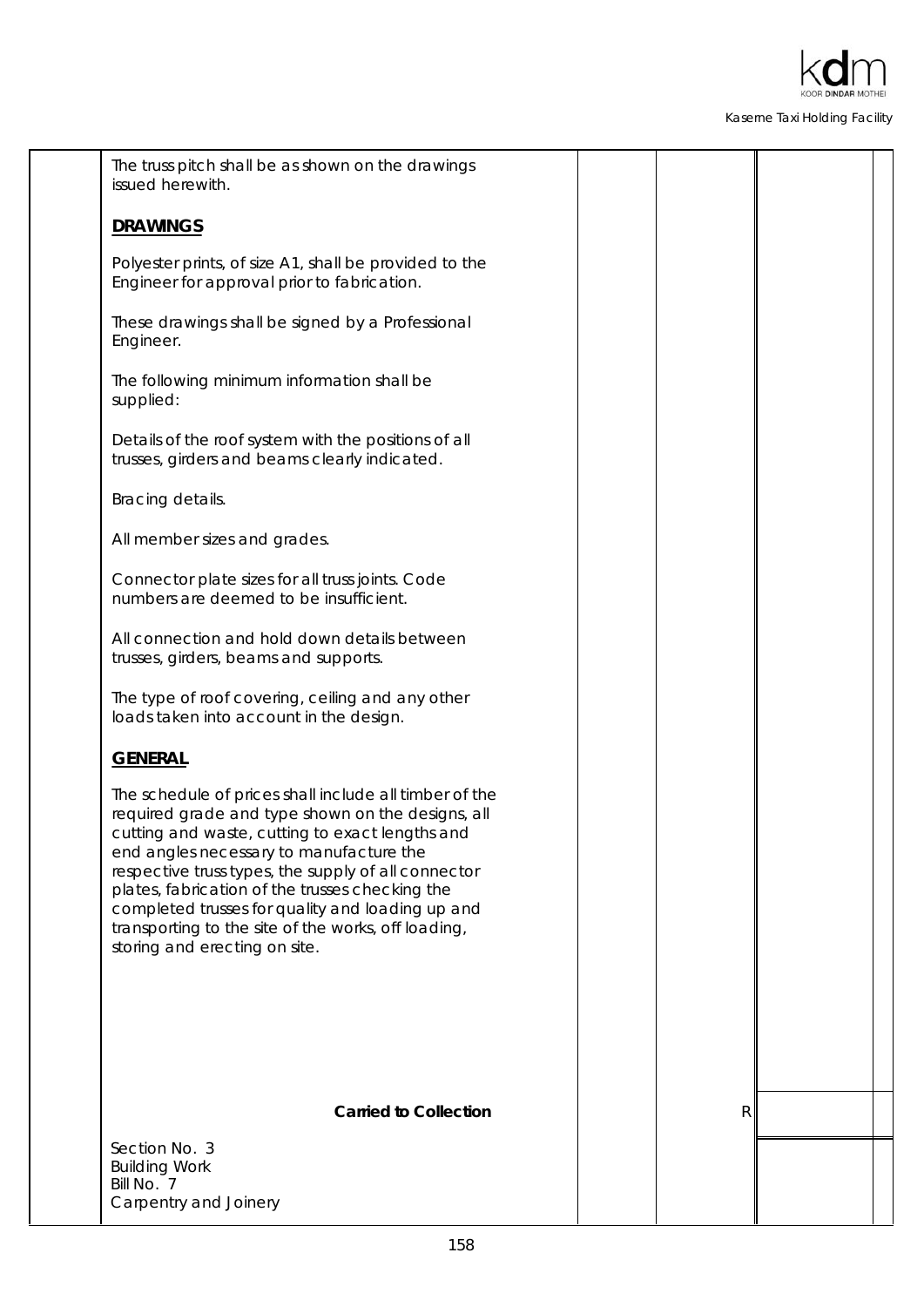

|                | <b>ERECTION</b>                                                                                                                                                                                                                                                                                                                   |    |   |   |  |
|----------------|-----------------------------------------------------------------------------------------------------------------------------------------------------------------------------------------------------------------------------------------------------------------------------------------------------------------------------------|----|---|---|--|
|                | The trusses shall be hoisted and erected strictly in<br>accordance with the procedures and<br>recommendations of the manual 'The Erection and<br>Bracing of Timber Roof Trusses' published by the<br>Institute for Timber Construction, the Council for<br>Scientific and Industrial Research and as detailed<br>by the designer. |    |   |   |  |
|                | The complete structure shall be inspected by the<br>truss designer to ensure that the manufacture of the<br>trusses and erection details have been complied<br>with.                                                                                                                                                              |    |   |   |  |
|                | <b>TRUSS LOADING</b>                                                                                                                                                                                                                                                                                                              |    |   |   |  |
|                | Trusses shall be designed for:                                                                                                                                                                                                                                                                                                    |    |   |   |  |
|                | Roof cover - Sheet Metal Roof Sheeting.                                                                                                                                                                                                                                                                                           |    |   |   |  |
|                | Ceilings: Suspended ceilings.                                                                                                                                                                                                                                                                                                     |    |   |   |  |
|                | <b>TRUSSES</b>                                                                                                                                                                                                                                                                                                                    |    |   |   |  |
|                | All trusses etc. shall be to the approval of the<br>Engineer.                                                                                                                                                                                                                                                                     |    |   |   |  |
|                | Prefabricated trusses including girders, hips, valleys,<br>runners, bracing, cleats, battens, etc. supplied and<br>fixed complete:                                                                                                                                                                                                |    |   |   |  |
| $\mathbf{1}$   | Rectangular shaped roof size overall 5,04 x 2,44m<br>wide on plan including hoisting and fixing in position<br>approximately 2,72m above ground level.                                                                                                                                                                            | No |   |   |  |
| $\overline{2}$ | Rectangular shaped roof size overall 3,66 x 4,96m<br>wide on plan including hoisting and fixing in position<br>approximately 2,89m above ground level.                                                                                                                                                                            | No | 1 |   |  |
| 3              | Rectangular shaped roof size overall 10,43 x 4,35m<br>wide on plan including hoisting and fixing in position<br>approximately 2,89m above ground level.                                                                                                                                                                           | No |   |   |  |
|                |                                                                                                                                                                                                                                                                                                                                   |    |   |   |  |
|                | <b>Carried to Collection</b>                                                                                                                                                                                                                                                                                                      |    |   | R |  |
|                | Section No. 3<br><b>Building Work</b>                                                                                                                                                                                                                                                                                             |    |   |   |  |
|                | Bill No. 7<br>Carpentry and Joinery                                                                                                                                                                                                                                                                                               |    |   |   |  |
|                |                                                                                                                                                                                                                                                                                                                                   |    |   |   |  |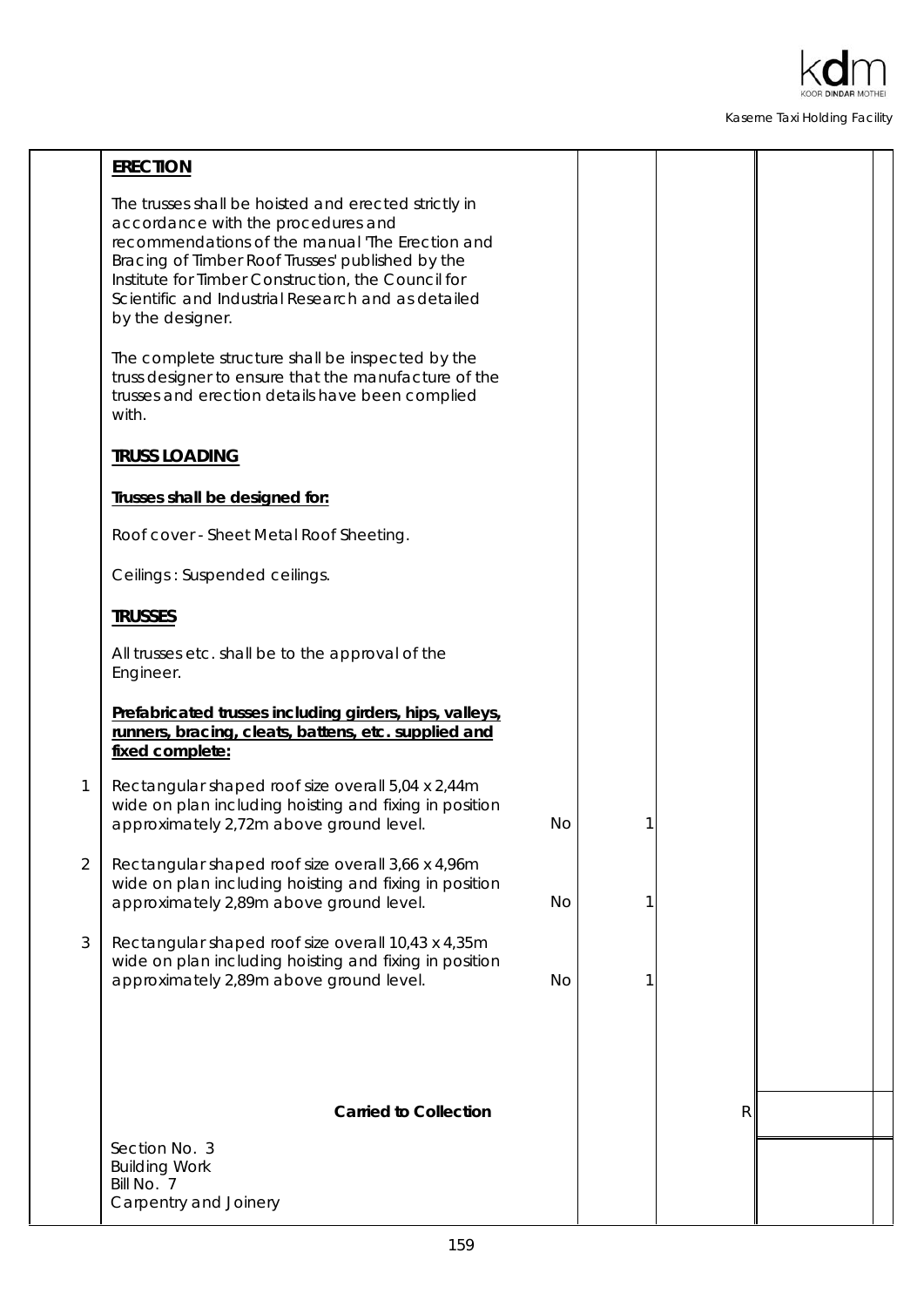

| 4              | Rectangular shaped roof size overall 11,10 x 7,60m<br>wide on plan including hoisting and fixing in position<br>approximately 2,89m above ground level.                                                 | No             | 1  |   |  |
|----------------|---------------------------------------------------------------------------------------------------------------------------------------------------------------------------------------------------------|----------------|----|---|--|
| 5              | Rectangular shaped roof size overall 11,32 x 4,35m<br>wide on plan including hoisting and fixing in position<br>approximately 2,89m above ground level.                                                 | <b>No</b>      | 1  |   |  |
|                | <b>SUNDRY ROOF TIMBERS</b>                                                                                                                                                                              |                |    |   |  |
| 6              | 38 x 114mm Wall plate bedded on and including<br>1:3 cement mortar bedding.                                                                                                                             | m              | 83 |   |  |
|                | Sawn softwood:                                                                                                                                                                                          |                |    |   |  |
| $\overline{7}$ | Two coats wood preservative applied hot on<br>exposed timbers at eaves.                                                                                                                                 | m <sub>2</sub> | 25 |   |  |
|                | <b>EAVES, VERGES, ETC.</b>                                                                                                                                                                              |                |    |   |  |
| 8              | 10mm x 300mm Fascia board countersunk screwed<br>to roof timbers (elsewhere) with one brass screw at<br>maximum 750mm centres and joined with and<br>including concealed jointing plates at all joints. | m              | 83 |   |  |
| 9              | 10mm x 300mm Barge board countersunk screwed<br>to roof timbers (elsewhere) with one brass screw at<br>maximum 750mm centres and joined with and<br>including concealed jointing plates at all joints.  | m              | 47 |   |  |
|                | DOORS, WINDOWS, SASHES, ETC.                                                                                                                                                                            |                |    |   |  |
|                | Solid meranti flush doors:                                                                                                                                                                              |                |    |   |  |
|                | 44mm Thick door with hardwood concealed edge<br>strips and finished on both sides with commercial<br>veneer and hung on steel frames (frames<br>elsewhere):                                             |                |    |   |  |
| 10             | Door size overall 813 x 2032mm high.                                                                                                                                                                    | <b>No</b>      | 7  |   |  |
|                | <b>Hollow core doors</b>                                                                                                                                                                                |                |    |   |  |
|                |                                                                                                                                                                                                         |                |    |   |  |
|                | <b>Carried to Collection</b>                                                                                                                                                                            |                |    | R |  |
|                | Section No. 3<br><b>Building Work</b><br>Bill No. 7<br>Carpentry and Joinery                                                                                                                            |                |    |   |  |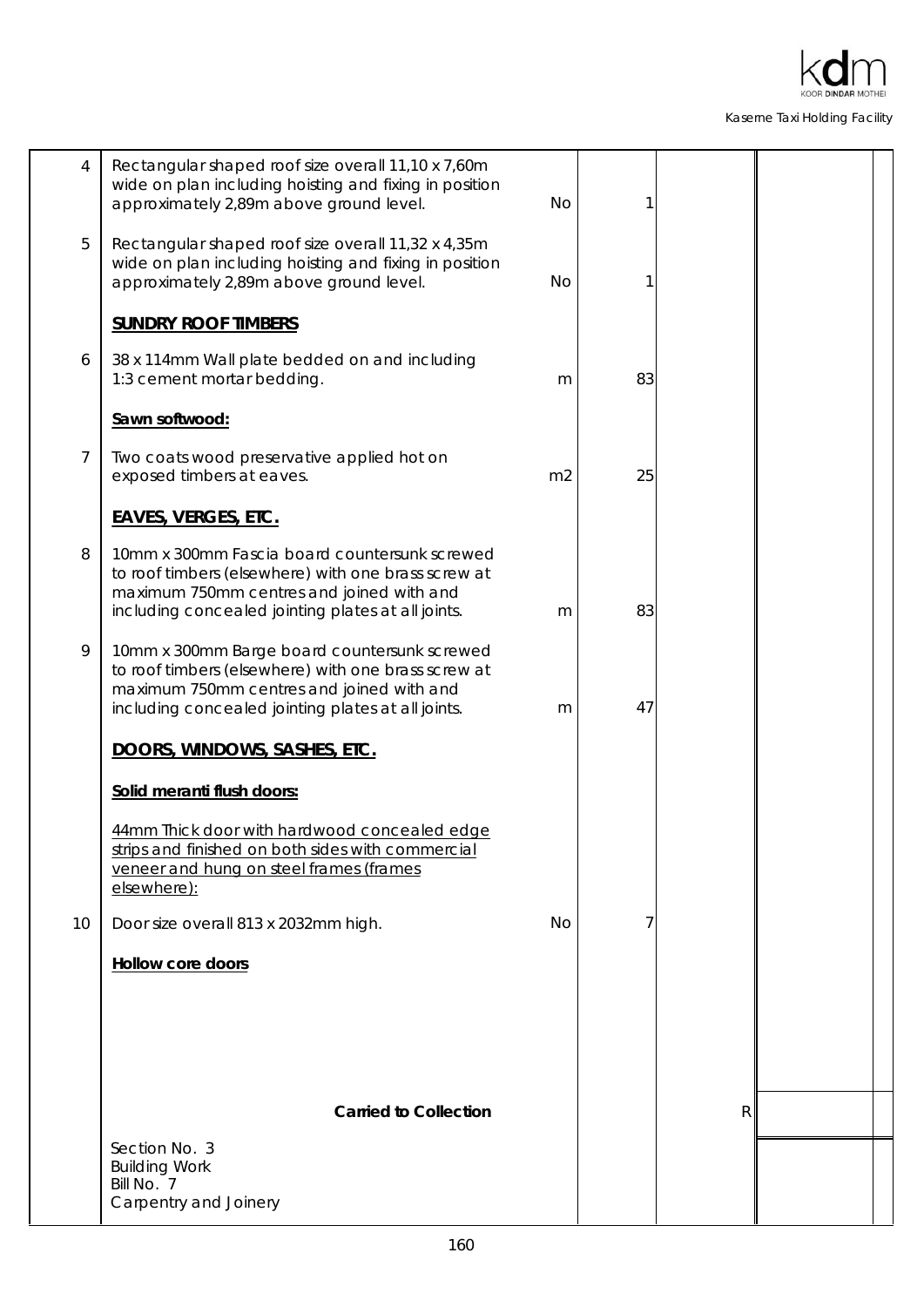

|    | 44mm Thick door with hardwood concealed edge<br>strips and finished on both sides with commercial<br>veneer and hung on steel frames (frames<br>elsewhere): |           |      |   |           |
|----|-------------------------------------------------------------------------------------------------------------------------------------------------------------|-----------|------|---|-----------|
| 11 | Door size overall 813 x 2032mm high                                                                                                                         | <b>No</b> | 17   |   |           |
|    | <b>KITCHENETTE</b>                                                                                                                                          |           |      |   |           |
| 12 | Allow the amount of R10,000.00 (Ten Thousand<br>Rand) for a kitchenette.                                                                                    |           | Item |   | 10,000,00 |
|    |                                                                                                                                                             |           |      |   |           |
|    |                                                                                                                                                             |           |      |   |           |
|    | <b>Carried to Collection</b>                                                                                                                                |           |      | R |           |
|    | Section No. 3<br><b>Building Work</b><br>Bill No. 7<br>Carpentry and Joinery                                                                                |           |      |   |           |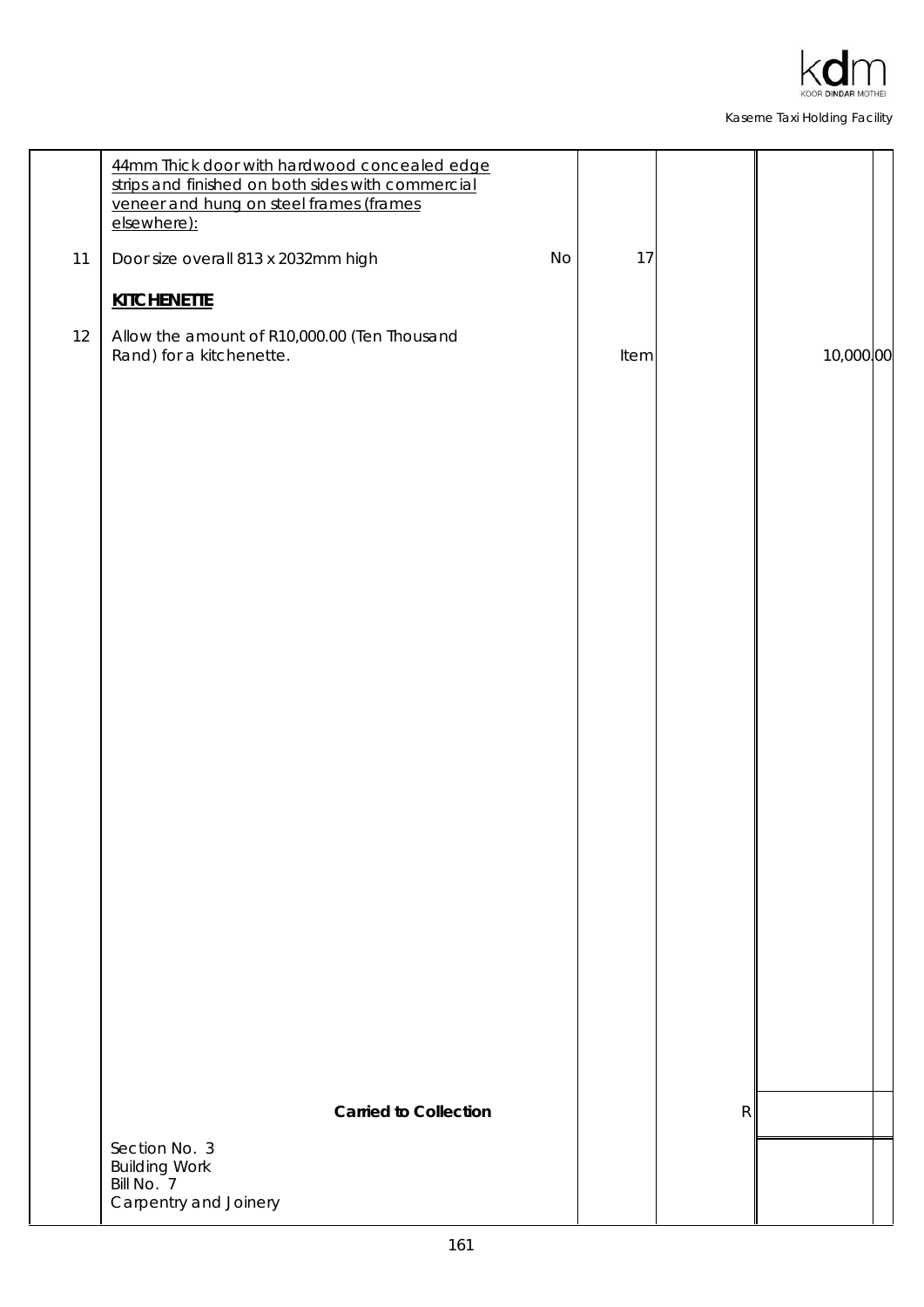

| Section No. 3                                  |                                     |   |        |
|------------------------------------------------|-------------------------------------|---|--------|
| Bill No. 7                                     |                                     |   |        |
| Carpentry and Joinery                          |                                     |   |        |
| <b>COLLECTION</b>                              |                                     |   |        |
|                                                | Page                                |   | Amount |
| Total Brought Forward from Page No.            | $\operatorname{\mathsf{No}}$<br>156 |   |        |
|                                                | 157                                 |   |        |
|                                                | 158                                 |   |        |
|                                                | 159                                 |   |        |
|                                                | 160                                 |   |        |
|                                                | 161                                 |   |        |
|                                                |                                     |   |        |
|                                                |                                     |   |        |
|                                                |                                     |   |        |
|                                                |                                     |   |        |
|                                                |                                     |   |        |
|                                                |                                     |   |        |
|                                                |                                     |   |        |
|                                                |                                     |   |        |
|                                                |                                     |   |        |
|                                                |                                     |   |        |
|                                                |                                     |   |        |
|                                                |                                     |   |        |
|                                                |                                     |   |        |
|                                                |                                     |   |        |
|                                                |                                     |   |        |
| Carried Forward to Summary of Section No. 3    |                                     | R |        |
| Section No. 3<br><b>Building Work</b>          |                                     |   |        |
| Bill No. <sup>7</sup><br>Carpentry and Joinery |                                     |   |        |
|                                                |                                     |   |        |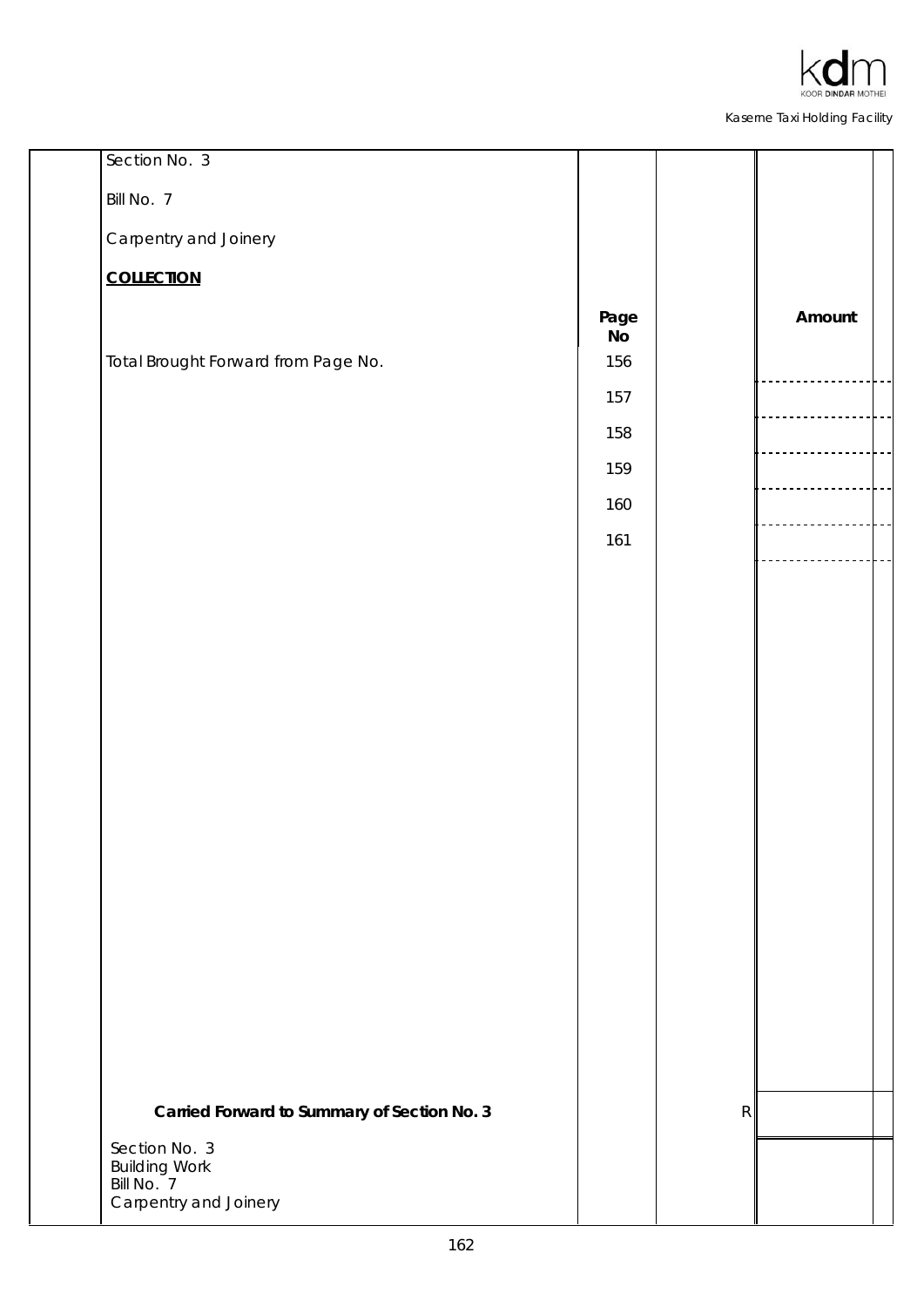

| Item<br>No     |                                                                                                                                                                                                                         |           | Quantity | Rate         | Amount |
|----------------|-------------------------------------------------------------------------------------------------------------------------------------------------------------------------------------------------------------------------|-----------|----------|--------------|--------|
|                | <b>SECTION NO. 3</b>                                                                                                                                                                                                    |           |          |              |        |
|                | <b>BILL NO. 9</b>                                                                                                                                                                                                       |           |          |              |        |
|                | <b>IRONMONGERY</b>                                                                                                                                                                                                      |           |          |              |        |
|                | The Tenderer is referred to the relevant Clauses<br>in the separate document Model Preambles for<br>Trades (2008 Edition) and to the Supplementary<br>Preambles which are incorporated in these Bills<br>of Quantities. |           |          |              |        |
|                | <b>HINGES, BOLTS, ETC.</b>                                                                                                                                                                                              |           |          |              |        |
| 1              | "Dorma DBB/SS/009" 102 x 75 x3mm two ball bearing<br>stainless steel butt hinges.                                                                                                                                       | Pairs     | 24       |              |        |
|                | <b>LOCKS</b>                                                                                                                                                                                                            |           |          |              |        |
|                | <b>Stainless steel</b>                                                                                                                                                                                                  |           |          |              |        |
| $\overline{2}$ | "Assa Abloy 22314-76/5SS Union", or equal<br>approved, bathroom dead lock.                                                                                                                                              | <b>No</b> | 13       |              |        |
|                | <b>HANDLES</b>                                                                                                                                                                                                          |           |          |              |        |
|                | <b>Stainless steel</b>                                                                                                                                                                                                  |           |          |              |        |
| 3              | "QS2203/1", or equal approved, 19mm bolt through<br>pull handle                                                                                                                                                         | No        | 4        |              |        |
| 4              | "Coupe Oslo", or equal approved, lever handle on<br>plate including "QS5757/2", or equal approved, two<br>lever lock                                                                                                    | <b>No</b> | 9        |              |        |
|                | <b>BATHROOM FITTINGS</b>                                                                                                                                                                                                |           |          |              |        |
|                |                                                                                                                                                                                                                         |           |          |              |        |
|                | <b>Carried to Collection</b>                                                                                                                                                                                            |           |          | $\mathsf{R}$ |        |
|                | Section No. 3<br><b>Building Work</b><br>Bill No. 8<br>Ironmongery                                                                                                                                                      |           |          |              |        |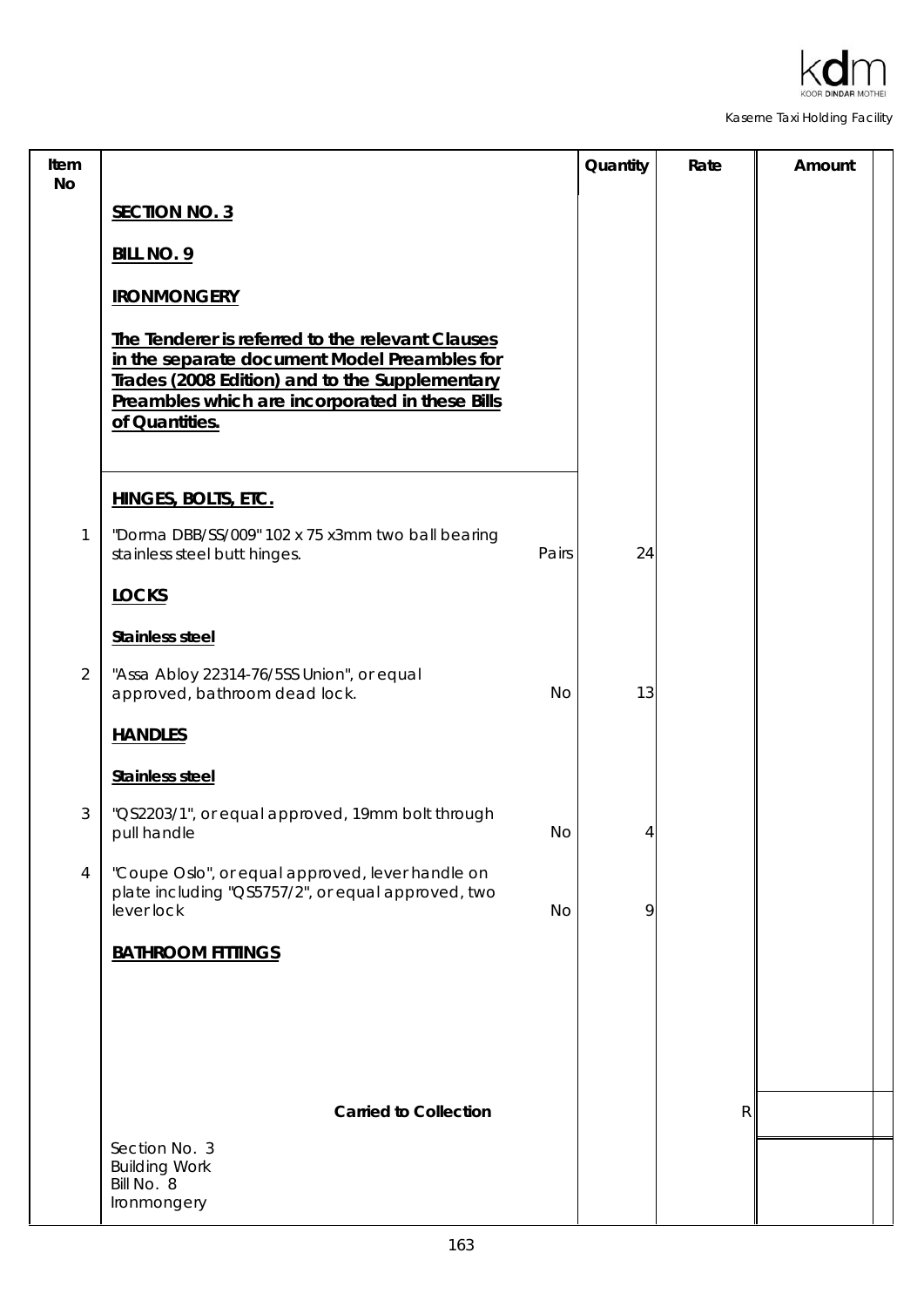

|                | <b>Stainless steel</b>                                                                                                                                                                                       |           |    |   |  |
|----------------|--------------------------------------------------------------------------------------------------------------------------------------------------------------------------------------------------------------|-----------|----|---|--|
| 5              | "Franke Rodan RODX600", or equal approved,<br>stainless steel paper towel dispenser (Code:<br>2120099), size 275 x 112 x 355mm high plugged and<br>screwed to the wall with stainless steel screws.          | No        | 6  |   |  |
| 6              | "Franke RODX 605 (Code: 2120097)", or equal<br>approved, waste bin plugged to wall.                                                                                                                          | <b>No</b> | 6  |   |  |
| $\overline{7}$ | "Franke RODX 672 (Code: 2120101)", or equal<br>approved, two roll lockable type toilet roll dispenser<br>plugged to wall.                                                                                    | <b>No</b> | 13 |   |  |
| 8              | "Franke Stratos STRX611", or equal approved,<br>stainless steel sanitary towel disposal bin (Code:<br>2120050), size 205 x 134 x 305mm high, plugged and<br>screwed to the wall with stainless steel screws. | <b>No</b> | 8  |   |  |
| 9              | "Franke (Code: 2120180)", or equal approved,<br>double towel rail.                                                                                                                                           | <b>No</b> | 4  |   |  |
| 10             | "Franke (Code: 2120073)", or equal approved, soap<br>tray plugged to wall.                                                                                                                                   | <b>No</b> | 5  |   |  |
|                | <b>SUNDRIES</b>                                                                                                                                                                                              |           |    |   |  |
|                | <b>Stainless steel</b>                                                                                                                                                                                       |           |    |   |  |
| 11             | "Assa Abloy 87001SS", or equal approved, floor<br>mounted door stop.                                                                                                                                         | <b>No</b> | 24 |   |  |
| 12             | "Assa Abloy SS8025SS", or equal approved, hat and<br>coat hook with rubber buffer.                                                                                                                           | <b>No</b> | 5  |   |  |
|                | <b>GRAB RAILS, ETC</b>                                                                                                                                                                                       |           |    |   |  |
| 13             | "Franke CNTX750" stainless steel straight grab rail<br>including mounting brackets screwed and plugged<br>to wall.                                                                                           | <b>No</b> | 2  |   |  |
| 14             | "Franke CNTX21" stainless steel angle grab rail<br>including mounting brackets screwed and plugged<br>to wall.                                                                                               | No        | 2  |   |  |
|                |                                                                                                                                                                                                              |           |    |   |  |
|                | <b>Carried to Collection</b>                                                                                                                                                                                 |           |    | R |  |
|                | Section No. 3<br><b>Building Work</b><br>Bill No. 8<br>Ironmongery                                                                                                                                           |           |    |   |  |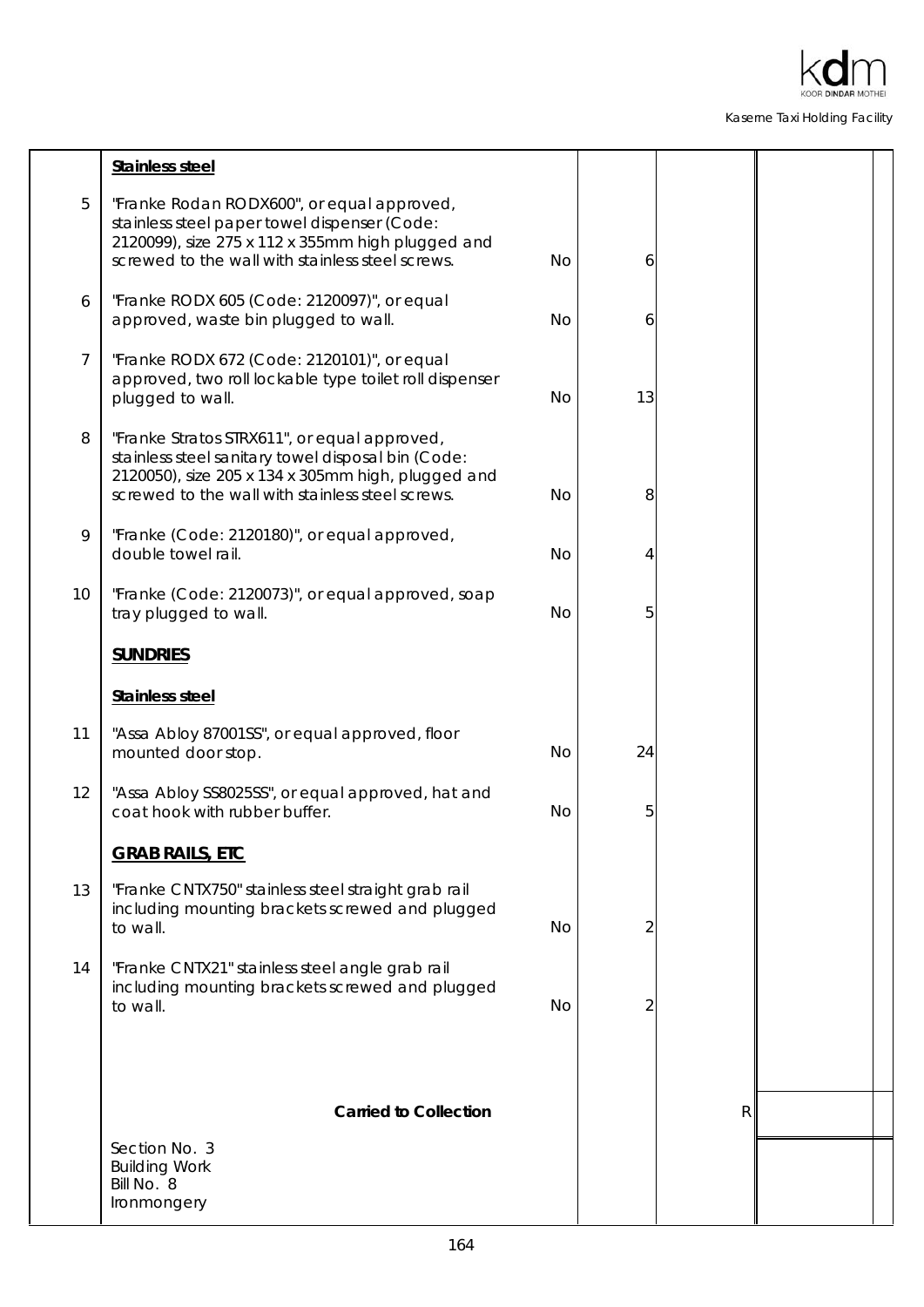

|        | <b>LOCKERS</b>                                                     |      |             |           |
|--------|--------------------------------------------------------------------|------|-------------|-----------|
| $15\,$ | Allow the amount of R10,000.00 (Ten Thousand<br>Rand) for lockers. | Item |             | 10,000.00 |
|        |                                                                    |      |             |           |
|        |                                                                    |      |             |           |
|        |                                                                    |      |             |           |
|        |                                                                    |      |             |           |
|        |                                                                    |      |             |           |
|        |                                                                    |      |             |           |
|        |                                                                    |      |             |           |
|        |                                                                    |      |             |           |
|        |                                                                    |      |             |           |
|        |                                                                    |      |             |           |
|        |                                                                    |      |             |           |
|        |                                                                    |      |             |           |
|        |                                                                    |      |             |           |
|        |                                                                    |      |             |           |
|        |                                                                    |      |             |           |
|        |                                                                    |      |             |           |
|        |                                                                    |      |             |           |
|        |                                                                    |      |             |           |
|        |                                                                    |      |             |           |
|        |                                                                    |      |             |           |
|        |                                                                    |      |             |           |
|        | <b>Carried to Collection</b>                                       |      | $\mathsf R$ |           |
|        | Section No. 3<br><b>Building Work</b>                              |      |             |           |
|        | Bill No. 8<br>Ironmongery                                          |      |             |           |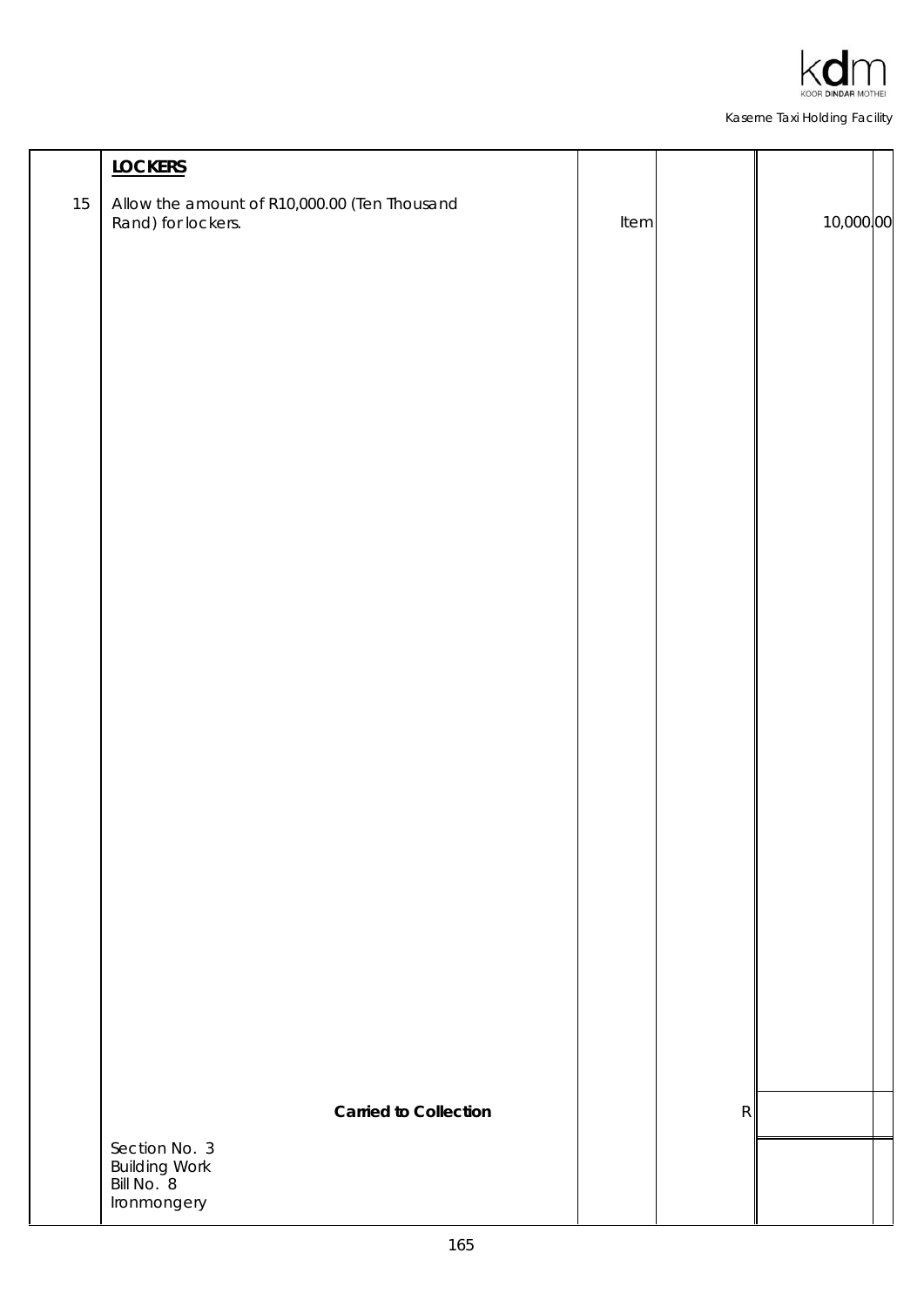

| Section No. 3                               |                       |             |        |
|---------------------------------------------|-----------------------|-------------|--------|
| Bill No. 8                                  |                       |             |        |
| Ironmongery                                 |                       |             |        |
| <b>COLLECTION</b>                           |                       |             |        |
|                                             | Page                  |             | Amount |
| Total Brought Forward from Page No.         | N <sub>o</sub><br>163 |             |        |
|                                             | 164                   |             |        |
|                                             | 165                   |             |        |
|                                             |                       |             |        |
|                                             |                       |             |        |
|                                             |                       |             |        |
|                                             |                       |             |        |
|                                             |                       |             |        |
|                                             |                       |             |        |
|                                             |                       |             |        |
|                                             |                       |             |        |
|                                             |                       |             |        |
|                                             |                       |             |        |
|                                             |                       |             |        |
|                                             |                       |             |        |
|                                             |                       |             |        |
|                                             |                       |             |        |
|                                             |                       |             |        |
|                                             |                       |             |        |
|                                             |                       |             |        |
| Carried Forward to Summary of Section No. 3 |                       | $\mathsf R$ |        |
| Section No. 3                               |                       |             |        |
| <b>Building Work</b><br>Bill No. 8          |                       |             |        |
| Ironmongery                                 |                       |             |        |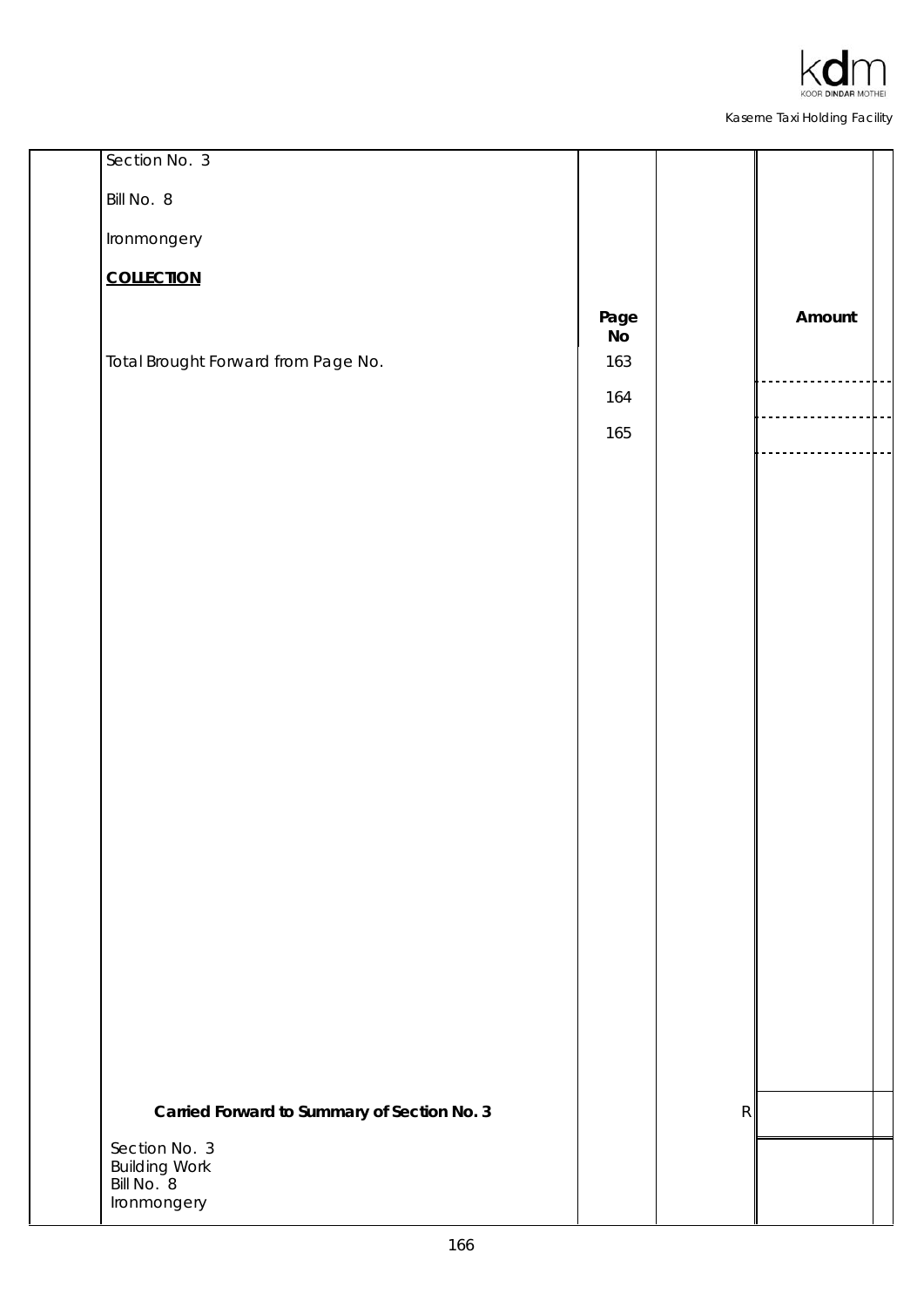

| <b>SECTION NO. 3</b>                                                                                                                                                                                                                      |              |  |
|-------------------------------------------------------------------------------------------------------------------------------------------------------------------------------------------------------------------------------------------|--------------|--|
| <b>BILL NO. 9</b>                                                                                                                                                                                                                         |              |  |
| <b>STRUCTURAL STEELWORK</b>                                                                                                                                                                                                               |              |  |
| The Tenderer is referred to the relevant Clauses<br>in the separate document Model Preambles for<br>Trades (2008 Edition)                                                                                                                 |              |  |
| <b>SUPPLEMENTARY PREAMBLES</b>                                                                                                                                                                                                            |              |  |
| Descriptions of L-shaped and U-shaped anchor<br>bolts shall be deemed to include bending,<br>threading, nuts and washers and embedding in<br>concrete                                                                                     |              |  |
| Descriptions of expansion anchors and bolts and<br>chemical anchors and bolts shall be deemed to<br>include nuts, washers and mortices in brickwork or<br>concrete                                                                        |              |  |
| <b>SUPPLEMENTARY PREAMBLES</b>                                                                                                                                                                                                            |              |  |
| Further to these Supplementary Preambles<br>tenderers are also referred to the Technical<br>Specifications for Steelwork as annexed to these<br>bills of quantities.                                                                      |              |  |
| <b>STRUCTURAL STEELWORK</b>                                                                                                                                                                                                               |              |  |
| 1. Shop drawings                                                                                                                                                                                                                          |              |  |
| The contractor will be required to prepare shop<br>details for the work which must be submitted to the<br>Engineer for approval<br>before fabrication is started. Approval of shop<br>details by the Engineer will include the following: |              |  |
| a) Examination of member sizes for consistency with<br>design requirements                                                                                                                                                                |              |  |
| <b>Carried to Collection</b>                                                                                                                                                                                                              | $\mathsf{R}$ |  |
| Section No. 3<br><b>Building Work</b><br>Bill No. 9<br>Structural steelwork                                                                                                                                                               |              |  |
|                                                                                                                                                                                                                                           |              |  |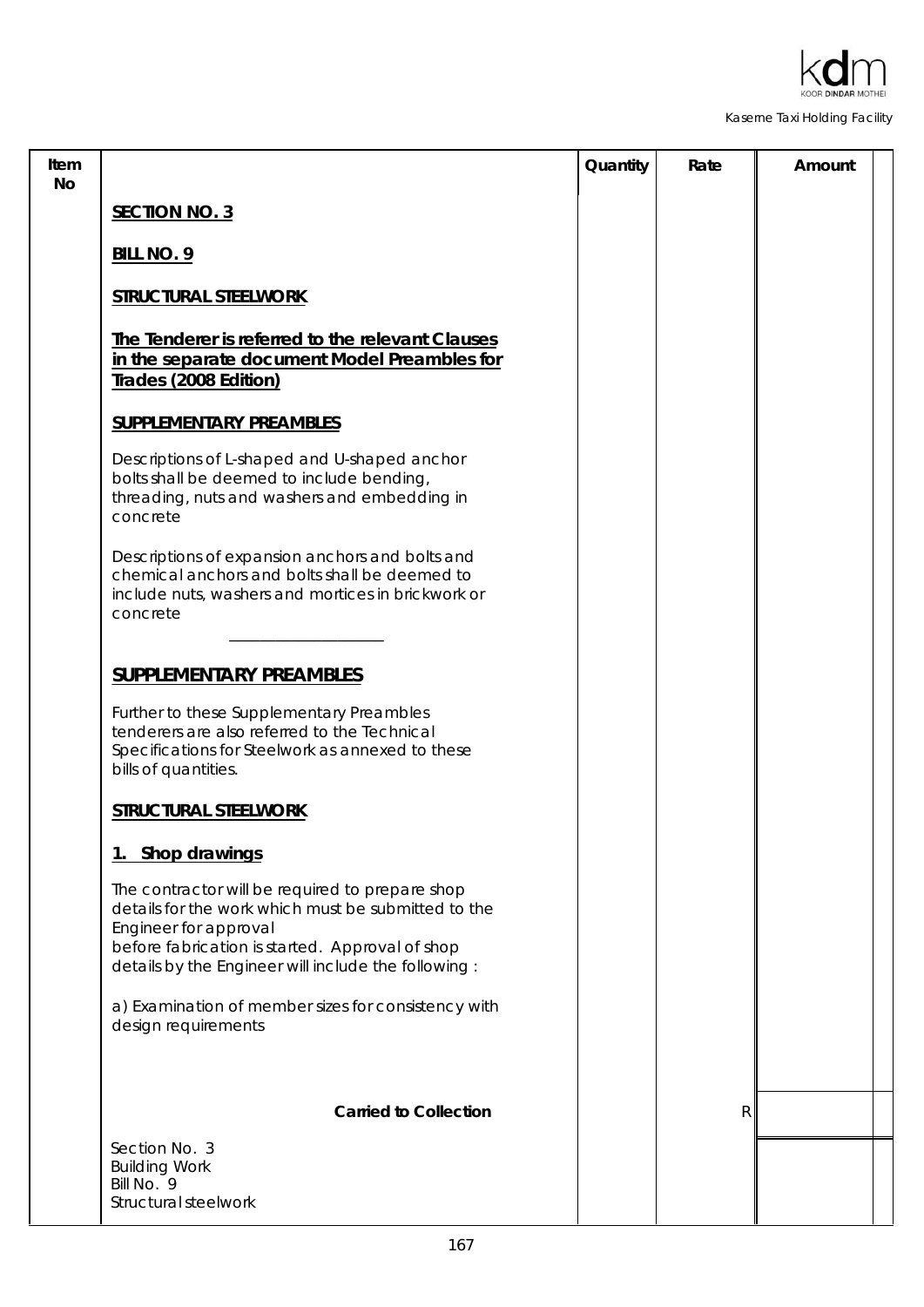

trasference c) Approval of leading dimensions which are taken to include such dimensions as may influence the design (eg, depth of trusses and girders) or which may grossly affect site programme (eg, truss spans andstanchion heights) Notwithstanding any approval of these details, the contractor shall remain responsible for ensuring that the dimensions, details and workmanship result in the correct assembly of the work The steelwork is to be fabricated from mild steel to SABS 1431 Grade 300W. The whole of the fabrication and workmanship generally is to be in strict accordance with SABS 0162-1984 as amended. The material shall be of best quality throughout, free from loose rust or millscale, true to thickness and profile throughout and of the section and mass specified subject to a 2% tolerance for rolling margin. Consideration will be given to any detail variation which the contractor may wish to make with the view to the simplification of either fabrication, delivery or erection. Substitutions must be made at the contractor's own expense. **2. Material and workmanship** The contractor shall provide Works Test Certificates where so required by the Engineer. The Engineer shall be at liberty to select test pieces from steelwork in the workshop or on the site and to have them tested. The expense of such tests are to be borne by the contractor if the steelwork does not comply with the standards laid down above. **3. Testing Carried to Collection R R** 

b) Examination of all connections designed and/or detailed by the fabricator, for adequacy of load

Structural steelwork Bill No. 9 Building Work Section No. 3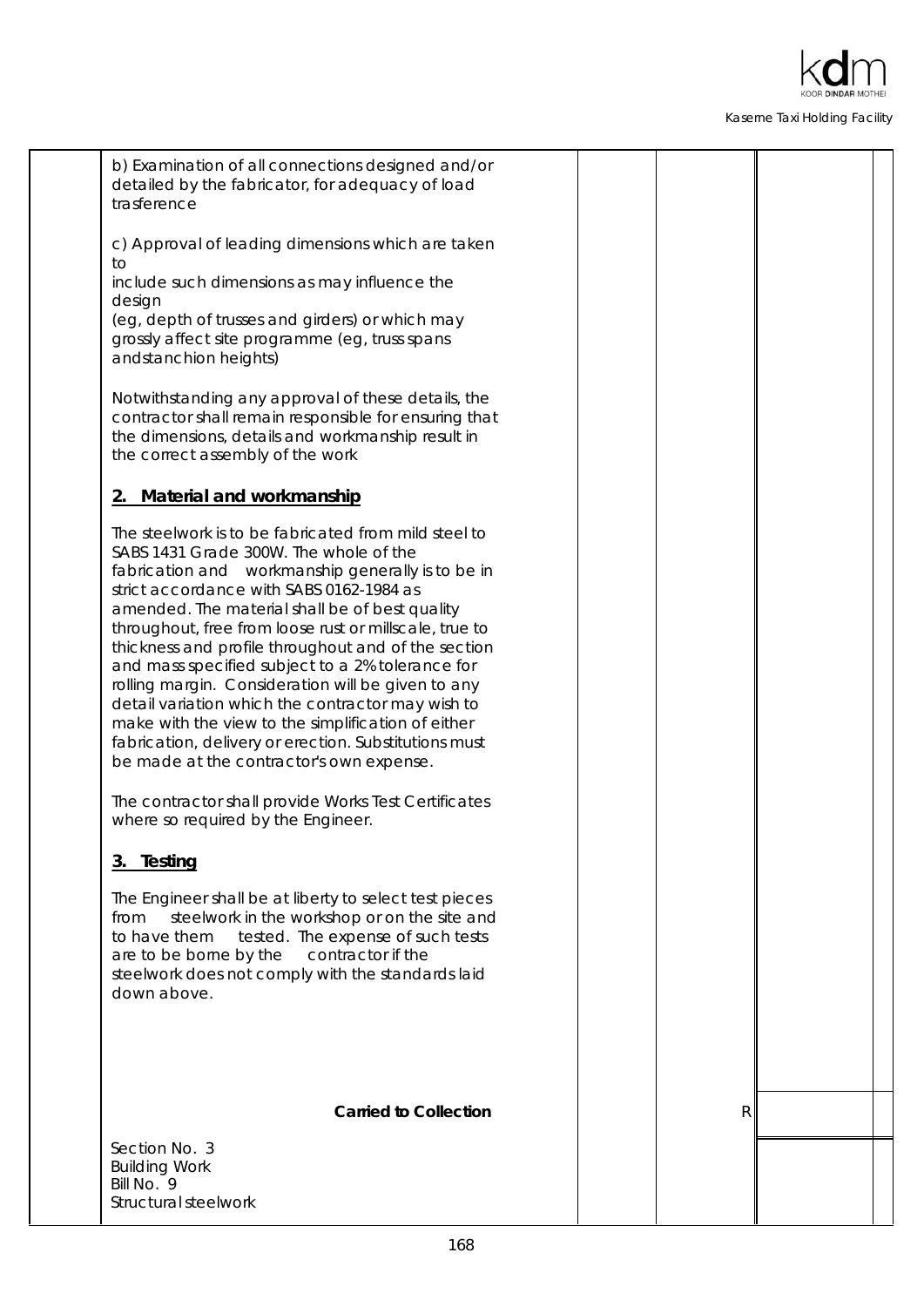

| 4. Hold down bolts                                                                                                                                                                                                    |   |  |
|-----------------------------------------------------------------------------------------------------------------------------------------------------------------------------------------------------------------------|---|--|
| Holding down bolts and other fixing devices which<br>are to be embedded in concrete must be supplied<br>to the main contractor on request together with the<br>necessary information, identification and templates.   |   |  |
| 2 mm Mild steel plate templates provided on a<br>scale of one template for every five groups of bolts,<br>suitably marked to ensure easy idetification are to<br>be supplied to the principal contractor.             |   |  |
| Any costs incurred by subsequent repositioning of<br>bolts, etc resulting from the contractor having failed<br>to furnish adequate information, identification and<br>templates will be for the contractor's account. |   |  |
| 5. Welding                                                                                                                                                                                                            |   |  |
| Welding shall be in accordance with SABS 044<br>"Welding:<br>Parts I, II and III"                                                                                                                                     |   |  |
| Welding shall be carried out in a manner which will<br>prevent any distortion of the weld or the parent<br>section.                                                                                                   |   |  |
| All welds shall have adequate root fusion and shall<br>from cracks, porosity or other irregularities<br>be free<br>and any undercutting shall be made good by the<br>deposition of additional runs of weld metal.     |   |  |
| Any completed welds showing cracks, cavities or<br>other efects shall be cut out and made good at the<br>contractor's own expense.                                                                                    |   |  |
| Mild steel electrodes shall comply with SABS 455<br>Electrodes for Manual Arc Welding of<br>"Covered<br>Mild Steel and<br>Medium High Tensile Steel".                                                                 |   |  |
|                                                                                                                                                                                                                       |   |  |
|                                                                                                                                                                                                                       |   |  |
| <b>Carried to Collection</b>                                                                                                                                                                                          | R |  |
| Section No. 3<br><b>Building Work</b><br>Bill No. 9<br>Structural steelwork                                                                                                                                           |   |  |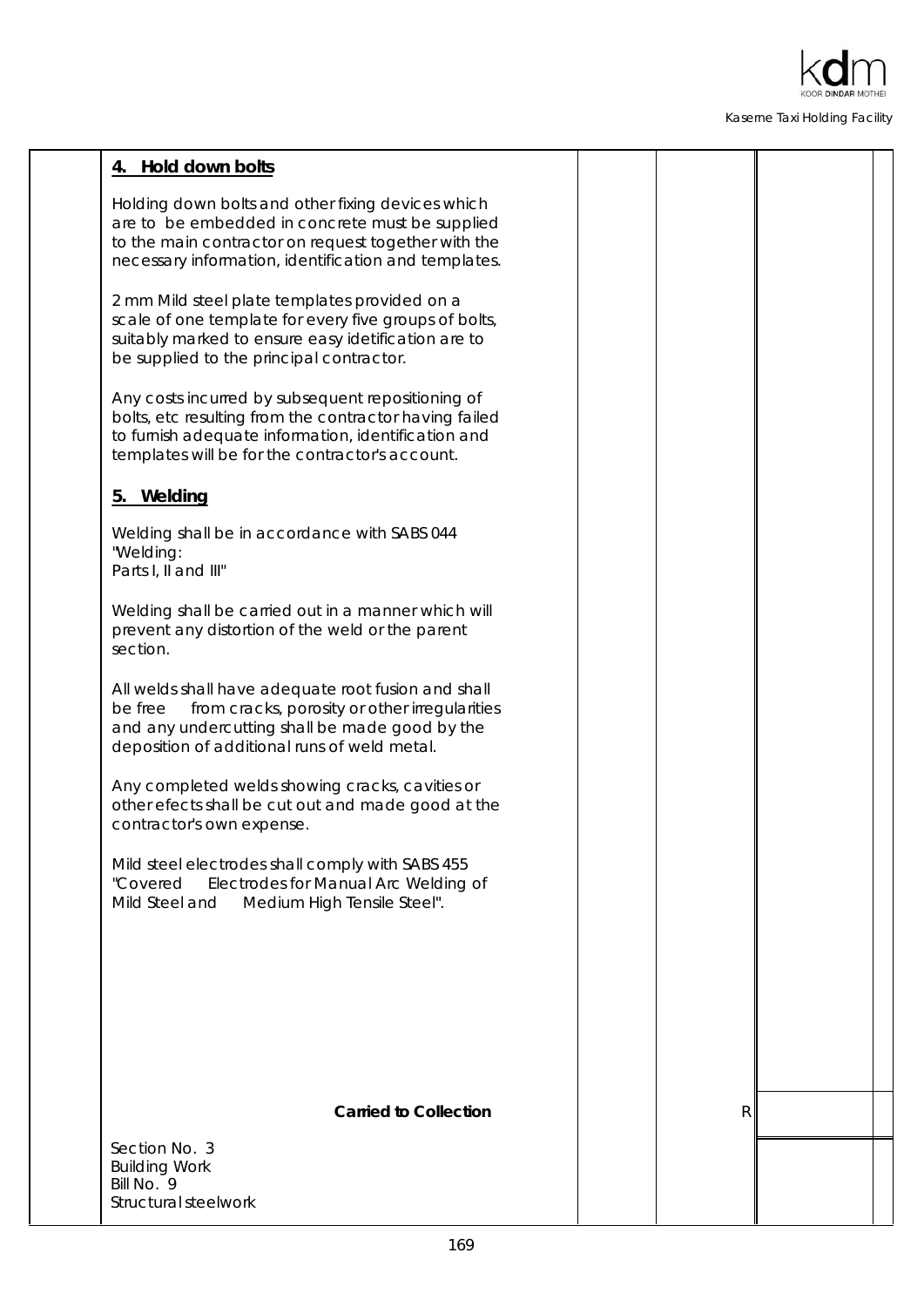

# **6. Bolts**

Bolts shall have well-formed heads forged from the solid. Nuts shall closely fit the bolts so that they can only just be turned by hand and at least one clear thread shall project beyond the nut when fully tightened.All bolts shall have one asher under the nuts and shall be so tightened that the threaded portion does not bear on the members connected.

Where bolt heads or nuts bear upon bevelled surfaces they shall be provided with tapered washers of 2,3 mm mean thickness to provide a seating square with the axis of the bolt.

# **7. Friction grip bolts**

Connections specifying high strength friction grip bolts are to be in strict accordance with SABS 094 "Bolted Friction Grip Joints in Structural Steelwork" and the bolts used are to be in accordance with BS 3139 Part 1 : 1959 "General Grade Bolts, High Strength Friction Grip Bolts for Structural Engineering".

Notwithstanding the above, the following must be rigidly adhered to :

a) Two-case hardened washers, one flat or bevelled under the head and the other flat or bevelled under the nut shall be used with each bolt.

b) Contact surfaces shall not be painted and shall be thoroughly cleaned free of dirt, oil, loose scale, burrs and other defects which are liable to reduce friction resistnace between surfaces.

c) At all times the correct torques shall be applied to the different sizes of bolts.

# **Carried to Collection R R**

Structural steelwork  $Rill$  No.  $9$ Building Work Section No. 3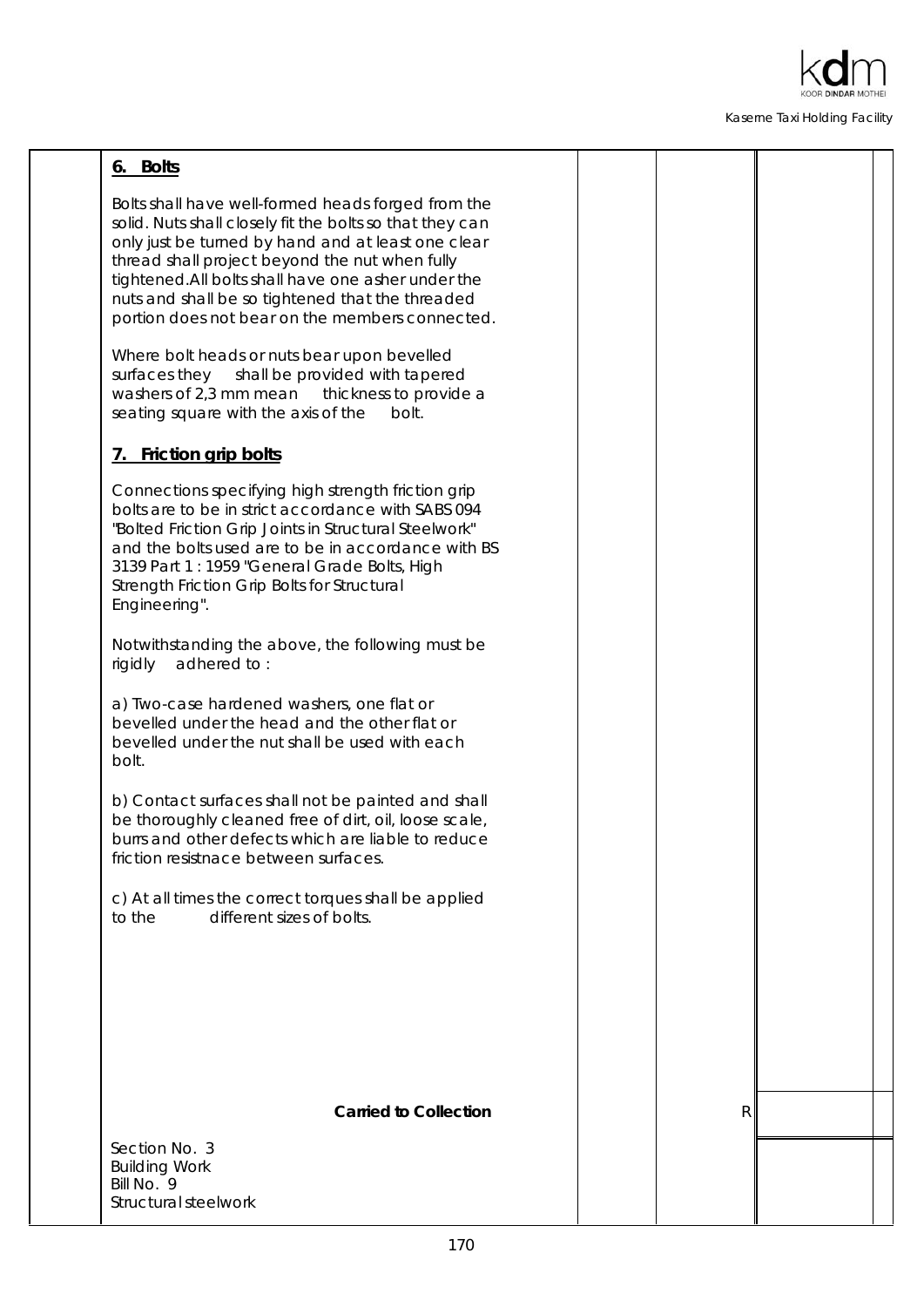

# **8. Erection**

The steelwork generally is to be fabricated in the contractor's works having due regard to transport and erection facilities. He must supply all erection tackle, temporary erection bracing, erect and plumb all steelwork and supply all steel wedges and tacks as required.

Items may be detailed for delivery "piece small" or the contractor may prefabricate if he is satisfied that suitable arrangements for transport can be made.

Connections are to be designed for the forces indicated on the drawings or to the maximum capacity of the members.

# **9. Cleaning and painting**

All structural steel is to be thoroughly degreased to remove all grease or oil and then wire-brushed, scraped or sand-papered to remove all rust, millscale or surface contaminations and is to be immediately given one coatzinc chromate, allowed to dry overnight and given one coat of universal undercoat prior to delivery to site. All damaged paintwork is to be made good on site after erection is complete. (also refer to 12 below)

# **10. Testing of welders**

Tenderers must include in their rates for the testing of any welder used on the work who has not been tested within a period of six months immediately preceding his employment on this contract.

# **11. Further notes**

Also refer to the structural steelwork notes indicated on the Engineer's relevant structural drawings.

# **12. Painting/corrosion protection options**

**Carried to Collection R R** 

Structural steelwork  $Rill$  No.  $9$ Building Work Section No. 3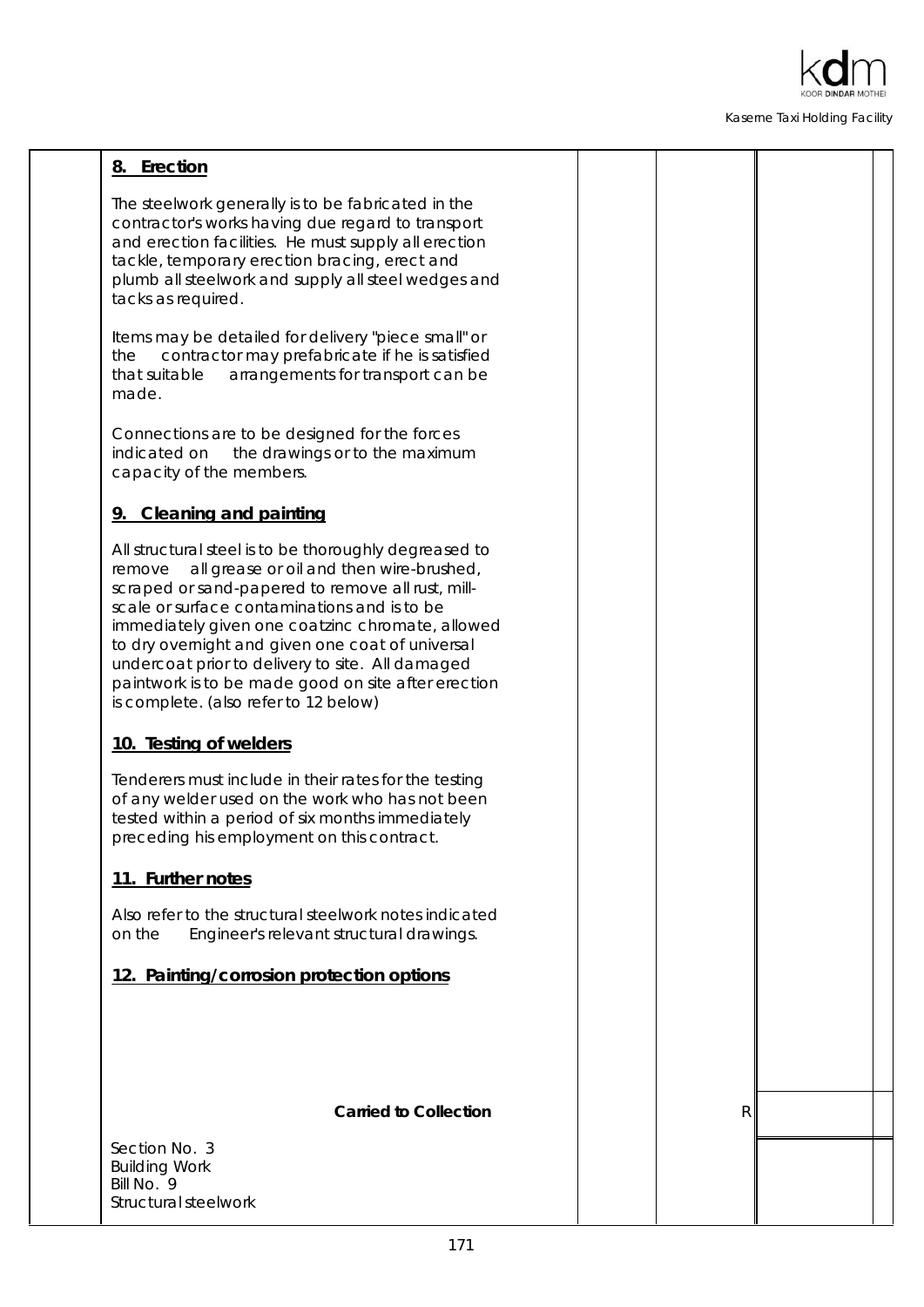

|                | Specification                                                                                                                                                               |                |      |   |  |
|----------------|-----------------------------------------------------------------------------------------------------------------------------------------------------------------------------|----------------|------|---|--|
|                | All steelwork will be mechanically wire-brushed to<br>ST <sub>3</sub> o<br>blast clean to SA2<br>All steelwork will receive one coat primer to DFT-<br>$\circ$<br>75 micron |                |      |   |  |
|                | <b>FOLLOWING IN FOOD STALLS AND SEATING</b><br><b>AREAS:</b>                                                                                                                |                |      |   |  |
|                | Welded columns in single lengths with flat section<br>base, top, bearer and connection plates bolted to<br>concrete base:                                                   |                |      |   |  |
| 1              | IPE 160 x 15,8kg/m I-section columns including base<br>plates, connectors, etc.                                                                                             | t              | 3.09 |   |  |
|                | Welded beams in single lengths with flat section<br>gusset, bearer and connection plates:                                                                                   |                |      |   |  |
| $\overline{2}$ | IPE 160 x 15,8kg/m I-section rafter including gusset<br>plates, connectors, etc.                                                                                            | t              | 2.38 |   |  |
|                | Purlins and girts bolted to steel, all treated as per<br>paint specification referred to above in<br><b>Supplementary Preambles</b>                                         |                |      |   |  |
| $\sqrt{3}$     | 100 x 50 x 20 x 3mm Thick cold formed lipped<br>channel section purlins including cleats,<br>connectors, bolts, etc.                                                        | t              | 4.25 |   |  |
| 4              | 50 x 50 x 3mm Thick angle section framing, cleats,<br>etc.                                                                                                                  | t              | 0.54 |   |  |
|                | <b>GALVANISED STEEL SCREENS</b>                                                                                                                                             |                |      |   |  |
|                | Welded screens to doorways, lightwalls, breeze<br>screens, etc.                                                                                                             |                |      |   |  |
| 5              | Banded galvanised steel Mentis rectagrid grating,<br>or equal approved, with 40mm x 50mm apertures<br>fixed to steel structure (elsewhere).                                 | m <sub>2</sub> | 41   |   |  |
|                | <b>Carried to Collection</b>                                                                                                                                                |                |      | R |  |
|                | Section No. 3<br><b>Building Work</b><br>Bill No. 9<br>Structural steelwork                                                                                                 |                |      |   |  |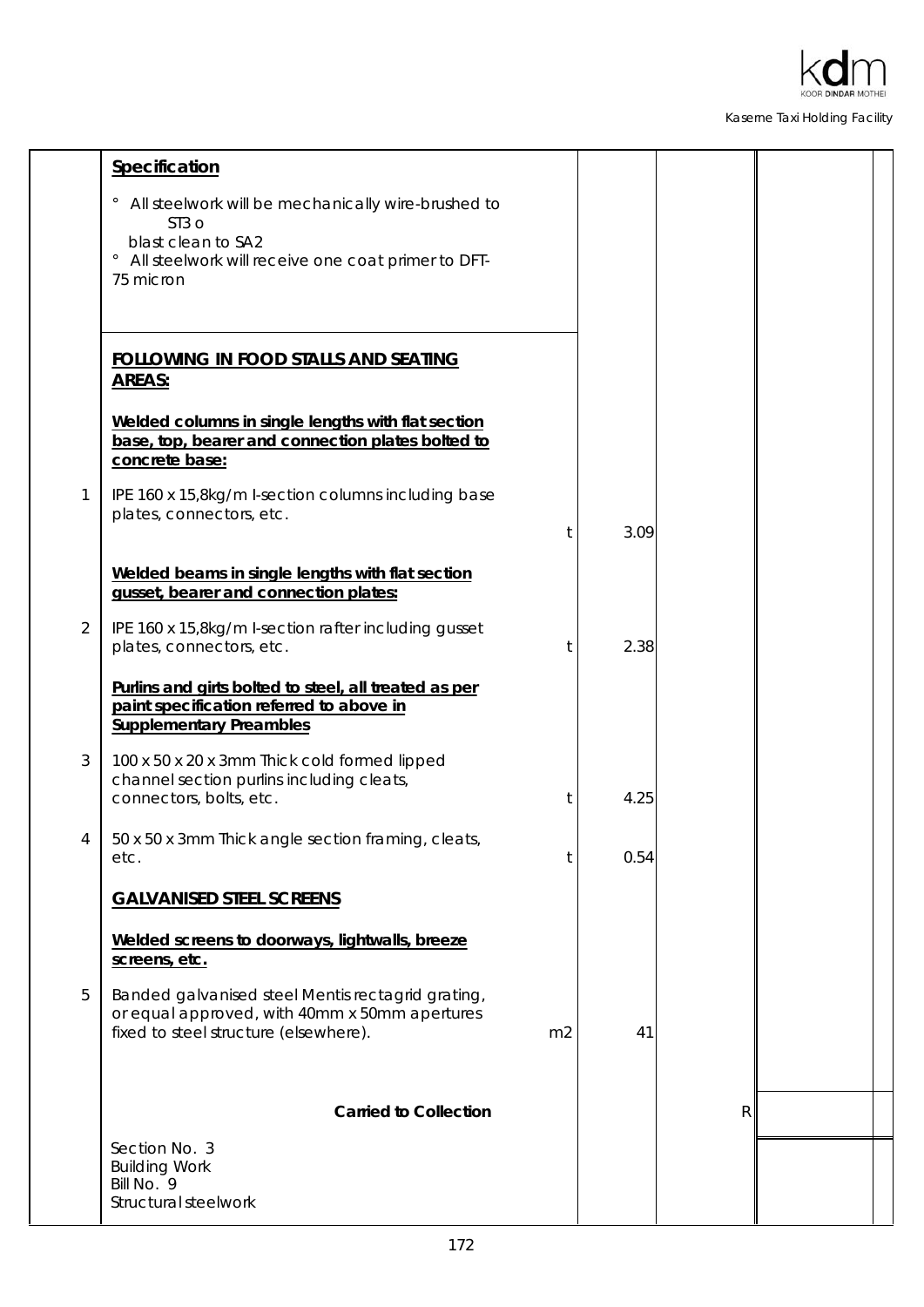

|                  | <b>BOLTS, ETC.</b>                                                                                                   |    |     |             |  |
|------------------|----------------------------------------------------------------------------------------------------------------------|----|-----|-------------|--|
| $\boldsymbol{6}$ | M16 x 200mm Long holding down bolts including<br>nuts and washers with one end welded to steel<br>plate (elsewhere). | No | 100 |             |  |
|                  |                                                                                                                      |    |     |             |  |
|                  |                                                                                                                      |    |     |             |  |
|                  |                                                                                                                      |    |     |             |  |
|                  |                                                                                                                      |    |     |             |  |
|                  |                                                                                                                      |    |     |             |  |
|                  |                                                                                                                      |    |     |             |  |
|                  |                                                                                                                      |    |     |             |  |
|                  |                                                                                                                      |    |     |             |  |
|                  | <b>Carried to Collection</b>                                                                                         |    |     | $\mathsf R$ |  |
|                  | Section No. 3<br>Building Work<br>Bill No. 9<br>Structural steelwork                                                 |    |     |             |  |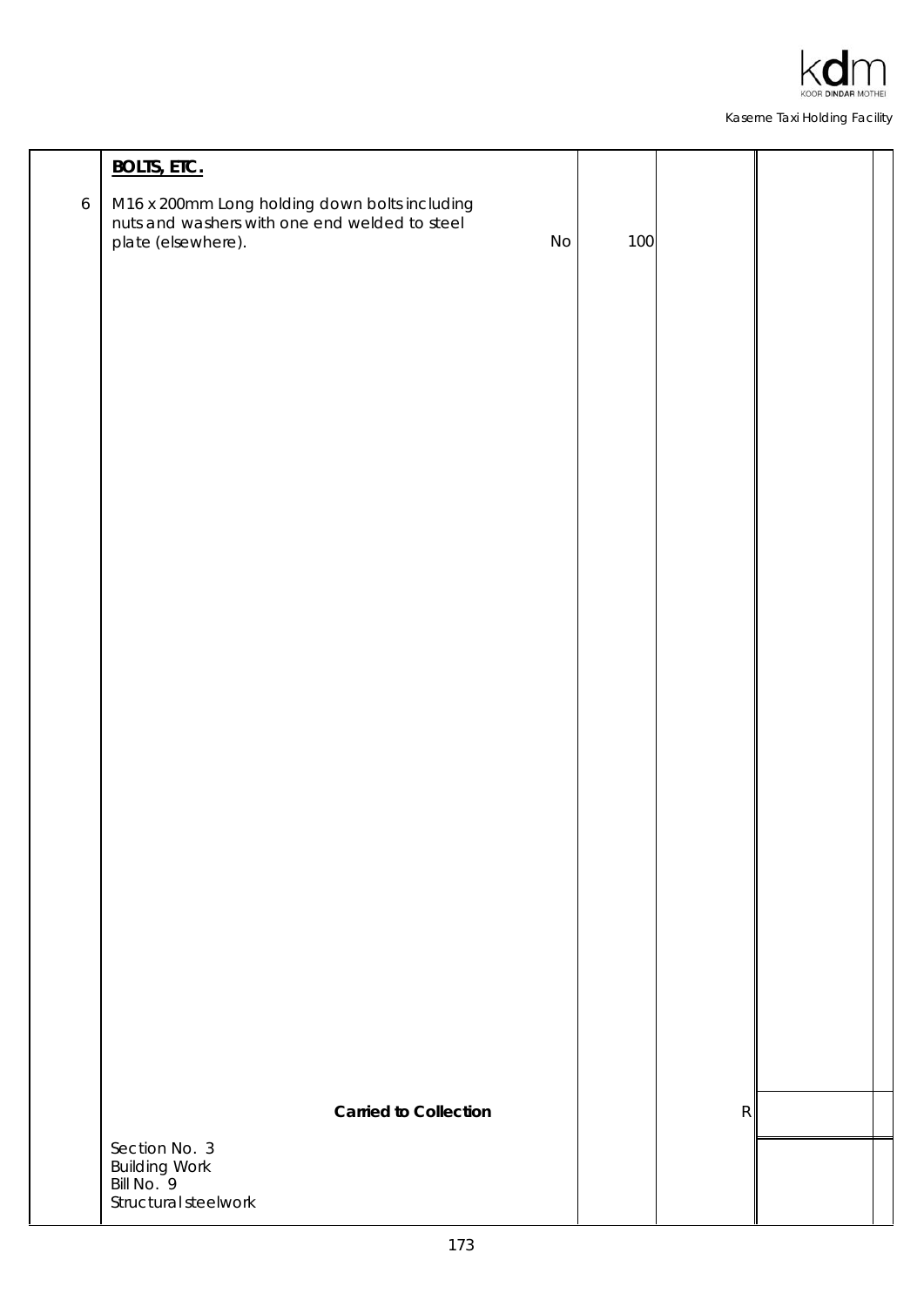

| Section No. 3                               |            |   |        |
|---------------------------------------------|------------|---|--------|
| Bill No. 9                                  |            |   |        |
| Structural steelwork                        |            |   |        |
| <b>COLLECTION</b>                           |            |   |        |
|                                             | Page<br>No |   | Amount |
| Total Brought Forward from Page No.         | 167        |   |        |
|                                             | 168        |   |        |
|                                             | 169        |   |        |
|                                             | 170        |   |        |
|                                             | 171        |   |        |
|                                             | 172        |   |        |
|                                             | 173        |   |        |
|                                             |            |   |        |
|                                             |            |   |        |
|                                             |            |   |        |
|                                             |            |   |        |
|                                             |            |   |        |
|                                             |            |   |        |
|                                             |            |   |        |
|                                             |            |   |        |
|                                             |            |   |        |
|                                             |            |   |        |
|                                             |            |   |        |
|                                             |            |   |        |
|                                             |            |   |        |
|                                             |            |   |        |
| Carried Forward to Summary of Section No. 3 |            | R |        |
| Section No. 3<br><b>Building Work</b>       |            |   |        |
| Bill No. 9<br>Structural steelwork          |            |   |        |
|                                             |            |   |        |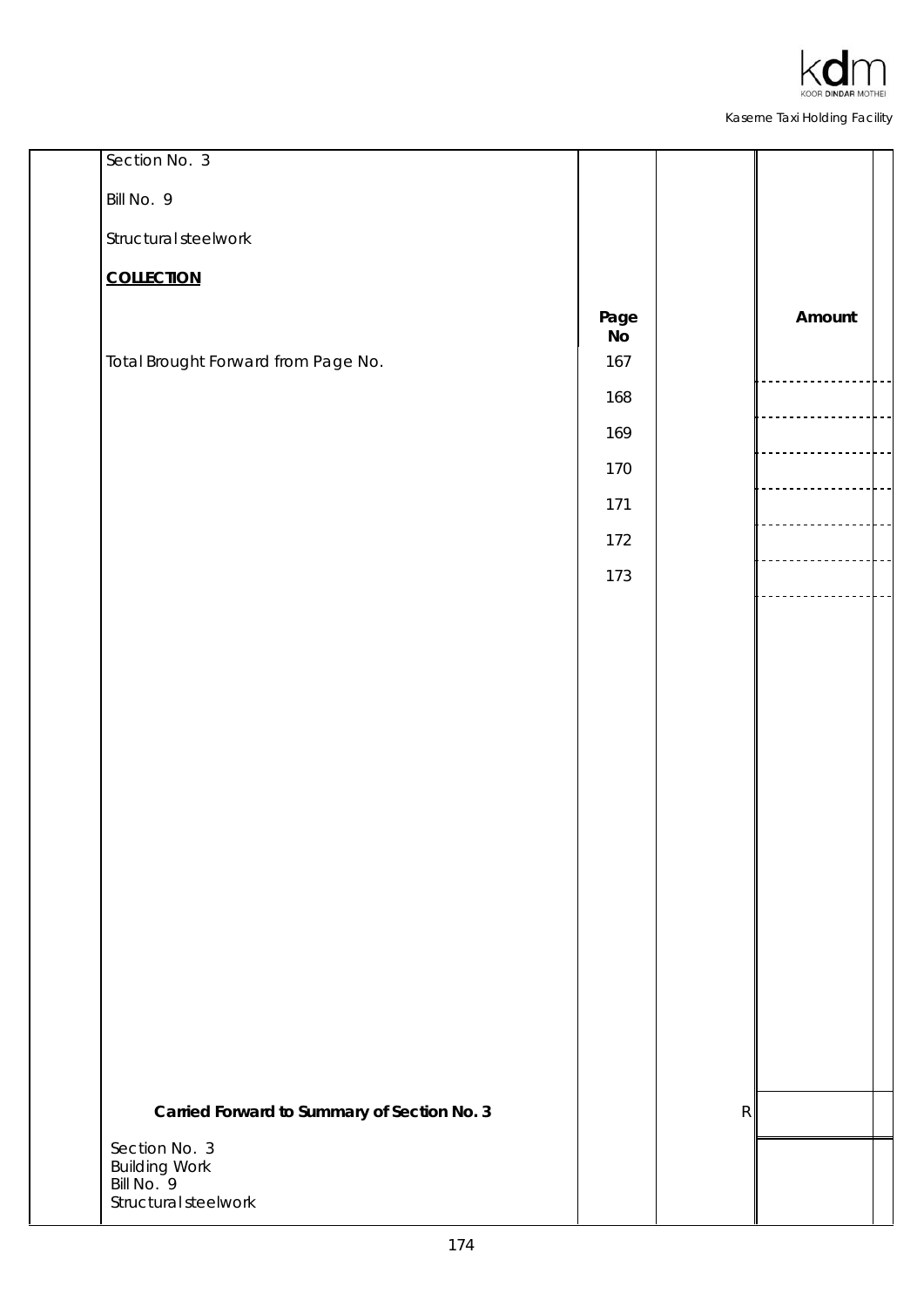

| Item<br><b>No</b> |                                                                                                                                                                                                                                                                                                                                                               | Quantity | Rate         | Amount |
|-------------------|---------------------------------------------------------------------------------------------------------------------------------------------------------------------------------------------------------------------------------------------------------------------------------------------------------------------------------------------------------------|----------|--------------|--------|
|                   | <b>SECTION NO. 3</b>                                                                                                                                                                                                                                                                                                                                          |          |              |        |
|                   | <b>BILL NO. 11</b>                                                                                                                                                                                                                                                                                                                                            |          |              |        |
|                   | <b>METALWORK</b>                                                                                                                                                                                                                                                                                                                                              |          |              |        |
|                   | The Tenderer is referred to the relevant Clauses<br>in the separate document Model Preambles for<br>Trades (2008 Edition) and to the Supplementary<br>Preambles which are incorporated in these Bills<br>of Quantities.                                                                                                                                       |          |              |        |
|                   | STEEL ROLLER SHUTTERS ETC                                                                                                                                                                                                                                                                                                                                     |          |              |        |
|                   | Roll up "Serranda 2000" or equal approved<br>galvanised mild steel push up, 75 x 0.1mm thick<br>endlocked slatted curtain roller shutter, standard<br>bottom rail with overhead box 285mm high with<br>75mm wide guides                                                                                                                                       |          |              |        |
| 1                 | Manually operated roll-up type shutter door with<br>75mm thick interlocking slats, complete with 50 x<br>3mm thick cold rolled mild steel framing, standard<br>channel section guides, roller mechanism, canopy<br>and slide bolt locking device, rubber insulation<br>weatherstrip to bottom T-bar, to suit opening size<br><b>No</b><br>2680 x 2125mm high. | 15       |              |        |
|                   | <b>PRESSED STEEL DOOR FRAMES</b>                                                                                                                                                                                                                                                                                                                              |          |              |        |
|                   |                                                                                                                                                                                                                                                                                                                                                               |          |              |        |
|                   |                                                                                                                                                                                                                                                                                                                                                               |          |              |        |
|                   |                                                                                                                                                                                                                                                                                                                                                               |          |              |        |
|                   |                                                                                                                                                                                                                                                                                                                                                               |          |              |        |
|                   |                                                                                                                                                                                                                                                                                                                                                               |          |              |        |
|                   |                                                                                                                                                                                                                                                                                                                                                               |          |              |        |
|                   |                                                                                                                                                                                                                                                                                                                                                               |          |              |        |
|                   | <b>Carried to Collection</b>                                                                                                                                                                                                                                                                                                                                  |          | $\mathsf{R}$ |        |
|                   | Section No. 3<br><b>Building Work</b><br>Bill No. 10<br>Metalwork                                                                                                                                                                                                                                                                                             |          |              |        |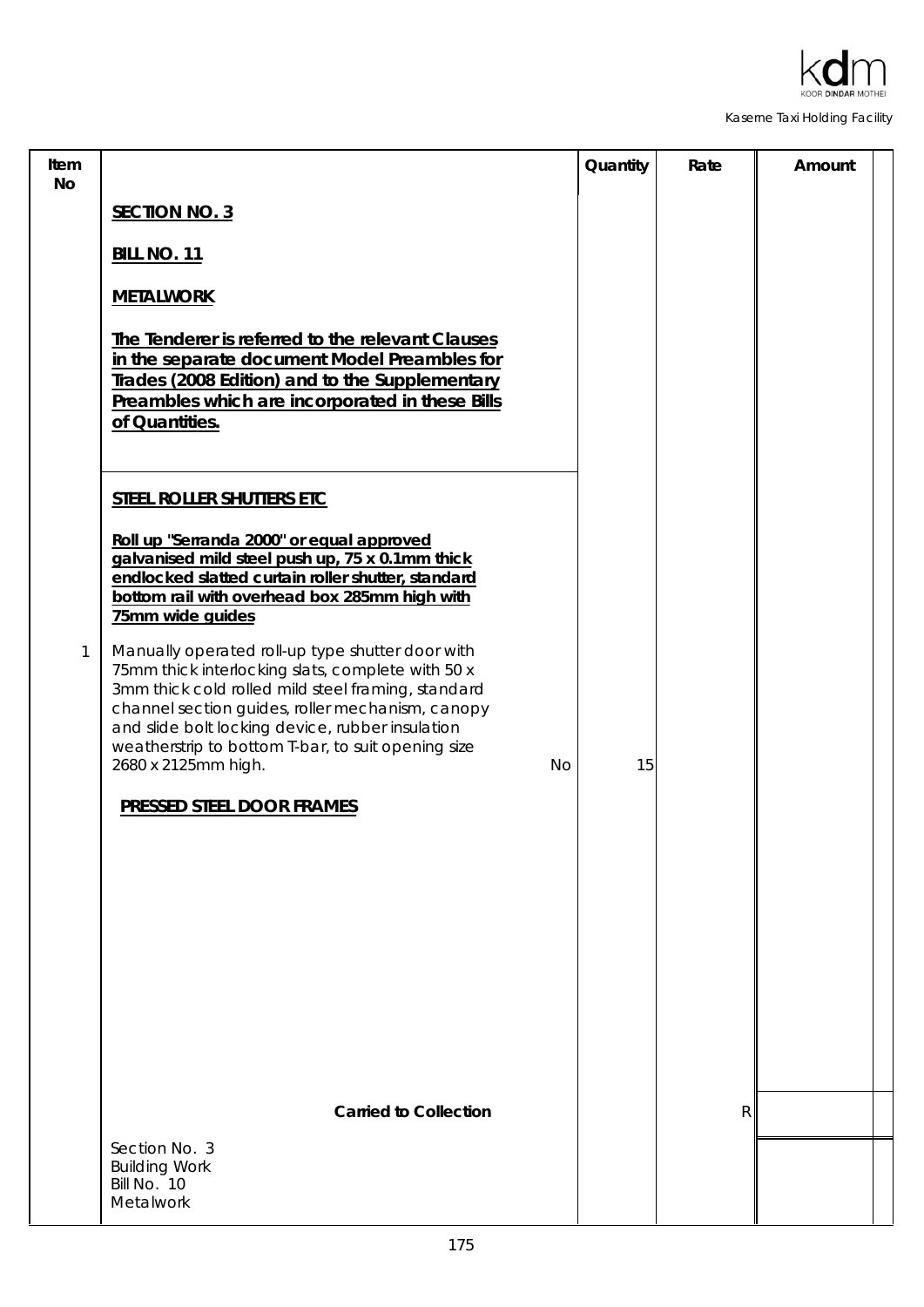

|                | 1,6mm Thick single rebated frames suitable for half<br>brick walls complete with hoop iron anchors<br>welded to frame, one adjustable stainless steel<br>striking plate suitable for cylinder locks, three<br>rubber shock absorbers in rebate and one pair of<br>100mm standard heavy duty brass butt hinges<br>welded to frame: |           |    |   |  |
|----------------|-----------------------------------------------------------------------------------------------------------------------------------------------------------------------------------------------------------------------------------------------------------------------------------------------------------------------------------|-----------|----|---|--|
| $\overline{2}$ | Frame for door size 813 x 2032mm. high                                                                                                                                                                                                                                                                                            | <b>No</b> | 13 |   |  |
|                | 1,6mm Thick single rebated frames suitable for one<br>brick walls complete with hoop iron anchors<br>welded to frame, one adjustable stainless steel<br>striking plate suitable for cylinder locks, three<br>rubber shock absorbers in rebate and one pair of<br>100mm standard heavy duty brass butt hinges<br>welded to frame:  |           |    |   |  |
| 3              | Frame for door size 813 x 2032mm. high                                                                                                                                                                                                                                                                                            | <b>No</b> | 11 |   |  |
|                | STEEL WINDOWS, DOORS, ETC.                                                                                                                                                                                                                                                                                                        |           |    |   |  |
|                | General:                                                                                                                                                                                                                                                                                                                          |           |    |   |  |
|                | The given sizes are overall, approximate and in<br>order of width and height. The detailed drawings<br>and building must be carefully checked for exact<br>sizes before placing orders. Any errors in this respect<br>will be at the Contractor's expense and no claims<br>for extras on this account will be entertained.        |           |    |   |  |
|                | <b>Ironmongery:</b>                                                                                                                                                                                                                                                                                                               |           |    |   |  |
|                | Windows shall be provided with chromium plated<br>brass fittings.                                                                                                                                                                                                                                                                 |           |    |   |  |
|                |                                                                                                                                                                                                                                                                                                                                   |           |    |   |  |
|                | <b>Carried to Collection</b>                                                                                                                                                                                                                                                                                                      |           |    | R |  |
|                | Section No. 3                                                                                                                                                                                                                                                                                                                     |           |    |   |  |
|                | <b>Building Work</b><br>Bill No. 10<br>Metalwork                                                                                                                                                                                                                                                                                  |           |    |   |  |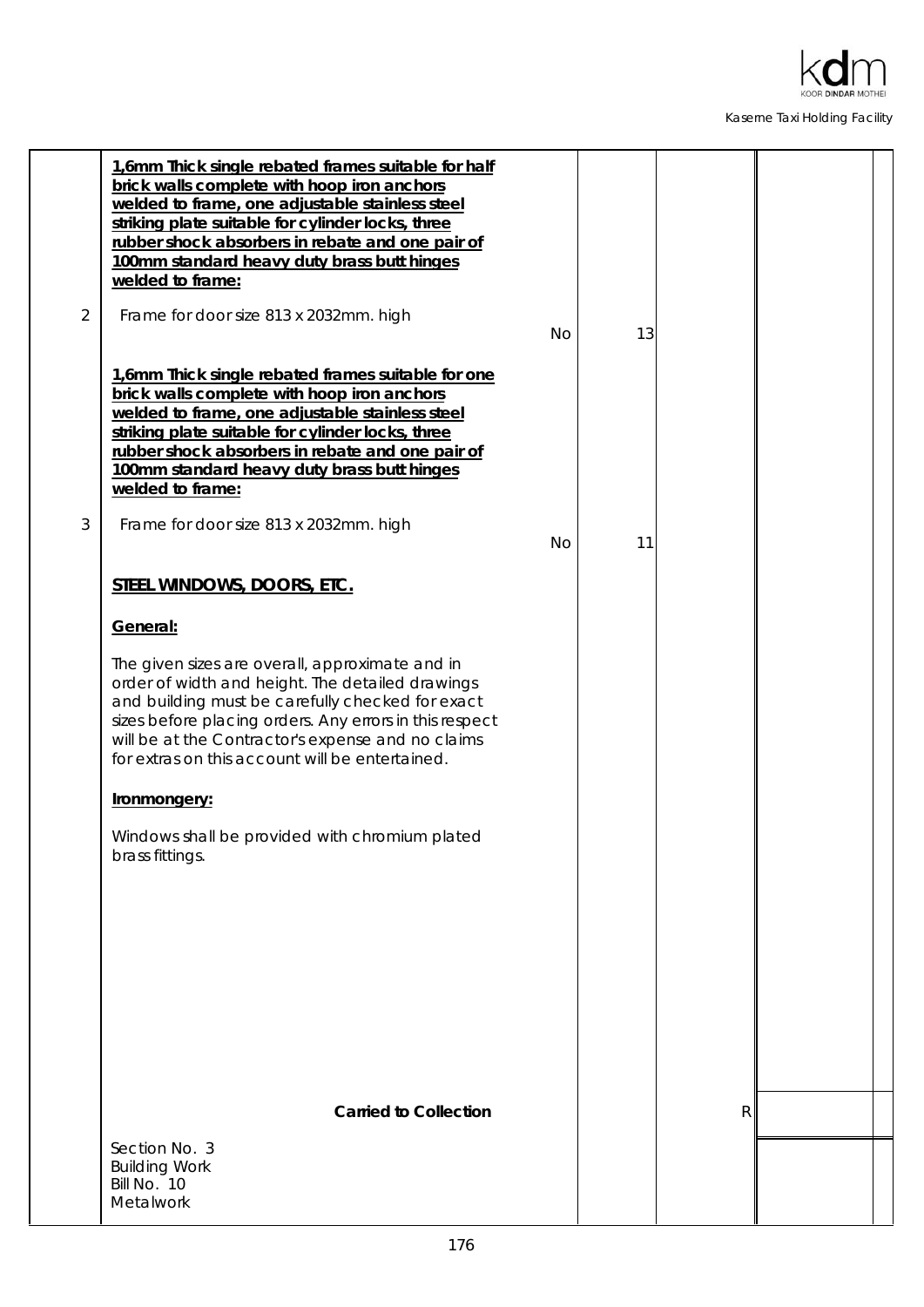

|   | Prices:                                                                                                                                                                                                                                                                                                                                                                                                                                |    |                |   |  |
|---|----------------------------------------------------------------------------------------------------------------------------------------------------------------------------------------------------------------------------------------------------------------------------------------------------------------------------------------------------------------------------------------------------------------------------------------|----|----------------|---|--|
|   | All glazed steel windows, sliding doors, doors,<br>shopfronts, skylights, etc. must include for all jointing,<br>notching, cutting, etc. and for setting up and fixing<br>in postion complete with external cills, ironmongery,<br>fixing brackets, lugs, bolts, timber grounds, silicone<br>sealant, templates, etc. all as detailed and<br>scheduled on the drawings and as necessary for<br>the satisfactory execution of the work. |    |                |   |  |
|   | Protection and cleaning:                                                                                                                                                                                                                                                                                                                                                                                                               |    |                |   |  |
|   | All steel must be protected against damage by<br>covering with temporary casings (masking tape,<br>plastic coatings, etc.) and against deterioration or<br>discolouration caused by mortar, wax, paint, etc.,<br>all to the entire satisfaction of the Principal Agent.<br>On completion all such protection shall be<br>removed and work cleaned down and left in<br>proper working order.                                            |    |                |   |  |
|   | Drawings:                                                                                                                                                                                                                                                                                                                                                                                                                              |    |                |   |  |
|   | Tenderer's are to refer to the following Architect's<br>drawings issued with the Bill of Quantities: 2019-<br>11/3/AR/600                                                                                                                                                                                                                                                                                                              |    |                |   |  |
|   | Industrial type windows made from rolled steel<br>sections complete, with one coat red oxide zinc<br>chromate primer complying with SABS 909 and<br>supplied complete with brass fittings:                                                                                                                                                                                                                                             |    |                |   |  |
| 4 | Window Type TD57S8 with two fixed panes and two<br>top hung opening sections, window size overall<br>2000 x 1559mm high (SW1).                                                                                                                                                                                                                                                                                                         | No | 4              |   |  |
| 5 | Window Type TD57S with one fixed pane and two<br>top hung opening sections, window size overall<br>1022 x 1559mm high (SW2).                                                                                                                                                                                                                                                                                                           | No | 1              |   |  |
| 6 | Window Type NCYX7S with one fixed pane and one<br>top hung opening section, window size overall 1022<br>x 949mm high (SW3).                                                                                                                                                                                                                                                                                                            | No | $\overline{2}$ |   |  |
|   |                                                                                                                                                                                                                                                                                                                                                                                                                                        |    |                |   |  |
|   | <b>Carried to Collection</b>                                                                                                                                                                                                                                                                                                                                                                                                           |    |                | R |  |
|   | Section No. 3<br><b>Building Work</b><br>Bill No. 10<br>Metalwork                                                                                                                                                                                                                                                                                                                                                                      |    |                |   |  |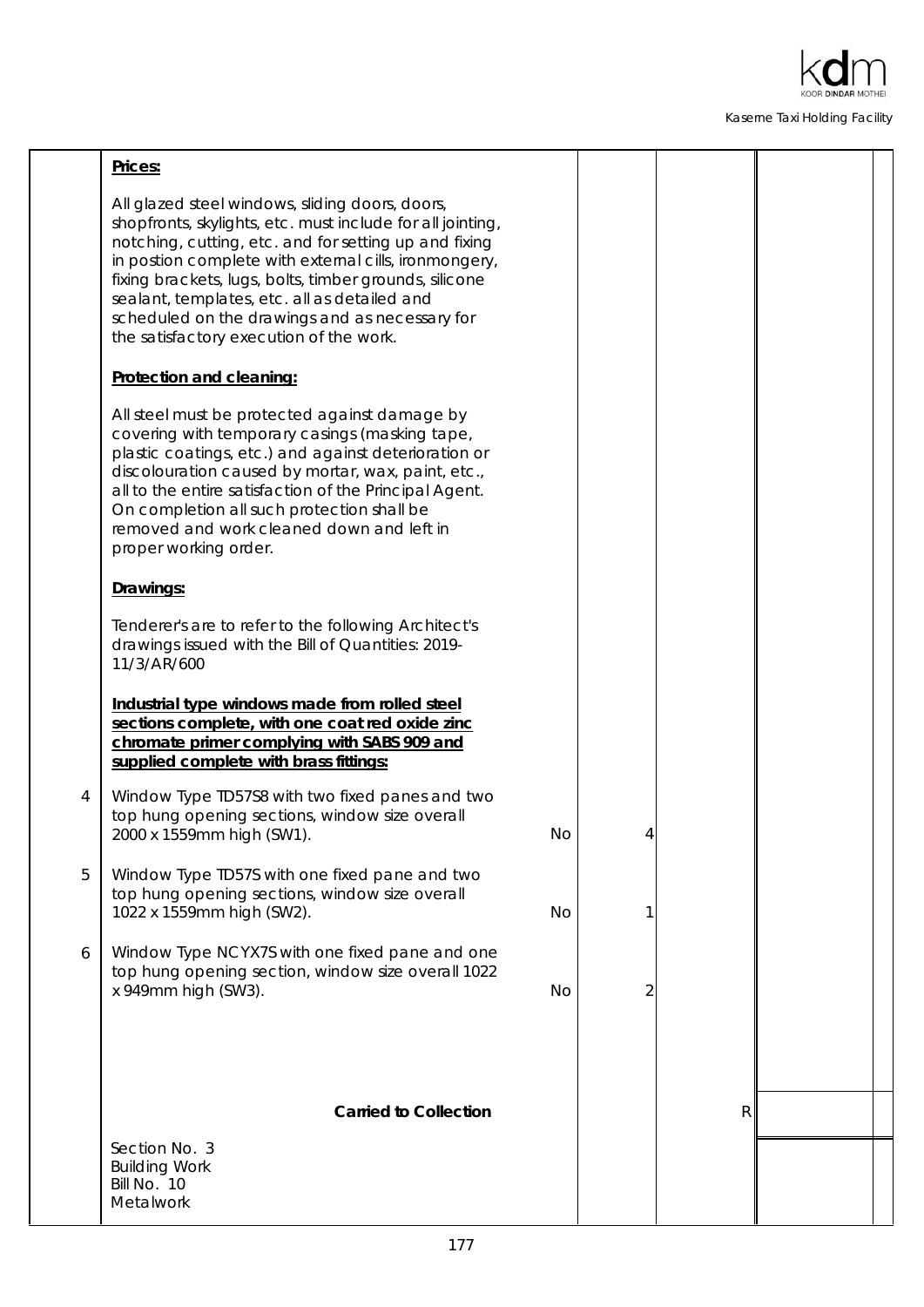

| $\overline{7}$ | Window Type NE1 with one top hung opening<br>section, window size overall 533 x 654mm high<br>$(SW4)$ . | No | 26             |           |  |
|----------------|---------------------------------------------------------------------------------------------------------|----|----------------|-----------|--|
| $\, 8$         | Window with one fixed pane, window size overall<br>533 x 1200mm high (SW5).                             | No | $\sqrt{2}$     |           |  |
| $\mathsf{Q}$   | Window with one fixed pane, window size overall<br>2000 x 1200mm high (SW6).                            | No | $\overline{5}$ |           |  |
|                |                                                                                                         |    |                |           |  |
|                |                                                                                                         |    |                |           |  |
|                |                                                                                                         |    |                |           |  |
|                |                                                                                                         |    |                |           |  |
|                |                                                                                                         |    |                |           |  |
|                |                                                                                                         |    |                |           |  |
|                |                                                                                                         |    |                |           |  |
|                |                                                                                                         |    |                |           |  |
|                |                                                                                                         |    |                |           |  |
|                |                                                                                                         |    |                |           |  |
|                |                                                                                                         |    |                |           |  |
|                |                                                                                                         |    |                |           |  |
|                | <b>Carried to Collection</b>                                                                            |    |                | ${\sf R}$ |  |
|                | Section No. 3<br><b>Building Work</b><br>Bill No. 10<br>Metalwork                                       |    |                |           |  |
|                |                                                                                                         |    |                |           |  |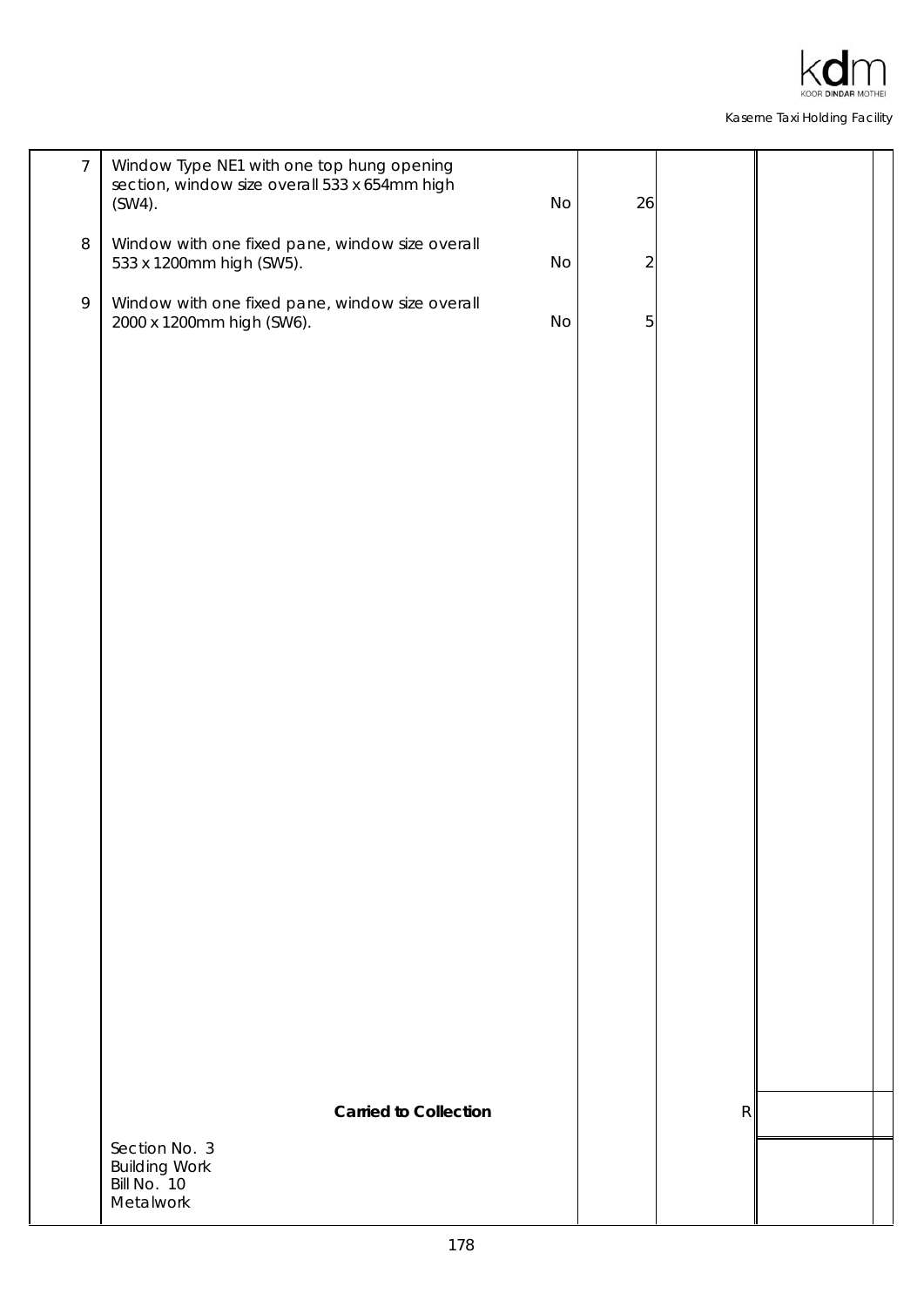

| Section No. 3                               |                             |   |        |
|---------------------------------------------|-----------------------------|---|--------|
| Bill No. 10                                 |                             |   |        |
| Metalwork                                   |                             |   |        |
| <b>COLLECTION</b>                           |                             |   |        |
|                                             | Page                        |   | Amount |
| Total Brought Forward from Page No.         | $\mathsf N\mathsf o$<br>175 |   |        |
|                                             | 176                         |   |        |
|                                             | 177                         |   |        |
|                                             | 178                         |   |        |
|                                             |                             |   |        |
|                                             |                             |   |        |
|                                             |                             |   |        |
|                                             |                             |   |        |
|                                             |                             |   |        |
|                                             |                             |   |        |
|                                             |                             |   |        |
|                                             |                             |   |        |
|                                             |                             |   |        |
|                                             |                             |   |        |
|                                             |                             |   |        |
|                                             |                             |   |        |
|                                             |                             |   |        |
|                                             |                             |   |        |
|                                             |                             |   |        |
|                                             |                             |   |        |
|                                             |                             |   |        |
| Carried Forward to Summary of Section No. 3 |                             | R |        |
| Section No. 3<br><b>Building Work</b>       |                             |   |        |
| Bill No. 10<br>Metalwork                    |                             |   |        |
|                                             |                             |   |        |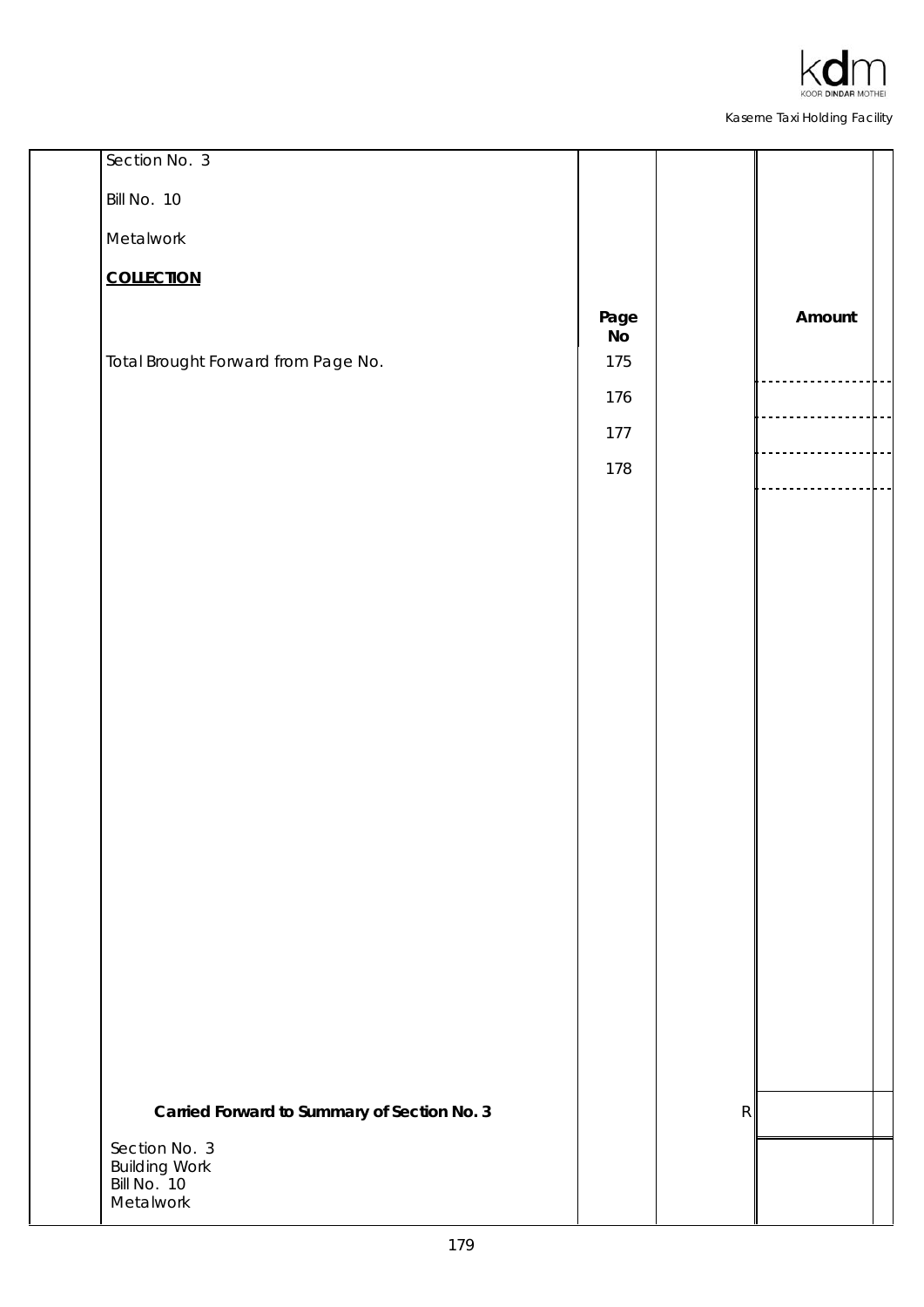

| Item<br>No     |                                                                                                                                                                                                                         | Quantity | Rate         | Amount |
|----------------|-------------------------------------------------------------------------------------------------------------------------------------------------------------------------------------------------------------------------|----------|--------------|--------|
|                | <b>SECTION NO. 3</b>                                                                                                                                                                                                    |          |              |        |
|                | <b>BILL NO. 12</b>                                                                                                                                                                                                      |          |              |        |
|                | <b>PLASTERING</b>                                                                                                                                                                                                       |          |              |        |
|                | The Tenderer is referred to the relevant Clauses<br>in the separate document Model Preambles for<br>Trades (2008 Edition) and to the Supplementary<br>Preambles which are incorporated in these Bills<br>of Quantities. |          |              |        |
|                | <b>SCREEDS</b>                                                                                                                                                                                                          |          |              |        |
|                | Screeds on concrete:                                                                                                                                                                                                    |          |              |        |
| 1              | 25mm Thick on floors.<br>m <sub>2</sub>                                                                                                                                                                                 | 430      |              |        |
|                | <b>INTERNAL PLASTER</b>                                                                                                                                                                                                 |          |              |        |
|                | One coat cement plaster mimimum 15mm thick<br>(5:1) wood floated to receive tiles (elsewhere)<br>including all labours on:                                                                                              |          |              |        |
| $\overline{2}$ | Brick vertical surfaces (part on concrete).<br>m <sub>2</sub>                                                                                                                                                           | 86       |              |        |
| 3              | In narrow widths.<br>m <sub>2</sub>                                                                                                                                                                                     | 1        |              |        |
|                |                                                                                                                                                                                                                         |          |              |        |
|                |                                                                                                                                                                                                                         |          |              |        |
|                |                                                                                                                                                                                                                         |          |              |        |
|                |                                                                                                                                                                                                                         |          |              |        |
|                |                                                                                                                                                                                                                         |          |              |        |
|                |                                                                                                                                                                                                                         |          |              |        |
|                |                                                                                                                                                                                                                         |          |              |        |
|                | Carried Forward to Summary of Section No. 3                                                                                                                                                                             |          | $\mathsf{R}$ |        |
|                | Section No. 3<br><b>Building Work</b><br>Bill No. 11<br>Plastering                                                                                                                                                      |          |              |        |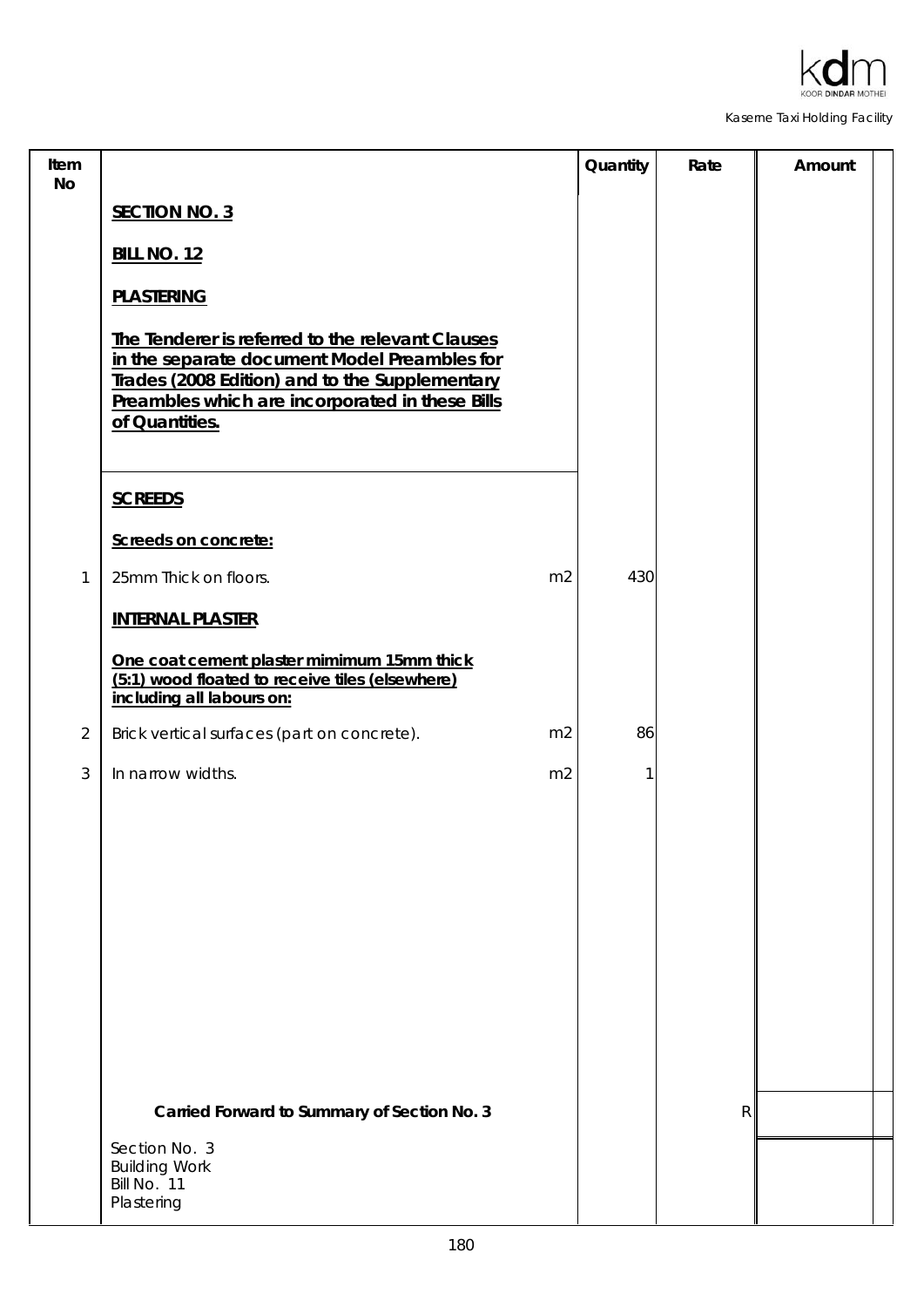

| Item<br>No     |                                                                                                                                                                                                                         | Quantity | Rate | Amount |
|----------------|-------------------------------------------------------------------------------------------------------------------------------------------------------------------------------------------------------------------------|----------|------|--------|
|                | <b>SECTION NO. 3</b>                                                                                                                                                                                                    |          |      |        |
|                | <b>BILL NO. 13</b>                                                                                                                                                                                                      |          |      |        |
|                | <b>TILING</b>                                                                                                                                                                                                           |          |      |        |
|                | The Tenderer is referred to the relevant Clauses<br>in the separate document Model Preambles for<br>Trades (2008 Edition) and to the Supplementary<br>Preambles which are incorporated in these Bills<br>of Quantities. |          |      |        |
|                | <b>WALL TILING</b>                                                                                                                                                                                                      |          |      |        |
|                | Allow a Prime Cost Amount of R100/m2 for ceramic<br>wall tiles fixed with an approved adhesive on<br>plaster bedding (bedding elsewhere) and flush<br>pointed with tinted waterproof jointing compound:                 |          |      |        |
| 1              | On walls.<br>m <sub>2</sub>                                                                                                                                                                                             | 19       |      |        |
| $\overline{2}$ | In narrow widths.<br>m <sub>2</sub>                                                                                                                                                                                     |          |      |        |
|                | <b>FLOOR TILING</b>                                                                                                                                                                                                     |          |      |        |
|                | Allow a Prime Cost Amount of R100/m2 for ceramic<br>floor tiles fixed with an approved adhesive on<br>plaster bedding (bedding elsewhere) and flush<br>pointed with tinted waterproof jointing compound:                |          |      |        |
| 3              | m2<br>On floors.                                                                                                                                                                                                        | 246      |      |        |
| 4              | 100mm High skirtings.<br>m                                                                                                                                                                                              | 164      |      |        |
|                | Allow a Prime Cost Amount of R200/m2 for<br>porcelain tiles fixed with an approved adhesive on<br>plaster bedding (bedding elsewhere) and flush<br>pointed with anti-fungal tile grout on:                              |          |      |        |
| 5              | Shower floors.<br>m <sub>2</sub>                                                                                                                                                                                        | 5        |      |        |
|                |                                                                                                                                                                                                                         |          |      |        |
|                | <b>Carried to Collection</b>                                                                                                                                                                                            |          | R    |        |
|                | Section No. 3<br><b>Building Work</b><br>Bill No. 12<br>Tiling                                                                                                                                                          |          |      |        |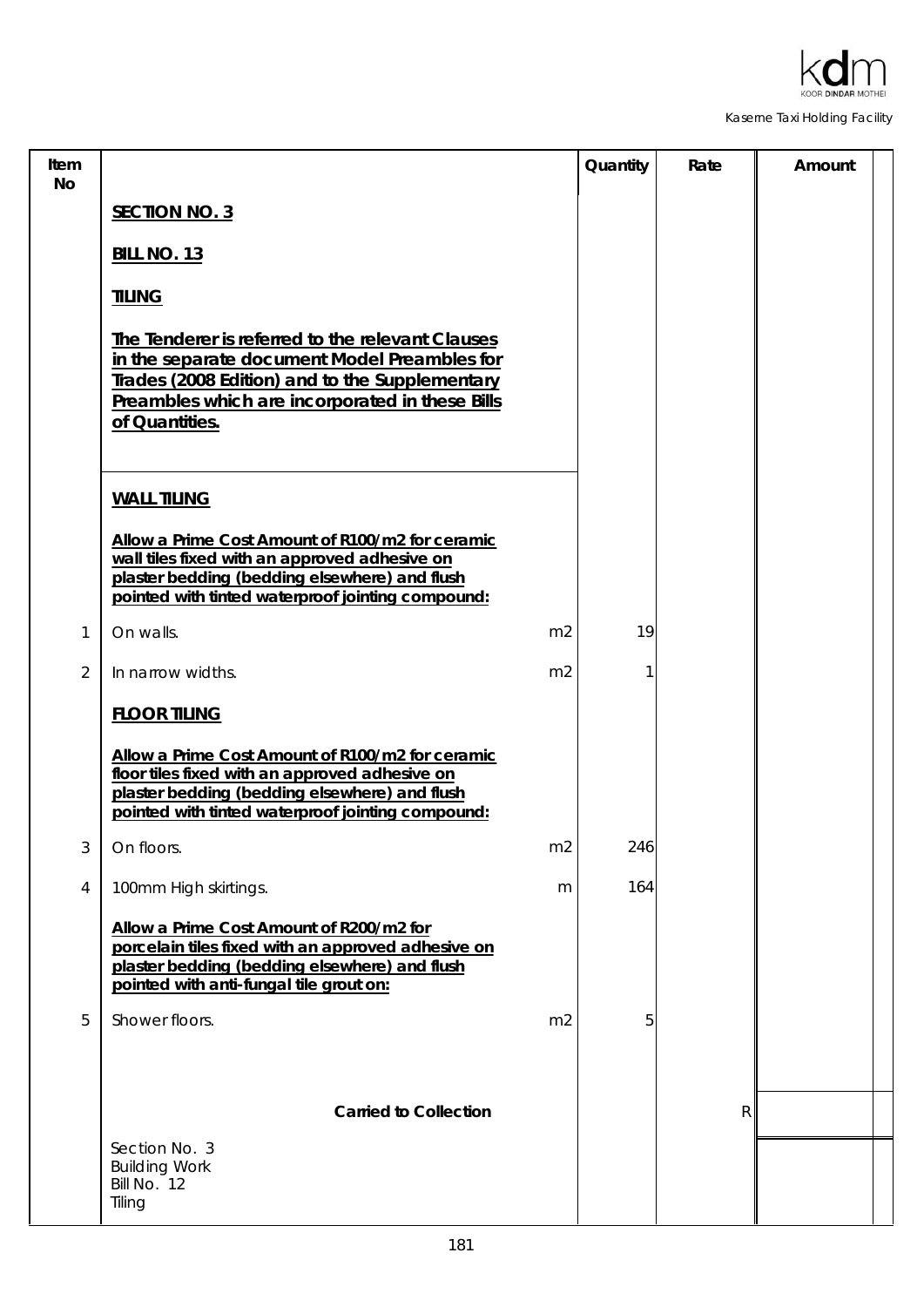

|                 | <b>SUNDRIES</b>                                                                                                                                                           |           |     |   |  |
|-----------------|---------------------------------------------------------------------------------------------------------------------------------------------------------------------------|-----------|-----|---|--|
|                 | Corner protectors, dividing strips, etc.:                                                                                                                                 |           |     |   |  |
| 6               | "Kirk M-Trim ASQE120", or equal approved, 12mm<br>high mill aluminium square edge trim fixed in strict<br>accordance with the manufacturer's instructions.                | m         | 164 |   |  |
| $7\overline{ }$ | 30 x 30mm "Kirk M-Trim STICP300", or equal<br>approved, 10mm high stainless steel corner<br>protector fixed in strict accordance with the<br>manufacturer's instructions. | ${\sf m}$ | 24  |   |  |
|                 |                                                                                                                                                                           |           |     |   |  |
|                 |                                                                                                                                                                           |           |     |   |  |
|                 |                                                                                                                                                                           |           |     |   |  |
|                 |                                                                                                                                                                           |           |     |   |  |
|                 |                                                                                                                                                                           |           |     |   |  |
|                 |                                                                                                                                                                           |           |     |   |  |
|                 |                                                                                                                                                                           |           |     |   |  |
|                 |                                                                                                                                                                           |           |     |   |  |
|                 | <b>Carried to Collection</b>                                                                                                                                              |           |     | R |  |
|                 | Section No. 3                                                                                                                                                             |           |     |   |  |
|                 | <b>Building Work</b><br>Bill No. 12<br>Tiling                                                                                                                             |           |     |   |  |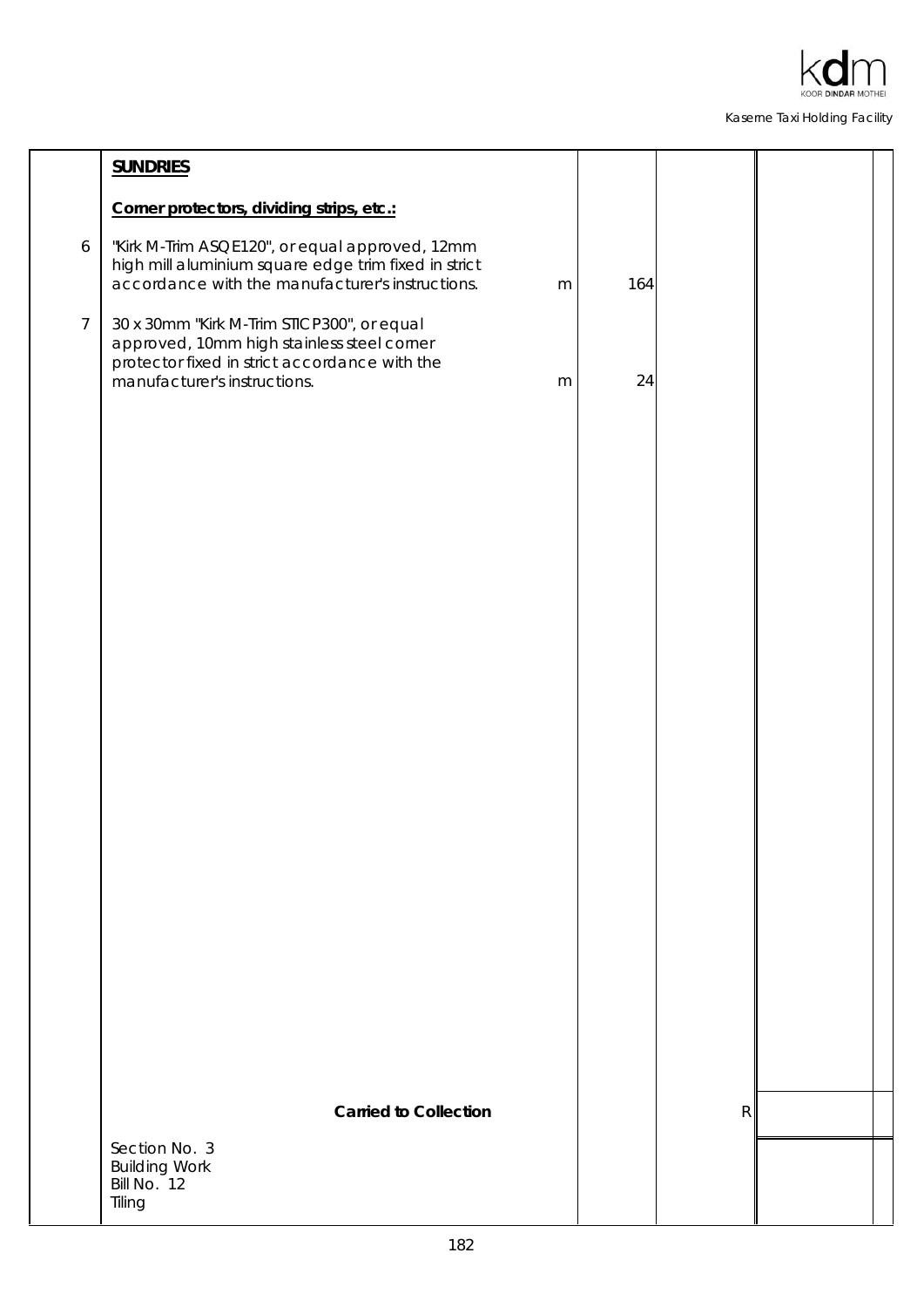

| Section No. 3                               |                        |   |        |
|---------------------------------------------|------------------------|---|--------|
| Bill No. 12                                 |                        |   |        |
| Tiling                                      |                        |   |        |
| <b>COLLECTION</b>                           |                        |   |        |
|                                             | Page<br>N <sub>o</sub> |   | Amount |
| Total Brought Forward from Page No.         | 181                    |   |        |
|                                             | 182                    |   |        |
|                                             |                        |   |        |
|                                             |                        |   |        |
|                                             |                        |   |        |
|                                             |                        |   |        |
|                                             |                        |   |        |
|                                             |                        |   |        |
|                                             |                        |   |        |
|                                             |                        |   |        |
|                                             |                        |   |        |
|                                             |                        |   |        |
|                                             |                        |   |        |
|                                             |                        |   |        |
|                                             |                        |   |        |
|                                             |                        |   |        |
|                                             |                        |   |        |
|                                             |                        |   |        |
|                                             |                        |   |        |
| Carried Forward to Summary of Section No. 3 |                        | R |        |
| Section No. 3<br><b>Building Work</b>       |                        |   |        |
| Bill No. 12<br>Tiling                       |                        |   |        |
|                                             |                        |   |        |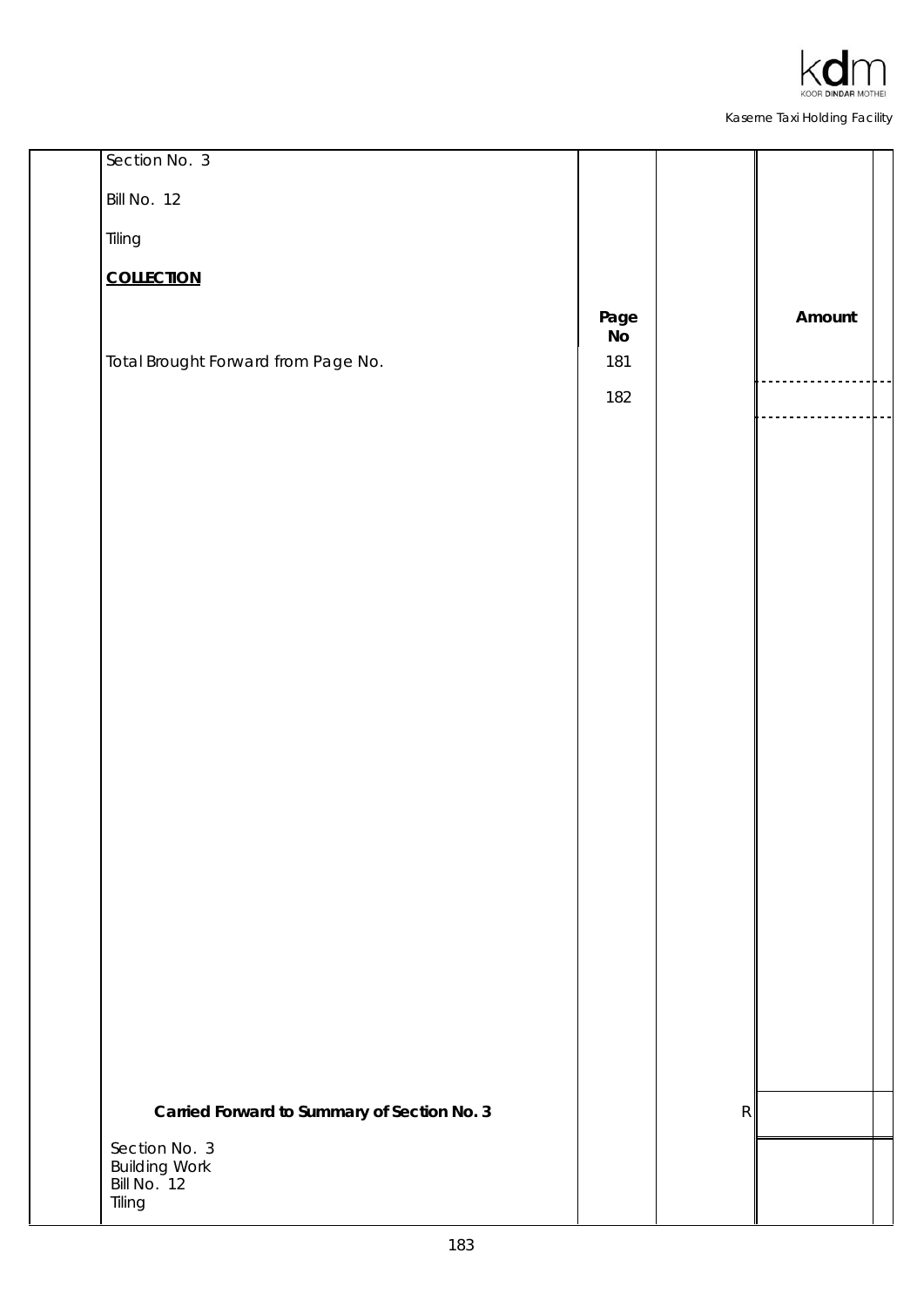

| Item<br>No     |                                                                                                                                                                                                                         |           | Quantity | Rate         | Amount |
|----------------|-------------------------------------------------------------------------------------------------------------------------------------------------------------------------------------------------------------------------|-----------|----------|--------------|--------|
|                | <b>SECTION NO. 3</b>                                                                                                                                                                                                    |           |          |              |        |
|                | <b>BILL NO. 14</b>                                                                                                                                                                                                      |           |          |              |        |
|                | PLUMBING AND DRAINAGE                                                                                                                                                                                                   |           |          |              |        |
|                | The Tenderer is referred to the relevant Clauses<br>in the separate document Model Preambles for<br>Trades (2008 Edition) and to the Supplementary<br>Preambles which are incorporated in these Bills<br>of Quantities. |           |          |              |        |
|                | 0,6mm Galvanised sheet steel gutters and rainwater<br>pipes:                                                                                                                                                            |           |          |              |        |
| 1              | 100 x 75mm Rectangular section eaves gutter.                                                                                                                                                                            | m         | 104      |              |        |
| $\overline{2}$ | 75 x 75mm Rainwater downpipes fixed to brick wall.                                                                                                                                                                      | m         | 102      |              |        |
| 3              | Extra over eaves gutter for outlet for 75 x 75mm<br>downpipe.                                                                                                                                                           | <b>No</b> | 32       |              |        |
| 4              | Extra over eaves gutter for stop ends.                                                                                                                                                                                  | No        | 24       |              |        |
| 5              | Extra over rainwater pipe for bend.                                                                                                                                                                                     | No        | 32       |              |        |
| 6              | Extra over rainwater pipe for shoe.                                                                                                                                                                                     | No        | 32       |              |        |
| $\overline{7}$ | 150mm x 150mm Hot dipped galvanised mild steel<br>hailguard formed of Mentex Ref. 118 or equal<br>approved once bent and laid loose in box gutter<br>over downpipe opening.                                             | No        | 32       |              |        |
|                | <b>SANITARY FITTINGS</b>                                                                                                                                                                                                |           |          |              |        |
|                |                                                                                                                                                                                                                         |           |          |              |        |
|                | <b>Carried to Collection</b>                                                                                                                                                                                            |           |          | $\mathsf{R}$ |        |
|                | Section No. 3<br><b>Building Work</b><br>Bill No. 13<br>Plumbing and Drainage                                                                                                                                           |           |          |              |        |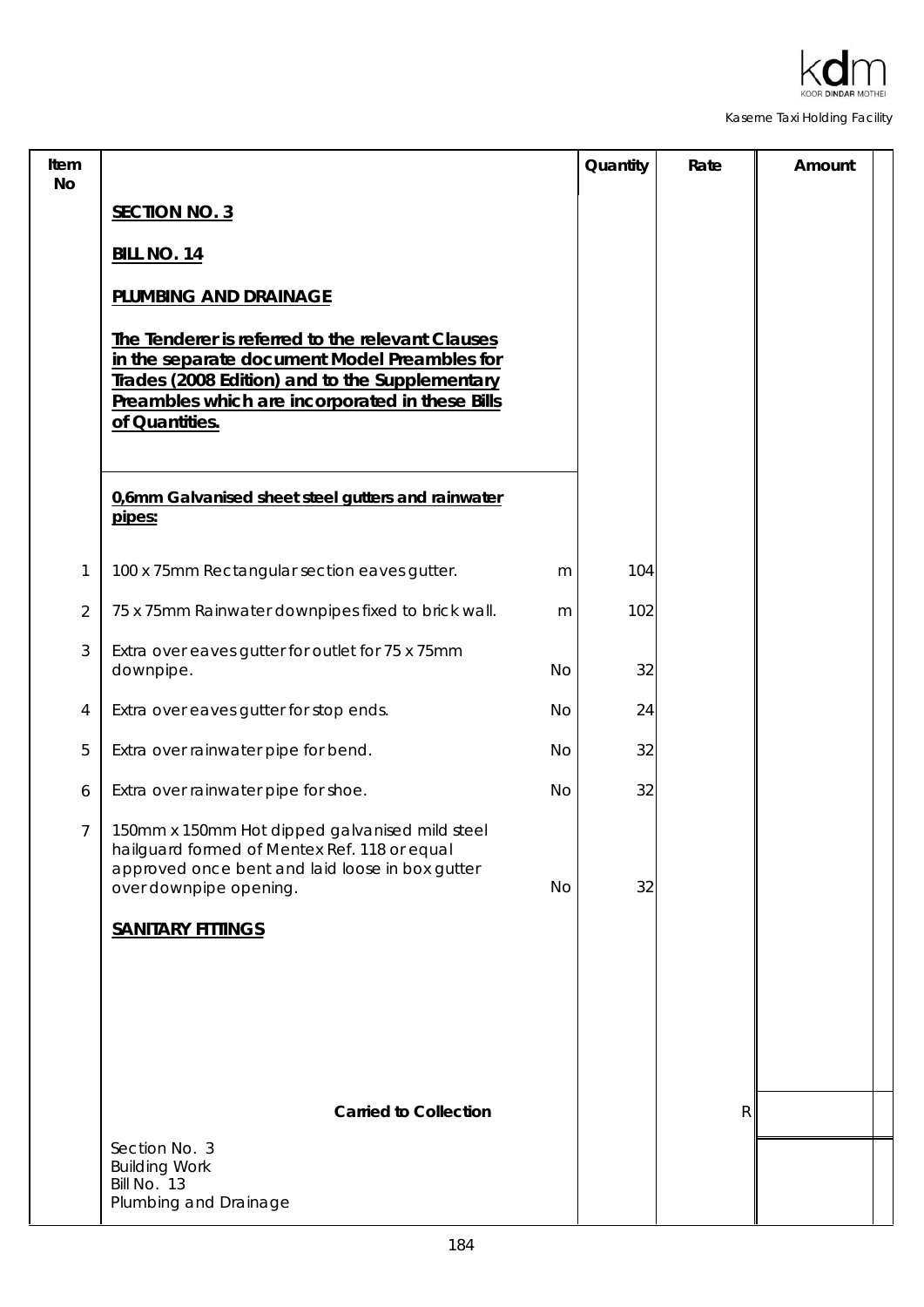

|    | Approved stainless steel type 304 (18/10):                                                                                                                                                                                                                                                                                                                                                                                                                                         |           |    |              |  |
|----|------------------------------------------------------------------------------------------------------------------------------------------------------------------------------------------------------------------------------------------------------------------------------------------------------------------------------------------------------------------------------------------------------------------------------------------------------------------------------------|-----------|----|--------------|--|
| 8  | "Franke HCL and SS-PAN-FM", or equal approved,<br>toilet pan and cistern with integrated "P" trap,<br>102mm outlet pipe and a 60 mm back entry inlet<br>pipe including a stainless steel base, bolted to floor,<br>including vandal resistant seat and fitments, fixing in<br>position and connecting complete in strict<br>accordance with the manufacturer's instructions.                                                                                                       | <b>No</b> | 13 |              |  |
| 9  | "Franke TE (Top Entry Inlet) Barron Bowl", or equal<br>approved, urinal complete with 40 mm waste outlet<br>with a pressed perforated stainless steel grid and a<br>chrome plated button spreader with a 15 mm<br>coupling to connect to water supply, bowl to be<br>fitted with a 2mm thick mounting plate with two key<br>hole slots for mounting the unit to the wall and<br>connected complete (Flushmaster elsewhere<br>measured).                                            | <b>No</b> | 6  |              |  |
| 10 | "Franke F-FSWSB", or equal approved, wall mounted<br>basin with a 150 mm splashback, size 390 x 320 x 250<br>mm with a 40 mm waste outlet including fixing in<br>position with two 25 x 6 mm fixing brackets to secure<br>the basin to the wall and connecting complete as<br>per manufacturer's instructions (taps elsewhere).                                                                                                                                                    | <b>No</b> | 13 |              |  |
| 11 | "Franke Curvline Model CVN611" Grade 304 18/10<br>polished stainless steel right hand inset sink (Code:<br>310370), size 860 x 435mm wide with one 370 x 340 x<br>162mm deep bowl, fitted onto cupboard<br>(elsewhere) including 50mm waste fitting and PVC<br>trap complete with overflow, chromium plated<br>chain and stay, vulcanite plugs and undersink<br>insulation, fixing in position including sealing with an<br>approved waterproof sealer and connecting<br>complete. | No        | 16 |              |  |
| 12 | "Cubical Solutions", or equal approved, 12mm<br>compact high pressure laminate urinal screen<br>colour Charcoal (Code: CSUS/CHPL/304/1), overall<br>size 450 x 750mm fixed to wall with 304 grade<br>stainless steel brackets (Code: CSCUBr/01/304) in<br>strict accordance with the manufacturer's<br>instructions.                                                                                                                                                               | <b>No</b> | 4  |              |  |
|    | <b>Carried to Collection</b>                                                                                                                                                                                                                                                                                                                                                                                                                                                       |           |    | $\mathsf{R}$ |  |
|    | Section No. 3                                                                                                                                                                                                                                                                                                                                                                                                                                                                      |           |    |              |  |
|    | <b>Building Work</b><br>Bill No. 13                                                                                                                                                                                                                                                                                                                                                                                                                                                |           |    |              |  |
|    | Plumbing and Drainage                                                                                                                                                                                                                                                                                                                                                                                                                                                              |           |    |              |  |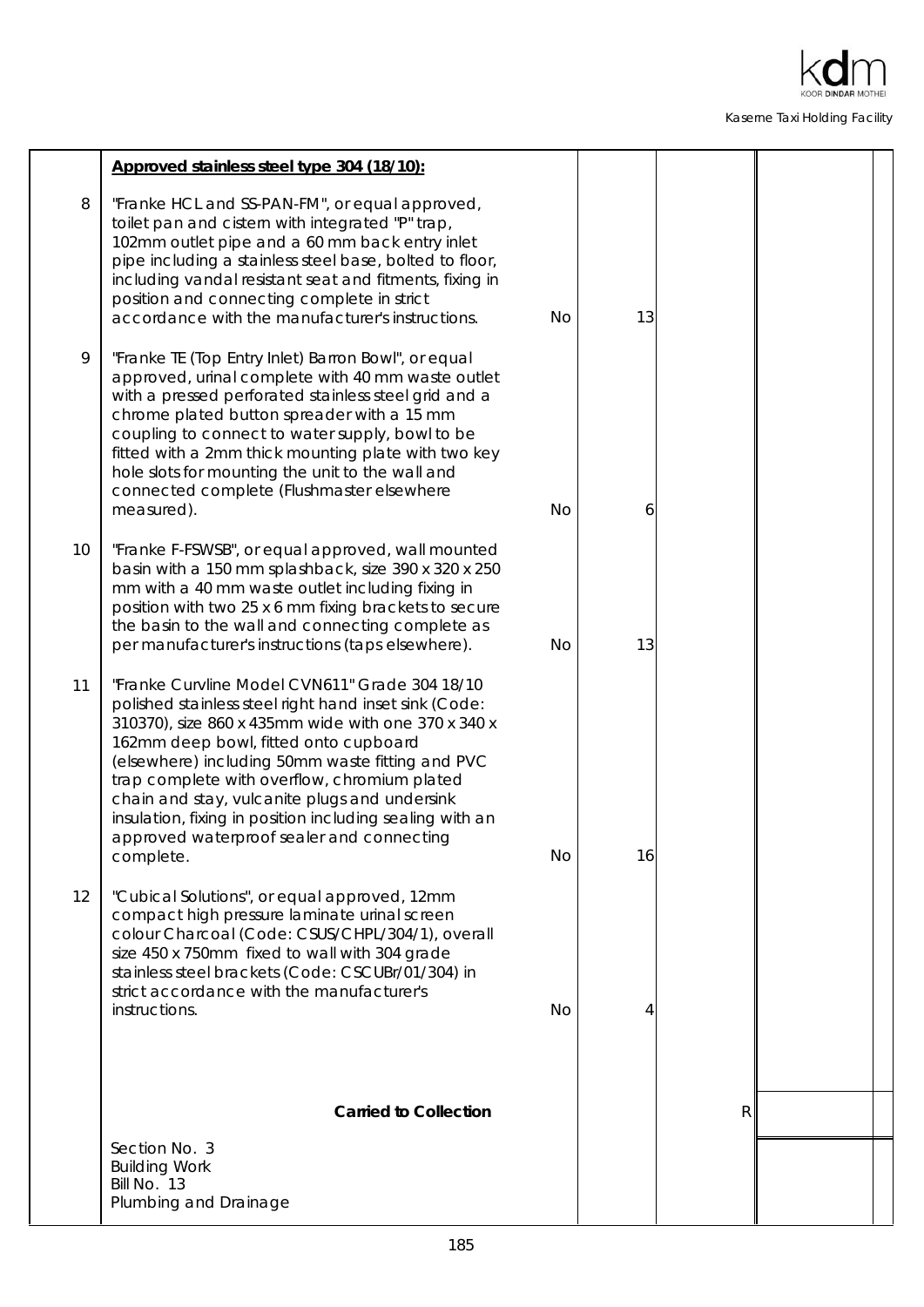

|    | <b>TRAPS, ETC.</b>                                                                                                                                                                                                                                                  |           |    |   |  |
|----|---------------------------------------------------------------------------------------------------------------------------------------------------------------------------------------------------------------------------------------------------------------------|-----------|----|---|--|
| 13 | 40mm Chromium plated brass bottle trap.                                                                                                                                                                                                                             | No        | 35 |   |  |
| 14 | "Cobra (Code: 373)", or equal approved, shower P-<br>Trap, rough brass including shallow seal, chrome<br>plated grating, etc.                                                                                                                                       | <b>No</b> | 5  |   |  |
| 15 | "Kessel Ferrofix", or equal approved box channel<br>size overall 300mm wide x 1800mm long including a<br>drain connecting piece and a mentis grid cover,<br>installed in strict accordance with the<br>manufacturers instructions.                                  | <b>No</b> |    |   |  |
| 16 | "Kessel Ferrofix", or equal approved box channel<br>size overall 300mm wide x 3000mm long including a<br>drain connecting piece and a mentis grid cover,<br>installed in strict accordance with the<br>manufacturers instructions.                                  | <b>No</b> |    |   |  |
|    | TAPS, VALVES, ETC.                                                                                                                                                                                                                                                  |           |    |   |  |
|    | Chromium plated:                                                                                                                                                                                                                                                    |           |    |   |  |
| 17 | "Walcro CIRS-V2", or equal approved, vandal<br>resistant shower head, installed in strict accordance<br>with the manufacturer's instructions.                                                                                                                       | <b>No</b> | 5  |   |  |
| 18 | "Idral Minimal Series (Code: 08142-30)", or equal<br>approved, self closing, concealed wall mounted<br>push button mixer including check valves, filters,<br>vandal proof push button, etc., installed in strict<br>accordance with the manufacturers instructions. | <b>No</b> | 5  |   |  |
| 19 | "Franke Projectline", or equal approved, single lever<br>mixer (Code: 305065) with overarm swivel spout and<br>15mm flexible connections installed in strict<br>accordance with the manufacturer's instructions.                                                    | No        | 16 |   |  |
|    |                                                                                                                                                                                                                                                                     |           |    |   |  |
|    |                                                                                                                                                                                                                                                                     |           |    |   |  |
|    |                                                                                                                                                                                                                                                                     |           |    |   |  |
|    |                                                                                                                                                                                                                                                                     |           |    |   |  |
|    | <b>Carried to Collection</b>                                                                                                                                                                                                                                        |           |    | R |  |
|    | Section No. 3<br><b>Building Work</b><br>Bill No. 13<br>Plumbing and Drainage                                                                                                                                                                                       |           |    |   |  |
|    |                                                                                                                                                                                                                                                                     |           |    |   |  |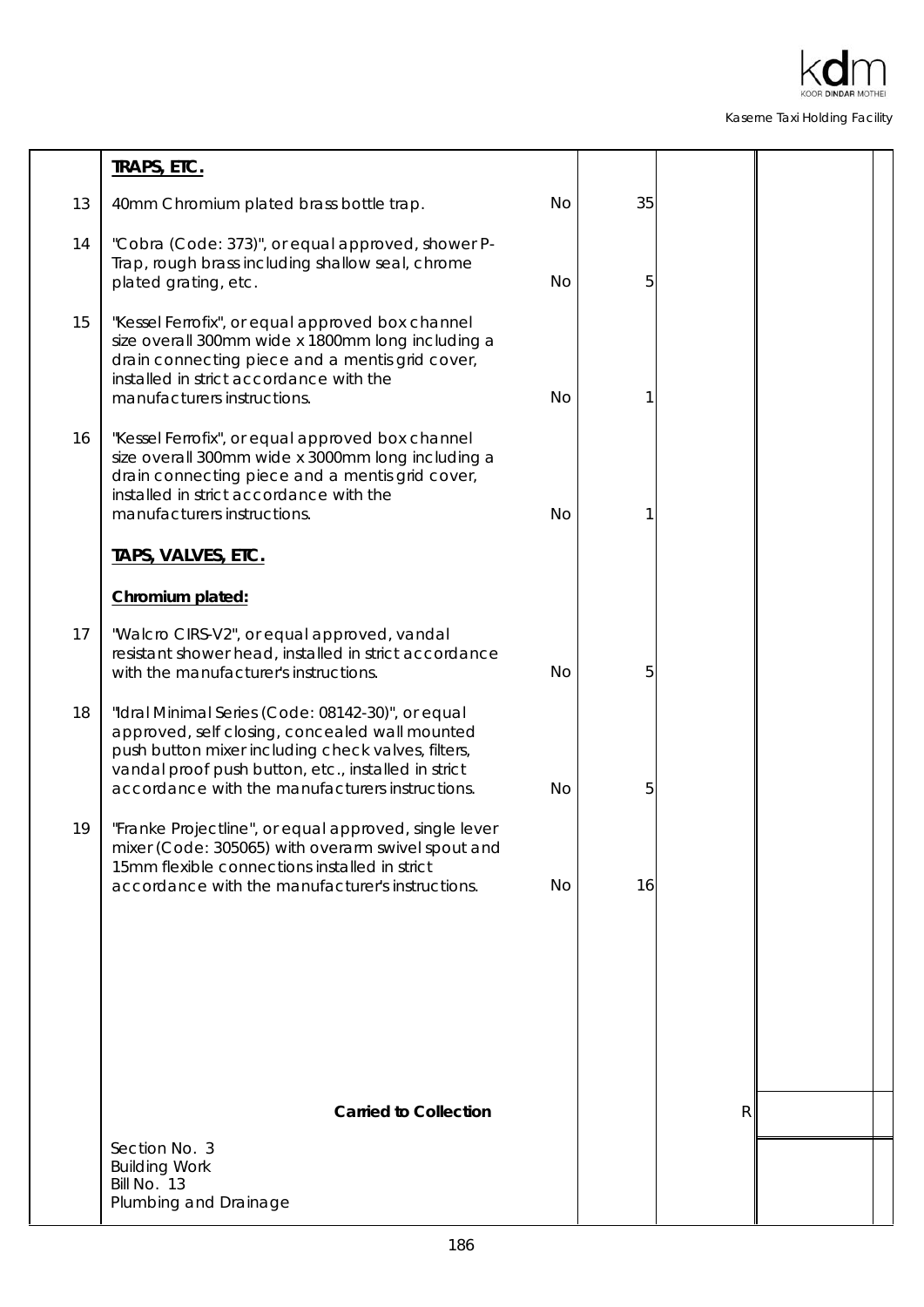

| 20 | "Cobra Watertech (code: FJ6-001)", or equal<br>approved, exposed urinal chrome plated Junior<br>Flushmaster, with non-hold open feature, wall<br>flange and 20mm "Ball-o-Stop" control inlet, 15mm<br>outlet x 215mm long with 27mm offset urinal flush<br>pipe (Code: FJT5-5), installed in strict accordance |           |     |   |  |
|----|----------------------------------------------------------------------------------------------------------------------------------------------------------------------------------------------------------------------------------------------------------------------------------------------------------------|-----------|-----|---|--|
|    | with the manufacturer's instructions.                                                                                                                                                                                                                                                                          | No        | 6   |   |  |
| 21 | "Isca (Code: ISC-AAL0012)", or equal approved,<br>15mm alpi extended bib tap.                                                                                                                                                                                                                                  | No        | 13  |   |  |
| 22 | "Cobra Carina (Code: 106CA-15)", or equal<br>approved, bib tap.                                                                                                                                                                                                                                                | No        | 13  |   |  |
|    | Brass:                                                                                                                                                                                                                                                                                                         |           |     |   |  |
| 23 | 15mm Ballostop valve.                                                                                                                                                                                                                                                                                          | <b>No</b> | 77  |   |  |
|    | Sundries:                                                                                                                                                                                                                                                                                                      |           |     |   |  |
| 24 | 15mm Flexihose 450mm long.                                                                                                                                                                                                                                                                                     | <b>No</b> | 77  |   |  |
|    | SOIL AND WASTE WATER DRAINAGE                                                                                                                                                                                                                                                                                  |           |     |   |  |
|    | uPVC pipes                                                                                                                                                                                                                                                                                                     |           |     |   |  |
| 25 | 50mm Pipes                                                                                                                                                                                                                                                                                                     | m         | 80  |   |  |
| 26 | 100mm Pipes                                                                                                                                                                                                                                                                                                    | m         | 39  |   |  |
|    | <b>Extra over uPVC pipes for fittings</b>                                                                                                                                                                                                                                                                      |           |     |   |  |
| 27 | 50mm Bend                                                                                                                                                                                                                                                                                                      | <b>No</b> | 160 |   |  |
| 28 | 50mm Access bend                                                                                                                                                                                                                                                                                               | No        | 80  |   |  |
| 29 | 50mm Junction                                                                                                                                                                                                                                                                                                  | No        | 80  |   |  |
| 30 | 50mm Access junction                                                                                                                                                                                                                                                                                           | No        | 40  |   |  |
| 31 | 50mm Access bend with anti-syphon horn                                                                                                                                                                                                                                                                         | No        | 40  |   |  |
| 32 | 100mm Bend                                                                                                                                                                                                                                                                                                     | No        | 26  |   |  |
| 33 | 100mm Access bend                                                                                                                                                                                                                                                                                              | No        | 13  |   |  |
|    |                                                                                                                                                                                                                                                                                                                |           |     |   |  |
|    | <b>Carried to Collection</b>                                                                                                                                                                                                                                                                                   |           |     | R |  |
|    | Section No. 3<br><b>Building Work</b><br>Bill No. 13<br>Plumbing and Drainage                                                                                                                                                                                                                                  |           |     |   |  |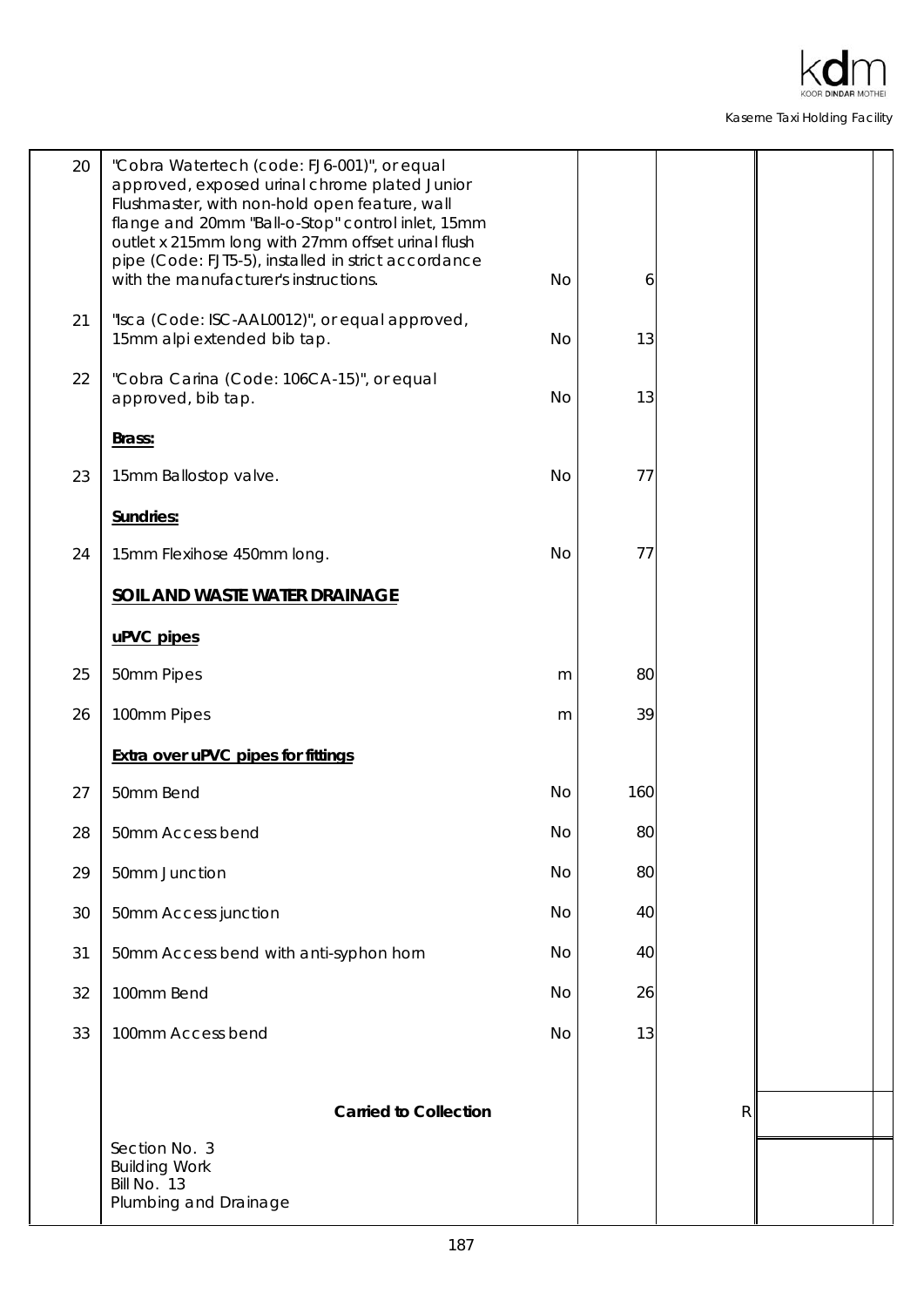

| 34 | 100mm Access junction                                                         | No | 26   |             |  |
|----|-------------------------------------------------------------------------------|----|------|-------------|--|
| 35 | 100mm Access bend with anti-syphon horn                                       | No | 7    |             |  |
| 36 | 100mm Access bend pan connector                                               | No | 13   |             |  |
| 37 | 100mm Access bend pan connector with anti-<br>syphon horn                     | No | 7    |             |  |
| 38 | 100mm Pan connector                                                           | No | 13   |             |  |
| 39 | 110mm "GI Two-way" vent valve                                                 | No | 13   |             |  |
| 40 | 100mm Overflow gulley head                                                    | No | 13   |             |  |
| 41 | 100 x 50mm Access reducing junction                                           | No | 4    |             |  |
| 42 | 100 x 50mm Access double reducing junction                                    | No | 2    |             |  |
|    | <b>Sundries</b>                                                               |    |      |             |  |
| 43 | Testing waste pipe system                                                     |    | Item |             |  |
|    | <b>WATER SUPPLIES</b>                                                         |    |      |             |  |
|    | Class 1 copper pipes                                                          |    |      |             |  |
| 44 | 15mm Pipes                                                                    | m  | 124  |             |  |
| 45 | 22mm Pipes                                                                    | m  | 93   |             |  |
| 46 | 35mm Pipes                                                                    | m  | 62   |             |  |
| 47 | 65mm Pipes                                                                    | m  | 31   |             |  |
|    | Extra over class 1 copper pipes for capillary fittings                        |    |      |             |  |
| 48 | 15mm Fittings                                                                 | No | 182  |             |  |
| 49 | 22mm Fittings                                                                 | No | 159  |             |  |
| 50 | 35mm Fittings                                                                 | No | 114  |             |  |
| 51 | 65mm 90 degree bend                                                           | No | 10   |             |  |
|    |                                                                               |    |      |             |  |
|    | <b>Carried to Collection</b>                                                  |    |      | $\mathsf R$ |  |
|    | Section No. 3<br><b>Building Work</b><br>Bill No. 13<br>Plumbing and Drainage |    |      |             |  |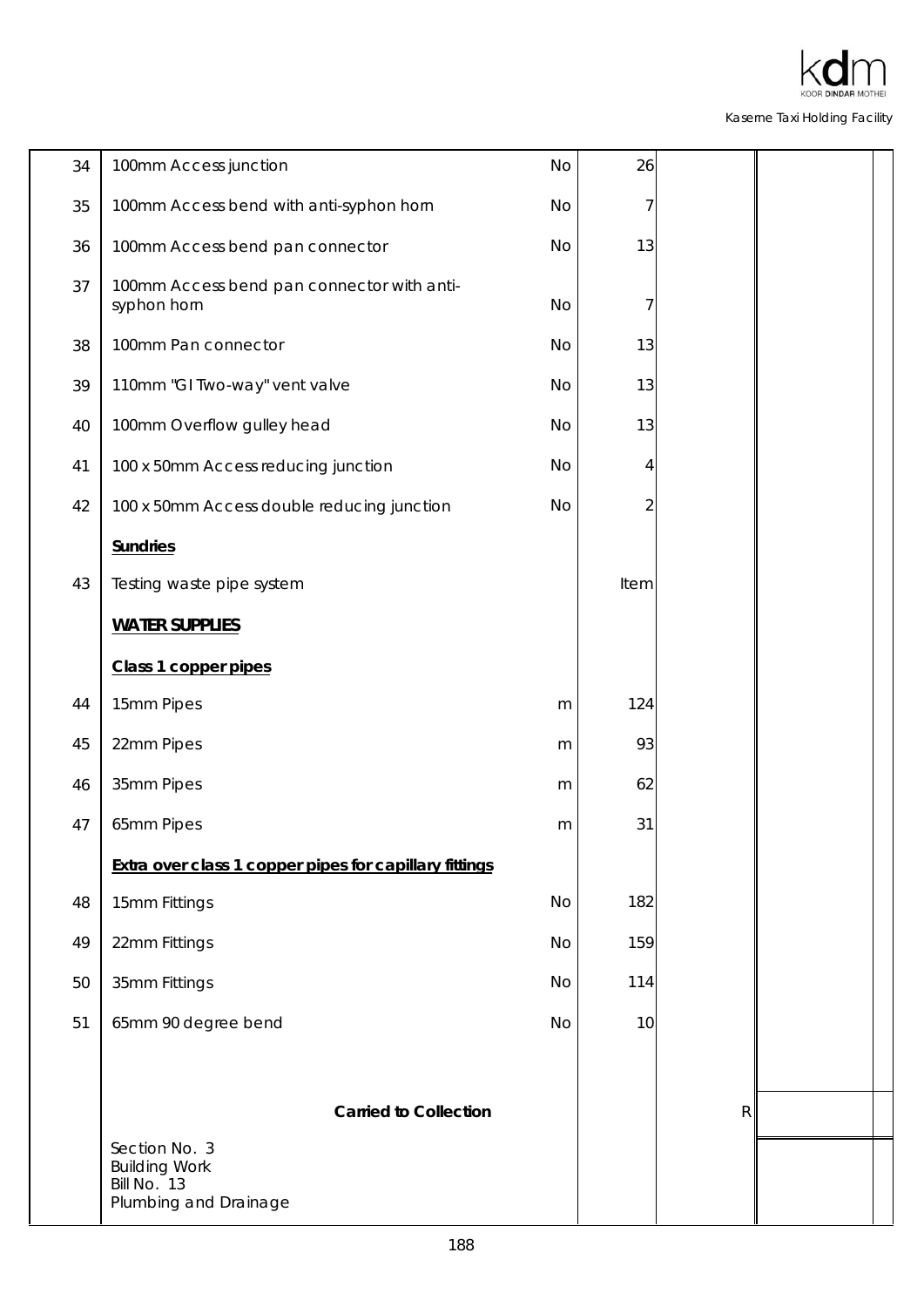

| 52 | 65mm 45 degree bend                                                                                                                                                                                                                                                                                                   | No        | 7  |   |  |
|----|-----------------------------------------------------------------------------------------------------------------------------------------------------------------------------------------------------------------------------------------------------------------------------------------------------------------------|-----------|----|---|--|
| 53 | 65mm Tee                                                                                                                                                                                                                                                                                                              | No        | 4  |   |  |
| 54 | 65mm x 35mm Reducing Tee                                                                                                                                                                                                                                                                                              | No        | 5  |   |  |
| 55 | 65mm x 22mm Reducing Tee                                                                                                                                                                                                                                                                                              | No        | 7  |   |  |
|    | <b>ELECTRIC WATER HEATERS</b>                                                                                                                                                                                                                                                                                         |           |    |   |  |
| 56 | "Kwikot Kwikboil" 5 litre water heater installed<br>complete including all piping, fittings, valves, etc. in<br>strict accordance with the manufacturer's<br>instructions.                                                                                                                                            | No        |    |   |  |
|    | <b>FIRE SERVICE</b>                                                                                                                                                                                                                                                                                                   |           |    |   |  |
|    | Medium class galvanised mild steel screwed and<br>socketed piping with Klambon joints in accordance<br>with SABS 62 fixed to walls, concrete soffits, etc.<br>including all hangers & brackets:                                                                                                                       |           |    |   |  |
| 57 | 100mm Diameter pipe.                                                                                                                                                                                                                                                                                                  | m         | 56 |   |  |
| 58 | 25mm Diameter pipe.                                                                                                                                                                                                                                                                                                   | m         | 70 |   |  |
|    | <b>Extra over galvanised pipes for fittings:</b>                                                                                                                                                                                                                                                                      |           |    |   |  |
| 59 | 25mm Fittings.                                                                                                                                                                                                                                                                                                        | No        | 28 |   |  |
| 60 | 100mm Bend.                                                                                                                                                                                                                                                                                                           | <b>No</b> | 22 |   |  |
| 61 | 100mm Tee.                                                                                                                                                                                                                                                                                                            | No        | 17 |   |  |
| 62 | 100 x 25mm Reducer.                                                                                                                                                                                                                                                                                                   | No        | 28 |   |  |
|    | Hose Reels, etc.:                                                                                                                                                                                                                                                                                                     |           |    |   |  |
| 63 | Approved hose reel complete with 30m of 19mm<br>hose all to SABS 543 incorporating 25mm chromium<br>plated gunmetal gate valve and connection for<br>and joint to supply pipe with brackets bolted to wall<br>with and including four 8mm bolts with plate<br>washers built 100mm into brickwork in cement<br>mortar. | No        |    |   |  |
|    | <b>Carried to Collection</b>                                                                                                                                                                                                                                                                                          |           |    | R |  |
|    | Section No. 3<br><b>Building Work</b><br>Bill No. 13<br>Plumbing and Drainage                                                                                                                                                                                                                                         |           |    |   |  |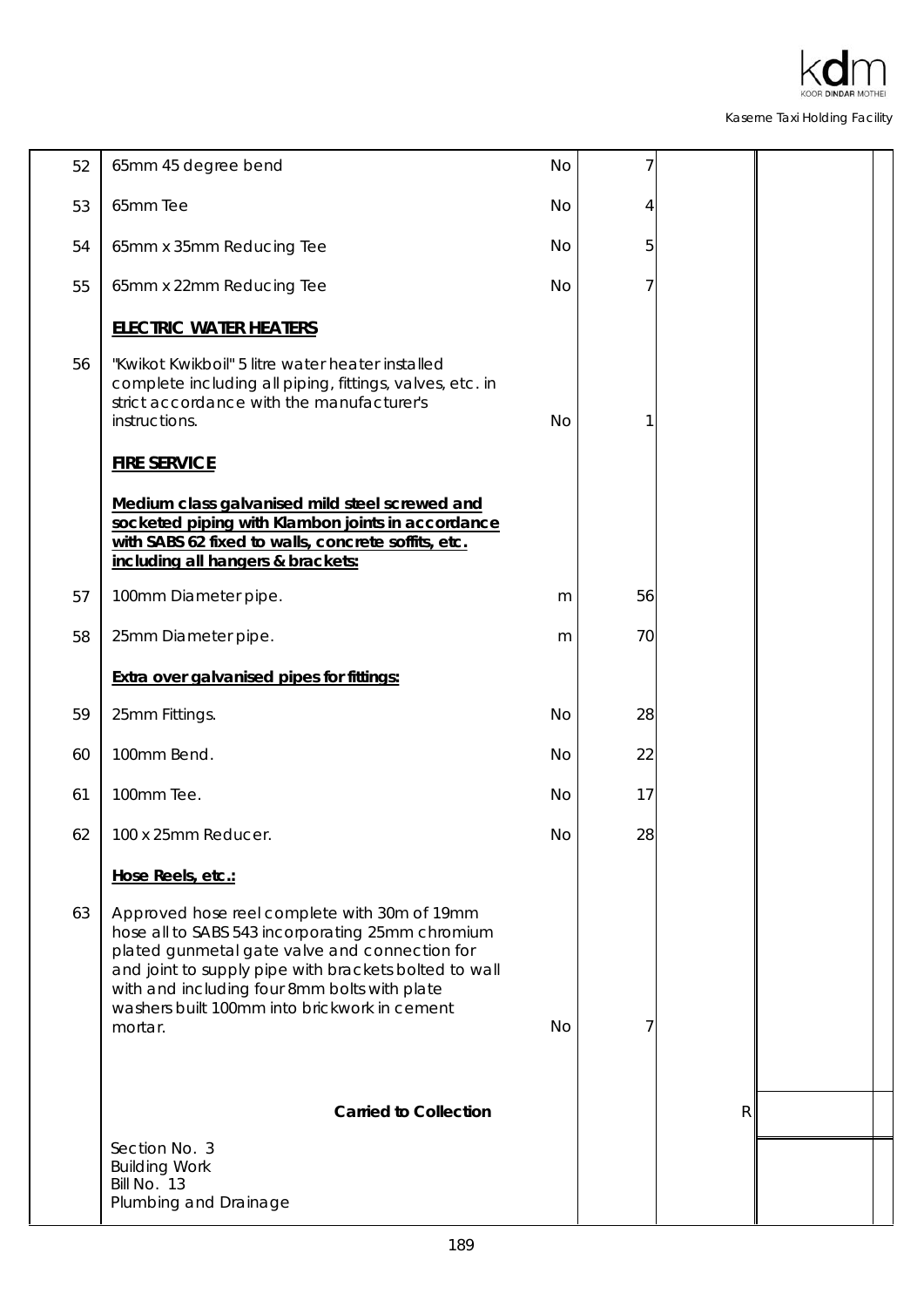

| 64 | Approved 4,5Kg DCP cylindrical fire extinguisher<br>fixed on and including backing boards to walls. | No | 14 |           |  |
|----|-----------------------------------------------------------------------------------------------------|----|----|-----------|--|
| 65 | 80 x 65mm Gunmetal fire hydrant with cap and<br>chain                                               | No | 1  |           |  |
|    |                                                                                                     |    |    |           |  |
|    |                                                                                                     |    |    |           |  |
|    |                                                                                                     |    |    |           |  |
|    |                                                                                                     |    |    |           |  |
|    |                                                                                                     |    |    |           |  |
|    |                                                                                                     |    |    |           |  |
|    |                                                                                                     |    |    |           |  |
|    |                                                                                                     |    |    |           |  |
|    |                                                                                                     |    |    |           |  |
|    |                                                                                                     |    |    |           |  |
|    |                                                                                                     |    |    |           |  |
|    |                                                                                                     |    |    |           |  |
|    |                                                                                                     |    |    |           |  |
|    |                                                                                                     |    |    |           |  |
|    |                                                                                                     |    |    |           |  |
|    | <b>Carried to Collection</b>                                                                        |    |    | ${\sf R}$ |  |
|    | Section No. 3<br><b>Building Work</b><br>Bill No. 13                                                |    |    |           |  |
|    | Plumbing and Drainage                                                                               |    |    |           |  |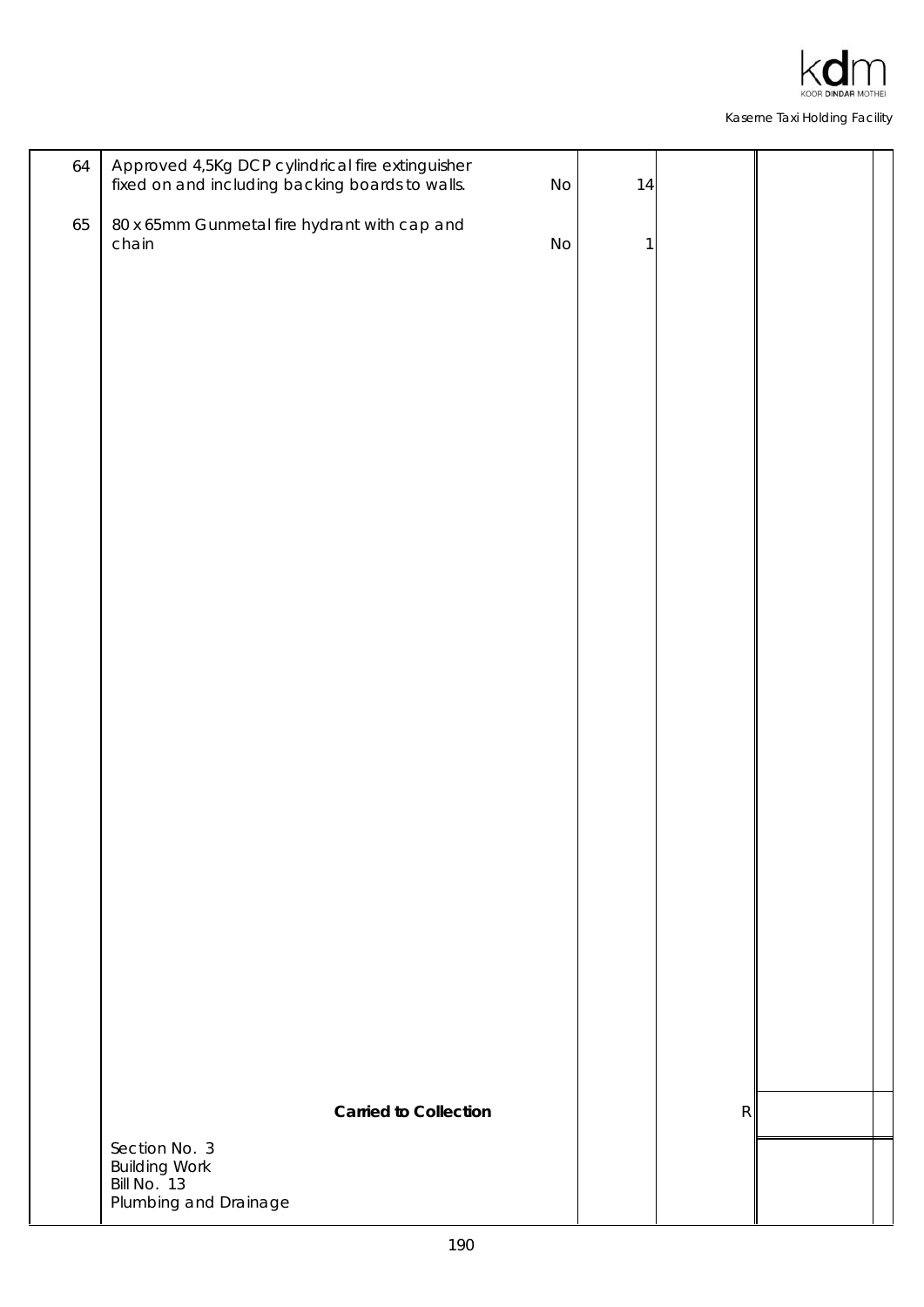

| Section No. 3                               |                       |   |        |  |
|---------------------------------------------|-----------------------|---|--------|--|
| Bill No. 13                                 |                       |   |        |  |
| Plumbing and Drainage                       |                       |   |        |  |
| <b>COLLECTION</b>                           |                       |   |        |  |
|                                             | Page<br>$\mathsf{No}$ |   | Amount |  |
| Total Brought Forward from Page No.         | 184                   |   |        |  |
|                                             | 185                   |   |        |  |
|                                             | 186                   |   |        |  |
|                                             | 187                   |   |        |  |
|                                             | 188                   |   |        |  |
|                                             | 189                   |   |        |  |
|                                             | 190                   |   |        |  |
|                                             |                       |   |        |  |
|                                             |                       |   |        |  |
|                                             |                       |   |        |  |
|                                             |                       |   |        |  |
|                                             |                       |   |        |  |
|                                             |                       |   |        |  |
|                                             |                       |   |        |  |
|                                             |                       |   |        |  |
|                                             |                       |   |        |  |
|                                             |                       |   |        |  |
|                                             |                       |   |        |  |
|                                             |                       |   |        |  |
|                                             |                       |   |        |  |
|                                             |                       |   |        |  |
| Carried Forward to Summary of Section No. 3 |                       | R |        |  |
| Section No. 3                               |                       |   |        |  |
| <b>Building Work</b><br>Bill No. 13         |                       |   |        |  |
| Plumbing and Drainage                       |                       |   |        |  |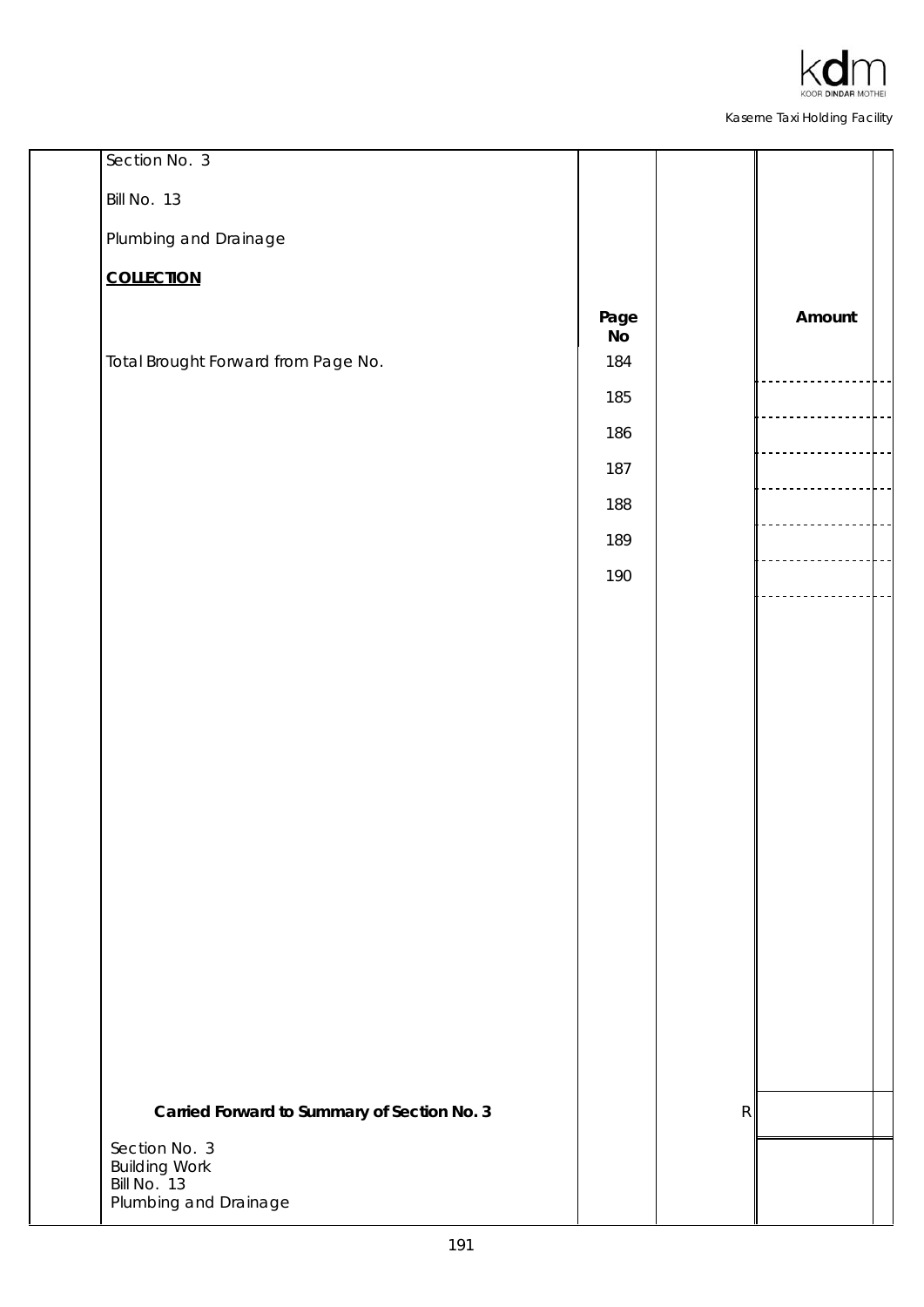

| Item<br><b>No</b> |                                                                                                                                                                                                                         | Quantity | Rate | Amount |
|-------------------|-------------------------------------------------------------------------------------------------------------------------------------------------------------------------------------------------------------------------|----------|------|--------|
|                   | <b>SECTION NO. 3</b>                                                                                                                                                                                                    |          |      |        |
|                   | <b>BILL NO. 15</b>                                                                                                                                                                                                      |          |      |        |
|                   | <b>GLAZING</b>                                                                                                                                                                                                          |          |      |        |
|                   | The Tenderer is referred to the relevant Clauses<br>in the separate document Model Preambles for<br>Trades (2008 Edition) and to the Supplementary<br>Preambles which are incorporated in these Bills<br>of Quantities. |          |      |        |
|                   | <b>GLAZING TO STEEL WITH PUTTY</b>                                                                                                                                                                                      |          |      |        |
|                   | 4mm Clear float glass:                                                                                                                                                                                                  |          |      |        |
| 1                 | Panes exceeding 0,1m2 and not exceeding 0,5m2.<br>m <sub>2</sub>                                                                                                                                                        | 10       |      |        |
| $\overline{2}$    | Panes exceeding 0,5m2 and not exceeding 2m2.<br>m <sub>2</sub>                                                                                                                                                          | 10       |      |        |
| 3                 | Panes exceeding 2m2 and not exceeding 4m2.<br>m <sub>2</sub>                                                                                                                                                            | 18       |      |        |
|                   | <b>GLASS IN TOPS, SHELVES, DOORS, MIRRORS, ETC.</b>                                                                                                                                                                     |          |      |        |
|                   | 5mm Silvered float glass copper backed mirrors with<br>polished edges holed for and fixed with chromium<br>plated dome capped mirror screws with rubber buffe<br>to plugs in brickwork or concrete                      |          |      |        |
| 4                 | Mirror 300 x 300mm high with four screws<br>No                                                                                                                                                                          | 13       |      |        |
|                   |                                                                                                                                                                                                                         |          |      |        |
|                   |                                                                                                                                                                                                                         |          |      |        |
|                   |                                                                                                                                                                                                                         |          |      |        |
|                   |                                                                                                                                                                                                                         |          |      |        |
|                   |                                                                                                                                                                                                                         |          |      |        |
|                   | Carried Forward to Summary of Section No. 3                                                                                                                                                                             |          | R    |        |
|                   | Section No. 3<br><b>Building Work</b><br>Bill No. 14<br>Glazing                                                                                                                                                         |          |      |        |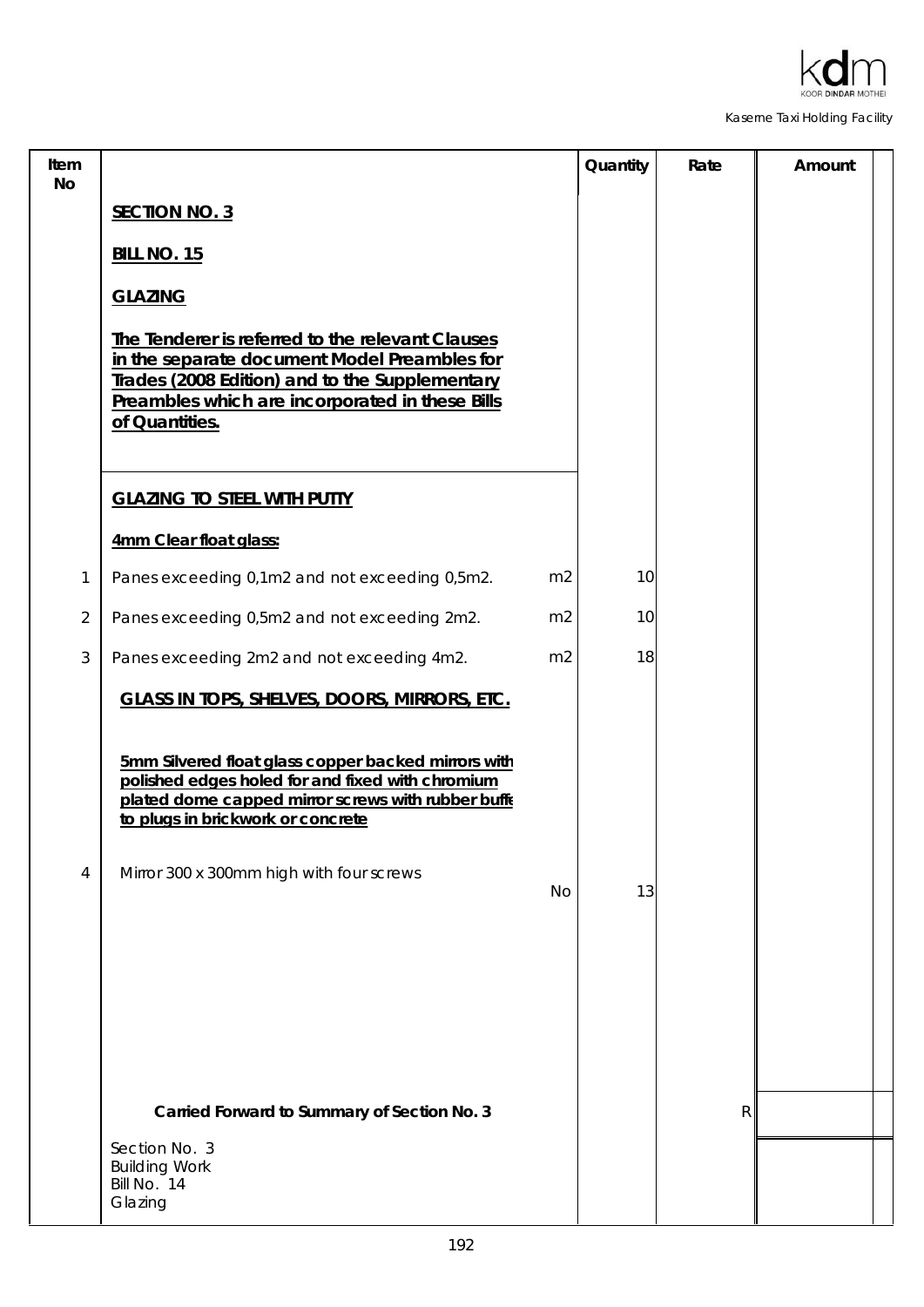

| Item<br>No     |                                                                                                                                                                                                                         | Quantity | Rate         | Amount |
|----------------|-------------------------------------------------------------------------------------------------------------------------------------------------------------------------------------------------------------------------|----------|--------------|--------|
|                | <b>SECTION NO. 3</b>                                                                                                                                                                                                    |          |              |        |
|                | <b>BILL NO. 16</b>                                                                                                                                                                                                      |          |              |        |
|                | <b>PAINTWORK</b>                                                                                                                                                                                                        |          |              |        |
|                | The Tenderer is referred to the relevant Clauses<br>in the separate document Model Preambles for<br>Trades (2008 Edition) and to the Supplementary<br>Preambles which are incorporated in these Bills<br>of Quantities. |          |              |        |
|                | <b>PAINTWORK TO NEW WORK</b>                                                                                                                                                                                            |          |              |        |
|                | <b>PLASTER</b>                                                                                                                                                                                                          |          |              |        |
|                | Prepare and apply one coat alkali resistant primer<br>and two coats interior quality adhesion promoted<br>pure acrylic PVA paint on:                                                                                    |          |              |        |
| $\mathbf{1}$   | On internal plastered walls, columns, recessed<br>bands, etc<br>m <sub>2</sub>                                                                                                                                          | 86       |              |        |
| $\overline{2}$ | Narrow widths.<br>m <sub>2</sub>                                                                                                                                                                                        |          |              |        |
|                | <b>PLASTERBOARD</b>                                                                                                                                                                                                     |          |              |        |
|                | Prepare and apply one coat "Plascon" plaster<br>primer, one coat undercoat and two coats polvin<br>super acrylic in white on:                                                                                           |          |              |        |
| 3              | Flush plastered ceilings and cornices.<br>m <sub>2</sub>                                                                                                                                                                | 176      |              |        |
| $\overline{4}$ | Fascia boards and barge boards.<br>m <sub>2</sub>                                                                                                                                                                       | 78       |              |        |
|                | <b>METAL</b>                                                                                                                                                                                                            |          |              |        |
|                |                                                                                                                                                                                                                         |          |              |        |
|                |                                                                                                                                                                                                                         |          |              |        |
|                | <b>Carried to Collection</b>                                                                                                                                                                                            |          | $\mathsf{R}$ |        |
|                | Section No. 3<br><b>Building Work</b><br>Bill No. 15<br>Paintwork                                                                                                                                                       |          |              |        |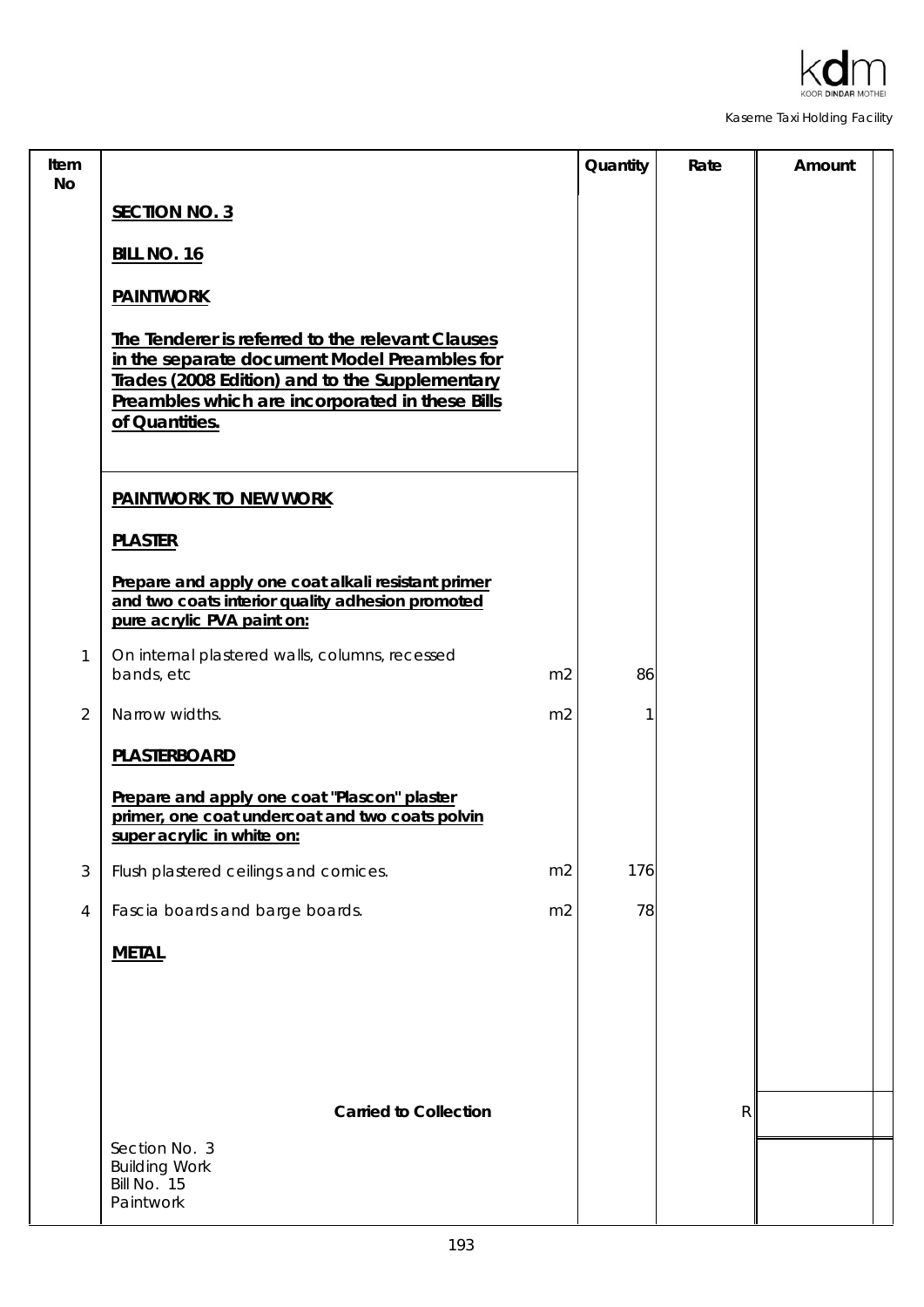

|                | Prepare and apply one coat "Plascon Zinc<br>Phosphate" primer, one coat undercoat and two<br>coats "Plascon Super Gloss Enamel" paint on:                                                                                                                      |                |    |              |  |
|----------------|----------------------------------------------------------------------------------------------------------------------------------------------------------------------------------------------------------------------------------------------------------------|----------------|----|--------------|--|
| 5              | Frames and linings.                                                                                                                                                                                                                                            | m <sub>2</sub> | 36 |              |  |
| 6              | Grilles, gates, etc. (both sides measured).                                                                                                                                                                                                                    | m2             | 41 |              |  |
| $\overline{7}$ | Windows (both sides measured).                                                                                                                                                                                                                                 | m2             | 77 |              |  |
| 8              | Sandblast to SA 2 1/2, prepare and apply two coats<br>"Carboline Carboguard 888", or equal approved,<br>primer to 250 microns thickness and top coat"<br>Carboline Carbothane 134", or equal approved,<br>paint to 40 microns on:<br>Structural steel members. | t              | 10 |              |  |
|                | <b>WOOD</b>                                                                                                                                                                                                                                                    |                |    |              |  |
|                | Prepare and apply one coat "Plascon Woodcare<br>Pre-treatment", one coat "Plascon Wood Primer"<br>and two coats "Plascon Super Eggshell Enamel"<br>paint on:                                                                                                   |                |    |              |  |
| 9              | General surfaces of doors.                                                                                                                                                                                                                                     | m <sub>2</sub> | 79 |              |  |
|                |                                                                                                                                                                                                                                                                |                |    |              |  |
|                | <b>Carried to Collection</b>                                                                                                                                                                                                                                   |                |    | $\mathsf{R}$ |  |
|                | Section No. 3<br><b>Building Work</b><br>Bill No. 15<br>Paintwork                                                                                                                                                                                              |                |    |              |  |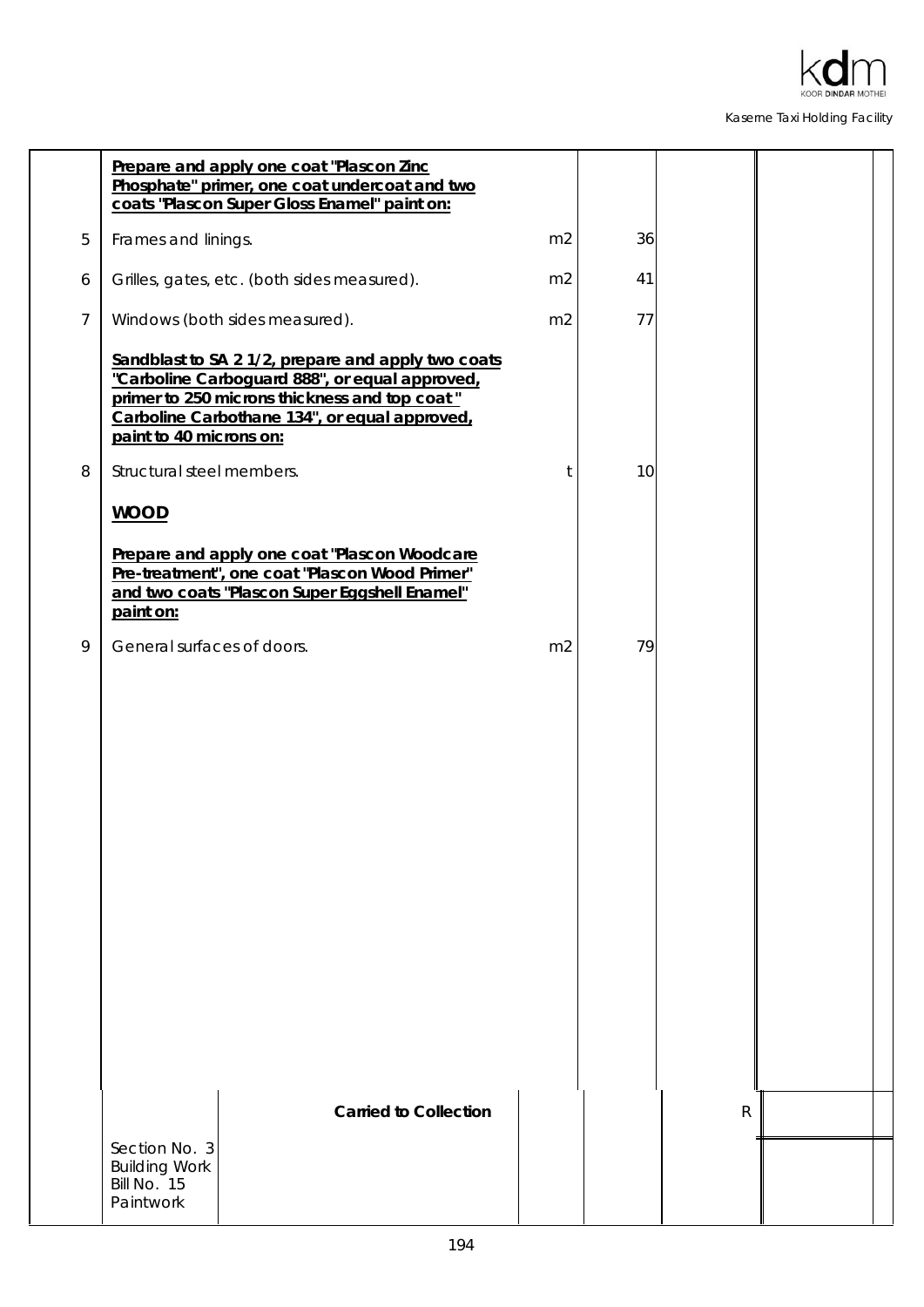

| Section No. 3                               |            |   |        |
|---------------------------------------------|------------|---|--------|
| Bill No. 15                                 |            |   |        |
| Paintwork                                   |            |   |        |
| <b>COLLECTION</b>                           |            |   |        |
|                                             | Page<br>No |   | Amount |
| Total Brought Forward from Page No.         | 193        |   |        |
|                                             | 194        |   |        |
|                                             |            |   |        |
|                                             |            |   |        |
|                                             |            |   |        |
|                                             |            |   |        |
|                                             |            |   |        |
|                                             |            |   |        |
|                                             |            |   |        |
|                                             |            |   |        |
|                                             |            |   |        |
|                                             |            |   |        |
|                                             |            |   |        |
|                                             |            |   |        |
|                                             |            |   |        |
|                                             |            |   |        |
|                                             |            |   |        |
|                                             |            |   |        |
|                                             |            |   |        |
| Carried Forward to Summary of Section No. 3 |            | R |        |
| Section No. 3<br><b>Building Work</b>       |            |   |        |
| Bill No. 15<br>Paintwork                    |            |   |        |
|                                             |            |   |        |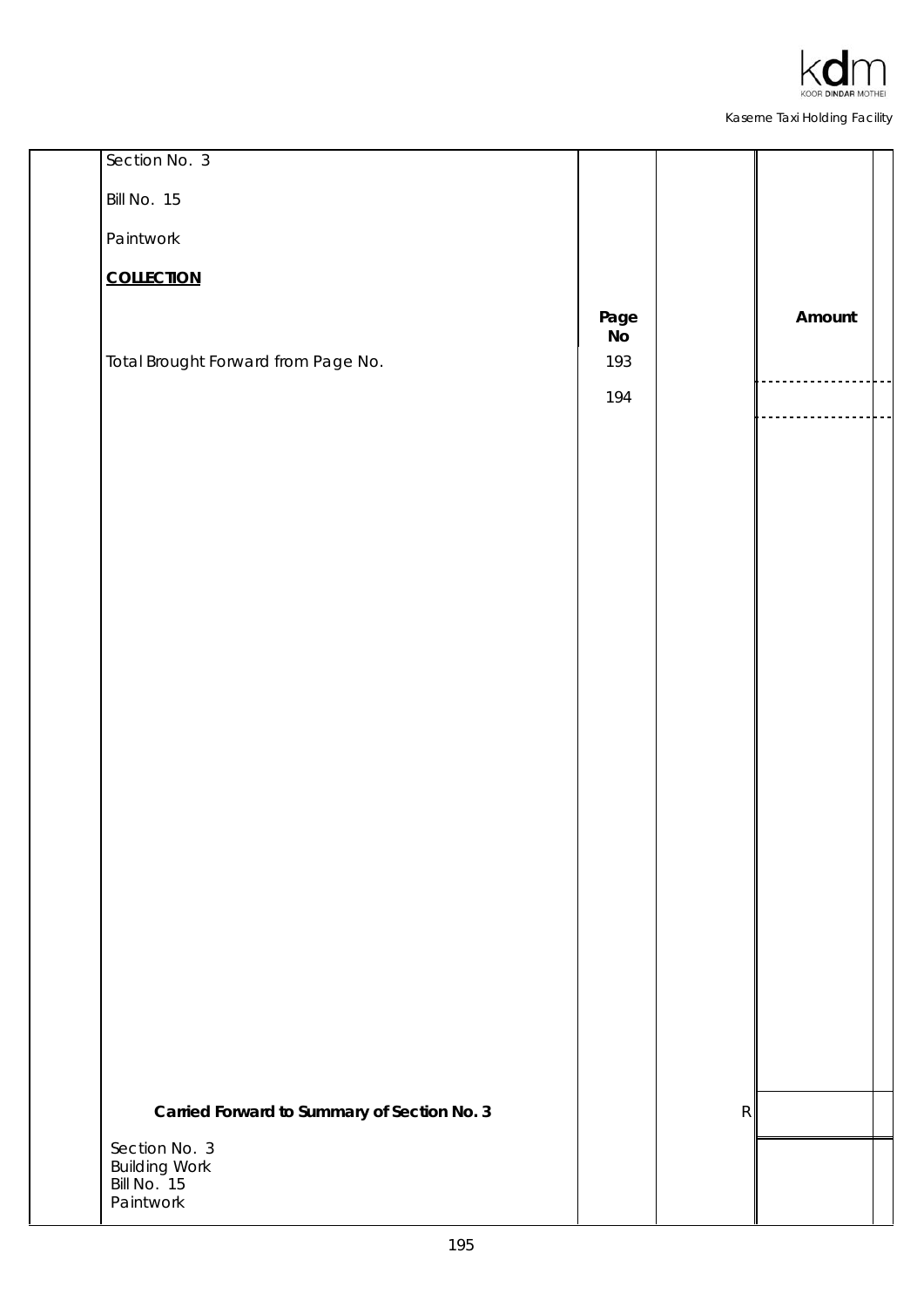|                   | <b>SECTION SUMMARY - Building Work</b>   |            |        |
|-------------------|------------------------------------------|------------|--------|
| Bill<br><b>No</b> |                                          | Page<br>No | Amount |
| 1                 | Earthworks                               | 137        |        |
| $\overline{2}$    | Concrete, Formwork and Reinforcement     | 141        |        |
| $\sqrt{3}$        | Masonry                                  | 145        |        |
| $\overline{4}$    | Waterproofing                            | 148        |        |
| 5                 | Roof coverings, etc                      | 151        |        |
| 6                 | Ceilings, Partitions and Access Flooring | 155        |        |
| $\overline{7}$    | Carpentry and Joinery                    | 162        |        |
| $\, 8$            | Ironmongery                              | 166        |        |
| $\mathsf q$       | Structural steelwork                     | 174        |        |
| 10                | Metalwork                                | 179        |        |
| 11                | Plastering                               | 180        |        |
| 12                | Tiling                                   | 183        |        |
| 13                | Plumbing and Drainage                    | 191        |        |
| 14                | Glazing                                  | 192        |        |
| 15                | Paintwork                                | 195        |        |
|                   |                                          |            |        |
|                   |                                          |            |        |
|                   |                                          |            |        |
|                   |                                          |            |        |
|                   |                                          |            |        |
|                   |                                          |            |        |
|                   |                                          |            |        |
|                   |                                          |            |        |
|                   | <b>Carried to Final Summary</b>          |            |        |
|                   | Section No. 3<br><b>Building Work</b>    |            |        |
|                   |                                          |            |        |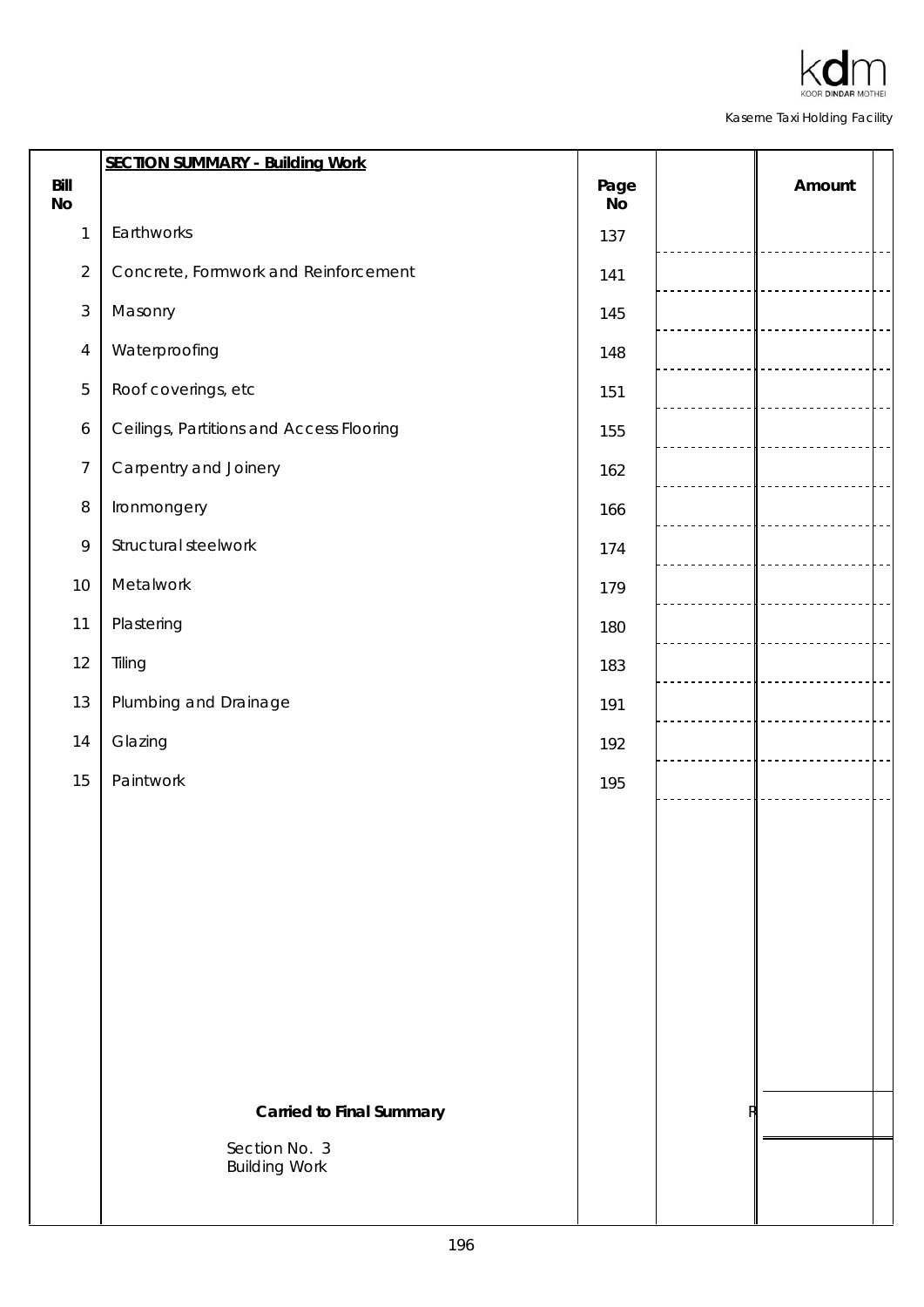|              |                                                                                                                                                                                                                                                         |     |                | Rate     |           |              |       |
|--------------|---------------------------------------------------------------------------------------------------------------------------------------------------------------------------------------------------------------------------------------------------------|-----|----------------|----------|-----------|--------------|-------|
| Item         | <b>Description</b>                                                                                                                                                                                                                                      |     | Unit Qty       | Mat. (A) | Inst. (B) | Amount (A+B) | Total |
|              | <b>BILL NO. 1</b>                                                                                                                                                                                                                                       |     |                |          |           |              |       |
|              | LV CABLES AND TRENCHING                                                                                                                                                                                                                                 |     |                |          |           |              |       |
| 1            | Supply and Install LV cables<br>PVC PVC SWA PVC insulated copper cables excluding<br>terminations and supports                                                                                                                                          |     |                |          |           |              |       |
|              | 1.1 $25mm^2 x 4 core cable.$                                                                                                                                                                                                                            | m   | $\overline{2}$ |          |           |              |       |
|              | 1.2 $16mm^2 x 4 core cable.$                                                                                                                                                                                                                            | m   | 450            |          |           |              |       |
|              | 1.3 $10mm^2$ x 4 core cable.                                                                                                                                                                                                                            | m   | 600            |          |           |              |       |
| $\mathbf{2}$ | <b>Cable Terminations</b><br>For PVC PVC SWA PVC insulated Cu. Cables including<br>armour glands, shrouds, lugs and connections                                                                                                                         |     |                |          |           |              |       |
|              | 2.1 $25mm^2 x 4 core cable.$                                                                                                                                                                                                                            | No. | $\overline{2}$ |          |           |              |       |
|              | 2.2 $16mm^2 x 4 core cable.$                                                                                                                                                                                                                            | No. | 36             |          |           |              |       |
|              | 2.3 $10mm^2$ x 4 core cable.                                                                                                                                                                                                                            | No. | 18             |          |           |              |       |
| 3            | Earthing<br>Bare Copper earth conductors installed with cables                                                                                                                                                                                          |     |                |          |           |              |       |
|              | 3.1 $16mm^2$                                                                                                                                                                                                                                            | m   | 450            |          |           |              |       |
|              | 3.2 $10mm2$                                                                                                                                                                                                                                             | m   | 600            |          |           |              |       |
| 4            | <b>Earth conductor terminations</b>                                                                                                                                                                                                                     |     |                |          |           |              |       |
|              | 4.1 $16mm^2$                                                                                                                                                                                                                                            | No. | 36             |          |           |              |       |
|              | 4.2 $10mm2$                                                                                                                                                                                                                                             | No. | 18             |          |           |              |       |
| 5            | <b>Cable Trenching</b>                                                                                                                                                                                                                                  |     |                |          |           |              |       |
|              | "Rates for trenching shall be inclusive of re-instatement<br>of excavated materials. All cables shall be laid on a 150<br>mm thick bedding of sifted river sand as well as a<br>covering of an equal thickness of the same material<br>where required." |     |                |          |           |              |       |
|              | All trenches shall be excavated to a minimum depth of<br>800mm below ground level irrespective of the size of<br>cable / sleeve installed.                                                                                                              |     |                |          |           |              |       |
|              | Trenching and re-instatement for 600mm (w) x 800mm<br>5.1 (d) measured in linear length.                                                                                                                                                                |     |                |          |           |              |       |
|              | 5,1,1 hand pickable soil                                                                                                                                                                                                                                | m   | 400            |          |           |              |       |
|              | 5,1,2 soft rock                                                                                                                                                                                                                                         | m   | 1              |          |           |              |       |
|              | 5,1,3 hard rock                                                                                                                                                                                                                                         | m   | 1              |          |           |              |       |
|              |                                                                                                                                                                                                                                                         |     |                |          |           |              |       |
|              |                                                                                                                                                                                                                                                         |     |                |          |           |              |       |
|              |                                                                                                                                                                                                                                                         |     |                |          |           |              |       |
|              | <b>Carried forward</b>                                                                                                                                                                                                                                  |     |                |          |           |              |       |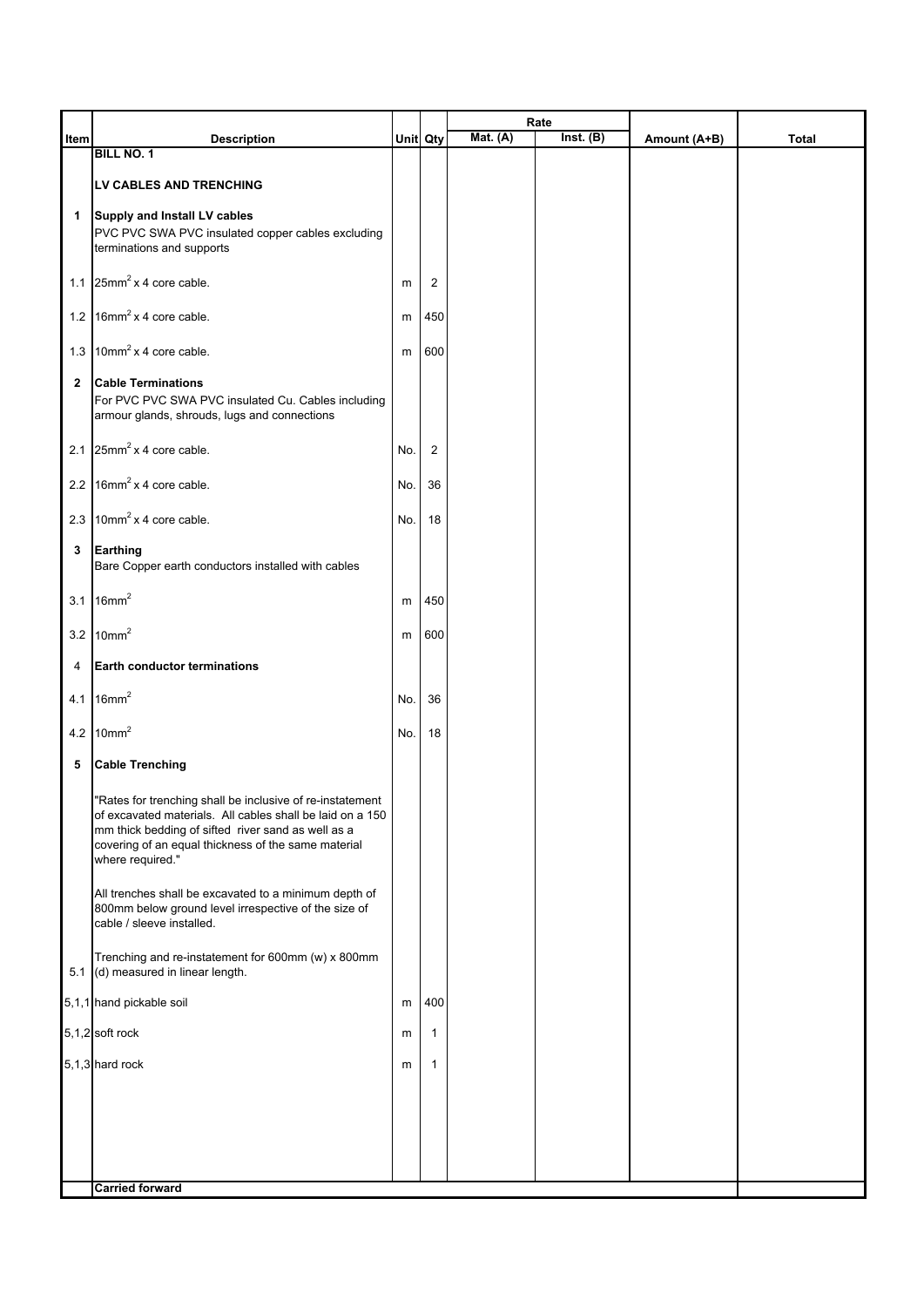|      |                                                                                                                                         |                |              |            | Rate      |              |                                           |
|------|-----------------------------------------------------------------------------------------------------------------------------------------|----------------|--------------|------------|-----------|--------------|-------------------------------------------|
| Item | <b>Description</b>                                                                                                                      |                | Unit Qty     | Mat. $(A)$ | Inst. (B) | Amount (A+B) | <b>Total</b>                              |
|      | <b>Brought Forward</b>                                                                                                                  |                |              |            |           |              | $\overline{\mathsf{R}}$<br>$\blacksquare$ |
|      | Excavate and backfill a trench 600m wide x 800m deep<br>5.2 to lay cable.                                                               | m              | $\mathbf{1}$ |            |           |              |                                           |
|      | 5.3 Supply and installation of sifted sand in trenches.                                                                                 | m <sup>3</sup> | 192          |            |           |              |                                           |
|      | 5.4 PVC danger Warning Tape 150 mm above cables.                                                                                        | m              | 450          |            |           |              |                                           |
| 6    | <b>Cable Sleeves</b>                                                                                                                    |                |              |            |           |              |                                           |
|      | Supply and install 110mm diameter sleeves type<br>NEXTUBE or similar including sealing of sleeve ends<br>6.1 excluding excavation.      | m              | 120          |            |           |              |                                           |
|      | Supply and install 50mm diameter sleeves type<br>NEXTUBE or similar including sealing of sleeve ends<br>6.2 excluding excavation.       | ${\sf m}$      | 600          |            |           |              |                                           |
|      | 6.3 50 mm diameter uPVC cable sleeves.                                                                                                  | m              | 20           |            |           |              |                                           |
| 7    | <b>Manholes</b>                                                                                                                         |                |              |            |           |              |                                           |
|      | Positions shall be verified on site and/or as per layout as<br>shown in the documents.                                                  |                |              |            |           |              |                                           |
|      | Supply and install in ground 600mm x 600mm x 800mm<br>deep manhole for electrical services complete with<br>7.1 heavy duty steel cover. | No.            | $\mathbf{1}$ |            |           |              |                                           |
|      |                                                                                                                                         |                |              |            |           |              |                                           |
|      |                                                                                                                                         |                |              |            |           |              |                                           |
|      |                                                                                                                                         |                |              |            |           |              |                                           |
|      |                                                                                                                                         |                |              |            |           |              |                                           |
|      |                                                                                                                                         |                |              |            |           |              |                                           |
|      |                                                                                                                                         |                |              |            |           |              |                                           |
|      |                                                                                                                                         |                |              |            |           |              |                                           |
|      |                                                                                                                                         |                |              |            |           |              |                                           |
|      |                                                                                                                                         |                |              |            |           |              |                                           |
|      |                                                                                                                                         |                |              |            |           |              |                                           |
|      |                                                                                                                                         |                |              |            |           |              |                                           |
|      | <b>TOTAL CARRIED TO SUMMARY</b>                                                                                                         |                |              |            |           |              |                                           |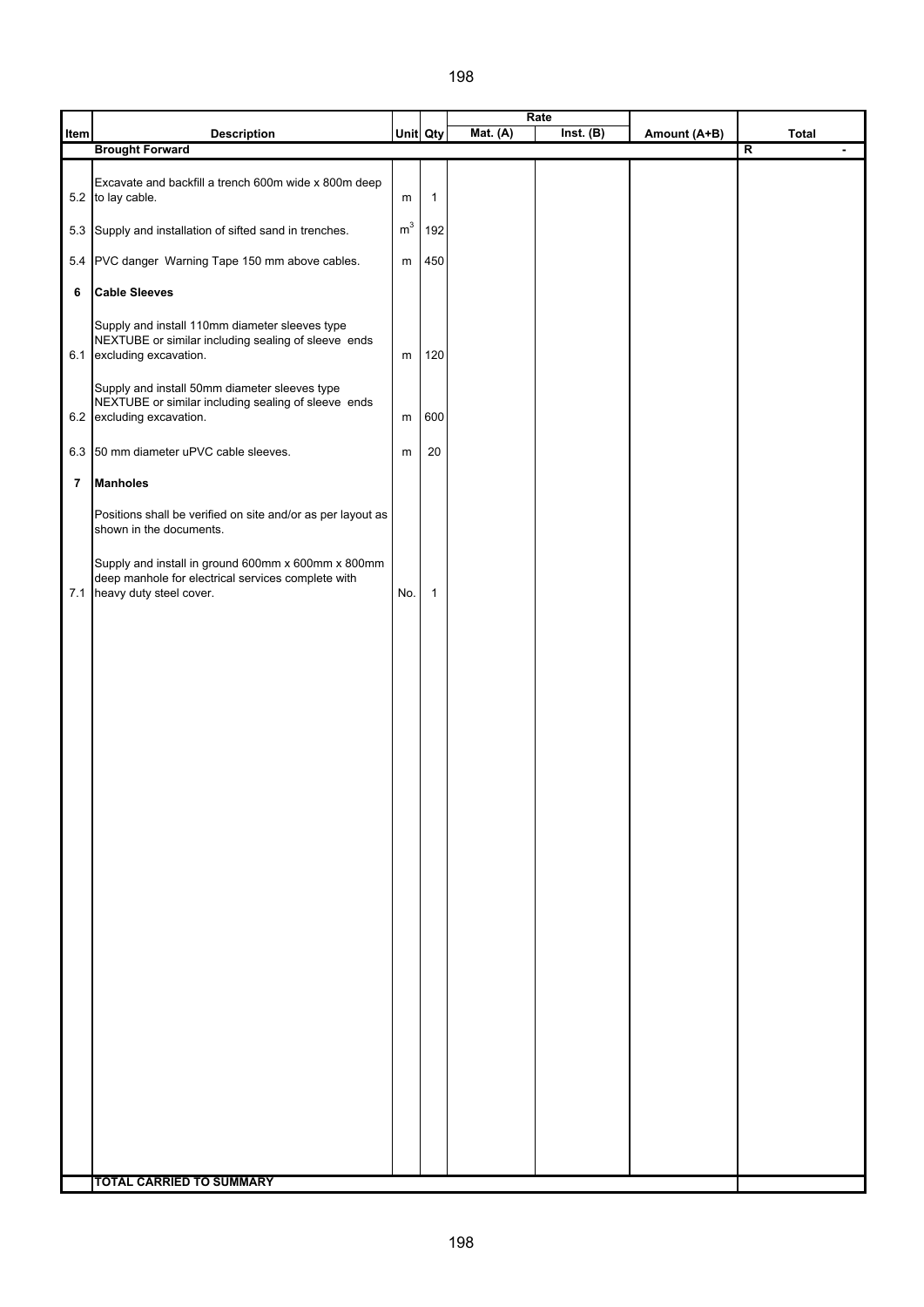|              |                                                                                                   |      |              |            | Rate      |              |       |
|--------------|---------------------------------------------------------------------------------------------------|------|--------------|------------|-----------|--------------|-------|
| Item         | <b>Description</b>                                                                                |      | Unit Qty     | Mat. $(A)$ | Inst. (B) | Amount (A+B) | Total |
|              | <b>BILL NO.2</b>                                                                                  |      |              |            |           |              |       |
|              | <b>POWER CONNECTION</b>                                                                           |      |              |            |           |              |       |
|              |                                                                                                   |      |              |            |           |              |       |
| 1            | <b>New Connection</b>                                                                             |      |              |            |           |              |       |
|              |                                                                                                   |      |              |            |           |              |       |
|              | 1.1 Establish an electrical connection for 55kVA supply                                           |      |              |            |           |              |       |
|              | by means of a CP8 Meter box from the supply<br>authority complete with all mounting accessories / |      |              |            |           |              |       |
|              | material.                                                                                         | Sum  | $\mathbf{1}$ |            |           |              |       |
|              |                                                                                                   |      |              |            |           |              |       |
|              | 1.2 Mark up on item 1.1                                                                           | $\%$ |              |            |           |              |       |
|              |                                                                                                   |      |              |            |           |              |       |
|              | 1.3 Supply, install and connect the Kiosk, fully                                                  |      |              |            |           |              |       |
|              | weatherproof with circuit breakers inside and                                                     |      |              |            |           |              |       |
|              | complete with all fixing material or accessories as per<br>SLD.                                   | No.  | $\mathbf{1}$ |            |           |              |       |
|              |                                                                                                   |      |              |            |           |              |       |
| 1.4          | Supply and install a programmable 3 phase, 4 wire                                                 |      |              |            |           |              |       |
|              | ENERMAX electronic meter complete with data                                                       |      |              |            |           |              |       |
|              | storage capabilities including all accessories and                                                |      |              |            |           |              |       |
|              | programming equipment installed in Kiosk above.                                                   | No.  | $\mathbf{1}$ |            |           |              |       |
|              |                                                                                                   |      |              |            |           |              |       |
| $\mathbf{2}$ | <b>Temporary Connection</b>                                                                       |      |              |            |           |              |       |
|              | 2.1 Provision for the supply of a temporary connection                                            |      |              |            |           |              |       |
|              | 40A Single phase from for construction purposes                                                   |      |              |            |           |              |       |
|              | including the removal thereof after contruction etc.                                              | Sum  | $\mathbf{1}$ |            |           |              |       |
|              |                                                                                                   |      |              |            |           |              |       |
| 3            | <b>Testing and Commissioning</b>                                                                  |      |              |            |           |              |       |
|              |                                                                                                   |      |              |            |           |              |       |
|              | 3.1 Test and Commission the complete installation.                                                | Sum  | $\mathbf{1}$ |            |           |              |       |
|              | 3.2 Issue a Certificate of Compliance (CoC) in                                                    |      |              |            |           |              |       |
|              | accordance with the SANS 0142-1 (2001)                                                            |      |              |            |           |              |       |
|              | requirements per installation.                                                                    | Sum  | $\mathbf{1}$ |            |           |              |       |
|              |                                                                                                   |      |              |            |           |              |       |
|              |                                                                                                   |      |              |            |           |              |       |
|              |                                                                                                   |      |              |            |           |              |       |
|              |                                                                                                   |      |              |            |           |              |       |
|              |                                                                                                   |      |              |            |           |              |       |
|              |                                                                                                   |      |              |            |           |              |       |
|              |                                                                                                   |      |              |            |           |              |       |
|              |                                                                                                   |      |              |            |           |              |       |
|              |                                                                                                   |      |              |            |           |              |       |
|              |                                                                                                   |      |              |            |           |              |       |
|              |                                                                                                   |      |              |            |           |              |       |
|              |                                                                                                   |      |              |            |           |              |       |
|              |                                                                                                   |      |              |            |           |              |       |
|              |                                                                                                   |      |              |            |           |              |       |
|              |                                                                                                   |      |              |            |           |              |       |
|              |                                                                                                   |      |              |            |           |              |       |
|              |                                                                                                   |      |              |            |           |              |       |
|              |                                                                                                   |      |              |            |           |              |       |
|              |                                                                                                   |      |              |            |           |              |       |
|              |                                                                                                   |      |              |            |           |              |       |
|              |                                                                                                   |      |              |            |           |              |       |
|              |                                                                                                   |      |              |            |           |              |       |
|              |                                                                                                   |      |              |            |           |              |       |
|              |                                                                                                   |      |              |            |           |              |       |
|              |                                                                                                   |      |              |            |           |              |       |
|              |                                                                                                   |      |              |            |           |              |       |
|              | <b>TOTAL CARRIED TO SUMMARY</b>                                                                   |      |              |            |           |              |       |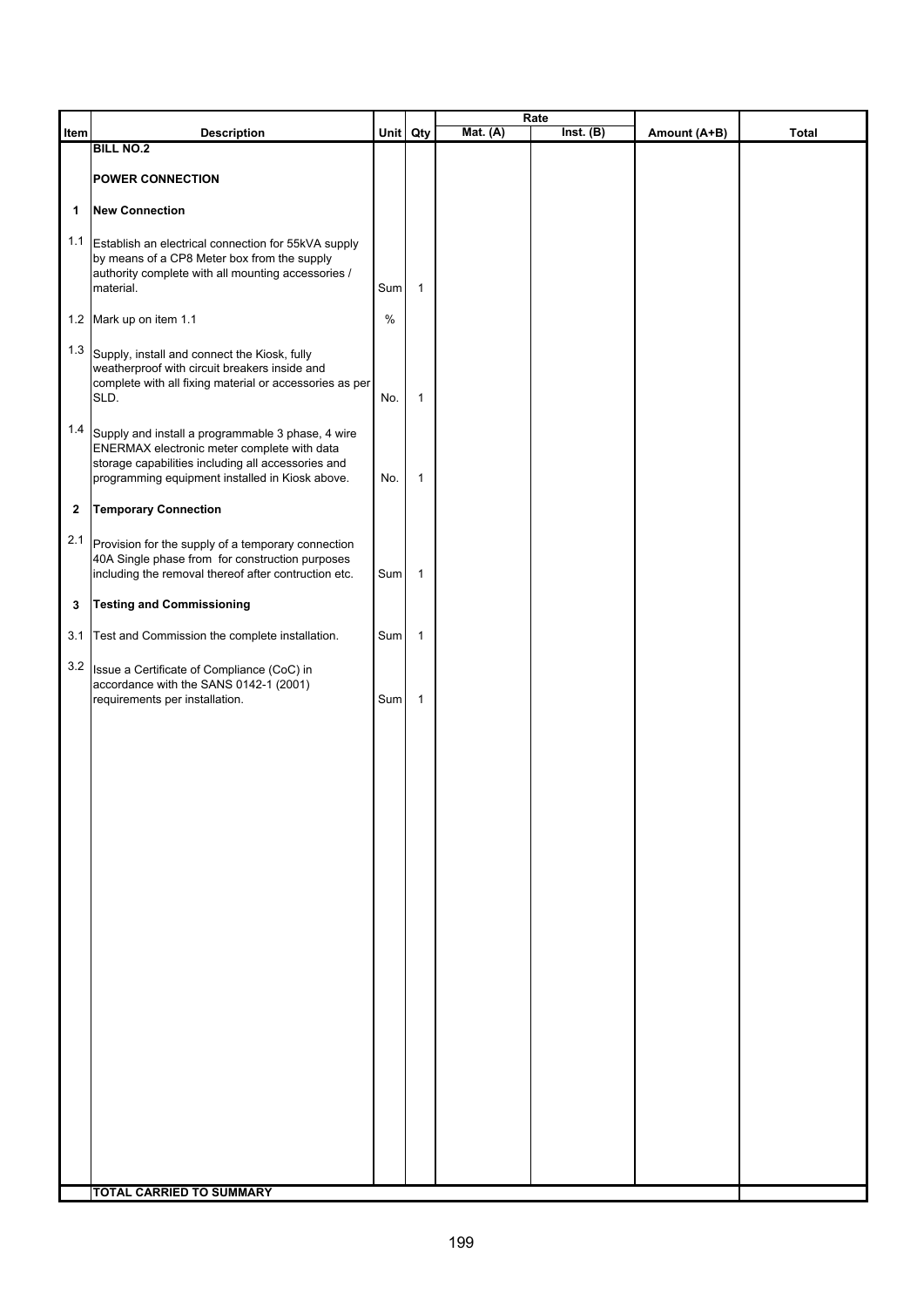|      |                                                                                                                                                                                                                                                                                                                                                                          |          |              |            | Rate      |              |              |
|------|--------------------------------------------------------------------------------------------------------------------------------------------------------------------------------------------------------------------------------------------------------------------------------------------------------------------------------------------------------------------------|----------|--------------|------------|-----------|--------------|--------------|
| Item | <b>Description</b><br><b>BILL NO.3</b>                                                                                                                                                                                                                                                                                                                                   | Unit Qty |              | Mat. $(A)$ | Inst. (B) | Amount (A+B) | <b>Total</b> |
|      | ELECTRICAL DISTRIBUTION BOARDS                                                                                                                                                                                                                                                                                                                                           |          |              |            |           |              |              |
| 1    | <b>Distribution Boards/Kiosks</b>                                                                                                                                                                                                                                                                                                                                        |          |              |            |           |              |              |
|      | Supply Distribution Boards/Kiosks complete with<br>all switchgear, accessories, sheet metal and all<br>frames, sub-frames, busbars, fixtures and fittings<br>as specified in the wiring diagrams. All Distribution<br>Boards to be fitted in the factory and tested in<br>accordance to specifications. Rate shall include<br>delivery, off-loading and storage to site. |          |              |            |           |              |              |
| 1.1  | Distribution Board DB.T                                                                                                                                                                                                                                                                                                                                                  | No       | 1            |            |           |              |              |
| 1.2  | Distribution Board DB.O                                                                                                                                                                                                                                                                                                                                                  | No       | $\mathbf{1}$ |            |           |              |              |
| 1.3  | Distribution Board DB.GH                                                                                                                                                                                                                                                                                                                                                 | No       | 1            |            |           |              |              |
| 1.4  | Sub - DB.A1.1                                                                                                                                                                                                                                                                                                                                                            | No       | $\mathbf{1}$ |            |           |              |              |
| 1.5  | Sub - DB.A1.2                                                                                                                                                                                                                                                                                                                                                            | No       | 1            |            |           |              |              |
| 1.6  | Sub - DB.A1.3                                                                                                                                                                                                                                                                                                                                                            | No       | $\mathbf{1}$ |            |           |              |              |
| 1.7  | Sub - DB.A2.1                                                                                                                                                                                                                                                                                                                                                            | No       | $\mathbf{1}$ |            |           |              |              |
| 1.8  | Sub - DB.A2.2                                                                                                                                                                                                                                                                                                                                                            | No       | 1            |            |           |              |              |
| 1.9  | Sub - DB.A2.3                                                                                                                                                                                                                                                                                                                                                            | No       | $\mathbf{1}$ |            |           |              |              |
| 1.10 | Sub - DB.A3.1                                                                                                                                                                                                                                                                                                                                                            | No       | $\mathbf{1}$ |            |           |              |              |
| 1.11 | Sub - DB.A3.2                                                                                                                                                                                                                                                                                                                                                            | No       | 1            |            |           |              |              |
| 1.12 | Sub - DB.A3.3                                                                                                                                                                                                                                                                                                                                                            | No       | 1            |            |           |              |              |
| 1.13 | Sub - DB.B1.1                                                                                                                                                                                                                                                                                                                                                            | No       | $\mathbf{1}$ |            |           |              |              |
| 1.14 | Sub - DB.B1.2                                                                                                                                                                                                                                                                                                                                                            | No       | 1            |            |           |              |              |
| 1.15 | Sub - DB.B1.3                                                                                                                                                                                                                                                                                                                                                            | No       | 1            |            |           |              |              |
| 1.16 | Sub - DB.B2.1                                                                                                                                                                                                                                                                                                                                                            | No       | $\mathbf{1}$ |            |           |              |              |
| 1.17 | Sub - DB.B2.2                                                                                                                                                                                                                                                                                                                                                            | No       | $\mathbf{1}$ |            |           |              |              |
| 1.18 | Sub - DB.B2.3                                                                                                                                                                                                                                                                                                                                                            | No       | $\mathbf{1}$ |            |           |              |              |
|      |                                                                                                                                                                                                                                                                                                                                                                          |          |              |            |           |              |              |
|      |                                                                                                                                                                                                                                                                                                                                                                          |          |              |            |           |              |              |
|      |                                                                                                                                                                                                                                                                                                                                                                          |          |              |            |           |              |              |
|      |                                                                                                                                                                                                                                                                                                                                                                          |          |              |            |           |              |              |
|      |                                                                                                                                                                                                                                                                                                                                                                          |          |              |            |           |              |              |
|      |                                                                                                                                                                                                                                                                                                                                                                          |          |              |            |           |              |              |
|      |                                                                                                                                                                                                                                                                                                                                                                          |          |              |            |           |              |              |
|      |                                                                                                                                                                                                                                                                                                                                                                          |          |              |            |           |              |              |
|      | <b>TOTAL CARRIED TO SUMMARY</b>                                                                                                                                                                                                                                                                                                                                          |          |              |            |           |              |              |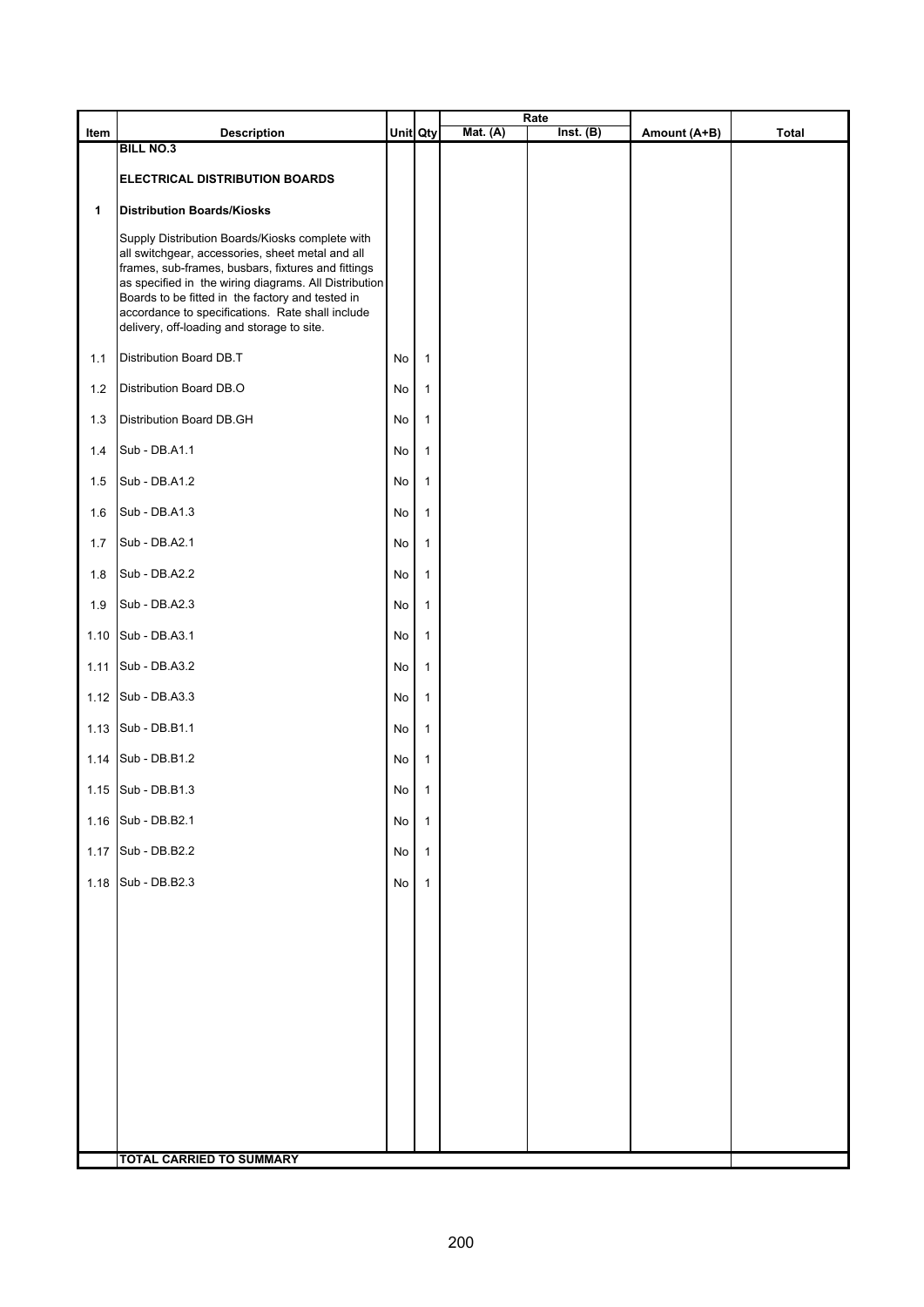| Item         | <b>Description</b>                                                                                                                                                                            |     | Unit Qty    | <b>Mat.</b> (A) | Rate<br>Inst. (B) | Amount (A+B) | <b>Total</b> |
|--------------|-----------------------------------------------------------------------------------------------------------------------------------------------------------------------------------------------|-----|-------------|-----------------|-------------------|--------------|--------------|
|              | <b>BILL NO.4</b>                                                                                                                                                                              |     |             |                 |                   |              |              |
|              | SMALL POWER - GENERAL PURPOSE OUTLET!                                                                                                                                                         |     |             |                 |                   |              |              |
| 1            | <b>Conduits</b>                                                                                                                                                                               |     |             |                 |                   |              |              |
|              | "Rates shall also include all accessories such as<br>couplers, adapters, bends, round elbows, etc<br>excepting outlet boxes."                                                                 |     |             |                 |                   |              |              |
| 1.1          | Heavy duty PVC conduit cast in concrete:                                                                                                                                                      |     |             |                 |                   |              |              |
| 1, 1, 1      | 20mm                                                                                                                                                                                          | m   | $\mathbf 0$ |                 |                   |              |              |
|              | 1,1,2 25mm                                                                                                                                                                                    | m   | 120         |                 |                   |              |              |
| 1.2          | Medium duty PVC conduit in brick work:                                                                                                                                                        |     |             |                 |                   |              |              |
| 1, 2, 1      | 20mm                                                                                                                                                                                          | m   | $\mathbf 0$ |                 |                   |              |              |
| 1,2,2        | 25mm                                                                                                                                                                                          | m   | 60          |                 |                   |              |              |
| 1.3          | PVC flexible conduit:                                                                                                                                                                         |     |             |                 |                   |              |              |
| 1, 3, 1      | 25mm                                                                                                                                                                                          | m   | 0           |                 |                   |              |              |
| $\mathbf{2}$ | <b>Conduit Boxes</b>                                                                                                                                                                          |     |             |                 |                   |              |              |
| 2.1          | Galvanized steel draw box:                                                                                                                                                                    |     |             |                 |                   |              |              |
| 2, 1, 1      | 100 x 100 x 50 mm in block/brick work.                                                                                                                                                        | No. | 5           |                 |                   |              |              |
| 2.2          | Galvanized steel outlet boxes:                                                                                                                                                                |     |             |                 |                   |              |              |
| 2,2,1        | 100 x 100 x 50mm in block/brick work.                                                                                                                                                         | No. | 44          |                 |                   |              |              |
|              | 2,2,2 100 x 50 x 50mm in block/brick.                                                                                                                                                         | No. | $\mathbf 0$ |                 |                   |              |              |
| 2.3          | Blank steel cover plates painted white:                                                                                                                                                       |     |             |                 |                   |              |              |
| 2,3,1        | For 100 x 100 x 50 mm box.                                                                                                                                                                    | No. | $\mathbf 0$ |                 |                   |              |              |
|              | 2,3,2 For 100 x 50 x 50 mm box.                                                                                                                                                               | No. | $\mathbf 0$ |                 |                   |              |              |
| 3            | <b>Conductors</b>                                                                                                                                                                             |     |             |                 |                   |              |              |
| 3.1          | PVC insulated stranded Copper conductors drawn<br>into conduit/wiring trunking/power skirting for circuit<br>wiring. Insulation colour code to be 'Red' for phase<br>and 'Black' for neutral: |     |             |                 |                   |              |              |
|              | $3,1,1$ 6mm <sup>2</sup>                                                                                                                                                                      | m   | 60          |                 |                   |              |              |
|              | $3,1,1$ 4mm <sup>2</sup>                                                                                                                                                                      | m   | 120         |                 |                   |              |              |
|              | 3,1,2 $2.5mm2$                                                                                                                                                                                | m   | $\mathbf 0$ |                 |                   |              |              |
|              |                                                                                                                                                                                               |     |             |                 |                   |              |              |
|              |                                                                                                                                                                                               |     |             |                 |                   |              |              |
|              |                                                                                                                                                                                               |     |             |                 |                   |              |              |
|              |                                                                                                                                                                                               |     |             |                 |                   |              |              |
|              |                                                                                                                                                                                               |     |             |                 |                   |              |              |
|              |                                                                                                                                                                                               |     |             |                 |                   |              |              |
|              |                                                                                                                                                                                               |     |             |                 |                   |              |              |
|              | <b>Carried forward</b>                                                                                                                                                                        |     |             |                 |                   |              |              |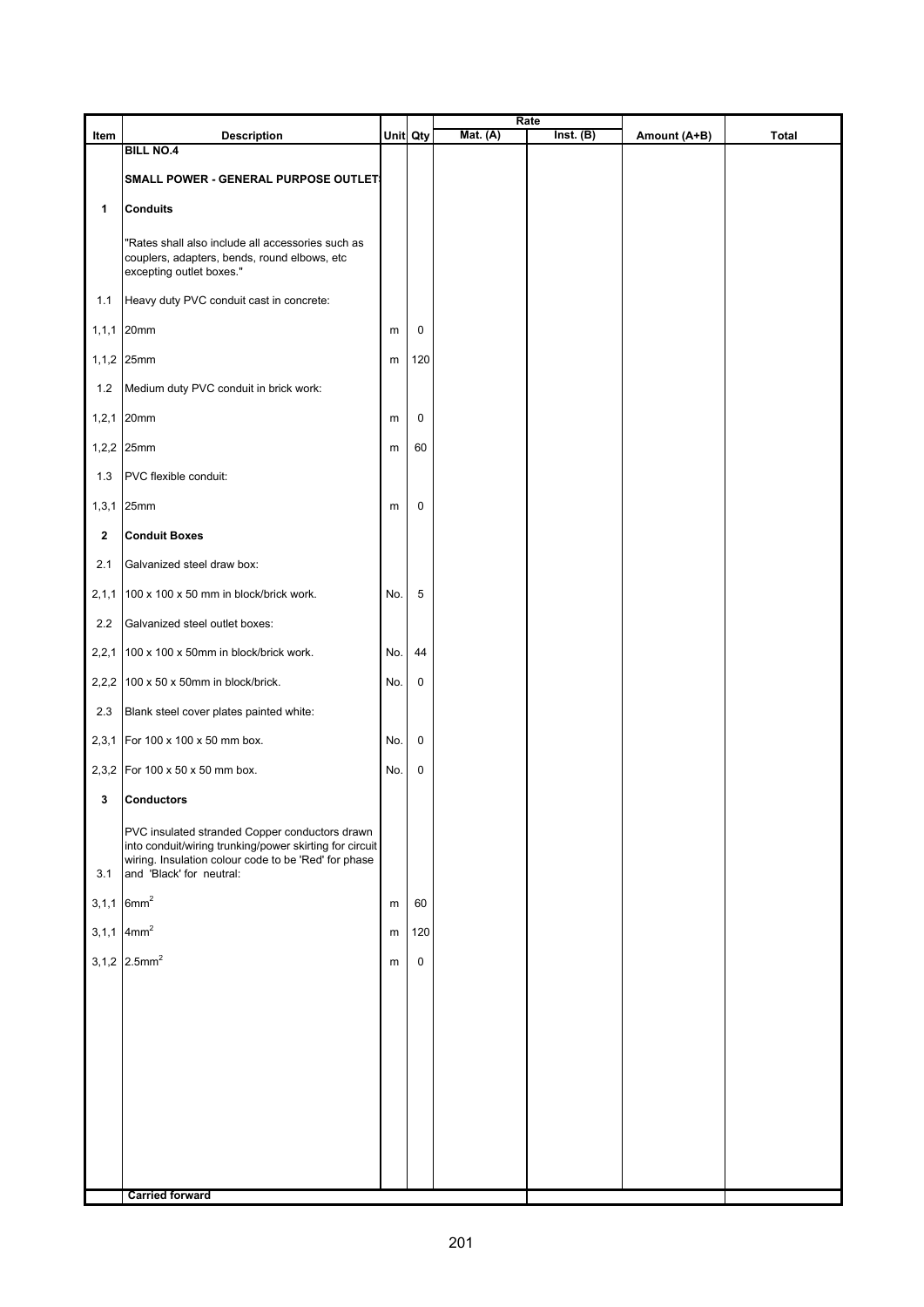|         |                                                                                                                                                         |          |                |      | Rate  |        |                              |
|---------|---------------------------------------------------------------------------------------------------------------------------------------------------------|----------|----------------|------|-------|--------|------------------------------|
| Item    | <b>Description</b><br><b>Brought forward</b>                                                                                                            | Unit Qty |                | Mat. | Inst. | Amount | Total<br>R<br>$\blacksquare$ |
| 3.2     | PVC insulated stranded Copper earth wire drawn<br>into conduit. Insulation colour code to be<br>'Yellow/Green':                                         |          |                |      |       |        |                              |
| 3, 2, 1 | 6mm <sup>2</sup>                                                                                                                                        | m        | 60             |      |       |        |                              |
|         | 3,2,2 $4mm2$                                                                                                                                            | m        | 120            |      |       |        |                              |
| 3.3     | Bare Copper earth wire drawn into wiring<br>trunking/power skirting:                                                                                    |          |                |      |       |        |                              |
| 3,3,1   | $2.5$ mm $2$                                                                                                                                            | m        | 0              |      |       |        |                              |
| 4       | <b>Socket Outlets and Equipment Isolators</b>                                                                                                           |          |                |      |       |        |                              |
|         | 'Rates shall also include all required steel cover<br>plates, screws etc."                                                                              |          |                |      |       |        |                              |
| 4.1     | All appliances shall be Crabtree with white finish<br>unless otherwise specified.                                                                       |          |                |      |       |        |                              |
|         | 220V, 16A, standard 3 pin flush mounted, single<br>4,1,1 switched socket outlet                                                                         | No.      | $\overline{4}$ |      |       |        |                              |
|         | 220V, 16A, standard 3 pin flush mounted, double<br>4,1,2 switched socket outlet                                                                         | No.      | 21             |      |       |        |                              |
|         | 220V, 16A, standard 3 pin flush mounted, single<br>4,1,3 switched socket outlet with EURO outlet                                                        | No.      | 10             |      |       |        |                              |
|         | 220V, 16A, standard 3 pin, surface mount single<br>4,1,4 switched socket outlet c/w extension box.                                                      | No.      | 0              |      |       |        |                              |
|         | 220V, 16A, standard 3 pin mounted in wall box or<br>floor box conduit system single switched socket<br>4,1,5 outlet.                                    | No.      | $\mathbf 0$    |      |       |        |                              |
|         | 220V, 16A, red standard 3 pin mounted in wall box<br>or floor box conduit system with shaved earth<br>4,1,6 socket single S.S.O for essential circuits. | No. I    | 0              |      |       |        |                              |
|         | 4,1,7 220V module unswitched.                                                                                                                           | No.      | 0              |      |       |        |                              |
|         | 4,1,8 220V, 30A, single pole isolator, flush mounted                                                                                                    | No.      | 0              |      |       |        |                              |
|         | 4,1,9 220V, 30A, double pole isolator, flush mounted                                                                                                    | No.      | 3              |      |       |        |                              |
|         | 220V, 30A, double pole isolator IP65 Rated,<br>4,1,10 surface mounted                                                                                   | No.      | 5              |      |       |        |                              |
|         | 16 Ampere, standard 3 pin mounted on skirting<br>4,1,11 trunking single switched socket outlet.                                                         | No.      | 0              |      |       |        |                              |
|         |                                                                                                                                                         |          |                |      |       |        |                              |
|         |                                                                                                                                                         |          |                |      |       |        |                              |
|         |                                                                                                                                                         |          |                |      |       |        |                              |
|         |                                                                                                                                                         |          |                |      |       |        |                              |
|         |                                                                                                                                                         |          |                |      |       |        |                              |
|         |                                                                                                                                                         |          |                |      |       |        |                              |
|         | <b>Carried forward</b>                                                                                                                                  |          |                |      |       |        |                              |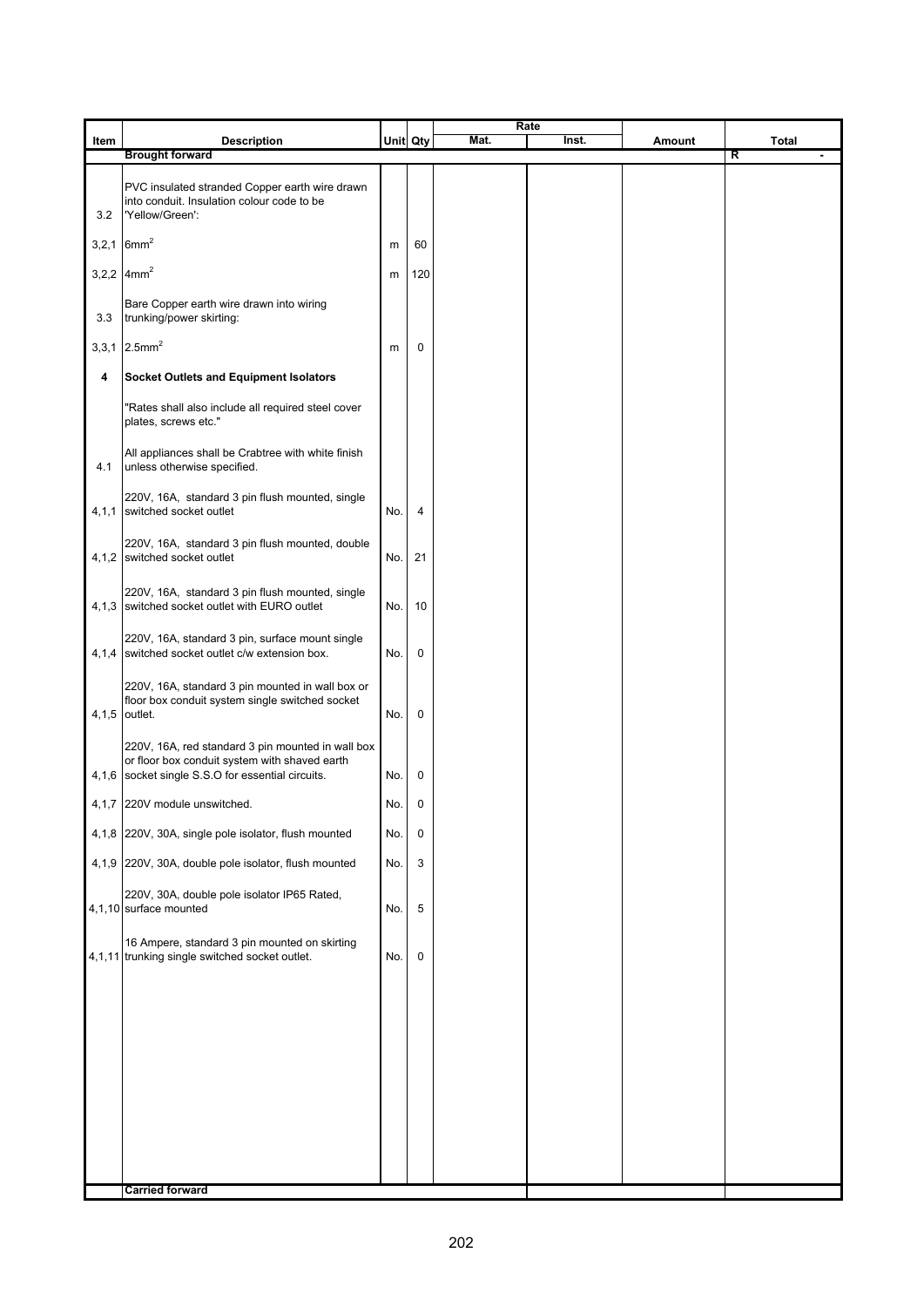|      |                                                                                                                                                                                                                                                                       |    |                     | Rate |       |        |                   |
|------|-----------------------------------------------------------------------------------------------------------------------------------------------------------------------------------------------------------------------------------------------------------------------|----|---------------------|------|-------|--------|-------------------|
| Item | <b>Description</b><br><b>Brought forward</b>                                                                                                                                                                                                                          |    | Unit Qty            | Mat. | Inst. | Amount | <b>Total</b><br>R |
| 4.2  | Cabstrut wall cluster box system, complete with<br>accessories for full range of electrical energy, data<br>and communication outlets. Energy outlets shall be<br>16Amp, standard 3 pin single S.S.O and 16Amp,<br>red 3 pin with shaved earth single, Data point and | No | $\mathsf 0$         |      |       |        |                   |
| 4.3  | Power dock system, complete with accessories for<br>full range of electrical energy, data and<br>communication outlets. Energy outlets shall be<br>16Amp, standard 3 pin single S.S.O and 16Amp,<br>red 3 pin with shaved earth single, Data point and                | No | 0                   |      |       |        |                   |
| 4.4  | 16 Ampere, red standard 3 pin mounted on skirting<br>trunking single switched socket outlet. with shaved<br>earth socket                                                                                                                                              | No | $\pmb{0}$           |      |       |        |                   |
| 4.5  | RJ11 telephone sockets on Skirting                                                                                                                                                                                                                                    | No | $\mathsf{O}\xspace$ |      |       |        |                   |
| 4.6  | RJ45 Data sockets on Skirting                                                                                                                                                                                                                                         | No | 0                   |      |       |        |                   |
| 4.7  | TV, FM & satellite Socket outlet with second TV<br>loop, 100 mm x 100 mm.                                                                                                                                                                                             | No | $\pmb{0}$           |      |       |        |                   |
|      |                                                                                                                                                                                                                                                                       |    |                     |      |       |        |                   |
|      |                                                                                                                                                                                                                                                                       |    |                     |      |       |        |                   |
|      |                                                                                                                                                                                                                                                                       |    |                     |      |       |        |                   |
|      |                                                                                                                                                                                                                                                                       |    |                     |      |       |        |                   |
|      |                                                                                                                                                                                                                                                                       |    |                     |      |       |        |                   |
|      |                                                                                                                                                                                                                                                                       |    |                     |      |       |        |                   |
|      |                                                                                                                                                                                                                                                                       |    |                     |      |       |        |                   |
|      |                                                                                                                                                                                                                                                                       |    |                     |      |       |        |                   |
|      |                                                                                                                                                                                                                                                                       |    |                     |      |       |        |                   |
|      |                                                                                                                                                                                                                                                                       |    |                     |      |       |        |                   |
|      | <b>TOTAL CARRIED TO SUMMARY</b>                                                                                                                                                                                                                                       |    |                     |      |       |        |                   |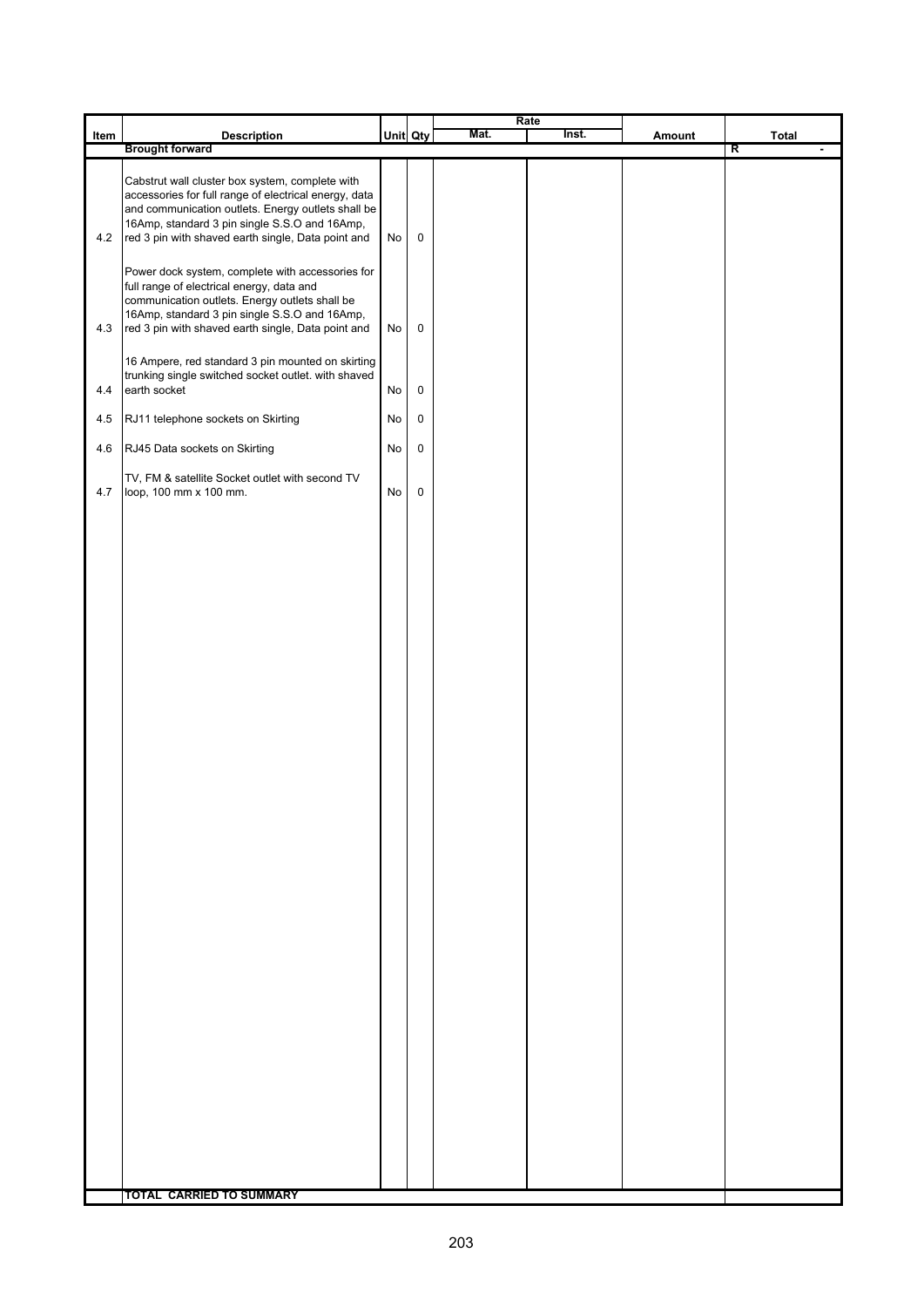|              |                                                          |            |                  |                 | Rate      |              |              |
|--------------|----------------------------------------------------------|------------|------------------|-----------------|-----------|--------------|--------------|
| Item         | <b>Description</b>                                       | Unit Qty   |                  | <b>Mat.</b> (A) | Inst. (B) | Amount (A+B) | <b>Total</b> |
|              | <b>BILL NO.5</b>                                         |            |                  |                 |           |              |              |
|              |                                                          |            |                  |                 |           |              |              |
|              | <b>ELECTRICAL APPLIANCES</b>                             |            |                  |                 |           |              |              |
|              |                                                          |            |                  |                 |           |              |              |
|              |                                                          |            |                  |                 |           |              |              |
|              | "Rates shall allow for the supply, storage, delivery to  |            |                  |                 |           |              |              |
|              | site, and installtion of all materials complete with all |            |                  |                 |           |              |              |
|              | required cover plates, accessories ect."                 |            |                  |                 |           |              |              |
|              |                                                          |            |                  |                 |           |              |              |
|              |                                                          |            |                  |                 |           |              |              |
| $\mathbf{1}$ | 150 Liter Electric Geysers to SANS standard              | ${\sf No}$ | $\boldsymbol{7}$ |                 |           |              |              |
|              |                                                          |            |                  |                 |           |              |              |
| $\sqrt{2}$   | 2.5 Liter White Epoxy Hydroboil                          | ${\sf No}$ | $\mathbf{1}$     |                 |           |              |              |
|              |                                                          |            |                  |                 |           |              |              |
|              |                                                          |            |                  |                 |           |              |              |
|              |                                                          |            |                  |                 |           |              |              |
|              |                                                          |            |                  |                 |           |              |              |
|              |                                                          |            |                  |                 |           |              |              |
|              |                                                          |            |                  |                 |           |              |              |
|              |                                                          |            |                  |                 |           |              |              |
|              |                                                          |            |                  |                 |           |              |              |
|              |                                                          |            |                  |                 |           |              |              |
|              |                                                          |            |                  |                 |           |              |              |
|              |                                                          |            |                  |                 |           |              |              |
|              |                                                          |            |                  |                 |           |              |              |
|              |                                                          |            |                  |                 |           |              |              |
|              |                                                          |            |                  |                 |           |              |              |
|              |                                                          |            |                  |                 |           |              |              |
|              |                                                          |            |                  |                 |           |              |              |
|              |                                                          |            |                  |                 |           |              |              |
|              |                                                          |            |                  |                 |           |              |              |
|              |                                                          |            |                  |                 |           |              |              |
|              |                                                          |            |                  |                 |           |              |              |
|              |                                                          |            |                  |                 |           |              |              |
|              |                                                          |            |                  |                 |           |              |              |
|              |                                                          |            |                  |                 |           |              |              |
|              |                                                          |            |                  |                 |           |              |              |
|              |                                                          |            |                  |                 |           |              |              |
|              |                                                          |            |                  |                 |           |              |              |
|              |                                                          |            |                  |                 |           |              |              |
|              |                                                          |            |                  |                 |           |              |              |
|              |                                                          |            |                  |                 |           |              |              |
|              |                                                          |            |                  |                 |           |              |              |
|              |                                                          |            |                  |                 |           |              |              |
|              |                                                          |            |                  |                 |           |              |              |
|              |                                                          |            |                  |                 |           |              |              |
|              |                                                          |            |                  |                 |           |              |              |
|              |                                                          |            |                  |                 |           |              |              |
|              |                                                          |            |                  |                 |           |              |              |
|              |                                                          |            |                  |                 |           |              |              |
|              |                                                          |            |                  |                 |           |              |              |
|              |                                                          |            |                  |                 |           |              |              |
|              |                                                          |            |                  |                 |           |              |              |
|              |                                                          |            |                  |                 |           |              |              |
|              |                                                          |            |                  |                 |           |              |              |
|              |                                                          |            |                  |                 |           |              |              |
|              |                                                          |            |                  |                 |           |              |              |
|              |                                                          |            |                  |                 |           |              |              |
|              |                                                          |            |                  |                 |           |              |              |
|              |                                                          |            |                  |                 |           |              |              |
|              |                                                          |            |                  |                 |           |              |              |
|              |                                                          |            |                  |                 |           |              |              |
|              |                                                          |            |                  |                 |           |              |              |
|              |                                                          |            |                  |                 |           |              |              |
|              |                                                          |            |                  |                 |           |              |              |
|              |                                                          |            |                  |                 |           |              |              |
|              |                                                          |            |                  |                 |           |              |              |
|              |                                                          |            |                  |                 |           |              |              |
|              |                                                          |            |                  |                 |           |              |              |
|              | <b>TOTAL CARRIED TO SUMMARY</b>                          |            |                  |                 |           |              |              |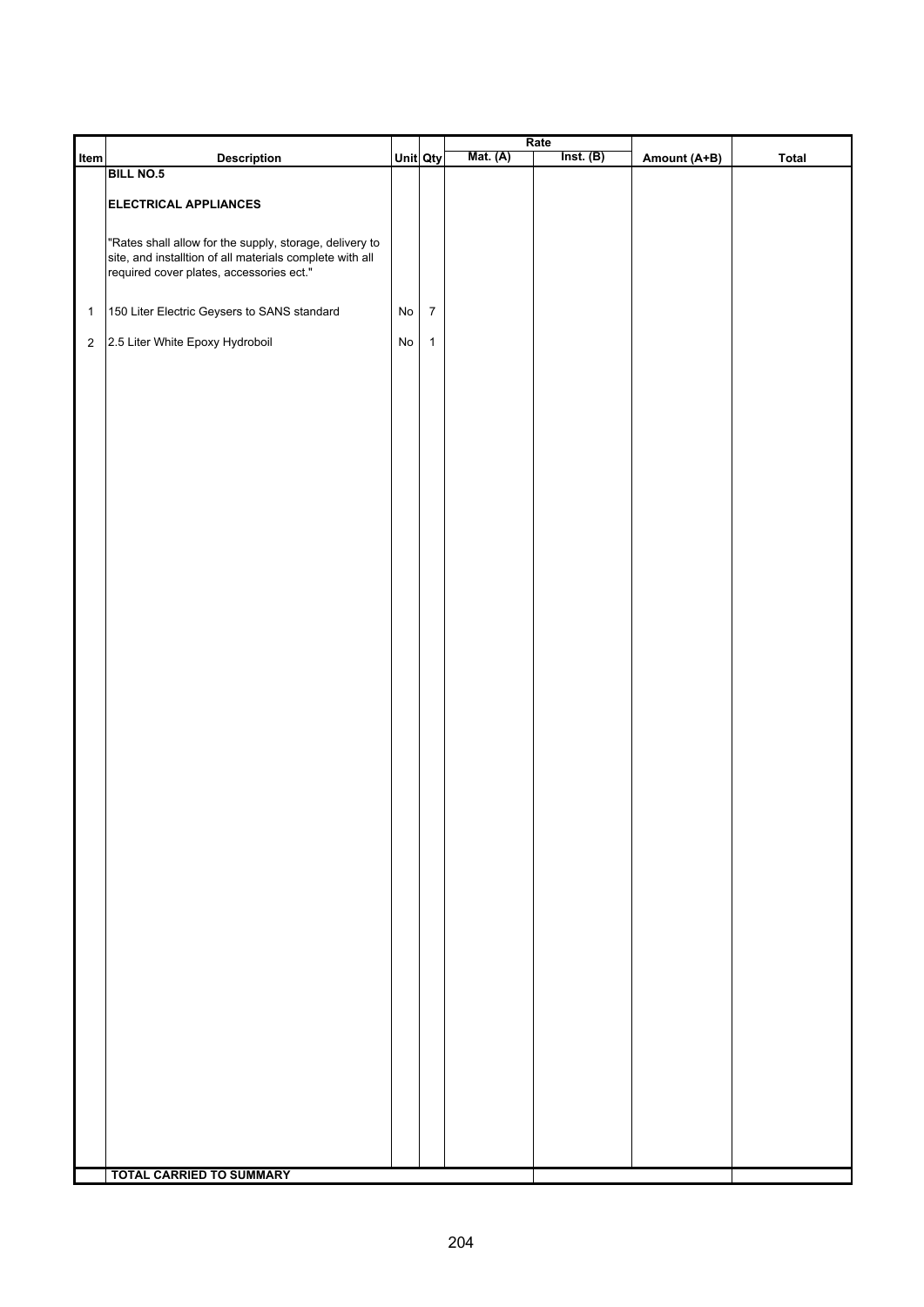|              |                                                                                                                   |          |              |            | Rate      |              |       |
|--------------|-------------------------------------------------------------------------------------------------------------------|----------|--------------|------------|-----------|--------------|-------|
| Item         | <b>Description</b><br><b>BILL NO.6</b>                                                                            | Unit Qty |              | Mat. $(A)$ | Inst. (B) | Amount (A+B) | Total |
|              |                                                                                                                   |          |              |            |           |              |       |
|              | <b>LIGHT FITTINGS AND ACCESSORIES</b>                                                                             |          |              |            |           |              |       |
| 1            | <b>Conduits</b>                                                                                                   |          |              |            |           |              |       |
|              |                                                                                                                   |          |              |            |           |              |       |
|              | "Rates shall also include all accessories such as<br>couplers, adapters, bends, round elbows, etc excepting       |          |              |            |           |              |       |
|              | outlet boxes."                                                                                                    |          |              |            |           |              |       |
|              | 1.1 Medium duty PVC conduit in brick/concrete work:                                                               |          |              |            |           |              |       |
|              | 1,1,1 20mm                                                                                                        | m        | 50           |            |           |              |       |
|              | 1.2 Medium duty PVC conduit fixed in ceiling space.                                                               |          |              |            |           |              |       |
|              | 1,2,1 20mm                                                                                                        | m        | 250          |            |           |              |       |
| $\mathbf{2}$ | <b>Conduit Boxes</b>                                                                                              |          |              |            |           |              |       |
| 2.1          | Draw boxes c/w covers:                                                                                            |          |              |            |           |              |       |
|              | 2,1,1 60 mm round, 25 mm deep PVC box for 20 mm conduit.                                                          | No       | 4            |            |           |              |       |
|              | 2,1,2 60 mm round, 65 mm deep PVC box for 20 mm conduit.                                                          | No       | $\mathbf{1}$ |            |           |              |       |
|              | 2.2 Outlet boxes excluding covers:                                                                                |          |              |            |           |              |       |
|              | 2,2,1 60 mm round, 25 mm deep PVC box, for 20 mm conduit.                                                         | No       | 72           |            |           |              |       |
| 3            | <b>Conductors</b>                                                                                                 |          |              |            |           |              |       |
|              |                                                                                                                   |          |              |            |           |              |       |
|              | PVC insulated stranded Copper conductors drawn into<br>conduit/wiring trunking/power skirting for circuit wiring. |          |              |            |           |              |       |
|              | Insulation colour code to be 'Red' for phase and 'Black'                                                          |          |              |            |           |              |       |
| 3.1          | for neutral:                                                                                                      |          |              |            |           |              |       |
|              | $3,1,1$ 2.5mm <sup>2</sup>                                                                                        | m        | 300          |            |           |              |       |
|              | PVC insulated Copper earth wire drawn into conduit.                                                               |          |              |            |           |              |       |
|              | 3.2 Insulation colour code to be 'Yellow/Green':                                                                  |          |              |            |           |              |       |
|              | $3,2,1$ 2.5mm <sup>2</sup>                                                                                        | m        | 300          |            |           |              |       |
| 4            | Light Fittings, Including Tubes and Lamps                                                                         |          |              |            |           |              |       |
|              | Supply and Install the following light fitting:                                                                   |          |              |            |           |              |       |
|              | Type F1: 1200mm, 33W LED surface mounted vapour                                                                   |          |              |            |           |              |       |
|              | proof luminaire c/w polycarbonate diffuser and SANS                                                               |          |              |            |           |              |       |
|              | approved control gear similar to Regent Lighting<br>4.1 Solutions' Nimbus.                                        | No.      | 19           |            |           |              |       |
|              |                                                                                                                   |          |              |            |           |              |       |
|              | Type F2: 1200mm, 27W LED surface mounted luminaire                                                                |          |              |            |           |              |       |
|              | c/w double parabolic aluminium reflector and SANS<br>approved control gear similar to Voltex Lighting s' SL95     |          |              |            |           |              |       |
|              | $4.2$ LED.                                                                                                        | No.      | 8            |            |           |              |       |
|              |                                                                                                                   |          |              |            |           |              |       |
|              |                                                                                                                   |          |              |            |           |              |       |
|              |                                                                                                                   |          |              |            |           |              |       |
|              |                                                                                                                   |          |              |            |           |              |       |
|              | <b>Carried forward</b>                                                                                            |          |              |            |           |              |       |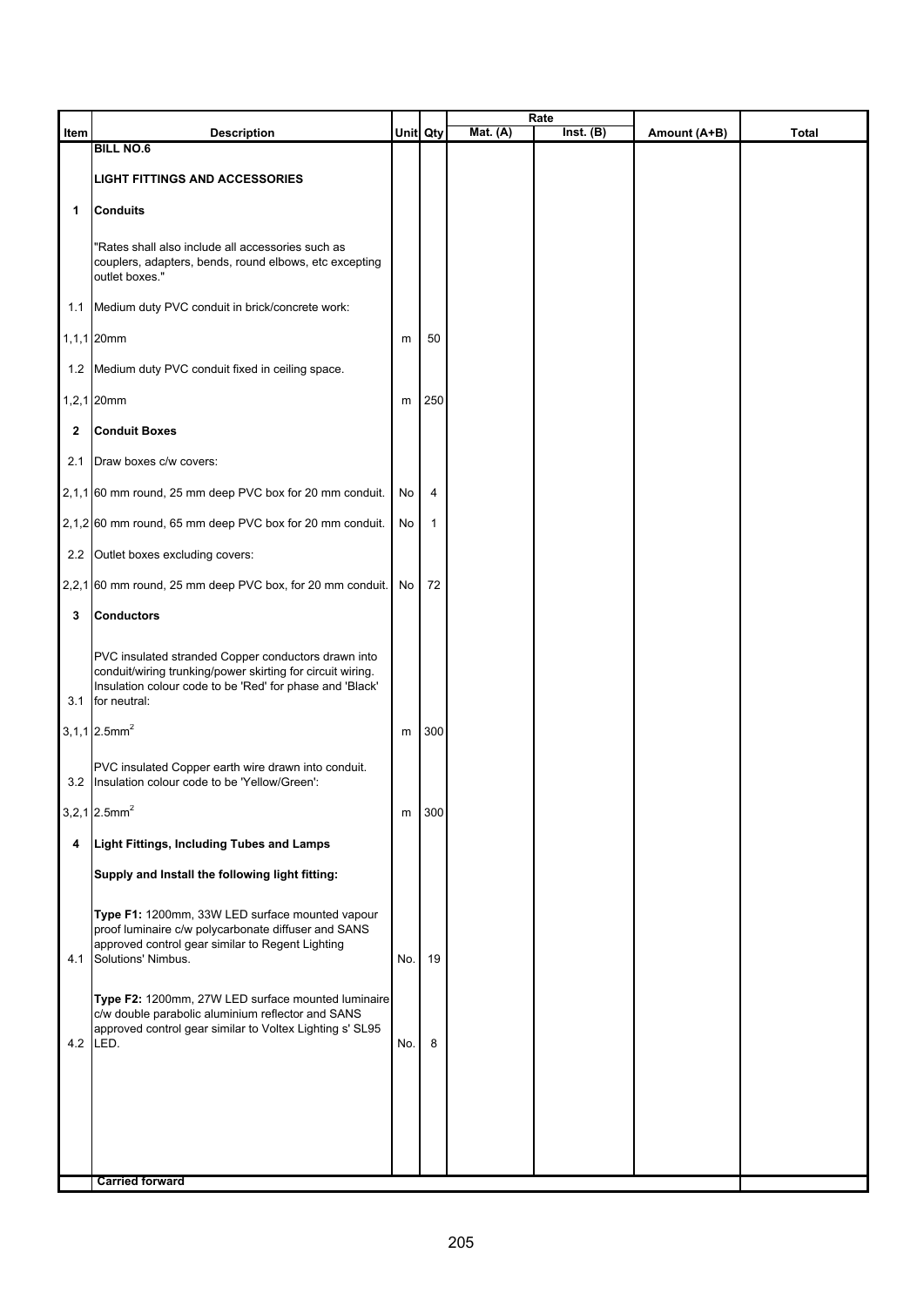|      |                                                                                                                                                                                                                                      |          |                | Mat. | Rate<br>Inst. |        |            |
|------|--------------------------------------------------------------------------------------------------------------------------------------------------------------------------------------------------------------------------------------|----------|----------------|------|---------------|--------|------------|
| Item | <b>Description</b><br><b>Brought forward</b>                                                                                                                                                                                         | Unit Qty |                |      |               | Amount | Total<br>R |
| 4.3  | Type B: 16W LED Round surface mounted Bulkhead<br>luminaire with aluminium base, Wire guard and<br>polycarbonate lens c/w SANS approved electronic<br>control gear similar to Regent Lighting Solutions' Solo<br>Cross Arm Bulkhead. | No       | 18             |      |               |        |            |
| 4.4  | Type D: 21,9W LED recessed downlight c/w<br>polycarbonate diffuser similar to Regent Lighting<br>Solutions' MITO                                                                                                                     | No       | 25             |      |               |        |            |
|      | 1 x 124W LED floodlight mounted on 5m steel pole c/w<br>4.5 circuit breaker and surge protection                                                                                                                                     | No       | 16             |      |               |        |            |
| 4.6  | 2 x 124W LED floodlight mounted on 5m steel pole c/w<br>circuit breaker and surge protection                                                                                                                                         | No       | 7              |      |               |        |            |
| 4.7  | 2 x 30W LED solar floodlight mounted on 7m steel pole<br>c/w circuit breaker and surge protection                                                                                                                                    | No       | $\overline{2}$ |      |               |        |            |
| 5    | <b>Switches and Accessories</b>                                                                                                                                                                                                      |          |                |      |               |        |            |
|      | Flush mounted switch unit with steel cover plate and all<br>accessories. Switches shall be Crabtree with white<br>5.1 finish.                                                                                                        |          |                |      |               |        |            |
|      | 5,1,1 16 Ampere, one lever, one way.                                                                                                                                                                                                 | No       | 30             |      |               |        |            |
|      | 5,1,2 16 Ampere, one lever, two way.                                                                                                                                                                                                 | No       | 0              |      |               |        |            |
|      | 5,1,3 Outlet boxes excluding covers:                                                                                                                                                                                                 |          |                |      |               |        |            |
|      | 100 x 50 x 50 mm galvanized steel box in block/brick<br>5,1,4 work.                                                                                                                                                                  | No       | 30             |      |               |        |            |
| 6    | <b>Equipment and Control Gear</b>                                                                                                                                                                                                    |          |                |      |               |        |            |
|      | 6.1 240 Volt AC photocell surface mounted:                                                                                                                                                                                           |          |                |      |               |        |            |
|      | 6,1,1 15 Ampere.                                                                                                                                                                                                                     | No       | 0              |      |               |        |            |
|      | 6,1,2 250 V, 32 Ampere.                                                                                                                                                                                                              | No       | 0              |      |               |        |            |
|      | 6,1,3 20 Ampere                                                                                                                                                                                                                      | No       | 0              |      |               |        |            |
|      | 6,1,4 240VAC, 10A timeswitch mounted in DB:                                                                                                                                                                                          | No       | 0              |      |               |        |            |
|      | AC contactor with 240 Volt coil, enclosed in distribution<br>6.2 enclosure and coupled to photocell:                                                                                                                                 |          |                |      |               |        |            |
|      | 6,2,1 32 Ampere                                                                                                                                                                                                                      | No       | 0              |      |               |        |            |
|      |                                                                                                                                                                                                                                      |          |                |      |               |        |            |
|      |                                                                                                                                                                                                                                      |          |                |      |               |        |            |
|      | <b>TOTAL CARRIED TO SUMMARY</b>                                                                                                                                                                                                      |          |                |      |               |        |            |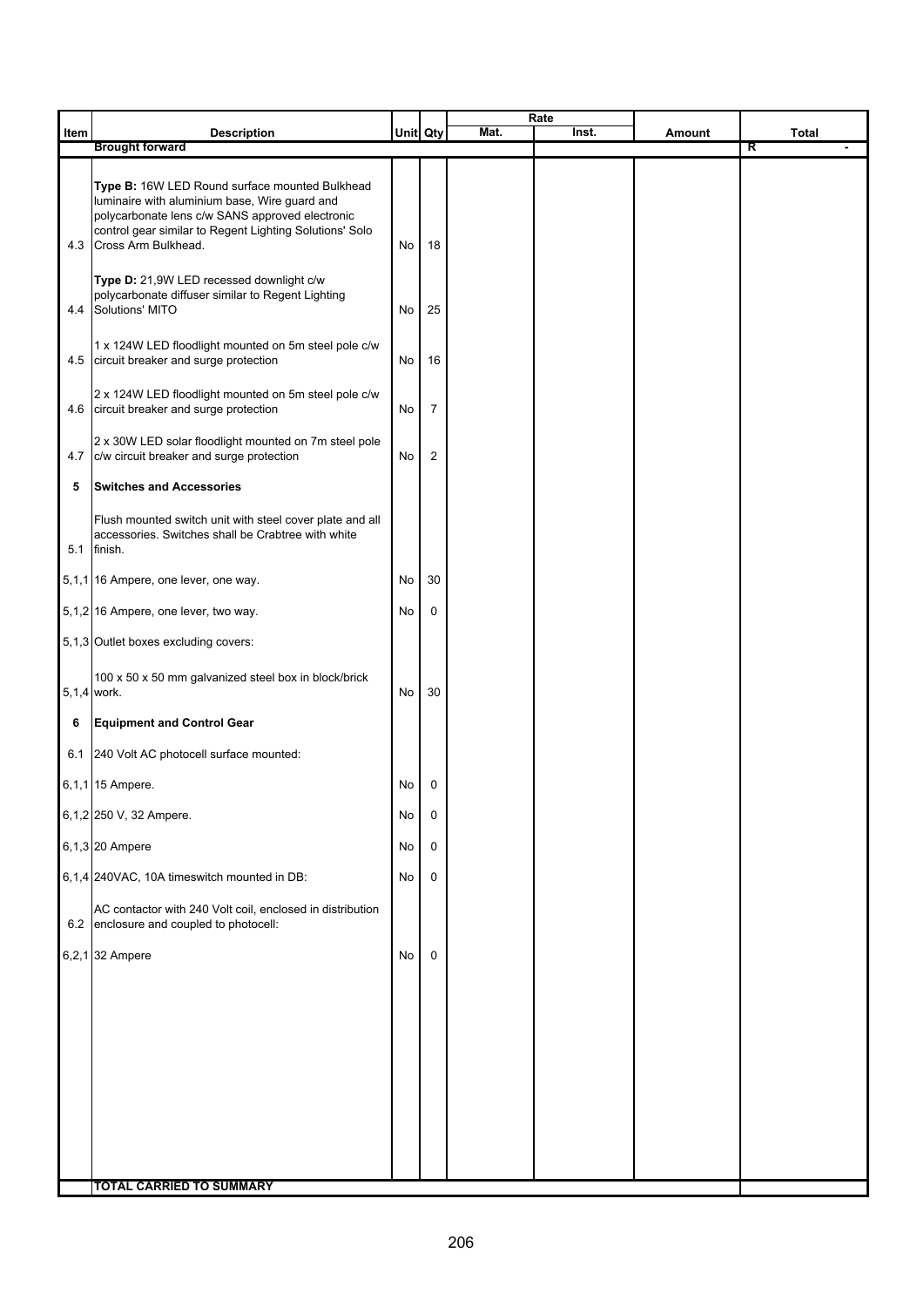| Item                 |                                                                                                                                                   |                      |                                             | <b>Mat.</b> (A)        | Rate<br>Inst. (B)           |                             |                        |
|----------------------|---------------------------------------------------------------------------------------------------------------------------------------------------|----------------------|---------------------------------------------|------------------------|-----------------------------|-----------------------------|------------------------|
|                      | <b>Description</b><br><b>BILL NO.7</b>                                                                                                            | Unit Qty             |                                             |                        |                             | Amount (A+B)                | Total                  |
| $\blacktriangleleft$ | <b>PROVISIONAL SUMS</b><br><b>EARTHING AND LIGHTNING PROTECTION</b>                                                                               |                      |                                             |                        |                             |                             |                        |
|                      | Provide the sum for the provision of earthing and<br>1.1 lightning protection.<br>1.2 Allow for mark-up<br>1.3 Allow for general attendance, etc. | Item<br>Item<br>Item | $\mathbf{1}$<br>$\mathbf 1$<br>$\mathbf{1}$ | 72 000.00<br>${\sf R}$ | ${\sf R}$<br>$\blacksquare$ | ${\sf R}$<br>$\blacksquare$ | 72 000.00<br>${\sf R}$ |
|                      |                                                                                                                                                   |                      |                                             |                        |                             |                             |                        |
|                      |                                                                                                                                                   |                      |                                             |                        |                             |                             |                        |
|                      |                                                                                                                                                   |                      |                                             |                        |                             |                             |                        |
|                      |                                                                                                                                                   |                      |                                             |                        |                             |                             |                        |
|                      |                                                                                                                                                   |                      |                                             |                        |                             |                             |                        |
|                      |                                                                                                                                                   |                      |                                             |                        |                             |                             |                        |
|                      |                                                                                                                                                   |                      |                                             |                        |                             |                             |                        |
|                      |                                                                                                                                                   |                      |                                             |                        |                             |                             |                        |
|                      |                                                                                                                                                   |                      |                                             |                        |                             |                             |                        |
|                      | <b>TOTAL CARRIED TO SUMMARY</b>                                                                                                                   |                      |                                             |                        |                             |                             |                        |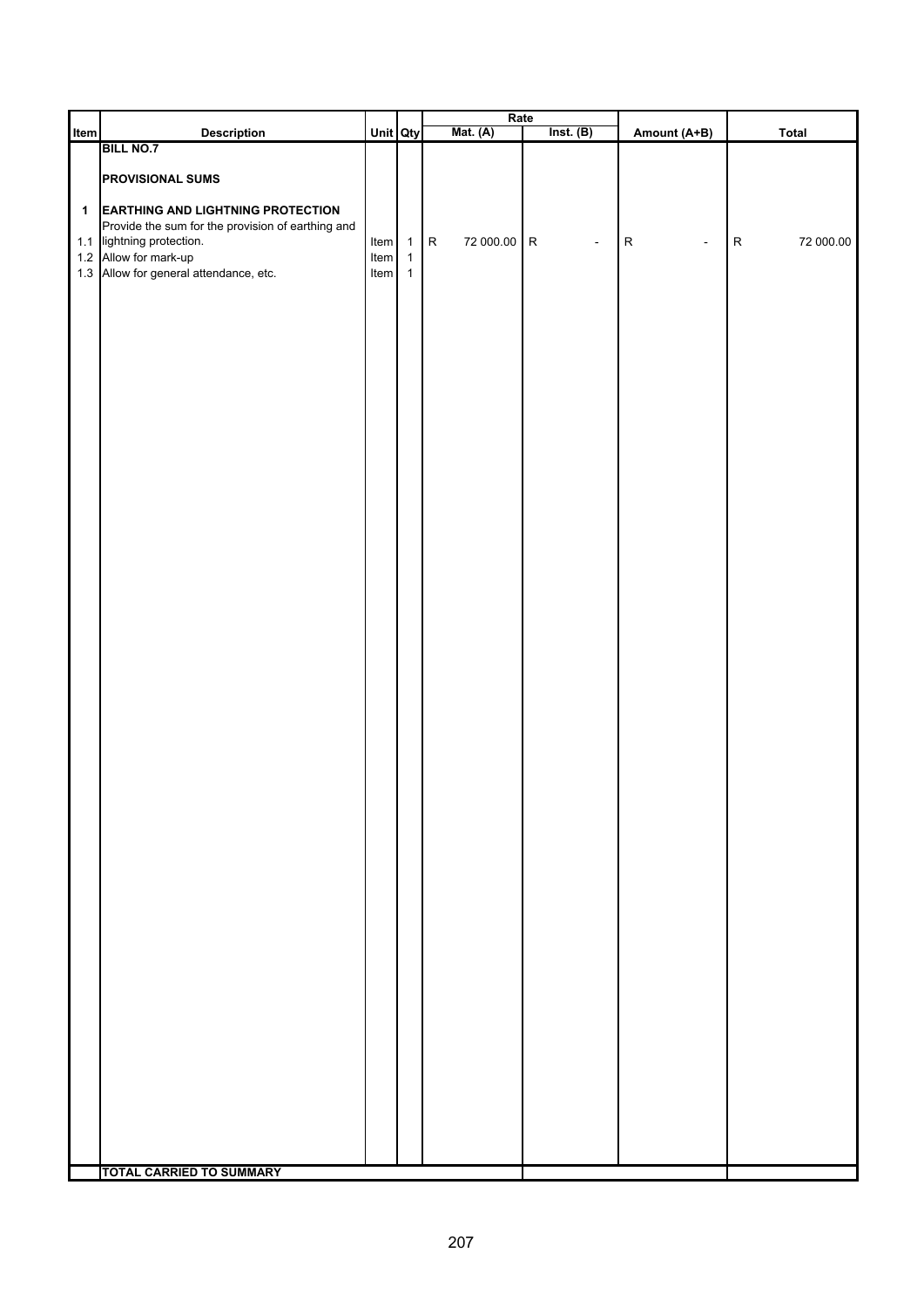#### **ELECTRICAL INSTALLATIONS FOR KASERNE TAXI HOLDING FACILITY**

|                 | SUMMARY OF SCHEDULE OF QUANTITIES                     |               |
|-----------------|-------------------------------------------------------|---------------|
| <b>BILL NO.</b> | <b>DESCRIPTION</b>                                    | <b>AMOUNT</b> |
|                 |                                                       |               |
| $\mathbf{1}$    | CABLES AND TRENCHING                                  |               |
| $\overline{2}$  | POWER CONNECTION                                      |               |
| $\mathbf{3}$    | <b>DISTRIBUTION BOARDS</b>                            |               |
| $\overline{4}$  | POWER OUTLETS                                         |               |
| 5               | <b>APPLIANCES</b>                                     |               |
| 6               | LUMINAIRES / LIGHTING                                 |               |
| $\overline{7}$  | PROVISIONAL AMOUNTS                                   |               |
|                 |                                                       |               |
|                 |                                                       |               |
|                 |                                                       |               |
|                 |                                                       |               |
|                 |                                                       |               |
|                 |                                                       |               |
|                 |                                                       |               |
|                 |                                                       |               |
|                 |                                                       |               |
|                 |                                                       |               |
|                 |                                                       |               |
|                 |                                                       |               |
|                 |                                                       |               |
|                 |                                                       |               |
|                 |                                                       |               |
|                 |                                                       |               |
|                 |                                                       |               |
|                 |                                                       |               |
|                 |                                                       |               |
|                 |                                                       |               |
|                 |                                                       |               |
|                 |                                                       |               |
|                 | Subtotal (1)<br>ADD PRELIMINARIES AND GENERALS        |               |
|                 |                                                       |               |
|                 | Subtotal (2)                                          |               |
|                 |                                                       |               |
|                 | CARRIED FORWARD TO FINAL SUMMARY PAGE (EXCLUDING VAT) |               |
|                 |                                                       |               |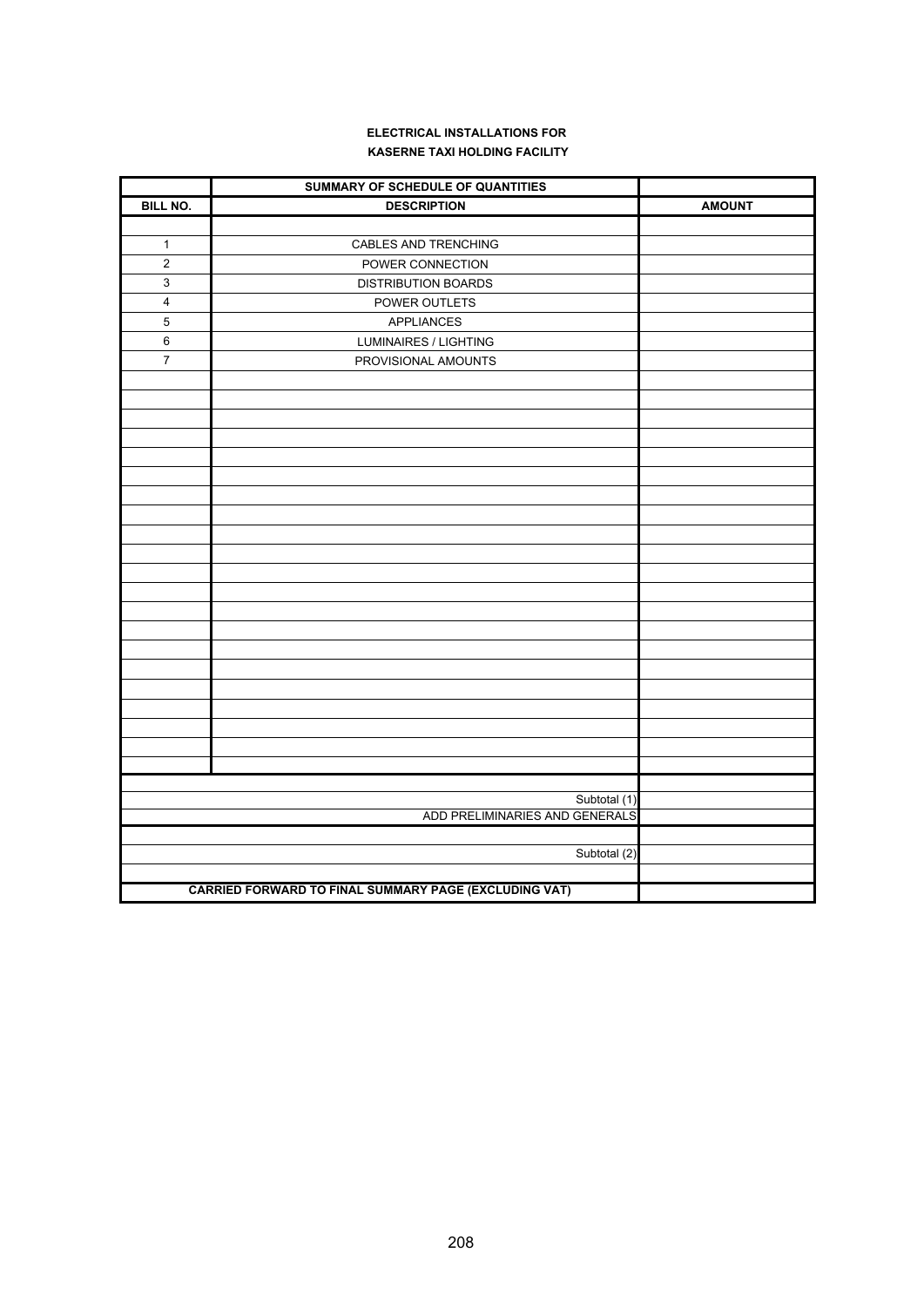

|                  | <b>FINAL SUMMARY</b>                                                                                   |      |                       |   |        |
|------------------|--------------------------------------------------------------------------------------------------------|------|-----------------------|---|--------|
| Section<br>No    |                                                                                                        |      | Page<br>$\mathsf{No}$ |   | Amount |
| $\mathbf{1}$     | Preliminaries & General                                                                                |      | 96                    |   |        |
| $\overline{2}$   | Civil Work                                                                                             |      | 134                   |   |        |
| $\sqrt{3}$       | <b>Building Work</b>                                                                                   |      | 196                   |   |        |
| $\overline{4}$   | <b>Electrical Installation</b>                                                                         |      | 208                   |   |        |
|                  | Sub-Total                                                                                              |      |                       | R |        |
| $\mathbf 5$      | Main Contractor Profit & Attendance on SMME Work<br>Value of SMME Work (30% of the full scope of work) |      |                       |   |        |
| $\boldsymbol{6}$ | Main Contractor Profit & Attendance (__%)                                                              | $\%$ |                       | R |        |
|                  | Sub-Total                                                                                              |      |                       | R |        |
|                  | ADD VAT @ 15%                                                                                          |      |                       | R |        |
|                  |                                                                                                        |      |                       |   |        |
|                  |                                                                                                        |      |                       |   |        |
|                  |                                                                                                        |      |                       |   |        |
|                  |                                                                                                        |      |                       |   |        |
|                  |                                                                                                        |      |                       |   |        |
|                  |                                                                                                        |      |                       |   |        |
|                  |                                                                                                        |      |                       |   |        |
|                  | <b>Carried to Tender Form</b>                                                                          |      |                       | R |        |
|                  |                                                                                                        |      |                       |   |        |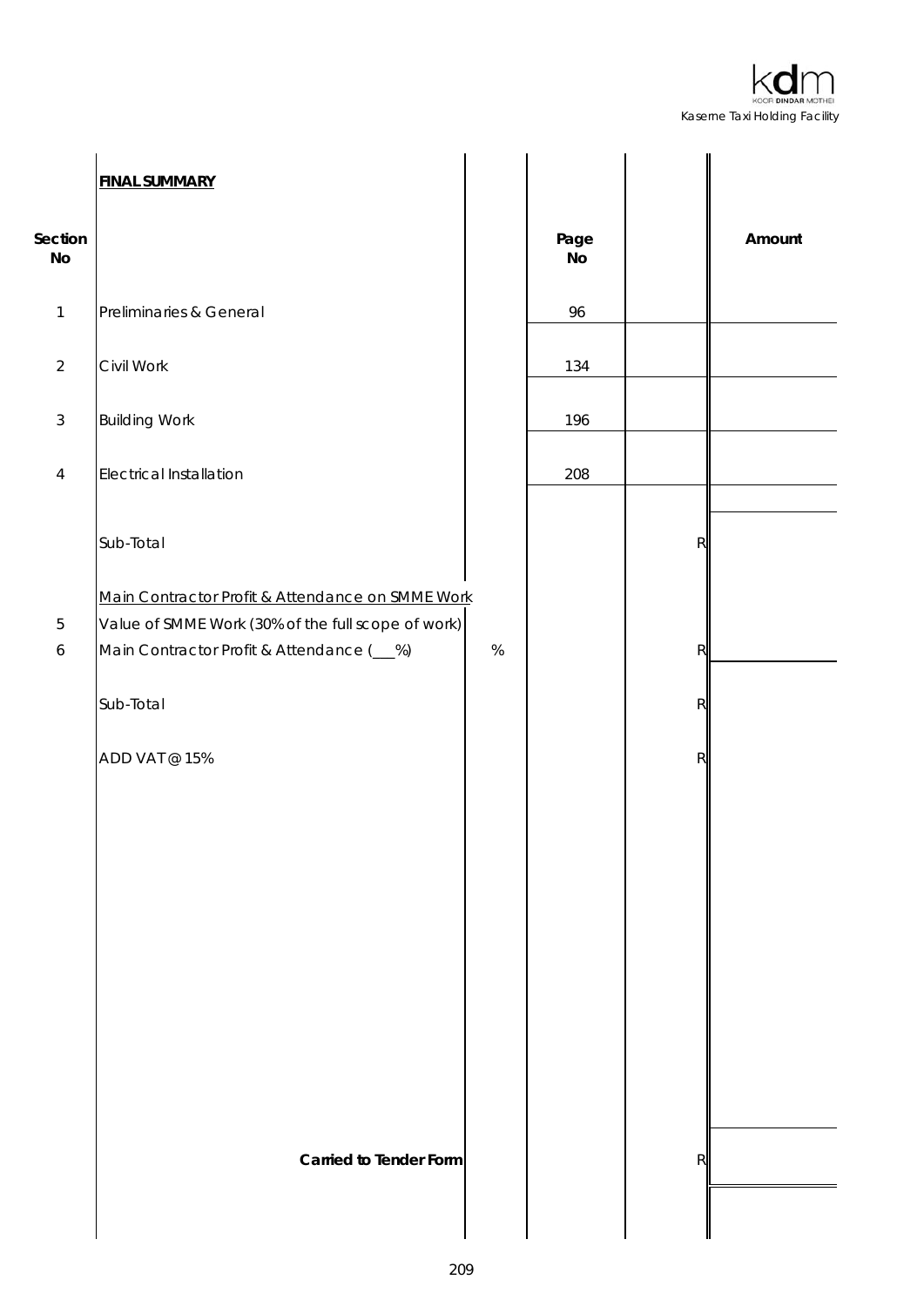#### **PART C3: SCOPE OF WORK**

# **1.1 Description of the Works**

- 1.1.1 Employer's objectives
- 1.1.2 Overview of the works
- 1.1.3 Extent of the works
- 1.1.4 Location of the works
- 1.1.5 Temporary works
- 1.1.6 Access

# **1.2 Engineering**

- 1.2.1 Design services and activity matrix
- 1.2.2 Employer's design
- 1.2.3 Design brief
- 1.2.4 Drawings
- 1.2.5 Design procedures

# **1.3 Procurement**

- 1.3.1 Requirements
- 1.3.2 Subcontracting

# **1.4 Construction**

- 1.4.1 Works specifications
- 1.4.2 Plant and Materials
- 1.4.3 Construction Equipment
- 1.4.4 Existing services
- 1.4.5 Site establishment
- 1.4.6 Site usage
- 1.4.7 Permits and way leaves
- 1.4.8 Alterations, additions, extensions and modifications to existing works
- 1.4.9 Inspection of adjoining properties
- 1.4.10 Water for construction purposes
- 1.4.11 Survey control and setting out of the works

# **1.5 Management**

- 1.5.1 Management of the works
- 1.5.2 Health and safety
- 1.5.2.1 Specification for Occupation Health and Safety in Construction Works Contracts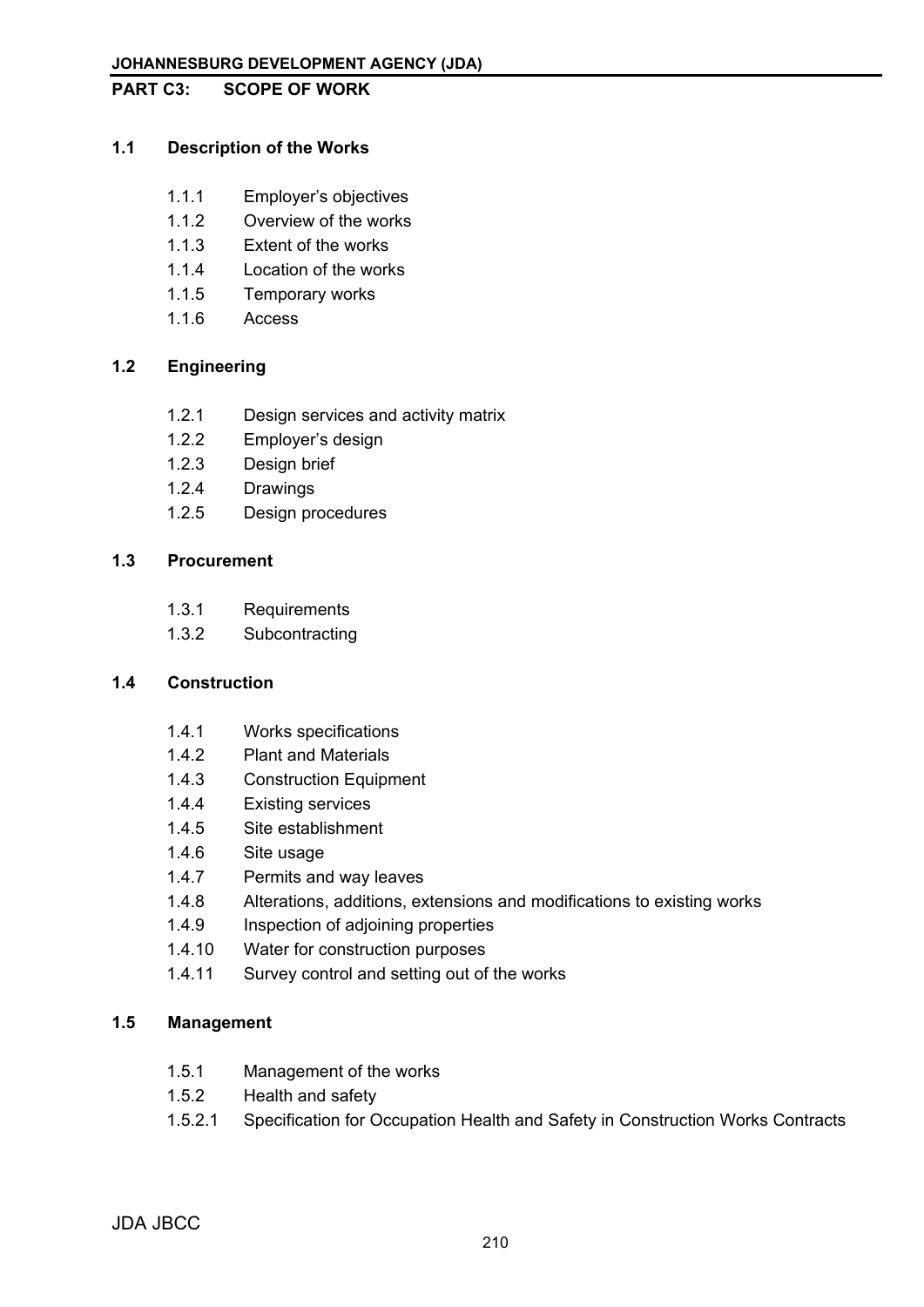#### **PART C3: SCOPE OF WORK**

#### **1.1 DESCRIPTION OF THE WORKS**

#### **1.1.1 Employer's objectives**

The Johannesburg Development Agency's objective is to upgrade the existing Kaserne taxi holding facility.

#### **1.1.2 Overview of the works**

The proposed facility will consist of full new civil upgrade, upgrade of the existing access road, new toilet block, cooking stalls, seating areas, offices and guardhouse.

#### **1.1.3 Extent of the works**

The extent of Civil Works includes but is not limited to the following:

- Demolition: Demolition and spoiling or stockpiling (as per instruction) of existing gravel and grassed areas, road pavement, trees, foliage, street signs, bins, benches and other street furniture, removing all rubbish, debris, building rubble, random bricks and paving bricks, rocks, boulders, stormwater pipes, etc.
- Services: New stormwater, sewer and watetr network.
- Layerworks: Construction of layerworks from insitu and imported materials as well as the stabilisation (lime or cement) thereof.
- Kerbing and Channeling: Construction on precast kerbing and cast insitu channels and edge beams, and the construction of driveways, wheel chair and access ramps.
- Paving and Surfacing: Construction of patterned block paving as specified by the Engineer to accommodate pedestrian and / or vehicular traffic. Construction of asphalt road surfacing.
- Signage and Road Markings: Supply and Installation of statutory, information and way finding signage and placing of road markings.
- Building Works: Construction of new toilet block, cooking stalls, seating areas, offices and guardhouse.

# **1.1.4 Location of the Works**

City and Suburban Street. Marshalltown, Johannesburg.

# **1.1.5 Temporary Works**

The contractor is to design, supply, construct, demolish and spoil at his own cost any temporary works required in order to carry out the construction works as required.

As the Works are to be constructed within a built up urban area, the Contractor will be required to carry out all temporary works that will be necessary to maintain the flow of traffic and to ensure that pedestrian and vehicular access is maintained to local residential buildings and businesses.

#### **1.1.6 Access**

# JDA GCC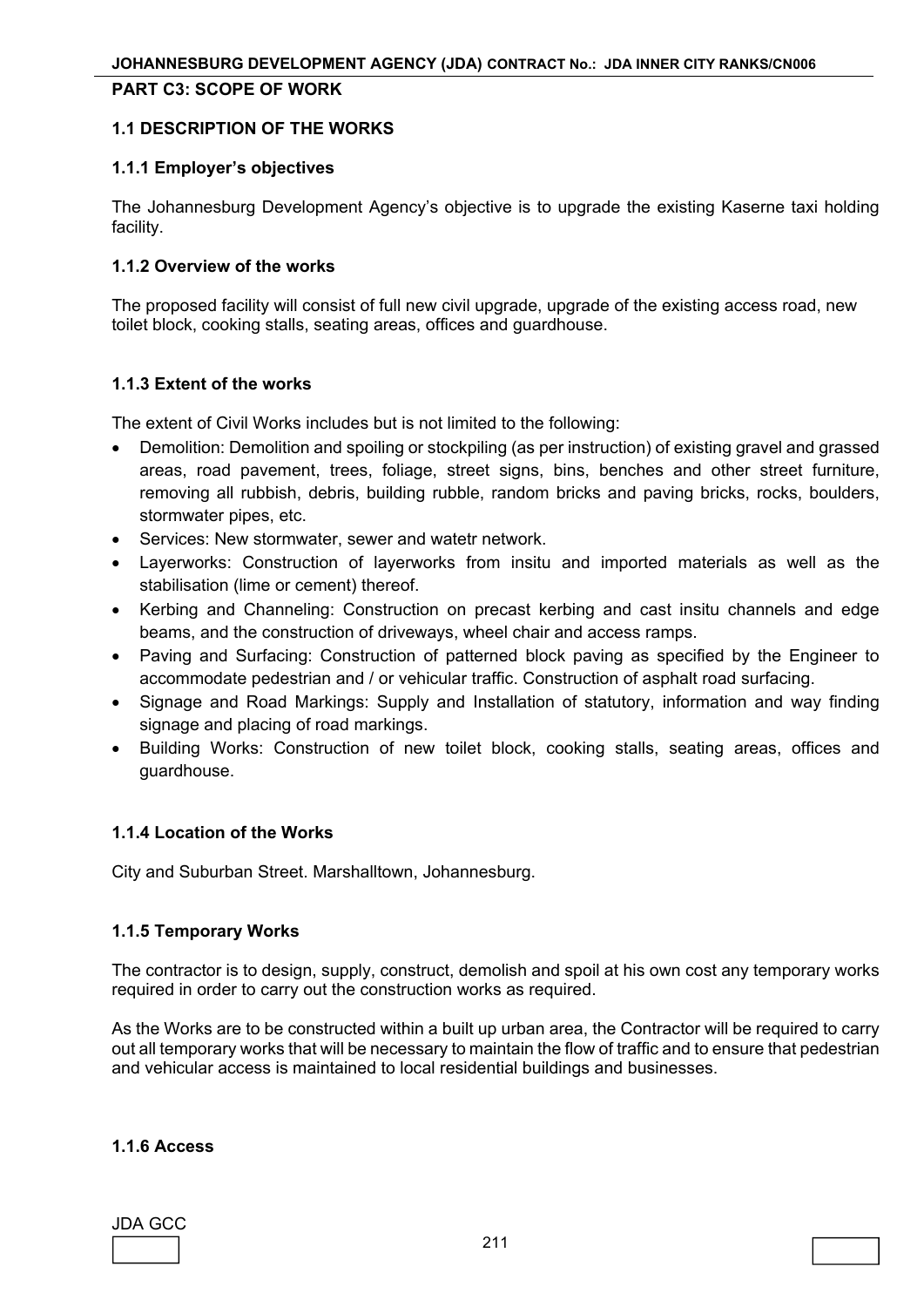It is a requirement of this Contract that the Contractor ensures that all residents have access to their properties after hours and on weekends; all businesses are to have access during business hours. The Contractor is to implement temporary measures / deviations as required in order to achieve this outcome. Prior to the implementation of any deviation, written permission for such deviation shall be obtained from the Engineer. The Contractor shall advise all residents, community leaders and other stakeholders at least 2 weeks prior to the commencement of construction activities in an area. The Contractor is to employ a Community Liaison Officer in conjunction with the community structures in the area in order to achieve this outcome

The construction camp and works area must be watered during dry and windy conditions to control dust fallout. Dust production must be controlled by regular watering of roads and the works area. Contractors are to ensure that dust production at the site camp as well as the works area is controlled during working hours as well as during weekends.

# **1.2 ENGINEERING**

# **1.2.1 Design Services & Activity Matrix**

The following parties are responsible for the various design stages of the project.

| <b>DESCRIPTION</b>                                  | <b>RESPONSIBLE</b>                                   |
|-----------------------------------------------------|------------------------------------------------------|
| Concept, feasibility and overall process            | Employers Agents / Professional Team                 |
| <b>Basic Principal Agent and Preliminary Design</b> | Employers Agents / Professional Team                 |
| Final design to approval for construction stage     | Employers Agents / Professional Team                 |
| <b>Temporary Works</b>                              | Contractor                                           |
| Preparation of as built drawings                    | Employers Agents / Professional Team /<br>Contractor |

# **1.2.2 Employers Design**

All permanent works required for construction shall be designed by the employer and his appointed agents / professional team.

# **1.2.3 Design Brief**

The Employer has briefed the consultants as to the design requirements.

# **1.2.4 Drawings**

The drawings included on the CD/s attached to this document are as per the drawing register appearing in the CD/s attached. Contractors are to ensure that all drawings attached to this document are as per the drawing register. The drawings included with the tender document are for information and tender purposes only. Detail construction drawings will be issued to the contractor at site handover and revisions thereto during the construction stage of the project.

The following drawings are applicable to the contract:

Refer to drawing register on CD/s attached.

| .JI )A |  |
|--------|--|
|        |  |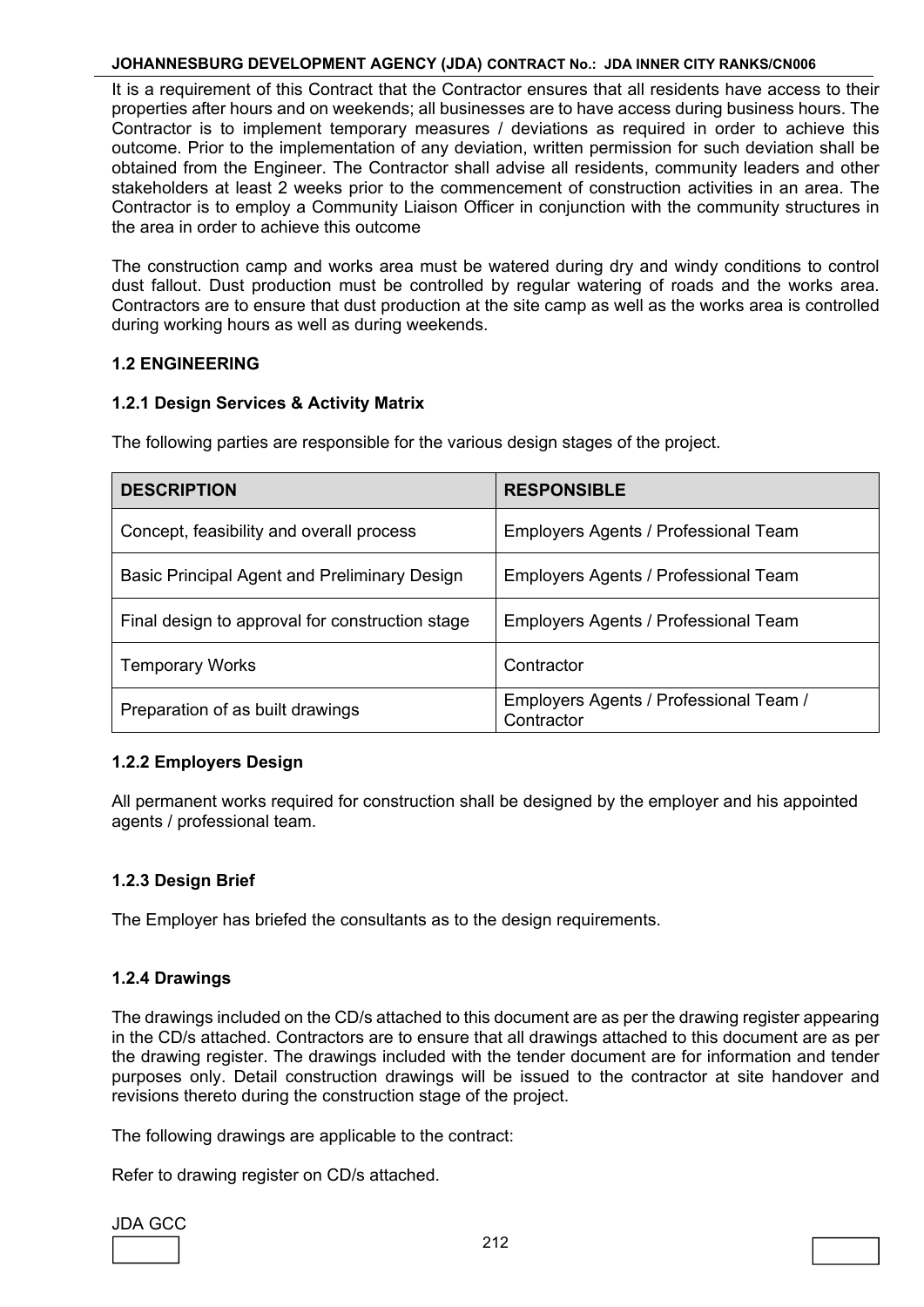The Contractor will be supplied with three (3) copies of each of the construction drawings. These copies will be issued free of charge and the contractor shall make any additional prints he may require at his own cost.

The drawings included with the tender document are for information purposes only. Detail construction drawings will be issued to the contractor at site handover and revisions thereto during the construction stage of the project.

Only figured dimensions shall be used and drawings are not to be scaled unless so instructed by the principal agent. The principal agent will supply any figured dimensions, which may have been omitted from the drawings.

All drawings and documents are to be considered the sole property of the Consultants and are to be returned to them on completion of the Works. The drawings, etc., are to be used by the Contractor for the purpose of this Contract only. All drawings must be properly cared for, protected and kept in good condition.

Should any part or parts of the Drawings, Specifications or Bills of Quantities not be clearly intelligible to the Contractor, or the material or articles to be used in the execution of the Works be considered insufficiently described or the manner in which the work is to be carried out not be clear, the Contractor must obtain from the Principal Agent the necessary information to clarify such Drawings, Specification, Bills of Quantities or instructions which request shall be in writing.

The Contractor shall be held solely responsible for and shall, at his own expense, rectify any errors arising out of incorrect interpretation of the Drawings, Specifications, Bills of Quantities or instructions.

Upon receipt of detail drawings for any work, the Contractor shall, before putting that work in hand, ascertain that the dimensions given on the detail drawings correspond with the dimensions of any work already built and which governs the sizes of any work for which details are now issued.

In the event of the detail drawings not agreeing with the works already built, the discrepancy shall be brought to the Principal Agent's attention timeously and the detail drawings shall be returned at once for alterations.

All dimensions will be figured on the drawings or may be calculated from figured dimensions and are always to be followed. No dimensions shall be obtained by scaling.

# **1.2.5 Design Procedures**

Where the Contractor is required to design any sub-contract or specialist works, the relevant professional indemnity must be taken out at the contractor's costs. All shop drawings must be issued timeously for approval by the Principal Agent. A late issue of shop drawings by the Contractor will not constitute a valid claim for extension of time.

# **1.3 PROCUREMENT**

#### **1.3.1 Requirements**

The contractor shall be required to adopt labour based techniques through the full spectrum of the works with the proviso that the Employers specific objectives regarding TIME & QUALITY are in no way compromised. **Maximization of employment shall be of the essence on this contract.** 

**Tenderers are to note that it is an explicit condition of this tender that all unskilled labourers on the project are to be employed from the local community. It is also a condition of this tender that the successful contractor is required to sub-contract a minimum value of work to local** 

| ۰<br>o |  |
|--------|--|
|        |  |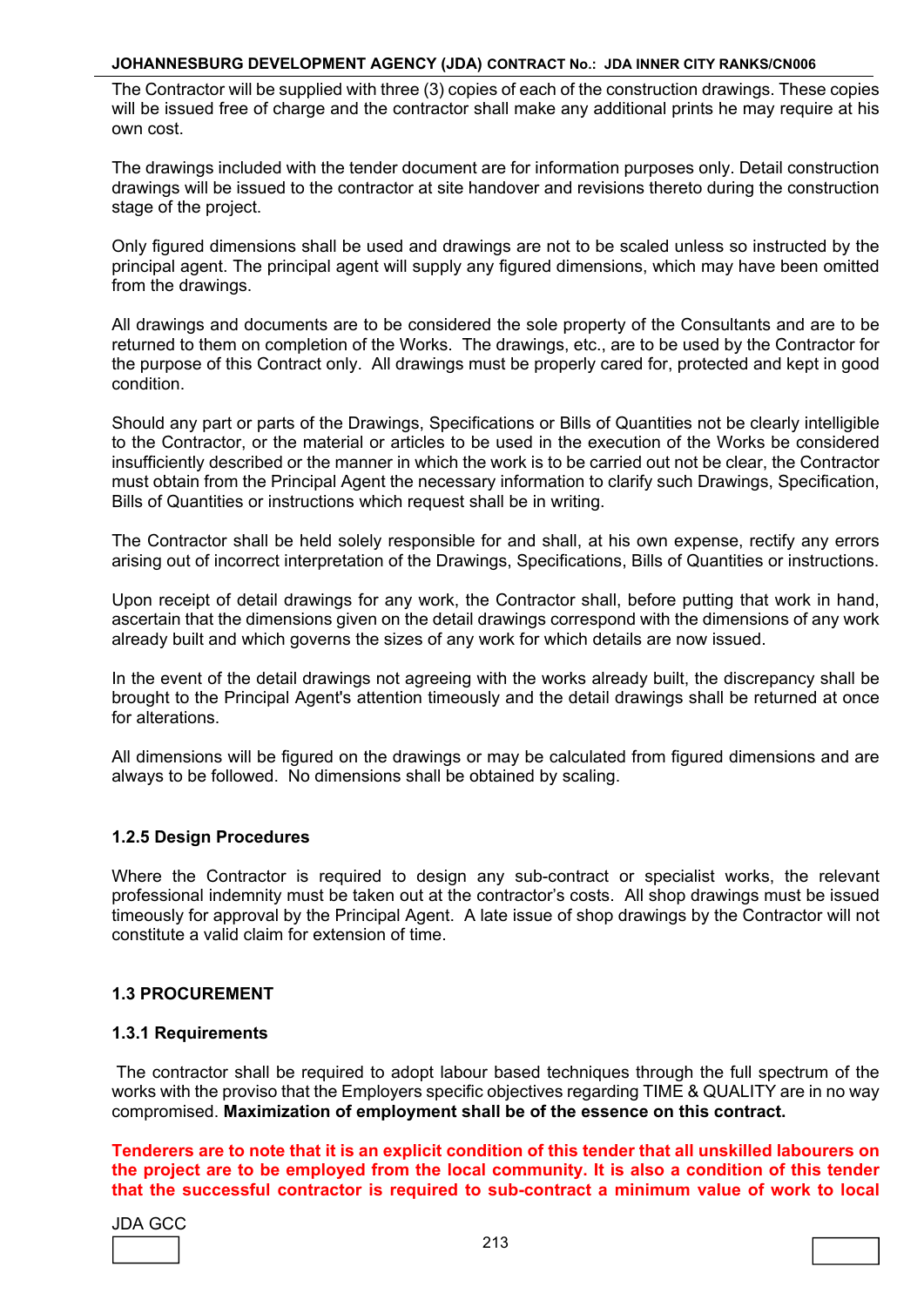**SMME's equal to 30% of the contract sum. Such work must be clearly identified in the SMME Plan which plan will be considered in the functionality assessment of the tender evaluation process. Furthermore, it is a condition of this tender that the successful contractor is required to take full responsibility of managing all appointed sub-contractors and the quality of their works.** 

The Contractor shall in general, maximise the involvement of the local community.

**The minimum number of jobs created on this contract shall be 8 jobs for every one million rand of the contract sum**. This target applies to the Contractor's labourers and local labourers and to the sub-contractor's labourers.

The Contractor shall be required to submit employment and SMME data on a monthly basis to the Principle Agent.

The Contractor and all sub-contractors including local SMME's will be required to pay labour rates which are in accordance with SAFCEC rates, including any future annual inflation adjustments.

**The JDA reserves the right to reject bids that are deemed to be non-market related especially for the portion of works to be executed by the local SMME's.** 

#### **1.3.2 Subcontracting SMME's – Special Conditions of Contract**

Participation and Advancement of Start-Up, Small and Micro Enterprises, and the SMME programme.

The City of Johannesburg has identified job creation and access to procurement opportunities by Startups, Small and Micro enterprises (SMMEs) as an essential requirement towards building an economically viable City. In this regard the following definitions are applicable:

"Start-up Enterprises" means an enterprise that has been in existence and operating for less than two years.

"Small Enterprises" means an enterprise that has a CIDB grading designation of 1 or 2.

"Micro Enterprises" means an enterprise that has a CIDB grading designation of 3.

"Locally based SMMEs" means enterprises that have their operational base in the ward in which the project is to be executed or, alternatively, the members of the enterprise are resident in the particular ward. Should suitable locally based SMME contractors as defined above not be available in the particular ward, then they shall be sourced from adjacent wards.

The form of contract to be used with SMMEs is the GCC sub-contract agreement. The Contract Data must record the specific requirements in respect of penalties, retention and payment. With regard to the latter, the Contractor is to allow for fortnightly certificates from the SMMEs and for payment to the SMMEs to be effected within 7 days of certification.

It is intended that fortnightly payments to the SMME's will be as follows:

- Payment  $1 -$  for the SMME to pay suppliers for material/plant, subject to the necessary proof being furnished;
- Payment 2 for SMME's to pay labourers employed, subject to the necessary proof being furnished and upon receipt of proof of payment of suppliers;
- Payment 3 for any balance due based on a valuation done of works completed, upon receipt of proof of payment of labour.

The contractor will be expected to pay SMME's full rates as submitted by the contractor to the JDA.

JDA GCC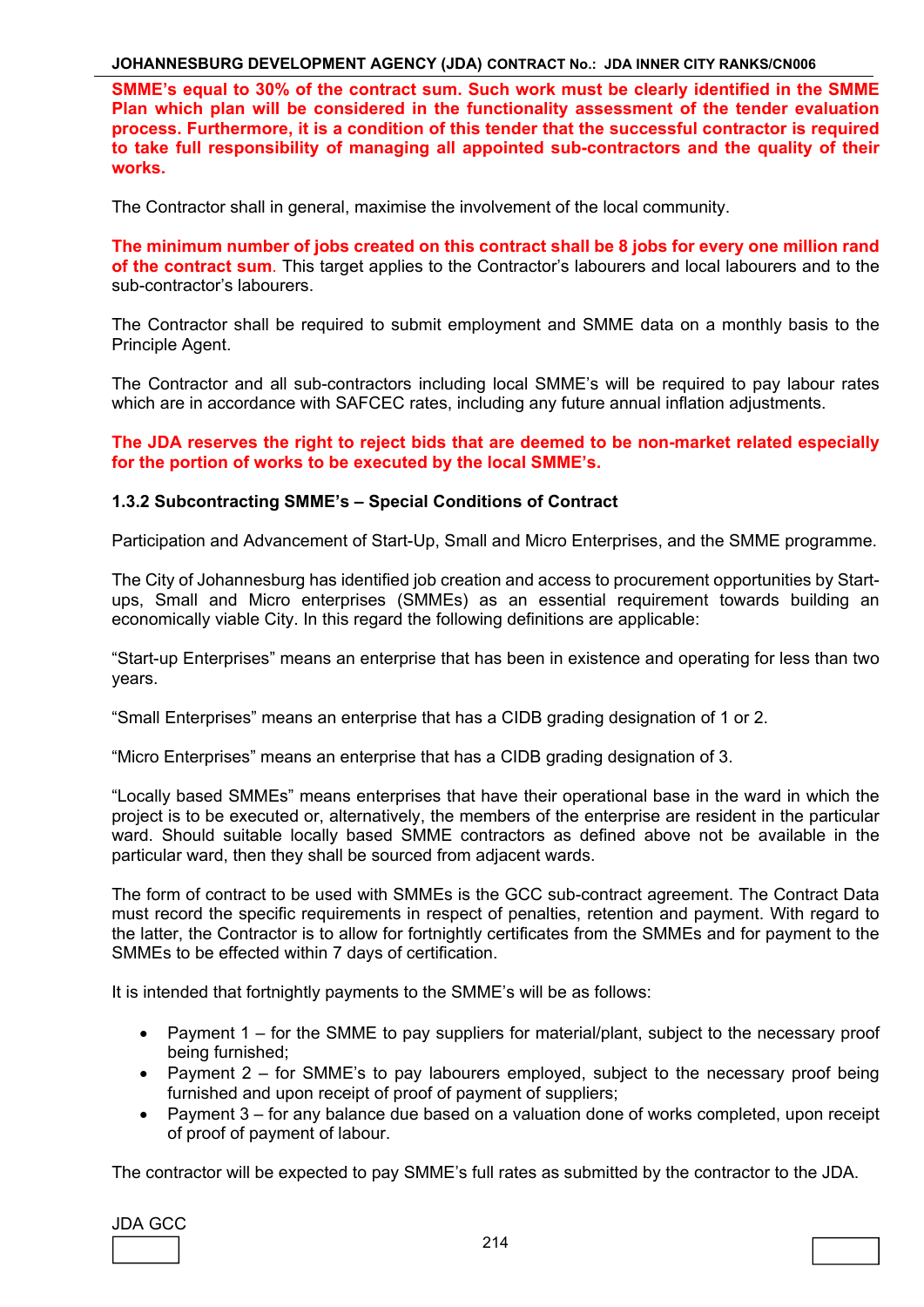# **Above this, it is a condition of this contract that should the contractor fail to pay the SMME's with no valid reason/s, the JDA reserves the right to pay the SMME's directly and deduct same from any amount paid to the contractor.**

In order to achieve the goals of this policy and to ensure that the SMMEs are treated fairly and given every opportunity to advance their business whilst delivering a successful project, the Contractor is to note the following and provide for any cost that may be associated therewith.

1. The bill of quantities identified for implementation by the SMME's is to provide for market related P&G items in order that the SMME may be compensated for any unforeseen delays or events that impact on his ability to complete his works. The Contractor shall subcontract the local SMME works at the Contractor's tendered rates. **It is to be specifically noted that the rates for items of work to be executed by SMME's must be market related. Tenderers are to ensure that rates tendered for this portion of the works is to take into account all items that the main contractor would have allowed for in his normal course of pricing, i.e. materials, labour, wastage, profit, attendance, etc. all at applicable productivity rates.** 

2. The Contractor will be expected to have clearly specified the programme dates to the SMME sub-contractor and these dates are to be included in the contract of agreement between the two parties. The Contractor is to monitor the SMME sub-contractor's progress against the programme and hold progress meetings with the SMME sub-contractor where minutes are to be kept and signed off by both parties.

3. The Contractor is to assess the skills of the SMME sub-contractor and provide the relevant support and training where it is necessary in order for the SMME sub-contractor to complete the works to programme, budget and specification. The Contractor will be expected to provide on-site training to the SMME sub-contractor that will ensure that the SMME sub-contractor's staff is suitably trained to execute the works and that they receive sufficient relevant experience on the project. The Contractor will be expected to explain to and train the SMME's on how the BoQ rates were built up.

4. The Contractor is responsible for safety compliance on the project and will assist the SMME sub-contractor in all aspects to achieve safety compliance, that will include:

- a) Assisting the SMME sub-contractor with developing their safety files, legal appointments, etc.<br>b) Assisting the SMME sub-contractor with achieving safety on site.
- Assisting the SMME sub-contractor with achieving safety on site.
- c) Having tool box talks with the SMME sub-contractor employees on a daily basis.
- d) Providing all safety equipment and signage.
- e) Providing safety training where necessary.

5. The Contractor is to provide all the necessary equipment for the timeous monitoring and the checking of the quality of works as carried out by the SMME sub-contractor. The Contractor will be expected to monitor the SMME sub-contractor's works for quality compliance and provide all the necessary support to the SMME sub-contractor in order to achieve quality requirements. The Contractor is to ensure that if the SMME sub-contractors quality of works does not achieve specification the Contractor will assist the SMME sub-contractor to achieve specification and not allow the works to continue until the quality requirements are achieved.

- 6. The Contractor is to generate monthly reports for the JDA that includes the following:
- a) SMME sub-contractor resources on the site, i.e. supervisors, labour, plant tools and equipment
- b) SMME sub-contractor progress of works on site.
- c) SMME sub-contractor quality control on site.
- d) SMME sub-contractor expenditure on the project versus target expenditure.
- e) Copies of minutes of the SMME sub-contractor and Contractor progress meetings.
- f) Concerns and improvements to be made.

JDA GCC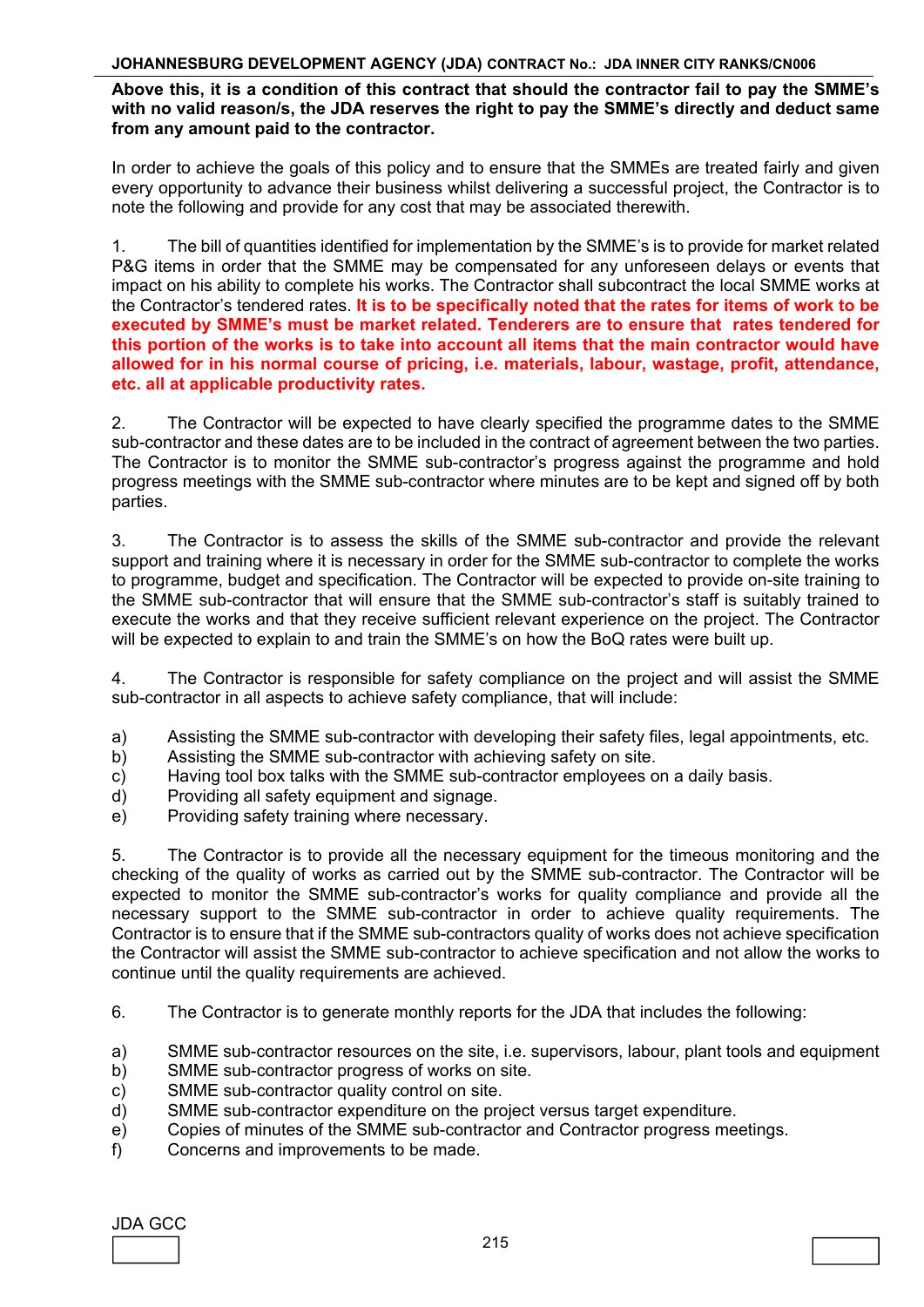# **The Tenderers are to price the works to achieve full compliance with the above requirements. Tenderers are to ensure that they allocate a dedicated individual to manage the SMME's and fulfil the requirements stated above.**

The SMME supervisor will be required to conclude a scorecard with the JDA. Said scorecard will encompass four key performance areas and several key performance indicators as outlined overleaf. The SMME supervisor will be required to score a minimum of 95%. The scorecard review will take place on a monthly basis.

| <b>Key Performance Areas</b>                                | (a) Key Performance Indicators                                                                                                                                                           |
|-------------------------------------------------------------|------------------------------------------------------------------------------------------------------------------------------------------------------------------------------------------|
| Safety<br>1)                                                | (a) Be familiar with and ensures SMME Contractor enforces the safety specs and<br>relevant OHSA                                                                                          |
|                                                             | (b) Reporting of incidents and accidents<br>Ensures SMME Contractor Reports incidents and accidents to the<br>Contractor on the day they occur                                           |
| <b>Quality Control</b><br>2)                                | (b) Setting out of the Works<br>Ensures that the Works have been set-out correctly prior to construction<br>commencing                                                                   |
|                                                             | (c) Monitoring of Construction<br>Examine the Works daily and pre-empt unnecessary work by the SMME<br>Contractor by warning him of incorrect workmanship as soon as it is<br>identified |
|                                                             | (d) Approval of the Works<br>Assist SMME Contractor in the works approval process<br>$\bullet$                                                                                           |
|                                                             | (e) Read Drawings<br>Assist SMME Contractor in reading and interpreting construction<br>drawings                                                                                         |
| Financial<br>3)                                             | (a) Daily Costing<br>Ensures that SMME Contractors do daily costing                                                                                                                      |
|                                                             | (b) Variances to Scope<br>Assist SMME Contractors identify and claim for additional works                                                                                                |
|                                                             | (c) Standing Time Costs<br>Assist SMME Contractors compute and Claim standing time costs                                                                                                 |
| Site Administration and<br>4)<br><b>Progress Monitoring</b> | (a) Communication<br>Ensures that SMME Contractors communicate with the Contractor in<br>writing on site related issues                                                                  |
|                                                             | (b) Reporting<br>Ensures that the Main Contractor's progress report is communicated with<br>the SMME Contractors and that contingency plans are followed through                         |
|                                                             | (c) Site diary<br>Ensures SMME Contractors maintain a site diary                                                                                                                         |
|                                                             | (d) Claims<br>Assist SMME Contractors draft claims for Extension of Time where<br>applicable                                                                                             |
|                                                             | (e) Quantities<br>Assist SMME Contractors in the measurement of the works                                                                                                                |

Following from the above, the SMME's to be contracted on the project must be selected from a database which will be issued to the appointed contractor on the commencement date of the contract. The data base will include for SMME that are youth, women owned, disabled and ex-combats. The

# JDA GCC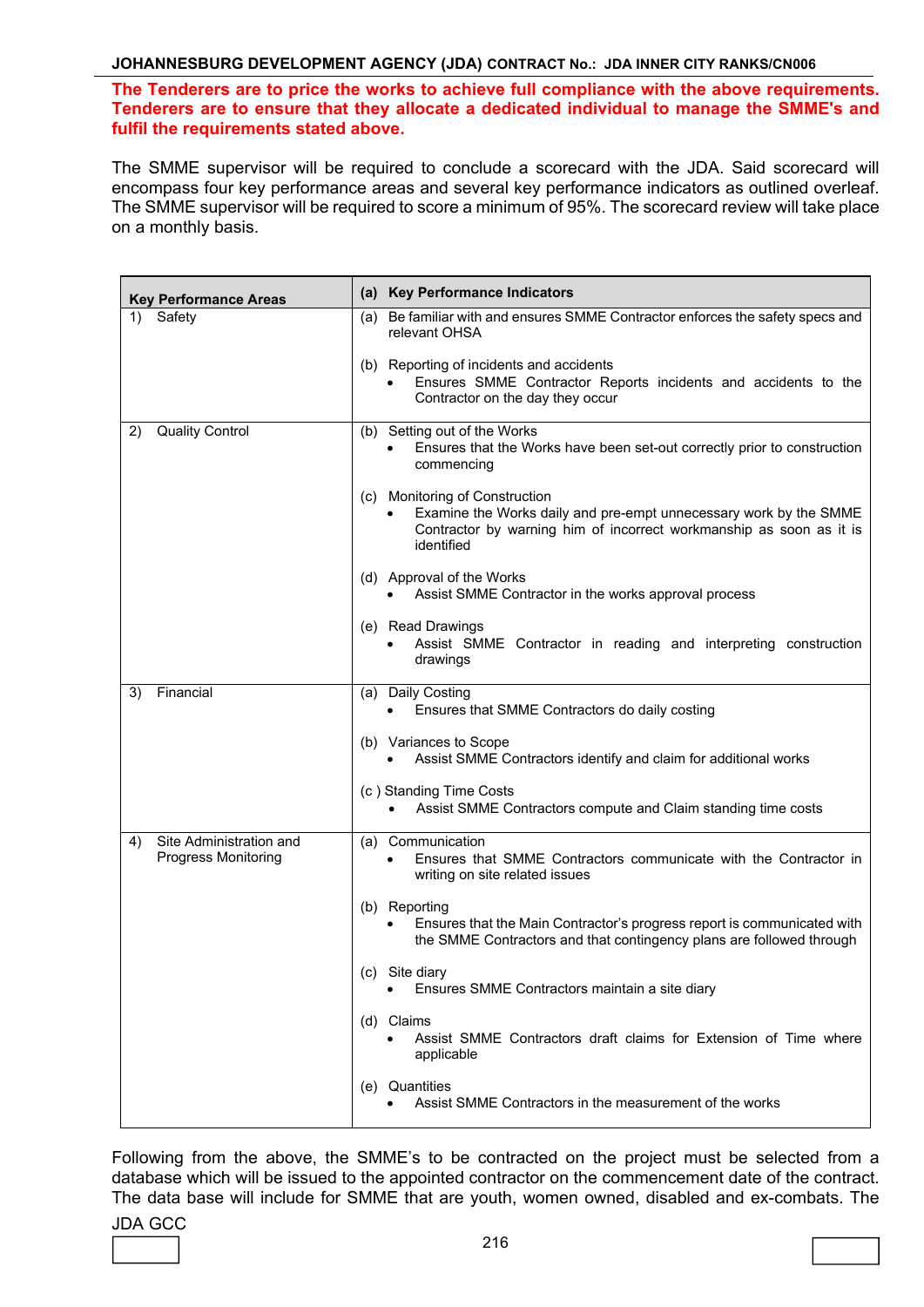contractor will be expected to give preference to SMME's that comply with all/most of these groups. The following information must be provided by said contractor within 14 days of the commencement date of the contract.

- 1. Detailed approach and methodology on the employment of local SMME's
- 2. SMME/s company name/s to be employed on the project.
- 3. SMME contact persons
- 4. Works to be executed by SMME/s

5. Programme (anticipated start, duration and end dates) applicable to the works defined in item 4 above.

The onus is on the Contractor to prove to the Employer that no fully fledged SMMEs are active in the area of the project. In this case, the contractor can source SMME's from adjacent wards and must submit a proposal with his tender on how he intends to advance the growth of the SMME's in the project ward.

**JDA reserves the right to withdraw its acceptance of offer, should the appointed contractor fail to satisfactorily address the above requirements (1 to 5) within 14 days of the commencement date of the contract. Approved documentation will form part of the contract.** 

**Failure of the Contractor to achieve the requirements set-out in this tender document during construction may result in the JDA enforcing compliance by appointing 3rd parties if necessary to assist and deducting all reasonable costs for achieving compliance from money due to the Contractor.** 

**Should the contractor, at Practical Completion, be in default by non-attainment of the abovementioned labour intensive targets and SMME requirements, the Employer shall have the right to, without prejudice of any other rights, apply a penalty not exceeding 5% of the contract sum**

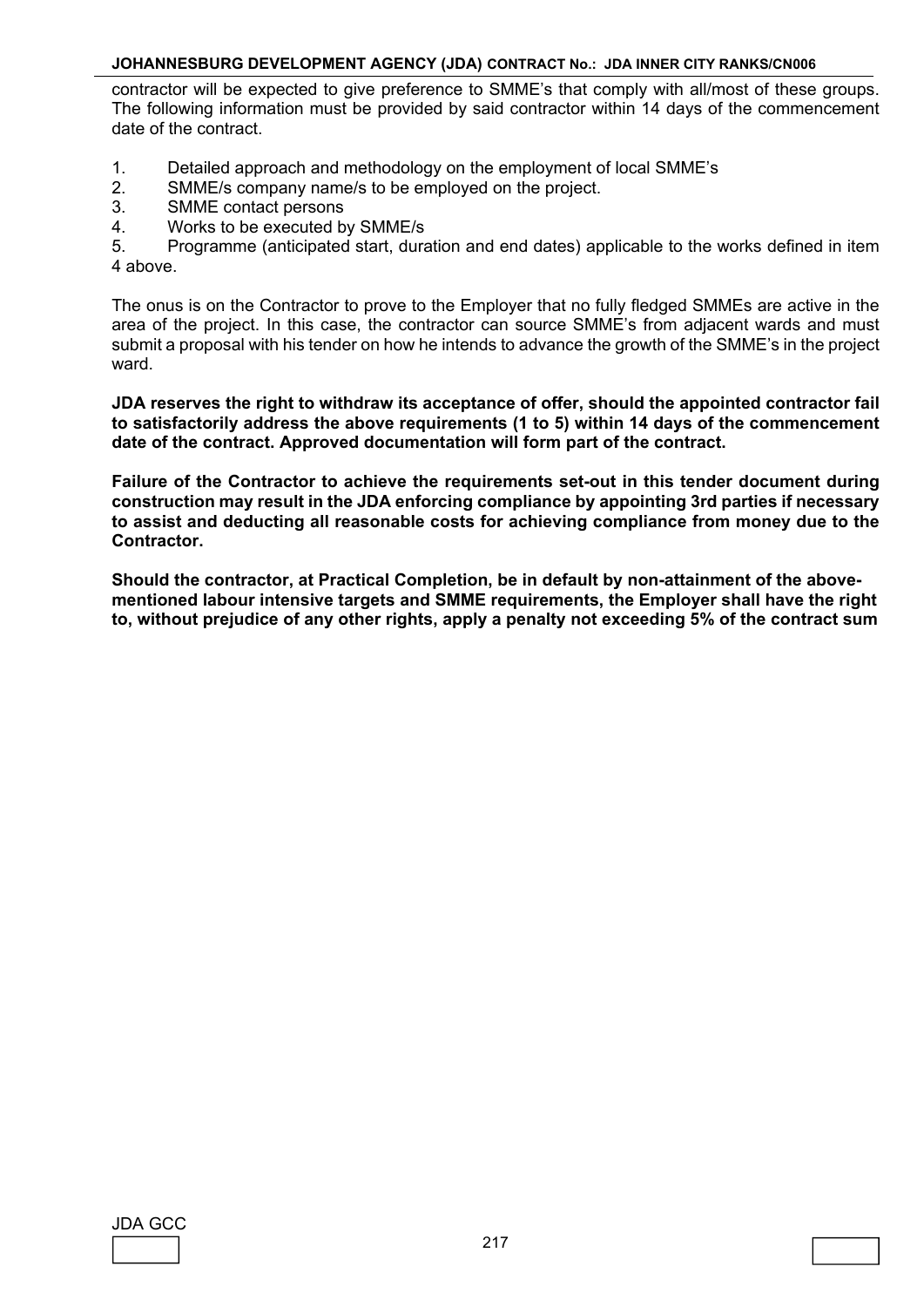## **1.4 CONSTRUCTION**

#### **1.4.1 Works specifications**

#### **Applicable national and international standards**

SANS 1200; Model Preambles for Trades (2008 Edition).

#### **Particular / generic specifications**

Works are to be carried out in accordance with the construction drawings and according to the Johannesburg Development Agency, Johannesburg Roads Agency and City of Johannesburg's norms and standards.

#### **Certification by recognized bodies**

None Applicable.

#### **1.4.2 Plant and Materials**

The contactor shall ensure that adequate plant and materials are procured at his own cost and available as required in order to complete the works as specified in line with the contract programme. The contractor shall supply a report to the Principal Agent on a fortnightly basis as to the plant and materials on site (or on order), and their utilization in relation to the construction programme.

There is no guarantee given or implied that the Contractor will be permitted to utilise any or all of the plant he proposes to use in the construction of the Works.

#### **1.4.3 Construction Equipment**

The contactor shall ensure that adequate construction equipment is available at his own cost as required in order to complete the works as specified in line with the contract programme. The contractor shall supply a report to the Principal Agent on a fortnightly basis as to the construction equipment on site and their utilization in relation to the construction programme.

There is no guarantee given or implied that the Contractor will be permitted to utilise any or all of the equipment he proposes to use in the construction of the Works.

#### **1.4.4 Existing Services**

All known existing services and those services which require relocation and protection, are shown on the services plans. The Contractor's attention is drawn to the fact that such services information is based on information supplied by others, and accuracy and completeness of this information has not been confirmed. The contractor will therefore be required to proceed with extreme caution in order to avoid damage to existing services.

In general, the engineer may call upon the contractor to re-excavate trenches previously dug and backfilled by others where in the opinion of the engineer such work is necessary to ensure the stability of any other works over such trenches. This in no way relieves the contractor of his responsibilities in term of the works.

## **1.4.5 Site Establishment**

| JDA GC |  |
|--------|--|
|        |  |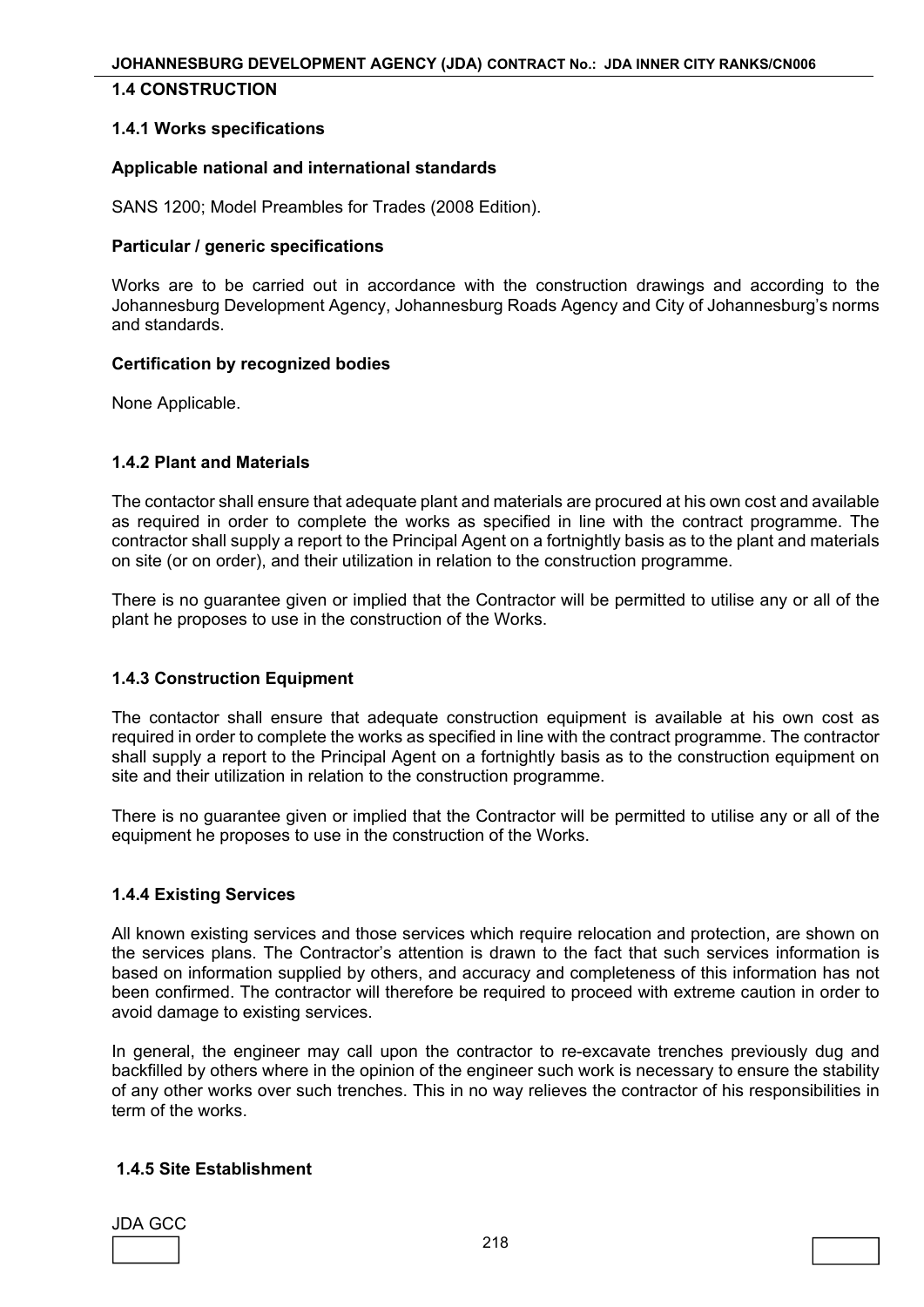The Contractor shall make available temporary facilities necessary for providing the works which are not provided by the Employer including telecommunications, security services, medical, fire protection, sanitation and toilets, waste disposal, etc.

The contractor shall not make any changes to the senior management relative to the agreement without the principal agent's express written approval.

Services and Facilities Provided by the Employer:

Nil

Facilities Provided by the Contractor:

- The contractor is to provide facilities, necessary to complete the project as specified.
- The contractor is to provide suitable hoarding to the entire site for the entire duration of the project to meet the Principal Agent's requirements. Including any necessary making good upon completion.

Storage and Laboratory Facilities:

The contractor is to provide facilities, necessary to complete the project as specified.

Other Facilities and Services:

The contractor is to provide facilities, necessary to complete the project as specified.

Vehicles and Equipment:

• The contractor is to provide vehicles and equipment necessary to complete the project as specified.

Advertising Rights:

 The contractor may not place any advertising boards or the like on the site or in any public area without the express written permission of the employer.

Notice Boards:

 The contractor must place a contract notice board outside his site camp as specified by the employer.

Office Accommodation for Meeting Room:

- The contractor must provide a meeting room to accommodate a maximum of 20 people. The meeting room is to be air-conditioned.
- The contractor must provide an air-conditioned office space for the engineers for construction monitoring.

# **1.4.6 Site Usage**

The contactor will have unlimited access to the site, however all construction activities are to comply with the City of Johannesburg's by laws. The accommodation of vehicular and pedestrian traffic on the site is to be maintained at all times.

The contractor is to allow for the accommodation and diversion of pedestrian traffic in his preliminaries & general items all in accordance with the South African Road Traffic Signs Manual, The Occupational Health & Safety Act & The Construction Regulations as amended, including on-going liaison with the traffic authorities and management of traffic, alterations to kerbing and landscaping, barricading road entrances, temporary signage, dust screens, painting of lines, etc. The traffic accommodation proposal shall be approved by the Principal Agent prior to the execution of the works.

The contractor is to maintain temporary accesses to all businesses during business hours and to all residential properties outside of business hours. In the event that the contractor cannot maintain access to residents' properties for vehicular parking and the like, the contractor is to provide alternative secure

JDA GCC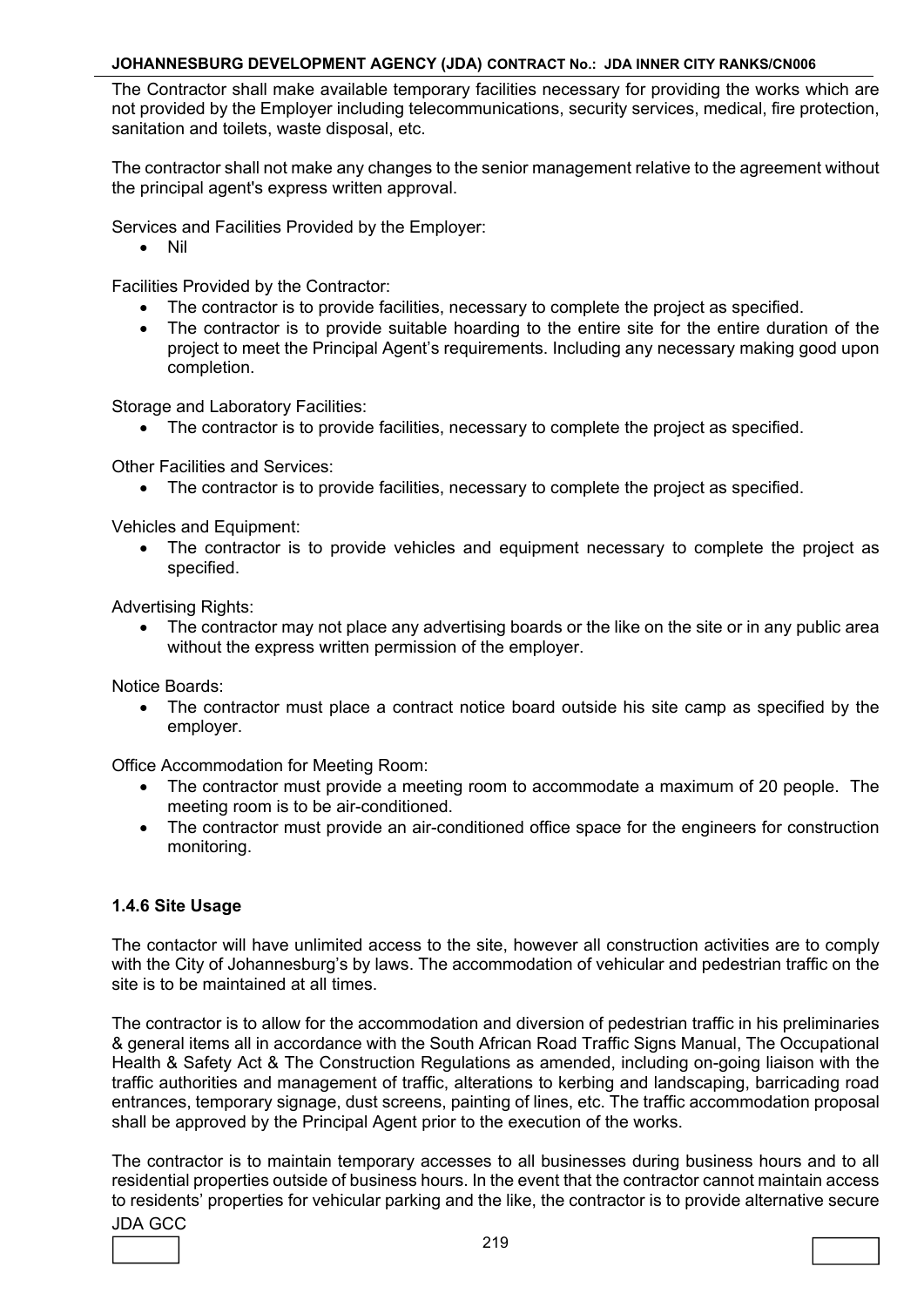parking for residents at his own cost. Similarly, should residents be forced to park on the street due to construction activities, the contractor shall provide security personnel to guard the resident's vehicles.

The cost hereof shall be included in the contractor's preliminaries & general items.

# **1.4.7 Permits and wayleaves**

Wayleaves shall be supplied by the contractor. Contractors are to comply with the terms and conditions of the wayleaves as supplied by the various service provider departments.

## **1.4.8 Alterations, additions, extensions and modifications to existing works**

The works at tender stage are not finalised and are subject to change in their entirety.

# **1.4.9 Inspection of Adjoining Properties**

Contactors are to ensure that adequate inspections of adjoining properties are carried out (and records are kept thereof) to ensure that any claims received from adjoining properties due to damage can be dealt with decisively. The settlement of any claims in this regard shall be dealt with in terms of the policies in place by the City of Johannesburg. Photographs must be taken to document the inspection.

# **1.4.10 Water and Electricity for Construction Purposes**

The contactor is to make his own arrangements for the supply of water for construction purposes and his own domestic usage.

The same principle applies to electricity.

# **1.4.11 Survey Control and setting out of the works**

By the Contractor

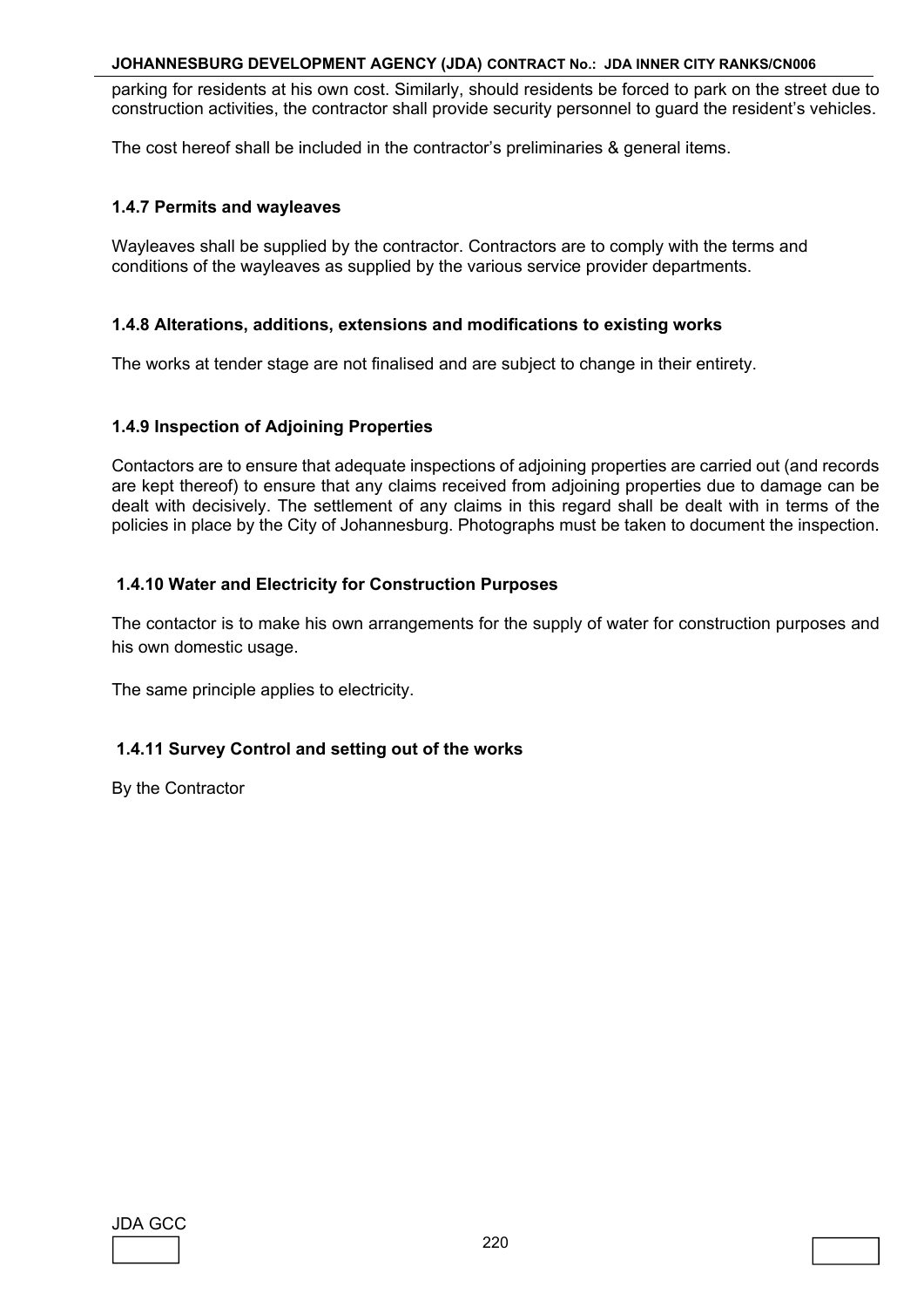### **1.5 MANAGEMENT**

#### **1.5.1 Management of the Works**

The Contractor is to provide suitably qualified and experienced personnel to manage the works. The Contractor will be expected to provide CV's of his proposed site management personnel for the Principal Agents review and approval.

Should the Principal Agent believe that the proposed site personnel not be sufficiently qualified and/or experienced to do the works, be this at CV review, or later into the contract, then the Contractor will be expected to replace this person/s, or provide additional persons to manage the works, and that this will be done at the Contractors own expense.

Should the Contractor fail to follow this instruction, then the Principal Agent will be entitled to place the Contractor on notice to rectify the situation in terms of the contract.

## **1.5.2 Health & Safety**

# **1.5.2.1 Specification for Occupational Health and Safety in Construction Works Contracts**

#### **1. Scope**

 This health and safety specification establishes the overarching framework within which a contractor is required to satisfy general requirements for occupation health and safety in an engineering and construction works contract.

#### **Note:**

- a) This specification establishes general requirements to enable the employer and the contractor to satisfy the Occupational Health and Safety Act, 1993 (Act No. 85 of 1993) and the Construction Regulations, 2014.
- b) The Construction Regulations, 2014, require an employer to stop any contractor from executing construction work which is not in accordance with the contractor's health and safety plan for the site or which poses a threat to the health and safety of persons.

## **2. Definitions**

**Act:** The Occupational Health and Safety Act, 1993 (Act No. 85 of 1993)

**competent person:** any person having the knowledge, training and experience specific to the work or task being performed

**ergonomics:** the application of scientific information concerning humans to the design of objects, systems and the environment for human use in order to optimize human well-being and overall system performance

 **hazard:** a source of or exposure to danger

 **incident:** an event or occurrence occurring at work or arising out of or in connection with the activities of persons at work, or in connection with the use of plant or machinery, in which, or in consequence of which:

 a) any person dies, becomes unconscious, suffers the loss of a limb or part of a limb or is otherwise injured or becomes ill to such a degree that he is likely either to die or to suffer a permanent physical defect or likely to be unable for a period of at least 14 days either to work or to continue with the activity for which he was employed or is usually employed;

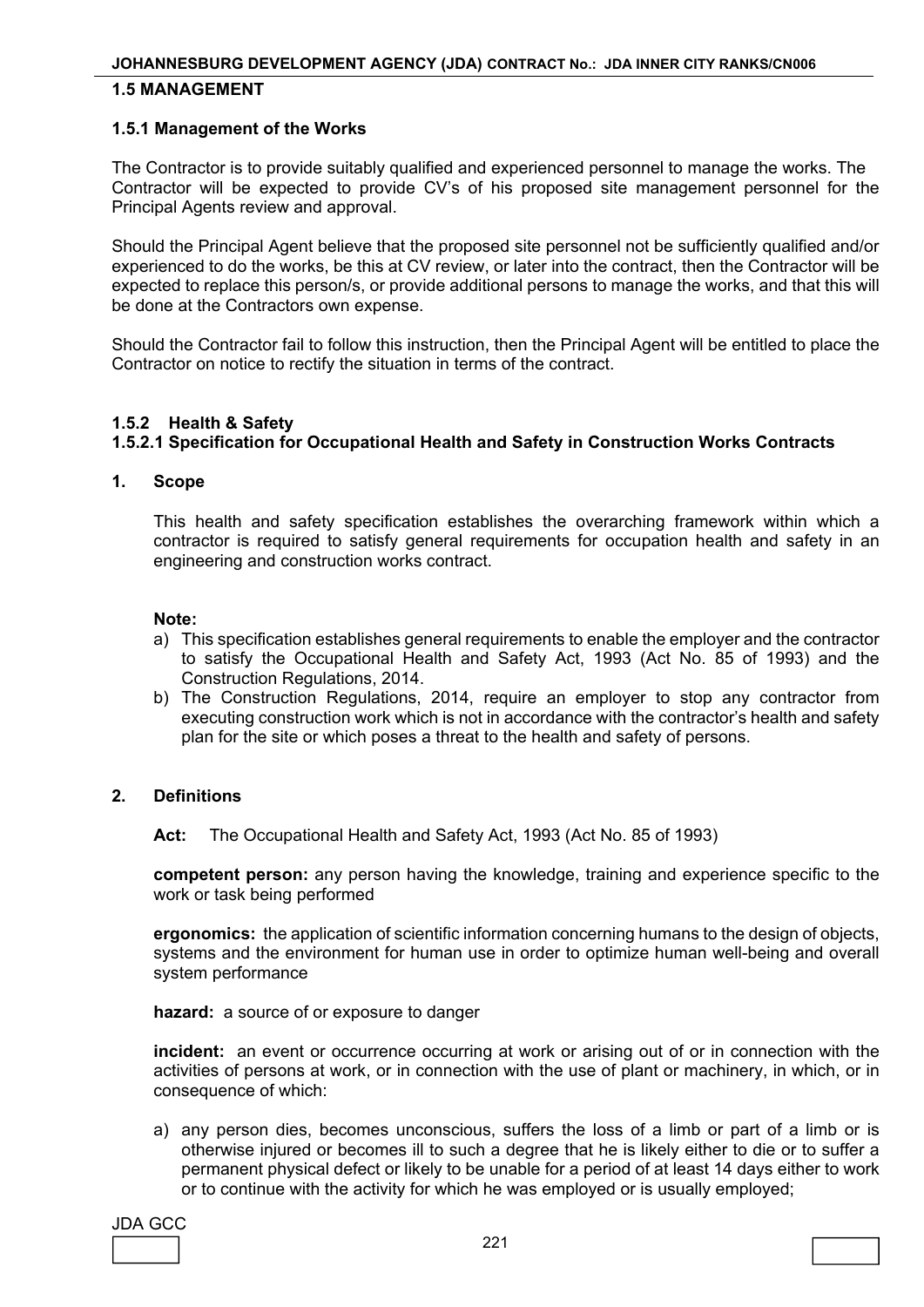- b) a major incident occurred; or
- c) the health or safety of any person was endangered and where
	- i) a dangerous substance was spilled;
	- ii) the uncontrolled release of any substance under pressure took place;
	- iii) machinery or any part thereof fractured or failed resulting in flying, falling or uncontrolled moving objects; or machinery ran out of control

**health and safety plan:** a documented plan which addresses hazards identified and includes safe work procedures to mitigate, reduce or control the hazards identified.

**health and safety specification:** a documented specification of all health and safety requirements pertaining to the associated works on a construction site, so as to ensure the health and safety of persons

**inspector:** a person designated as such under section 28 of the Act

**major incident:** an occurrence of catastrophic proportions, resulting from the use of plant or machinery, or from activities at a workplace

**reasonably practicable:** practicable having regard to:

- a. the severity and scope of the hazard or risk concerned;
- b. the state of knowledge reasonably available concerning that hazard or risk and of any means of removing or mitigating that hazard or risk;
- c. the availability and suitability of means to remove or mitigate that hazard or risk; and
- d. the cost of removing or mitigating that hazard or risk in relation to the benefits deriving therefrom;

**risk:** the probability that injury or damage will occur

**safe:** free from any hazard

**scaffold:** any temporary elevated platform and supporting structure used for providing access to and supporting workmen or materials or both

**specification data:** data, provisions and variations that make this specification applicable to a particular contract

#### **structure**

- a) any building, steel or reinforced concrete structure (not being a building), railway line or siding, bridge, waterworks, reservoir, pipe or pipeline, cable, sewer, sewage works, fixed vessels, road, drainage works, earthworks, dam, wall, mast, tower, tower crane, batching plants, pylon, surface and underground tanks, earth retaining structure or any structure designed to preserve or alter any natural feature, and any other similar structure;
- b) any formwork, false work, scaffold or other structure designed or used to provide support or means of access during construction work; or
- c) any fixed plant in respect of work which includes the installation, commissioning, decommissioning or dismantling and where any such work involves a risk of a person falling two metres or more

**substance:** any solid, liquid, vapour, gas or aerosol, or combination thereof

| ۸( ال |  |
|-------|--|
|       |  |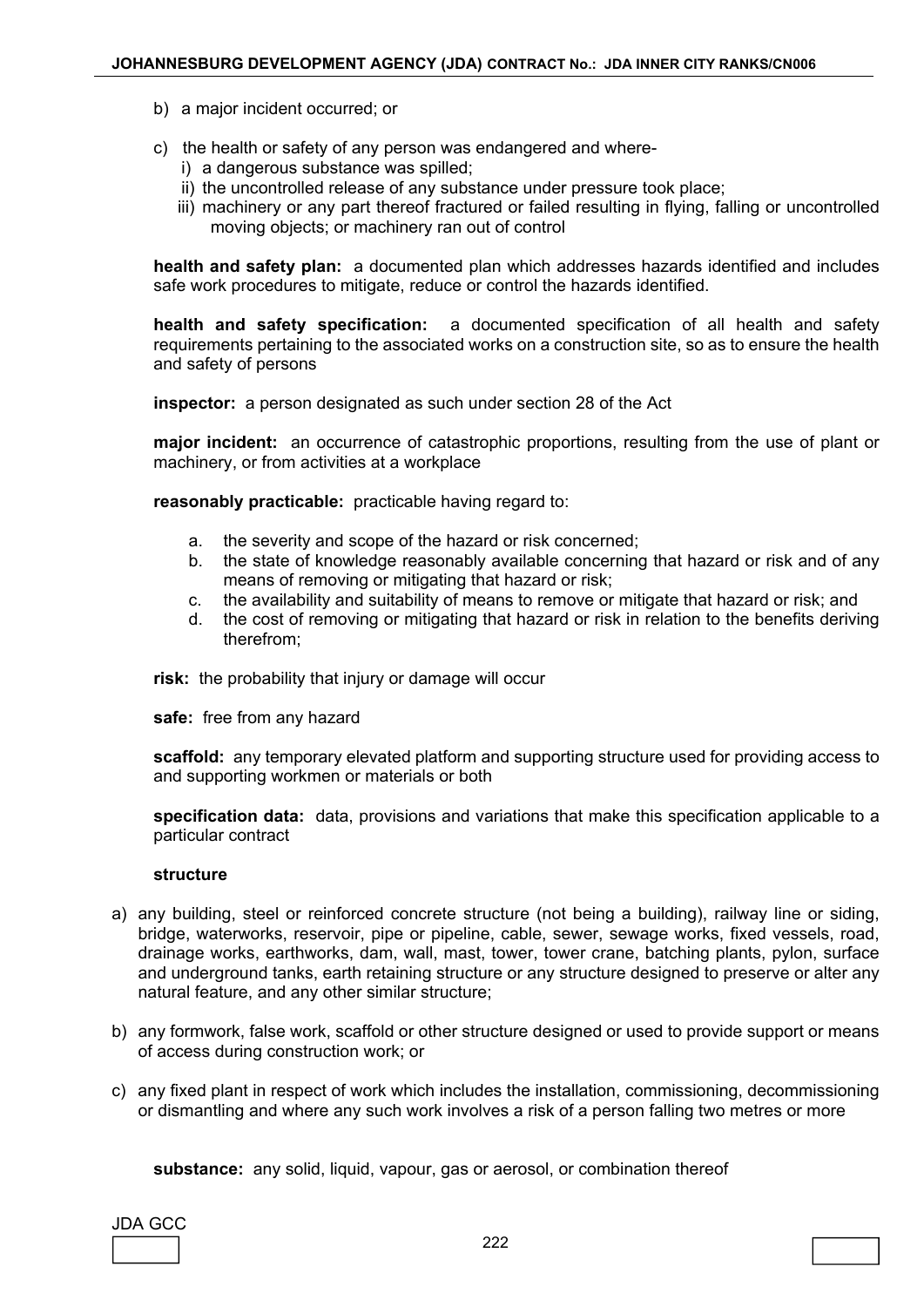**suitable:** capable of fulfilling or having fulfilled the intended function or fit for its intended purpose

# **3. Interpretation**

- 3.1 The Act and its associated regulations shall have precedence in the interpretation of any ambiguity or inconsistency between it and this specification.
- 3.2 Compliance with the requirements of this specification does not necessarily result in compliance with the provisions of the Act.

# **4. Requirements**

# **4.1 General requirement**

- 4.1.1 The contractor shall execute the works in a manner that complies with all the requirements of the Act and all its associated regulations, and in so doing, minimize the risk of incidents occurring.
- 4.1.2 The contractor shall with respect to the site and the engineering and construction works that are contemplated:
	- a) identify the hazards and evaluate the risks associated with such work constituting a hazard to the health and safety of such employees and the steps that need to be taken to comply with the Act; and
	- b) as far as is reasonably practicable, prevent the exposure of such employees to the hazards concerned or, where prevention is not reasonably practicable, minimize such exposure.
- 4.1.3 The contractor shall as far as is reasonably practicable, cause every employee to be made conversant with the hazards to his health and safety attached to any work which he has to perform, any article or substance which he has to produce, process, use, handle, store or transport and any plant or machinery which he is required or permitted to use, as well as with the precautionary measures which should be taken and observed with the respect to those hazards.
- 4.1.4 The contractor shall ensure that all employees under his or her control are:
	- a) informed, instructed and trained by a competent person regarding any hazard and the related work procedures before any work commences, and thereafter at such times as may be determined in the risk assessment; and
	- b) issued with proof of health and safety induction training issued by a competent person and carry proof of such induction when working on site.
- 4.1.5 The contractor shall not allow or permit any employee to enter any site, unless such person has undergone health and safety induction training pertaining to the hazards prevalent on the site at the time of entry.
- 4.1.6 The contractor shall ensure that each visitor to a construction site, save where such visitor only visits the site office and is not in direct contact with the construction work activities:

 a) undergoes health and safety instruction pertaining to the hazards prevalent on the site; and

- b) is provided with the necessary personal protective equipment.
- 4.1.7 The contractor shall provide suitable on-site signage to alert workers and visitors to health and safety requirements.

JDA GCC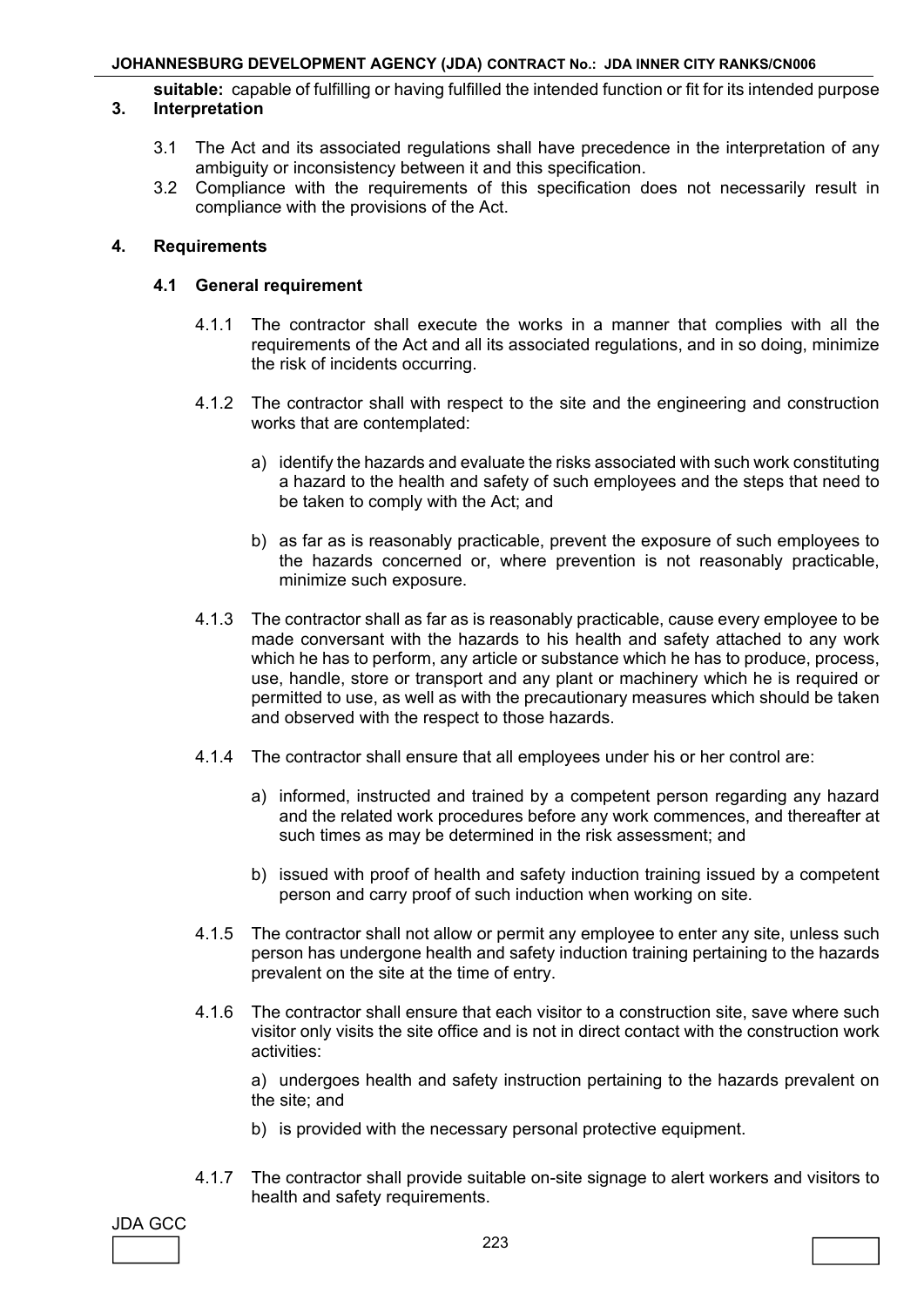4.1.8 The contractor shall not permit any person who is or who appears to be under the influence of intoxicating liquor or drugs, to enter or remain at a workplace.

#### **4.2 Health and safety representatives**

- 4.2.1 The contractor shall appoint in writing one health and safety representative for every 50 employees of the contactor working on the site, whenever there are more than 20 employees on the site; to:
	- a) review the effectiveness of health and safety measures;
	- b) identify potential hazards and potential major incidents;
	- c) in collaboration with his employer, examine the causes of incidents;
	- d) investigate complaints by any employee of the contractor relating to that employee's health or safety on the site;
	- e) make representations to the contractor on matters arising from a), b), c) or d) or on general matters affecting the health or safety of the employees at the workplace;
	- g) inspect the site with a view to the health and safety of employees, at regular intervals;
	- h) participate in consultations with inspectors at the workplace and accompany inspectors on inspections of the workplace; and
	- i) participate in any internal health or safety audit.
- 4.2.2 The contractor shall inform the relevant safety representative:
	- a) beforehand of inspections, investigations or formal inquiries of which he has been notified by an inspector; and
	- b) as soon as reasonably practicable of the occurrence of an incident on the site.
- 4.2.3 The contractor shall convene health and safety meetings whenever more than two health and safety representatives have been appointed for the site. These meetings shall be attended by all health and safety representatives and shall be convened at least once every month to:
	- a) make recommendations to the employer regarding any matter affecting the health or safety of persons on the site; and
	- b) discuss any incident on the site in which or in consequence of which any person was injured, became ill or died.
- 4.2.4 The contractor shall consult with the health and safety committee on the development, monitoring and review of the risk assessment.

#### **4.3 Appointment of construction supervisor and safety officers**

| <b>JDA GCC</b> |  |
|----------------|--|
|                |  |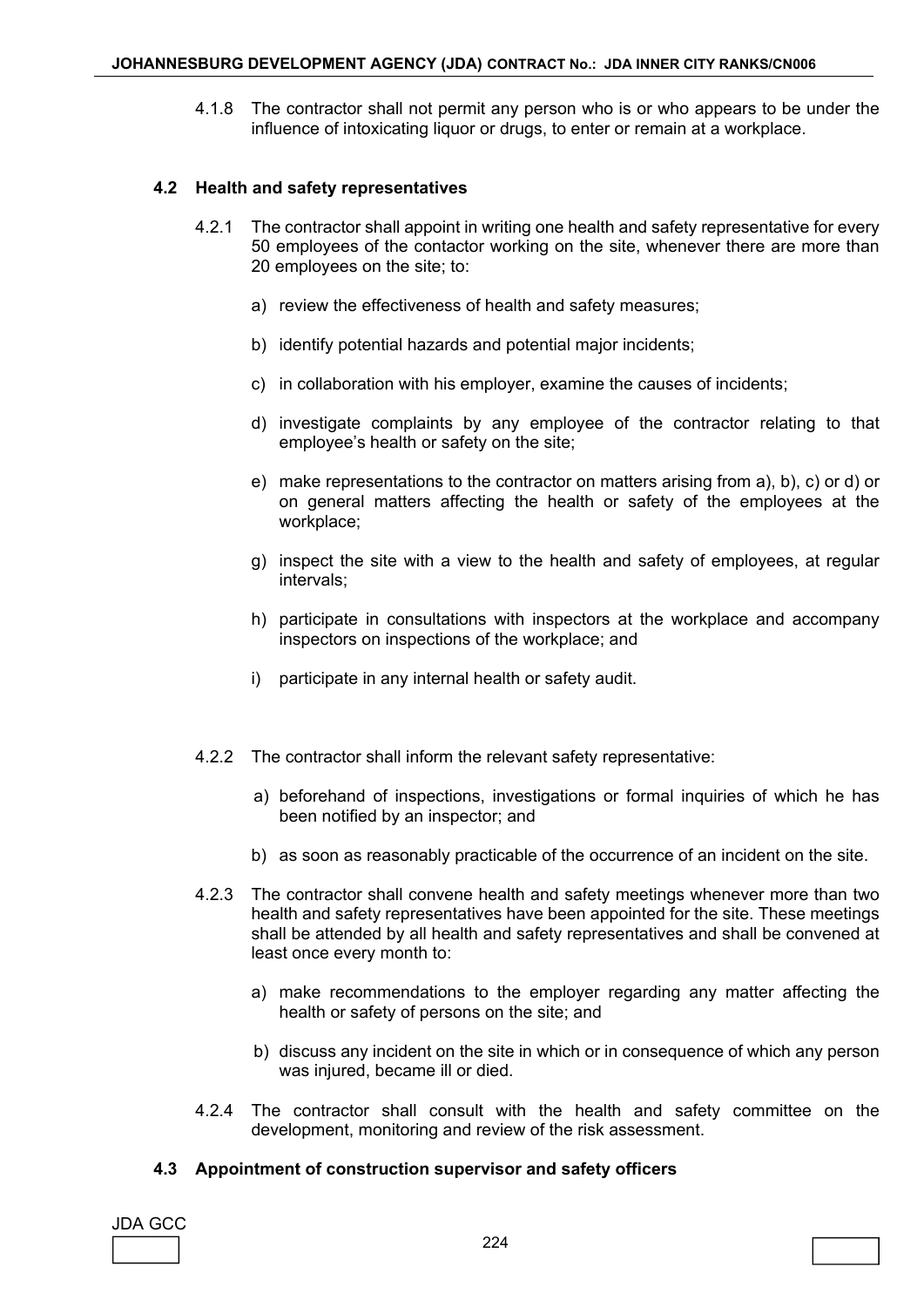- 4.3.1 The contractor shall appoint a full-time competent employee designated in writing as the construction supervisor for the site, with the duty of supervising the performance of the work falling within the scope of the contract and may appoint one or more competent employees to assist the appointed construction supervisor.
- 4.3.2 A contractor may having considered the size of the project, the degree of dangers likely to be encountered or the accumulation of hazards or risks on the site, appoint a full-time or part-time construction safety officer in writing, who has in the contractor's opinion the necessary competencies and resources, to assist the contractor in the control of all safety related aspects on the site.
- 4.3.3 The contractor shall ensure that the construction supervisor is in possession of the most recently updated version of the fall protection plan.
- 4.3.4 The contractor shall ensure that the following activities, as relevant, are carried out under the supervision of a competent person and that such persons are appointed in writing:
	- a) all formwork and support work operations;
	- b) excavation work;
	- c) demolition work;
	- d) scaffolding work operations;
	- e) suspended platform work operations;
	- f) operation of batch plants; and
	- g) the stacking and storage of articles on the site.

#### **4.4 Risk assessment**

- 4.4.1 The contractor performing work falling within the contract shall, before the commencement of any such work and during construction work, cause a risk assessment to be performed by a competent person appointed in writing. Such an assessment shall as a minimum:
	- a) identify the risks and hazards to which persons may be exposed to;
	- b) analyse and evaluate the identified risks and hazards;
	- c) document a plan of safe work procedures to mitigate, reduce or control the risks and hazards that have been identified;
	- d) provide a monitoring plan; and
	- e) provide a review plan.
- Note: A risk assessment is an important step in protecting workers as well as complying with the law. It helps you focus on the risks that really matter in a particular workplace – the ones with the potential to cause real harm. Workers and others have a right to be protected from harm caused by a failure to take reasonable control measures. The following four steps are recommended:

JDA GCC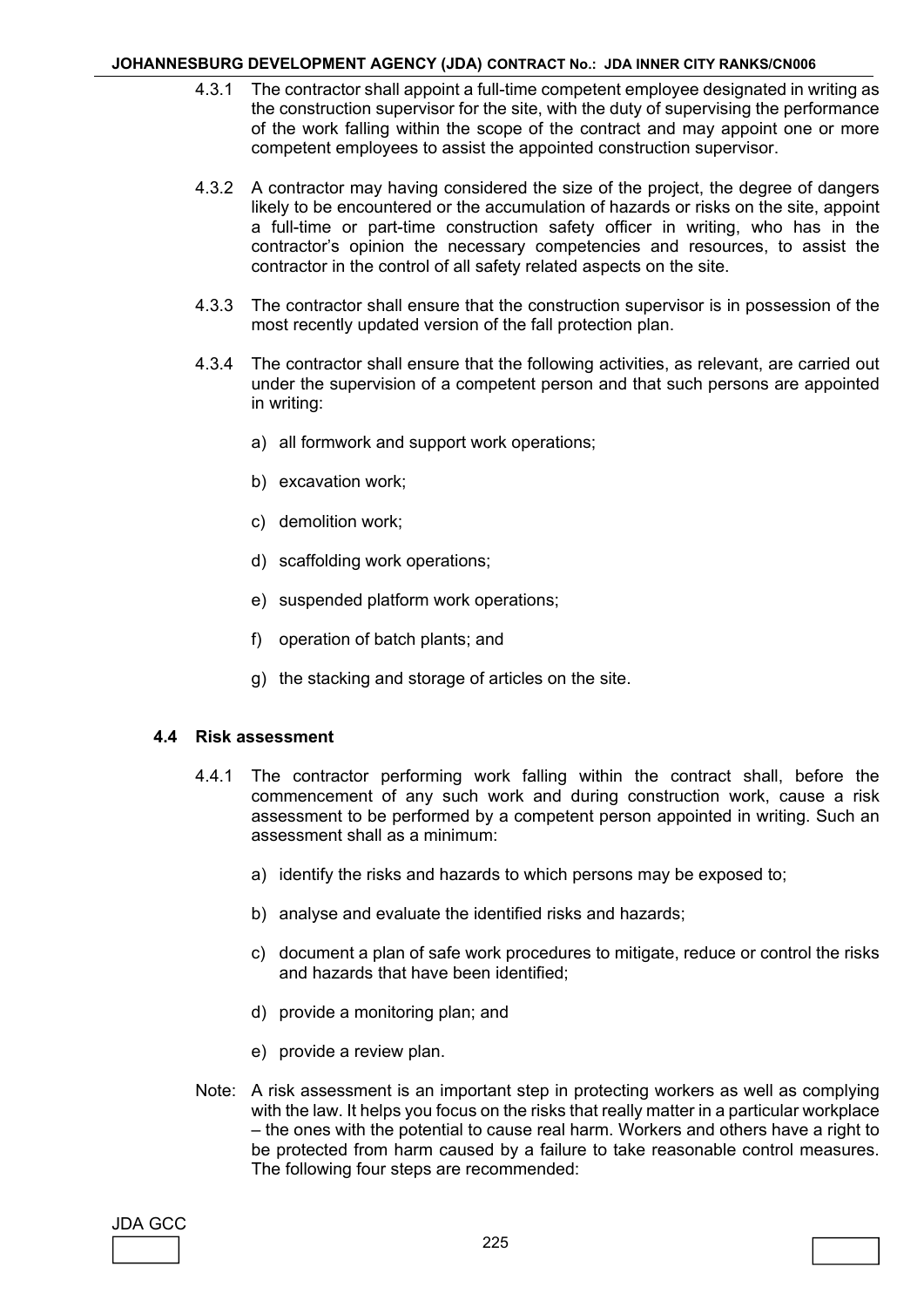Identify the hazards by looking at what could reasonably be expected to cause harm, ask employees or their representatives what they think, obtain advice from trade associations or publications on health and safety, check manufacturer's instructions or data sheets for chemicals and equipment as they can be very helpful in spelling out the hazards and putting them in their true perspective, review accident and illhealth records, think about long-term hazards to health (eg high levels of noise or exposure to harmful substances) as well as safety hazards etc.

 Identify who may be harmed and how by identifying how groups of people might be harmed i.e. what type of injury or ill health might occur.

 Evaluate the risks and decide on precautions by doing everything 'reasonably practicable' to protect people from harm i.e. by looking at how things are done, what controls are in place and how the work is organised and comparing this against good practice to see if more can be done to bring practices up to standard. Consider if the hazard can be got rid of all together, and if not how can the risks be controlled so that harm is unlikely, e.g. try a less risky option (e.g. switch to using a less hazardous chemical); prevent access to the hazard (e.g. by guarding); organise work to reduce exposure to the hazard (e.g. put barriers between pedestrians and traffic); issue personal protective equipment (e.g. clothing, footwear, goggles etc); and provide welfare facilities (e.g. first aid and washing facilities for removal of contamination).

Record the findings by writing down the findings of the risk assessment.

- 4.4.2 The contractor shall ensure that as far as is reasonably practicable, ergonomic related hazards are analysed, evaluated and addressed in the risk assessment.
- 4.4.3 The contractor shall require a competent person to prepare a fall protection plan in compliance with the requirements of the Construction Regulations.
- 4.4.4 Notwithstanding the provisions of the fall protection plan, the contractor shall ensure that:
	- a) all unprotected openings in floors, edges, slabs, hatchways and stairways are adequately guarded, fenced or barricaded or that similar means are used to safeguard any person from falling through such openings;
	- b) no person works in an elevated position, unless such work is performed safely as if working from a scaffold or ladder;
	- c) notices are conspicuously placed at all openings where the possibility exists that a person might fall through such openings;
	- d) fall prevention and fall arrest equipment is:
		- i) suitable and of sufficient strength for the purpose or purposes for which it is being used having regard to the work being carried out and the load, including any person, it is intended to bear; and
		- ii) securely attached to a structure or plant and the means of attachment thereto is suitable and of sufficient strength and stability for the purpose of safely supporting the equipment and any person who is liable to fall; fall arrest equipment is only used where it is not reasonably practicable to use fall prevention equipment; and
	- e) suitable and sufficient steps are taken to ensure, as far as is reasonably practicable, that in the event of a fall by any person, the fall arrest equipment or the surrounding environment does not cause injury to the person.

| JDA GCC |  |
|---------|--|
|         |  |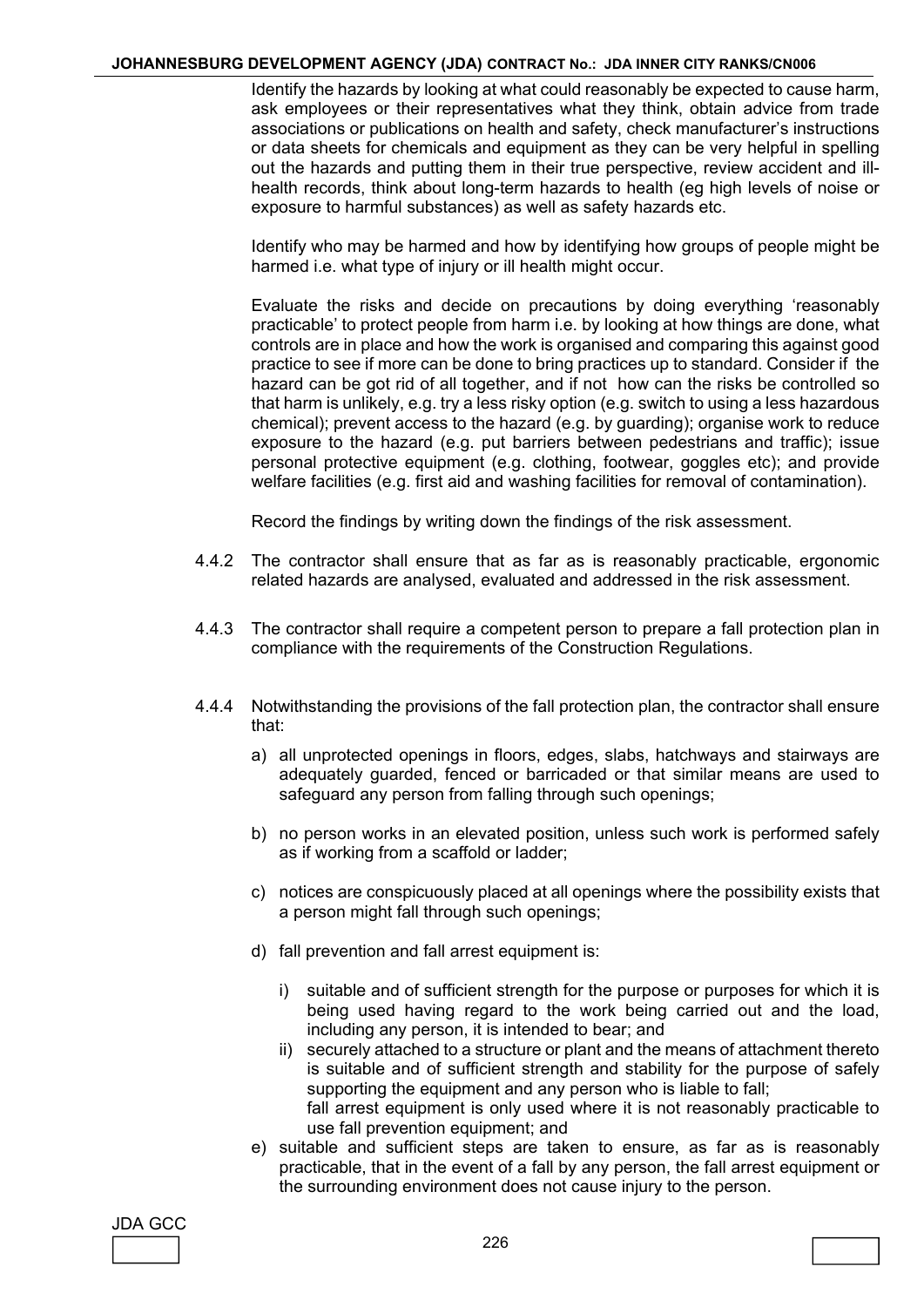- 4.4.5 Where roof work is being performed on a construction site, the contractor shall ensure that it is indicated in the fall protection plan that:
	- a) the roof work has been properly planned;
	- b) the roof erectors are competent to carry out the work;
	- c) no employees are permitted to work on roofs during inclement weather conditions or if weather conditions are a hazard to the health and safety of the employees;
	- d) prominent warning notices are to be placed where all covers to openings are not of sufficient strength to withstand any imposed loads and where fragile material exists;
	- e) the areas mentioned in paragraph *(d)* are to be barricaded off to prevent persons from entering;
	- f) suitable and sufficient platforms, coverings or other similar means of support have been provided to be used in such a way that the weight of any person passing across or working on or from fragile material is supported; and
	- g) there is suitable and sufficient guard-rails or barriers and toe-boards or other similar means of protection to prevent, so far as is reasonably practicable, the fall of any person, material or equipment.
- 4.4.6 The contractor shall ensure that:
	- a) all reasonably practicable steps are taken to prevent the uncontrolled collapse of any new or existing structure or any part thereof, which may become unstable or is in a temporary state of weakness or instability due to the carrying out of construction work;
	- b) no structure or part of a structure is loaded in a manner which would render it unsafe; and
	- c) specification data prepared by the designer of the structure is taken into account in the risk assessment;
- Note: The specification data provided by the designer should outline known or anticipated dangers or hazards relating to the works and make available all information required for the safe execution of the work. It should provide as relevant, geotechnical information (or make reference to reports provided in the site information), the loading the structure is designed to withstand, the methods and sequence of construction.

#### **4.5 Health and safety plans**

 4.5.1 The contractor shall prior to commencing the works to which this specification applies, submit to the employer for approval a suitable and sufficiently documented health and safety plan, based on this specification and the risk assessment that is conducted.

The health and safety plan shall as a minimum provide:

 a) the information contained in Table 1 in respect of each of the hazards associated with work falling within the scope of the contract (see Figure 1); and

| JDA GCC |  |
|---------|--|
|         |  |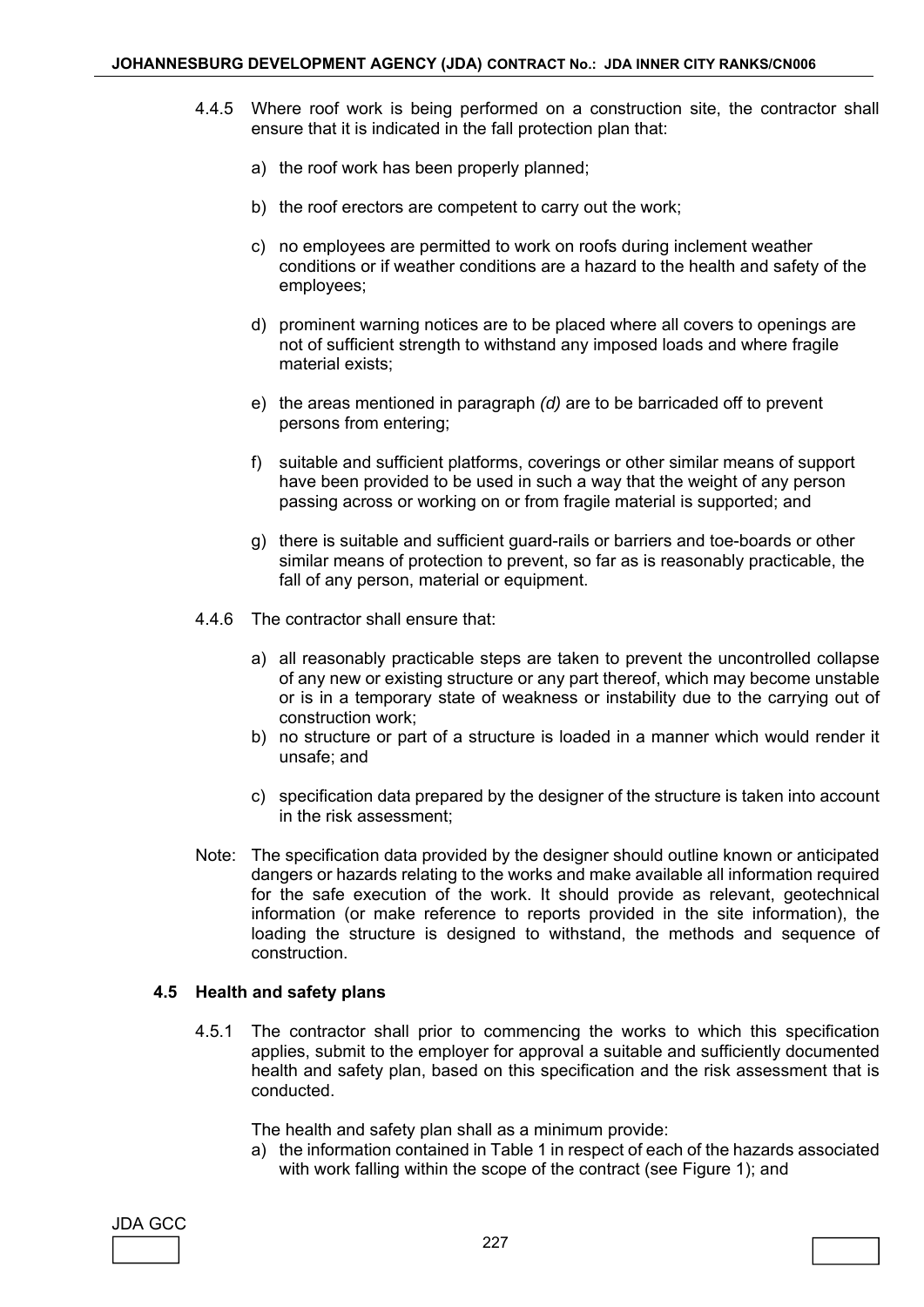| What are the<br>hazards? | Who might<br>be harmed<br>and how? | What are the<br>safe work<br>procedures<br>for the site? | What further action<br>is necessary<br>(monitoring and<br>review)? | Action by<br>whom | Action<br>by when |
|--------------------------|------------------------------------|----------------------------------------------------------|--------------------------------------------------------------------|-------------------|-------------------|
|                          |                                    |                                                          |                                                                    |                   |                   |
|                          |                                    |                                                          |                                                                    |                   |                   |

Table 1: Example of the format of a health and safety plan

- b) an outline of the manner in which the contractor intends complying with the requirements of this specification.
- 4.5.2 The contractor shall discuss the submitted health and safety plan with the employer's representative, modify such plan in the light of the discussions and resubmit the modified plan for approval.
- 4.5.3 The contractor shall apply the approved health and safety plan from the date of commencement of and for the duration of the works to which this specification applies.
- 4.5.4 The contractor shall conduct periodic audits for compliance with the approved health and safety plan at intervals agreed upon with the employer, but at least once every month.
- 4.5.5 The contractor shall update the health and safety plan whenever changes to the works are brought about.

# **4.6 Subcontractors**

- 4.6.1 The contractor may only subcontract work in terms of a written subcontract and shall only appoint a subcontractor should he be reasonably satisfied that such a subcontractor has the necessary competencies and resources to perform the work falling within the scope of the contract safely. Such a subcontract shall require that the subcontractor shall:
	- a) shall co-operate with the contractor as far as is necessary to enable both the contractor and sub-contractor to comply with the provisions of the Act; and
	- b) as far as is reasonably practicable, promptly provide the contractor with any information which might affect the health and safety of any person at work carrying out work or any person who might be affected by the work of such a person at work or which might justify a review of the health and safety plan.
- 4.6.2 The contractor shall provide any sub-contractor who is submitting a tender or appointed to perform a sub-contract falling within the scope of the contract, with the relevant sections of this specification and associated specification data which might be pertinent to the sub-contract.
- 4.6.3 The contractor shall take reasonable steps as are necessary to ensure:
	- a) co-operation between all sub-contractors to enable each of those subcontractors to comply with the requirements of the Act and associated regulations; and
	- b) that each sub-contractor's health and safety plan is implemented.
- 4.6.4 The contractor shall conduct periodic audits for compliance with the approved health and safety plan of each and every sub-contractor working on the site at intervals agreed upon with such contractors, but at least once per month.

| JDA GCC |  |
|---------|--|
|         |  |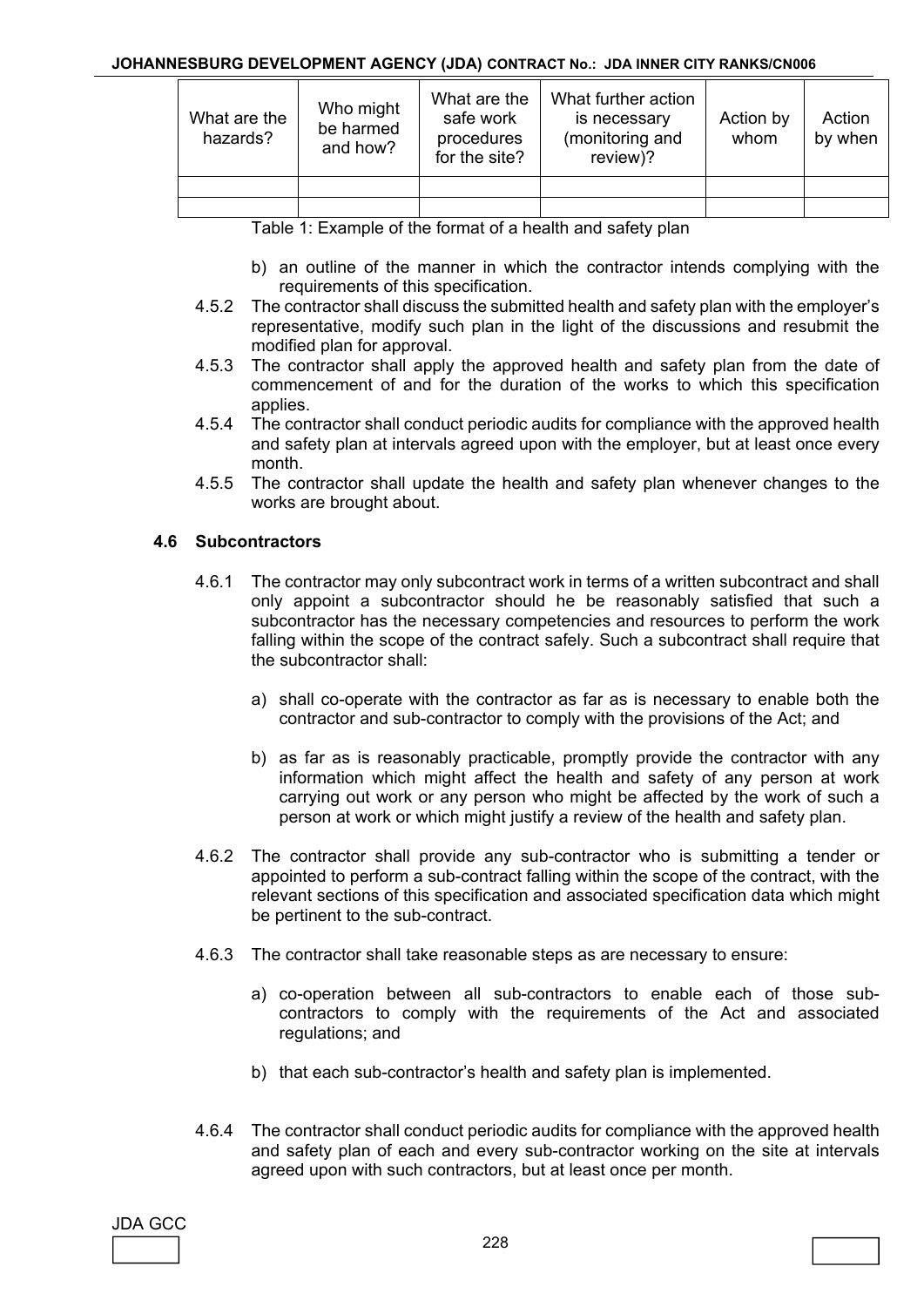- 4.6.5 The contractor shall stop any contractor from executing construction work which is not in accordance with the contractor's or subcontractor's health and safety plan for the site or which poses a threat to the health and safety of persons.
- 4.6.6 The contractor shall ensure that where changes to the works occur, sufficient health and safety information and appropriate resources are made available to the subcontractor to execute the work safely.
- 4.6.7 The contractor shall ensure that:
	- a) every subcontractor is registered and in good standing with the compensation fund or with a licensed compensation insurer prior to work commencing on site;
	- b) potential subcontractors submitting tenders have made provision for the cost of health and safety measures during the construction process; and
	- c) every subcontractor has in place a documented health and safety plan prior to commencing any work on site which falls within the scope of the contract.
- 4.6.8 The contractor shall receive, discuss and approve health and safety plans submitted by subcontractors.
- 4.6.9 The contractor shall ensure that all subcontractors are informed regarding any hazard as stipulated in the risk assessment before any work commences, and thereafter at such times as may be determined in the risk assessment.
- 4.6.10 The contractor shall reasonably satisfy himself that all employees of subcontractors are informed, instructed and trained by a competent person regarding any hazard and the related work procedures before any work commences, and thereafter at such times as may be determined in the risk assessment.

 The contractor shall satisfy himself and ensure that all subcontractor employees deployed in the site are:

- a) informed, instructed and trained by a competent person regarding any hazard and the related work procedures before any work commences, and thereafter at such times as may be determined in the risk assessment; and
- b) issued with proof of health and safety induction training issued by a competent person and carry proof such induction when working on site.

# **4.7 Reporting of incidents**

 The contractor shall notify the employer's representative of any incident as soon as possible after it has occurred and report such incidence to an inspector.

# **4.8 Administration**

4.8.1 Notification of intention to commence construction work

 The contractor shall notify the Provincial Director of Labour in writing using a form similar to that contained in Annexure A of the Construction Regulations issued in terms of the Act before construction work commences and retain a copy of such notification in the health and safety file where such work:

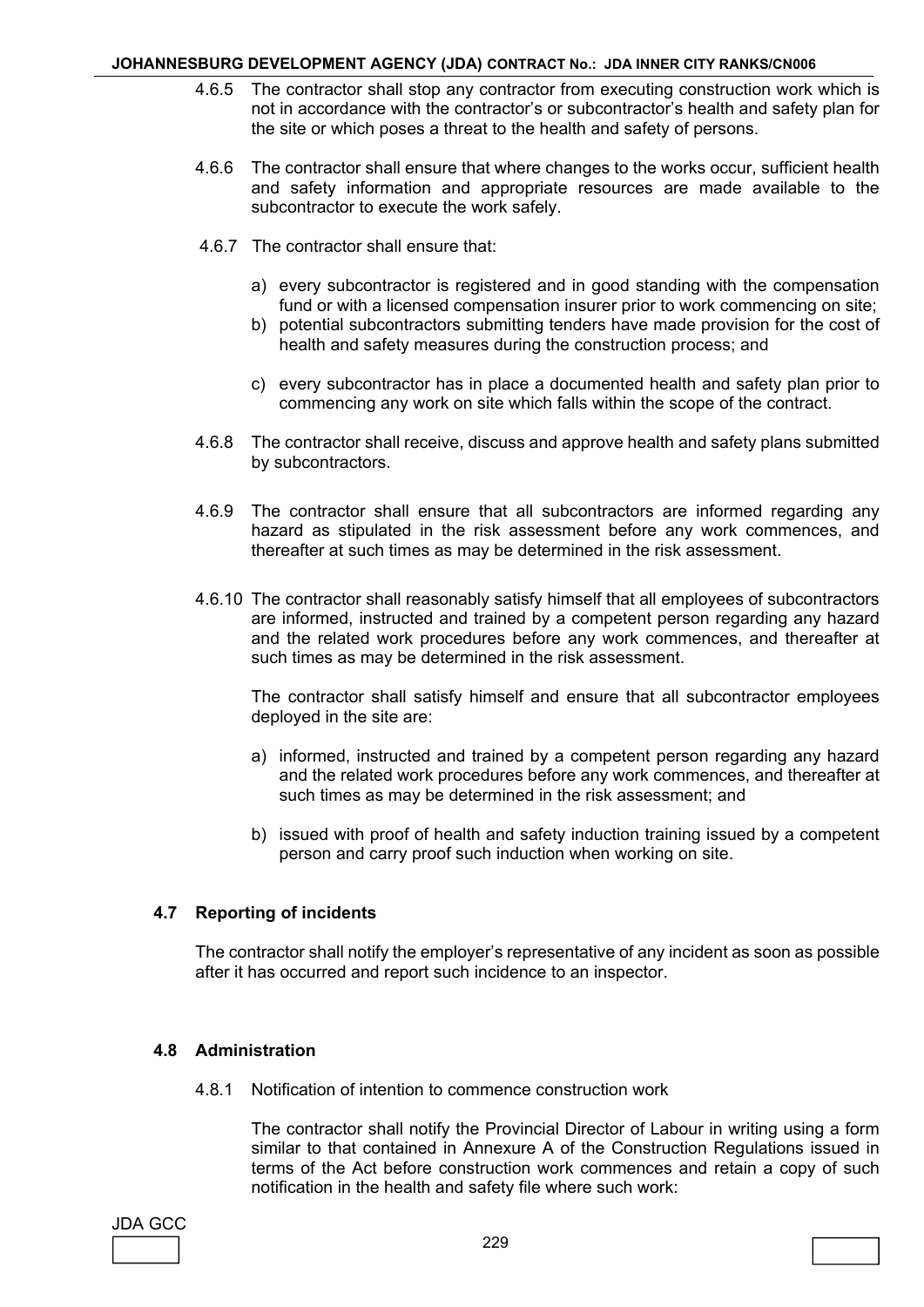involves the demolition of a structure exceeding a height of 3m;

involves the use of explosives to perform construction work;

involves the dismantling of fixed plant at a height greater than 3m;

 exceeds 30 days or will involve more than 300-person days of construction work; and includes:

- i) excavation work deeper than 1m; or
- ii) working at a height greater than 3 m above ground or a landing.
- 4.8.2 Health and safety file
	- 4.8.2.1 The contractor shall maintain on site a health and safety file on site which contains copies of the following, as relevant:
		- a) the notification made to the Provincial Director of Labour in terms of 4.4.1;
		- b) the letters of appointment of health and safety representatives;
		- c) the minutes of all health and safety meetings;
		- d) a comprehensive and updated list of all the subcontractors (nominated, selected or domestic) employed on site by the contractor, indicating the type of work being performed by such sub-contractors;
		- e) a copy of each and every subcontract agreement;
		- f) the contractor's health and safety plan;
		- g) the health and safety plans of all the contractor's subcontractors who are required to provide such plans;
		- h) the recommendations made to the contractor by the health and safety committee referred to in 4.2.3
		- i) any report made to an inspector by the health and safety committee referred to in 4.2.3; and
		- j) the findings of all audit reports made regarding the implementation of the contractor's or a subcontractor's health and safety plan;
		- k) proof that the contractor and every subcontractor is registered and in good standing with the compensation fund or with a licensed compensation insurer;
		- l) the inputs of the safety officer, if any, into the health and safety plan;
		- m) a copy of risk assessments made by competent persons;
		- n) details of induction training conducted whenever it is conducted;
		- o) proof of all subcontractor's induction training whenever it is conducted;

| JDA GCC |  |
|---------|--|
|         |  |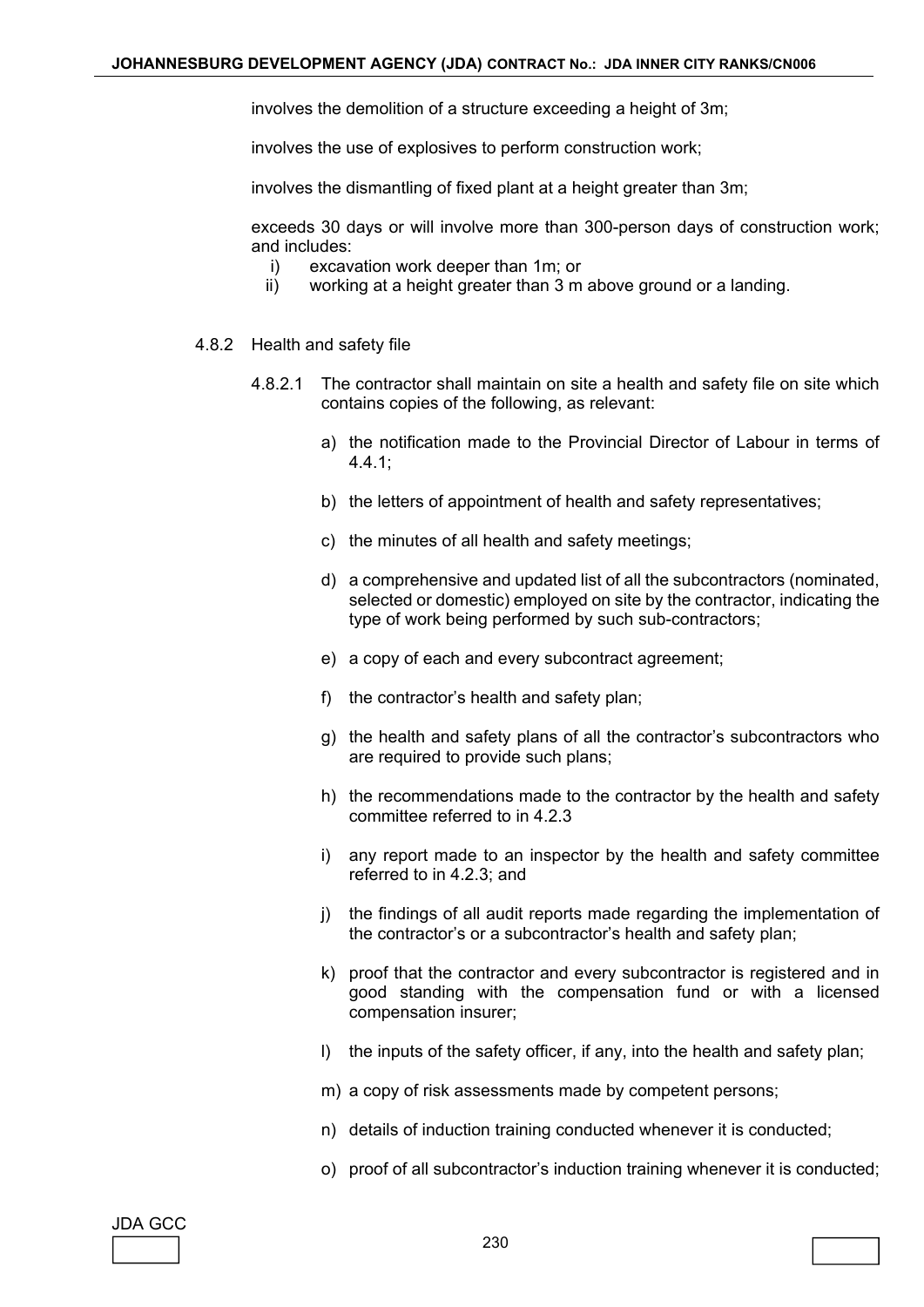- p) letters of appointments for competent persons to supervise prescribed activities;
- q) proof of the following where suspended platforms are used:
	- i) a certificate of system design issued by a professional engineer professional certificated engineer or a professional engineering technologist;
	- ii) proof of competency of erectors;
	- iii) proof of compliance of operational design calculations with requirements of the system design certificate;
	- iv) proof of performance test results;
	- v) sketches indicating the completed system with the operational loading capacity of the platform;
	- vi) procedures for and records of inspections having been carried out;
	- vii) procedures for and records of maintenance work having been carried out;
	- viii) proof that the prescribed documentation has been forwarded to the provincial director;
- r) records of the register of inspections made by a competent person immediately before and during the placement of concrete or any other load on formwork; and
- s) the names of the first aiders on site and copies of the first aid certificates of competency.
- 4.8.2.2 The health and safety file shall be made available for inspection by any inspector, subcontractor, employer's representative, employer's agent, health and safety representative or employee of the contractor upon the request of such persons.
- 4.8.2.3 The contractor shall hand over the health and safety file to the employer upon completion of the contract together with a record of all drawings, designs, materials used and other similar information concerning the completed structure.
- 4.9 First aid, emergency equipment and procedures

 The contractor shall where more than five employees are employed at a workplace, provide a first aid box or boxes at or near the workplace which shall be available and accessible for the treatment of injured persons at that workplace. Such first aid boxes shall contain suitable first aid equipment.

 The contractor shall ensure that where there are more than 10 employees employed on the site that for every group of up to 50 employees at that workplace, at least one person is readily available during normal working hours, who is in possession of a valid certificate of competency in first aid.